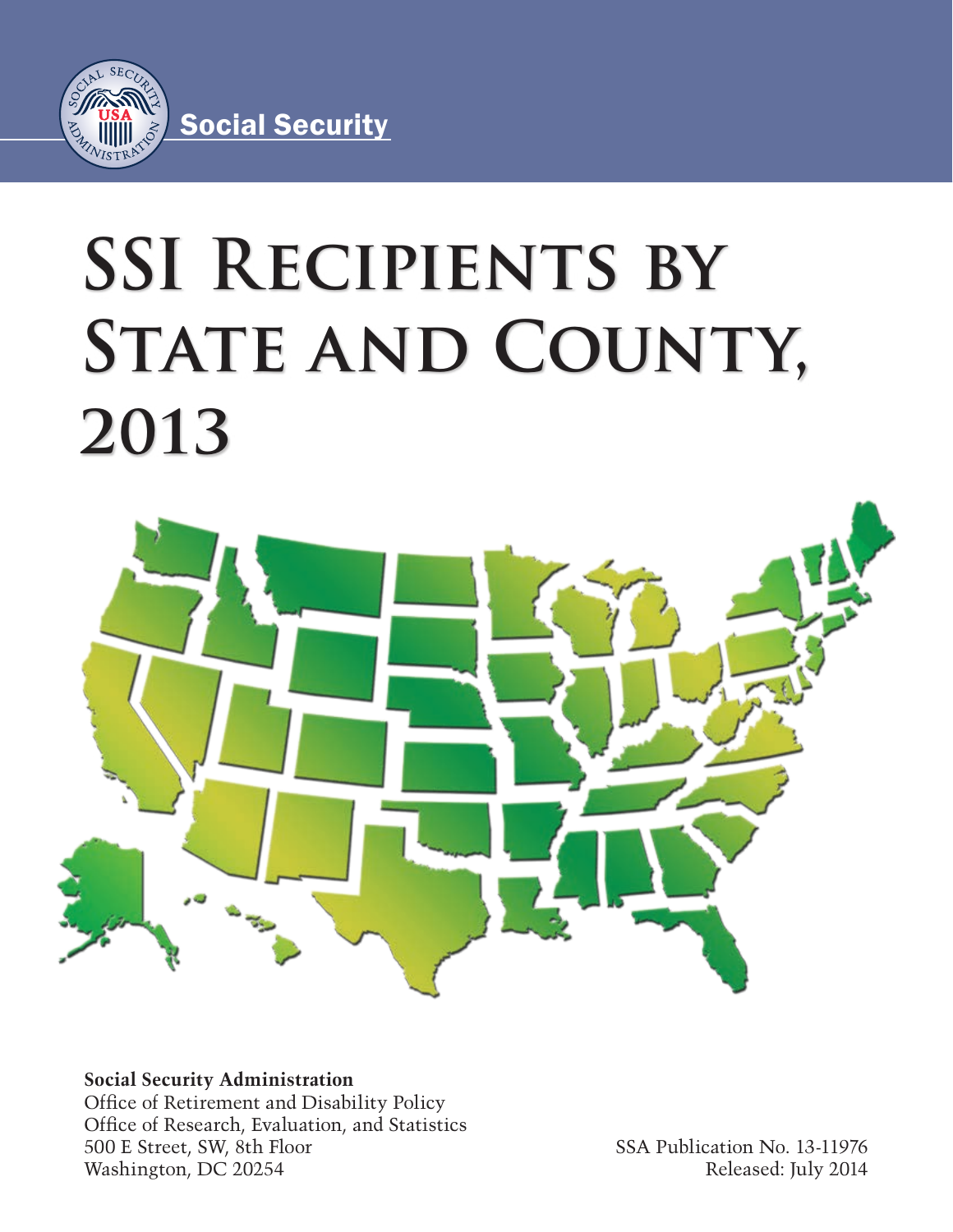# **Errata Policy**

If there are any additions or corrections to the data published herein, they will be posted as errata on the web at http://www.socialsecurity.gov/policy/docs/statcomps/ssi\_sc/2013/index.html.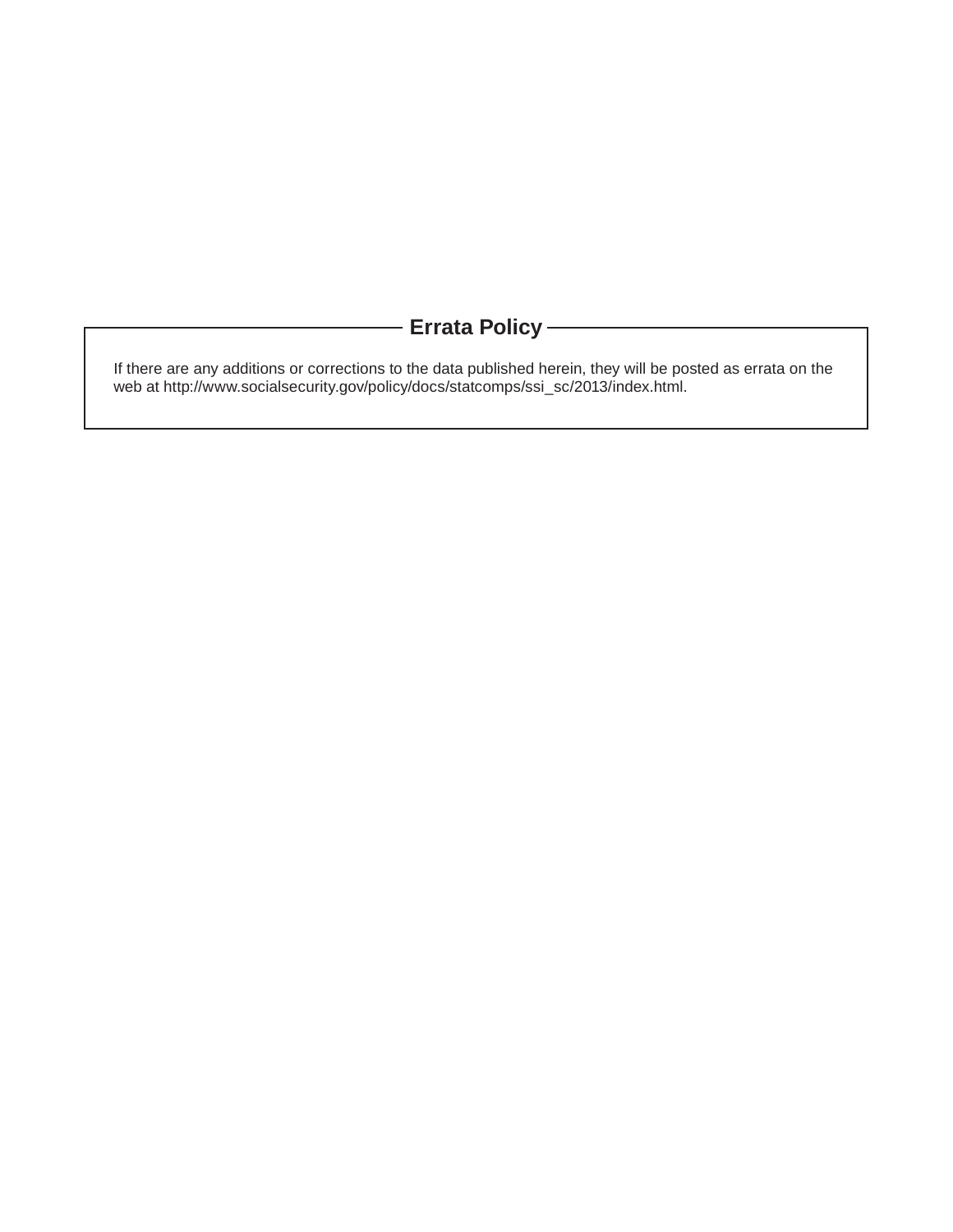# **Preface**

County data on Supplemental Security Income (SSI) are a measure of the local impact of the program. This report is a resource for Social Security Administration (SSA) staff in formulating policy and for local service providers and economic planners.

The SSI program is a cash assistance program that provides monthly benefits to low-income aged, blind, or disabled persons in the 50 states, the District of Columbia, and the Northern Mariana Islands. The states and other jurisdictions have the option of supplementing their residents' SSI payments and may choose to have the additional payments administered by the federal government. When a state chooses federal administration, SSA maintains the payment records and issues the federal payment and the state supplement in one check. The data presented in this document are for federal and federally administered state payments only. State-administered supplementation payments are not included.

The tables present SSI data by eligibility category (aged, blind, and disabled) and age. State data on the number of recipients and amount of payments are shown in Tables 1 and 2, respectively. SSI recipients who also receive Social Security (Old-Age, Survivors, and Disability Insurance) benefits are shown in Table 1 and in Table 3, which presents data at the county level. For the applicable states, Table 4 shows state-level data on persons receiving federally administered state supplementation payments by the recipient's living arrangement.

Some tables from the discontinued report *State Assistance Programs for SSI Recipients* are incorporated into this report beginning with the 2012 edition.

Diane Wallace in the Office of Statistical Analysis and Support programmed and compiled the data for this report. Staff of the Office of Information Resources edited the report and prepared it for web publication.

For questions pertaining to the data, please call 410-965-0090 or e-mail statistics@ssa.gov. This and other reports on the SSI program are available at http://www.socialsecurity.gov/policy.

Manuel de la Puente Associate Commissioner for Research, Evaluation, and Statistics

July 2014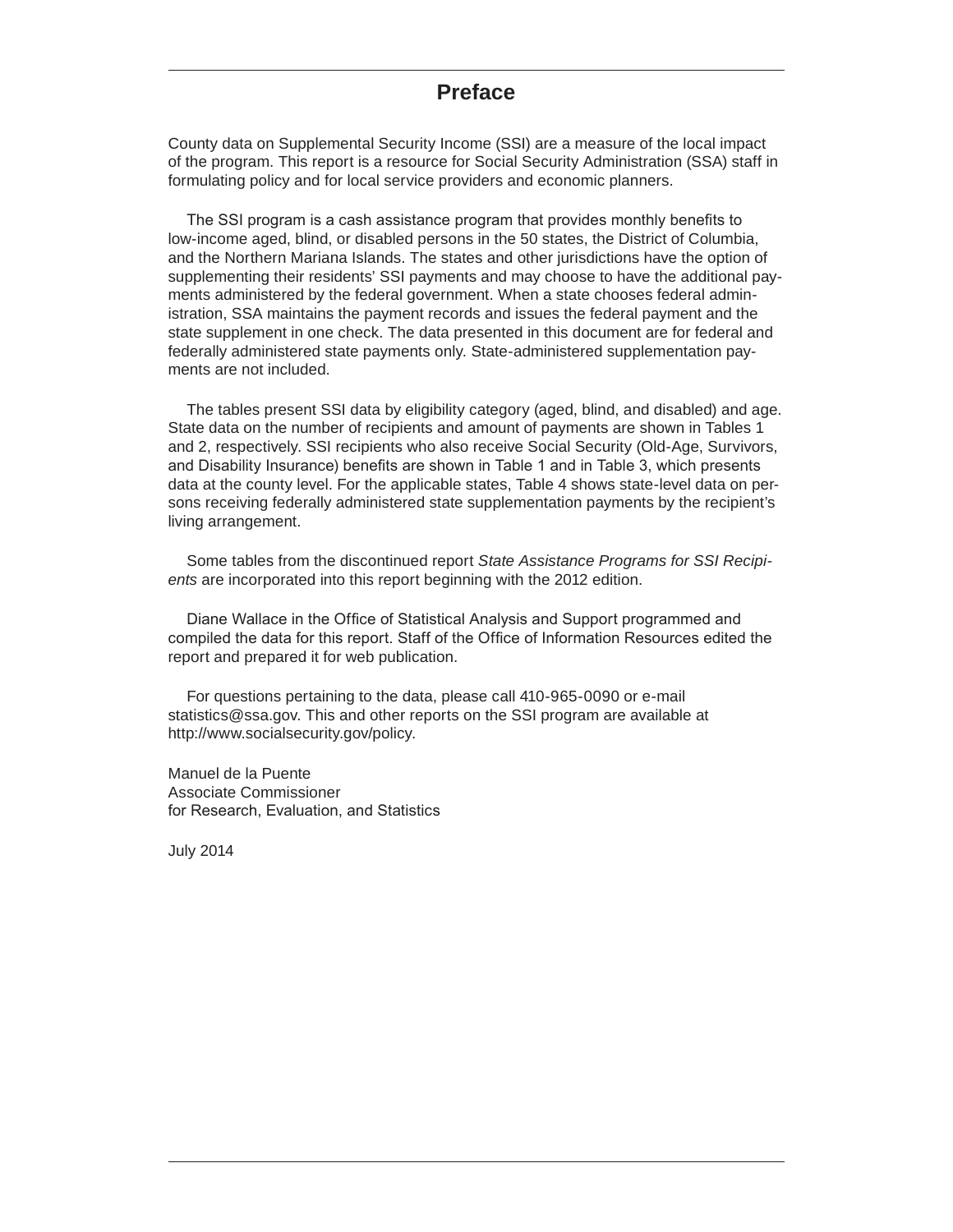# **Notes**

The data in this report are drawn from the Supplemental Security Record, the principal administrative data file for the Supplemental Security Income program.

State and county payment amounts are rounded to whole dollars. A state payment amount may not equal the sum of the county payment amounts because the state total is derived by adding unrounded county payment amounts.

To avoid disclosure of information for particular individuals, the following county-level detail is suppressed:

- The number of recipients by age group, eligibility group, and receipt of Old-Age, Survivors, and Disability Insurance (OASDI) for a county with at least one recipient and fewer than 10 recipients;
- The total number of recipients and the amount of payments if the number in a county is smaller than a predetermined threshold;
- The number of recipients within an age or eligibility group or within the group receiving OASDI if the table cell within the group contains a number smaller than a predetermined threshold;
- The amount of payments if the amount is smaller than a predetermined threshold.

Additional cells may be suppressed regardless of their value to prevent derivation of suppressed table cells by subtracting from totals.

State totals include all county numbers, regardless of whether individual county numbers are suppressed.

Maryland, Missouri, Nevada, and Virginia contain at least one independent city that is not part of a county. For these states, the counties are listed in alphabetical order, followed by the independent cities in alphabetical order.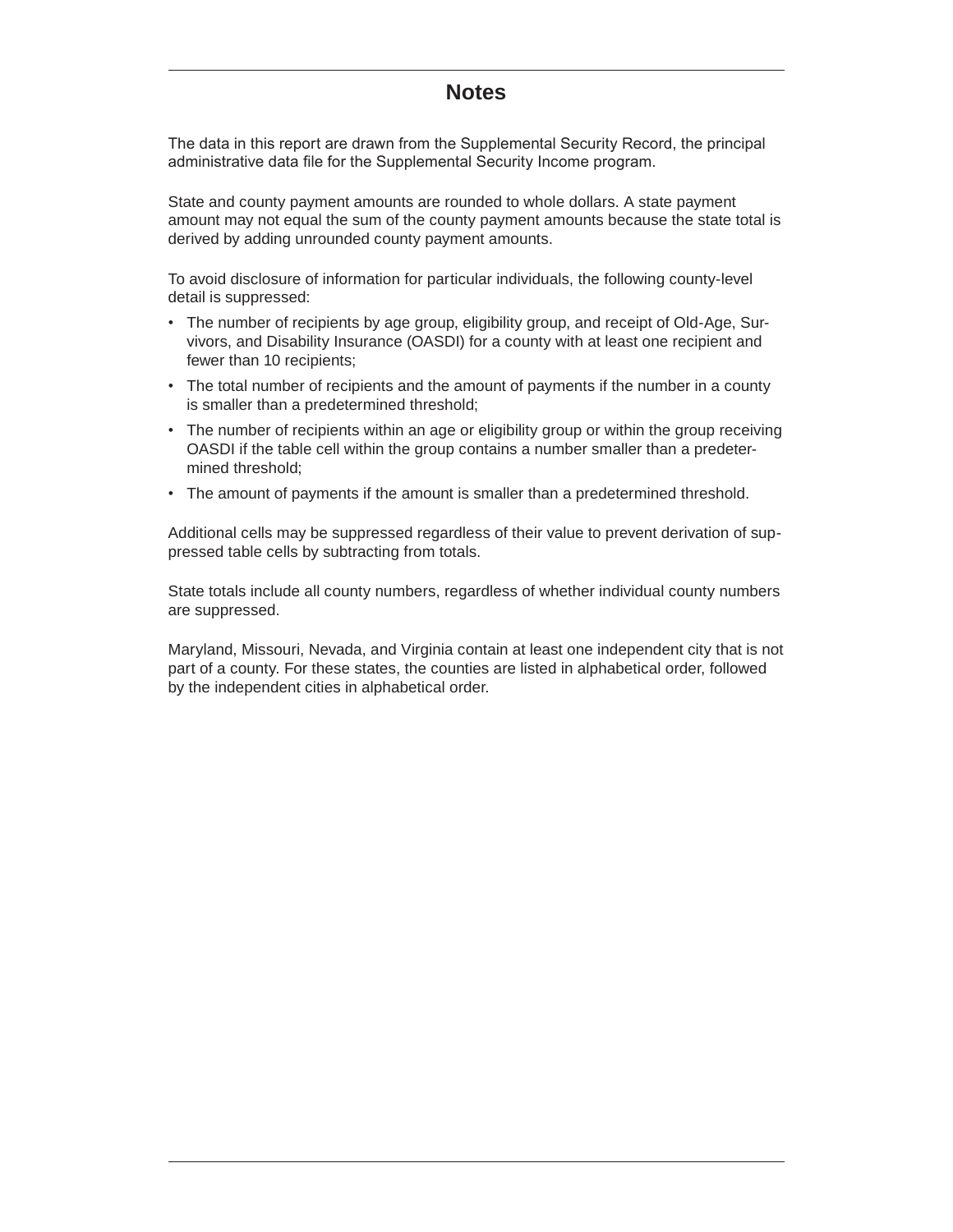# **Tables**

| 1. | Number of recipients by state or other area, eligibility category, age,                                                                         |                                                                                         |
|----|-------------------------------------------------------------------------------------------------------------------------------------------------|-----------------------------------------------------------------------------------------|
| 2. | Amount of payments, by state or other area, eligibility category,                                                                               |                                                                                         |
| 3. | Number of recipients in state (by eligibility category, age, and receipt<br>of OASDI benefits) and amount of payments, by county, December 2013 |                                                                                         |
|    | Alabama 3<br>Alaska 5<br>Arizona. 6<br>Arkansas. 7<br>California. 9                                                                             | New Jersey 61<br>New Mexico 62<br>New York. 63<br>North Carolina 65<br>North Dakota. 68 |
|    | Colorado 11<br>Connecticut 13<br>Delaware. 14<br>District of Columbia a<br>Florida 15                                                           | Ohio 70<br>Oklahoma 73<br>Oregon. 75<br>Pennsylvania. 76<br>Rhode Island. 78            |
|    | Georgia 17<br>Hawaii 21<br>Idaho. 22<br>Illinois 24<br>Indiana. 27                                                                              | South Carolina. 79<br>South Dakota 81<br>Tennessee 83<br>Texas. 86<br>Utah 92           |
|    | lowa30<br>Kansas33<br>Kentucky. 36<br>Louisiana. 39<br>Maine 41                                                                                 | Vermont 93<br>Virginia. 94<br>Washington 98<br>West Virginia. 99<br>Wisconsin 101       |
|    | Maryland. 42<br>Massachusetts. 43<br>Michigan 44<br>Minnesota 46<br>Mississippi 49                                                              | Wyoming. 103<br>Outlying area<br>Northern Mariana Islands a                             |
|    | Missouri 51<br>Montana 54<br>Nebraska. 56<br>Nevada. 59<br>New Hampshire 60                                                                     |                                                                                         |

4. Number of persons receiving federally administered optional state supplementation, December 2013

| California. 104          |  |  |  |  |  |  |  |
|--------------------------|--|--|--|--|--|--|--|
| Delaware. 105            |  |  |  |  |  |  |  |
| District of Columbia 106 |  |  |  |  |  |  |  |
| Hawaii 107               |  |  |  |  |  |  |  |
| lowa 108                 |  |  |  |  |  |  |  |
| Michigan 109             |  |  |  |  |  |  |  |
| Montana 110              |  |  |  |  |  |  |  |
|                          |  |  |  |  |  |  |  |

| Nevada. 111       |  |  |  |  |  |  |
|-------------------|--|--|--|--|--|--|
| New Jersey 112    |  |  |  |  |  |  |
| New York. 113     |  |  |  |  |  |  |
| Pennsylvania. 114 |  |  |  |  |  |  |
| Rhode Island. 115 |  |  |  |  |  |  |
| Utah 116          |  |  |  |  |  |  |
| Vermont 117       |  |  |  |  |  |  |

a. County data are not applicable. Data for this jurisdiction are shown in Tables 1 and 2.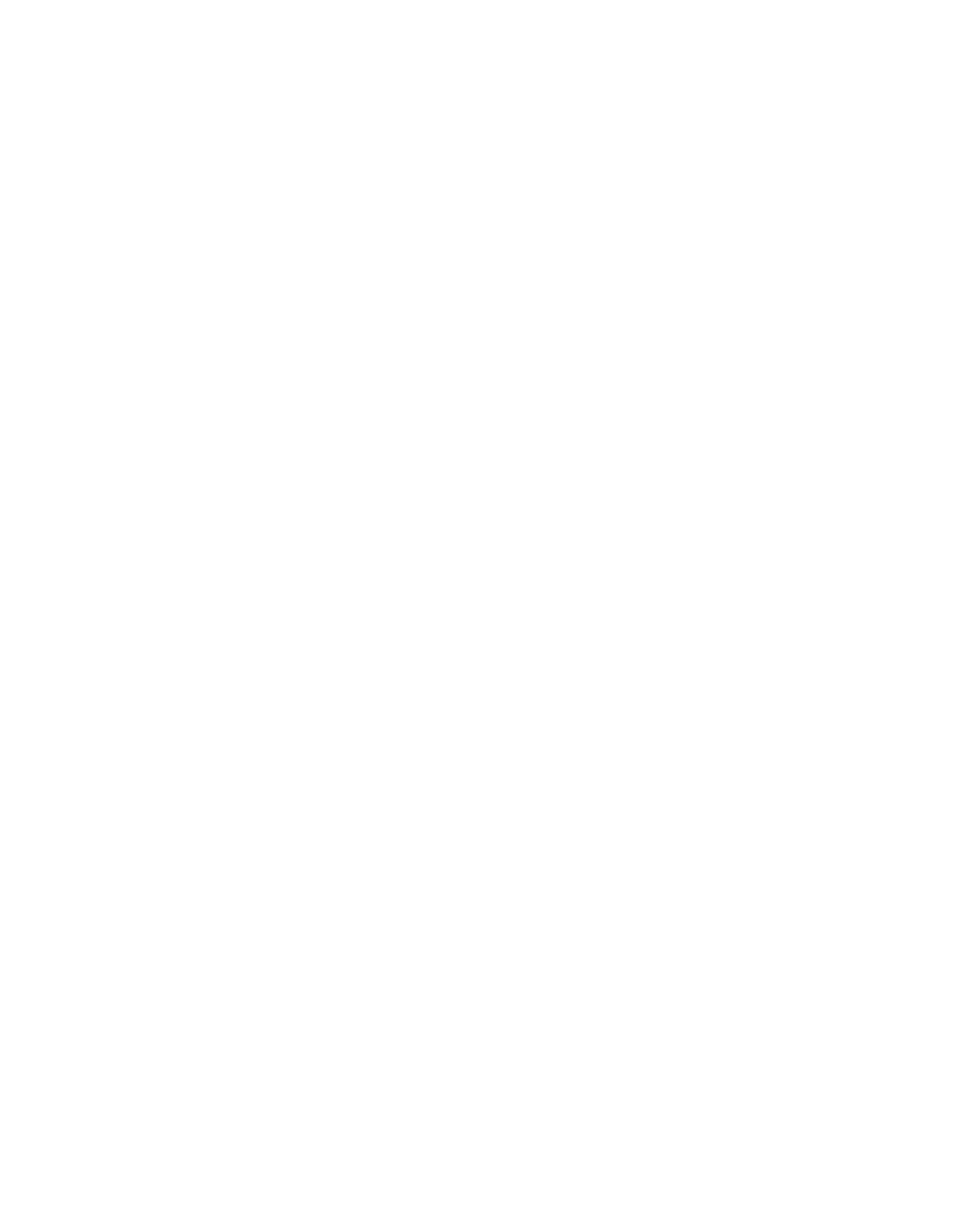# **Table 1.**

**Number of recipients by state or other area, eligibility category, age, and receipt of OASDI benefits, December 2013**

|                                           |                   | Category       |                   | Age             |                   | SSI recipients   |                  |
|-------------------------------------------|-------------------|----------------|-------------------|-----------------|-------------------|------------------|------------------|
|                                           |                   |                | Blind and         |                 |                   |                  | also receiving   |
| State or area                             | Total             | Aged           | disabled          | Under 18        | $18 - 64$         | 65 or older      | <b>OASDI</b>     |
| All areas                                 | 8,363,477         | 1,157,118      | 7,206,359         | 1,321,681       | 4,934,272         | 2,107,524        | 2,770,750        |
| Alabama                                   | 176,562           | 10,048         | 166,514           | 29,120          | 119,089           | 28,353           | 63,250           |
| Alaska                                    | 12,689            | 1,832          | 10,857            | 1,301           | 8,246             | 3,142            | 4,297            |
| Arizona                                   | 118,216           | 15,331         | 102,885           | 21,236          | 68,952            | 28,028           | 37,583           |
| Arkansas                                  | 112,741           | 5,834          | 106,907           | 30,289          | 67,495            | 14,957           | 38,239           |
| California                                | 1,304,222         | 358,906        | 945,316           | 119,647         | 626,357           | 558,218          | 494,539          |
| Colorado                                  | 72,154            | 9,085          | 63,069            | 9,786           | 46,413            | 15,955           | 23,904           |
| Connecticut                               | 62,537            | 6,648          | 55,889            | 8,924           | 39,266            | 14,347           | 19,385           |
| Delaware                                  | 16,697            | 1,223          | 15,474            | 3,709           | 10,372            | 2,616            | 4,911            |
| District of Columbia                      | 26,806            | 1,932          | 24,874            | 4,186           | 18,150            | 4,470            | 6,324            |
| Florida                                   | 548,178           | 122,646        | 425,532           | 106,362         | 264,299           | 177,517          | 175,057          |
| Georgia                                   | 253,498           | 24,371         | 229,127           | 46,047          | 156,450           | 51,001           | 82,663           |
| Hawaii                                    | 25,342            | 5,855          | 19,487            | 1,705           | 14,929            | 8,708            | 8,698            |
| Idaho                                     | 30,317            | 1,800          | 28,517            | 5,765           | 20,613            | 3,939            | 10,211           |
| Illinois                                  | 278,543           | 30,205         | 248,338           | 43,238          | 173,206           | 62,099           | 74,663           |
| Indiana                                   | 127,355           | 5,476          | 121,879           | 25,477          | 88,273            | 13,605           | 38,551           |
| lowa                                      | 50,849            | 3,140          | 47,709            | 8,410           | 35,388            | 7.051            | 18,584           |
| Kansas<br>Kentucky                        | 49,071<br>190,721 | 2,956<br>9,753 | 46,115<br>180,968 | 9,710<br>28,875 | 32,565<br>129,941 | 6,796<br>31,905  | 16,505<br>64,906 |
| Louisiana                                 | 181,598           | 12,733         | 168,865           | 36,795          | 112,981           | 31,822           | 58,560           |
| Maine                                     | 37,428            | 1,796          | 35,632            | 4,270           | 27,838            | 5,320            | 15,342           |
| Maryland                                  | 117,605           | 14,985         | 102,620           | 18,922          | 72,999            | 25,684           | 31,575           |
| Massachusetts                             | 188,015           | 22,049         | 165,966           | 24,183          | 116,928           | 46,904           | 56,920           |
| Michigan                                  | 277,210           | 17,808         | 259,402           | 43,313          | 191,756           | 42,141           | 84,913           |
| Minnesota                                 | 93,748            | 10,414         | 83,334            | 13,917          | 59,840            | 19,991           | 28,115           |
| Mississippi                               | 126,240           | 9,276          | 116,964           | 24,062          | 78,388            | 23,790           | 46,136           |
| Missouri                                  | 142,219           | 7,354          | 134,865           | 23,855          | 99,121            | 19,243           | 48,406           |
| Montana                                   | 18,673            | 1,258          | 17,415            | 2,607           | 13,080            | 2,986            | 6,885            |
| Nebraska                                  | 27,457            | 2,095          | 25,362            | 4,196           | 18,981            | 4,280            | 9,915            |
| Nevada                                    | 48,817            | 11,591         | 37,226            | 9,430           | 26,951            | 12,436           | 14,940           |
| New Hampshire                             | 19,507            | 832            | 18,675            | 2,603           | 14,905            | 1,999            | 6,641            |
| New Jersey                                | 180,354           | 35,237         | 145,117           | 26,353          | 97,792            | 56,209           | 56,680           |
| New Mexico                                | 64,300            | 8,549          | 55,751            | 9,604           | 37,628            | 17,068           | 24,540           |
| New York                                  | 698,928           | 129,427        | 569,501           | 89,438          | 368,181           | 241,309          | 238,255          |
| North Carolina                            | 234,362           | 19,050         | 215,312           | 43,946          | 146,804           | 43,612           | 82,096           |
| North Dakota                              | 8,350             | 700            | 7,650             | 1,037           | 5,755             | 1,558            | 3,257            |
| Ohio                                      | 311,195           | 14,945         | 296.250           | 51,460          | 217,535           | 42,200           | 88,896           |
| Oklahoma                                  | 97,616            | 6,171          | 91,445            | 18,193          | 64,955            | 14,468           | 31,845           |
| Oregon                                    | 83,264            | 8,998          | 74,266            | 10,748          | 55,786            | 16,730           | 27,188           |
| Pennsylvania                              | 379,194           | 24,571         | 354,623           | 76,358          | 238,702           | 64,134           | 106,193          |
| Rhode Island                              | 33,133            | 3,281          | 29,852            | 4,750           | 21,375            | 7,008            | 11,175           |
| South Carolina                            | 118,384           | 8,607          | 109,777           | 20,743          | 75,845            | 21,796           | 40,914           |
| South Dakota                              | 14,833            | 1,449          | 13,384            | 2,550           | 9,242             | 3,041            | 5,274            |
| Tennessee                                 | 183,784           | 12,243         | 171,541           | 25,373          | 126,405           | 32,006           | 64,235           |
| Texas                                     | 666,258           | 105,506        | 560,752           | 147,086         | 346,185           | 172,987          | 223,890          |
| Utah                                      | 31,093            | 2,655          | 28,438            | 5,557           | 20,572            | 4,964            | 9,243            |
| Vermont                                   | 15,741            | 976            | 14,765            | 1,739           | 11,487            | 2,515            | 6,861            |
| Virginia                                  | 153,632           | 18,394         | 135,238           | 23,864          | 95,804            | 33,964           | 51,003           |
| Washington                                | 150,239           | 17,004         | 133,235           | 18,347          | 98,699            | 33,193           | 41,608           |
| West Virginia<br>Wisconsin                | 79,136<br>116,715 | 2,693<br>6,949 | 76,443<br>109,766 | 8,440<br>22,763 | 58,874<br>77,380  | 11,822<br>16,572 | 25,381           |
| Wyoming                                   | 6,888             | 334            | 6,554             | 1,069           | 4,953             | 866              | 38,849<br>2,550  |
|                                           |                   |                |                   |                 |                   |                  |                  |
| Outlying area<br>Northern Mariana Islands | 1,063             | 147            | 916               | 323             | 541               | 199              | 199              |

SOURCES: Social Security Administration, Master Beneficiary Record and Supplemental Security Record, 100 percent data; and U.S. Postal Service geographic data.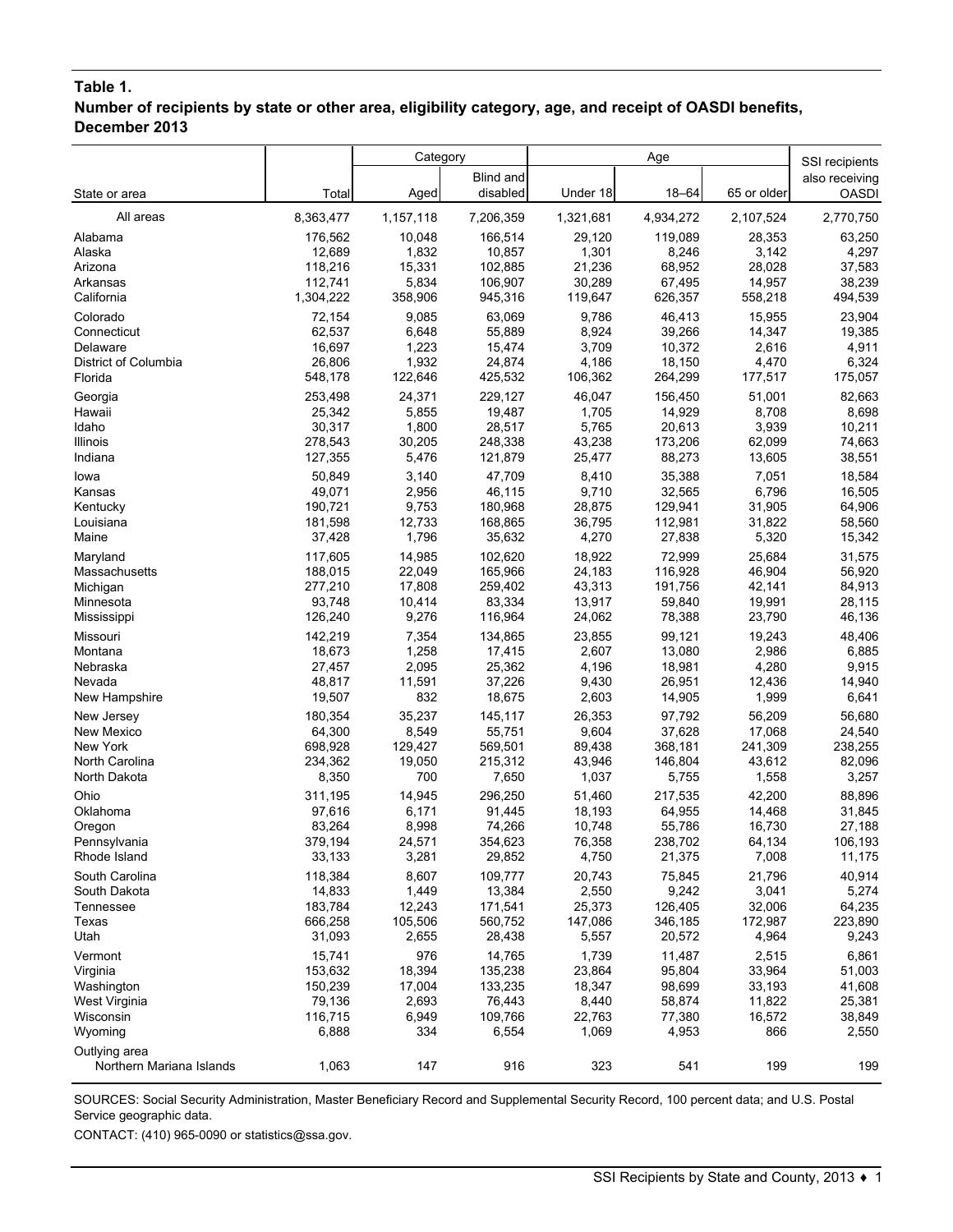#### **Table 2.**

# **Amount of payments, by state or other area, eligibility category, and age, December 2013 (in thousands of dollars)**

|                                           |           | Category |                       |          | Age       |             |
|-------------------------------------------|-----------|----------|-----------------------|----------|-----------|-------------|
| State or area                             | Total     | Aged     | Blind and<br>disabled | Under 18 | $18 - 64$ | 65 or older |
| All areas                                 | 4,677,154 | 483,984  | 4,193,170             | 868,709  | 2,910,258 | 898,187     |
| Alabama                                   | 93,772    | 2,439    | 91,333                | 18,893   | 66,374    | 8,505       |
| Alaska                                    | 6,420     | 619      | 5,801                 | 750      | 4,532     | 1,138       |
| Arizona                                   | 65,046    | 5,783    | 59,263                | 13,894   | 40,273    | 10,880      |
| Arkansas                                  | 59,780    | 1,288    | 58,492                | 19,663   | 36,084    | 4,033       |
| California                                | 811,541   | 183,068  | 628,473               | 86,140   | 431,112   | 294,289     |
| Colorado                                  | 39,430    | 3,591    | 35,839                | 6,474    | 26,765    | 6,191       |
| Connecticut                               | 34,584    | 2,661    | 31,923                | 5,839    | 22,824    | 5,921       |
| Delaware                                  | 9,218     | 434      | 8,784                 | 2,363    | 5,898     | 958         |
| District of Columbia                      | 15,893    | 718      | 15,174                | 2,761    | 11,323    | 1,809       |
| Florida                                   | 295,441   | 51,488   | 243,953               | 69,025   | 152,150   | 74,266      |
| Georgia                                   | 139,465   | 7,401    | 132,064               | 30,146   | 92,681    | 16,639      |
| Hawaii                                    | 14,762    | 2,545    | 12,217                | 1,053    | 9,712     | 3,997       |
| Idaho                                     | 16,251    | 526      | 15,725                | 3,610    | 11,355    | 1,287       |
| Illinois                                  | 155,368   | 12,566   | 142,802               | 28,670   | 100,206   | 26,492      |
| Indiana                                   | 71,113    | 1,732    | 69,381                | 16,683   | 49,850    | 4,580       |
| lowa                                      | 26,541    | 924      | 25,616                | 5,243    | 19,042    | 2,255       |
| Kansas                                    | 26,306    | 986      | 25,321                | 6,254    | 17,702    | 2,350       |
| Kentucky                                  | 101,109   | 2,520    | 98,589                | 18,847   | 72,063    | 10,199      |
| Louisiana                                 | 97,166    | 3,316    | 93,850                | 24,090   | 63,062    | 10,014      |
| Maine                                     | 19,680    | 467      | 19,213                | 2,719    | 15,355    | 1,606       |
| Maryland                                  | 67,526    | 6,234    | 61,291                | 12,362   | 44,487    | 10,677      |
| Massachusetts                             | 101,211   | 9,167    | 92,044                | 15,221   | 66,016    | 19,975      |
| Michigan                                  | 159,143   | 7,202    | 151,941               | 28,707   | 113,249   | 17,186      |
| Minnesota                                 | 52,385    | 4,669    | 47,715                | 9,018    | 34,148    | 9,218       |
| Mississippi                               | 65,466    | 2,029    | 63,437                | 15,624   | 43,070    | 6,772       |
| Missouri                                  | 76,994    | 2,305    | 74,688                | 15,508   | 55,104    | 6,381       |
| Montana                                   | 9,735     | 359      | 9,375                 | 1,676    | 7,111     | 948         |
| Nebraska                                  | 14,372    | 683      | 13,689                | 2,626    | 10,310    | 1,436       |
| Nevada                                    | 27,242    | 4,654    | 22,588                | 6,193    | 16,066    | 4,984       |
| New Hampshire                             | 10,280    | 321      | 9,959                 | 1,590    | 7,961     | 729         |
| New Jersey                                | 98,142    | 14,728   | 83,414                | 17,176   | 57,327    | 23,639      |
| New Mexico                                | 33,625    | 2,552    | 31,073                | 6,380    | 21,483    | 5,761       |
| New York                                  | 409,399   | 58,495   | 350,904               | 61,058   | 231,650   | 116,691     |
| North Carolina                            | 124,027   | 5,015    | 119,012               | 28,103   | 82,619    | 13,305      |
| North Dakota                              | 4,007     | 230      | 3,777                 | 599      | 2,889     | 519         |
| Ohio                                      | 177,273   | 5,456    | 171,817               | 34,415   | 126,613   | 16,245      |
| Oklahoma                                  | 52,879    | 1,710    | 51,169                | 11,683   | 36,697    | 4,499       |
| Oregon                                    | 46,770    | 3,396    | 43,374                | 7,017    | 33,318    | 6,435       |
| Pennsylvania                              | 215,247   | 9,295    | 205,952               | 49,427   | 139,407   | 26,414      |
| Rhode Island                              | 17,989    | 1,180    | 16,809                | 3,090    | 12,202    | 2,697       |
| South Carolina                            | 63,097    | 2,205    | 60,891                | 13,423   | 42,952    | 6,722       |
| South Dakota                              | 7,616     | 461      | 7,155                 | 1,586    | 5,003     | 1,027       |
| Tennessee                                 | 99,164    | 3,263    | 95,901                | 16,472   | 72,574    | 10,118      |
| Texas                                     | 341,395   | 34,063   | 307,332               | 93,769   | 190,201   | 57,425      |
| Utah                                      | 17,411    | 1,078    | 16,333                | 3,674    | 11,750    | 1,987       |
| Vermont                                   | 8,322     | 306      | 8,016                 | 1,187    | 6,304     | 831         |
| Virginia                                  | 81,733    | 6,925    | 74,807                | 15,149   | 53,862    | 12,722      |
| Washington                                | 85,869    | 7,889    | 77,980                | 11,775   | 58,866    | 15,227      |
| West Virginia                             | 42,077    | 666      | 41,410                | 5,368    | 32,788    | 3,921       |
| Wisconsin                                 | 63,701    | 2,230    | 61,471                | 14,846   | 42,906    | 5,950       |
| Wyoming                                   | 3,528     | 76       | 3,452                 | 647      | 2,637     | 244         |
| Outlying area<br>Northern Mariana Islands | 643       | 66       | 577                   | 223      | 327       | 92          |

SOURCES: Social Security Administration, Supplemental Security Record, 100 percent data; and U.S. Postal Service geographic data. CONTACT: (410) 965-0090 or statistics@ssa.gov.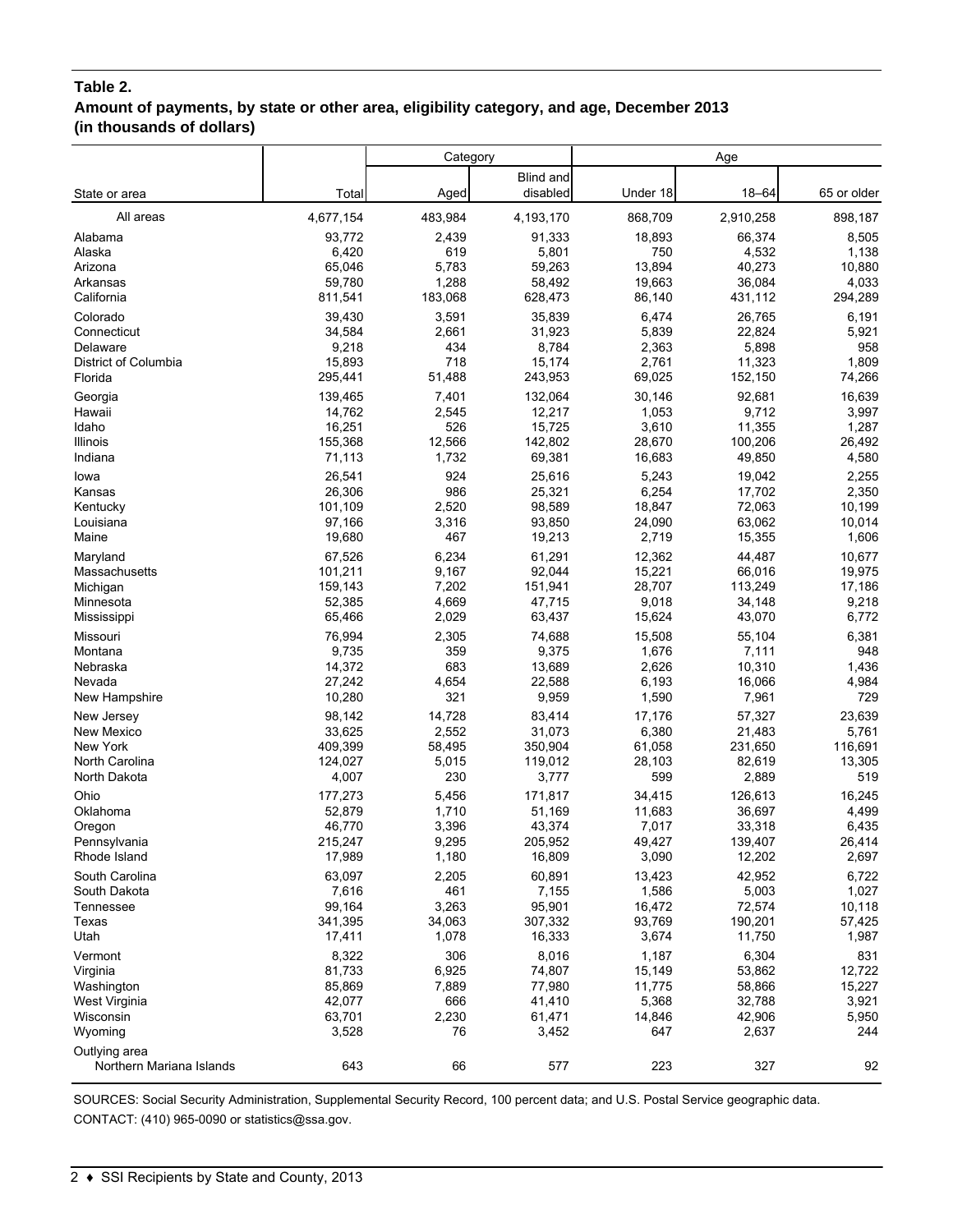**Number of recipients in state (by eligibility category, age, and receipt of OASDI benefits) and amount of payments, by county, December 2013**

|                           | <b>ANSI</b>    |                | Category   | <b>Blind and</b> |            | Age            | 65 or      | SSI<br>recipients<br>also<br>receiving | Amount of<br>payments<br>(thousands |
|---------------------------|----------------|----------------|------------|------------------|------------|----------------|------------|----------------------------------------|-------------------------------------|
| County                    | Code           | Total          | Aged       | disabled         | Under 18   | $18 - 64$      | older      | <b>OASDI</b>                           | of dollars) <sup>a</sup>            |
| Total, Alabama            | 01             | 176,562        | 10,048     | 166,514          | 29,120     | 119,089        | 28,353     | 63,250                                 | 93,772                              |
| Autauga<br><b>Baldwin</b> | 01001<br>01003 | 1,495<br>3,494 | 90<br>200  | 1,405<br>3,294   | 277<br>653 | 998<br>2,355   | 220<br>486 | 531<br>1,293                           | 827<br>1,815                        |
| Barbour                   | 01005          | 1,589          | 138        | 1,451            | 288        | 936            | 365        | 649                                    | 796                                 |
| <b>Bibb</b>               | 01007          | 1,072          | 35         | 1,037            | 140        | 779            | 153        | 456                                    | 547                                 |
| <b>Blount</b>             | 01009          | 1,529          | 85         | 1,444            | 188        | 1,105          | 236        | 567                                    | 828                                 |
| <b>Bullock</b>            | 01011          | 686            | 48         | 638              | 140        | 389            | 157        | 223                                    | 350                                 |
| <b>Butler</b>             | 01013          | 1,234          | 103        | 1,131            | 222        | 759            | 253        | 480                                    | 613                                 |
| Calhoun                   | 01015          | 4,731          | 179        | 4,552            | 717        | 3,429          | 585        | 1,717                                  | 2,520                               |
| Chambers<br>Cherokee      | 01017<br>01019 | 1,663<br>1,026 | 131<br>59  | 1,532<br>967     | 265<br>105 | 1,056<br>768   | 342<br>153 | 609<br>396                             | 905<br>543                          |
|                           | 01021          |                |            |                  |            |                |            |                                        |                                     |
| Chilton<br>Choctaw        | 01023          | 1,579<br>881   | 80<br>91   | 1,499<br>790     | 229<br>70  | 1,102<br>594   | 248<br>217 | 605<br>351                             | 796<br>457                          |
| Clarke                    | 01025          | 1,501          | 108        | 1,393            | 166        | 1,027          | 308        | 616                                    | 758                                 |
| Clay                      | 01027          | 593            | 39         | 554              | 72         | 400            | 121        | 216                                    | 308                                 |
| Cleburne                  | 01029          | 566            | 33         | 533              | 73         | 389            | 104        | 207                                    | 285                                 |
| Coffee                    | 01031          | 1,445          | 90         | 1,355            | 220        | 970            | 255        | 589                                    | 705                                 |
| Colbert                   | 01033          | 2,226          | 105        | 2,121            | 305        | 1,578          | 343        | 862                                    | 1,098                               |
| Conecuh                   | 01035          | 826            | 53         | 773              | 98         | 553            | 175        | 313                                    | 437                                 |
| Coosa                     | 01037          | 480            | 18         | 462              | 67         | 346            | 67         | 180                                    | 284                                 |
| Covington                 | 01039          | 1,569          | 109        | 1,460            | 211        | 1,057          | 301        | 642                                    | 755                                 |
| Crenshaw                  | 01041          | 706            | 57         | 649              | 90         | 456            | 160        | 303                                    | 339                                 |
| Cullman                   | 01043          | 2,736          | 220        | 2,516            | 334        | 1,942          | 460        | 1,099                                  | 1,312                               |
| Dale<br><b>Dallas</b>     | 01045<br>01047 | 1,912<br>4,317 | 95<br>273  | 1,817            | 320        | 1,294          | 298        | 742                                    | 1,012                               |
| DeKalb                    | 01049          | 2,366          | 177        | 4,044<br>2,189   | 688<br>250 | 2,858<br>1,619 | 771<br>497 | 1,449<br>990                           | 2,417<br>1,190                      |
|                           |                |                |            |                  |            |                |            |                                        |                                     |
| Elmore<br>Escambia        | 01051<br>01053 | 2,293<br>1,536 | 100<br>113 | 2,193<br>1,423   | 448<br>214 | 1,552<br>1,032 | 293<br>290 | 790<br>634                             | 1,314<br>763                        |
| Etowah                    | 01055          | 4,789          | 219        | 4,570            | 597        | 3,507          | 685        | 1,749                                  | 2,505                               |
| Fayette                   | 01057          | 910            | 64         | 846              | 89         | 638            | 183        | 372                                    | 455                                 |
| Franklin                  | 01059          | 1,149          | 65         | 1,084            | 117        | 821            | 211        | 474                                    | 554                                 |
| Geneva                    | 01061          | 1,277          | 83         | 1,194            | 214        | 817            | 246        | 506                                    | 662                                 |
| Greene                    | 01063          | 890            | 84         | 806              | 124        | 558            | 208        | 340                                    | 467                                 |
| Hale                      | 01065          | 1,162          | 96         | 1,066            | 197        | 722            | 243        | 465                                    | 606                                 |
| Henry                     | 01067          | 675            | 50         | 625              | 92         | 448            | 135        | 294                                    | 324                                 |
| Houston                   | 01069          | 4,110          | 222        | 3,888            | 808        | 2,634          | 668        | 1,590                                  | 2,206                               |
| Jackson                   | 01071          | 1,744          | 119        | 1,625            | 196        | 1,198          | 350        | 677                                    | 832                                 |
| Jefferson                 | 01073          | 25,463         | 1,196      | 24,267           | 5,029      | 17,131         | 3,303      | 8,019                                  | 14,191                              |
| Lamar                     | 01075          | 653            | 41         | 612              | 66         | 470            | 117        | 279                                    | 337                                 |
| Lauderdale                | 01077<br>01079 | 2,746          | 122        | 2,624            | 367        | 1,970<br>958   | 409        | 1,060                                  | 1,383<br>717                        |
| Lawrence                  |                | 1,433          | 116        | 1,317            | 173        |                | 302        | 582                                    |                                     |
| Lee                       | 01081<br>01083 | 3,440          | 169        | 3,271            | 712        | 2,222          | 506        | 1,158<br>823                           | 1,926                               |
| Limestone<br>Lowndes      | 01085          | 2,119<br>975   | 143<br>81  | 1,976<br>894     | 305<br>156 | 1,443<br>608   | 371<br>211 | 381                                    | 1,106<br>515                        |
| Macon                     | 01087          | 1,248          | 105        | 1,143            | 176        | 788            | 284        | 464                                    | 657                                 |
| Madison                   | 01089          | 6,846          | 460        | 6,386            | 1,223      | 4,527          | 1,096      | 2,341                                  | 3,590                               |
|                           |                |                |            |                  |            |                |            |                                        |                                     |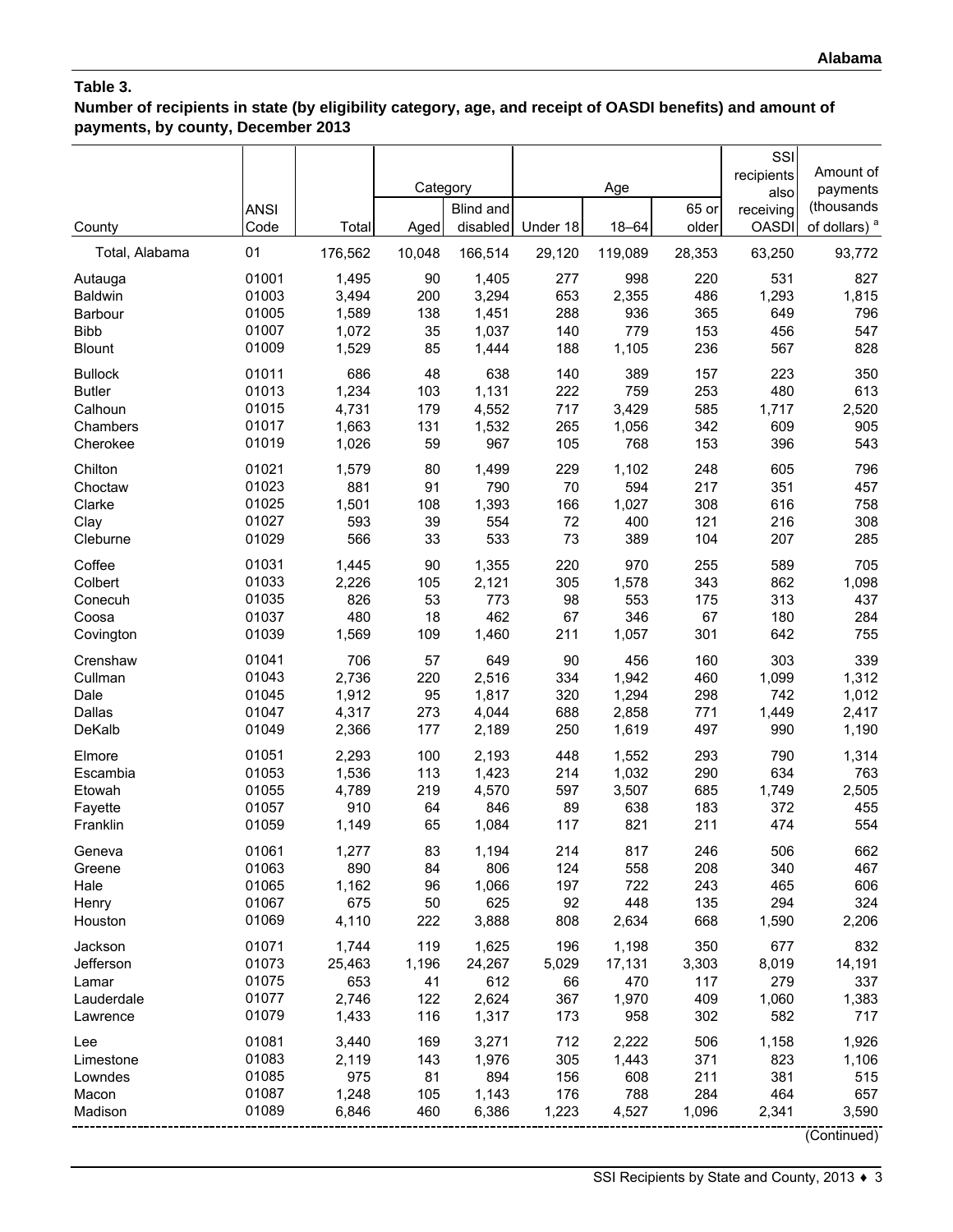**Number of recipients in state (by eligibility category, age, and receipt of OASDI benefits) and amount of payments, by county, December 2013—***Continued*

| County     | <b>ANSI</b><br>Code | Total  | Category<br>Aged | Blind and<br>disabled | Under 18 | Age<br>$18 - 64$ | 65 or<br>older | SSI<br>recipients<br>also<br>receiving<br><b>OASDI</b> | Amount of<br>payments<br>(thousands<br>of dollars) <sup>a</sup> |
|------------|---------------------|--------|------------------|-----------------------|----------|------------------|----------------|--------------------------------------------------------|-----------------------------------------------------------------|
| Marengo    | 01091               | 1,647  | 115              | 1,532                 | 214      | 1,109            | 324            | 618                                                    | 883                                                             |
| Marion     | 01093               | 1,145  | 64               | 1,081                 | 116      | 810              | 219            | 466                                                    | 558                                                             |
| Marshall   | 01095               | 2,970  | 184              | 2,786                 | 367      | 2.076            | 527            | 1,190                                                  | 1,527                                                           |
| Mobile     | 01097               | 15,409 | 941              | 14,468                | 2,575    | 10,302           | 2,532          | 5,144                                                  | 8,283                                                           |
| Monroe     | 01099               | 1,093  | 61               | 1,032                 | 147      | 752              | 194            | 409                                                    | 566                                                             |
| Montgomery | 01101               | 10,211 | 552              | 9,659                 | 2,409    | 6,390            | 1,412          | 3,245                                                  | 5,588                                                           |
| Morgan     | 01103               | 3,485  | 169              | 3,316                 | 592      | 2,378            | 515            | 1,288                                                  | 1,836                                                           |
| Perry      | 01105               | 1,189  | 86               | 1,103                 | 226      | 739              | 224            | 400                                                    | 624                                                             |
| Pickens    | 01107               | 1,246  | 115              | 1,131                 | 163      | 799              | 284            | 503                                                    | 639                                                             |
| Pike       | 01109               | 1,653  | 99               | 1,554                 | 268      | 1,061            | 324            | 614                                                    | 857                                                             |
| Randolph   | 01111               | 913    | 55               | 858                   | 110      | 639              | 164            | 311                                                    | 466                                                             |
| Russell    | 01113               | 2,166  | 140              | 2,026                 | 402      | 1,383            | 381            | 688                                                    | 1,151                                                           |
| St. Clair  | 01115               | 2,193  | 76               | 2,117                 | 308      | 1,607            | 278            | 836                                                    | 1,125                                                           |
| Shelby     | 01117               | 2,555  | 169              | 2,386                 | 461      | 1,693            | 401            | 832                                                    | 1,350                                                           |
| Sumter     | 01119               | 1,227  | 111              | 1,116                 | 145      | 816              | 266            | 456                                                    | 653                                                             |
| Talladega  | 01121               | 4,360  | 151              | 4,209                 | 598      | 3,142            | 620            | 1,556                                                  | 2,372                                                           |
| Tallapoosa | 01123               | 1,889  | 83               | 1,806                 | 348      | 1,260            | 281            | 679                                                    | 1,054                                                           |
| Tuscaloosa | 01125               | 6,864  | 241              | 6,623                 | 1,443    | 4,600            | 821            | 2,333                                                  | 3,778                                                           |
| Walker     | 01127               | 3,345  | 140              | 3,205                 | 354      | 2,466            | 525            | 1,234                                                  | 1,819                                                           |
| Washington | 01129               | 778    | 56               | 722                   | 61       | 555              | 162            | 370                                                    | 350                                                             |
| Wilcox     | 01131               | 1,529  | 93               | 1,436                 | 219      | 1,016            | 294            | 556                                                    | 818                                                             |
| Winston    | 01133               | 1,015  | 83               | 932                   | 103      | 693              | 219            | 439                                                    | 470                                                             |

SOURCES: Social Security Administration, Master Beneficiary Record and Supplemental Security Record, 100 percent data; and U.S. Postal Service geographic data.

NOTE: ANSI = American National Standards Institute.

a. The state payment total does not equal the sum of the rounded county totals.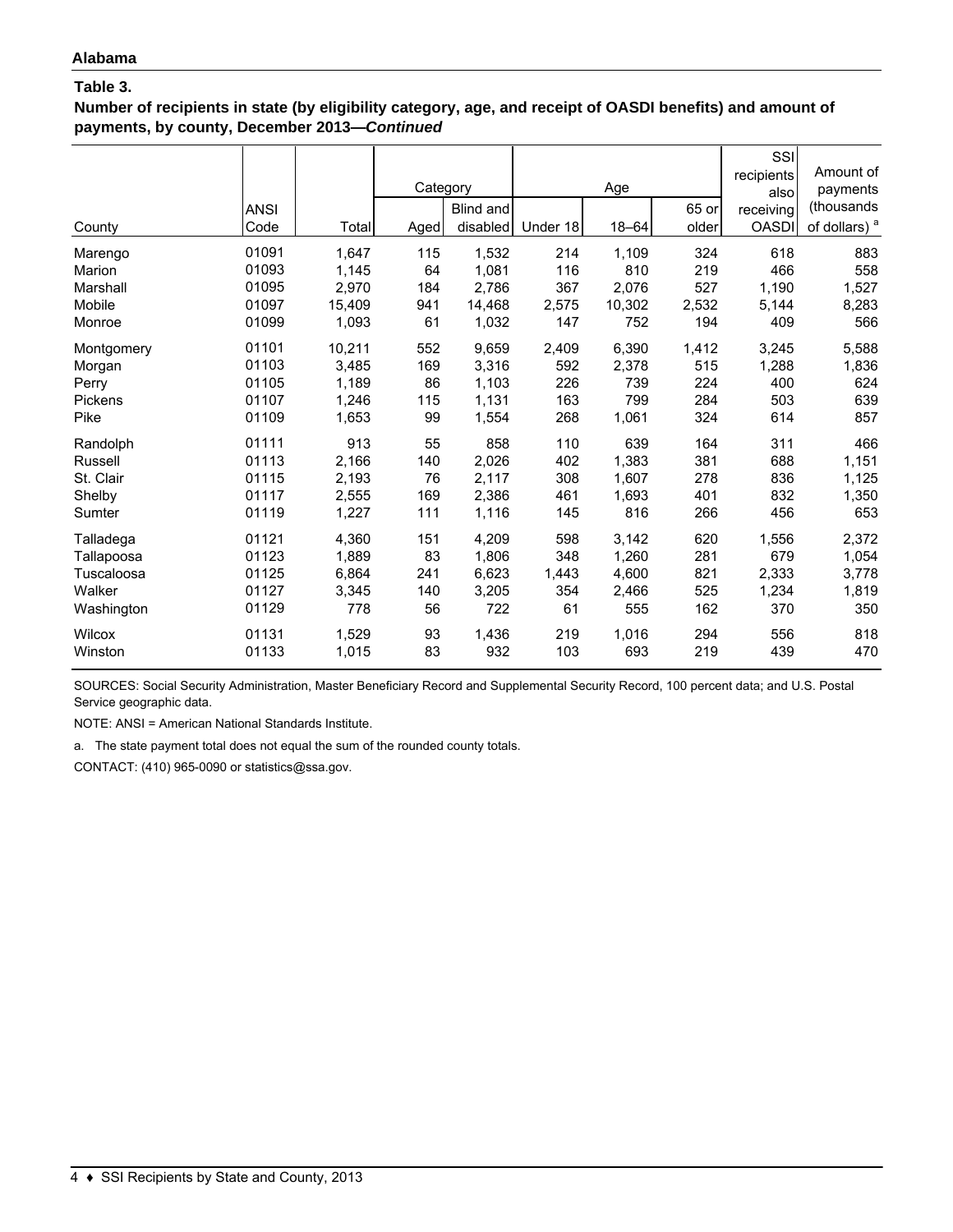**Number of recipients in state (by eligibility category, age, and receipt of OASDI benefits) and amount of payments, by county, December 2013**

| County                                                                                             | <b>ANSI</b><br>Code                       | Total                            | Category<br>Aged                | Blind and<br>disabled             | Under 18                     | Age<br>$18 - 64$                 | 65 or<br>older                    | SSI<br>recipients<br>also<br>receiving<br><b>OASDI</b> | Amount of<br>payments<br>(thousands<br>of dollars) <sup>a</sup> |
|----------------------------------------------------------------------------------------------------|-------------------------------------------|----------------------------------|---------------------------------|-----------------------------------|------------------------------|----------------------------------|-----------------------------------|--------------------------------------------------------|-----------------------------------------------------------------|
| Total, Alaska                                                                                      | 02                                        | 12,689                           | 1,832                           | 10,857                            | 1,301                        | 8,246                            | 3,142                             | 4,297                                                  | 6,420                                                           |
| <b>Aleutians East</b><br><b>Aleutians West</b><br>Anchorage<br><b>Bethel</b><br><b>Bristol Bay</b> | 02013<br>02016<br>02020<br>02050<br>02060 | 8<br>24<br>5,832<br>411<br>(X)   | (X)<br>(X)<br>922<br>133<br>(X) | (X)<br>(X)<br>4,910<br>278<br>(X) | 0<br>(X)<br>562<br>31<br>(X) | (X)<br>14<br>3,754<br>176<br>(X) | (X)<br>(X)<br>1,516<br>204<br>(X) | (X)<br>14<br>1,816<br>200<br>(X)                       | $\overline{\mathbf{c}}$<br>9<br>3,063<br>174<br>(X)             |
| Denali                                                                                             | 02068                                     | 9                                | (X)                             | (X)                               | (X)                          | (X)                              | (X)                               | (X)                                                    | 4                                                               |
| Dillingham                                                                                         | 02070                                     | 112                              | 42                              | 70                                | 11                           | 49                               | 52                                | 52                                                     | 50                                                              |
| Fairbanks North Star                                                                               | 02090                                     | 1,143                            | 96                              | 1,047                             | 128                          | 831                              | 184                               | 368                                                    | 599                                                             |
| Haines                                                                                             | 02100                                     | 53                               | (X)                             | (X)                               | (X)                          | 36                               | (X)                               | 23                                                     | 24                                                              |
| Hoonah-Angoon                                                                                      | 02105                                     | 56                               | 13                              | 43                                | (X)                          | 33                               | (X)                               | 29                                                     | 29                                                              |
| Juneau<br>Kenai Peninsula<br>Ketchikan Gateway<br>Kodiak Island<br>Lake and Peninsula              | 02110<br>02122<br>02130<br>02150<br>02164 | 664<br>1,030<br>267<br>154<br>16 | 52<br>61<br>29<br>43<br>(X)     | 612<br>969<br>238<br>111<br>(X)   | 138<br>96<br>20<br>10<br>(X) | 428<br>772<br>195<br>84<br>(X)   | 98<br>162<br>52<br>60<br>10       | 211<br>354<br>92<br>68<br>11                           | 344<br>507<br>131<br>67<br>3                                    |
| Matanuska-Susitna                                                                                  | 02170                                     | 1,527                            | 101                             | 1,426                             | 150                          | 1,153                            | 224                               | 461                                                    | 789                                                             |
| Nome                                                                                               | 02180                                     | 229                              | 69                              | 160                               | 37                           | 87                               | 105                               | 98                                                     | 98                                                              |
| North Slope                                                                                        | 02185                                     | 26                               | (X)                             | (X)                               | (X)                          | 18                               | (X)                               | (X)                                                    | 18                                                              |
| <b>Northwest Arctic</b>                                                                            | 02188                                     | 120                              | 35                              | 85                                | 24                           | 46                               | 50                                | 54                                                     | 50                                                              |
| Petersburg                                                                                         | 02195                                     | 47                               | (X)                             | (X)                               | (X)                          | 36                               | (X)                               | 19                                                     | 23                                                              |
| Prince of Wales-Hyder<br>Sitka                                                                     | 02198<br>02220                            | 132<br>98                        | 14<br>15                        | 118<br>83                         | 12<br>(X)                    | 84<br>69                         | 36<br>(X)                         | 52<br>46                                               | 66<br>44                                                        |
| Skagway<br><b>Southeast Fairbanks</b>                                                              | 02230<br>02240                            | 5<br>153                         | (X)<br>28                       | (X)<br>125                        | 0<br>12                      | (X)<br>78                        | (X)<br>63                         | (X)<br>54                                              | $\overline{2}$<br>75                                            |
| Valdez-Cordova                                                                                     | 02261                                     | 117                              | 11                              | 106                               | (X)                          | 80                               | (X)                               | 45                                                     | 51                                                              |
| Wade Hampton<br>Wrangell<br>Yakutat<br>Yukon-Koyukuk                                               | 02270<br>02275<br>02282<br>02290          | 203<br>37<br>(X)<br>203          | 62<br>(X)<br>(X)<br>69          | 141<br>(X)<br>(X)<br>134          | 24<br>(X)<br>(X)<br>14       | 76<br>29<br>(X)<br>90            | 103<br>(X)<br>(X)<br>99           | 108<br>10<br>(X)<br>92                                 | 83<br>19<br>(X)<br>90                                           |

SOURCES: Social Security Administration, Master Beneficiary Record and Supplemental Security Record, 100 percent data; and U.S. Postal Service geographic data.

NOTES: ANSI = American National Standards Institute; (X) = suppressed to avoid disclosing information about particular individuals.

a. The state payment total does not equal the sum of the rounded county totals.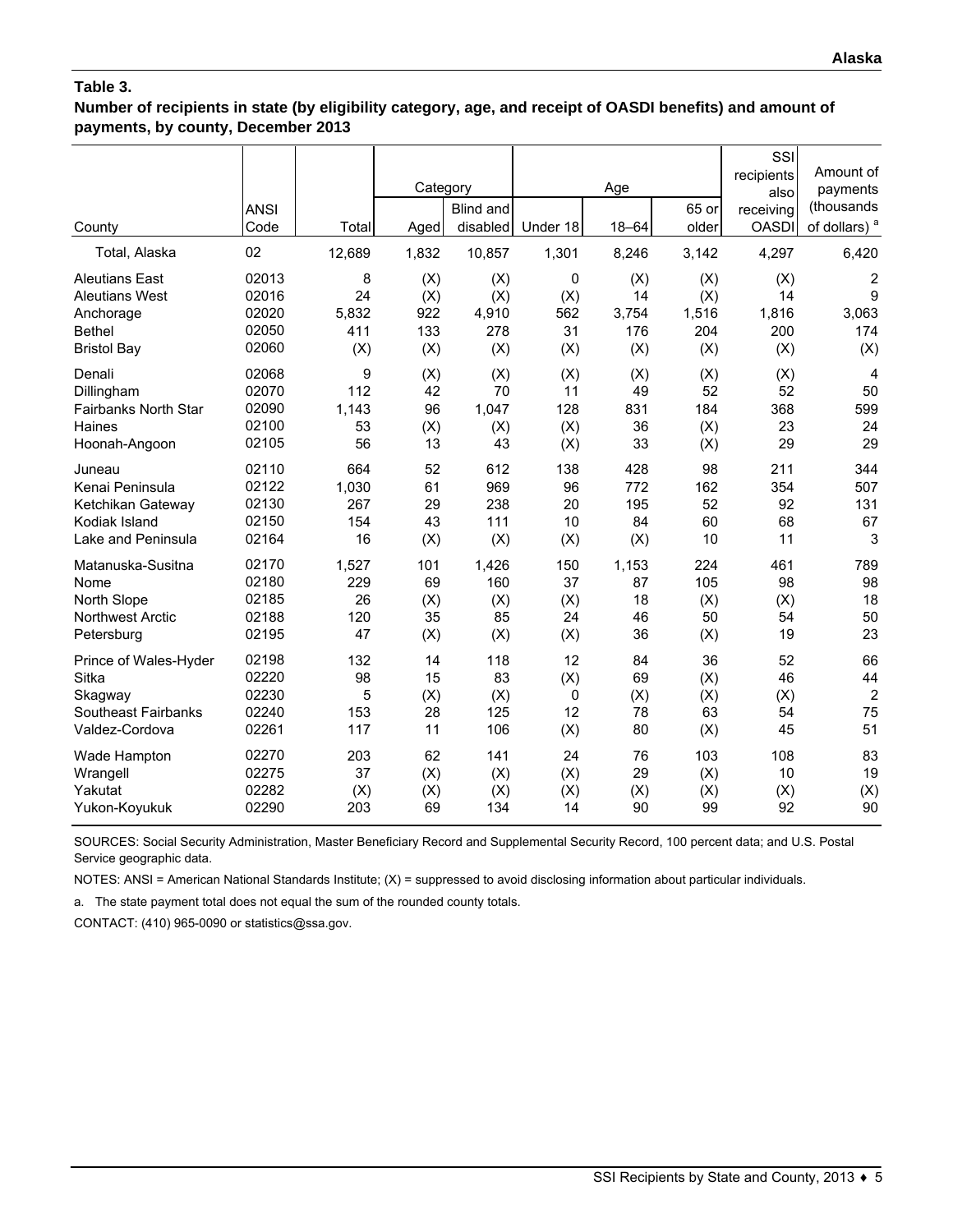**Number of recipients in state (by eligibility category, age, and receipt of OASDI benefits) and amount of payments, by county, December 2013**

| County         | <b>ANSI</b><br>Code | Total   | Category<br>Aged | Blind and<br>disabled | Under 18 | Age<br>$18 - 64$ | 65 or<br>older | SSI<br>recipients<br>alsol<br>receiving<br><b>OASDI</b> | Amount of<br>payments<br>(thousands<br>of dollars) <sup>a</sup> |
|----------------|---------------------|---------|------------------|-----------------------|----------|------------------|----------------|---------------------------------------------------------|-----------------------------------------------------------------|
| Total, Arizona | 04                  | 118,216 | 15,331           | 102,885               | 21,236   | 68,952           | 28,028         | 37,583                                                  | 65,046                                                          |
| Apache         | 04001               | 4,512   | 706              | 3,806                 | 582      | 2,177            | 1,753          | 1,760                                                   | 2,341                                                           |
| Cochise        | 04003               | 2,990   | 554              | 2,436                 | 311      | 1,707            | 972            | 1,272                                                   | 1,487                                                           |
| Coconino       | 04005               | 2,746   | 310              | 2,436                 | 347      | 1,468            | 931            | 1,066                                                   | 1,446                                                           |
| Gila           | 04007               | 1,463   | 108              | 1,355                 | 206      | 1,006            | 251            | 443                                                     | 815                                                             |
| Graham         | 04009               | 774     | 61               | 713                   | 86       | 519              | 169            | 308                                                     | 391                                                             |
| Greenlee       | 04011               | 112     | (X)              | (X)                   | (X)      | 81               | (X)            | 38                                                      | 56                                                              |
| La Paz         | 04012               | 503     | (X)              | (X)                   | (X)      | 315              | (X)            | 214                                                     | 277                                                             |
| Maricopa       | 04013               | 60,234  | 7,317            | 52,917                | 12,906   | 34,747           | 12,581         | 16,594                                                  | 34,089                                                          |
| Mohave         | 04015               | 4,529   | 322              | 4,207                 | 657      | 3,198            | 674            | 1,596                                                   | 2,549                                                           |
| Navajo         | 04017               | 4,916   | 557              | 4,359                 | 839      | 2,630            | 1,447          | 1,602                                                   | 2,682                                                           |
| Pima           | 04019               | 20,132  | 2,805            | 17,327                | 2,770    | 12,363           | 4,999          | 6,773                                                   | 10,954                                                          |
| Pinal          | 04021               | 6,033   | 523              | 5,510                 | 1,194    | 3,740            | 1,099          | 1,944                                                   | 3,373                                                           |
| Santa Cruz     | 04023               | 1,355   | 575              | 780                   | 159      | 440              | 756            | 649                                                     | 618                                                             |
| Yavapai        | 04025               | 3,687   | 289              | 3,398                 | 456      | 2,612            | 619            | 1,398                                                   | 1,935                                                           |
| Yuma           | 04027               | 4,230   | 1,137            | 3,093                 | 660      | 1,949            | 1,621          | 1,926                                                   | 2,033                                                           |

SOURCES: Social Security Administration, Master Beneficiary Record and Supplemental Security Record, 100 percent data; and U.S. Postal Service geographic data.

NOTES: ANSI = American National Standards Institute; (X) = suppressed to avoid disclosing information about particular individuals.

a. The state payment total does not equal the sum of the rounded county totals.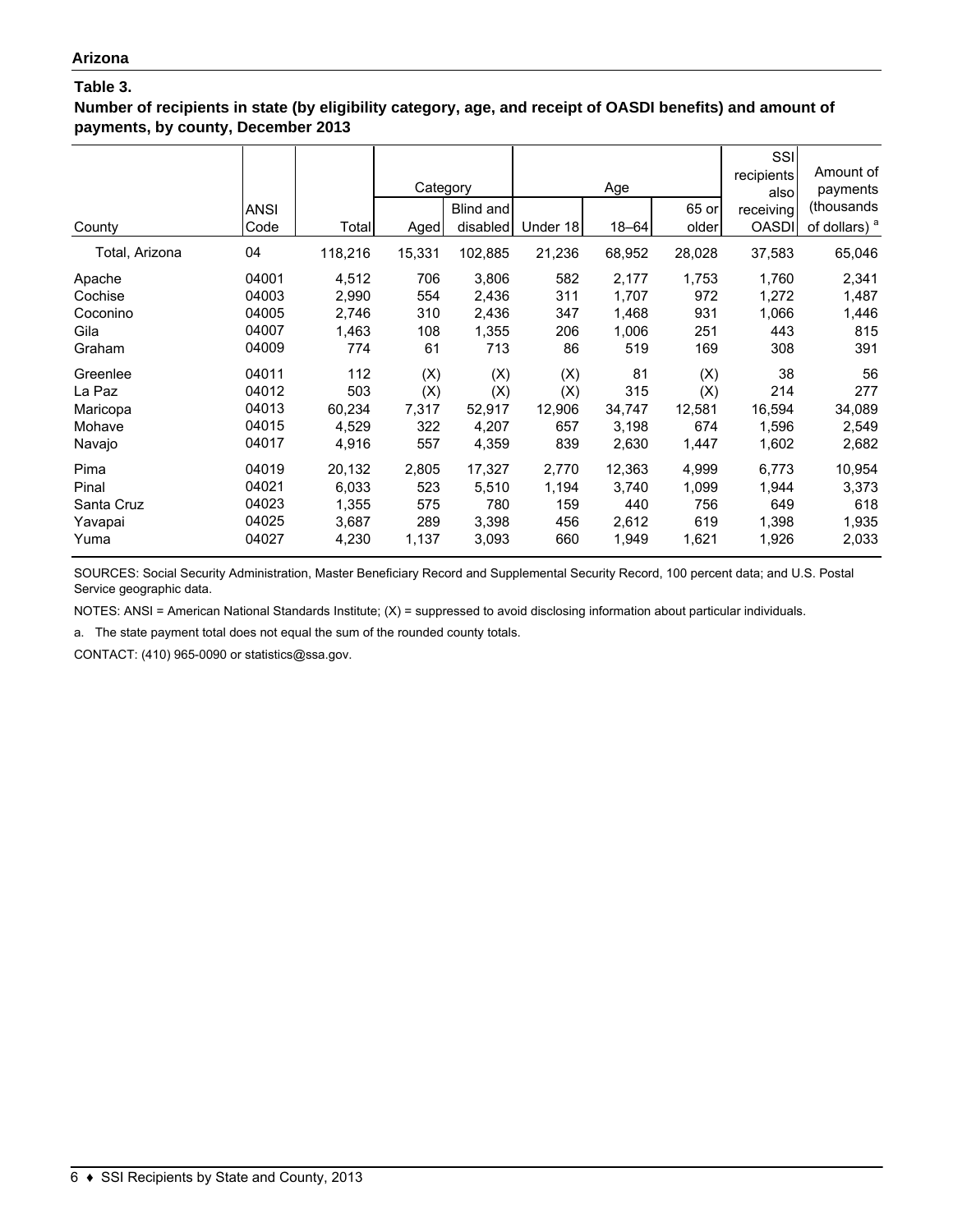**Number of recipients in state (by eligibility category, age, and receipt of OASDI benefits) and amount of payments, by county, December 2013**

| County            | <b>ANSI</b><br>Code | Total   | Category<br>Aged | <b>Blind and</b><br>disabled | Under 18 | Age<br>$18 - 64$ | 65 or<br>older | SSI<br>recipients<br>also<br>receiving<br><b>OASDI</b> | Amount of<br>payments<br>(thousands<br>of dollars) <sup>a</sup> |
|-------------------|---------------------|---------|------------------|------------------------------|----------|------------------|----------------|--------------------------------------------------------|-----------------------------------------------------------------|
| Total, Arkansas   | 05                  | 112,741 | 5,834            | 106,907                      | 30,289   | 67,495           | 14,957         | 38,239                                                 | 59,780                                                          |
| Arkansas          | 05001               | 780     | 44               | 736                          | 200      | 472              | 108            | 284                                                    | 406                                                             |
| Ashley            | 05003               | 1,044   | 65               | 979                          | 223      | 642              | 179            | 382                                                    | 534                                                             |
| <b>Baxter</b>     | 05005               | 1,085   | 44               | 1,041                        | 166      | 782              | 137            | 446                                                    | 540                                                             |
| Benton            | 05007               | 3,603   | 237              | 3,366                        | 1,001    | 2,124            | 478            | 1,182                                                  | 1,873                                                           |
| Boone             | 05009               | 1,142   | 76               | 1,066                        | 191      | 770              | 181            | 499                                                    | 557                                                             |
| <b>Bradley</b>    | 05011               | 540     | 41               | 499                          | 128      | 324              | 88             | 194                                                    | 272                                                             |
| Calhoun           | 05013               | 184     | 11               | 173                          | 34       | 122              | 28             | 86                                                     | 81                                                              |
| Carroll           | 05015               | 638     | 53               | 585                          | 104      | 422              | 112            | 283                                                    | 302                                                             |
| Chicot            | 05017               | 974     | 76               | 898                          | 228      | 525              | 221            | 361                                                    | 508                                                             |
| Clark             | 05019               | 735     | 36               | 699                          | 185      | 451              | 99             | 276                                                    | 353                                                             |
| Clay              | 05021               | 682     | 65               | 617                          | 103      | 424              | 155            | 297                                                    | 307                                                             |
| Cleburne          | 05023               | 714     | 53               | 661                          | 111      | 485              | 118            | 294                                                    | 353                                                             |
| Cleveland         | 05025               | 286     | 12               | 274                          | 75       | 169              | 42             | 106                                                    | 146                                                             |
| Columbia          | 05027               | 1,306   | 69               | 1,237                        | 326      | 754              | 226            | 439                                                    | 698                                                             |
| Conway            | 05029               | 981     | 52               | 929                          | 231      | 612              | 138            | 372                                                    | 521                                                             |
| Craighead         | 05031               | 3,933   | 124              | 3,809                        | 1,330    | 2,242            | 361            | 1,230                                                  | 2,121                                                           |
| Crawford          | 05033               | 2,099   | 78               | 2,021                        | 407      | 1,451            | 241            | 774                                                    | 1,068                                                           |
| Crittenden        | 05035               | 3,647   | 194              | 3,453                        | 1,311    | 1,868            | 468            | 1,055                                                  | 2,086                                                           |
| Cross             | 05037               | 887     | 59               | 828                          | 219      | 513              | 155            | 306                                                    | 477                                                             |
| Dallas            | 05039               | 439     | 19               | 420                          | 142      | 243              | 54             | 127                                                    | 241                                                             |
| Desha             | 05041               | 820     | 68               | 752                          | 213      | 459              | 148            | 292                                                    | 443                                                             |
| <b>Drew</b>       | 05043               | 794     | 57               | 737                          | 212      | 472              | 110            | 274                                                    | 413                                                             |
| Faulkner          | 05045               | 2,731   | 96               | 2,635                        | 901      | 1,599            | 231            | 813                                                    | 1,460                                                           |
| Franklin          | 05047               | 562     | 39               | 523                          | 82       | 386              | 94             | 207                                                    | 275                                                             |
| Fulton            | 05049               | 509     | 35               | 474                          | 53       | 364              | 92             | 233                                                    | 234                                                             |
| Garland           | 05051               | 3,873   | 175              | 3,698                        | 987      | 2,449            | 437            | 1,301                                                  | 2,063                                                           |
| Grant             | 05053               | 433     | 17               | 416                          | 106      | 265              | 62             | 148                                                    | 220                                                             |
| Greene            | 05055               | 1,843   | 76               | 1,767                        | 395      | 1,206            | 242            | 671                                                    | 925                                                             |
| Hempstead         | 05057               | 1,130   | 59               | 1,071                        | 340      | 639              | 151            | 356                                                    | 615                                                             |
| <b>Hot Spring</b> | 05059               | 1,258   | 55               | 1,203                        | 321      | 793              | 144            | 432                                                    | 660                                                             |
| Howard            | 05061               | 520     | 34               | 486                          | 128      | 319              | 73             | 186                                                    | 250                                                             |
| Independence      | 05063               | 1,314   | 92               | 1,222                        | 231      | 868              | 215            | 503                                                    | 667                                                             |
| Izard             | 05065               | 561     | 33               | 528                          | 80       | 400              | 81             | 239                                                    | 281                                                             |
| Jackson           | 05067               | 881     | 68               | 813                          | 146      | 551              | 184            | 373                                                    | 429                                                             |
| Jefferson         | 05069               | 4,566   | 244              | 4,322                        | 1,391    | 2,588            | 587            | 1,407                                                  | 2,555                                                           |
| Johnson           | 05071               | 986     | 67               | 919                          | 163      | 667              | 156            | 432                                                    | 451                                                             |
| Lafayette         | 05073               | 494     | 41               | 453                          | 107      | 277              | 110            | 163                                                    | 248                                                             |
| Lawrence          | 05075               | 883     | 63               | 820                          | 141      | 547              | 195            | 409                                                    | 397                                                             |
| Lee               | 05077               | 850     | 101              | 749                          | 196      | 433              | 221            | 308                                                    | 451                                                             |
| Lincoln           | 05079               | 558     | 40               | 518                          | 137      | 326              | 95             | 202                                                    | 302                                                             |
| Little River      | 05081               | 437     | 37               | 400                          | 94       | 272              | 71             | 162                                                    | 212                                                             |
| Logan             | 05083               | 930     | 57               | 873                          | 154      | 614              | 162            | 359                                                    | 447                                                             |
| Lonoke            | 05085               | 1,896   | 87               | 1,809                        | 494      | 1,184            | 218            | 645                                                    | 1,023                                                           |
| Madison           | 05087               | 485     | 41               | 444                          | 86       | 326              | 73             | 204                                                    | 248                                                             |
| Marion            | 05089               | 591     | 35               | 556                          | 82       | 425              | 84             | 254                                                    | 276                                                             |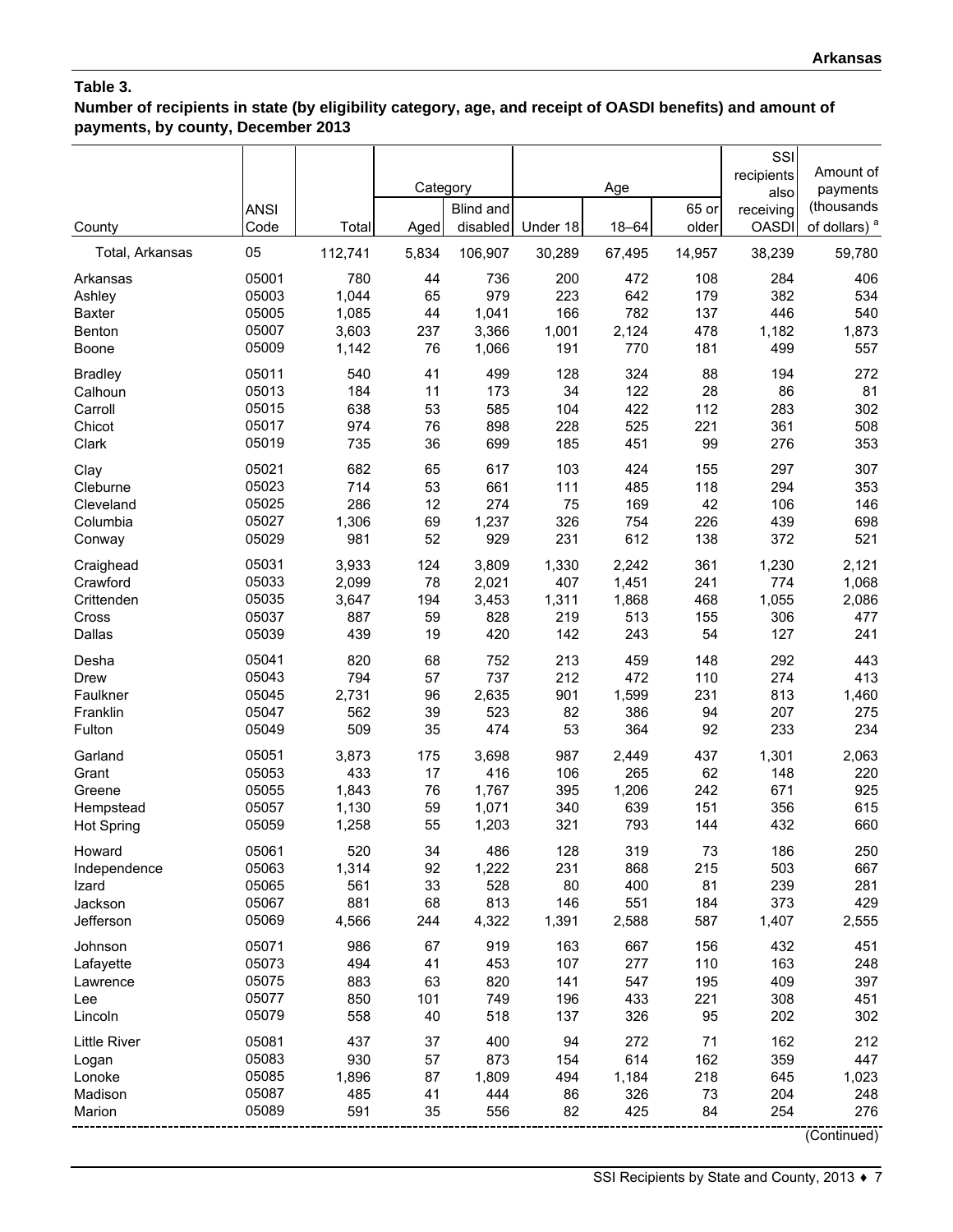**Number of recipients in state (by eligibility category, age, and receipt of OASDI benefits) and amount of payments, by county, December 2013—***Continued*

| County<br>Miller<br>Mississippi | <b>ANSI</b><br>Code<br>05091<br>05093 | Total<br>2,041<br>3,451 | Category<br>Aged<br>91<br>139 | Blind and<br>disabled<br>1,950<br>3,312 | Under 18<br>638<br>1,142 | Age<br>$18 - 64$<br>1,164<br>1,908 | 65 or<br>older<br>239<br>401 | SSI<br>recipients<br>also<br>receiving<br><b>OASDI</b><br>597<br>1,027 | Amount of<br>payments<br>(thousands<br>of dollars) <sup>a</sup><br>1,151<br>1,901 |
|---------------------------------|---------------------------------------|-------------------------|-------------------------------|-----------------------------------------|--------------------------|------------------------------------|------------------------------|------------------------------------------------------------------------|-----------------------------------------------------------------------------------|
| Monroe                          | 05095                                 | 616                     | 56                            | 560                                     | 121                      | 360                                | 135                          | 248                                                                    | 317                                                                               |
| Montgomery                      | 05097                                 | 347                     | 31                            | 316                                     | 41                       | 241                                | 65                           | 144                                                                    | 166                                                                               |
| Nevada                          | 05099                                 | 503                     | 29                            | 474                                     | 86                       | 321                                | 96                           | 203                                                                    | 239                                                                               |
| Newton                          | 05101                                 | 420                     | 48                            | 372                                     | 38                       | 266                                | 116                          | 212                                                                    | 176                                                                               |
| Ouachita                        | 05103                                 | 1,536                   | 64                            | 1,472                                   | 354                      | 957                                | 225                          | 515                                                                    | 798                                                                               |
| Perry                           | 05105                                 | 365                     | 12                            | 353                                     | 81                       | 232                                | 52                           | 127                                                                    | 192                                                                               |
| Phillips                        | 05107                                 | 2,084                   | 143                           | 1,941                                   | 569                      | 1,115                              | 400                          | 728                                                                    | 1,139                                                                             |
| Pike                            | 05109                                 | 402                     | 20                            | 382                                     | 75                       | 261                                | 66                           | 162                                                                    | 200                                                                               |
| Poinsett                        | 05111                                 | 1,677                   | 92                            | 1,585                                   | 340                      | 1,083                              | 254                          | 616                                                                    | 876                                                                               |
| Polk                            | 05113                                 | 712                     | 63                            | 649                                     | 106                      | 479                                | 127                          | 295                                                                    | 351                                                                               |
| Pope                            | 05115                                 | 1,939                   | 85                            | 1,854                                   | 424                      | 1,281                              | 234                          | 736                                                                    | 965                                                                               |
| Prairie                         | 05117                                 | 358                     | 43                            | 315                                     | 64                       | 205                                | 89                           | 157                                                                    | 155                                                                               |
| Pulaski                         | 05119                                 | 17,291                  | 554                           | 16,737                                  | 6,869                    | 8,953                              | 1,469                        | 4,641                                                                  | 10,021                                                                            |
| Randolph                        | 05121                                 | 794                     | 49                            | 745                                     | 132                      | 540                                | 122                          | 318                                                                    | 420                                                                               |
| St. Francis                     | 05123                                 | 2,072                   | 95                            | 1,977                                   | 618                      | 1,153                              | 301                          | 640                                                                    | 1,134                                                                             |
| Saline                          | 05125                                 | 2,567                   | 91                            | 2,476                                   | 719                      | 1,621                              | 227                          | 776                                                                    | 1,406                                                                             |
| Scott                           | 05127                                 | 430                     | 34                            | 396                                     | 63                       | 288                                | 79                           | 173                                                                    | 218                                                                               |
| Searcy                          | 05129                                 | 460                     | 58                            | 402                                     | 38                       | 300                                | 122                          | 237                                                                    | 185                                                                               |
| Sebastian                       | 05131                                 | 4,412                   | 211                           | 4,201                                   | 963                      | 2,952                              | 497                          | 1,535                                                                  | 2,277                                                                             |
| Sevier                          | 05133                                 | 460                     | 31                            | 429                                     | 92                       | 305                                | 63                           | 170                                                                    | 230                                                                               |
| Sharp                           | 05135                                 | 850                     | 59                            | 791                                     | 115                      | 587                                | 148                          | 389                                                                    | 399                                                                               |
| Stone                           | 05137                                 | 628                     | 49                            | 579                                     | 97                       | 387                                | 144                          | 299                                                                    | 278                                                                               |
| Union                           | 05139                                 | 2,023                   | 71                            | 1,952                                   | 436                      | 1,334                              | 253                          | 670                                                                    | 1,053                                                                             |
| Van Buren                       | 05141                                 | 601                     | 45                            | 556                                     | 75                       | 422                                | 104                          | 263                                                                    | 294                                                                               |
| Washington                      | 05143                                 | 4,293                   | 218                           | 4,075                                   | 1,220                    | 2,598                              | 475                          | 1,308                                                                  | 2,318                                                                             |
| White                           | 05145                                 | 2,515                   | 130                           | 2,385                                   | 538                      | 1,624                              | 353                          | 956                                                                    | 1,277                                                                             |
| Woodruff                        | 05147                                 | 449                     | 50                            | 399                                     | 72                       | 248                                | 129                          | 203                                                                    | 219                                                                               |
| Yell                            | 05149                                 | 841                     | 48                            | 793                                     | 208                      | 486                                | 147                          | 328                                                                    | 437                                                                               |

SOURCES: Social Security Administration, Master Beneficiary Record and Supplemental Security Record, 100 percent data; and U.S. Postal Service geographic data.

NOTE: ANSI = American National Standards Institute.

a. The state payment total does not equal the sum of the rounded county totals.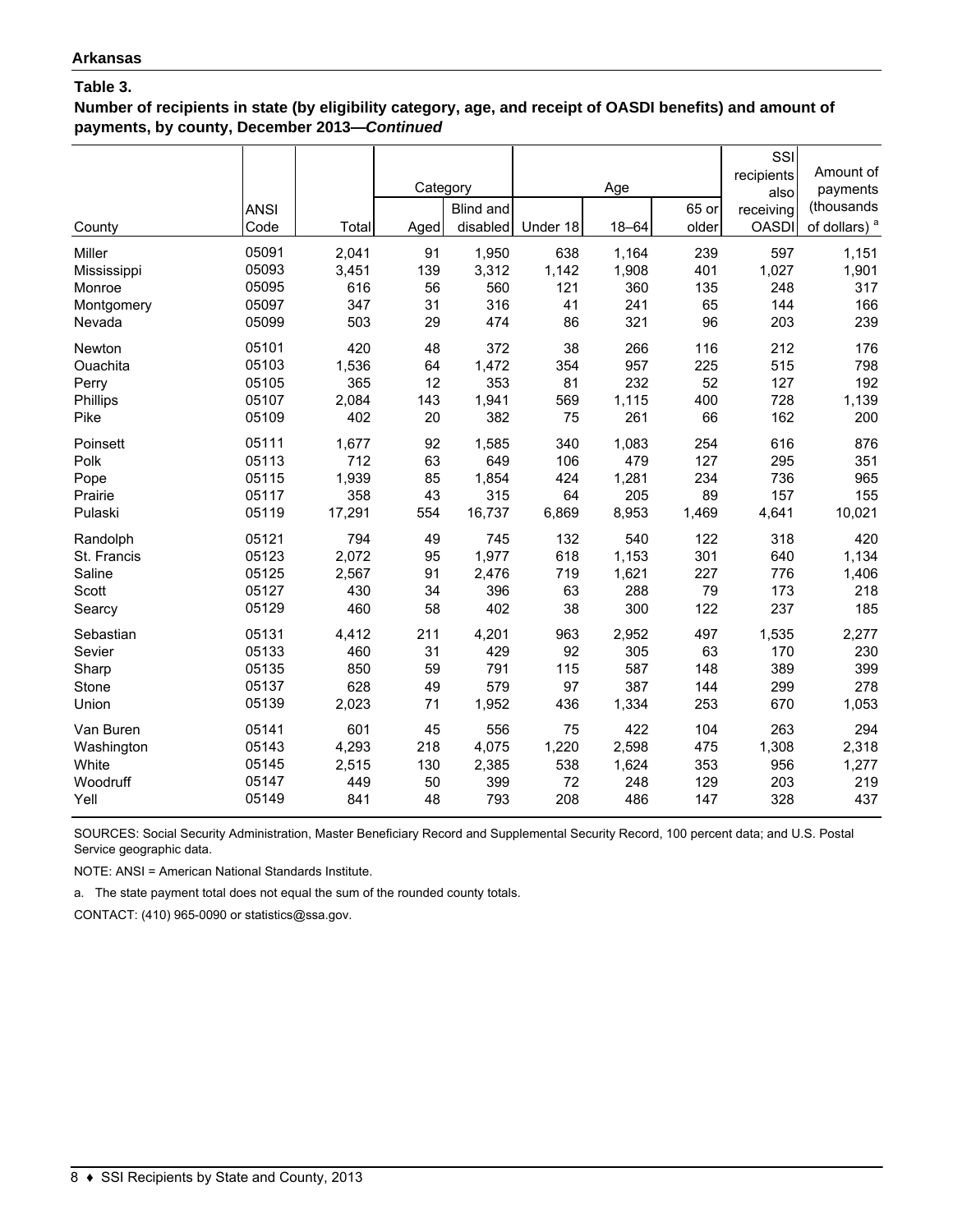# **Number of recipients in state (by eligibility category, age, and receipt of OASDI benefits) and amount of payments, by county, December 2013**

|                          | <b>ANSI</b>    |                 | Category      | <b>Blind and</b> |              | Age            | 65 or          | SSI<br>recipients<br>also<br>receiving | Amount of<br>payments<br>(thousands |
|--------------------------|----------------|-----------------|---------------|------------------|--------------|----------------|----------------|----------------------------------------|-------------------------------------|
| County                   | Code           | Total           | Aged          | disabled         | Under 18     | $18 - 64$      | older          | <b>OASDI</b>                           | of dollars) <sup>a</sup>            |
| Total, California        | 06             | 1,304,222       | 358,906       | 945,316          | 119,647      | 626,357        | 558,218        | 494,539                                | 811,541                             |
| Alameda                  | 06001          | 53,547          | 16,292        | 37,255           | 3,969        | 26,104         | 23,474         | 17,294                                 | 35,380                              |
| Alpine                   | 06003          | 39              | (X)           | (X)              | (X)          | 25             | (X)            | 23                                     | 21                                  |
| Amador                   | 06005          | 738             | 63            | 675              | 56           | 535            | 147            | 339                                    | 412                                 |
| <b>Butte</b>             | 06007          | 11,679          | 857           | 10,822           | 920          | 8,578          | 2,181          | 4,795                                  | 7,344                               |
| Calaveras                | 06009          | 1,135           | 67            | 1,068            | 77           | 878            | 180            | 473                                    | 704                                 |
| Colusa<br>Contra Costa   | 06011<br>06013 | 573<br>26,486   | 144<br>5,911  | 429<br>20,575    | 42<br>2,511  | 309<br>14,617  | 222<br>9,358   | 342<br>8,761                           | 279<br>17,213                       |
| Del Norte                | 06015          | 1,965           | 123           | 1,842            | 144          | 1,486          | 335            | 779                                    | 1,293                               |
| El Dorado                | 06017          | 3,183           | 335           | 2,848            | 221          | 2,315          | 647            | 1,349                                  | 1,910                               |
| Fresno                   | 06019          | 43,157          | 8,598         | 34,559           | 5,001        | 22,529         | 15,627         | 17,280                                 | 26,892                              |
| Glenn                    | 06021          | 1,211           | 176           | 1,035            | 138          | 740            | 333            | 557                                    | 693                                 |
| Humboldt                 | 06023          | 6,726           | 329           | 6,397            | 398          | 5,285          | 1,043          | 2,914                                  | 4,172                               |
| Imperial                 | 06025          | 10,735          | 3,962         | 6,773            | 831          | 4,135          | 5,769          | 6,524                                  | 5,453                               |
| Inyo                     | 06027          | 463             | 67            | 396              | 18           | 316            | 129            | 246                                    | 267                                 |
| Kern                     | 06029          | 34,210          | 5,439         | 28,771           | 4,129        | 20,635         | 9,446          | 14,450                                 | 20,874                              |
| Kings                    | 06031          | 4,698           | 876           | 3,822            | 660          | 2,577          | 1,461          | 2,159                                  | 2,733                               |
| Lake                     | 06033          | 3,867           | 254           | 3,613            | 246          | 2,905          | 716            | 1,719                                  | 2,319                               |
| Lassen                   | 06035          | 972             | 55            | 917              | 69           | 721            | 182            | 420                                    | 605                                 |
| Los Angeles              | 06037          | 423,076         | 139,976       | 283,100          | 38,529       | 171,922        | 212,625        | 152,307                                | 266,567                             |
| Madera                   | 06039          | 4,751           | 1,020         | 3,731            | 654          | 2,382          | 1,715          | 2,314                                  | 2,751                               |
| Marin                    | 06041          | 3,739           | 828           | 2,911            | 167          | 2,176          | 1,396          | 1,553                                  | 2,258                               |
| Mariposa                 | 06043          | 499             | 40            | 459              | 37           | 352            | 110            | 257                                    | 254                                 |
| Mendocino                | 06045          | 3,718           | 381           | 3,337            | 222          | 2,581          | 915            | 1,734                                  | 2,167                               |
| Merced                   | 06047          | 11,291          | 2,123         | 9,168            | 1,345        | 6,161          | 3,785          | 4,721                                  | 6,907                               |
| Modoc                    | 06049          | 468             | 34            | 434              | 24           | 341            | 103            | 222                                    | 268                                 |
| Mono                     | 06051          | 110             | 21            | 89               | (X)          | 68             | (X)            | 58                                     | 55                                  |
| Monterey                 | 06053          | 9,293           | 2,289         | 7,004            | 1,070        | 4,705          | 3,518          | 4,596                                  | 5,115                               |
| Napa                     | 06055          | 2,738           | 498           | 2,240            | 219          | 1,730          | 789            | 1,243                                  | 1,607                               |
| Nevada                   | 06057          | 2,049           | 147           | 1,902            | 108          | 1,555          | 386            | 964                                    | 1,247                               |
| Orange                   | 06059          | 74,566          | 30,265        | 44,301           | 6,289        | 25,263         | 43,014         | 26,602                                 | 45,023                              |
| Placer                   | 06061          | 5,584           | 917           | 4,667            | 439          | 3,519          | 1,626          | 2,377                                  | 3,378                               |
| Plumas                   | 06063          | 694             | 46            | 648              | 47           | 517            | 130            | 334                                    | 436                                 |
| Riverside                | 06065          | 61,401          | 14,404        | 46,997           | 7,496        | 31,615         | 22,290         | 26,559                                 | 36,415                              |
| Sacramento<br>San Benito | 06067<br>06069 | 66,892<br>938   | 10,400<br>244 | 56,492<br>694    | 6,083<br>114 | 39,686<br>460  | 21,123<br>364  | 21,355<br>477                          | 45,188<br>474                       |
|                          |                |                 |               |                  |              |                |                |                                        |                                     |
| San Bernardino           | 06071          | 73,392          | 14,377        | 59,015           | 10,008       | 40,203         | 23,181         | 28,388                                 | 45,714                              |
| San Diego                | 06073          | 84,827          | 23,867        | 60,960           | 6,435        | 41,368         | 37,024         | 33,218                                 | 51,765                              |
| San Francisco            | 06075          | 44,989          | 19,463        | 25,526           | 859          | 17,046         | 27,084         | 16,578                                 | 28,607                              |
| San Joaquin              | 06077          | 29,545          | 4,870         | 24,675           | 3,605        | 16,551         | 9,389          | 10,339                                 | 18,950                              |
| San Luis Obispo          | 06079          | 5,142           | 646           | 4,496            | 357          | 3,568          | 1,217          | 2,554                                  | 2,971                               |
| San Mateo                | 06081          | 12,545          | 5,341         | 7,204            | 700          | 4,878          | 6,967          | 4,737                                  | 7,198                               |
| Santa Barbara            | 06083          | 9,438           | 1,826         | 7,612            | 854          | 5,411          | 3,173          | 4,592                                  | 5,368                               |
| Santa Clara              | 06085          | 48,376          | 21,009        | 27,367           | 2,715        | 16,584         | 29,077         | 14,911                                 | 30,570                              |
| Santa Cruz               | 06087<br>06089 | 5,792<br>10,006 | 982           | 4,810            | 398<br>665   | 3,637<br>7,671 | 1,757<br>1,670 | 2,874                                  | 3,296<br>6,246                      |
| Shasta                   |                |                 | 571           | 9,435            |              |                |                | 4,341                                  |                                     |
|                          |                |                 |               |                  |              |                |                |                                        | (Continued)                         |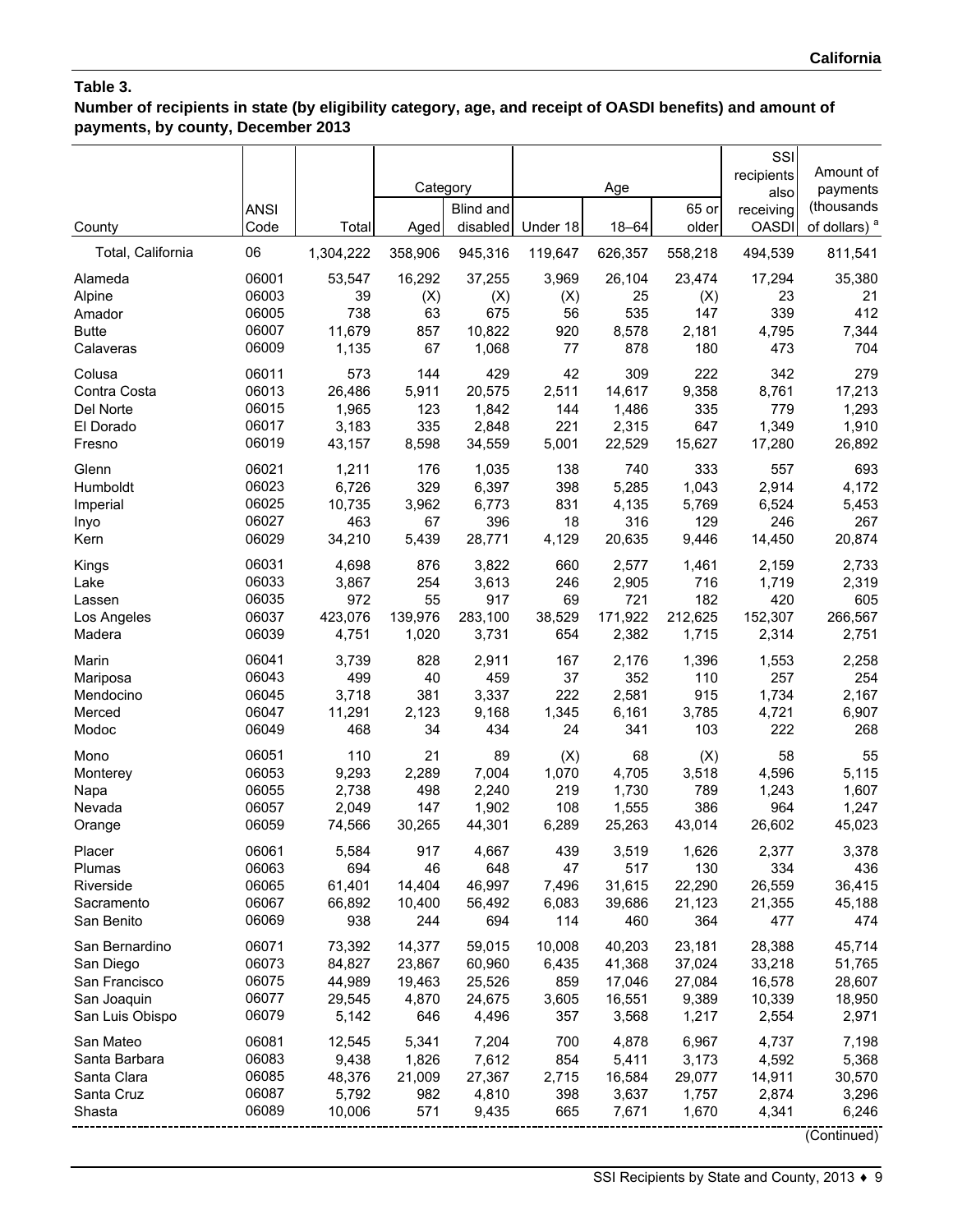**Number of recipients in state (by eligibility category, age, and receipt of OASDI benefits) and amount of payments, by county, December 2013—***Continued*

| County            | ANSI<br>Code | Total  | Category<br>Aged | Blind and<br>disabled | Under 18 | Age<br>$18 - 64$ | 65 or<br>older | SSI<br>recipients<br>also<br>receiving<br><b>OASDI</b> | Amount of<br>payments<br>(thousands<br>of dollars) <sup>a</sup> |
|-------------------|--------------|--------|------------------|-----------------------|----------|------------------|----------------|--------------------------------------------------------|-----------------------------------------------------------------|
| Sierra            | 06091        | 98     | (X)              | (X)                   | (X)      | 71               | (X)            | 56                                                     | 60                                                              |
| Siskiyou          | 06093        | 2,620  | 226              | 2,394                 | 171      | 1,888            | 561            | 1,246                                                  | 1,574                                                           |
| Solano            | 06095        | 12,621 | 2,274            | 10,347                | 1,377    | 7,690            | 3,554          | 4,609                                                  | 7,919                                                           |
| Sonoma            | 06097        | 9.551  | 1,274            | 8,277                 | 742      | 6,238            | 2,571          | 4,269                                                  | 5,573                                                           |
| <b>Stanislaus</b> | 06099        | 22,290 | 3,643            | 18,647                | 2,512    | 12,726           | 7,052          | 8,481                                                  | 14,045                                                          |
| Sutter            | 06101        | 3,999  | 944              | 3,055                 | 354      | 2,113            | 1,532          | 1,869                                                  | 2,337                                                           |
| Tehama            | 06103        | 3.489  | 267              | 3,222                 | 309      | 2,496            | 684            | 1,583                                                  | 2,106                                                           |
| Trinity           | 06105        | 714    | 48               | 666                   | 29       | 548              | 137            | 333                                                    | 419                                                             |
| Tulare            | 06107        | 19,316 | 3,854            | 15,462                | 2,673    | 10,108           | 6,535          | 8,992                                                  | 11,497                                                          |
| Tuolumne          | 06109        | 1,763  | 147              | 1,616                 | 122      | 1,299            | 342            | 798                                                    | 1,073                                                           |
| Ventura           | 06111        | 16,662 | 4,606            | 12,056                | 1,657    | 8,394            | 6,611          | 7,811                                                  | 9,485                                                           |
| Yolo              | 06113        | 5,737  | 1,155            | 4,582                 | 471      | 3,205            | 2,061          | 2,286                                                  | 3,468                                                           |
| Yuba              | 06115        | 4,119  | 318              | 3,801                 | 349      | 2,941            | 829            | 1,577                                                  | 2,626                                                           |

SOURCES: Social Security Administration, Master Beneficiary Record and Supplemental Security Record, 100 percent data; and U.S. Postal Service geographic data.

NOTES: ANSI = American National Standards Institute; (X) = suppressed to avoid disclosing information about particular individuals.

a. The state payment total does not equal the sum of the rounded county totals.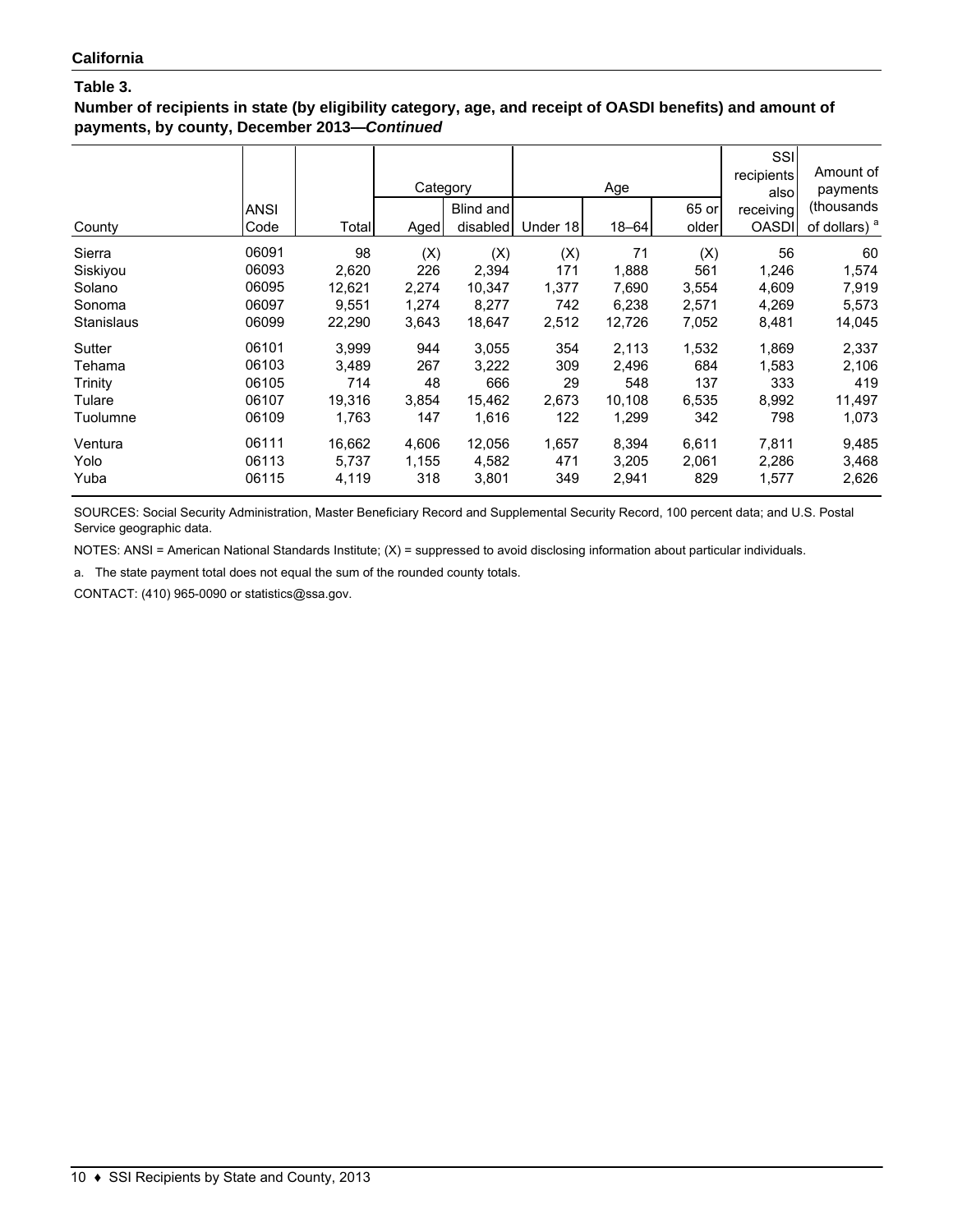**Number of recipients in state (by eligibility category, age, and receipt of OASDI benefits) and amount of payments, by county, December 2013**

| County            | <b>ANSI</b><br>Code | Total  | Category<br>Aged | <b>Blind and</b><br>disabled | Under 18 | Age<br>$18 - 64$ | 65 or<br>older | SSI<br>recipients<br>also<br>receiving<br><b>OASDI</b> | Amount of<br>payments<br>(thousands<br>of dollars) <sup>a</sup> |
|-------------------|---------------------|--------|------------------|------------------------------|----------|------------------|----------------|--------------------------------------------------------|-----------------------------------------------------------------|
| Total, Colorado   | 08                  | 72,154 | 9,085            | 63,069                       | 9,786    | 46,413           | 15,955         | 23,904                                                 | 39,430                                                          |
| Adams             | 08001               | 6,882  | 949              | 5,933                        | 1,210    | 4,133            | 1,539          | 2,067                                                  | 3,867                                                           |
| Alamosa           | 08003               | 561    | 61               | 500                          | 50       | 381              | 130            | 231                                                    | 277                                                             |
| Arapahoe          | 08005               | 7,399  | 1,519            | 5,880                        | 1,196    | 4,155            | 2,048          | 1,993                                                  | 4,136                                                           |
| Archuleta         | 08007               | 140    | 22               | 118                          | 13       | 92               | 35             | 70                                                     | 68                                                              |
| Baca              | 08009               | 79     | 16               | 63                           | 12       | 44               | 23             | 35                                                     | 36                                                              |
| <b>Bent</b>       | 08011               | 193    | 11               | 182                          | 19       | 141              | 33             | 67                                                     | 105                                                             |
| <b>Boulder</b>    | 08013               | 2,526  | 322              | 2,204                        | 266      | 1,690            | 570            | 904                                                    | 1,343                                                           |
| <b>Broomfield</b> | 08014               | 374    | 86               | 288                          | 65       | 190              | 119            | 111                                                    | 218                                                             |
| Chaffee           | 08015               | 227    | 21               | 206                          | 15       | 173              | 39             | 104                                                    | 109                                                             |
| Cheyenne          | 08017               | 9      | (X)              | (X)                          | (X)      | (X)              | (X)            | (X)                                                    | 3                                                               |
| Clear Creek       | 08019               | 83     | (X)              | (X)                          | 10       | 62               | 11             | 24                                                     | 42                                                              |
| Conejos           | 08021               | 362    | 73               | 289                          | 25       | 202              | 135            | 179                                                    | 168                                                             |
| Costilla          | 08023               | 230    | 51               | 179                          | (X)      | 132              | (X)            | 116                                                    | 107                                                             |
| Crowley           | 08025               | 142    | (X)              | (X)                          | 14       | 102              | 26             | 46                                                     | 70                                                              |
| Custer            | 08027               | 46     | (X)              | (X)                          | (X)      | 35               | (X)            | 23                                                     | 23                                                              |
| Delta             | 08029               | 492    | 65               | 427                          | 53       | 320              | 119            | 205                                                    | 224                                                             |
| Denver            | 08031               | 14,955 | 2,570            | 12,385                       | 1,662    | 9,006            | 4,287          | 4,625                                                  | 8,469                                                           |
| Dolores           | 08033               | 22     | (X)              | (X)                          | (X)      | (X)              | (X)            | (X)                                                    | 18                                                              |
| Douglas           | 08035               | 1,017  | 224              | 793                          | 134      | 582              | 301            | 286                                                    | 537                                                             |
| Eagle             | 08037               | 108    | 20               | 88                           | 36       | 46               | 26             | 26                                                     | 60                                                              |
| Elbert            | 08039               | 92     | (X)              | (X)                          | 12       | 68               | 12             | 27                                                     | 58                                                              |
| El Paso           | 08041               | 8,476  | 695              | 7,781                        | 1,455    | 5,689            | 1,332          | 2,761                                                  | 4,842                                                           |
| Fremont           | 08043               | 1,051  | 93               | 958                          | 118      | 745              | 188            | 410                                                    | 523                                                             |
| Garfield          | 08045               | 340    | 33               | 307                          | 61       | 220              | 59             | 120                                                    | 175                                                             |
| Gilpin            | 08047               | 36     | (X)              | (X)                          | (X)      | 26               | (X)            | (X)                                                    | 21                                                              |
| Grand             | 08049               | 69     | (X)              | (X)                          | (X)      | 49               | (X)            | 21                                                     | 42                                                              |
| Gunnison          | 08051               | 73     | (X)              | (X)                          | (X)      | 58               | (X)            | 34                                                     | 34                                                              |
| Hinsdale          | 08053               | (X)    | (X)              | (X)                          | (X)      | (X)              | (X)            | (X)                                                    | (X)                                                             |
| Huerfano          | 08055               | 271    | 27               | 244                          | 19       | 185              | 67             | 100                                                    | 147                                                             |
| Jackson           | 08057               | 12     | 0                | 12                           | (X)      | (X)              | (X)            | (X)                                                    | $\overline{7}$                                                  |
| Jefferson         | 08059               | 5,302  | 578              | 4,724                        | 726      | 3,557            | 1,019          | 1,546                                                  | 2,984                                                           |
| Kiowa             | 08061               | 15     | (X)              | (X)                          | (X)      | (X)              | (X)            | (X)                                                    | 8                                                               |
| Kit Carson        | 08063               | 98     | $10$             | 88                           | 10       | 71               | 17             | 43                                                     | 45                                                              |
| Lake              | 08065               | 76     | (X)              | (X)                          | 10       | 55               | 11             | 27                                                     | 47                                                              |
| La Plata          | 08067               | 400    | 39               | 361                          | 40       | 277              | 83             | 175                                                    | 199                                                             |
| Larimer           | 08069               | 2,625  | 169              | 2,456                        | 355      | 1,912            | 358            | 938                                                    | 1,404                                                           |
| Las Animas        | 08071               | 586    | 62               | 524                          | 45       | 407              | 134            | 248                                                    | 306                                                             |
| Lincoln           | 08073               | 67     | (X)              | (X)                          | (X)      | 48               | (X)            | 25                                                     | 34                                                              |
| Logan             | 08075               | 393    | 21               | 372                          | 44       | 300              | 49             | 166                                                    | 204                                                             |
| Mesa              | 08077               | 2,412  | 170              | 2,242                        | 291      | 1,709            | 412            | 898                                                    | 1,231                                                           |
| Mineral           | 08079               | (X)    | (X)              | (X)                          | (X)      | (X)              | (X)            | (X)                                                    | (X)                                                             |
| Moffat            | 08081               | 163    | 16               | 147                          | 17       | 121              | 25             | 69                                                     | 77                                                              |
| Montezuma         | 08083               | 439    | 34               | 405                          | 53       | 312              | 74             | 164                                                    | 242                                                             |
| Montrose          | 08085               | 643    | 61               | 582                          | 78       | 441              | 124            | 271                                                    | 300                                                             |
| Morgan            | 08087               | 438    | 50               | 388                          | 55       | 281              | 102            | 166                                                    | 213                                                             |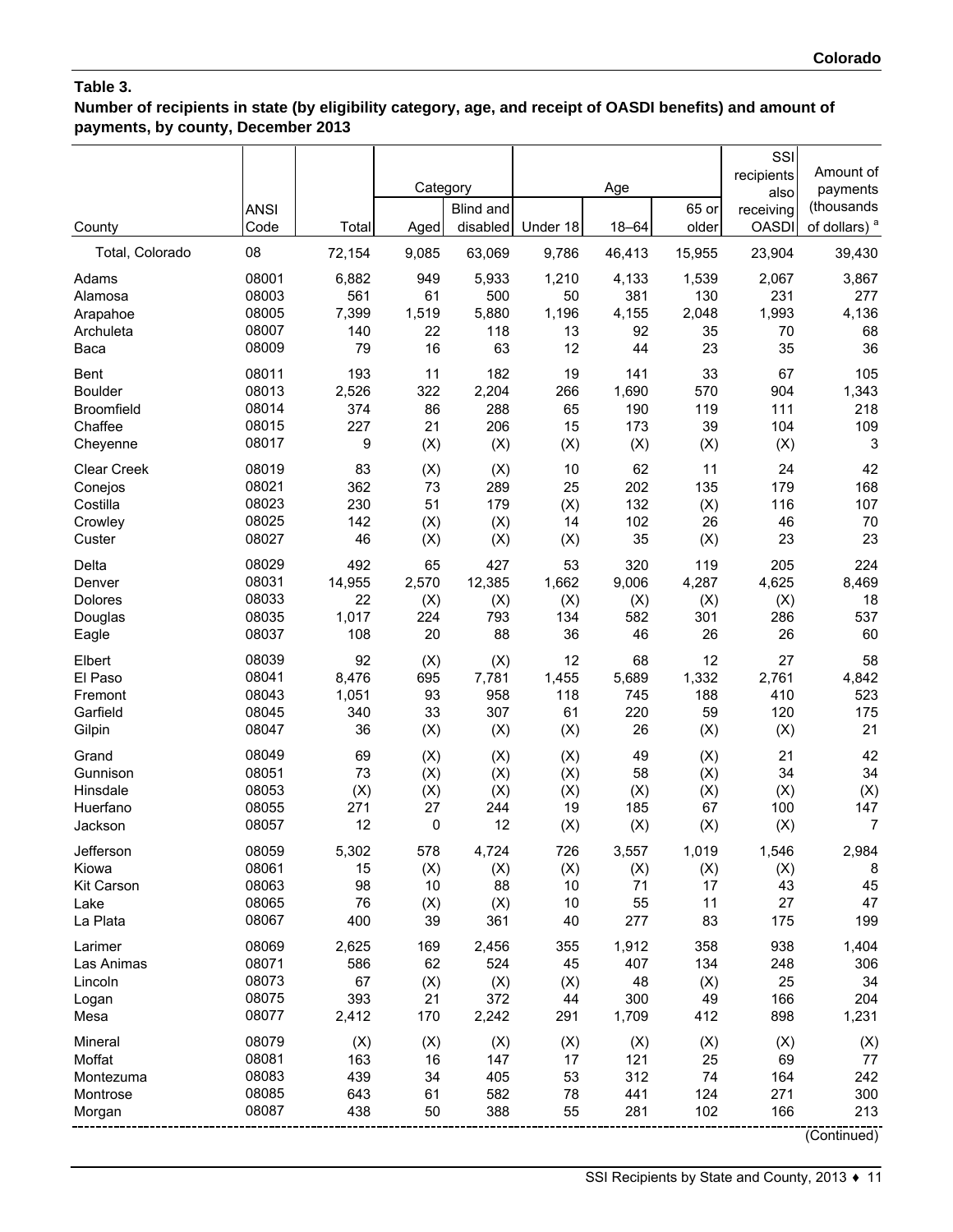**Number of recipients in state (by eligibility category, age, and receipt of OASDI benefits) and amount of payments, by county, December 2013—***Continued*

| County     | <b>ANSI</b><br>Code | Total | Category<br>Aged | Blind and<br>disabled | Under 18 | Age<br>$18 - 64$ | 65 or<br>older | SSI<br>recipients<br>alsol<br>receiving<br><b>OASDI</b> | Amount of<br>payments<br>(thousands<br>of dollars) <sup>a</sup> |
|------------|---------------------|-------|------------------|-----------------------|----------|------------------|----------------|---------------------------------------------------------|-----------------------------------------------------------------|
| Otero      | 08089               | 795   | 64               | 731                   | 86       | 532              | 177            | 305                                                     | 396                                                             |
| Ouray      | 08091               | 40    | (X)              | (X)                   | (X)      | 28               | (X)            | 15                                                      | 18                                                              |
| Park       | 08093               | 123   | (X)              | (X)                   | (X)      | 102              | (X)            | 35                                                      | 76                                                              |
| Phillips   | 08095               | 55    | 12               | 43                    | (X)      | 34               | (X)            | 32                                                      | 22                                                              |
| Pitkin     | 08097               | 26    | (X)              | (X)                   | (X)      | 16               | (X)            | 10                                                      | 12                                                              |
| Prowers    | 08099               | 334   | 33               | 301                   | 37       | 224              | 73             | 146                                                     | 151                                                             |
| Pueblo     | 08101               | 6,265 | 325              | 5,940                 | 710      | 4,541            | 1,014          | 2,262                                                   | 3,365                                                           |
| Rio Blanco | 08103               | 38    | (X)              | (X)                   | (X)      | 25               | (X)            | 17                                                      | 18                                                              |
| Rio Grande | 08105               | 429   | 54               | 375                   | 54       | 257              | 118            | 189                                                     | 216                                                             |
| Routt      | 08107               | 92    | (X)              | (X)                   | 12       | 66               | 14             | 40                                                      | 37                                                              |
| Saguache   | 08109               | 98    | 12               | 86                    | (X)      | 66               | (X)            | 42                                                      | 62                                                              |
| San Juan   | 08111               | (X)   | (X)              | (X)                   | (X)      | (X)              | (X)            | (X)                                                     | (X)                                                             |
| San Miguel | 08113               | 26    | (X)              | (X)                   | (X)      | 16               | (X)            | 14                                                      | 13                                                              |
| Sedgwick   | 08115               | 40    | (X)              | (X)                   | (X)      | 32               | (X)            | 15                                                      | 19                                                              |
| Summit     | 08117               | 41    | (X)              | (X)                   | (X)      | 27               | (X)            | 12                                                      | 22                                                              |
| Teller     | 08119               | 224   | (X)              | (X)                   | 30       | 173              | 21             | 71                                                      | 105                                                             |
| Washington | 08121               | 51    | (X)              | (X)                   | (X)      | 33               | (X)            | 14                                                      | 26                                                              |
| Weld       | 08123               | 3,440 | 398              | 3,042                 | 569      | 2,114            | 757            | 1,285                                                   | 1,797                                                           |
| Yuma       | 08125               | 100   | 18               | 82                    | 13       | 57               | 30             | 45                                                      | 48                                                              |

SOURCES: Social Security Administration, Master Beneficiary Record and Supplemental Security Record, 100 percent data; and U.S. Postal Service geographic data.

NOTES: ANSI = American National Standards Institute; (X) = suppressed to avoid disclosing information about particular individuals.

a. The state payment total does not equal the sum of the rounded county totals.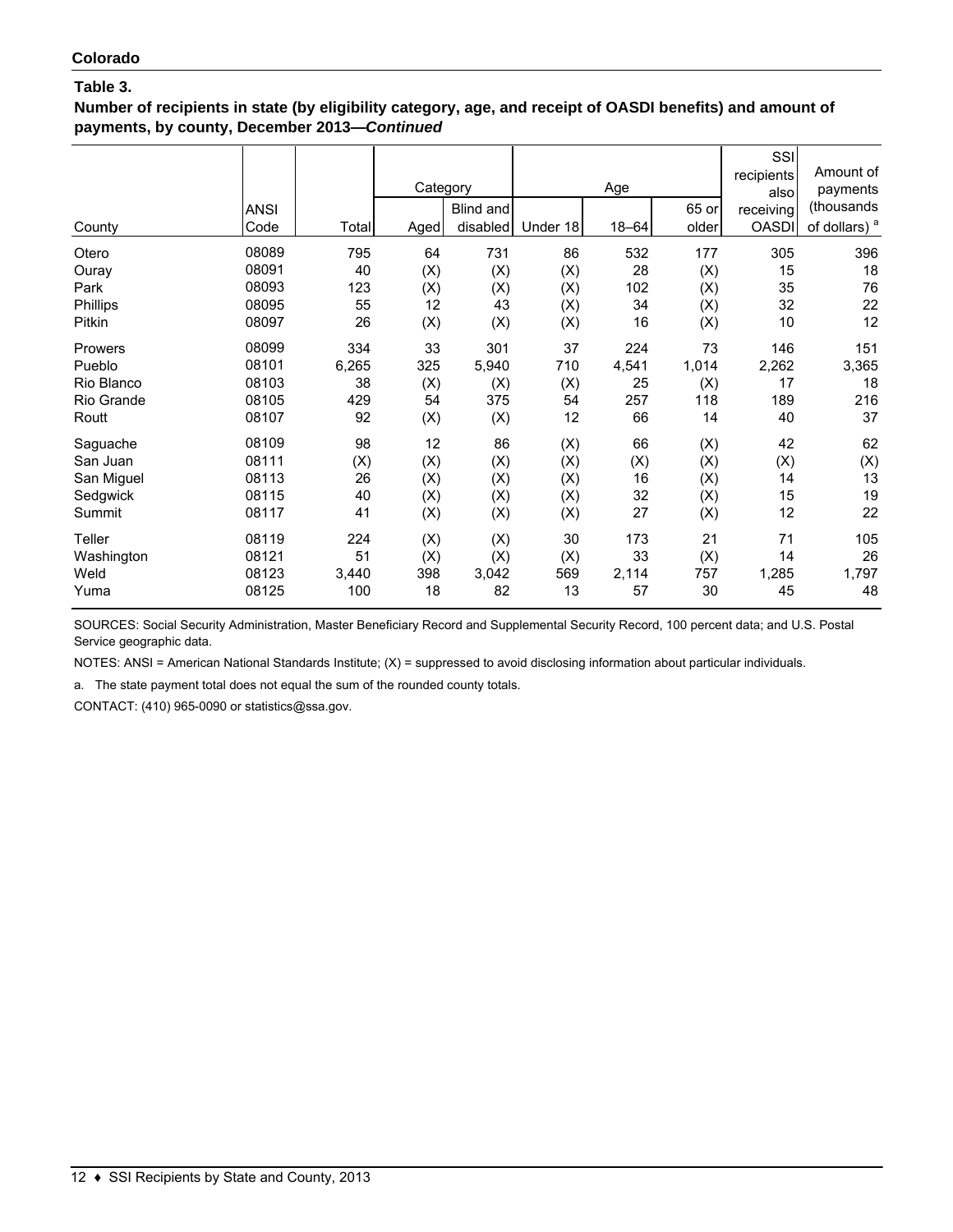#### **Number of recipients in state (by eligibility category, age, and receipt of OASDI benefits) and amount of payments, by county, December 2013**

|                    |       |        | Category |           |          | Age       |        | SSI<br>recipients<br>alsol | Amount of<br>payments    |
|--------------------|-------|--------|----------|-----------|----------|-----------|--------|----------------------------|--------------------------|
|                    | ANSI  |        |          | Blind and |          |           | 65 or  | receiving                  | (thousands)              |
| County             | Code  | Total  | Aged     | disabled  | Under 18 | $18 - 64$ | older  | <b>OASDI</b>               | of dollars) <sup>a</sup> |
| Total, Connecticut | 09    | 62,537 | 6,648    | 55,889    | 8,924    | 39,266    | 14,347 | 19,385                     | 34,584                   |
| Fairfield          | 09001 | 12.134 | 1,887    | 10.247    | 1,553    | 7,042     | 3,539  | 3,684                      | 6,612                    |
| Hartford           | 09003 | 20,706 | 2,363    | 18,343    | 3,258    | 12,242    | 5,206  | 6,448                      | 11,426                   |
| Litchfield         | 09005 | 1,700  | 115      | 1,585     | 196      | 1,249     | 255    | 557                        | 891                      |
| Middlesex          | 09007 | 1,562  | 105      | 1,457     | 152      | 1.163     | 247    | 490                        | 856                      |
| New Haven          | 09009 | 19.439 | 1.675    | 17,764    | 2,756    | 12,758    | 3,925  | 5,712                      | 10,957                   |
| New London         | 09011 | 3,927  | 306      | 3,621     | 551      | 2.680     | 696    | 1,378                      | 2,187                    |
| Tolland            | 09013 | 1,044  | 83       | 961       | 140      | 745       | 159    | 362                        | 603                      |
| Windham            | 09015 | 2,025  | 114      | 1,911     | 318      | 1,387     | 320    | 754                        | 1,051                    |

SOURCES: Social Security Administration, Master Beneficiary Record and Supplemental Security Record, 100 percent data; and U.S. Postal Service geographic data.

NOTE: ANSI = American National Standards Institute.

a. The state payment total does not equal the sum of the rounded county totals.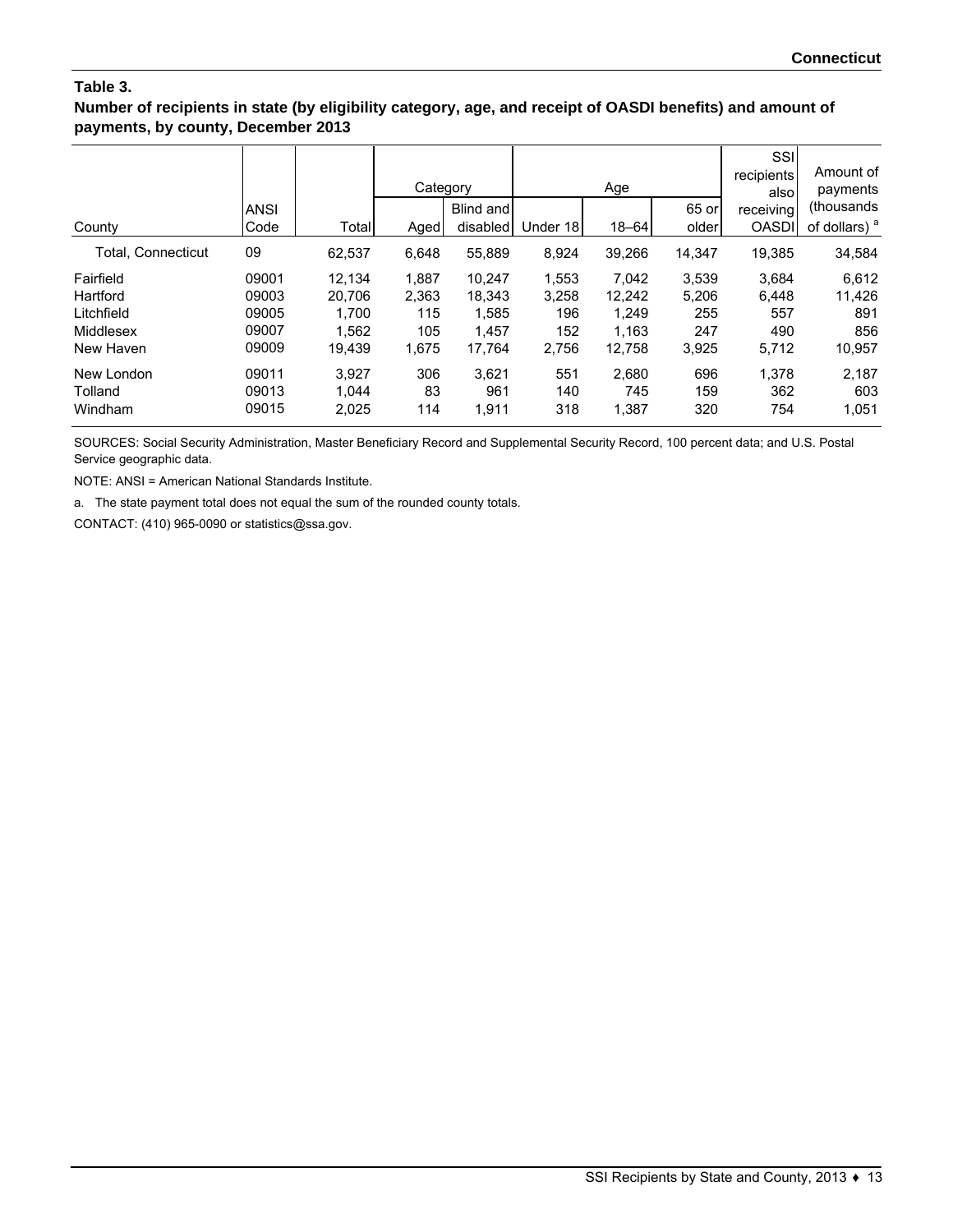**Number of recipients in state (by eligibility category, age, and receipt of OASDI benefits) and amount of payments, by county, December 2013**

|                   |             |        |       | Category  |          | Age       |       | SSI<br>recipients<br>alsol | Amount of<br>payments    |
|-------------------|-------------|--------|-------|-----------|----------|-----------|-------|----------------------------|--------------------------|
|                   | <b>ANSI</b> |        |       | Blind and |          |           | 65 or | receiving                  | (thousands)              |
| County            | Code        | Total  | Aged  | disabled  | Under 18 | $18 - 64$ | older | <b>OASDI</b>               | of dollars) <sup>a</sup> |
| Total. Delaware   | 10          | 16.697 | 1,223 | 15.474    | 3.709    | 10.372    | 2,616 | 4,911                      | 9,218                    |
| Kent              | 10001       | 3,732  | 219   | 3,513     | 782      | 2.464     | 486   | 1,236                      | 2.121                    |
| <b>New Castle</b> | 10003       | 9,938  | 825   | 9,113     | 2,299    | 5,983     | 1,656 | 2,753                      | 5,506                    |
| Sussex            | 10005       | 3,027  | 179   | 2,848     | 628      | 1,925     | 474   | 922                        | 1,592                    |

SOURCES: Social Security Administration, Master Beneficiary Record and Supplemental Security Record, 100 percent data; and U.S. Postal Service geographic data.

NOTE: ANSI = American National Standards Institute.

a. The state payment total does not equal the sum of the rounded county totals.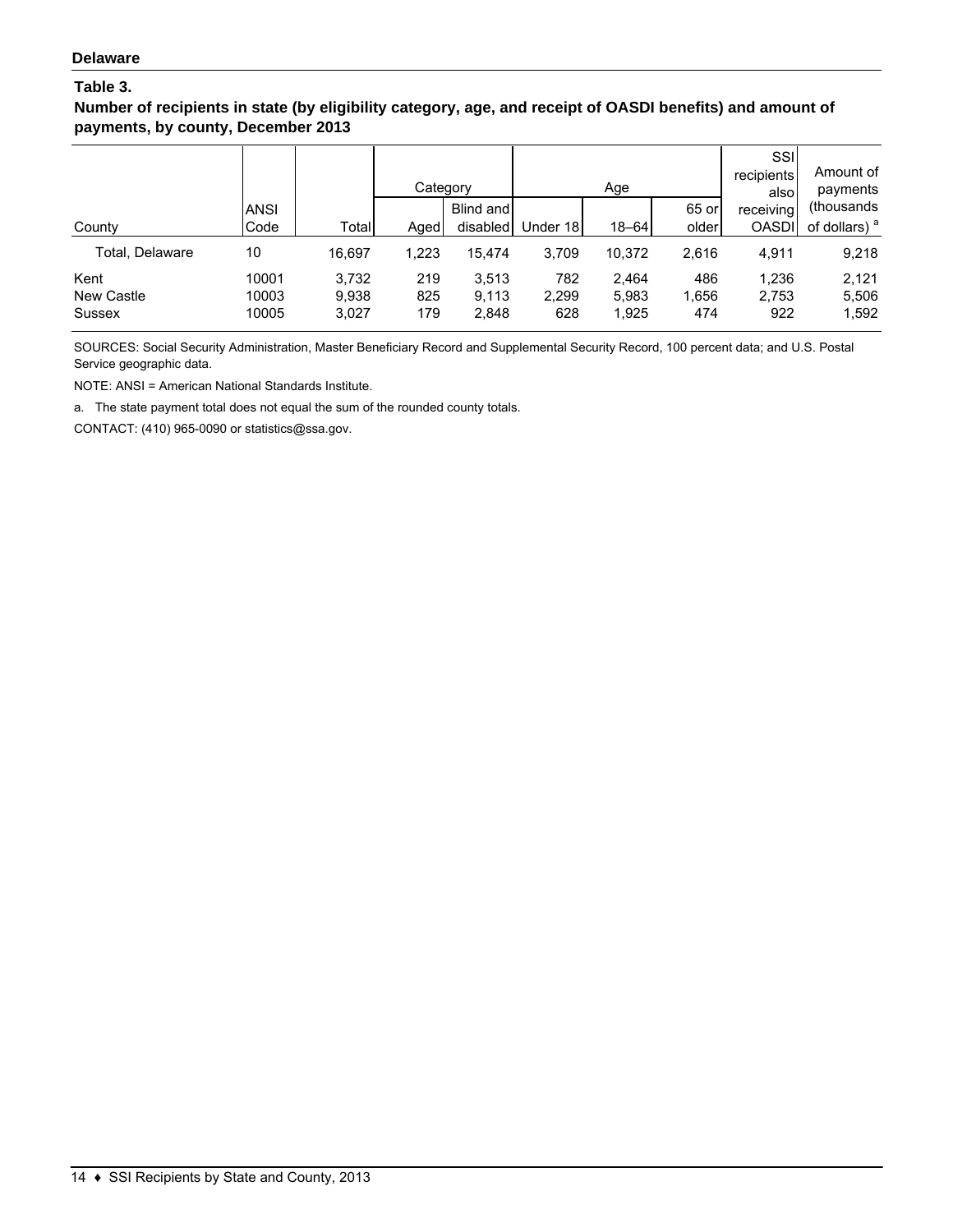**Number of recipients in state (by eligibility category, age, and receipt of OASDI benefits) and amount of payments, by county, December 2013**

| County              | <b>ANSI</b><br>Code | Total   | Category<br>Aged | <b>Blind and</b><br>disabled | Under 18 | Age<br>18-64 | 65 or<br>older | SSI<br>recipients<br>also<br>receiving<br><b>OASDI</b> | Amount of<br>payments<br>(thousands<br>of dollars) <sup>a</sup> |
|---------------------|---------------------|---------|------------------|------------------------------|----------|--------------|----------------|--------------------------------------------------------|-----------------------------------------------------------------|
| Total, Florida      | 12                  | 548,178 | 122,646          | 425,532                      | 106,362  | 264,299      | 177,517        | 175,057                                                | 295,441                                                         |
| Alachua             | 12001               | 6,000   | 462              | 5,538                        | 1,334    | 3,684        | 982            | 1,759                                                  | 3,280                                                           |
| <b>Baker</b>        | 12003               | 635     | 35               | 600                          | 130      | 426          | 79             | 200                                                    | 346                                                             |
| Bay                 | 12005               | 4,840   | 255              | 4,585                        | 1,065    | 3,157        | 618            | 1,542                                                  | 2,590                                                           |
| <b>Bradford</b>     | 12007               | 882     | 54               | 828                          | 137      | 578          | 167            | 308                                                    | 456                                                             |
| <b>Brevard</b>      | 12009               | 11,302  | 937              | 10,365                       | 2,498    | 7,016        | 1,788          | 3,659                                                  | 6,258                                                           |
| <b>Broward</b>      | 12011               | 43,214  | 11,767           | 31,447                       | 8,697    | 18,844       | 15,673         | 13,483                                                 | 22,625                                                          |
| Calhoun             | 12013               | 548     | 38               | 510                          | 85       | 334          | 129            | 171                                                    | 308                                                             |
| Charlotte           | 12015               | 2,615   | 286              | 2,329                        | 493      | 1,632        | 490            | 932                                                    | 1,470                                                           |
| Citrus              | 12017               | 3,122   | 237              | 2,885                        | 433      | 2,194        | 495            | 1,082                                                  | 1,648                                                           |
| Clay                | 12019               | 2,776   | 231              | 2,545                        | 657      | 1,704        | 415            | 725                                                    | 1,560                                                           |
| Collier             | 12021               | 3,793   | 1,214            | 2,579                        | 743      | 1.488        | 1,562          | 1,194                                                  | 2,002                                                           |
| Columbia            | 12023               | 2,580   | 126              | 2,454                        | 594      | 1,641        | 345            | 846                                                    | 1,403                                                           |
| DeSoto              | 12027               | 975     | 85               | 890                          | 237      | 560          | 178            | 336                                                    | 572                                                             |
| Dixie               | 12029               | 786     | 43               | 743                          | 90       | 555          | 141            | 281                                                    | 423                                                             |
| Duval               | 12031               | 24,209  | 2,406            | 21,803                       | 5,462    | 14,333       | 4,414          | 7,069                                                  | 13,399                                                          |
| Escambia            | 12033               | 10,227  | 547              | 9,680                        | 2,371    | 6,487        | 1,369          | 3,050                                                  | 5,785                                                           |
| Flagler             | 12035               | 1,699   | 198              | 1,501                        | 378      | 972          | 349            | 499                                                    | 915                                                             |
| Franklin            | 12037               | 356     | 52               | 304                          | 46       | 196          | 114            | 153                                                    | 175                                                             |
| Gadsden             | 12039               | 2,728   | 161              | 2,567                        | 804      | 1,525        | 399            | 869                                                    | 1,547                                                           |
| Gilchrist           | 12041               | 455     | 23               | 432                          | 87       | 299          | 69             | 154                                                    | 264                                                             |
| Glades              | 12043               | 224     | (X)              | (X)                          | 65       | 106          | 53             | 75                                                     | 120                                                             |
| Gulf                | 12045               | 374     | 23               | 351                          | 54       | 247          | 73             | 116                                                    | 197                                                             |
| Hamilton            | 12047               | 636     | 54               | 582                          | 150      | 359          | 127            | 222                                                    | 333                                                             |
| Hardee              | 12049               | 850     | 111              | 739                          | 181      | 448          | 221            | 366                                                    | 420                                                             |
| Hendry              | 12051               | 1,437   | 245              | 1,192                        | 365      | 680          | 392            | 463                                                    | 775                                                             |
| Hernando            | 12053               | 4,026   | 288              | 3,738                        | 829      | 2,607        | 590            | 1,351                                                  | 2,152                                                           |
| Highlands           | 12055               | 2,662   | 306              | 2,356                        | 561      | 1,544        | 557            | 942                                                    | 1,433                                                           |
| Hillsborough        | 12057               | 39,240  | 5,966            | 33,274                       | 9,104    | 20,416       | 9,720          | 12,135                                                 | 22,133                                                          |
| Holmes              | 12059               | 872     | 44               | 828                          | 127      | 577          | 168            | 303                                                    | 428                                                             |
| <b>Indian River</b> | 12061               | 2,255   | 210              | 2,045                        | 545      | 1,335        | 375            | 737                                                    | 1,235                                                           |
| Jackson             | 12063               | 1,962   | 127              | 1,835                        | 401      | 1,184        | 377            | 680                                                    | 995                                                             |
| Jefferson           | 12065               | 617     | 50               | 567                          | 97       | 383          | 137            | 215                                                    | 326                                                             |
| Lafayette           | 12067               | 145     | (X)              | (X)                          | 43       | 81           | 21             | 52                                                     | 85                                                              |
| Lake                | 12069               | 6,457   | 568              | 5,889                        | 1,601    | 3,813        | 1,043          | 2,046                                                  | 3,590                                                           |
| Lee                 | 12071               | 12,198  | 1,789            | 10,409                       | 3,240    | 6,218        | 2,740          | 3,547                                                  | 6,711                                                           |
| Leon                | 12073               | 5,856   | 376              | 5,480                        | 1,685    | 3,381        | 790            | 1,700                                                  | 3,334                                                           |
| Levy                | 12075               | 1,530   | 95               | 1,435                        | 252      | 1,054        | 224            | 517                                                    | 850                                                             |
| Liberty             | 12077               | 294     | 19               | 275                          | 62       | 185          | 47             | 89                                                     | 156                                                             |
| Madison             | 12079               | 1,003   | 82               | 921                          | 174      | 629          | 200            | 350                                                    | 539                                                             |
| Manatee             | 12081               | 5,848   | 510              | 5,338                        | 1,736    | 3,180        | 932            | 1,721                                                  | 3,364                                                           |
| Marion              | 12083               | 9,121   | 789              | 8,332                        | 1,955    | 5,602        | 1,564          | 3,045                                                  | 4,926                                                           |
| Martin              | 12085               | 1,612   | 137              | 1,475                        | 358      | 1,007        | 247            | 468                                                    | 887                                                             |
| Miami-Dade          | 12086               | 155,746 | 70,841           | 84,905                       | 16,656   | 47,596       | 91,494         | 52,818                                                 | 80,890                                                          |
| Monroe              | 12087               | 1,296   | 301              | 995                          | 142      | 680          | 474            | 469                                                    | 685                                                             |
| Nassau              | 12089               | 1,118   | 71               | 1,047                        | 173      | 790          | 155            | 371                                                    | 572                                                             |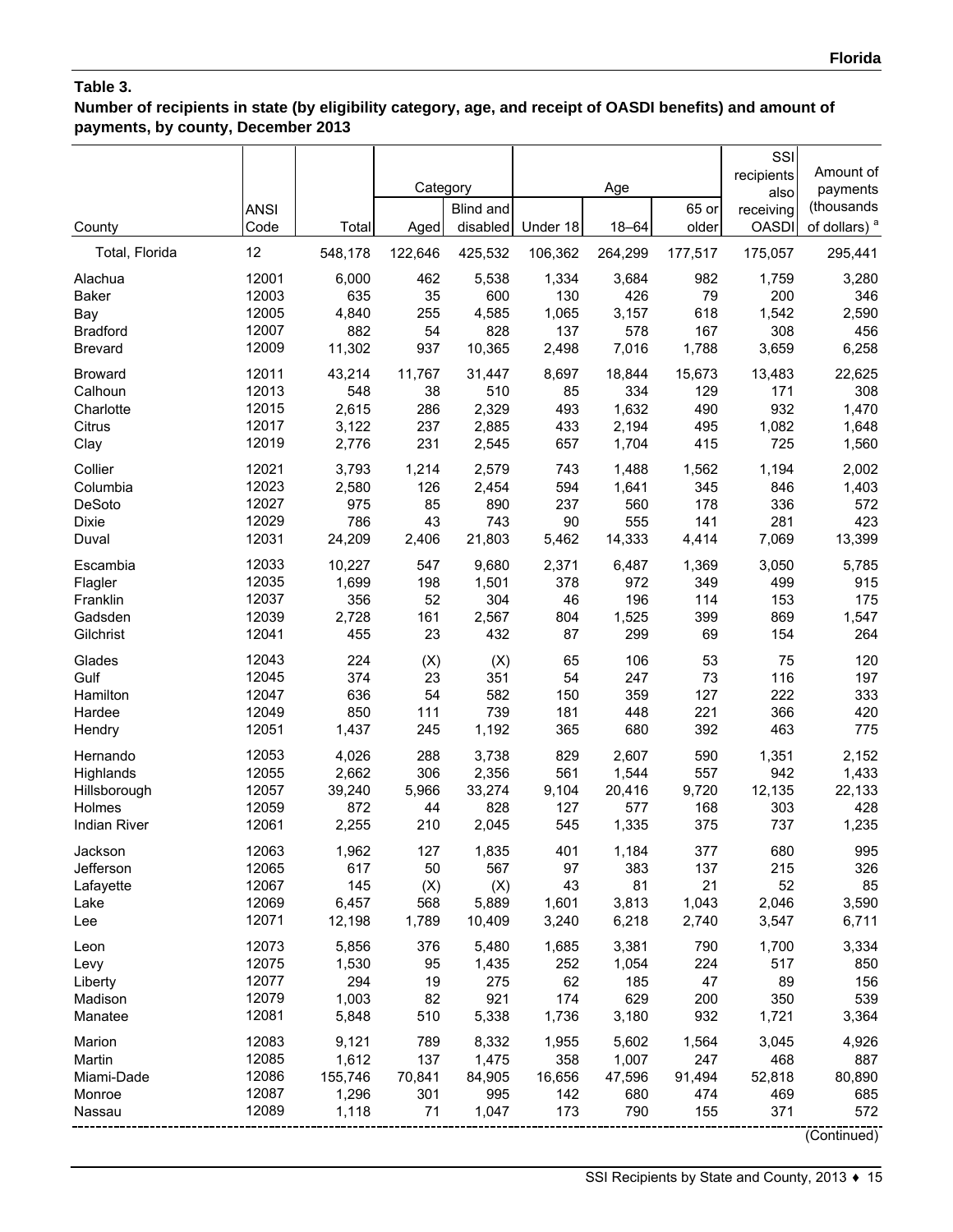**Number of recipients in state (by eligibility category, age, and receipt of OASDI benefits) and amount of payments, by county, December 2013—***Continued*

| County     | <b>ANSI</b><br>Code | Total  | Category<br>Aged | Blind and<br>disabled | Under 18 | Age<br>$18 - 64$ | 65 or<br>older | SSI<br>recipients<br>also<br>receiving<br><b>OASDI</b> | Amount of<br>payments<br>(thousands<br>of dollars) <sup>a</sup> |
|------------|---------------------|--------|------------------|-----------------------|----------|------------------|----------------|--------------------------------------------------------|-----------------------------------------------------------------|
| Okaloosa   | 12091               | 3,110  | 189              | 2,921                 | 643      | 2,045            | 422            | 997                                                    | 1,679                                                           |
| Okeechobee | 12093               | 1,000  | 72               | 928                   | 215      | 629              | 156            | 317                                                    | 572                                                             |
| Orange     | 12095               | 32,957 | 4,582            | 28,375                | 9,179    | 16,295           | 7,483          | 9,267                                                  | 18,081                                                          |
| Osceola    | 12097               | 10,183 | 1.328            | 8,855                 | 2,922    | 4.975            | 2,286          | 3,068                                                  | 5,528                                                           |
| Palm Beach | 12099               | 22,828 | 5,234            | 17,594                | 5,135    | 10,486           | 7,207          | 6,807                                                  | 12,291                                                          |
| Pasco      | 12101               | 11,030 | 954              | 10.076                | 2,221    | 6.968            | 1,841          | 3,740                                                  | 6,049                                                           |
| Pinellas   | 12103               | 21,124 | 2,282            | 18.842                | 4,270    | 12.664           | 4,190          | 7,055                                                  | 11,652                                                          |
| Polk       | 12105               | 19,954 | 1,575            | 18,379                | 5,416    | 11,349           | 3,189          | 6,148                                                  | 11,342                                                          |
| Putnam     | 12107               | 3,031  | 193              | 2,838                 | 630      | 1,901            | 500            | 1,048                                                  | 1,625                                                           |
| St. Johns  | 12109               | 2,360  | 240              | 2,120                 | 475      | 1,443            | 442            | 800                                                    | 1,214                                                           |
| St. Lucie  | 12111               | 6,615  | 655              | 5,960                 | 1,680    | 3,747            | 1,188          | 2,002                                                  | 3,536                                                           |
| Santa Rosa | 12113               | 2,476  | 126              | 2,350                 | 447      | 1,698            | 331            | 754                                                    | 1,418                                                           |
| Sarasota   | 12115               | 4,577  | 584              | 3,993                 | 952      | 2.639            | 986            | 1,429                                                  | 2,449                                                           |
| Seminole   | 12117               | 7,323  | 966              | 6,357                 | 1,730    | 4,008            | 1,585          | 2,123                                                  | 3,912                                                           |
| Sumter     | 12119               | 1,537  | 101              | 1,436                 | 291      | 1,003            | 243            | 557                                                    | 840                                                             |
| Suwannee   | 12121               | 1,477  | 111              | 1,366                 | 265      | 930              | 282            | 563                                                    | 796                                                             |
| Taylor     | 12123               | 786    | 46               | 740                   | 146      | 531              | 109            | 259                                                    | 432                                                             |
| Union      | 12125               | 386    | 17               | 369                   | 75       | 246              | 65             | 134                                                    | 208                                                             |
| Volusia    | 12127               | 11,633 | 1,035            | 10,598                | 2,315    | 7,246            | 2,072          | 3,932                                                  | 6,211                                                           |
| Wakulla    | 12129               | 600    | 49               | 551                   | 127      | 369              | 104            | 214                                                    | 351                                                             |
| Walton     | 12131               | 1,069  | 62               | 1,007                 | 174      | 734              | 161            | 364                                                    | 549                                                             |
| Washington | 12133               | 1,001  | 52               | 949                   | 157      | 666              | 178            | 369                                                    | 548                                                             |

SOURCES: Social Security Administration, Master Beneficiary Record and Supplemental Security Record, 100 percent data; and U.S. Postal Service geographic data.

NOTES: ANSI = American National Standards Institute; (X) = suppressed to avoid disclosing information about particular individuals.

a. The state payment total does not equal the sum of the rounded county totals.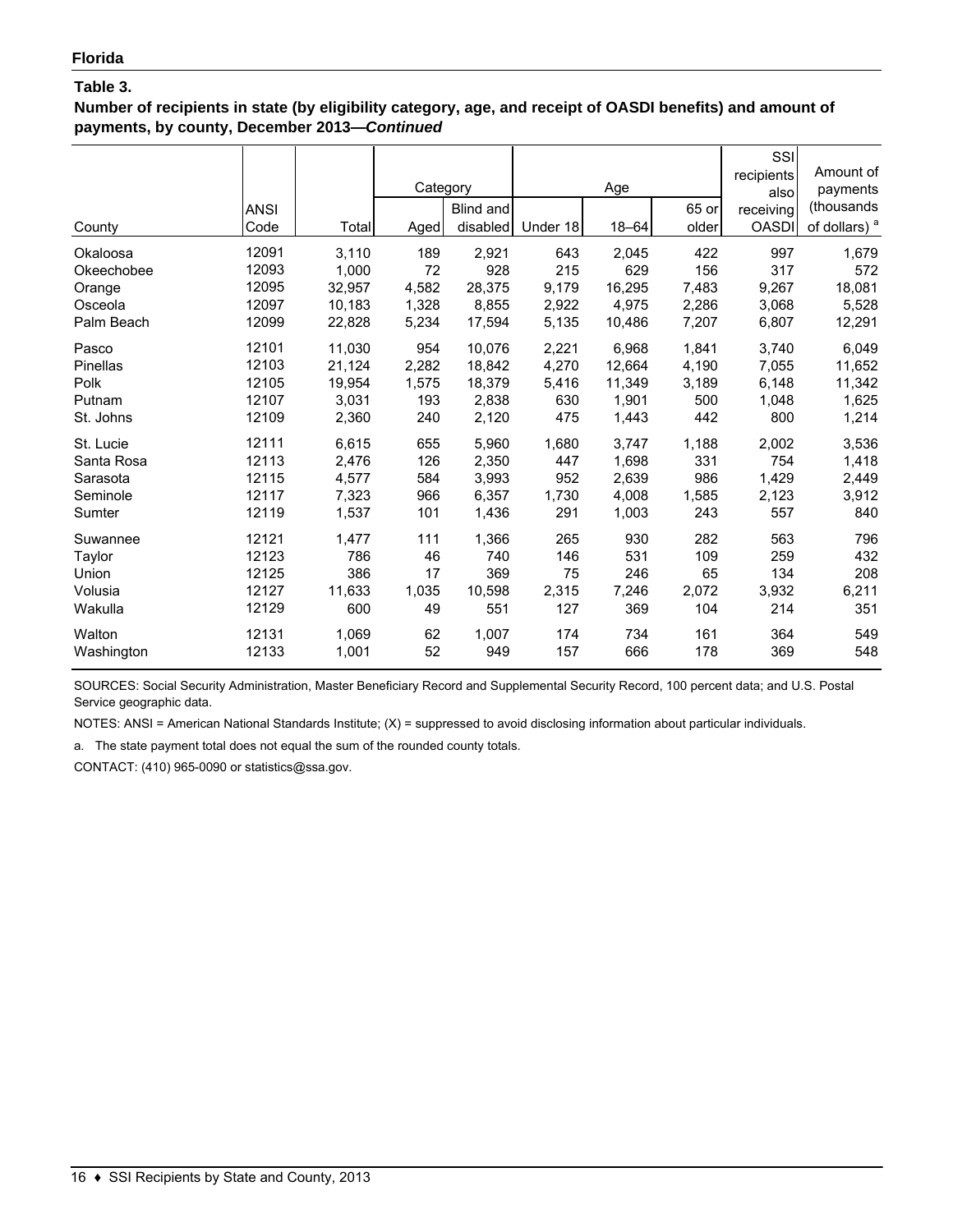**Number of recipients in state (by eligibility category, age, and receipt of OASDI benefits) and amount of payments, by county, December 2013**

|                          | <b>ANSI</b>    |                | Category     | Blind and<br>disabled | Under 18     | Age<br>18-64   | 65 or<br>older | SSI<br>recipients<br>also<br>receiving | Amount of<br>payments<br>(thousands<br>of dollars) <sup>a</sup> |
|--------------------------|----------------|----------------|--------------|-----------------------|--------------|----------------|----------------|----------------------------------------|-----------------------------------------------------------------|
| County<br>Total, Georgia | Code<br>13     | Total          | Aged         |                       |              |                |                | <b>OASDI</b><br>82,663                 |                                                                 |
|                          |                | 253,498        | 24,371       | 229,127               | 46,047       | 156,450        | 51,001         |                                        | 139,465                                                         |
| Appling<br>Atkinson      | 13001<br>13003 | 714<br>367     | 68<br>27     | 646<br>340            | 109<br>43    | 442<br>240     | 163<br>84      | 288<br>135                             | 368<br>218                                                      |
| Bacon                    | 13005          | 430            | 23           | 407                   | 60           | 286            | 84             | 160                                    | 218                                                             |
| <b>Baker</b>             | 13007          | 218            | 31           | 187                   | 25           | 132            | 61             | 88                                     | 112                                                             |
| <b>Baldwin</b>           | 13009          | 1,504          | 92           | 1,412                 | 282          | 984            | 238            | 488                                    | 797                                                             |
| <b>Banks</b>             | 13011          | 441            | 41           | 400                   | 63           | 285            | 93             | 182                                    | 238                                                             |
| <b>Barrow</b>            | 13013          | 1,648          | 125          | 1,523                 | 285          | 1,056          | 307            | 535                                    | 967                                                             |
| <b>Bartow</b>            | 13015          | 2,324          | 151          | 2,173                 | 326          | 1,630          | 368            | 801                                    | 1,283                                                           |
| Ben Hill                 | 13017          | 862            | 59           | 803                   | 128          | 549            | 185            | 337                                    | 503                                                             |
| <b>Berrien</b>           | 13019          | 772            | 50           | 722                   | 124          | 496            | 152            | 289                                    | 444                                                             |
| <b>Bibb</b>              | 13021          | 7,303          | 443          | 6,860                 | 1,281        | 4,811          | 1,211          | 2,538                                  | 4,049                                                           |
| Bleckley                 | 13023          | 408            | 21           | 387                   | 66           | 264            | 78             | 155                                    | 221                                                             |
| <b>Brantley</b>          | 13025<br>13027 | 536            | 24           | 512                   | 64           | 396            | 76             | 196                                    | 289                                                             |
| <b>Brooks</b><br>Bryan   | 13029          | 772<br>554     | 84<br>37     | 688<br>517            | 115<br>94    | 443<br>366     | 214<br>94      | 308<br>194                             | 399<br>306                                                      |
| <b>Bulloch</b>           | 13031          | 1,716          | 125          | 1,591                 | 326          | 1,068          | 322            | 625                                    | 914                                                             |
| <b>Burke</b>             | 13033          | 1,198          | 100          | 1,098                 | 229          | 709            | 260            | 436                                    | 655                                                             |
| <b>Butts</b>             | 13035          | 633            | 47           | 586                   | 116          | 409            | 108            | 222                                    | 349                                                             |
| Calhoun                  | 13037          | 300            | 53           | 247                   | 31           | 163            | 106            | 127                                    | 144                                                             |
| Camden                   | 13039          | 859            | 50           | 809                   | 187          | 546            | 126            | 287                                    | 453                                                             |
| Candler                  | 13043          | 509            | 36           | 473                   | 59           | 312            | 138            | 186                                    | 235                                                             |
| Carroll                  | 13045          | 3,188          | 196          | 2,992                 | 519          | 2,206          | 463            | 1,015                                  | 1,776                                                           |
| Catoosa                  | 13047          | 1,321          | 76           | 1,245                 | 218          | 910            | 193            | 474                                    | 685                                                             |
| Charlton                 | 13049          | 365            | 35           | 330                   | 46           | 239            | 80             | 146                                    | 194                                                             |
| Chatham                  | 13051          | 6,633          | 656          | 5,977                 | 1,264        | 3,992          | 1,377          | 2,195                                  | 3,521                                                           |
| Chattahoochee            | 13053          | 148            | (X)          | (X)                   | 39           | 86             | 23             | 48                                     | 76                                                              |
| Chattooga                | 13055          | 966            | 69           | 897                   | 112          | 662            | 192            | 391                                    | 521                                                             |
| Cherokee                 | 13057          | 1,842          | 216          | 1,626                 | 321          | 1,151          | 370            | 534                                    | 984                                                             |
| Clarke                   | 13059          | 3,089          | 196          | 2,893                 | 594          | 2,017          | 478            | 1,061                                  | 1,748                                                           |
| Clay                     | 13061          | 192            | 17           | 175                   | 28           | 103            | 61             | 76                                     | 97                                                              |
| Clayton                  | 13063          | 8,439          | 818          | 7,621                 | 2,238        | 4,753          | 1,448          | 2,261                                  | 4,862                                                           |
| Clinch                   | 13065          | 415            | 20           | 395                   | 53           | 283            | 79             | 159                                    | 199                                                             |
| Cobb<br>Coffee           | 13067<br>13069 | 9,165<br>1,627 | 1,211<br>126 | 7,954<br>1,501        | 2,207<br>251 | 5,085<br>1,061 | 1,873<br>315   | 2,348<br>598                           | 5,082<br>895                                                    |
| Colquitt                 | 13071          | 1,996          | 176          | 1,820                 | 364          | 1,199          | 433            | 789                                    | 1,026                                                           |
| Columbia                 | 13073          | 1,460          | 135          | 1,325                 | 271          | 924            | 265            | 424                                    | 843                                                             |
| Cook                     | 13075          | 696            | 46           | 650                   | 144          | 442            | 110            | 231                                    | 420                                                             |
| Coweta                   | 13077          | 2,105          | 195          | 1,910                 | 369          | 1,351          | 385            | 712                                    | 1,143                                                           |
| Crawford                 | 13079          | 469            | 32           | 437                   | 69           | 307            | 93             | 160                                    | 235                                                             |
| Crisp                    | 13081          | 1,101          | 77           | 1,024                 | 170          | 682            | 249            | 425                                    | 602                                                             |
| Dade                     | 13083          | 409            | 40           | 369                   | 45           | 265            | 99             | 183                                    | 194                                                             |
| Dawson                   | 13085          | 357            | 26           | 331                   | 43           | 245            | 69             | 139                                    | 209                                                             |
| Decatur                  | 13087          | 1,360          | 96           | 1,264                 | 271          | 828            | 261            | 489                                    | 734                                                             |
| DeKalb                   | 13089          | 18,279         | 2,410        | 15,869                | 3,553        | 10,846         | 3,880          | 4,890                                  | 10,527                                                          |
| Dodge                    | 13091          | 918            | 78           | 840                   | 126          | 575            | 217            | 366                                    | 448                                                             |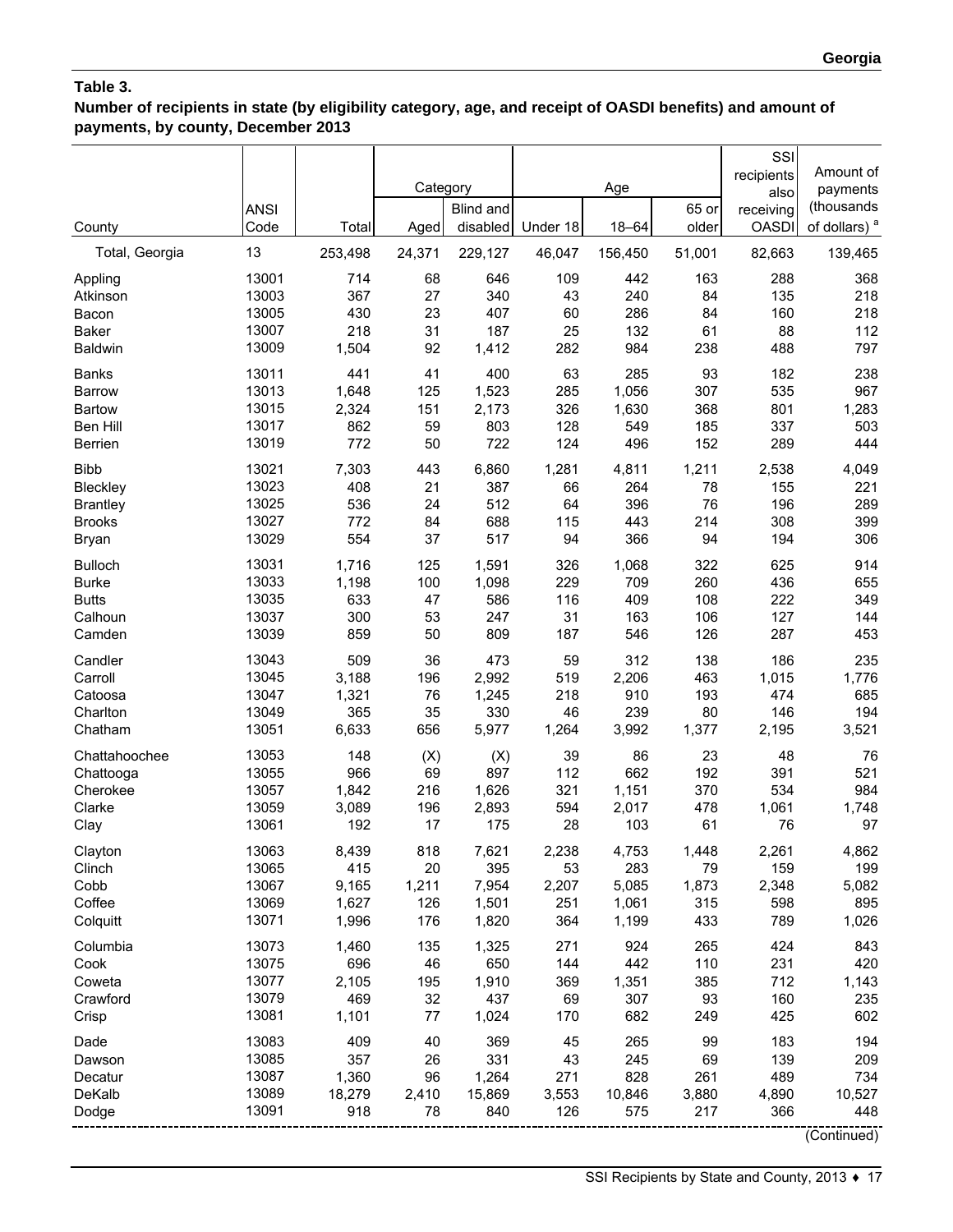**Number of recipients in state (by eligibility category, age, and receipt of OASDI benefits) and amount of payments, by county, December 2013—***Continued*

|            | <b>ANSI</b> |        | Category | Blind and |          | Age       | 65 or | SSI<br>recipients<br>also<br>receiving | Amount of<br>payments<br>(thousands |
|------------|-------------|--------|----------|-----------|----------|-----------|-------|----------------------------------------|-------------------------------------|
| County     | Code        | Total  | Aged     | disabled  | Under 18 | $18 - 64$ | older | <b>OASDI</b>                           | of dollars) <sup>a</sup>            |
| Dooly      | 13093       | 532    | 51       | 481       | 74       | 307       | 151   | 193                                    | 273                                 |
| Dougherty  | 13095       | 5,123  | 353      | 4,770     | 952      | 3,254     | 917   | 1,615                                  | 2,846                               |
| Douglas    | 13097       | 2,732  | 207      | 2,525     | 701      | 1,618     | 413   | 757                                    | 1,626                               |
| Early      | 13099       | 655    | 72       | 583       | 108      | 354       | 193   | 253                                    | 344                                 |
| Echols     | 13101       | 91     | 11       | 80        | 15       | 44        | 32    | 40                                     | 49                                  |
| Effingham  | 13103       | 922    | 59       | 863       | 201      | 566       | 155   | 265                                    | 497                                 |
| Elbert     | 13105       | 863    | 48       | 815       | 110      | 574       | 179   | 322                                    | 479                                 |
| Emanuel    | 13107       | 1,322  | 115      | 1,207     | 237      | 776       | 309   | 521                                    | 663                                 |
| Evans      | 13109       | 452    | 37       | 415       | 83       | 270       | 99    | 169                                    | 255                                 |
| Fannin     | 13111       | 723    | 63       | 660       | 72       | 477       | 174   | 307                                    | 345                                 |
| Fayette    | 13113       | 970    | 142      | 828       | 194      | 565       | 211   | 271                                    | 520                                 |
| Floyd      | 13115       | 3,336  | 208      | 3,128     | 491      | 2,338     | 507   | 1,193                                  | 1,981                               |
| Forsyth    | 13117       | 1,018  | 221      | 797       | 164      | 525       | 329   | 272                                    | 527                                 |
| Franklin   | 13119       | 842    | 61       | 781       | 112      | 569       | 161   | 313                                    | 452                                 |
| Fulton     | 13121       | 25,878 | 2,924    | 22,954    | 4,211    | 16,026    | 5,641 | 7,692                                  | 14,862                              |
| Gilmer     | 13123       | 653    | 63       | 590       | 74       | 441       | 138   | 275                                    | 334                                 |
| Glascock   | 13125       | 80     | (X)      | (X)       | 10       | 53        | 17    | 30                                     | 39                                  |
| Glynn      | 13127       | 1,928  | 136      | 1,792     | 361      | 1,258     | 309   | 703                                    | 1,017                               |
| Gordon     | 13129       | 1,401  | 84       | 1,317     | 226      | 939       | 236   | 504                                    | 820                                 |
| Grady      | 13131       | 1,099  | 86       | 1,013     | 202      | 668       | 229   | 448                                    | 576                                 |
| Greene     | 13133       | 628    | 71       | 557       | 61       | 402       | 165   | 266                                    | 337                                 |
| Gwinnett   | 13135       | 11,497 | 2,903    | 8,594     | 2,646    | 4,977     | 3,874 | 2,864                                  | 6,181                               |
| Habersham  | 13137       | 887    | 93       | 794       | 112      | 561       | 214   | 366                                    | 448                                 |
| Hall       | 13139       | 3,083  | 327      | 2,756     | 599      | 1,856     | 628   | 1,005                                  | 1,659                               |
| Hancock    | 13141       | 481    | 84       | 397       | 49       | 273       | 159   | 193                                    | 233                                 |
| Haralson   | 13143       | 1,069  | 52       | 1,017     | 127      | 768       | 174   | 382                                    | 600                                 |
| Harris     | 13145       | 466    | 48       | 418       | 68       | 297       | 101   | 163                                    | 235                                 |
| Hart       | 13147       | 723    | 58       | 665       | 92       | 493       | 138   | 246                                    | 399                                 |
| Heard      | 13149       | 401    | 25       | 376       | 38       | 285       | 78    | 157                                    | 214                                 |
| Henry      | 13151       | 3,415  | 340      | 3,075     | 876      | 1,973     | 566   | 926                                    | 1,923                               |
| Houston    | 13153       | 3,533  | 244      | 3,289     | 837      | 2,122     | 574   | 1,137                                  | 1,989                               |
| Irwin      | 13155       | 406    | 44       | 362       | 60       | 238       | 108   | 168                                    | 199                                 |
| Jackson    | 13157       | 1,453  | 91       | 1,362     | 229      | 974       | 250   | 483                                    | 828                                 |
| Jasper     | 13159       | 365    | 43       | 322       | 55       | 219       | 91    | 143                                    | 183                                 |
| Jeff Davis | 13161       | 513    | 36       | 477       | 89       | 335       | 89    | 199                                    | 293                                 |
| Jefferson  | 13163       | 956    | 95       | 861       | 159      | 558       | 239   | 348                                    | 495                                 |
| Jenkins    | 13165       | 464    | 34       | 430       | 65       | 291       | 108   | 194                                    | 226                                 |
| Johnson    | 13167       | 473    | 40       | 433       | 72       | 301       | 100   | 183                                    | 234                                 |
| Jones      | 13169       | 733    | 47       | 686       | 127      | 470       | 136   | 227                                    | 385                                 |
| Lamar      | 13171       | 498    | 43       | 455       | 54       | 345       | 99    | 195                                    | 267                                 |
| Lanier     | 13173       | 398    | 23       | 375       | 78       | 252       | 68    | 157                                    | 213                                 |
| Laurens    | 13175       | 2,191  | 169      | 2,022     | 405      | 1,362     | 424   | 794                                    | 1,160                               |
| Lee        | 13177       | 488    | 36       | 452       | 119      | 295       | 74    | 163                                    | 252                                 |
| Liberty    | 13179       | 1,124  | 100      | 1,024     | 262      | 656       | 206   | 338                                    | 603                                 |
| Lincoln    | 13181       | 255    | 26       | 229       | 24       | 172       | 59    | 100                                    | 142                                 |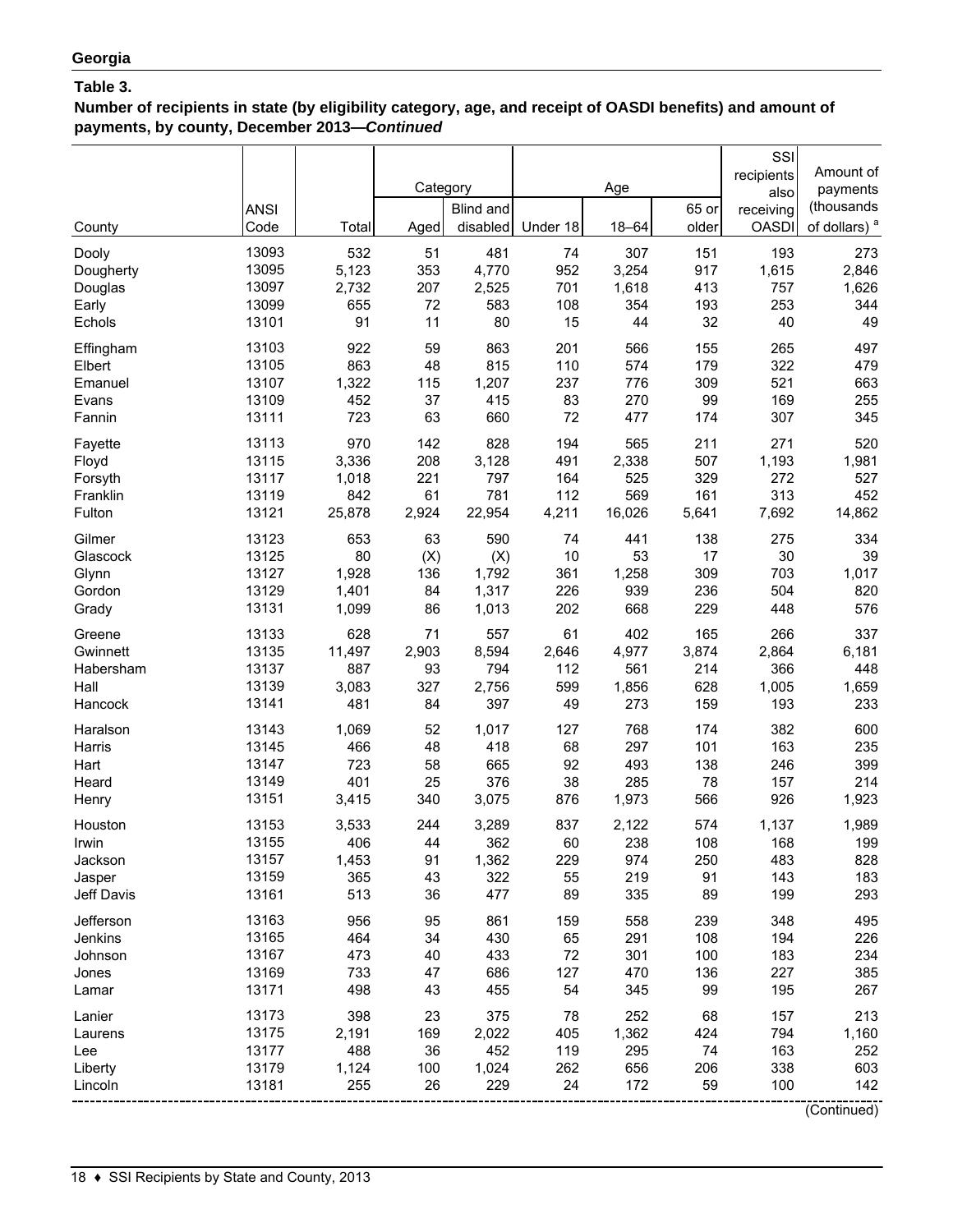# **Number of recipients in state (by eligibility category, age, and receipt of OASDI benefits) and amount of payments, by county, December 2013—***Continued*

| County     | <b>ANSI</b><br>Code | Total | Category<br>Aged | <b>Blind and</b><br>disabled | Under 18 | Age<br>$18 - 64$ | 65 or<br>older | SSI<br>recipients<br>also<br>receiving<br><b>OASDI</b> | Amount of<br>payments<br>(thousands<br>of dollars) <sup>a</sup> |
|------------|---------------------|-------|------------------|------------------------------|----------|------------------|----------------|--------------------------------------------------------|-----------------------------------------------------------------|
| Long       | 13183               | 298   | 25               | 273                          | 53       | 187              | 58             | 98                                                     | 163                                                             |
| Lowndes    | 13185               | 3,512 | 244              | 3,268                        | 813      | 2,111            | 588            | 1,220                                                  | 1,914                                                           |
| Lumpkin    | 13187               | 552   | 52               | 500                          | 59       | 361              | 132            | 226                                                    | 273                                                             |
| McDuffie   | 13189               | 974   | 60               | 914                          | 141      | 629              | 204            | 349                                                    | 526                                                             |
| McIntosh   | 13191               | 440   | 42               | 398                          | 35       | 299              | 106            | 200                                                    | 202                                                             |
| Macon      | 13193               | 682   | 70               | 612                          | 74       | 421              | 187            | 261                                                    | 377                                                             |
| Madison    | 13195               | 980   | 62               | 918                          | 135      | 683              | 162            | 345                                                    | 569                                                             |
| Marion     | 13197               | 332   | 33               | 299                          | 51       | 203              | 78             | 110                                                    | 167                                                             |
| Meriwether | 13199               | 975   | 84               | 891                          | 140      | 613              | 222            | 381                                                    | 513                                                             |
| Miller     | 13201               | 254   | 27               | 227                          | 29       | 158              | 67             | 95                                                     | 129                                                             |
| Mitchell   | 13205               | 1,129 | 107              | 1,022                        | 213      | 657              | 259            | 428                                                    | 574                                                             |
| Monroe     | 13207               | 624   | 57               | 567                          | 79       | 422              | 123            | 263                                                    | 311                                                             |
| Montgomery | 13209               | 315   | 25               | 290                          | 42       | 205              | 68             | 133                                                    | 155                                                             |
| Morgan     | 13211               | 438   | 41               | 397                          | 69       | 275              | 94             | 160                                                    | 225                                                             |
| Murray     | 13213               | 1,211 | 71               | 1,140                        | 166      | 839              | 206            | 438                                                    | 651                                                             |
| Muscogee   | 13215               | 7,284 | 456              | 6,828                        | 1,356    | 4,749            | 1,179          | 2,245                                                  | 4,077                                                           |
| Newton     | 13217               | 2,777 | 194              | 2,583                        | 647      | 1,712            | 418            | 775                                                    | 1,607                                                           |
| Oconee     | 13219               | 342   | 36               | 306                          | 61       | 214              | 67             | 130                                                    | 165                                                             |
| Oglethorpe | 13221               | 448   | 32               | 416                          | 64       | 291              | 93             | 159                                                    | 252                                                             |
| Paulding   | 13223               | 1,885 | 110              | 1,775                        | 451      | 1,177            | 257            | 520                                                    | 1,051                                                           |
| Peach      | 13225               | 985   | 83               | 902                          | 147      | 618              | 220            | 381                                                    | 495                                                             |
| Pickens    | 13227               | 654   | 42               | 612                          | 63       | 485              | 106            | 215                                                    | 371                                                             |
| Pierce     | 13229               | 716   | 49               | 667                          | 88       | 503              | 125            | 280                                                    | 362                                                             |
| Pike       | 13231               | 337   | 36               | 301                          | 40       | 227              | 70             | 136                                                    | 169                                                             |
| Polk       | 13233               | 1,461 | 93               | 1,368                        | 178      | 1,018            | 265            | 541                                                    | 810                                                             |
| Pulaski    | 13235               | 359   | 43               | 316                          | 50       | 208              | 101            | 154                                                    | 162                                                             |
| Putnam     | 13237               | 498   | 34               | 464                          | 93       | 311              | 94             | 171                                                    | 291                                                             |
| Quitman    | 13239               | 146   | 20               | 126                          | 18       | 90               | 38             | 64                                                     | 73                                                              |
| Rabun      | 13241               | 445   | 50               | 395                          | 51       | 285              | 109            | 183                                                    | 235                                                             |
| Randolph   | 13243               | 435   | 56               | 379                          | 60       | 245              | 130            | 191                                                    | 225                                                             |
| Richmond   | 13245               | 8,281 | 388              | 7,893                        | 1,607    | 5,475            | 1,199          | 2,553                                                  | 4,707                                                           |
| Rockdale   | 13247               | 1,891 | 195              | 1,696                        | 471      | 1,101            | 319            | 491                                                    | 1,076                                                           |
| Schley     | 13249               | 143   | 18               | 125                          | 24       | 79               | 40             | 53                                                     | 70                                                              |
| Screven    | 13251               | 736   | 71               | 665                          | 108      | 436              | 192            | 287                                                    | 379                                                             |
| Seminole   | 13253               | 500   | 43               | 457                          | 74       | 300              | 126            | 184                                                    | 266                                                             |
| Spalding   | 13255               | 2,645 | 148              | 2,497                        | 429      | 1,828            | 388            | 898                                                    | 1,492                                                           |
| Stephens   | 13257               | 1,085 | 84               | 1,001                        | 157      | 733              | 195            | 385                                                    | 585                                                             |
| Stewart    | 13259               | 273   | 35               | 238                          | 38       | 152              | 83             | 101                                                    | 143                                                             |
| Sumter     | 13261               | 1,404 | 103              | 1,301                        | 265      | 871              | 268            | 482                                                    | 731                                                             |
| Talbot     | 13263               | 315   | 42               | 273                          | 28       | 203              | 84             | 119                                                    | 164                                                             |
| Taliaferro | 13265               | 100   | 10               | 90                           | 14       | 59               | 27             | 41                                                     | 50                                                              |
| Tattnall   | 13267               | 903   | 88               | 815                          | 153      | 528              | 222            | 350                                                    | 477                                                             |
| Taylor     | 13269               | 448   | 42               | 406                          | 46       | 292              | 110            | 154                                                    | 244                                                             |
| Telfair    | 13271               | 599   | 40               | 559                          | 93       | 377              | 129            | 235                                                    | 296                                                             |
| Terrell    | 13273               | 580   | 82               | 498                          | 94       | 307              | 179            | 241                                                    | 312                                                             |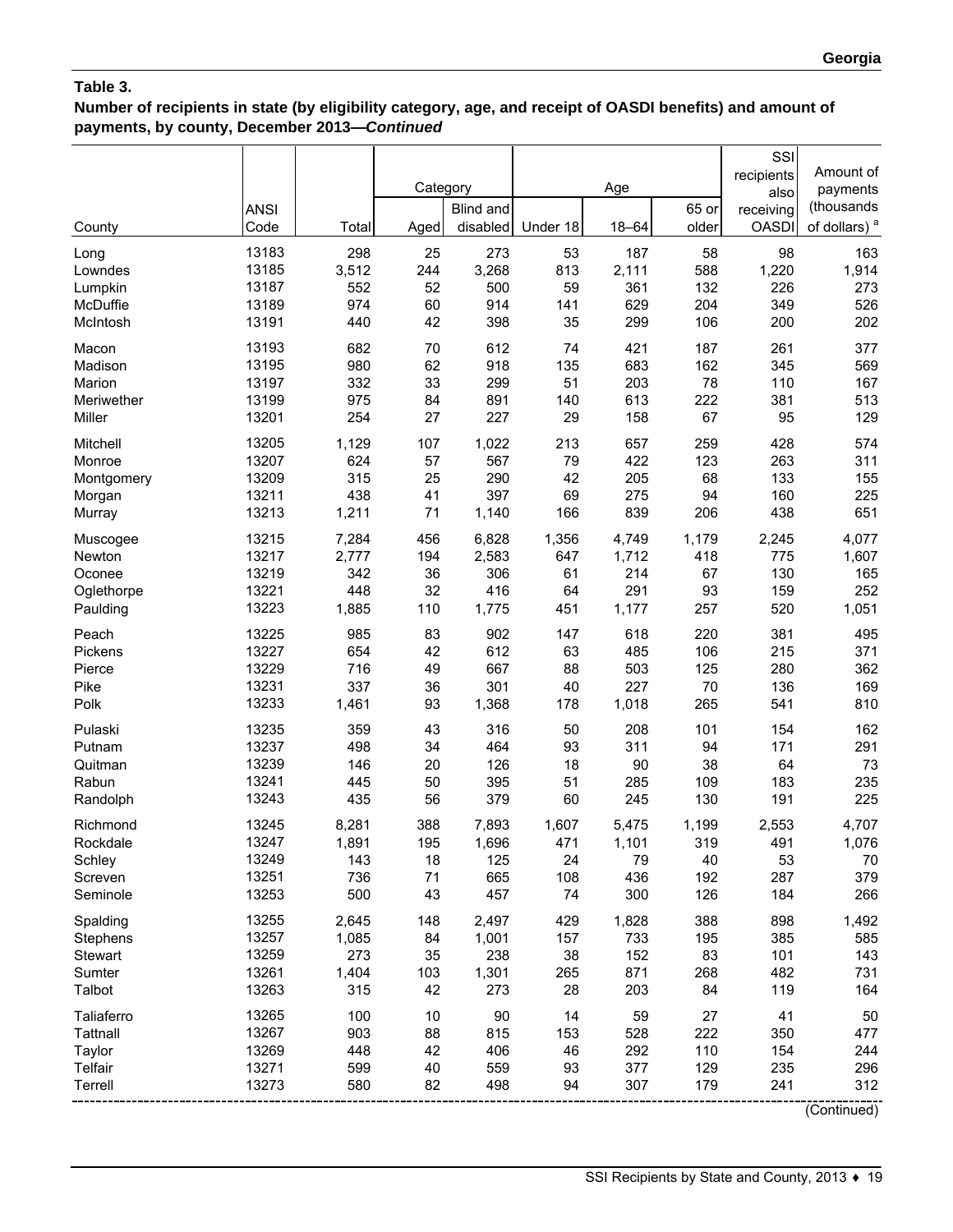**Number of recipients in state (by eligibility category, age, and receipt of OASDI benefits) and amount of payments, by county, December 2013—***Continued*

| County     | <b>ANSI</b><br>Code | Total | Category<br>Aged | Blind and<br>disabled | Under 18 | Age<br>$18 - 64$ | 65 or<br>older | SSI<br>recipients<br>also<br>receiving<br><b>OASDI</b> | Amount of<br>payments<br>(thousands<br>of dollars) <sup>a</sup> |
|------------|---------------------|-------|------------------|-----------------------|----------|------------------|----------------|--------------------------------------------------------|-----------------------------------------------------------------|
| Thomas     | 13275               | 2,328 | 153              | 2,175                 | 440      | 1,466            | 422            | 833                                                    | 1,250                                                           |
| Tift       | 13277               | 1,622 | 156              | 1,466                 | 315      | 954              | 353            | 643                                                    | 834                                                             |
| Toombs     | 13279               | 1,366 | 117              | 1,249                 | 204      | 843              | 319            | 542                                                    | 688                                                             |
| Towns      | 13281               | 242   | 36               | 206                   | 25       | 146              | 71             | 114                                                    | 115                                                             |
| Treutlen   | 13283               | 367   | 37               | 330                   | 56       | 199              | 112            | 158                                                    | 174                                                             |
| Troup      | 13285               | 2,304 | 155              | 2,149                 | 399      | 1,497            | 408            | 779                                                    | 1,223                                                           |
| Turner     | 13287               | 484   | 48               | 436                   | 65       | 301              | 118            | 206                                                    | 230                                                             |
| Twiggs     | 13289               | 482   | 29               | 453                   | 63       | 317              | 102            | 172                                                    | 250                                                             |
| Union      | 13291               | 488   | 50               | 438                   | 50       | 316              | 122            | 196                                                    | 227                                                             |
| Upson      | 13293               | 1,211 | 65               | 1,146                 | 173      | 835              | 203            | 395                                                    | 663                                                             |
| Walker     | 13295               | 1,944 | 129              | 1,815                 | 281      | 1,328            | 335            | 676                                                    | 1,037                                                           |
| Walton     | 13297               | 2,033 | 150              | 1,883                 | 340      | 1,335            | 358            | 630                                                    | 1,222                                                           |
| Ware       | 13299               | 1,754 | 91               | 1,663                 | 216      | 1,223            | 315            | 667                                                    | 1,034                                                           |
| Warren     | 13301               | 305   | 41               | 264                   | 32       | 184              | 89             | 110                                                    | 154                                                             |
| Washington | 13303               | 976   | 120              | 856                   | 142      | 569              | 265            | 395                                                    | 474                                                             |
| Wayne      | 13305               | 1,083 | 57               | 1,026                 | 177      | 704              | 202            | 368                                                    | 575                                                             |
| Webster    | 13307               | 90    | 22               | 68                    | 13       | 41               | 36             | 39                                                     | 42                                                              |
| Wheeler    | 13309               | 248   | 27               | 221                   | 35       | 144              | 69             | 110                                                    | 137                                                             |
| White      | 13311               | 611   | 65               | 546                   | 66       | 406              | 139            | 242                                                    | 334                                                             |
| Whitfield  | 13313               | 2,431 | 251              | 2,180                 | 382      | 1,575            | 474            | 928                                                    | 1,283                                                           |
| Wilcox     | 13315               | 381   | 39               | 342                   | 38       | 240              | 103            | 156                                                    | 161                                                             |
| Wilkes     | 13317               | 472   | 59               | 413                   | 46       | 293              | 133            | 209                                                    | 244                                                             |
| Wilkinson  | 13319               | 371   | 15               | 356                   | 59       | 257              | 55             | 133                                                    | 197                                                             |
| Worth      | 13321               | 786   | 74               | 712                   | 134      | 444              | 208            | 305                                                    | 440                                                             |

SOURCES: Social Security Administration, Master Beneficiary Record and Supplemental Security Record, 100 percent data; and U.S. Postal Service geographic data.

NOTES: ANSI = American National Standards Institute; (X) = suppressed to avoid disclosing information about particular individuals.

a. The state payment total does not equal the sum of the rounded county totals.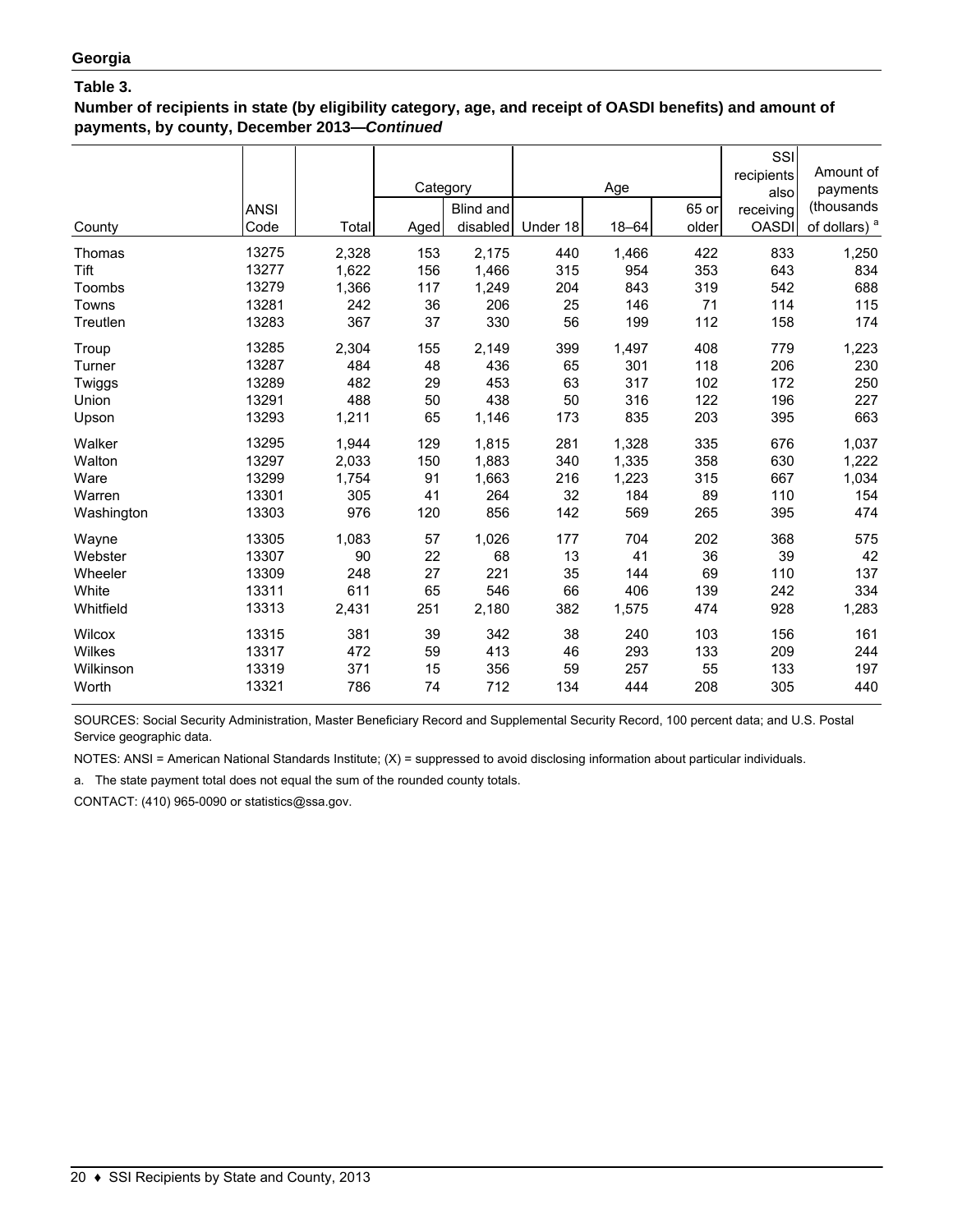#### **Number of recipients in state (by eligibility category, age, and receipt of OASDI benefits) and amount of payments, by county, December 2013**

|                    | <b>ANSI</b>    |                 | Category     | Blind and       |              | Age            | 65 or          | SSI<br>recipients<br>alsol<br>receiving | Amount of<br>payments<br>(thousands) |
|--------------------|----------------|-----------------|--------------|-----------------|--------------|----------------|----------------|-----------------------------------------|--------------------------------------|
| County             | Code           | Total           | Aged         | disabled        | Under 18     | $18 - 64$      | older          | <b>OASDI</b>                            | of dollars) <sup>a</sup>             |
| Total, Hawaii      | 15             | 25,342          | 5,855        | 19,487          | 1,705        | 14,929         | 8,708          | 8,698                                   | 14,762                               |
| Hawaii<br>Honolulu | 15001<br>15003 | 5,400<br>16,925 | 578<br>4,800 | 4,822<br>12,125 | 451<br>1,015 | 3,833<br>9,091 | 1,116<br>6,819 | 1,707<br>5,949                          | 3,260<br>9,768                       |
| Kalawao            | 15005          | 0               | 0            | 0               | 0            | 0              | 0              | 0                                       | 0                                    |
| Kauai<br>Maui      | 15007<br>15009 | 990<br>2,027    | 153<br>324   | 837<br>1,703    | 81<br>158    | 647<br>1,358   | 262<br>511     | 354<br>688                              | 554<br>1,179                         |

SOURCES: Social Security Administration, Master Beneficiary Record and Supplemental Security Record, 100 percent data; and U.S. Postal Service geographic data.

NOTE: ANSI = American National Standards Institute.

a. The state payment total does not equal the sum of the rounded county totals.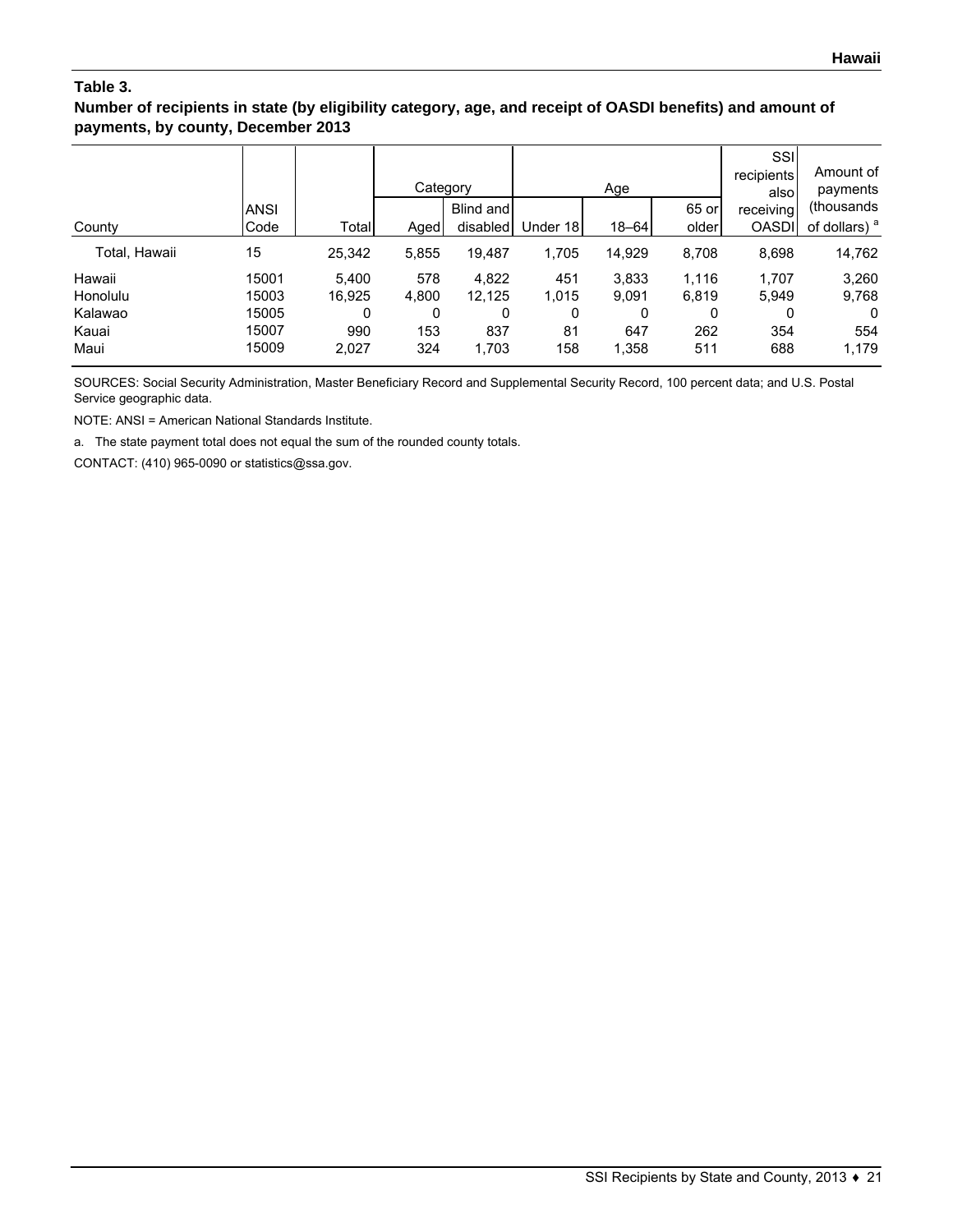**Number of recipients in state (by eligibility category, age, and receipt of OASDI benefits) and amount of payments, by county, December 2013**

|                                                  | <b>ANSI</b>                               |                                | Category                     | Blind and<br>disabled           | Under 18                    | Age<br>$18 - 64$              | 65 or<br>older               | SSI<br>recipients<br>also<br>receiving | Amount of<br>payments<br>(thousands          |
|--------------------------------------------------|-------------------------------------------|--------------------------------|------------------------------|---------------------------------|-----------------------------|-------------------------------|------------------------------|----------------------------------------|----------------------------------------------|
| County<br>Total, Idaho                           | Code<br>16                                | Total<br>30,317                | Aged<br>1,800                | 28,517                          | 5,765                       | 20,613                        | 3,939                        | <b>OASDI</b><br>10,211                 | of dollars) <sup>a</sup><br>16,251           |
| Ada                                              | 16001                                     | 6,509                          | 488                          | 6,021                           | 1,217                       | 4,382                         | 910                          | 1,922                                  | 3,581                                        |
| Adams                                            | 16003                                     | 52                             | (X)                          | (X)                             | (X)                         | 32                            | (X)                          | 22                                     | 24                                           |
| <b>Bannock</b>                                   | 16005                                     | 1,850                          | 60                           | 1,790                           | 294                         | 1,400                         | 156                          | 673                                    | 1,028                                        |
| Bear Lake                                        | 16007                                     | 104                            | (X)                          | (X)                             | 11                          | 81                            | 12                           | 42                                     | 50                                           |
| <b>Benewah</b>                                   | 16009                                     | 238                            | 12                           | 226                             | 24                          | 167                           | 47                           | 107                                    | 117                                          |
| Bingham                                          | 16011                                     | 904                            | 48                           | 856                             | 206                         | 574                           | 124                          | 305                                    | 488                                          |
| <b>Blaine</b>                                    | 16013                                     | 116                            | 15                           | 101                             | 33                          | 60                            | 23                           | 29                                     | 66                                           |
| <b>Boise</b>                                     | 16015                                     | 126                            | (X)                          | (X)                             | 20                          | 91                            | 15                           | 38                                     | 76                                           |
| Bonner                                           | 16017                                     | 843                            | 32                           | 811                             | 115                         | 619                           | 109                          | 306                                    | 439                                          |
| <b>Bonneville</b>                                | 16019                                     | 2,139                          | 63                           | 2,076                           | 499                         | 1,486                         | 154                          | 723                                    | 1,228                                        |
| Boundary                                         | 16021                                     | 256                            | 21                           | 235                             | 29                          | 172                           | 55                           | 107                                    | 126                                          |
| <b>Butte</b>                                     | 16023                                     | 53                             | (X)                          | (X)                             | (X)                         | 43                            | (X)                          | 23                                     | 25                                           |
| Camas                                            | 16025                                     | 15                             | 0                            | 15                              | (X)                         | (X)                           | 0                            | (X)                                    | 10                                           |
| Canyon                                           | 16027                                     | 4,635                          | 245                          | 4,390                           | 1,126                       | 2,936                         | 573                          | 1,448                                  | 2,466                                        |
| Caribou                                          | 16029                                     | 70                             | (X)                          | (X)                             | (X)                         | 54                            | (X)                          | 14                                     | 47                                           |
| Cassia                                           | 16031                                     | 421                            | 32                           | 389                             | 90                          | 266                           | 65                           | 145                                    | 210                                          |
| Clark                                            | 16033                                     | 7                              | (X)                          | (X)                             | (X)                         | (X)                           | (X)                          | (X)                                    | 10                                           |
| Clearwater                                       | 16035                                     | 243                            | 11                           | 232                             | 19                          | 189                           | 35                           | 101                                    | 133                                          |
| Custer                                           | 16037                                     | 69                             | (X)                          | (X)                             | (X)                         | 54                            | (X)                          | 25                                     | 36                                           |
| Elmore                                           | 16039                                     | 494                            | 25                           | 469                             | 110                         | 323                           | 61                           | 164                                    | 269                                          |
| Franklin                                         | 16041                                     | 163                            | (X)                          | (X)                             | 40                          | 105                           | 18                           | 54                                     | 90                                           |
| Fremont                                          | 16043                                     | 186                            | (X)                          | (X)                             | 55                          | 114                           | 17                           | 49                                     | 102                                          |
| Gem                                              | 16045                                     | 478                            | 21                           | 457                             | 85                          | 331                           | 62                           | 175                                    | 244                                          |
| Gooding                                          | 16047                                     | 297                            | 22                           | 275                             | 61                          | 182                           | 54                           | 123                                    | 146                                          |
| Idaho                                            | 16049                                     | 379                            | 27                           | 352                             | 47                          | 260                           | 72                           | 164                                    | 189                                          |
| Jefferson                                        | 16051                                     | 292                            | 11                           | 281                             | 70                          | 197                           | 25                           | 99                                     | 152                                          |
| Jerome                                           | 16053                                     | 392                            | 34                           | 358                             | 99                          | 232                           | 61                           | 128                                    | 200                                          |
| Kootenai                                         | 16055                                     | 2,625                          | 146                          | 2,479                           | 414                         | 1,888                         | 323                          | 967                                    | 1,374                                        |
| Latah                                            | 16057                                     | 490                            | 14                           | 476                             | 69                          | 373                           | 48                           | 184                                    | 243                                          |
| Lemhi                                            | 16059                                     | 188                            | 16                           | 172                             | 22                          | 133                           | 33                           | 91                                     | 90                                           |
| Lewis                                            | 16061                                     | 257                            | (X)                          | (X)                             | 30                          | 200                           | 27                           | 101                                    | 132                                          |
| Lincoln                                          | 16063                                     | 81                             | (X)                          | (X)                             | 18                          | 51                            | 12                           | 28                                     | 39                                           |
| Madison                                          | 16065                                     | 243                            | (X)                          | (X)                             | 52                          | 176                           | 15                           | 78                                     | 127                                          |
| Minidoka                                         | 16067                                     | 357                            | 43                           | 314                             | 72                          | 223                           | 62                           | 141                                    | 173                                          |
| Nez Perce                                        | 16069                                     | 1,053                          | 39                           | 1,014                           | 170                         | 752                           | 131                          | 385                                    | 558                                          |
| Oneida<br>Owyhee<br>Payette<br>Power<br>Shoshone | 16071<br>16073<br>16075<br>16077<br>16079 | 63<br>250<br>576<br>120<br>456 | (X)<br>24<br>54<br>(X)<br>19 | (X)<br>226<br>522<br>(X)<br>437 | (X)<br>54<br>98<br>22<br>46 | 49<br>147<br>376<br>88<br>349 | (X)<br>49<br>102<br>10<br>61 | 18<br>99<br>201<br>32<br>154           | 39<br>124<br>311<br>67<br>243<br>(0.5, 0.00) |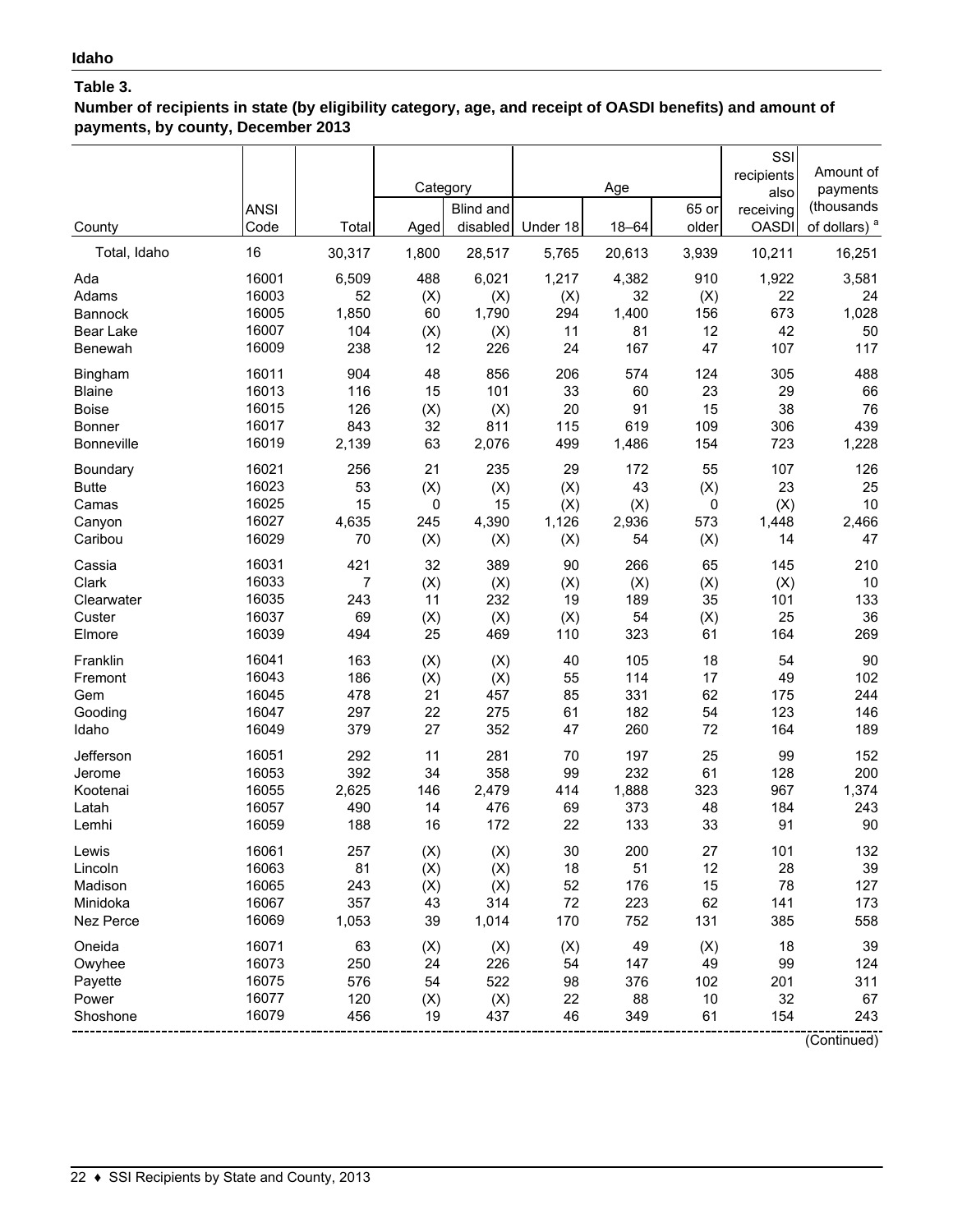#### **Number of recipients in state (by eligibility category, age, and receipt of OASDI benefits) and amount of payments, by county, December 2013—***Continued*

|                   |             |       | Category |           |          | Age       |       | SSI<br>recipients<br>alsol | Amount of<br>payments    |
|-------------------|-------------|-------|----------|-----------|----------|-----------|-------|----------------------------|--------------------------|
|                   | <b>ANSI</b> |       |          | Blind and |          |           | 65 or | receiving                  | (thousands)              |
| County            | Code        | Total | Aged     | disabled  | Under 18 | $18 - 64$ | older | <b>OASDI</b>               | of dollars) <sup>a</sup> |
| Teton             | 16081       | 59    | (X)      | (X)       | (X)      | 36        | (X)   | 24                         | 31                       |
| <b>Twin Falls</b> | 16083       | 1,791 | 169      | 1,622     | 329      | 1,159     | 303   | 573                        | 948                      |
| Vallev            | 16085       | 114   | 10       | 104       | 19       | 79        | 16    | 37                         | 65                       |
| Washington        | 16087       | 263   | 27       | 236       | 37       | 169       | 57    | 106                        | 137                      |

SOURCES: Social Security Administration, Master Beneficiary Record and Supplemental Security Record, 100 percent data; and U.S. Postal Service geographic data.

NOTES: ANSI = American National Standards Institute; (X) = suppressed to avoid disclosing information about particular individuals.

a. The state payment total does not equal the sum of the rounded county totals.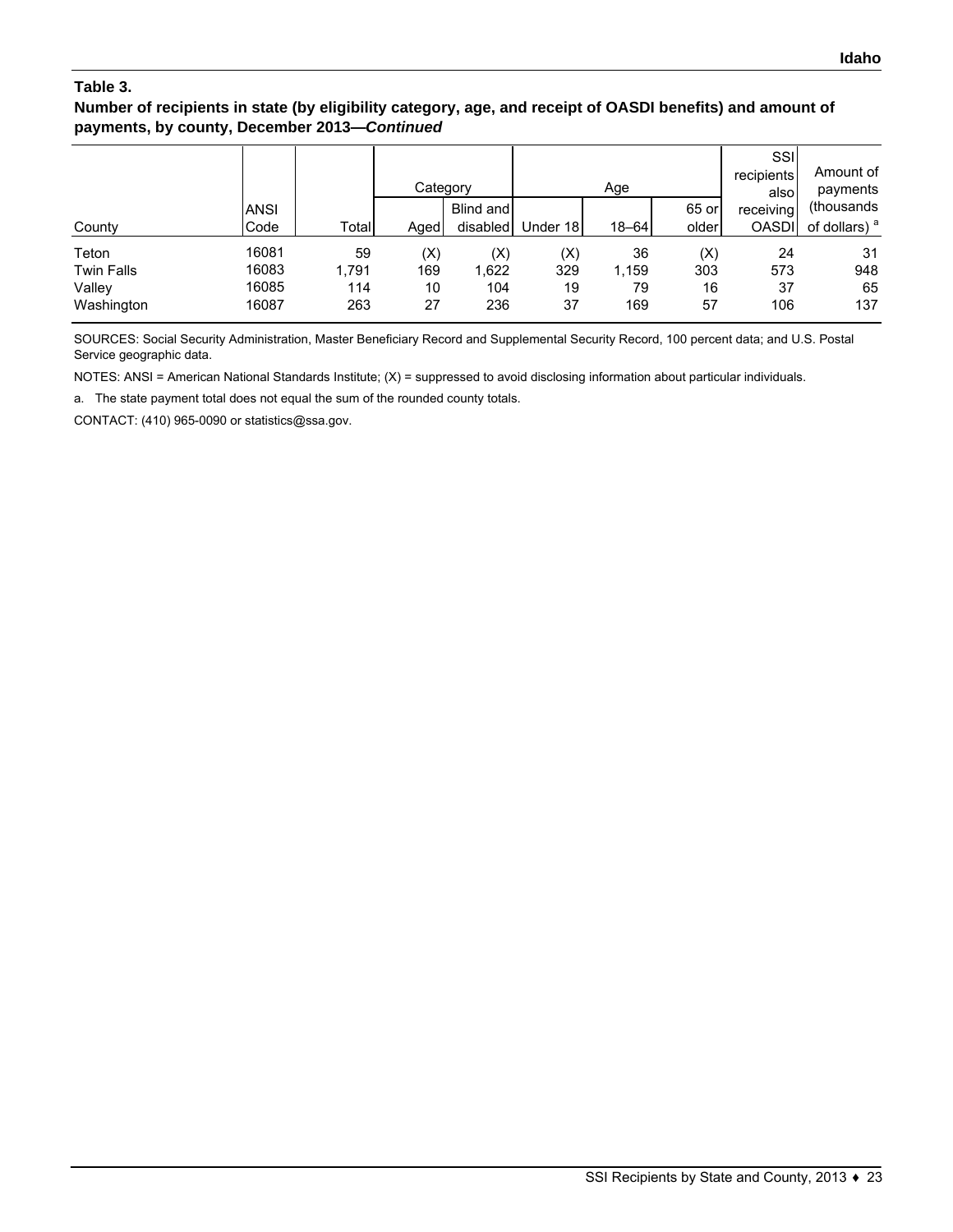**Number of recipients in state (by eligibility category, age, and receipt of OASDI benefits) and amount of payments, by county, December 2013**

| County                                               | <b>ANSI</b><br>Code                       | Total                               | Category<br>Aged             | <b>Blind and</b><br>disabled      | Under 18                       | Age<br>$18 - 64$                  | 65 or<br>older                 | SSI<br>recipients<br>also<br>receiving<br><b>OASDI</b> | Amount of<br>payments<br>(thousands<br>of dollars) <sup>a</sup> |
|------------------------------------------------------|-------------------------------------------|-------------------------------------|------------------------------|-----------------------------------|--------------------------------|-----------------------------------|--------------------------------|--------------------------------------------------------|-----------------------------------------------------------------|
| Total, Illinois                                      | 17                                        | 278,543                             | 30,205                       | 248,338                           | 43,238                         | 173,206                           | 62,099                         | 74,663                                                 | 155,368                                                         |
| Adams                                                | 17001                                     | 1,386                               | 51                           | 1,335                             | 212                            | 1,011                             | 163                            | 498                                                    | 742                                                             |
| Alexander                                            | 17003                                     | 498                                 | 22                           | 476                               | 74                             | 336                               | 88                             | 161                                                    | 267                                                             |
| Bond                                                 | 17005                                     | 347                                 | 12                           | 335                               | 62                             | 248                               | 37                             | 142                                                    | 184                                                             |
| Boone                                                | 17007                                     | 510                                 | 54                           | 456                               | 126                            | 302                               | 82                             | 153                                                    | 309                                                             |
| <b>Brown</b>                                         | 17009                                     | 98                                  | (X)                          | (X)                               | 18                             | 68                                | 12                             | 44                                                     | 45                                                              |
| <b>Bureau</b>                                        | 17011                                     | 389                                 | 26                           | 363                               | 66                             | 278                               | 45                             | 142                                                    | 201                                                             |
| Calhoun                                              | 17013                                     | 83                                  | (X)                          | (X)                               | 13                             | 59                                | 11                             | 29                                                     | 41                                                              |
| Carroll                                              | 17015                                     | 248                                 | 12                           | 236                               | 50                             | 170                               | 28                             | 97                                                     | 120                                                             |
| Cass                                                 | 17017                                     | 253                                 | 12                           | 241                               | 44                             | 177                               | 32                             | 86                                                     | 135                                                             |
| Champaign                                            | 17019                                     | 3,030                               | 176                          | 2,854                             | 574                            | 2,049                             | 407                            | 1,004                                                  | 1,560                                                           |
| Christian                                            | 17021                                     | 712                                 | 38                           | 674                               | 113                            | 500                               | 99                             | 243                                                    | 368                                                             |
| Clark                                                | 17023                                     | 281                                 | (X)                          | (X)                               | 43                             | 206                               | 32                             | 106                                                    | 167                                                             |
| Clay                                                 | 17025                                     | 327                                 | 17                           | 310                               | 39                             | 240                               | 48                             | 127                                                    | 151                                                             |
| Clinton                                              | 17027                                     | 419                                 | 21                           | 398                               | 51                             | 312                               | 56                             | 126                                                    | 195                                                             |
| Coles                                                | 17029                                     | 1,051                               | 34                           | 1,017                             | 160                            | 770                               | 121                            | 379                                                    | 595                                                             |
| Cook                                                 | 17031                                     | 158,840                             | 20,726                       | 138,114                           | 22,739                         | 93,369                            | 42,732                         | 38,444                                                 | 89,910                                                          |
| Crawford                                             | 17033                                     | 311                                 | 13                           | 298                               | 57                             | 219                               | 35                             | 99                                                     | 158                                                             |
| Cumberland                                           | 17035                                     | 201                                 | (X)                          | (X)                               | 20                             | 165                               | 16                             | 71                                                     | 116                                                             |
| DeKalb                                               | 17037                                     | 850                                 | 48                           | 802                               | 175                            | 589                               | 86                             | 247                                                    | 473                                                             |
| De Witt                                              | 17039                                     | 253                                 | (X)                          | (X)                               | 42                             | 189                               | 22                             | 98                                                     | 126                                                             |
| Douglas                                              | 17041                                     | 221                                 | 16                           | 205                               | 32                             | 159                               | 30                             | 81                                                     | 111                                                             |
| DuPage                                               | 17043                                     | 8,196                               | 2,358                        | 5,838                             | 1,147                          | 3,916                             | 3,133                          | 1,931                                                  | 4,329                                                           |
| Edgar                                                | 17045                                     | 449                                 | 14                           | 435                               | 64                             | 334                               | 51                             | 148                                                    | 240                                                             |
| Edwards                                              | 17047                                     | 99                                  | (X)                          | (X)                               | 21                             | 68                                | 10                             | 30                                                     | 57                                                              |
| Effingham                                            | 17049                                     | 490                                 | 25                           | 465                               | 87                             | 338                               | 65                             | 189                                                    | 239                                                             |
| Fayette                                              | 17051                                     | 481                                 | 17                           | 464                               | 71                             | 345                               | 65                             | 191                                                    | 240                                                             |
| Ford                                                 | 17053                                     | 201                                 | (X)                          | (X)                               | 26                             | 149                               | 26                             | 70                                                     | 103                                                             |
| Franklin                                             | 17055                                     | 1,406                               | 63                           | 1,343                             | 146                            | 1,053                             | 207                            | 473                                                    | 735                                                             |
| Fulton                                               | 17057                                     | 733                                 | 31                           | 702                               | 100                            | 541                               | 92                             | 227                                                    | 368                                                             |
| Gallatin                                             | 17059                                     | 225                                 | 13                           | 212                               | 26                             | 148                               | 51                             | 90                                                     | 113                                                             |
| Greene                                               | 17061                                     | 390                                 | 20                           | 370                               | 58                             | 279                               | 53                             | 139                                                    | 216                                                             |
| Grundy                                               | 17063                                     | 387                                 | 17                           | 370                               | 70                             | 273                               | 44                             | 127                                                    | 257                                                             |
| Hamilton                                             | 17065                                     | 203                                 | 18                           | 185                               | 16                             | 140                               | 47                             | 76                                                     | 97                                                              |
| Hancock                                              | 17067                                     | 319                                 | 11                           | 308                               | 51                             | 231                               | 37                             | 97                                                     | 170                                                             |
| Hardin                                               | 17069                                     | 191                                 | (X)                          | (X)                               | 27                             | 130                               | 34                             | $70\,$                                                 | 109                                                             |
| Henderson                                            | 17071                                     | 102                                 | (X)                          | (X)                               | 13                             | 75                                | 14                             | 33                                                     | 53                                                              |
| Henry                                                | 17073                                     | 622                                 | 29                           | 593                               | 104                            | 441                               | 77                             | 194                                                    | 329                                                             |
| Iroquois                                             | 17075                                     | 496                                 | 13                           | 483                               | 63                             | 381                               | 52                             | 179                                                    | 256                                                             |
| Jackson                                              | 17077                                     | 1,485                               | 75                           | 1,410                             | 217                            | 1,068                             | 200                            | 511                                                    | 825                                                             |
| Jasper                                               | 17079                                     | 162                                 | (X)                          | (X)                               | 22                             | 120                               | 20                             | 56                                                     | 94                                                              |
| Jefferson<br>Jersey<br>Jo Daviess<br>Johnson<br>Kane | 17081<br>17083<br>17085<br>17087<br>17089 | 1,012<br>381<br>178<br>253<br>4,990 | 47<br>22<br>(X)<br>17<br>706 | 965<br>359<br>(X)<br>236<br>4,284 | 160<br>50<br>31<br>34<br>1,158 | 696<br>283<br>123<br>163<br>2,780 | 156<br>48<br>24<br>56<br>1,052 | 365<br>147<br>63<br>102<br>1,284                       | 548<br>212<br>113<br>128<br>2,775<br>(Continued)                |

24 ♦ SSI Recipients by State and County, 2013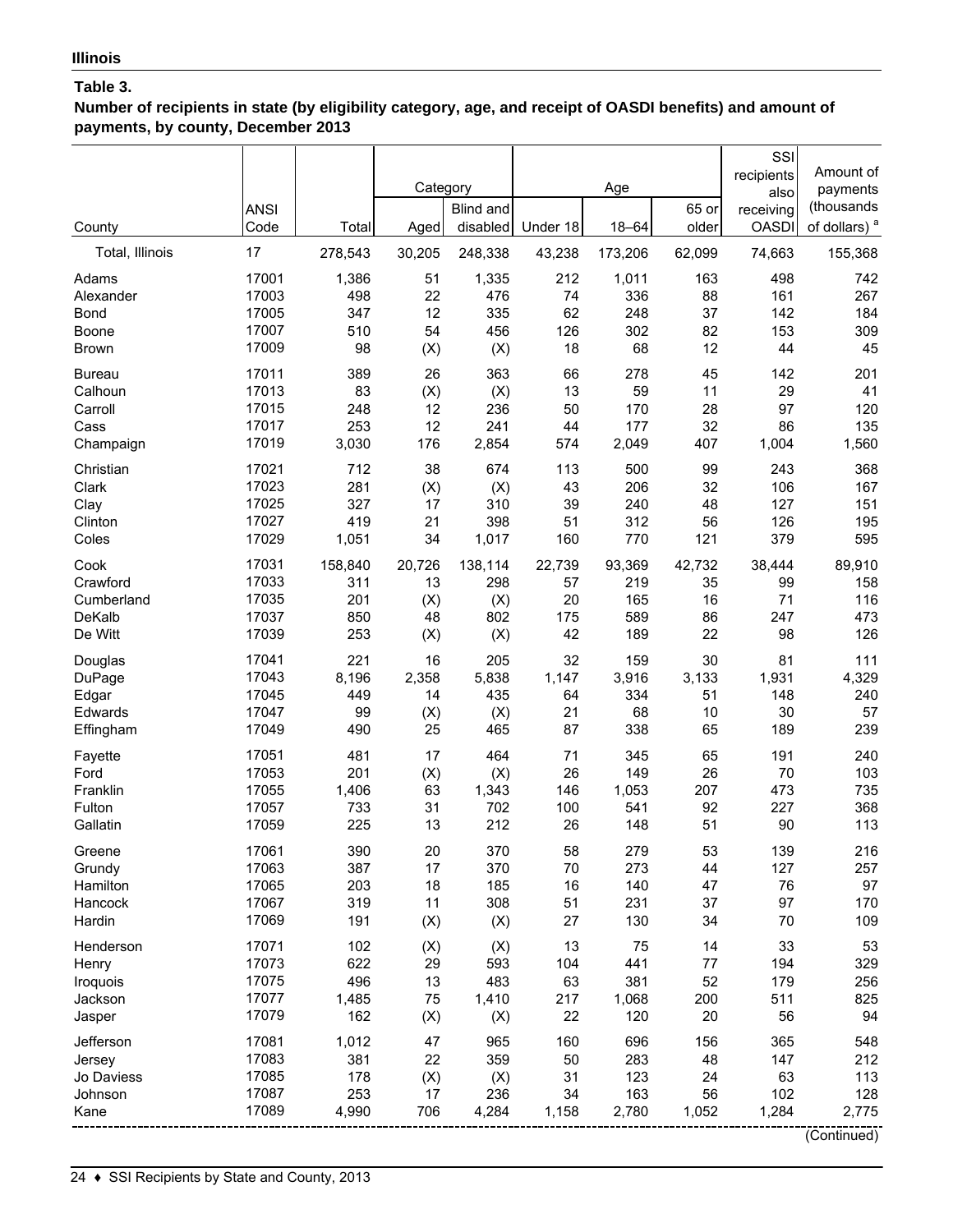## **Number of recipients in state (by eligibility category, age, and receipt of OASDI benefits) and amount of payments, by county, December 2013—***Continued*

| County          | <b>ANSI</b><br>Code | Total | Category<br>Aged | <b>Blind and</b><br>disabled | Under 18  | Age<br>$18 - 64$ | 65 or<br>older | SSI<br>recipients<br>also<br>receiving<br><b>OASDI</b> | Amount of<br>payments<br>(thousands<br>of dollars) <sup>a</sup> |
|-----------------|---------------------|-------|------------------|------------------------------|-----------|------------------|----------------|--------------------------------------------------------|-----------------------------------------------------------------|
|                 |                     |       |                  |                              |           |                  |                |                                                        |                                                                 |
| Kankakee        | 17091               | 2,765 | 91               | 2,674                        | 444       | 1,970            | 351            | 790                                                    | 1,491                                                           |
| Kendall         | 17093               | 651   | 98               | 553                          | 146       | 356              | 149            | 170                                                    | 375                                                             |
| Knox            | 17095               | 1,283 | 57               | 1,226                        | 166       | 961              | 156            | 427                                                    | 659                                                             |
| Lake            | 17097               | 7,725 | 1,414            | 6,311                        | 1,193     | 4,241            | 2,291          | 1,931                                                  | 4,330                                                           |
| LaSalle         | 17099               | 1,584 | 68               | 1,516                        | 281       | 1,124            | 179            | 531                                                    | 904                                                             |
| Lawrence        | 17101               | 312   | 22               | 290                          | 32        | 242              | 38             | 106                                                    | 157                                                             |
| Lee             | 17103               | 529   | 22               | 507                          | 85        | 388              | 56             | 168                                                    | 276                                                             |
| Livingston      | 17105               | 538   | 23               | 515                          | 90        | 391              | 57             | 194                                                    | 283                                                             |
| Logan           | 17107               | 381   | 15               | 366                          | 53        | 282              | 46             | 127                                                    | 190                                                             |
| McDonough       | 17109               | 568   | 26               | 542                          | 81        | 415              | 72             | 196                                                    | 302                                                             |
| McHenry         | 17111               | 1,811 | 211              | 1,600                        | 300       | 1,209            | 302            | 496                                                    | 986                                                             |
| McLean          | 17113               | 1,749 | 70               | 1,679                        | 334       | 1,238            | 177            | 574                                                    | 932                                                             |
| Macon           | 17115               | 3,253 | 102              | 3,151                        | 536       | 2,364            | 353            | 1,072                                                  | 1,763                                                           |
| Macoupin        | 17117               | 969   | 39               | 930                          | 186       | 649              | 134            | 365                                                    | 488                                                             |
| Madison         | 17119               | 5,860 | 178              | 5,682                        | 1,023     | 4,269            | 568            | 1,791                                                  | 3,439                                                           |
|                 |                     |       |                  |                              |           |                  |                |                                                        |                                                                 |
| Marion          | 17121               | 1,096 | 45               | 1,051                        | 154       | 796              | 146            | 364                                                    | 568                                                             |
| Marshall        | 17123               | 125   | (X)              | (X)                          | 22        | 83               | 20             | 41                                                     | 56                                                              |
| Mason           | 17125               | 273   | 10               | 263                          | 39        | 204              | 30             | 95                                                     | 136                                                             |
| Massac          | 17127               | 493   | 33               | 460                          | 68        | 332              | 93             | 193                                                    | 240                                                             |
| Menard          | 17129               | 154   | (X)              | (X)                          | 34        | 105              | 15             | 53                                                     | 82                                                              |
| Mercer          | 17131               | 181   | (X)              | (X)                          | 30        | 139              | 12             | 63                                                     | 100                                                             |
| Monroe          | 17133               | 160   | (X)              | (X)                          | 23        | 116              | 21             | 59                                                     | 80                                                              |
| Montgomery      | 17135               | 667   | 25               | 642                          | 101       | 483              | 83             | 221                                                    | 361                                                             |
| Morgan          | 17137               | 943   | 35               | 908                          | 162       | 675              | 106            | 325                                                    | 519                                                             |
| Moultrie        | 17139               | 164   | (X)              | (X)                          | 37        | 107              | 20             | 54                                                     | 73                                                              |
| Ogle            | 17141               | 560   | 31               | 529                          | 103       | 390              | 67             | 182                                                    | 300                                                             |
| Peoria          | 17143               | 4,865 | 199              | 4,666                        | 857       | 3,408            | 600            | 1,427                                                  | 2,683                                                           |
| Perry           | 17145               | 446   | 19               | 427                          | 52        | 329              | 65             | 155                                                    | 227                                                             |
| Piatt           | 17147               | 108   | (X)              | (X)                          | (X)       | 78               | (X)            | 40                                                     | 53                                                              |
| Pike            | 17149               | 339   | 18               | 321                          | 42        | 238              | 59             | 135                                                    | 160                                                             |
|                 | 17151               | 106   |                  |                              |           | 74               |                | 49                                                     | 53                                                              |
| Pope<br>Pulaski | 17153               | 285   | (X)<br>14        | (X)<br>271                   | (X)<br>36 | 189              | (X)<br>60      | 114                                                    | 147                                                             |
| Putnam          | 17155               | 45    |                  | (X)                          |           | 32               |                | 15                                                     | 23                                                              |
| Randolph        | 17157               | 507   | (X)<br>15        | 492                          | (X)<br>88 | 375              | (X)<br>44      | 163                                                    | 277                                                             |
| Richland        | 17159               | 428   | 20               | 408                          | 49        | 313              | 66             | 172                                                    | 210                                                             |
|                 |                     |       |                  |                              |           |                  |                |                                                        |                                                                 |
| Rock Island     | 17161               | 2,854 | 171              | 2,683                        | 453       | 1,986            | 415            | 933                                                    | 1,514                                                           |
| St. Clair       | 17163               | 8,499 | 280              | 8,219                        | 1,578     | 5,833            | 1,088          | 2,285                                                  | 4,965                                                           |
| Saline          | 17165               | 1,150 | 46               | 1,104                        | 118       | 843              | 189            | 366                                                    | 647                                                             |
| Sangamon        | 17167               | 4,739 | 155              | 4,584                        | 1,192     | 3,114            | 433            | 1,444                                                  | 2,624                                                           |
| Schuyler        | 17169               | 100   | (X)              | (X)                          | (X)       | 78               | (X)            | 29                                                     | 54                                                              |
| Scott           | 17171               | 67    | (X)              | (X)                          | 13        | 41               | 13             | 25                                                     | 32                                                              |
| Shelby          | 17173               | 385   | 18               | 367                          | 51        | 286              | 48             | 143                                                    | 198                                                             |
| <b>Stark</b>    | 17175               | 88    | (X)              | (X)                          | 14        | 64               | 10             | 29                                                     | 44                                                              |
| Stephenson      | 17177               | 1,113 | 38               | 1,075                        | 253       | 766              | 94             | 332                                                    | 648                                                             |
| Tazewell        | 17179               | 1,824 | 66               | 1,758                        | 312       | 1,315            | 197            | 601                                                    | 963                                                             |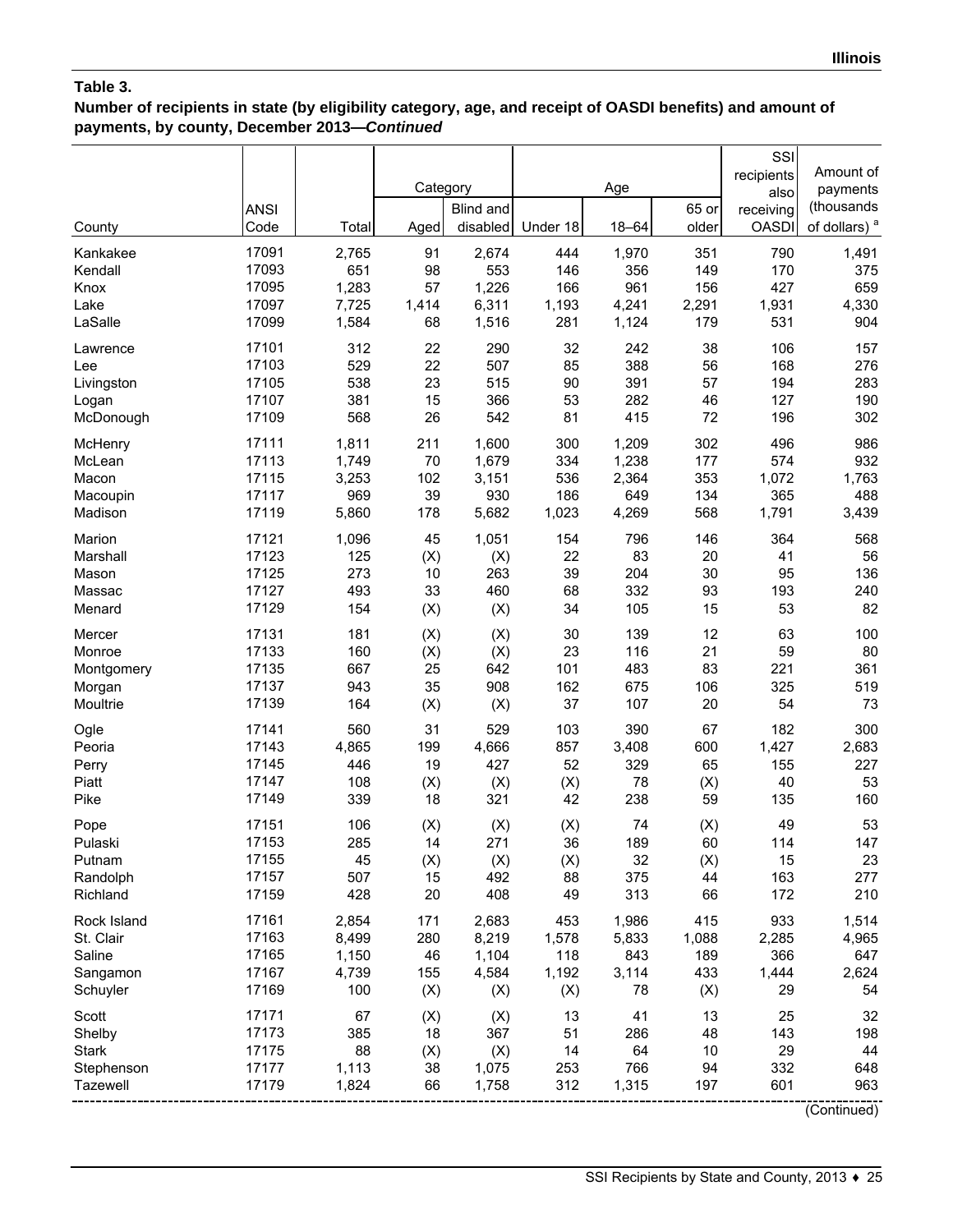#### **Number of recipients in state (by eligibility category, age, and receipt of OASDI benefits) and amount of payments, by county, December 2013—***Continued*

| County       | ANSI<br>Code | Total | Category<br>Aged | Blind and<br>disabled | Under 18 | Age<br>$18 - 64$ | 65 or<br>older | SSI<br>recipients<br>also<br>receiving<br><b>OASDI</b> | Amount of<br>payments<br>(thousands<br>of dollars) <sup>a</sup> |
|--------------|--------------|-------|------------------|-----------------------|----------|------------------|----------------|--------------------------------------------------------|-----------------------------------------------------------------|
| <b>Union</b> | 17181        | 673   | 34               | 639                   | 52       | 514              | 107            | 240                                                    | 334                                                             |
| Vermilion    | 17183        | 2,825 | 80               | 2,745                 | 457      | 2,068            | 300            | 916                                                    | 1,510                                                           |
| Wabash       | 17185        | 216   | (X)              | (X)                   | 28       | 162              | 26             | 85                                                     | 115                                                             |
| Warren       | 17187        | 297   | 20               | 277                   | 36       | 212              | 49             | 113                                                    | 149                                                             |
| Washington   | 17189        | 163   | (X)              | (X)                   | 26       | 120              | 17             | 48                                                     | 87                                                              |
| Wayne        | 17191        | 294   | 15               | 279                   | 41       | 203              | 50             | 99                                                     | 160                                                             |
| White        | 17193        | 390   | 15               | 375                   | 65       | 271              | 54             | 140                                                    | 200                                                             |
| Whiteside    | 17195        | 1,139 | 48               | 1,091                 | 233      | 783              | 123            | 368                                                    | 575                                                             |
| Will         | 17197        | 6,900 | 899              | 6,001                 | 1,251    | 4,235            | 1,414          | 1,748                                                  | 3,820                                                           |
| Williamson   | 17199        | 1,699 | 91               | 1,608                 | 265      | 1,194            | 240            | 585                                                    | 942                                                             |
| Winnebago    | 17201        | 7,148 | 402              | 6,746                 | 1,367    | 4,848            | 933            | 2,021                                                  | 4,144                                                           |
| Woodford     | 17203        | 298   | 11               | 287                   | 62       | 214              | 22             | 86                                                     | 140                                                             |

SOURCES: Social Security Administration, Master Beneficiary Record and Supplemental Security Record, 100 percent data; and U.S. Postal Service geographic data.

NOTES: ANSI = American National Standards Institute; (X) = suppressed to avoid disclosing information about particular individuals.

a. The state payment total does not equal the sum of the rounded county totals.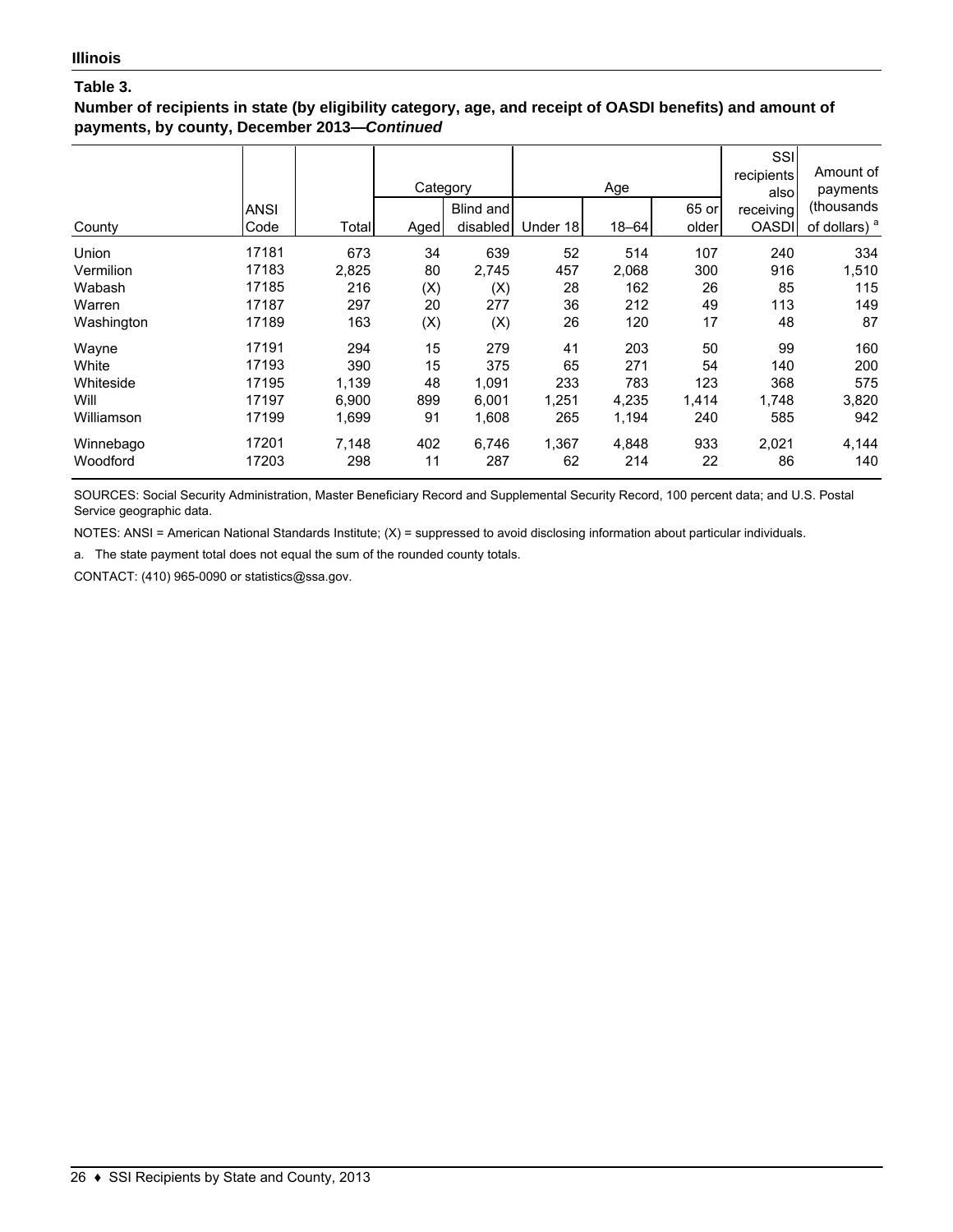**Number of recipients in state (by eligibility category, age, and receipt of OASDI benefits) and amount of payments, by county, December 2013**

| County         | <b>ANSI</b><br>Code | Total   | Category<br>Aged | <b>Blind and</b><br>disabled | Under 18 | Age<br>$18 - 64$ | 65 or<br>older | SSI<br>recipients<br>also<br>receiving<br><b>OASDI</b> | Amount of<br>payments<br>(thousands<br>of dollars) <sup>a</sup> |
|----------------|---------------------|---------|------------------|------------------------------|----------|------------------|----------------|--------------------------------------------------------|-----------------------------------------------------------------|
| Total, Indiana | 18                  | 127,355 | 5,476            | 121,879                      | 25,477   | 88,273           | 13,605         | 38,551                                                 | 71,113                                                          |
| Adams          | 18001               | 370     | 15               | 355                          | 64       | 269              | 37             | 122                                                    | 207                                                             |
| Allen          | 18003               | 7,700   | 369              | 7,331                        | 1,631    | 5,258            | 811            | 2,227                                                  | 4,479                                                           |
| Bartholomew    | 18005               | 1,250   | 51               | 1,199                        | 204      | 905              | 141            | 465                                                    | 632                                                             |
| Benton         | 18007               | 137     | (X)              | (X)                          | 25       | 100              | 12             | 39                                                     | 77                                                              |
| Blackford      | 18009               | 290     | 11               | 279                          | 67       | 192              | 31             | 99                                                     | 155                                                             |
| Boone          | 18011               | 470     | 27               | 443                          | 98       | 314              | 58             | 143                                                    | 242                                                             |
| <b>Brown</b>   | 18013               | 205     | 16               | 189                          | 29       | 149              | 27             | 76                                                     | 116                                                             |
| Carroll        | 18015               | 203     | (X)              | (X)                          | 45       | 147              | 11             | 61                                                     | 101                                                             |
| Cass           | 18017               | 780     | 24               | 756                          | 138      | 576              | 66             | 254                                                    | 402                                                             |
| Clark          | 18019               | 2,373   | 85               | 2,288                        | 383      | 1,735            | 255            | 866                                                    | 1,253                                                           |
| Clay           | 18021               | 632     | 15               | 617                          | 111      | 460              | 61             | 186                                                    | 360                                                             |
| Clinton        | 18023               | 504     | 18               | 486                          | 96       | 365              | 43             | 157                                                    | 281                                                             |
| Crawford       | 18025               | 326     | 19               | 307                          | 40       | 235              | 51             | 125                                                    | 182                                                             |
| Daviess        | 18027               | 557     | 22               | 535                          | 117      | 356              | 84             | 183                                                    | 273                                                             |
| Dearborn       | 18029               | 639     | 20               | 619                          | 95       | 486              | 58             | 193                                                    | 401                                                             |
| Decatur        | 18031               | 461     | 23               | 438                          | 85       | 314              | 62             | 168                                                    | 232                                                             |
| DeKalb         | 18033               | 675     | 17               | 658                          | 139      | 485              | 51             | 219                                                    | 363                                                             |
| Delaware       | 18035               | 2,998   | 104              | 2,894                        | 469      | 2,199            | 330            | 1,003                                                  | 1,647                                                           |
| Dubois         | 18037               | 424     | 25               | 399                          | 89       | 280              | 55             | 132                                                    | 216                                                             |
| Elkhart        | 18039               | 3,247   | 153              | 3,094                        | 837      | 2,098            | 312            | 908                                                    | 1,859                                                           |
| Fayette        | 18041               | 882     | 20               | 862                          | 127      | 673              | 82             | 289                                                    | 495                                                             |
| Floyd          | 18043               | 1,529   | 43               | 1,486                        | 244      | 1,135            | 150            | 496                                                    | 813                                                             |
| Fountain       | 18045               | 298     | 14               | 284                          | 37       | 224              | 37             | 121                                                    | 166                                                             |
| Franklin       | 18047               | 370     | 47               | 323                          | 45       | 240              | 85             | 142                                                    | 194                                                             |
| Fulton         | 18049               | 373     | (X)              | (X)                          | 65       | 277              | 31             | 107                                                    | 215                                                             |
| Gibson         | 18051               | 483     | 22               | 461                          | 81       | 346              | 56             | 173                                                    | 246                                                             |
| Grant          | 18053               | 2,063   | 54               | 2,009                        | 343      | 1,529            | 191            | 718                                                    | 1,120                                                           |
| Greene         | 18055               | 757     | 24               | 733                          | 100      | 574              | 83             | 275                                                    | 383                                                             |
| Hamilton       | 18057               | 1,443   | 173              | 1,270                        | 312      | 868              | 263            | 376                                                    | 773                                                             |
| Hancock        | 18059               | 611     | 30               | 581                          | 122      | 430              | 59             | 182                                                    | 334                                                             |
| Harrison       | 18061               | 605     | 14               | 591                          | 91       | 453              | 61             | 201                                                    | 319                                                             |
| Hendricks      | 18063               | 907     | 69               | 838                          | 201      | 603              | 103            | 236                                                    | 482                                                             |
| Henry          | 18065               | 1,050   | 44               | 1,006                        | 155      | 772              | 123            | 350                                                    | 563                                                             |
| Howard         | 18067               | 2,201   | 65               | 2,136                        | 385      | 1,634            | 182            | 690                                                    | 1,190                                                           |
| Huntington     | 18069               | 544     | 24               | 520                          | 107      | 381              | 56             | 172                                                    | 298                                                             |
| Jackson        | 18071               | 845     | 35               | 810                          | 164      | 590              | 91             | 269                                                    | 448                                                             |
| Jasper         | 18073               | 378     | 19               | 359                          | 78       | 260              | 40             | 119                                                    | 207                                                             |
| Jay            | 18075               | 408     | 13               | 395                          | 68       | 304              | 36             | 129                                                    | 210                                                             |
| Jefferson      | 18077               | 795     | 36               | 759                          | 130      | 568              | 97             | 293                                                    | 422                                                             |
| Jennings       | 18079               | 728     | 27               | 701                          | 130      | 528              | 70             | 232                                                    | 383                                                             |
| Johnson        | 18081               | 1,397   | 64               | 1,333                        | 315      | 949              | 133            | 415                                                    | 785                                                             |
| Knox           | 18083               | 987     | 41               | 946                          | 139      | 721              | 127            | 379                                                    | 520                                                             |
| Kosciusko      | 18085               | 877     | 35               | 842                          | 195      | 604              | 78             | 280                                                    | 490                                                             |
| LaGrange       | 18087               | 326     | 19               | 307                          | 59       | 225              | 42             | 107                                                    | 192                                                             |
| Lake           | 18089               | 13,070  | 600              | 12,470                       | 2,736    | 8,773            | 1,561          | 3,327                                                  | 7,690                                                           |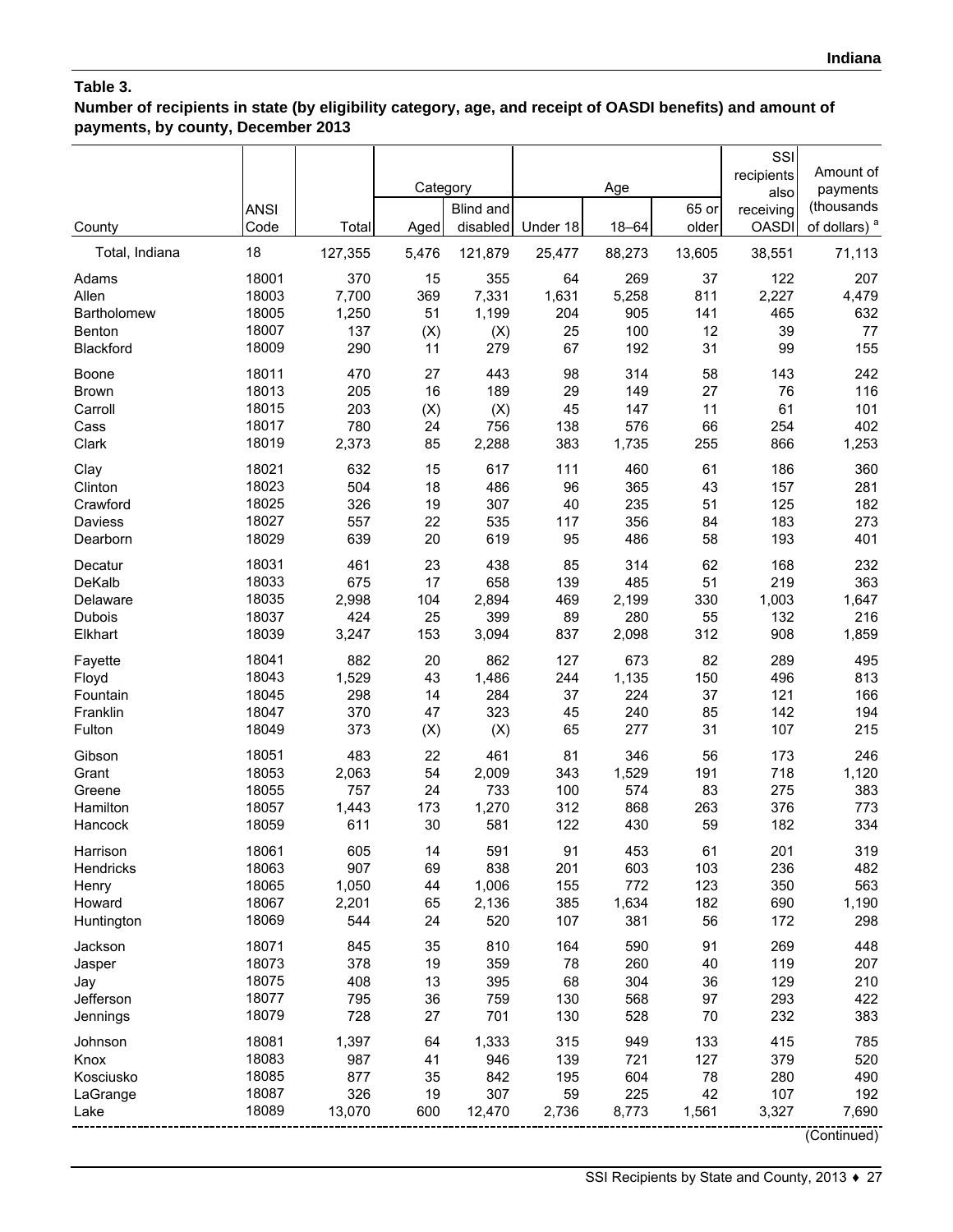**Number of recipients in state (by eligibility category, age, and receipt of OASDI benefits) and amount of payments, by county, December 2013—***Continued*

| County        | <b>ANSI</b><br>Code | Total  | Category<br>Aged | <b>Blind and</b><br>disabled | Under 18 | Age<br>$18 - 64$ | 65 or<br>older | SSI<br>recipients<br>also<br>receiving<br><b>OASDI</b> | Amount of<br>payments<br>(thousands<br>of dollars) <sup>a</sup> |
|---------------|---------------------|--------|------------------|------------------------------|----------|------------------|----------------|--------------------------------------------------------|-----------------------------------------------------------------|
| LaPorte       | 18091               | 2,250  | 61               | 2,189                        | 470      | 1,615            | 165            | 616                                                    | 1,289                                                           |
| Lawrence      | 18093               | 965    | $30\,$           | 935                          | 121      | 736              | 108            | 333                                                    | 517                                                             |
| Madison       | 18095               | 3,379  | 96               | 3,283                        | 623      | 2,448            | 308            | 1,102                                                  | 1,826                                                           |
| Marion        | 18097               | 25,758 | 1,274            | 24,484                       | 6,395    | 16,580           | 2,783          | 6,919                                                  | 14,967                                                          |
| Marshall      | 18099               | 666    | 36               | 630                          | 109      | 476              | 81             | 227                                                    | 353                                                             |
| Martin        | 18101               | 221    | (X)              | (X)                          | 34       | 155              | 32             | 81                                                     | 114                                                             |
| Miami         | 18103               | 738    | 21               | 717                          | 128      | 542              | 68             | 255                                                    | 401                                                             |
| Monroe        | 18105               | 1,793  | 113              | 1,680                        | 263      | 1,295            | 235            | 632                                                    | 951                                                             |
| Montgomery    | 18107               | 621    | 17               | 604                          | 105      | 476              | 40             | 191                                                    | 330                                                             |
| Morgan        | 18109               | 981    | 32               | 949                          | 172      | 712              | 97             | 309                                                    | 525                                                             |
| Newton        | 18111               | 212    | (X)              | (X)                          | 36       | 164              | 12             | 65                                                     | 116                                                             |
| Noble         | 18113               | 679    | 21               | 658                          | 138      | 491              | 50             | 206                                                    | 369                                                             |
| Ohio          | 18115               | 84     | (X)              | (X)                          | 16       | 56               | 12             | 33                                                     | 46                                                              |
| Orange        | 18117               | 534    | 24               | 510                          | 70       | 386              | 78             | 199                                                    | 276                                                             |
| Owen          | 18119               | 440    | 17               | 423                          | 79       | 312              | 49             | 124                                                    | 234                                                             |
| Parke         | 18121               | 258    | (X)              | (X)                          | 42       | 191              | 25             | 84                                                     | 134                                                             |
| Perry         | 18123               | 343    | (X)              | (X)                          | 39       | 255              | 49             | 126                                                    | 180                                                             |
| Pike          | 18125               | 270    | 12               | 258                          | 40       | 194              | 36             | 103                                                    | 147                                                             |
| Porter        | 18127               | 1,928  | 65               | 1,863                        | 405      | 1,355            | 168            | 519                                                    | 1,076                                                           |
| Posey         | 18129               | 369    | 14               | 355                          | 59       | 274              | 36             | 119                                                    | 194                                                             |
| Pulaski       | 18131               | 242    | (X)              | (X)                          | 27       | 186              | 29             | 83                                                     | 133                                                             |
| Putnam        | 18133               | 431    | 12               | 419                          | 58       | 337              | 36             | 132                                                    | 247                                                             |
| Randolph      | 18135               | 484    | 13               | 471                          | 95       | 351              | 38             | 139                                                    | 268                                                             |
| Ripley        | 18137               | 374    | 15               | 359                          | 57       | 272              | 45             | 133                                                    | 209                                                             |
| Rush          | 18139               | 311    | 20               | 291                          | 43       | 216              | 52             | 119                                                    | 166                                                             |
| St. Joseph    | 18141               | 5,730  | 262              | 5,468                        | 1,326    | 3,807            | 597            | 1,655                                                  | 3,283                                                           |
| Scott         | 18143               | 871    | 25               | 846                          | 131      | 623              | 117            | 285                                                    | 451                                                             |
| Shelby        | 18145               | 719    | 29               | 690                          | 150      | 500              | 69             | 230                                                    | 343                                                             |
| Spencer       | 18147               | 275    | 16               | 259                          | 33       | 197              | 45             | 104                                                    | 136                                                             |
| <b>Starke</b> | 18149               | 613    | 18               | 595                          | 82       | 469              | 62             | 197                                                    | 346                                                             |
| Steuben       | 18151               | 437    | 13               | 424                          | 88       | 310              | 39             | 156                                                    | 236                                                             |
| Sullivan      | 18153               | 397    | 15               | 382                          | 51       | 296              | 50             | 150                                                    | 220                                                             |
| Switzerland   | 18155               | 195    | 10               | 185                          | 25       | 145              | 25             | 70                                                     | 101                                                             |
| Tippecanoe    | 18157               | 2,088  | 66               | 2,022                        | 451      | 1,486            | 151            | 616                                                    | 1,201                                                           |
| Tipton        | 18159               | 178    | 10               | 168                          | 37       | 115              | 26             | 58                                                     | 103                                                             |
| Union         | 18161               | 111    | (X)              | (X)                          | 30       | 69               | 12             | 32                                                     | 58                                                              |
| Vanderburgh   | 18163               | 4,592  | 162              | 4,430                        | 784      | 3,342            | 466            | 1,564                                                  | 2,475                                                           |
| Vermillion    | 18165               | 306    | (X)              | (X)                          | 53       | 224              | 29             | 107                                                    | 157                                                             |
| Vigo          | 18167               | 3,209  | 161              | 3,048                        | 537      | 2,313            | 359            | 1,029                                                  | 1,739                                                           |
| Wabash        | 18169               | 615    | 15               | 600                          | 109      | 451              | 55             | 179                                                    | 309                                                             |
| Warren        | 18171               | 104    | (X)              | (X)                          | 13       | 73               | 18             | 31                                                     | 51                                                              |
| Warrick       | 18173               | 660    | 25               | 635                          | 117      | 474              | 69             | 196                                                    | 352                                                             |
| Washington    | 18175               | 707    | 22               | 685                          | 93       | 528              | 86             | 258                                                    | 389                                                             |
| Wayne         | 18177               | 2,105  | 88               | 2,017                        | 370      | 1,496            | 239            | 780                                                    | 1,142                                                           |
| Wells         | 18179               | 324    | (X)              | (X)                          | 62       | 249              | 13             | 92                                                     | 212                                                             |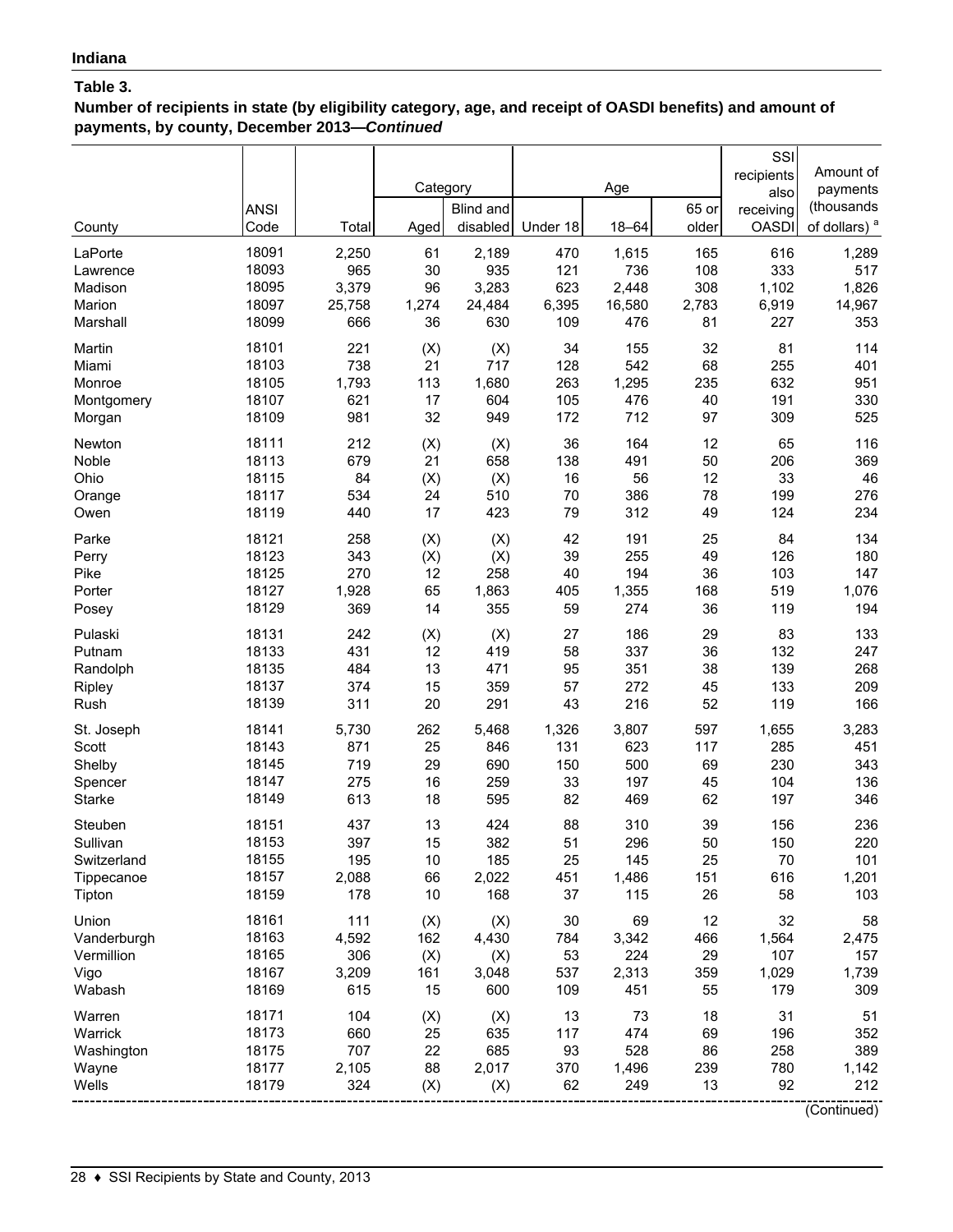**Number of recipients in state (by eligibility category, age, and receipt of OASDI benefits) and amount of payments, by county, December 2013—***Continued*

|                  |                     |            | Category             |                       |          | Age        |                | SSI<br>recipients<br>alsol | Amount of<br>payments                   |
|------------------|---------------------|------------|----------------------|-----------------------|----------|------------|----------------|----------------------------|-----------------------------------------|
| County           | <b>ANSI</b><br>Code | Total      | Aged                 | Blind and<br>disabled | Under 18 | $18 - 64$  | 65 or<br>older | receiving<br><b>OASDI</b>  | (thousands)<br>of dollars) <sup>a</sup> |
| White<br>Whitley | 18181<br>18183      | 302<br>318 | $(\mathsf{X})$<br>16 | (X)<br>302            | 54<br>66 | 227<br>220 | 21<br>32       | 101<br>108                 | 162<br>164                              |

SOURCES: Social Security Administration, Master Beneficiary Record and Supplemental Security Record, 100 percent data; and U.S. Postal Service geographic data.

NOTES: ANSI = American National Standards Institute; (X) = suppressed to avoid disclosing information about particular individuals.

a. The state payment total does not equal the sum of the rounded county totals.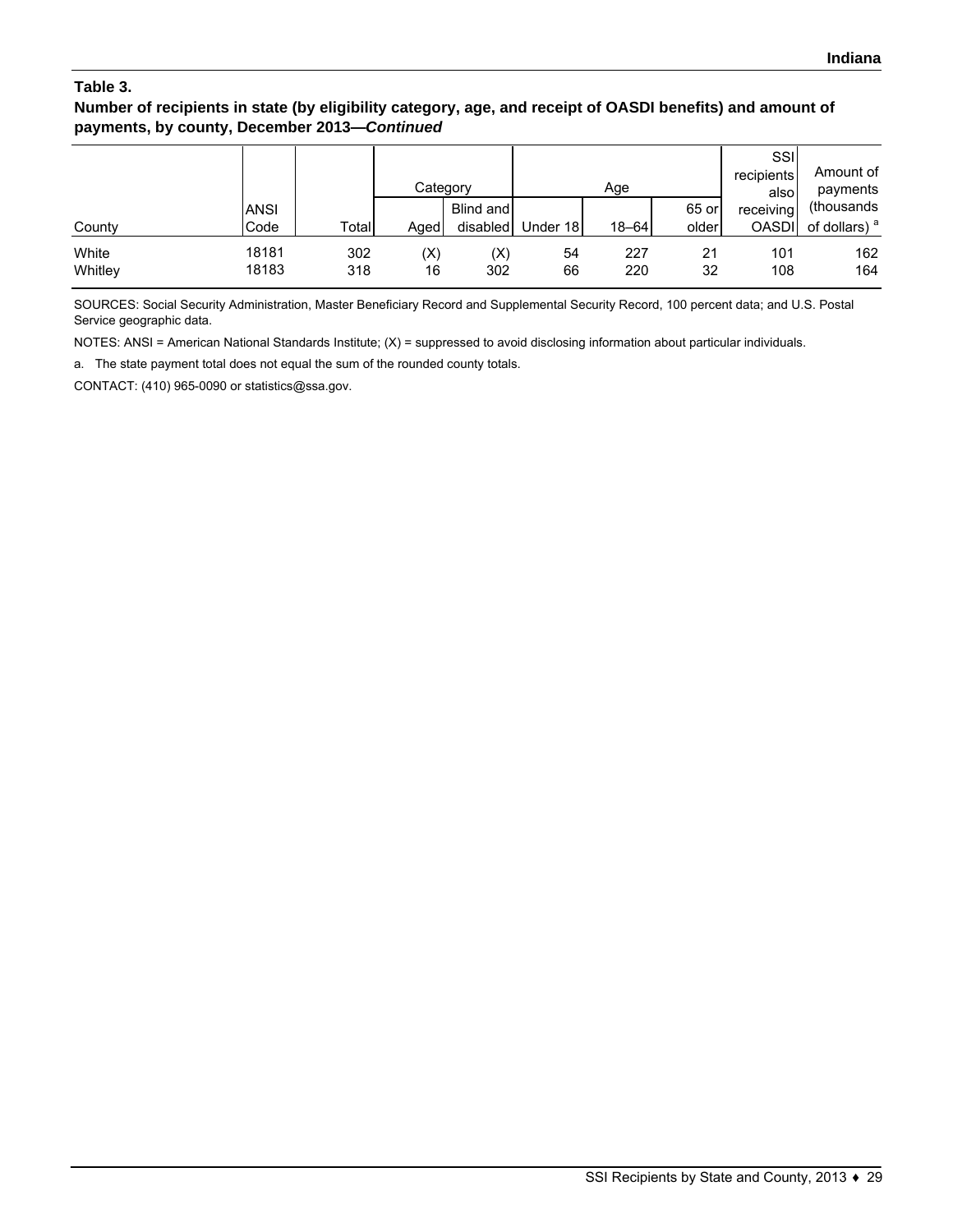**Number of recipients in state (by eligibility category, age, and receipt of OASDI benefits) and amount of payments, by county, December 2013**

| of dollars) <sup>a</sup><br>Code<br>disabled<br>Under 18<br>$18 - 64$<br>older<br><b>OASDI</b><br>County<br>Total<br>Aged<br>19<br>50,849<br>47,709<br>7,051<br>18,584<br>26,541<br>Total, Iowa<br>3,140<br>8,410<br>35,388<br>19001<br>46<br>89<br>10<br>79<br>13<br>56<br>20<br>45<br>Adair<br>32<br>19003<br>63<br>19<br>(X)<br>(X)<br>(X)<br>46<br>(X)<br>Adams<br>19005<br>23<br>162<br>115<br>88<br>103<br>185<br>26<br>44<br>Allamakee<br>19007<br>31<br>416<br>53<br>290<br>194<br>214<br>447<br>104<br>Appanoose<br>19009<br>28<br>70<br>10<br>60<br>13<br>45<br>33<br>Audubon<br>12<br>289<br>18<br>271<br>217<br>123<br>143<br>Benton<br>19011<br>33<br>39<br>19013<br>3,204<br>110<br>3,094<br>570<br>2,278<br>356<br>1,058<br>1,743<br><b>Black Hawk</b><br>19015<br>356<br>12<br>344<br>257<br>138<br>153<br>Boone<br>61<br>38<br>19017<br>182<br>10<br>172<br>136<br>20<br>74<br>84<br>26<br><b>Bremer</b><br>19019<br>306<br>12<br>294<br>50<br>215<br>125<br>153<br>41<br>Buchanan<br>19021<br>262<br>34<br>228<br>136<br>89<br>140<br><b>Buena Vista</b><br>66<br>60<br>19023<br><b>Butler</b><br>173<br>10<br>163<br>32<br>118<br>23<br>59<br>83<br>19025<br>135<br>11<br>124<br>19<br>97<br>19<br>46<br>61<br>Calhoun<br>19027<br>273<br>14<br>259<br>27<br>213<br>33<br>116<br>117<br>Carroll<br>19029<br>333<br>16<br>317<br>40<br>258<br>35<br>160<br>148<br>Cass<br>79<br>19031<br>151<br>11<br>140<br>29<br>101<br>21<br>62<br>Cedar<br>19033<br>79<br>393<br>Cerro Gordo<br>815<br>34<br>781<br>96<br>640<br>347<br>19035<br>135<br>(X)<br>15<br>104<br>16<br>53<br>67<br>Cherokee<br>(X)<br>19037<br>65<br>102<br>68<br>Chickasaw<br>145<br>(X)<br>(X)<br>19<br>24<br>67<br>19039<br>130<br>19<br>97<br>30<br>68<br>Clarke<br>146<br>16<br>19041<br>231<br>15<br>216<br>45<br>150<br>36<br>104<br>109<br>Clay<br>19043<br>16<br>247<br>231<br>34<br>177<br>36<br>107<br>109<br>Clayton<br>1,129<br>19045<br>1,175<br>46<br>197<br>851<br>127<br>442<br>648<br>Clinton<br>174<br>Crawford<br>19047<br>191<br>17<br>33<br>127<br>31<br>75<br>91<br>19049<br>511<br>63<br>448<br>83<br>322<br>158<br>268<br>Dallas<br>106<br>106<br>19<br>46<br>74<br>Davis<br>19051<br>141<br>(X)<br>(X)<br>16<br>19053<br>200<br>17<br>183<br>31<br>131<br>38<br>77<br>102<br>Decatur<br>19055<br>207<br>222<br>15<br>33<br>157<br>32<br>103<br>118<br>Delaware<br>19057<br>1,082<br>35<br>1,047<br>227<br>753<br>102<br>377<br>591<br>Des Moines<br>87<br>19059<br>195<br>181<br>24<br>25<br>94<br>Dickinson<br>14<br>146<br>Dubuque<br>19061<br>1,523<br>90<br>1,433<br>275<br>1,079<br>169<br>529<br>813<br>19063<br>56<br>126<br>13<br>113<br>20<br>85<br>21<br>70<br>Emmet<br>19065<br>490<br>36<br>454<br>75<br>332<br>83<br>198<br>254<br>Fayette<br>19067<br>340<br>56<br>252<br>32<br>122<br>160<br>(X)<br>(X)<br>Floyd<br>19069<br>119<br>32<br>66<br>21<br>41<br>57<br>Franklin<br>(X)<br>(X)<br>19071<br>14<br>152<br>123<br>88<br>166<br>17<br>26<br>76<br>Fremont<br>32<br>19073<br>10<br>149<br>101<br>67<br>74<br>159<br>26<br>Greene<br>19075<br>46<br>86<br>(X)<br>20<br>56<br>10<br>28<br>Grundy<br>(X)<br>19077<br>18<br>104<br>24<br>66<br>Guthrie<br>146<br>14<br>132<br>71<br>19079<br>213<br>13<br>200<br>31<br>153<br>29<br>89<br>102<br>Hamilton<br>19081<br>73<br>19<br>30<br>56<br>118<br>(X)<br>(X)<br>26<br>Hancock<br>19083<br>235<br>221<br>46<br>156<br>33<br>84<br>124<br>Hardin<br>14<br>19085<br>232<br>212<br>167<br>106<br>20<br>23<br>42<br>102<br>Harrison<br>19087<br>340<br>322<br>229<br>18<br>70<br>41<br>129<br>184<br>Henry<br>19089<br>96<br>17<br>79<br>52<br>26<br>38<br>48<br>18<br>Howard<br>(Continued) | <b>ANSI</b> | Category | <b>Blind and</b> | Age | 65 or | SSI<br>recipients<br>also<br>receiving | Amount of<br>payments<br>(thousands |
|-----------------------------------------------------------------------------------------------------------------------------------------------------------------------------------------------------------------------------------------------------------------------------------------------------------------------------------------------------------------------------------------------------------------------------------------------------------------------------------------------------------------------------------------------------------------------------------------------------------------------------------------------------------------------------------------------------------------------------------------------------------------------------------------------------------------------------------------------------------------------------------------------------------------------------------------------------------------------------------------------------------------------------------------------------------------------------------------------------------------------------------------------------------------------------------------------------------------------------------------------------------------------------------------------------------------------------------------------------------------------------------------------------------------------------------------------------------------------------------------------------------------------------------------------------------------------------------------------------------------------------------------------------------------------------------------------------------------------------------------------------------------------------------------------------------------------------------------------------------------------------------------------------------------------------------------------------------------------------------------------------------------------------------------------------------------------------------------------------------------------------------------------------------------------------------------------------------------------------------------------------------------------------------------------------------------------------------------------------------------------------------------------------------------------------------------------------------------------------------------------------------------------------------------------------------------------------------------------------------------------------------------------------------------------------------------------------------------------------------------------------------------------------------------------------------------------------------------------------------------------------------------------------------------------------------------------------------------------------------------------------------------------------------------------------------------------------------------------------------------------------------------------------------------------------------------------------------------------------------------------------------------------------------------------------------------------------------------------------------------------------------------------------------------------------------------------------------------------------------------------------------------------------------------------------------------------------------------------------------------------------------------------------------------------|-------------|----------|------------------|-----|-------|----------------------------------------|-------------------------------------|
|                                                                                                                                                                                                                                                                                                                                                                                                                                                                                                                                                                                                                                                                                                                                                                                                                                                                                                                                                                                                                                                                                                                                                                                                                                                                                                                                                                                                                                                                                                                                                                                                                                                                                                                                                                                                                                                                                                                                                                                                                                                                                                                                                                                                                                                                                                                                                                                                                                                                                                                                                                                                                                                                                                                                                                                                                                                                                                                                                                                                                                                                                                                                                                                                                                                                                                                                                                                                                                                                                                                                                                                                                                                                       |             |          |                  |     |       |                                        |                                     |
|                                                                                                                                                                                                                                                                                                                                                                                                                                                                                                                                                                                                                                                                                                                                                                                                                                                                                                                                                                                                                                                                                                                                                                                                                                                                                                                                                                                                                                                                                                                                                                                                                                                                                                                                                                                                                                                                                                                                                                                                                                                                                                                                                                                                                                                                                                                                                                                                                                                                                                                                                                                                                                                                                                                                                                                                                                                                                                                                                                                                                                                                                                                                                                                                                                                                                                                                                                                                                                                                                                                                                                                                                                                                       |             |          |                  |     |       |                                        |                                     |
|                                                                                                                                                                                                                                                                                                                                                                                                                                                                                                                                                                                                                                                                                                                                                                                                                                                                                                                                                                                                                                                                                                                                                                                                                                                                                                                                                                                                                                                                                                                                                                                                                                                                                                                                                                                                                                                                                                                                                                                                                                                                                                                                                                                                                                                                                                                                                                                                                                                                                                                                                                                                                                                                                                                                                                                                                                                                                                                                                                                                                                                                                                                                                                                                                                                                                                                                                                                                                                                                                                                                                                                                                                                                       |             |          |                  |     |       |                                        |                                     |
|                                                                                                                                                                                                                                                                                                                                                                                                                                                                                                                                                                                                                                                                                                                                                                                                                                                                                                                                                                                                                                                                                                                                                                                                                                                                                                                                                                                                                                                                                                                                                                                                                                                                                                                                                                                                                                                                                                                                                                                                                                                                                                                                                                                                                                                                                                                                                                                                                                                                                                                                                                                                                                                                                                                                                                                                                                                                                                                                                                                                                                                                                                                                                                                                                                                                                                                                                                                                                                                                                                                                                                                                                                                                       |             |          |                  |     |       |                                        |                                     |
|                                                                                                                                                                                                                                                                                                                                                                                                                                                                                                                                                                                                                                                                                                                                                                                                                                                                                                                                                                                                                                                                                                                                                                                                                                                                                                                                                                                                                                                                                                                                                                                                                                                                                                                                                                                                                                                                                                                                                                                                                                                                                                                                                                                                                                                                                                                                                                                                                                                                                                                                                                                                                                                                                                                                                                                                                                                                                                                                                                                                                                                                                                                                                                                                                                                                                                                                                                                                                                                                                                                                                                                                                                                                       |             |          |                  |     |       |                                        |                                     |
|                                                                                                                                                                                                                                                                                                                                                                                                                                                                                                                                                                                                                                                                                                                                                                                                                                                                                                                                                                                                                                                                                                                                                                                                                                                                                                                                                                                                                                                                                                                                                                                                                                                                                                                                                                                                                                                                                                                                                                                                                                                                                                                                                                                                                                                                                                                                                                                                                                                                                                                                                                                                                                                                                                                                                                                                                                                                                                                                                                                                                                                                                                                                                                                                                                                                                                                                                                                                                                                                                                                                                                                                                                                                       |             |          |                  |     |       |                                        |                                     |
|                                                                                                                                                                                                                                                                                                                                                                                                                                                                                                                                                                                                                                                                                                                                                                                                                                                                                                                                                                                                                                                                                                                                                                                                                                                                                                                                                                                                                                                                                                                                                                                                                                                                                                                                                                                                                                                                                                                                                                                                                                                                                                                                                                                                                                                                                                                                                                                                                                                                                                                                                                                                                                                                                                                                                                                                                                                                                                                                                                                                                                                                                                                                                                                                                                                                                                                                                                                                                                                                                                                                                                                                                                                                       |             |          |                  |     |       |                                        |                                     |
|                                                                                                                                                                                                                                                                                                                                                                                                                                                                                                                                                                                                                                                                                                                                                                                                                                                                                                                                                                                                                                                                                                                                                                                                                                                                                                                                                                                                                                                                                                                                                                                                                                                                                                                                                                                                                                                                                                                                                                                                                                                                                                                                                                                                                                                                                                                                                                                                                                                                                                                                                                                                                                                                                                                                                                                                                                                                                                                                                                                                                                                                                                                                                                                                                                                                                                                                                                                                                                                                                                                                                                                                                                                                       |             |          |                  |     |       |                                        |                                     |
|                                                                                                                                                                                                                                                                                                                                                                                                                                                                                                                                                                                                                                                                                                                                                                                                                                                                                                                                                                                                                                                                                                                                                                                                                                                                                                                                                                                                                                                                                                                                                                                                                                                                                                                                                                                                                                                                                                                                                                                                                                                                                                                                                                                                                                                                                                                                                                                                                                                                                                                                                                                                                                                                                                                                                                                                                                                                                                                                                                                                                                                                                                                                                                                                                                                                                                                                                                                                                                                                                                                                                                                                                                                                       |             |          |                  |     |       |                                        |                                     |
|                                                                                                                                                                                                                                                                                                                                                                                                                                                                                                                                                                                                                                                                                                                                                                                                                                                                                                                                                                                                                                                                                                                                                                                                                                                                                                                                                                                                                                                                                                                                                                                                                                                                                                                                                                                                                                                                                                                                                                                                                                                                                                                                                                                                                                                                                                                                                                                                                                                                                                                                                                                                                                                                                                                                                                                                                                                                                                                                                                                                                                                                                                                                                                                                                                                                                                                                                                                                                                                                                                                                                                                                                                                                       |             |          |                  |     |       |                                        |                                     |
|                                                                                                                                                                                                                                                                                                                                                                                                                                                                                                                                                                                                                                                                                                                                                                                                                                                                                                                                                                                                                                                                                                                                                                                                                                                                                                                                                                                                                                                                                                                                                                                                                                                                                                                                                                                                                                                                                                                                                                                                                                                                                                                                                                                                                                                                                                                                                                                                                                                                                                                                                                                                                                                                                                                                                                                                                                                                                                                                                                                                                                                                                                                                                                                                                                                                                                                                                                                                                                                                                                                                                                                                                                                                       |             |          |                  |     |       |                                        |                                     |
|                                                                                                                                                                                                                                                                                                                                                                                                                                                                                                                                                                                                                                                                                                                                                                                                                                                                                                                                                                                                                                                                                                                                                                                                                                                                                                                                                                                                                                                                                                                                                                                                                                                                                                                                                                                                                                                                                                                                                                                                                                                                                                                                                                                                                                                                                                                                                                                                                                                                                                                                                                                                                                                                                                                                                                                                                                                                                                                                                                                                                                                                                                                                                                                                                                                                                                                                                                                                                                                                                                                                                                                                                                                                       |             |          |                  |     |       |                                        |                                     |
|                                                                                                                                                                                                                                                                                                                                                                                                                                                                                                                                                                                                                                                                                                                                                                                                                                                                                                                                                                                                                                                                                                                                                                                                                                                                                                                                                                                                                                                                                                                                                                                                                                                                                                                                                                                                                                                                                                                                                                                                                                                                                                                                                                                                                                                                                                                                                                                                                                                                                                                                                                                                                                                                                                                                                                                                                                                                                                                                                                                                                                                                                                                                                                                                                                                                                                                                                                                                                                                                                                                                                                                                                                                                       |             |          |                  |     |       |                                        |                                     |
|                                                                                                                                                                                                                                                                                                                                                                                                                                                                                                                                                                                                                                                                                                                                                                                                                                                                                                                                                                                                                                                                                                                                                                                                                                                                                                                                                                                                                                                                                                                                                                                                                                                                                                                                                                                                                                                                                                                                                                                                                                                                                                                                                                                                                                                                                                                                                                                                                                                                                                                                                                                                                                                                                                                                                                                                                                                                                                                                                                                                                                                                                                                                                                                                                                                                                                                                                                                                                                                                                                                                                                                                                                                                       |             |          |                  |     |       |                                        |                                     |
|                                                                                                                                                                                                                                                                                                                                                                                                                                                                                                                                                                                                                                                                                                                                                                                                                                                                                                                                                                                                                                                                                                                                                                                                                                                                                                                                                                                                                                                                                                                                                                                                                                                                                                                                                                                                                                                                                                                                                                                                                                                                                                                                                                                                                                                                                                                                                                                                                                                                                                                                                                                                                                                                                                                                                                                                                                                                                                                                                                                                                                                                                                                                                                                                                                                                                                                                                                                                                                                                                                                                                                                                                                                                       |             |          |                  |     |       |                                        |                                     |
|                                                                                                                                                                                                                                                                                                                                                                                                                                                                                                                                                                                                                                                                                                                                                                                                                                                                                                                                                                                                                                                                                                                                                                                                                                                                                                                                                                                                                                                                                                                                                                                                                                                                                                                                                                                                                                                                                                                                                                                                                                                                                                                                                                                                                                                                                                                                                                                                                                                                                                                                                                                                                                                                                                                                                                                                                                                                                                                                                                                                                                                                                                                                                                                                                                                                                                                                                                                                                                                                                                                                                                                                                                                                       |             |          |                  |     |       |                                        |                                     |
|                                                                                                                                                                                                                                                                                                                                                                                                                                                                                                                                                                                                                                                                                                                                                                                                                                                                                                                                                                                                                                                                                                                                                                                                                                                                                                                                                                                                                                                                                                                                                                                                                                                                                                                                                                                                                                                                                                                                                                                                                                                                                                                                                                                                                                                                                                                                                                                                                                                                                                                                                                                                                                                                                                                                                                                                                                                                                                                                                                                                                                                                                                                                                                                                                                                                                                                                                                                                                                                                                                                                                                                                                                                                       |             |          |                  |     |       |                                        |                                     |
|                                                                                                                                                                                                                                                                                                                                                                                                                                                                                                                                                                                                                                                                                                                                                                                                                                                                                                                                                                                                                                                                                                                                                                                                                                                                                                                                                                                                                                                                                                                                                                                                                                                                                                                                                                                                                                                                                                                                                                                                                                                                                                                                                                                                                                                                                                                                                                                                                                                                                                                                                                                                                                                                                                                                                                                                                                                                                                                                                                                                                                                                                                                                                                                                                                                                                                                                                                                                                                                                                                                                                                                                                                                                       |             |          |                  |     |       |                                        |                                     |
|                                                                                                                                                                                                                                                                                                                                                                                                                                                                                                                                                                                                                                                                                                                                                                                                                                                                                                                                                                                                                                                                                                                                                                                                                                                                                                                                                                                                                                                                                                                                                                                                                                                                                                                                                                                                                                                                                                                                                                                                                                                                                                                                                                                                                                                                                                                                                                                                                                                                                                                                                                                                                                                                                                                                                                                                                                                                                                                                                                                                                                                                                                                                                                                                                                                                                                                                                                                                                                                                                                                                                                                                                                                                       |             |          |                  |     |       |                                        |                                     |
|                                                                                                                                                                                                                                                                                                                                                                                                                                                                                                                                                                                                                                                                                                                                                                                                                                                                                                                                                                                                                                                                                                                                                                                                                                                                                                                                                                                                                                                                                                                                                                                                                                                                                                                                                                                                                                                                                                                                                                                                                                                                                                                                                                                                                                                                                                                                                                                                                                                                                                                                                                                                                                                                                                                                                                                                                                                                                                                                                                                                                                                                                                                                                                                                                                                                                                                                                                                                                                                                                                                                                                                                                                                                       |             |          |                  |     |       |                                        |                                     |
|                                                                                                                                                                                                                                                                                                                                                                                                                                                                                                                                                                                                                                                                                                                                                                                                                                                                                                                                                                                                                                                                                                                                                                                                                                                                                                                                                                                                                                                                                                                                                                                                                                                                                                                                                                                                                                                                                                                                                                                                                                                                                                                                                                                                                                                                                                                                                                                                                                                                                                                                                                                                                                                                                                                                                                                                                                                                                                                                                                                                                                                                                                                                                                                                                                                                                                                                                                                                                                                                                                                                                                                                                                                                       |             |          |                  |     |       |                                        |                                     |
|                                                                                                                                                                                                                                                                                                                                                                                                                                                                                                                                                                                                                                                                                                                                                                                                                                                                                                                                                                                                                                                                                                                                                                                                                                                                                                                                                                                                                                                                                                                                                                                                                                                                                                                                                                                                                                                                                                                                                                                                                                                                                                                                                                                                                                                                                                                                                                                                                                                                                                                                                                                                                                                                                                                                                                                                                                                                                                                                                                                                                                                                                                                                                                                                                                                                                                                                                                                                                                                                                                                                                                                                                                                                       |             |          |                  |     |       |                                        |                                     |
|                                                                                                                                                                                                                                                                                                                                                                                                                                                                                                                                                                                                                                                                                                                                                                                                                                                                                                                                                                                                                                                                                                                                                                                                                                                                                                                                                                                                                                                                                                                                                                                                                                                                                                                                                                                                                                                                                                                                                                                                                                                                                                                                                                                                                                                                                                                                                                                                                                                                                                                                                                                                                                                                                                                                                                                                                                                                                                                                                                                                                                                                                                                                                                                                                                                                                                                                                                                                                                                                                                                                                                                                                                                                       |             |          |                  |     |       |                                        |                                     |
|                                                                                                                                                                                                                                                                                                                                                                                                                                                                                                                                                                                                                                                                                                                                                                                                                                                                                                                                                                                                                                                                                                                                                                                                                                                                                                                                                                                                                                                                                                                                                                                                                                                                                                                                                                                                                                                                                                                                                                                                                                                                                                                                                                                                                                                                                                                                                                                                                                                                                                                                                                                                                                                                                                                                                                                                                                                                                                                                                                                                                                                                                                                                                                                                                                                                                                                                                                                                                                                                                                                                                                                                                                                                       |             |          |                  |     |       |                                        |                                     |
|                                                                                                                                                                                                                                                                                                                                                                                                                                                                                                                                                                                                                                                                                                                                                                                                                                                                                                                                                                                                                                                                                                                                                                                                                                                                                                                                                                                                                                                                                                                                                                                                                                                                                                                                                                                                                                                                                                                                                                                                                                                                                                                                                                                                                                                                                                                                                                                                                                                                                                                                                                                                                                                                                                                                                                                                                                                                                                                                                                                                                                                                                                                                                                                                                                                                                                                                                                                                                                                                                                                                                                                                                                                                       |             |          |                  |     |       |                                        |                                     |
|                                                                                                                                                                                                                                                                                                                                                                                                                                                                                                                                                                                                                                                                                                                                                                                                                                                                                                                                                                                                                                                                                                                                                                                                                                                                                                                                                                                                                                                                                                                                                                                                                                                                                                                                                                                                                                                                                                                                                                                                                                                                                                                                                                                                                                                                                                                                                                                                                                                                                                                                                                                                                                                                                                                                                                                                                                                                                                                                                                                                                                                                                                                                                                                                                                                                                                                                                                                                                                                                                                                                                                                                                                                                       |             |          |                  |     |       |                                        |                                     |
|                                                                                                                                                                                                                                                                                                                                                                                                                                                                                                                                                                                                                                                                                                                                                                                                                                                                                                                                                                                                                                                                                                                                                                                                                                                                                                                                                                                                                                                                                                                                                                                                                                                                                                                                                                                                                                                                                                                                                                                                                                                                                                                                                                                                                                                                                                                                                                                                                                                                                                                                                                                                                                                                                                                                                                                                                                                                                                                                                                                                                                                                                                                                                                                                                                                                                                                                                                                                                                                                                                                                                                                                                                                                       |             |          |                  |     |       |                                        |                                     |
|                                                                                                                                                                                                                                                                                                                                                                                                                                                                                                                                                                                                                                                                                                                                                                                                                                                                                                                                                                                                                                                                                                                                                                                                                                                                                                                                                                                                                                                                                                                                                                                                                                                                                                                                                                                                                                                                                                                                                                                                                                                                                                                                                                                                                                                                                                                                                                                                                                                                                                                                                                                                                                                                                                                                                                                                                                                                                                                                                                                                                                                                                                                                                                                                                                                                                                                                                                                                                                                                                                                                                                                                                                                                       |             |          |                  |     |       |                                        |                                     |
|                                                                                                                                                                                                                                                                                                                                                                                                                                                                                                                                                                                                                                                                                                                                                                                                                                                                                                                                                                                                                                                                                                                                                                                                                                                                                                                                                                                                                                                                                                                                                                                                                                                                                                                                                                                                                                                                                                                                                                                                                                                                                                                                                                                                                                                                                                                                                                                                                                                                                                                                                                                                                                                                                                                                                                                                                                                                                                                                                                                                                                                                                                                                                                                                                                                                                                                                                                                                                                                                                                                                                                                                                                                                       |             |          |                  |     |       |                                        |                                     |
|                                                                                                                                                                                                                                                                                                                                                                                                                                                                                                                                                                                                                                                                                                                                                                                                                                                                                                                                                                                                                                                                                                                                                                                                                                                                                                                                                                                                                                                                                                                                                                                                                                                                                                                                                                                                                                                                                                                                                                                                                                                                                                                                                                                                                                                                                                                                                                                                                                                                                                                                                                                                                                                                                                                                                                                                                                                                                                                                                                                                                                                                                                                                                                                                                                                                                                                                                                                                                                                                                                                                                                                                                                                                       |             |          |                  |     |       |                                        |                                     |
|                                                                                                                                                                                                                                                                                                                                                                                                                                                                                                                                                                                                                                                                                                                                                                                                                                                                                                                                                                                                                                                                                                                                                                                                                                                                                                                                                                                                                                                                                                                                                                                                                                                                                                                                                                                                                                                                                                                                                                                                                                                                                                                                                                                                                                                                                                                                                                                                                                                                                                                                                                                                                                                                                                                                                                                                                                                                                                                                                                                                                                                                                                                                                                                                                                                                                                                                                                                                                                                                                                                                                                                                                                                                       |             |          |                  |     |       |                                        |                                     |
|                                                                                                                                                                                                                                                                                                                                                                                                                                                                                                                                                                                                                                                                                                                                                                                                                                                                                                                                                                                                                                                                                                                                                                                                                                                                                                                                                                                                                                                                                                                                                                                                                                                                                                                                                                                                                                                                                                                                                                                                                                                                                                                                                                                                                                                                                                                                                                                                                                                                                                                                                                                                                                                                                                                                                                                                                                                                                                                                                                                                                                                                                                                                                                                                                                                                                                                                                                                                                                                                                                                                                                                                                                                                       |             |          |                  |     |       |                                        |                                     |
|                                                                                                                                                                                                                                                                                                                                                                                                                                                                                                                                                                                                                                                                                                                                                                                                                                                                                                                                                                                                                                                                                                                                                                                                                                                                                                                                                                                                                                                                                                                                                                                                                                                                                                                                                                                                                                                                                                                                                                                                                                                                                                                                                                                                                                                                                                                                                                                                                                                                                                                                                                                                                                                                                                                                                                                                                                                                                                                                                                                                                                                                                                                                                                                                                                                                                                                                                                                                                                                                                                                                                                                                                                                                       |             |          |                  |     |       |                                        |                                     |
|                                                                                                                                                                                                                                                                                                                                                                                                                                                                                                                                                                                                                                                                                                                                                                                                                                                                                                                                                                                                                                                                                                                                                                                                                                                                                                                                                                                                                                                                                                                                                                                                                                                                                                                                                                                                                                                                                                                                                                                                                                                                                                                                                                                                                                                                                                                                                                                                                                                                                                                                                                                                                                                                                                                                                                                                                                                                                                                                                                                                                                                                                                                                                                                                                                                                                                                                                                                                                                                                                                                                                                                                                                                                       |             |          |                  |     |       |                                        |                                     |
|                                                                                                                                                                                                                                                                                                                                                                                                                                                                                                                                                                                                                                                                                                                                                                                                                                                                                                                                                                                                                                                                                                                                                                                                                                                                                                                                                                                                                                                                                                                                                                                                                                                                                                                                                                                                                                                                                                                                                                                                                                                                                                                                                                                                                                                                                                                                                                                                                                                                                                                                                                                                                                                                                                                                                                                                                                                                                                                                                                                                                                                                                                                                                                                                                                                                                                                                                                                                                                                                                                                                                                                                                                                                       |             |          |                  |     |       |                                        |                                     |
|                                                                                                                                                                                                                                                                                                                                                                                                                                                                                                                                                                                                                                                                                                                                                                                                                                                                                                                                                                                                                                                                                                                                                                                                                                                                                                                                                                                                                                                                                                                                                                                                                                                                                                                                                                                                                                                                                                                                                                                                                                                                                                                                                                                                                                                                                                                                                                                                                                                                                                                                                                                                                                                                                                                                                                                                                                                                                                                                                                                                                                                                                                                                                                                                                                                                                                                                                                                                                                                                                                                                                                                                                                                                       |             |          |                  |     |       |                                        |                                     |
|                                                                                                                                                                                                                                                                                                                                                                                                                                                                                                                                                                                                                                                                                                                                                                                                                                                                                                                                                                                                                                                                                                                                                                                                                                                                                                                                                                                                                                                                                                                                                                                                                                                                                                                                                                                                                                                                                                                                                                                                                                                                                                                                                                                                                                                                                                                                                                                                                                                                                                                                                                                                                                                                                                                                                                                                                                                                                                                                                                                                                                                                                                                                                                                                                                                                                                                                                                                                                                                                                                                                                                                                                                                                       |             |          |                  |     |       |                                        |                                     |
|                                                                                                                                                                                                                                                                                                                                                                                                                                                                                                                                                                                                                                                                                                                                                                                                                                                                                                                                                                                                                                                                                                                                                                                                                                                                                                                                                                                                                                                                                                                                                                                                                                                                                                                                                                                                                                                                                                                                                                                                                                                                                                                                                                                                                                                                                                                                                                                                                                                                                                                                                                                                                                                                                                                                                                                                                                                                                                                                                                                                                                                                                                                                                                                                                                                                                                                                                                                                                                                                                                                                                                                                                                                                       |             |          |                  |     |       |                                        |                                     |
|                                                                                                                                                                                                                                                                                                                                                                                                                                                                                                                                                                                                                                                                                                                                                                                                                                                                                                                                                                                                                                                                                                                                                                                                                                                                                                                                                                                                                                                                                                                                                                                                                                                                                                                                                                                                                                                                                                                                                                                                                                                                                                                                                                                                                                                                                                                                                                                                                                                                                                                                                                                                                                                                                                                                                                                                                                                                                                                                                                                                                                                                                                                                                                                                                                                                                                                                                                                                                                                                                                                                                                                                                                                                       |             |          |                  |     |       |                                        |                                     |
|                                                                                                                                                                                                                                                                                                                                                                                                                                                                                                                                                                                                                                                                                                                                                                                                                                                                                                                                                                                                                                                                                                                                                                                                                                                                                                                                                                                                                                                                                                                                                                                                                                                                                                                                                                                                                                                                                                                                                                                                                                                                                                                                                                                                                                                                                                                                                                                                                                                                                                                                                                                                                                                                                                                                                                                                                                                                                                                                                                                                                                                                                                                                                                                                                                                                                                                                                                                                                                                                                                                                                                                                                                                                       |             |          |                  |     |       |                                        |                                     |
|                                                                                                                                                                                                                                                                                                                                                                                                                                                                                                                                                                                                                                                                                                                                                                                                                                                                                                                                                                                                                                                                                                                                                                                                                                                                                                                                                                                                                                                                                                                                                                                                                                                                                                                                                                                                                                                                                                                                                                                                                                                                                                                                                                                                                                                                                                                                                                                                                                                                                                                                                                                                                                                                                                                                                                                                                                                                                                                                                                                                                                                                                                                                                                                                                                                                                                                                                                                                                                                                                                                                                                                                                                                                       |             |          |                  |     |       |                                        |                                     |
|                                                                                                                                                                                                                                                                                                                                                                                                                                                                                                                                                                                                                                                                                                                                                                                                                                                                                                                                                                                                                                                                                                                                                                                                                                                                                                                                                                                                                                                                                                                                                                                                                                                                                                                                                                                                                                                                                                                                                                                                                                                                                                                                                                                                                                                                                                                                                                                                                                                                                                                                                                                                                                                                                                                                                                                                                                                                                                                                                                                                                                                                                                                                                                                                                                                                                                                                                                                                                                                                                                                                                                                                                                                                       |             |          |                  |     |       |                                        |                                     |
|                                                                                                                                                                                                                                                                                                                                                                                                                                                                                                                                                                                                                                                                                                                                                                                                                                                                                                                                                                                                                                                                                                                                                                                                                                                                                                                                                                                                                                                                                                                                                                                                                                                                                                                                                                                                                                                                                                                                                                                                                                                                                                                                                                                                                                                                                                                                                                                                                                                                                                                                                                                                                                                                                                                                                                                                                                                                                                                                                                                                                                                                                                                                                                                                                                                                                                                                                                                                                                                                                                                                                                                                                                                                       |             |          |                  |     |       |                                        |                                     |
|                                                                                                                                                                                                                                                                                                                                                                                                                                                                                                                                                                                                                                                                                                                                                                                                                                                                                                                                                                                                                                                                                                                                                                                                                                                                                                                                                                                                                                                                                                                                                                                                                                                                                                                                                                                                                                                                                                                                                                                                                                                                                                                                                                                                                                                                                                                                                                                                                                                                                                                                                                                                                                                                                                                                                                                                                                                                                                                                                                                                                                                                                                                                                                                                                                                                                                                                                                                                                                                                                                                                                                                                                                                                       |             |          |                  |     |       |                                        |                                     |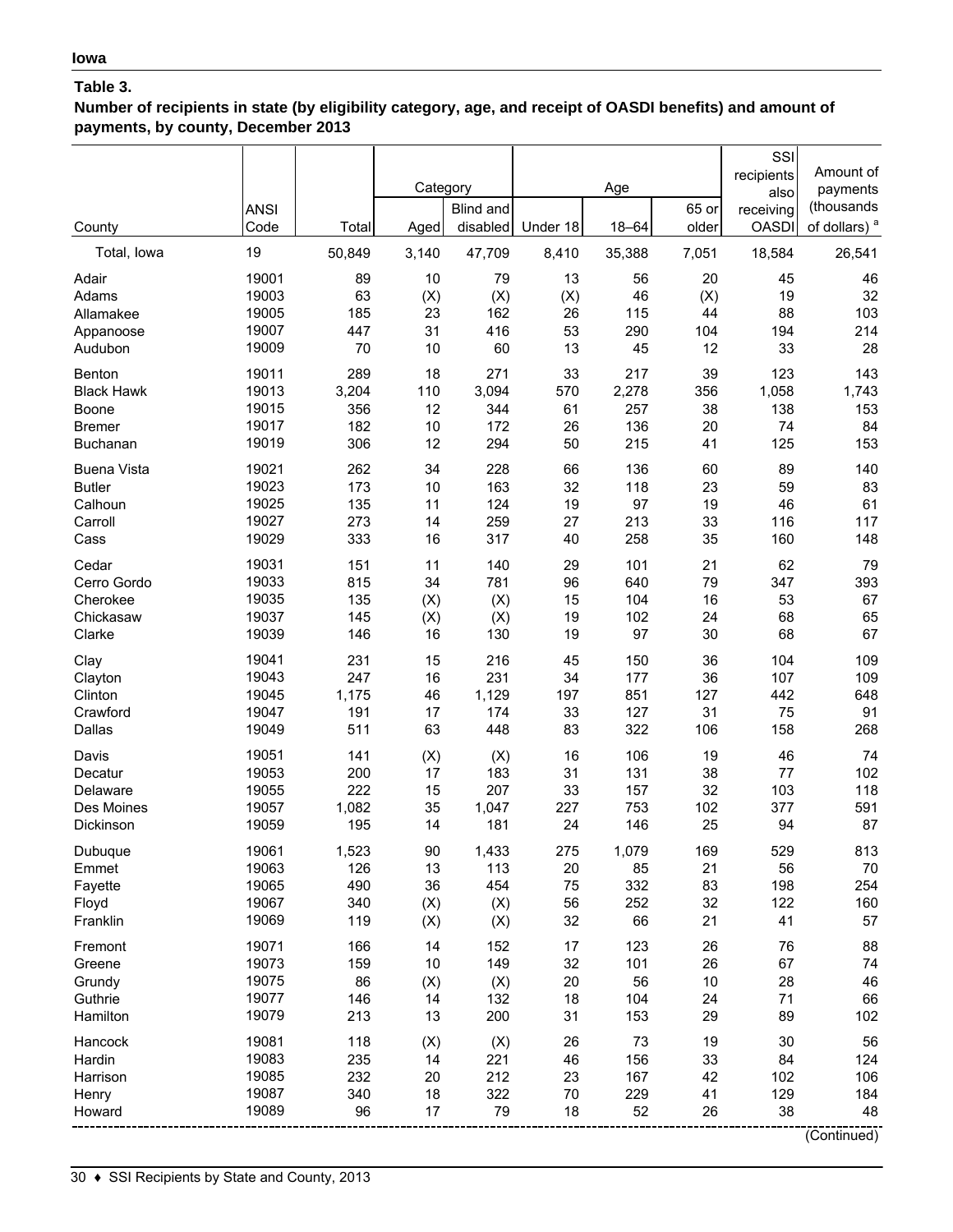## **Number of recipients in state (by eligibility category, age, and receipt of OASDI benefits) and amount of payments, by county, December 2013—***Continued*

|               | <b>ANSI</b> |       | Category | <b>Blind and</b> |          | Age       | 65 or | SSI<br>recipients<br>also<br>receiving | Amount of<br>payments<br>(thousands |
|---------------|-------------|-------|----------|------------------|----------|-----------|-------|----------------------------------------|-------------------------------------|
| County        | Code        | Total | Aged     | disabled         | Under 18 | $18 - 64$ | older | <b>OASDI</b>                           | of dollars) <sup>a</sup>            |
| Humboldt      | 19091       | 148   | (X)      | (X)              | 23       | 106       | 19    | 75                                     | 59                                  |
| Ida           | 19093       | 62    | (X)      | (X)              | (X)      | 48        | (X)   | 18                                     | 32                                  |
| lowa          | 19095       | 147   | 11       | 136              | 20       | 110       | 17    | 65                                     | 69                                  |
| Jackson       | 19097       | 370   | 28       | 342              | 52       | 262       | 56    | 146                                    | 195                                 |
| Jasper        | 19099       | 535   | 28       | 507              | 90       | 391       | 54    | 208                                    | 295                                 |
| Jefferson     | 19101       | 328   | 32       | 296              | 43       | 222       | 63    | 145                                    | 171                                 |
| Johnson       | 19103       | 1,611 | 100      | 1,511            | 318      | 1,117     | 176   | 517                                    | 864                                 |
| Jones         | 19105       | 251   | 13       | 238              | 46       | 174       | 31    | 92                                     | 125                                 |
| Keokuk        | 19107       | 203   | 14       | 189              | 40       | 131       | 32    | 85                                     | 96                                  |
| Kossuth       | 19109       | 197   | 20       | 177              | 28       | 133       | 36    | 87                                     | 87                                  |
| Lee           | 19111       | 993   | 41       | 952              | 147      | 719       | 127   | 371                                    | 526                                 |
| Linn          | 19113       | 3,525 | 157      | 3,368            | 653      | 2,511     | 361   | 1,165                                  | 1,908                               |
| Louisa        | 19115       | 192   | 11       | 181              | 29       | 137       | 26    | 75                                     | 96                                  |
| Lucas         | 19117       | 215   | 19       | 196              | 24       | 142       | 49    | 77                                     | 115                                 |
| Lyon          | 19119       | 56    | (X)      | (X)              | (X)      | 42        | (X)   | 18                                     | 28                                  |
| Madison       | 19121       | 133   | 13       | 120              | 21       | 92        | 20    | 61                                     | 69                                  |
| Mahaska       | 19123       | 468   | 22       | 446              | 80       | 328       | 60    | 180                                    | 261                                 |
| Marion        | 19125       | 406   | 29       | 377              | 57       | 279       | 70    | 145                                    | 210                                 |
| Marshall      | 19127       | 719   | 58       | 661              | 131      | 469       | 119   | 265                                    | 363                                 |
| Mills         | 19129       | 268   | (X)      | (X)              | 36       | 212       | 20    | 78                                     | 124                                 |
| Mitchell      | 19131       | 113   | 11       | 102              | 16       | 78        | 19    | 52                                     | 61                                  |
| Monona        | 19133       | 128   | (X)      | (X)              | 16       | 81        | 31    | 70                                     | 55                                  |
| Monroe        | 19135       | 121   | (X)      | (X)              | 15       | 73        | 33    | 54                                     | 59                                  |
| Montgomery    | 19137       | 260   | 13       | 247              | 28       | 196       | 36    | 105                                    | 151                                 |
| Muscatine     | 19139       | 752   | 45       | 707              | 100      | 543       | 109   | 273                                    | 412                                 |
| O'Brien       | 19141       | 208   | (X)      | (X)              | 22       | 160       | 26    | 78                                     | 85                                  |
| Osceola       | 19143       | 72    | (X)      | (X)              | (X)      | 54        | (X)   | 33                                     | 32                                  |
| Page          | 19145       | 360   | 17       | 343              | 45       | 265       | 50    | 168                                    | 192                                 |
| Palo Alto     | 19147       | 120   | (X)      | (X)              | 19       | 84        | 17    | 41                                     | 57                                  |
| Plymouth      | 19149       | 225   | (X)      | (X)              | 35       | 165       | 25    | 94                                     | 107                                 |
| Pocahontas    | 19151       | 92    | (X)      | (X)              | 13       | 62        | 17    | 43                                     | 46                                  |
| Polk          | 19153       | 7,687 | 739      | 6,948            | 1,401    | 4,878     | 1,408 | 2,435                                  | 4,110                               |
| Pottawattamie | 19155       | 2,150 | 62       | 2,088            | 344      | 1,623     | 183   | 772                                    | 1,190                               |
| Poweshiek     | 19157       | 212   | (X)      | (X)              | 26       | 159       | 27    | 85                                     | 111                                 |
| Ringgold      | 19159       | 114   | 12       | 102              | 15       | 68        | 31    | 56                                     | 48                                  |
| Sac           | 19161       | 91    | (X)      | (X)              | 10       | 61        | 20    | 46                                     | 39                                  |
| Scott         | 19163       | 3,898 | 188      | 3,710            | 721      | 2,732     | 445   | 1,248                                  | 2,149                               |
| Shelby        | 19165       | 186   | 11       | 175              | 26       | 140       | 20    | 77                                     | 88                                  |
| Sioux         | 19167       | 184   | 11       | 173              | 31       | 131       | 22    | 62                                     | 87                                  |
| Story         | 19169       | 678   | 43       | 635              | 103      | 501       | 74    | 257                                    | 336                                 |
| Tama          | 19171       | 198   | 13       | 185              | 36       | 136       | 26    | 77                                     | 101                                 |
| Taylor        | 19173       | 92    | (X)      | (X)              | 10       | 64        | 18    | 42                                     | 45                                  |
| Union         | 19175       | 277   | 21       | 256              | 38       | 186       | 53    | 136                                    | 124                                 |
| Van Buren     | 19177       | 118   | (X)      | (X)              | 11       | 88        | 19    | 53                                     | 60                                  |
| Wapello       | 19179       | 1,112 | 57       | 1,055            | 138      | 818       | 156   | 437                                    | 613                                 |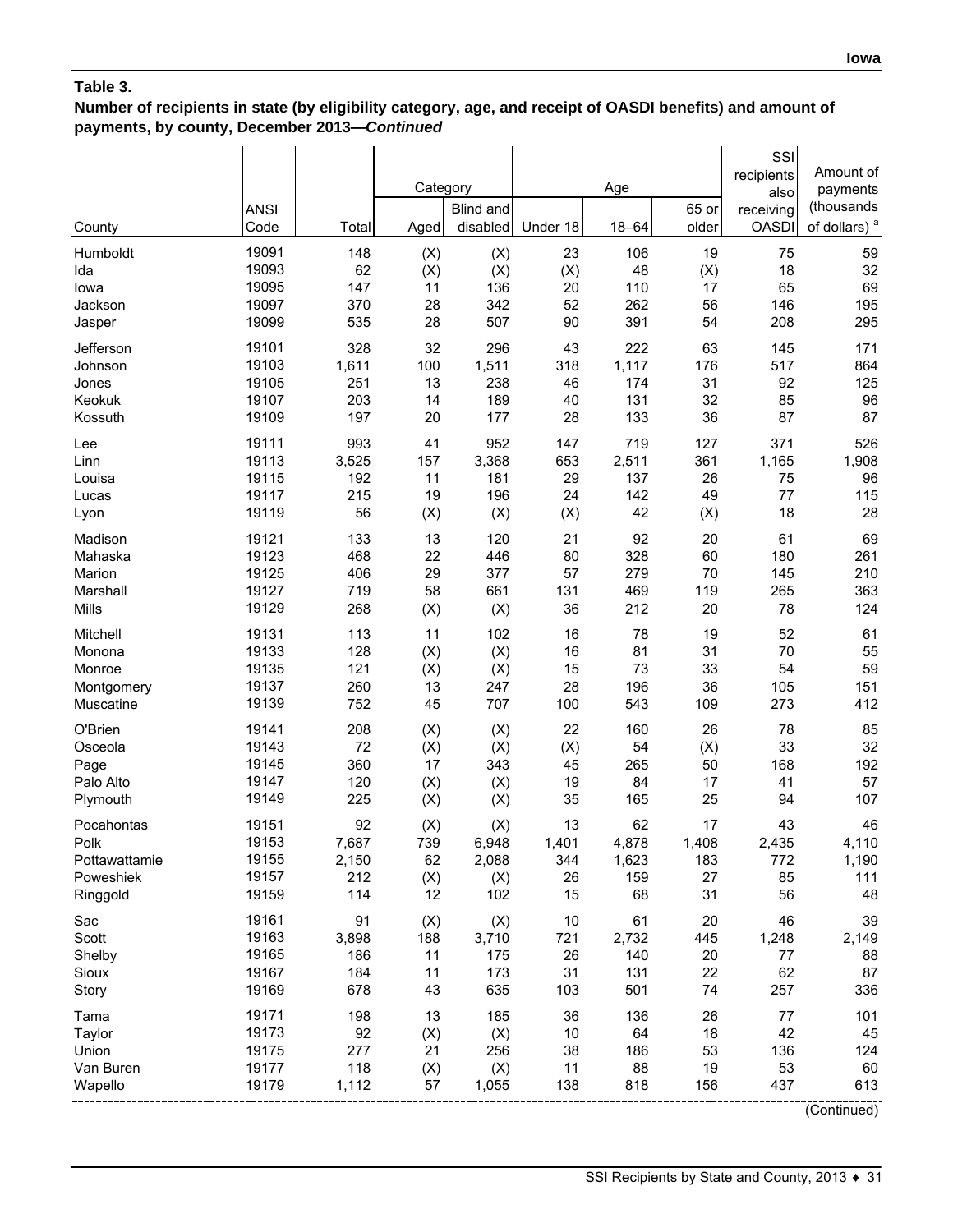### **Number of recipients in state (by eligibility category, age, and receipt of OASDI benefits) and amount of payments, by county, December 2013—***Continued*

| County     | <b>ANSI</b><br>Code | Total | Category<br>Aged | Blind and<br>disabled | Under 18 | Age<br>$18 - 64$ | 65 or<br>older | SSI<br>recipients<br>alsol<br>receiving<br><b>OASDI</b> | Amount of<br>payments<br>(thousands)<br>of dollars) <sup>a</sup> |
|------------|---------------------|-------|------------------|-----------------------|----------|------------------|----------------|---------------------------------------------------------|------------------------------------------------------------------|
| Warren     | 19181               | 390   | 17               | 373                   | 52       | 285              | 53             | 140                                                     | 204                                                              |
| Washington | 19183               | 346   | 17               | 329                   | 79       | 228              | 39             | 120                                                     | 170                                                              |
| Wayne      | 19185               | 131   | 11               | 120                   | 12       | 83               | 36             | 60                                                      | 56                                                               |
| Webster    | 19187               | 797   | 35               | 762                   | 94       | 594              | 109            | 341                                                     | 404                                                              |
| Winnebago  | 19189               | 120   | (X)              | (X)                   | 21       | 86               | 13             | 61                                                      | 51                                                               |
| Winneshiek | 19191               | 192   | 31               | 161                   | 17       | 130              | 45             | 107                                                     | 77                                                               |
| Woodbury   | 19193               | 1,978 | 130              | 1,848                 | 307      | 1,348            | 323            | 776                                                     | 1,018                                                            |
| Worth      | 19195               | 86    | (X)              | (X)                   | (X)      | 63               | (X)            | 34                                                      | 43                                                               |
| Wright     | 19197               | 191   | (X)              | (X)                   | 36       | 131              | 24             | 70                                                      | 102                                                              |

SOURCES: Social Security Administration, Master Beneficiary Record and Supplemental Security Record, 100 percent data; and U.S. Postal Service geographic data.

NOTES: ANSI = American National Standards Institute; (X) = suppressed to avoid disclosing information about particular individuals.

a. The state payment total does not equal the sum of the rounded county totals.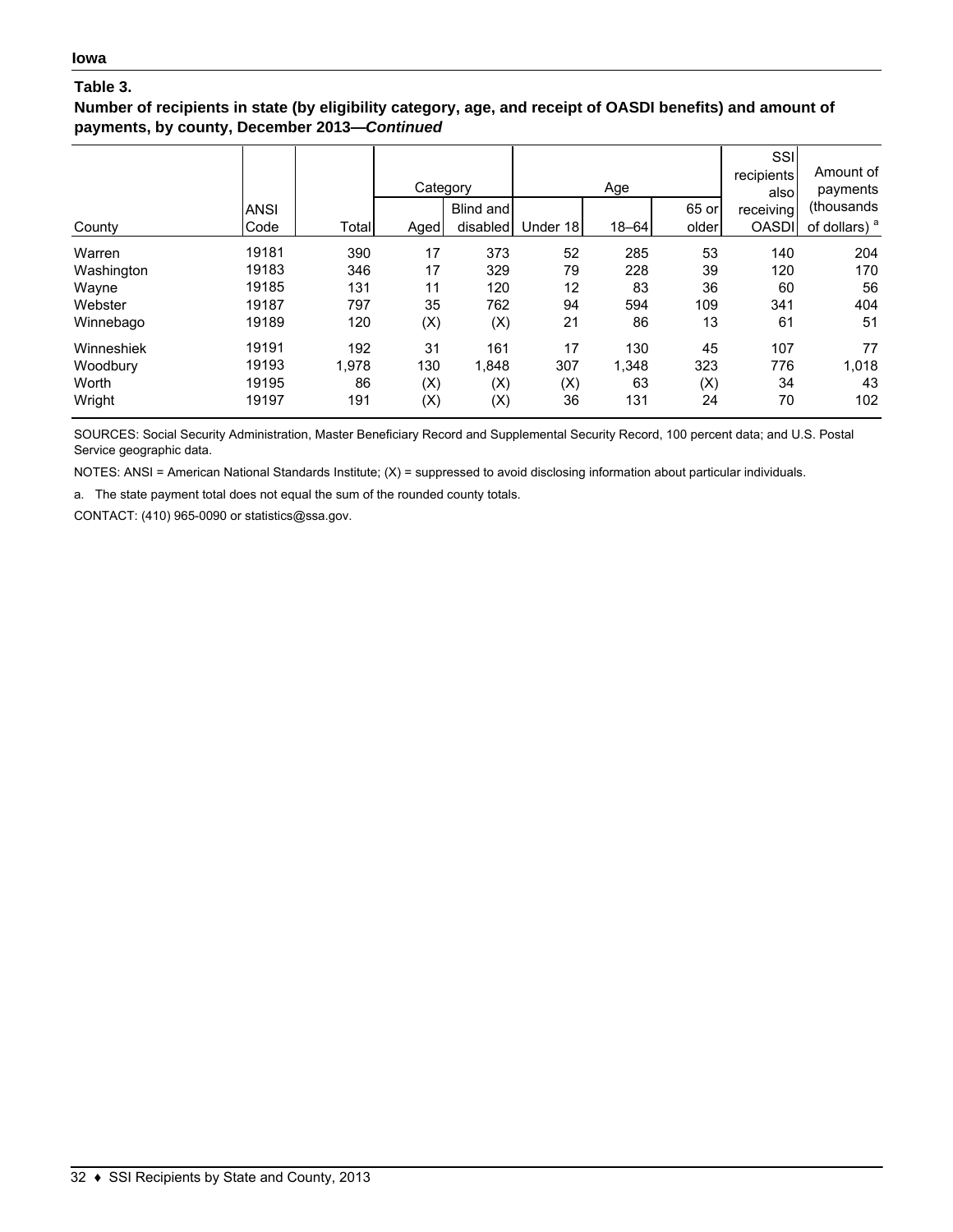**Number of recipients in state (by eligibility category, age, and receipt of OASDI benefits) and amount of payments, by county, December 2013**

|                    | <b>ANSI</b>    |              | Category          | <b>Blind and</b> |           | Age       | 65 or     | SSI<br>recipients<br>also<br>receiving | Amount of<br>payments<br>(thousands |
|--------------------|----------------|--------------|-------------------|------------------|-----------|-----------|-----------|----------------------------------------|-------------------------------------|
| County             | Code           | Total        | Aged              | disabled         | Under 18  | $18 - 64$ | older     | <b>OASDI</b>                           | of dollars) <sup>a</sup>            |
| Total, Kansas      | 20             | 49,071       | 2,956             | 46,115           | 9,710     | 32,565    | 6,796     | 16,505                                 | 26,306                              |
| Allen<br>Anderson  | 20001<br>20003 | 363<br>102   | 12<br>(X)         | 351<br>(X)       | 53<br>(X) | 269<br>79 | 41<br>(X) | 148<br>42                              | 186<br>45                           |
| Atchison           | 20005          | 340          | 21                | 319              | 78        | 218       | 44        | 137                                    | 170                                 |
| Barber             | 20007          | 70           | (X)               | (X)              | 10        | 50        | 10        | 28                                     | 32                                  |
| Barton             | 20009          | 506          | 19                | 487              | 87        | 366       | 53        | 184                                    | 276                                 |
| Bourbon            | 20011          | 395          | 11                | 384              | 65        | 273       | 57        | 142                                    | 198                                 |
| <b>Brown</b>       | 20013          | 208          | 14                | 194              | 43        | 131       | 34        | 81                                     | 99                                  |
| <b>Butler</b>      | 20015          | 835          | 27                | 808              | 154       | 597       | 84        | 262                                    | 463                                 |
| Chase              | 20017          | 39           | (X)               | (X)              | (X)       | 20        | (X)       | 18                                     | 17                                  |
| Chautauqua         | 20019          | 115          | (X)               | (X)              | 19        | 81        | 15        | 54                                     | 57                                  |
| Cherokee           | 20021<br>20023 | 655<br>23    | 17<br>$\mathbf 0$ | 638<br>23        | 71<br>(X) | 499<br>15 | 85<br>(X) | 238                                    | 351<br>12                           |
| Cheyenne<br>Clark  | 20025          | 28           | (X)               | (X)              | (X)       | 16        | (X)       | (X)<br>14                              | 12                                  |
| Clay               | 20027          | 110          | (X)               | (X)              | 18        | 73        | 19        | 50                                     | 48                                  |
| Cloud              | 20029          | 177          | 11                | 166              | 31        | 125       | 21        | 80                                     | 81                                  |
| Coffey             | 20031          | 183          | 10                | 173              | 47        | 108       | 28        | 73                                     | 89                                  |
| Comanche           | 20033          | 29           | (X)               | (X)              | (X)       | 19        | (X)       | 10                                     | 10                                  |
| Cowley             | 20035          | 795          | 27                | 768              | 116       | 574       | 105       | 298                                    | 406                                 |
| Crawford           | 20037          | 1,063        | 34                | 1,029            | 176       | 757       | 130       | 382                                    | 552                                 |
| Decatur            | 20039          | 40           | (X)               | (X)              | (X)       | 28        | (X)       | 19                                     | 19                                  |
| Dickinson          | 20041          | 285          | 23                | 262              | 48        | 189       | 48        | 118                                    | 142                                 |
| Doniphan           | 20043<br>20045 | 113<br>1,366 | (X)<br>78         | (X)<br>1,288     | 17<br>262 | 75<br>941 | 21<br>163 | 50<br>508                              | 53<br>760                           |
| Douglas<br>Edwards | 20047          | 52           | (X)               | (X)              | (X)       | 31        | (X)       | 19                                     | 24                                  |
| Elk                | 20049          | 59           | (X)               | (X)              | (X)       | 46        | (X)       | 23                                     | 32                                  |
| Ellis              | 20051          | 289          | (X)               | (X)              | 49        | 212       | 28        | 118                                    | 154                                 |
| Ellsworth          | 20053          | 76           | (X)               | (X)              | (X)       | 58        | (X)       | 33                                     | 38                                  |
| Finney             | 20055          | 665          | 73                | 592              | 172       | 379       | 114       | 221                                    | 351                                 |
| Ford               | 20057          | 452          | 61                | 391              | 93        | 256       | 103       | 172                                    | 220                                 |
| Franklin           | 20059          | 524          | 18                | 506              | 98        | 365       | 61        | 188                                    | 302                                 |
| Geary              | 20061          | 599          | 32                | 567              | 189       | 335       | 75        | 173                                    | 323                                 |
| Gove               | 20063          | 14           | (X)               | (X)              | (X)       | (X)       | (X)       | (X)                                    | 5                                   |
| Graham             | 20065          | 35           | (X)               | (X)              | (X)       | 23        | (X)       | 21                                     | 13                                  |
| Grant<br>Gray      | 20067<br>20069 | 93<br>34     | 12<br>(X)         | 81<br>(X)        | 29<br>(X) | 45<br>20  | 19<br>(X) | 34<br>(X)                              | 43<br>20                            |
| Greeley            | 20071          | 11           | 0                 | 11               | (X)       | (X)       | (X)       | (X)                                    | 6                                   |
| Greenwood          | 20073          | 163          | (X)               | (X)              | 19        | 122       | 22        | 75                                     | 75                                  |
| Hamilton           | 20075          | 26           | (X)               | (X)              | (X)       | 16        | (X)       | (X)                                    | 13                                  |
| Harper             | 20077          | 88           | (X)               | (X)              | 14        | 59        | 15        | 30                                     | 42                                  |
| Harvey             | 20079          | 499          | 22                | 477              | 79        | 364       | 56        | 205                                    | 244                                 |
| Haskell            | 20081          | 31           | (X)               | (X)              | (X)       | 16        | (X)       | 11                                     | 19                                  |
| Hodgeman           | 20083          | 16           | $\mathbf 0$       | 16               | (X)       | (X)       | (X)       | (X)                                    | 7                                   |
| Jackson            | 20085          | 188          | 12                | 176              | 42        | 117       | 29        | 76                                     | 92                                  |
| Jefferson          | 20087          | 245          | 14                | 231              | 40        | 176       | 29        | 71                                     | 153                                 |
| Jewell             | 20089          | 43           | 11                | 32               | (X)       | 25        | (X)       | 23                                     | 17                                  |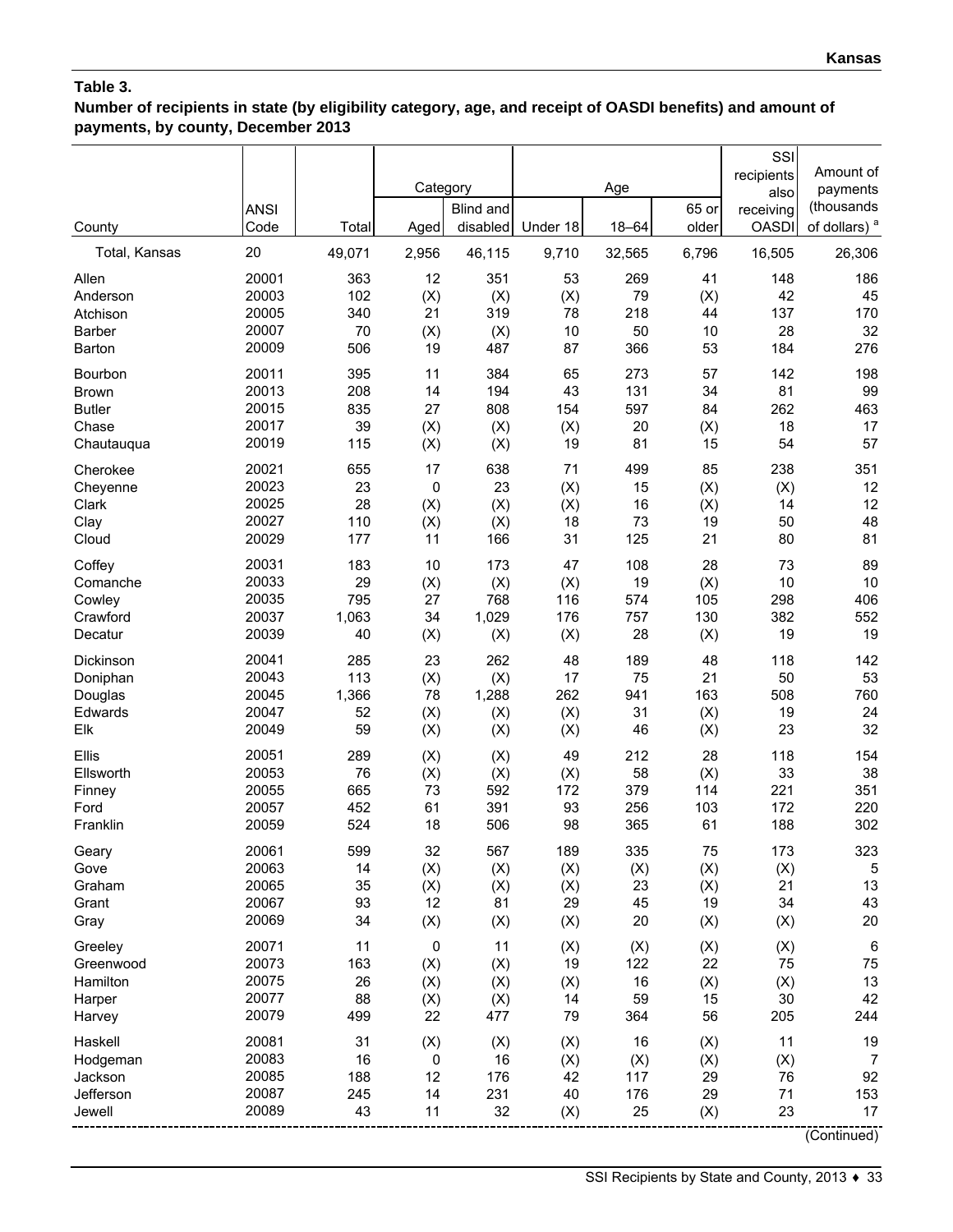**Number of recipients in state (by eligibility category, age, and receipt of OASDI benefits) and amount of payments, by county, December 2013—***Continued*

| County        | <b>ANSI</b><br>Code | Total  | Category<br>Aged | <b>Blind and</b><br>disabled | Under 18 | Age<br>$18 - 64$ | 65 or<br>older | SSI<br>recipients<br>also<br>receiving<br><b>OASDI</b> | Amount of<br>payments<br>(thousands<br>of dollars) <sup>a</sup> |
|---------------|---------------------|--------|------------------|------------------------------|----------|------------------|----------------|--------------------------------------------------------|-----------------------------------------------------------------|
| Johnson       | 20091               | 3,865  | 513              | 3,352                        | 771      | 2,327            | 767            | 1,084                                                  | 2,093                                                           |
| Kearny        | 20093               | 54     | (X)              | (X)                          | 13       | 31               | 10             | 19                                                     | 28                                                              |
| Kingman       | 20095               | 98     | (X)              | (X)                          | 17       | 68               | 13             | 32                                                     | 51                                                              |
| Kiowa         | 20097               | 55     | $\pmb{0}$        | 55                           | (X)      | 46               | (X)            | 25                                                     | 27                                                              |
| Labette       | 20099               | 744    | 27               | 717                          | 81       | 575              | 88             | 292                                                    | 375                                                             |
| Lane          | 20101               | 21     | $\mathbf 0$      | 21                           | (X)      | 16               | (X)            | (X)                                                    | 19                                                              |
| Leavenworth   | 20103               | 952    | 44               | 908                          | 215      | 634              | 103            | 294                                                    | 533                                                             |
| Lincoln       | 20105               | 40     | (X)              | (X)                          | (X)      | 24               | (X)            | 12                                                     | 19                                                              |
| Linn          | 20107               | 187    | 10               | 177                          | 24       | 125              | 38             | 80                                                     | 91                                                              |
| Logan         | 20109               | 35     | (X)              | (X)                          | (X)      | 22               | (X)            | 14                                                     | 18                                                              |
| Lyon          | 20111               | 663    | 45               | 618                          | 121      | 436              | 106            | 244                                                    | 324                                                             |
| McPherson     | 20113               | 309    | (X)              | (X)                          | 63       | 212              | 34             | 103                                                    | 153                                                             |
| Marion        | 20115               | 144    | (X)              | (X)                          | 30       | 94               | 20             | 54                                                     | 62                                                              |
| Marshall      | 20117               | 150    | (X)              | (X)                          | 22       | 108              | 20             | 66                                                     | 68                                                              |
| Meade         | 20119               | 34     | (X)              | (X)                          | (X)      | 19               | (X)            | 12                                                     | 13                                                              |
| Miami         | 20121               | 405    | 14               | 391                          | 59       | 303              | 43             | 152                                                    | 201                                                             |
| Mitchell      | 20123               | 90     | (X)              | (X)                          | (X)      | 71               | (X)            | 31                                                     | 45                                                              |
| Montgomery    | 20125               | 1,110  | 59               | 1,051                        | 158      | 788              | 164            | 445                                                    | 606                                                             |
| <b>Morris</b> | 20127               | 81     | (X)              | (X)                          | 17       | 53               | 11             | 25                                                     | 44                                                              |
| Morton        | 20129               | 47     | (X)              | (X)                          | (X)      | 29               | (X)            | 18                                                     | 31                                                              |
| Nemaha        | 20131               | 104    | (X)              | (X)                          | 17       | 69               | 18             | 53                                                     | 40                                                              |
| Neosho        | 20133               | 389    | 22               | 367                          | 64       | 269              | 56             | 156                                                    | 184                                                             |
| <b>Ness</b>   | 20135               | 19     | 0                | 19                           | (X)      | 11               | (X)            | (X)                                                    | 9                                                               |
| Norton        | 20137               | 59     | (X)              | (X)                          | (X)      | 45               | (X)            | 21                                                     | 36                                                              |
| Osage         | 20139               | 341    | (X)              | (X)                          | 76       | 230              | 35             | 112                                                    | 179                                                             |
| Osborne       | 20141               | 50     | (X)              | (X)                          | (X)      | 33               | (X)            | 25                                                     | 20                                                              |
| Ottawa        | 20143               | 80     | (X)              | (X)                          | 17       | 51               | 12             | 37                                                     | 34                                                              |
| Pawnee        | 20145               | 79     | (X)              | (X)                          | 10       | 52               | 17             | 27                                                     | 43                                                              |
| Phillips      | 20147               | 60     | (X)              | (X)                          | (X)      | 43               | (X)            | 25                                                     | 29                                                              |
| Pottawatomie  | 20149               | 216    | (X)              | (X)                          | 43       | 145              | 28             | 73                                                     | 113                                                             |
| Pratt         | 20151               | 145    | 12               | 133                          | 24       | 95               | 26             | 44                                                     | 69                                                              |
| Rawlins       | 20153               | 34     | (X)              | $(\mathsf{X})$               | (X)      | 21               | (X)            | 20                                                     | 21                                                              |
| Reno          | 20155               | 1,400  | 68               | 1,332                        | 293      | 927              | 180            | 507                                                    | 703                                                             |
| Republic      | 20157               | 71     | (X)              | (X)                          | (X)      | 49               | (X)            | 29                                                     | 33                                                              |
| Rice          | 20159               | 139    | (X)              | (X)                          | 29       | 96               | 14             | 43                                                     | 73                                                              |
| Riley         | 20161               | 514    | 35               | 479                          | 98       | 358              | 58             | 188                                                    | 283                                                             |
| Rooks         | 20163               | 71     | (X)              | (X)                          | (X)      | 51               | (X)            | 31                                                     | 38                                                              |
| Rush          | 20165               | 63     | (X)              | (X)                          | (X)      | 44               | (X)            | 23                                                     | 29                                                              |
| Russell       | 20167               | 124    | (X)              | (X)                          | 20       | 87               | 17             | 48                                                     | 65                                                              |
| Saline        | 20169               | 1,013  | 55               | 958                          | 179      | 702              | 132            | 393                                                    | 511                                                             |
| Scott         | 20171               | 56     | (X)              | (X)                          | (X)      | 39               | (X)            | 23                                                     | 26                                                              |
| Sedgwick      | 20173               | 10,878 | 664              | 10,214                       | 2,318    | 6,986            | 1,574          | 3,200                                                  | 6,063                                                           |
| Seward        | 20175               | 347    | 41               | 306                          | 63       | 208              | 76             | 134                                                    | 180                                                             |
| Shawnee       | 20177               | 4,897  | 151              | 4,746                        | 1,121    | 3,324            | 452            | 1,671                                                  | 2,677                                                           |
| Sheridan      | 20179               | 18     | (X)              | (X)                          | (X)      | (X)              | (X)            | (X)                                                    | 9                                                               |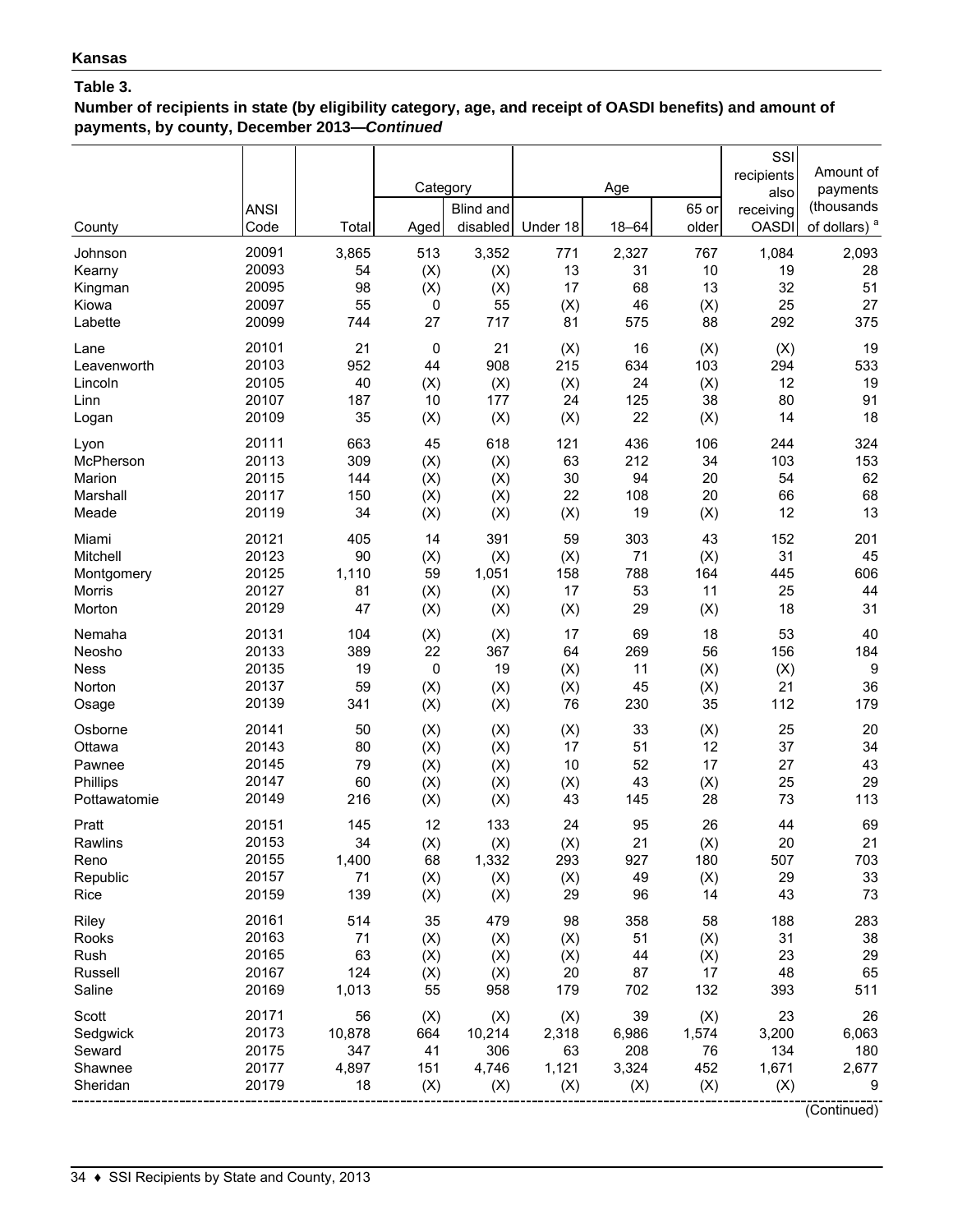### **Number of recipients in state (by eligibility category, age, and receipt of OASDI benefits) and amount of payments, by county, December 2013—***Continued*

|                | <b>ANSI</b> |       | Category | Blind and |          | Age       | 65 or | SSI<br>recipients<br>also<br>receiving | Amount of<br>payments<br>(thousands |
|----------------|-------------|-------|----------|-----------|----------|-----------|-------|----------------------------------------|-------------------------------------|
| County         | Code        | Total | Aged     | disabled  | Under 18 | $18 - 64$ | older | <b>OASDI</b>                           | of dollars) <sup>a</sup>            |
| Sherman        | 20181       | 131   | (X)      | (X)       | 18       | 94        | 19    | 60                                     | 69                                  |
| Smith          | 20183       | 49    | (X)      | (X)       | (X)      | 37        | (X)   | 15                                     | 27                                  |
| Stafford       | 20185       | 51    | (X)      | (X)       | (X)      | 37        | (X)   | 18                                     | 23                                  |
| Stanton        | 20187       | 17    | (X)      | (X)       | (X)      | (X)       | (X)   | (X)                                    | 6                                   |
| <b>Stevens</b> | 20189       | 38    | (X)      | (X)       | (X)      | 24        | (X)   | 18                                     | 16                                  |
| Sumner         | 20191       | 420   | 10       | 410       | 79       | 305       | 36    | 141                                    | 231                                 |
| Thomas         | 20193       | 88    | (X)      | (X)       | (X)      | 67        | (X)   | 35                                     | 48                                  |
| Trego          | 20195       | 32    | (X)      | (X)       | (X)      | 25        | (X)   | 15                                     | 21                                  |
| Wabaunsee      | 20197       | 82    | (X)      | (X)       | (X)      | 56        | (X)   | 28                                     | 43                                  |
| Wallace        | 20199       | 15    | (X)      | (X)       | (X)      | (X)       | (X)   | (X)                                    | 8                                   |
| Washington     | 20201       | 68    | (X)      | (X)       | (X)      | 41        | (X)   | 32                                     | 27                                  |
| Wichita        | 20203       | 22    | (X)      | (X)       | (X)      | 16        | (X)   | (X)                                    | 11                                  |
| Wilson         | 20205       | 261   | 15       | 246       | 38       | 184       | 39    | 101                                    | 128                                 |
| Woodson        | 20207       | 66    | (X)      | (X)       | (X)      | 49        | (X)   | 32                                     | 31                                  |
| Wyandotte      | 20209       | 5,438 | 336      | 5,102     | 1,192    | 3,489     | 757   | 1,620                                  | 3,071                               |

SOURCES: Social Security Administration, Master Beneficiary Record and Supplemental Security Record, 100 percent data; and U.S. Postal Service geographic data.

NOTES: ANSI = American National Standards Institute; (X) = suppressed to avoid disclosing information about particular individuals.

a. The state payment total does not equal the sum of the rounded county totals.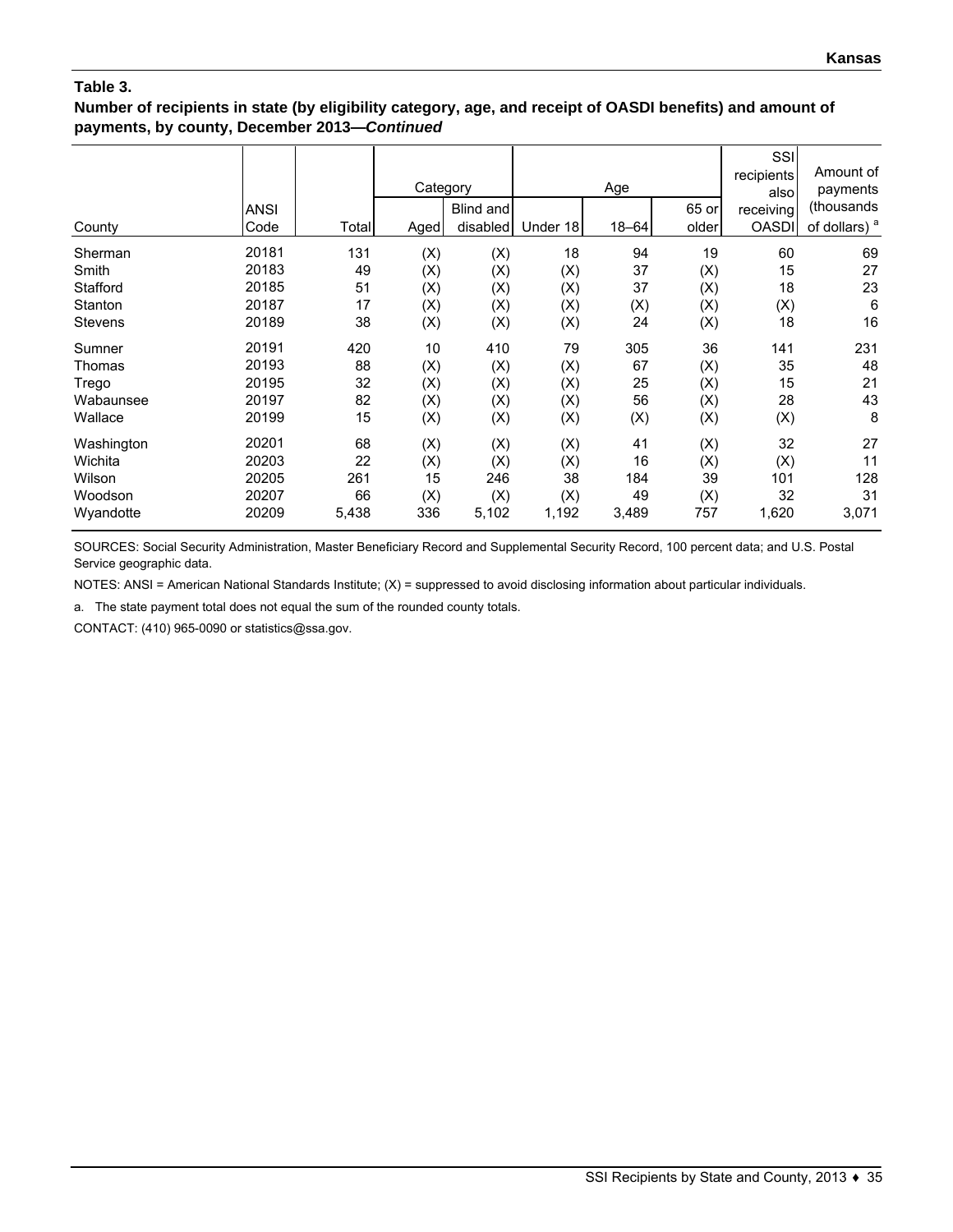**Number of recipients in state (by eligibility category, age, and receipt of OASDI benefits) and amount of payments, by county, December 2013**

|                                | <b>ANSI</b>    |              | Category  | <b>Blind and</b> |            | Age          | 65 or      | SSI<br>recipients<br>also<br>receiving | Amount of<br>payments<br>(thousands |
|--------------------------------|----------------|--------------|-----------|------------------|------------|--------------|------------|----------------------------------------|-------------------------------------|
| County                         | Code           | Total        | Aged      | disabled         | Under 18   | $18 - 64$    | older      | <b>OASDI</b>                           | of dollars) <sup>a</sup>            |
| Total, Kentucky                | 21             | 190,721      | 9,753     | 180,968          | 28,875     | 129,941      | 31,905     | 64,906                                 | 101,109                             |
| Adair<br>Allen                 | 21001<br>21003 | 1,036<br>897 | 90<br>46  | 946<br>851       | 98<br>94   | 689<br>644   | 249<br>159 | 440<br>386                             | 497<br>435                          |
| Anderson                       | 21005          | 439          | 20        | 419              | 78         | 291          | 70         | 166                                    | 222                                 |
| <b>Ballard</b>                 | 21007          | 256          | 14        | 242              | 38         | 180          | 38         | 97                                     | 125                                 |
| Barren                         | 21009          | 1,869        | 135       | 1,734            | 220        | 1,264        | 385        | 805                                    | 906                                 |
| <b>Bath</b>                    | 21011          | 934          | 60        | 874              | 85         | 637          | 212        | 340                                    | 471                                 |
| Bell                           | 21013          | 3,056        | 88        | 2,968            | 306        | 2,204        | 546        | 968                                    | 1,655                               |
| Boone                          | 21015          | 1,538        | 75        | 1,463            | 348        | 1,001        | 189        | 464                                    | 833                                 |
| Bourbon                        | 21017          | 664          | 48        | 616              | 100        | 422          | 142        | 259                                    | 341                                 |
| Boyd                           | 21019          | 2,443        | 75        | 2,368            | 299        | 1,817        | 327        | 855                                    | 1,369                               |
| Boyle                          | 21021          | 1,145        | 64        | 1,081            | 165        | 770          | 210        | 435                                    | 607                                 |
| <b>Bracken</b>                 | 21023          | 294          | 23        | 271              | 42         | 197          | 55         | 128                                    | 142                                 |
| <b>Breathitt</b>               | 21025<br>21027 | 2,256        | 57        | 2,199            | 238        | 1,635        | 383        | 658                                    | 1,222                               |
| Breckinridge<br><b>Bullitt</b> | 21029          | 959<br>1,697 | 78<br>65  | 881<br>1,632     | 142<br>361 | 626<br>1,148 | 191<br>188 | 392<br>600                             | 486<br>889                          |
| <b>Butler</b>                  | 21031          | 603          | 38        | 565              | 65         | 409          | 129        | 261                                    | 281                                 |
| Caldwell                       | 21033          | 572          | 28        | 544              | 72         | 415          | 85         | 242                                    | 285                                 |
| Calloway                       | 21035          | 815          | 38        | 777              | 134        | 566          | 115        | 348                                    | 405                                 |
| Campbell                       | 21037          | 2,040        | 61        | 1,979            | 401        | 1,405        | 234        | 620                                    | 1,161                               |
| Carlisle                       | 21039          | 173          | (X)       | (X)              | 28         | 126          | 19         | 60                                     | 95                                  |
| Carroll                        | 21041          | 516          | 36        | 480              | 81         | 336          | 99         | 215                                    | 253                                 |
| Carter                         | 21043          | 1,727        | 127       | 1,600            | 202        | 1,115        | 410        | 638                                    | 904                                 |
| Casey                          | 21045          | 1,125        | 111       | 1,014            | 95         | 706          | 324        | 494                                    | 552                                 |
| Christian                      | 21047          | 2,519        | 142       | 2,377            | 535        | 1,623        | 361        | 871                                    | 1,317                               |
| Clark                          | 21049          | 1,390        | 67        | 1,323            | 214        | 929          | 247        | 498                                    | 718                                 |
| Clay                           | 21051          | 3,495        | 102       | 3,393            | 296        | 2,561        | 638        | 942                                    | 1,917                               |
| Clinton                        | 21053          | 920          | 80        | 840              | 69         | 569          | 282        | 417                                    | 433                                 |
| Crittenden                     | 21055          | 287          | 18        | 269              | 24         | 217          | 46         | 115                                    | 164                                 |
| Cumberland<br>Daviess          | 21057<br>21059 | 489<br>3,676 | 56<br>182 | 433<br>3,494     | 47<br>731  | 275<br>2,511 | 167<br>434 | 213<br>1,346                           | 245<br>1,937                        |
| Edmonson                       | 21061          | 585          | 55        | 530              | 54         | 385          | 146        | 261                                    | 283                                 |
| Elliott                        | 21063          | 642          | 32        | 610              | 48         | 453          | 141        | 221                                    | 341                                 |
| Estill                         | 21065          | 1,327        | 64        | 1,263            | 134        | 913          | 280        | 434                                    | 723                                 |
| Fayette                        | 21067          | 6,717        | 487       | 6,230            | 1,267      | 4,343        | 1,107      | 2,241                                  | 3,571                               |
| Fleming                        | 21069          | 751          | $70\,$    | 681              | 76         | 490          | 185        | 312                                    | 364                                 |
| Floyd                          | 21071          | 4,259        | 89        | 4,170            | 542        | 3,206        | 511        | 1,213                                  | 2,367                               |
| Franklin                       | 21073          | 3,209        | 74        | 3,135            | 850        | 2,017        | 342        | 1,015                                  | 1,737                               |
| Fulton                         | 21075          | 449          | 20        | 429              | 72         | 300          | 77         | 160                                    | 228                                 |
| Gallatin                       | 21077          | 233          | 12        | 221              | 39         | 165          | 29         | 90                                     | 116                                 |
| Garrard                        | 21079          | 740          | 55        | 685              | 111        | 478          | 151        | 283                                    | 382                                 |
| Grant                          | 21081          | 851          | 26        | 825              | 156        | 599          | 96         | 318                                    | 460                                 |
| Graves                         | 21083          | 1,576        | 75        | 1,501            | 317        | 1,071        | 188        | 586                                    | 823                                 |
| Grayson                        | 21085          | 1,363        | 107       | 1,256            | 164        | 901          | 298        | 563                                    | 677                                 |
| Green<br>Greenup               | 21087<br>21089 | 669<br>1,620 | 55<br>62  | 614<br>1,558     | 65<br>207  | 439<br>1,153 | 165<br>260 | 297<br>549                             | 343<br>838                          |
|                                |                |              |           |                  |            |              |            |                                        | (Continued)                         |
|                                |                |              |           |                  |            |              |            |                                        |                                     |

36 ♦ SSI Recipients by State and County, 2013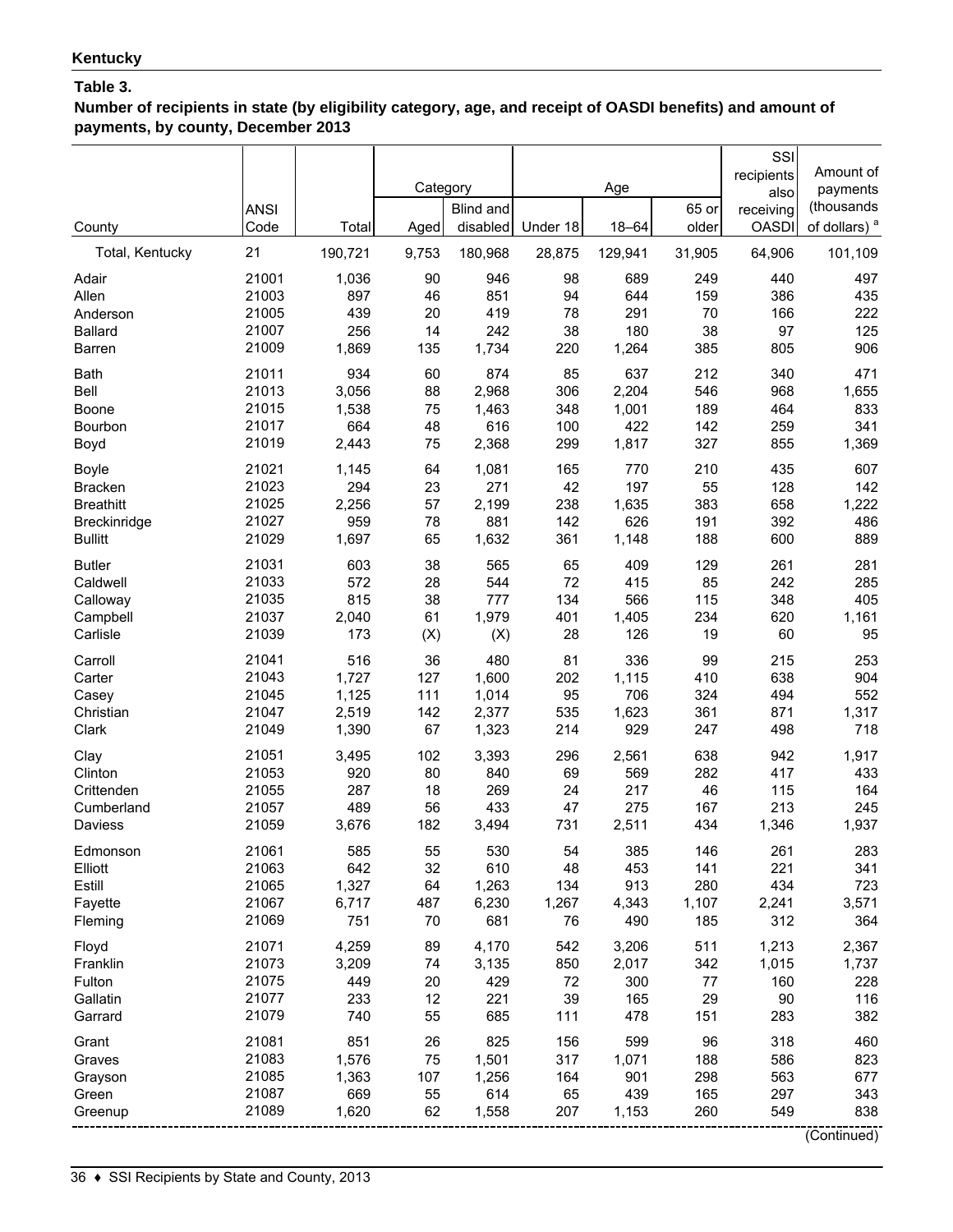# **Number of recipients in state (by eligibility category, age, and receipt of OASDI benefits) and amount of payments, by county, December 2013—***Continued*

|            | <b>ANSI</b> |        | Category | <b>Blind and</b> |          | Age       | 65 or | SSI<br>recipients<br>also<br>receiving | Amount of<br>payments<br>(thousands |
|------------|-------------|--------|----------|------------------|----------|-----------|-------|----------------------------------------|-------------------------------------|
| County     | Code        | Total  | Aged     | disabled         | Under 18 | $18 - 64$ | older | <b>OASDI</b>                           | of dollars) <sup>a</sup>            |
| Hancock    | 21091       | 252    | 10       | 242              | 29       | 190       | 33    | 88                                     | 129                                 |
| Hardin     | 21093       | 3,008  | 172      | 2,836            | 661      | 1,917     | 430   | 1,035                                  | 1,574                               |
| Harlan     | 21095       | 2,845  | 76       | 2,769            | 335      | 2,006     | 504   | 795                                    | 1,559                               |
| Harrison   | 21097       | 772    | 41       | 731              | 115      | 523       | 134   | 302                                    | 414                                 |
| Hart       | 21099       | 1,033  | 118      | 915              | 92       | 650       | 291   | 494                                    | 493                                 |
| Henderson  | 21101       | 1,754  | 63       | 1,691            | 316      | 1,221     | 217   | 609                                    | 950                                 |
| Henry      | 21103       | 507    | 37       | 470              | 80       | 320       | 107   | 183                                    | 252                                 |
| Hickman    | 21105       | 247    | 15       | 232              | 41       | 167       | 39    | 99                                     | 118                                 |
| Hopkins    | 21107       | 2,038  | 67       | 1,971            | 388      | 1,408     | 242   | 706                                    | 1,088                               |
| Jackson    | 21109       | 1,400  | 76       | 1,324            | 119      | 950       | 331   | 500                                    | 729                                 |
| Jefferson  | 21111       | 25,260 | 1,626    | 23,634           | 5,753    | 16,014    | 3,493 | 7,508                                  | 14,128                              |
| Jessamine  | 21113       | 1,338  | 78       | 1,260            | 250      | 868       | 220   | 464                                    | 701                                 |
| Johnson    | 21115       | 2,129  | 59       | 2,070            | 265      | 1,529     | 335   | 602                                    | 1,163                               |
| Kenton     | 21117       | 3,977  | 199      | 3,778            | 830      | 2,658     | 489   | 1,283                                  | 2,250                               |
| Knott      | 21119       | 1,720  | 44       | 1,676            | 179      | 1,235     | 306   | 466                                    | 935                                 |
| Knox       | 21121       | 4,127  | 154      | 3,973            | 379      | 2,910     | 838   | 1,332                                  | 2,167                               |
| Larue      | 21123       | 535    | 39       | 496              | 92       | 337       | 106   | 210                                    | 270                                 |
| Laurel     | 21125       | 3,719  | 160      | 3,559            | 441      | 2,635     | 643   | 1,331                                  | 1,901                               |
| Lawrence   | 21127       | 1,468  | 66       | 1,402            | 131      | 1,056     | 281   | 449                                    | 794                                 |
| Lee        | 21129       | 859    | 34       | 825              | 90       | 611       | 158   | 252                                    | 476                                 |
| Leslie     | 21131       | 1,252  | 45       | 1,207            | 106      | 866       | 280   | 381                                    | 648                                 |
| Letcher    | 21133       | 2,196  | 74       | 2,122            | 200      | 1,616     | 380   | 656                                    | 1,192                               |
| Lewis      | 21135       | 987    | 61       | 926              | 93       | 683       | 211   | 352                                    | 532                                 |
| Lincoln    | 21137       | 1,531  | 131      | 1,400            | 192      | 985       | 354   | 598                                    | 781                                 |
| Livingston | 21139       | 311    | 21       | 290              | 42       | 226       | 43    | 128                                    | 156                                 |
| Logan      | 21141       | 969    | 89       | 880              | 133      | 612       | 224   | 381                                    | 507                                 |
| Lyon       | 21143       | 178    | 14       | 164              | 23       | 119       | 36    | 80                                     | 80                                  |
| McCracken  | 21145       | 2,461  | 83       | 2,378            | 427      | 1,762     | 272   | 888                                    | 1,320                               |
| McCreary   | 21147       | 1,964  | 68       | 1,896            | 145      | 1,436     | 383   | 627                                    | 1,036                               |
| McLean     | 21149       | 351    | 18       | 333              | 53       | 233       | 65    | 154                                    | 182                                 |
| Madison    | 21151       | 3,061  | 165      | 2,896            | 439      | 2,085     | 537   | 1,105                                  | 1,544                               |
| Magoffin   | 21153       | 1,722  | 52       | 1,670            | 208      | 1,226     | 288   | 478                                    | 949                                 |
| Marion     | 21155       | 1,023  | 62       | 961              | 134      | 682       | 207   | 388                                    | 511                                 |
| Marshall   | 21157       | 839    | 40       | 799              | 96       | 638       | 105   | 362                                    | 411                                 |
| Martin     | 21159       | 1,480  | 32       | 1,448            | 161      | 1,110     | 209   | 352                                    | 823                                 |
| Mason      | 21161       | 764    | 51       | 713              | 104      | 513       | 147   | 295                                    | 388                                 |
| Meade      | 21163       | 749    | 39       | 710              | 168      | 472       | 109   | 262                                    | 431                                 |
| Menifee    | 21165       | 594    | 37       | 557              | 64       | 408       | 122   | 212                                    | 301                                 |
| Mercer     | 21167       | 677    | 56       | 621              | 100      | 449       | 128   | 261                                    | 343                                 |
| Metcalfe   | 21169       | 627    | 53       | 574              | 64       | 428       | 135   | 275                                    | 298                                 |
| Monroe     | 21171       | 740    | 50       | 690              | 56       | 484       | 200   | 316                                    | 353                                 |
| Montgomery | 21173       | 1,355  | 59       | 1,296            | 194      | 915       | 246   | 480                                    | 720                                 |
| Morgan     | 21175       | 1,119  | 73       | 1,046            | 109      | 744       | 266   | 399                                    | 582                                 |
| Muhlenberg | 21177       | 1,517  | 70       | 1,447            | 215      | 1,060     | 242   | 536                                    | 795                                 |
| Nelson     | 21179       | 1,320  | 58       | 1,262            | 267      | 873       | 180   | 515                                    | 694                                 |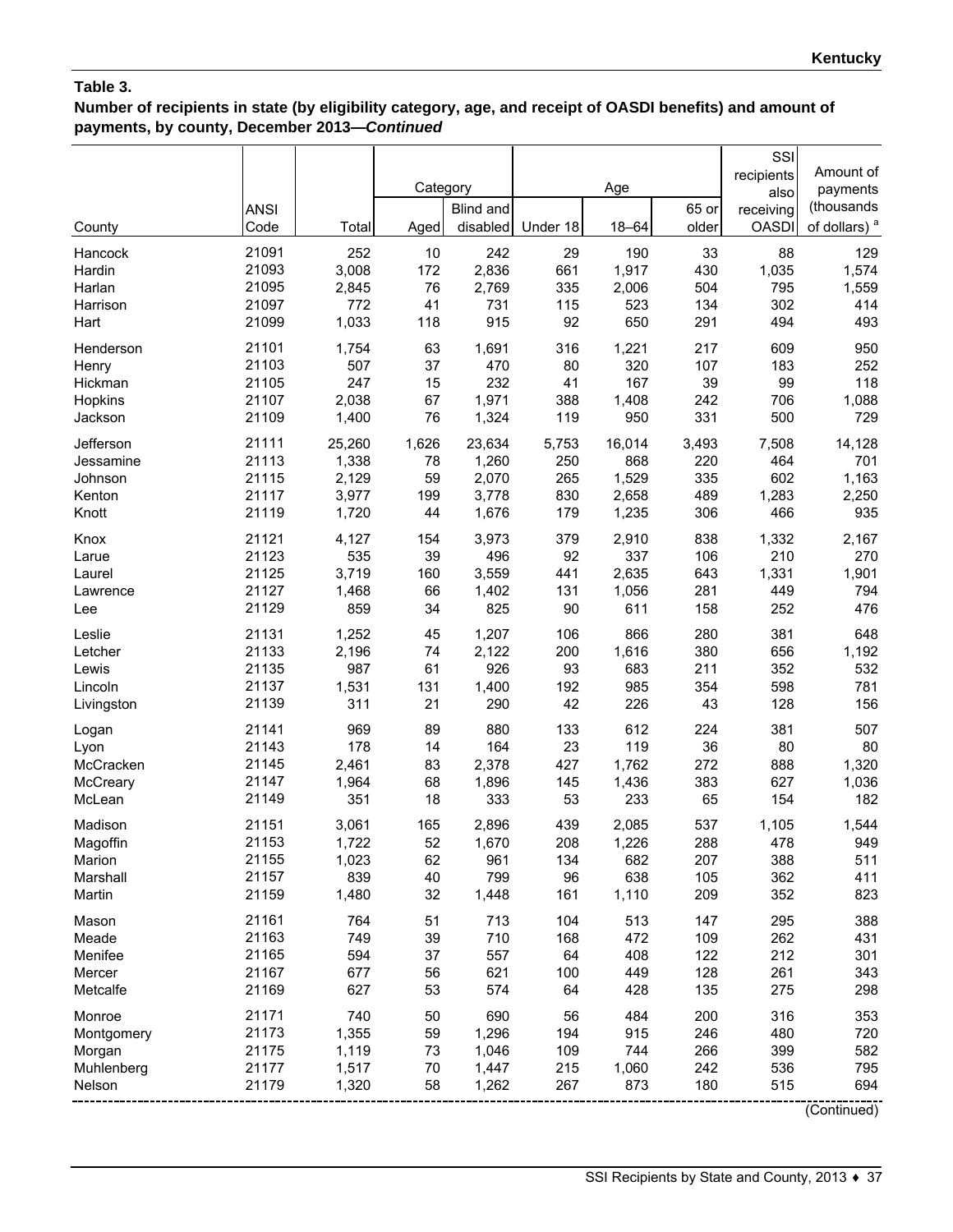**Number of recipients in state (by eligibility category, age, and receipt of OASDI benefits) and amount of payments, by county, December 2013—***Continued*

| County<br>Nicholas<br>Ohio<br>Oldham<br>Owen<br>Owsley | <b>ANSI</b><br>Code<br>21181<br>21183<br>21185<br>21187<br>21189 | Total<br>344<br>1,153<br>528<br>498<br>842 | Category<br>Aged<br>27<br>40<br>34<br>26<br>37 | <b>Blind and</b><br>disabled<br>317<br>1,113<br>494<br>472<br>805 | Under 18<br>39<br>153<br>132<br>61<br>57 | Age<br>$18 - 64$<br>227<br>836<br>331<br>334<br>570 | 65 or<br>older<br>78<br>164<br>65<br>103<br>215 | SSI<br>recipients<br>also<br>receiving<br><b>OASDI</b><br>134<br>434<br>151<br>195<br>257 | Amount of<br>payments<br>(thousands<br>of dollars) <sup>a</sup><br>166<br>614<br>266<br>239<br>451 |
|--------------------------------------------------------|------------------------------------------------------------------|--------------------------------------------|------------------------------------------------|-------------------------------------------------------------------|------------------------------------------|-----------------------------------------------------|-------------------------------------------------|-------------------------------------------------------------------------------------------|----------------------------------------------------------------------------------------------------|
| Pendleton                                              | 21191                                                            | 519                                        | 17                                             | 502                                                               | 90                                       | 372                                                 | 57                                              | 177                                                                                       | 272                                                                                                |
| Perry                                                  | 21193                                                            | 2,858                                      | 70                                             | 2,788                                                             | 309                                      | 2,144                                               | 405                                             | 777                                                                                       | 1,555                                                                                              |
| Pike                                                   | 21195                                                            | 5,083                                      | 94                                             | 4,989                                                             | 551                                      | 3,932                                               | 600                                             | 1,556                                                                                     | 2,738                                                                                              |
| Powell                                                 | 21197                                                            | 1,142                                      | 45                                             | 1,097                                                             | 137                                      | 828                                                 | 177                                             | 353                                                                                       | 634                                                                                                |
| Pulaski                                                | 21199                                                            | 3,737                                      | 190                                            | 3,547                                                             | 405                                      | 2,644                                               | 688                                             | 1,469                                                                                     | 1,889                                                                                              |
| Robertson                                              | 21201                                                            | 121                                        | (X)                                            | (X)                                                               | 13                                       | 78                                                  | 30                                              | 42                                                                                        | 58                                                                                                 |
| Rockcastle                                             | 21203                                                            | 1,277                                      | 100                                            | 1,177                                                             | 117                                      | 855                                                 | 305                                             | 493                                                                                       | 609                                                                                                |
| Rowan                                                  | 21205                                                            | 1,197                                      | 63                                             | 1,134                                                             | 134                                      | 831                                                 | 232                                             | 460                                                                                       | 610                                                                                                |
| Russell                                                | 21207                                                            | 1,280                                      | 88                                             | 1,192                                                             | 133                                      | 850                                                 | 297                                             | 530                                                                                       | 627                                                                                                |
| Scott                                                  | 21209                                                            | 1,036                                      | 54                                             | 982                                                               | 194                                      | 676                                                 | 166                                             | 338                                                                                       | 568                                                                                                |
| Shelby                                                 | 21211                                                            | 827                                        | 49                                             | 778                                                               | 186                                      | 513                                                 | 128                                             | 314                                                                                       | 435                                                                                                |
| Simpson                                                | 21213                                                            | 530                                        | 35                                             | 495                                                               | 99                                       | 336                                                 | 95                                              | 204                                                                                       | 266                                                                                                |
| Spencer                                                | 21215                                                            | 372                                        | 15                                             | 357                                                               | 62                                       | 260                                                 | 50                                              | 124                                                                                       | 196                                                                                                |
| Taylor                                                 | 21217                                                            | 1,292                                      | 67                                             | 1,225                                                             | 177                                      | 887                                                 | 228                                             | 513                                                                                       | 649                                                                                                |
| Todd                                                   | 21219                                                            | 409                                        | 42                                             | 367                                                               | 57                                       | 253                                                 | 99                                              | 184                                                                                       | 198                                                                                                |
| Trigg                                                  | 21221                                                            | 428                                        | 26                                             | 402                                                               | 67                                       | 282                                                 | 79                                              | 182                                                                                       | 212                                                                                                |
| Trimble                                                | 21223                                                            | 285                                        | 11                                             | 274                                                               | 57                                       | 183                                                 | 45                                              | 108                                                                                       | 148                                                                                                |
| Union                                                  | 21225                                                            | 448                                        | 20                                             | 428                                                               | 116                                      | 270                                                 | 62                                              | 169                                                                                       | 245                                                                                                |
| Warren                                                 | 21227                                                            | 3,370                                      | 264                                            | 3,106                                                             | 545                                      | 2,221                                               | 604                                             | 1,201                                                                                     | 1,736                                                                                              |
| Washington                                             | 21229                                                            | 463                                        | 50                                             | 413                                                               | 56                                       | 287                                                 | 120                                             | 204                                                                                       | 222                                                                                                |
| Wayne                                                  | 21231                                                            | 1,913                                      | 131                                            | 1,782                                                             | 189                                      | 1,268                                               | 456                                             | 736                                                                                       | 955                                                                                                |
| Webster                                                | 21233                                                            | 490                                        | 19                                             | 471                                                               | 77                                       | 342                                                 | 71                                              | 169                                                                                       | 267                                                                                                |
| Whitley                                                | 21235                                                            | 3,070                                      | 103                                            | 2,967                                                             | 346                                      | 2,217                                               | 507                                             | 918                                                                                       | 1,641                                                                                              |
| Wolfe                                                  | 21237                                                            | 1,194                                      | 45                                             | 1,149                                                             | 152                                      | 806                                                 | 236                                             | 357                                                                                       | 639                                                                                                |
| Woodford                                               | 21239                                                            | 419                                        | 27                                             | 392                                                               | 75                                       | 277                                                 | 67                                              | 152                                                                                       | 217                                                                                                |

SOURCES: Social Security Administration, Master Beneficiary Record and Supplemental Security Record, 100 percent data; and U.S. Postal Service geographic data.

NOTES: ANSI = American National Standards Institute; (X) = suppressed to avoid disclosing information about particular individuals.

a. The state payment total does not equal the sum of the rounded county totals.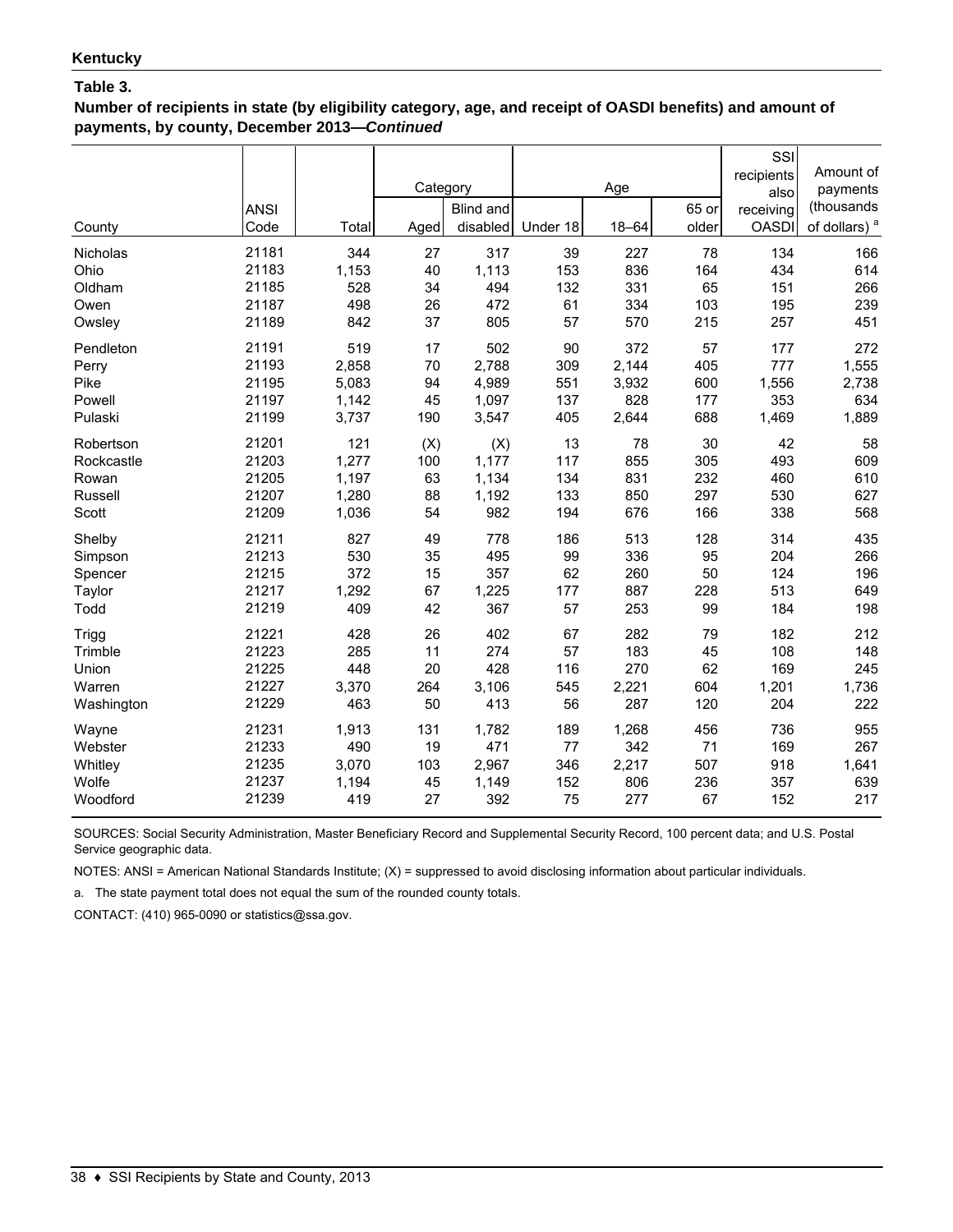**Number of recipients in state (by eligibility category, age, and receipt of OASDI benefits) and amount of payments, by county, December 2013**

| County           | <b>ANSI</b><br>Code | Total   | Category<br>Aged | Blind and<br>disabled | Under 18 | Age<br>$18 - 64$ | 65 or<br>older | SSI<br>recipients<br>also<br>receiving<br><b>OASDI</b> | Amount of<br>payments<br>(thousands<br>of dollars) <sup>a</sup> |
|------------------|---------------------|---------|------------------|-----------------------|----------|------------------|----------------|--------------------------------------------------------|-----------------------------------------------------------------|
| Total, Louisiana | 22                  | 181,598 | 12,733           | 168,865               | 36,795   | 112,981          | 31,822         | 58,560                                                 | 97,166                                                          |
| Acadia           | 22001               | 2,675   | 188              | 2,487                 | 369      | 1,721            | 585            | 975                                                    | 1,352                                                           |
| Allen            | 22003               | 862     | 61               | 801                   | 108      | 558              | 196            | 346                                                    | 402                                                             |
| Ascension        | 22005               | 2,313   | 167              | 2,146                 | 540      | 1,395            | 378            | 710                                                    | 1,235                                                           |
| Assumption       | 22007               | 1,125   | 78               | 1,047                 | 226      | 669              | 230            | 416                                                    | 590                                                             |
| Avoyelles        | 22009               | 2,756   | 211              | 2,545                 | 502      | 1,669            | 585            | 1,002                                                  | 1,429                                                           |
| Beauregard       | 22011               | 991     | 52               | 939                   | 163      | 640              | 188            | 352                                                    | 485                                                             |
| Bienville        | 22013               | 865     | 97               | 768                   | 137      | 532              | 196            | 297                                                    | 437                                                             |
| <b>Bossier</b>   | 22015               | 3,173   | 225              | 2,948                 | 794      | 1,907            | 472            | 960                                                    | 1,697                                                           |
| Caddo            | 22017               | 13,223  | 912              | 12,311                | 3,256    | 7,960            | 2,007          | 3,749                                                  | 7,328                                                           |
| Calcasieu        | 22019               | 6,287   | 330              | 5,957                 | 1,377    | 4,012            | 898            | 1,921                                                  | 3,305                                                           |
| Caldwell         | 22021               | 459     | 45               | 414                   | 64       | 280              | 115            | 168                                                    | 224                                                             |
| Cameron          | 22023               | 110     | (X)              | (X)                   | 18       | 76               | 16             | 37                                                     | 55                                                              |
| Catahoula        | 22025               | 640     | 60               | 580                   | 94       | 400              | 146            | 250                                                    | 323                                                             |
| Claiborne        | 22027               | 921     | 97               | 824                   | 170      | 529              | 222            | 331                                                    | 469                                                             |
| Concordia        | 22029               | 1,342   | 108              | 1,234                 | 252      | 838              | 252            | 459                                                    | 717                                                             |
| De Soto          | 22031               | 1,355   | 125              | 1,230                 | 259      | 778              | 318            | 444                                                    | 713                                                             |
| East Baton Rouge | 22033               | 15,369  | 929              | 14,440                | 4,030    | 8,972            | 2,367          | 4,558                                                  | 8,377                                                           |
| East Carroll     | 22035               | 652     | 66               | 586                   | 105      | 374              | 173            | 247                                                    | 346                                                             |
| East Feliciana   | 22037               | 875     | 69               | 806                   | 112      | 556              | 207            | 272                                                    | 414                                                             |
| Evangeline       | 22039               | 2,375   | 125              | 2,250                 | 289      | 1,542            | 544            | 844                                                    | 1,222                                                           |
| Franklin         | 22041               | 1,356   | 164              | 1,192                 | 229      | 758              | 369            | 503                                                    | 691                                                             |
| Grant            | 22043               | 856     | 52               | 804                   | 127      | 591              | 138            | 309                                                    | 440                                                             |
| Iberia           | 22045               | 3,222   | 230              | 2,992                 | 621      | 2,058            | 543            | 1,138                                                  | 1,702                                                           |
| Iberville        | 22047               | 1,506   | 102              | 1,404                 | 262      | 930              | 314            | 498                                                    | 783                                                             |
| Jackson          | 22049               | 663     | 67               | 596                   | 108      | 392              | 163            | 232                                                    | 339                                                             |
| Jefferson        | 22051               | 13,645  | 1,293            | 12,352                | 2,816    | 8,267            | 2,562          | 4,281                                                  | 7,290                                                           |
| Jefferson Davis  | 22053               | 1,102   | 76               | 1,026                 | 159      | 723              | 220            | 380                                                    | 560                                                             |
| Lafayette        | 22055               | 5,864   | 409              | 5,455                 | 1,178    | 3,685            | 1,001          | 2,026                                                  | 3,143                                                           |
| Lafourche        | 22057               | 3,321   | 179              | 3,142                 | 736      | 2,123            | 462            | 976                                                    | 1,850                                                           |
| La Salle         | 22059               | 510     | 36               | 474                   | 59       | 357              | 94             | 169                                                    | 254                                                             |
| Lincoln          | 22061               | 1,495   | 112              | 1,383                 | 295      | 940              | 260            | 450                                                    | 812                                                             |
| Livingston       | 22063               | 2,932   | 148              | 2,784                 | 518      | 1,974            | 440            | 917                                                    | 1,593                                                           |
| Madison          | 22065               | 759     | 72               | 687                   | 143      | 467              | 149            | 239                                                    | 399                                                             |
| Morehouse        | 22067               | 1,830   | 138              | 1,692                 | 331      | 1,160            | 339            | 608                                                    | 995                                                             |
| Natchitoches     | 22069               | 2,251   | 191              | 2,060                 | 473      | 1,318            | 460            | 733                                                    | 1,211                                                           |
| Orleans          | 22071               | 20,325  | 1,462            | 18,863                | 4,043    | 12,801           | 3,481          | 6,485                                                  | 11,473                                                          |
| Ouachita         | 22073               | 6,836   | 392              | 6,444                 | 1,651    | 4,239            | 946            | 1,976                                                  | 3,792                                                           |
| Plaquemines      | 22075               | 587     | 60               | 527                   | 82       | 358              | 147            | 176                                                    | 312                                                             |
| Pointe Coupee    | 22077               | 1,063   | 93               | 970                   | 176      | 642              | 245            | 358                                                    | 569                                                             |
| Rapides          | 22079               | 7,017   | 374              | 6,643                 | 1,365    | 4,603            | 1,049          | 2,142                                                  | 3,420                                                           |
| <b>Red River</b> | 22081               | 491     | 38               | 453                   | 76       | 311              | 104            | 141                                                    | 262                                                             |
| Richland         | 22083               | 1,152   | 136              | 1,016                 | 220      | 667              | 265            | 382                                                    | 543                                                             |
| Sabine           | 22085               | 1,036   | 70               | 966                   | 147      | 684              | 205            | 331                                                    | 536                                                             |
| St. Bernard      | 22087               | 1,693   | 73               | 1,620                 | 385      | 1,122            | 186            | 498                                                    | 995                                                             |
| St. Charles      | 22089               | 1,256   | 77               | 1,179                 | 307      | 751              | 198            | 386                                                    | 670                                                             |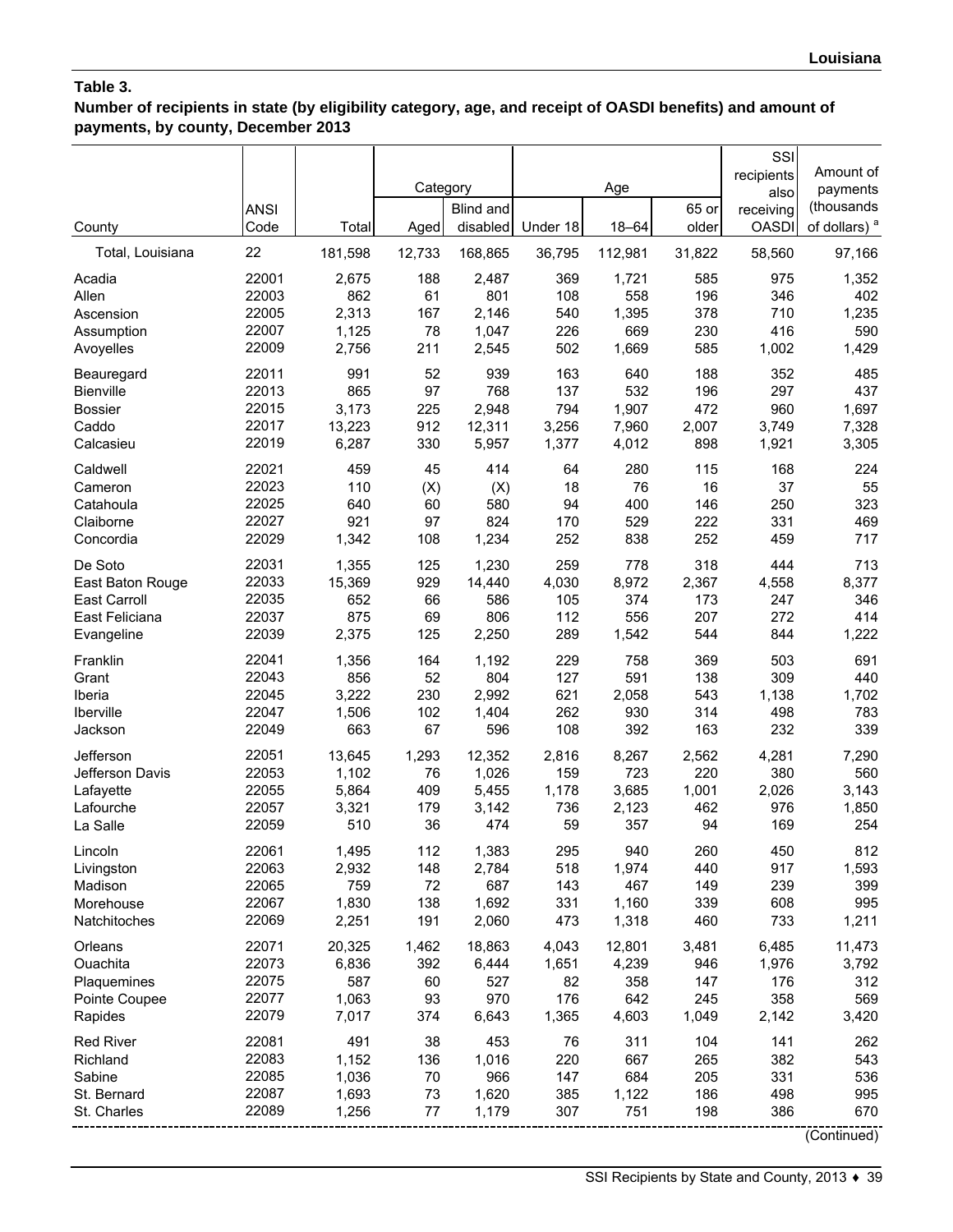**Number of recipients in state (by eligibility category, age, and receipt of OASDI benefits) and amount of payments, by county, December 2013—***Continued*

| County               | <b>ANSI</b><br>Code | Total | Category<br>Aged | Blind and<br>disabled | Under 18 | Age<br>$18 - 64$ | 65 or<br>older | SSI<br>recipients<br>alsol<br>receiving<br><b>OASDI</b> | Amount of<br>payments<br>(thousands)<br>of dollars) <sup>a</sup> |
|----------------------|---------------------|-------|------------------|-----------------------|----------|------------------|----------------|---------------------------------------------------------|------------------------------------------------------------------|
| St. Helena           | 22091               | 1,007 | 82               | 925                   | 135      | 653              | 219            | 366                                                     | 514                                                              |
| St. James            | 22093               | 757   | 56               | 701                   | 151      | 454              | 152            | 280                                                     | 409                                                              |
| St. John the Baptist | 22095               | 1,821 | 81               | 1,740                 | 486      | 1,092            | 243            | 513                                                     | 1,012                                                            |
| St. Landry           | 22097               | 5,550 | 396              | 5,154                 | 898      | 3,416            | 1,236          | 2,026                                                   | 2,859                                                            |
| St. Martin           | 22099               | 1,947 | 192              | 1,755                 | 294      | 1,176            | 477            | 762                                                     | 1,004                                                            |
| St. Mary             | 22101               | 2,421 | 143              | 2,278                 | 458      | 1,567            | 396            | 871                                                     | 1,327                                                            |
| St. Tammany          | 22103               | 4,910 | 323              | 4,587                 | 1,014    | 3,126            | 770            | 1,585                                                   | 2,541                                                            |
| Tangipahoa           | 22105               | 5,322 | 316              | 5,006                 | 880      | 3,469            | 973            | 1,885                                                   | 2,808                                                            |
| Tensas               | 22107               | 407   | 62               | 345                   | 57       | 236              | 114            | 155                                                     | 213                                                              |
| Terrebonne           | 22109               | 4,816 | 221              | 4,595                 | 1,139    | 3,065            | 612            | 1,453                                                   | 2,743                                                            |
| Union                | 22111               | 931   | 87               | 844                   | 186      | 565              | 180            | 323                                                     | 524                                                              |
| Vermilion            | 22113               | 1,967 | 179              | 1,788                 | 286      | 1,303            | 378            | 729                                                     | 1,027                                                            |
| Vernon               | 22115               | 1,214 | 61               | 1,153                 | 209      | 826              | 179            | 418                                                     | 629                                                              |
| Washington           | 22117               | 2,995 | 181              | 2,814                 | 423      | 1,996            | 576            | 1,036                                                   | 1,578                                                            |
| Webster              | 22119               | 2,025 | 173              | 1,852                 | 391      | 1,231            | 403            | 686                                                     | 1,017                                                            |
| West Baton Rouge     | 22121               | 840   | 56               | 784                   | 151      | 538              | 151            | 273                                                     | 418                                                              |
| <b>West Carroll</b>  | 22123               | 518   | 50               | 468                   | 81       | 314              | 123            | 199                                                     | 266                                                              |
| West Feliciana       | 22125               | 351   | (X)              | (X)                   | 65       | 226              | 60             | 103                                                     | 177                                                              |
| Winn                 | 22127               | 663   | 48               | 615                   | 119      | 399              | 145            | 225                                                     | 347                                                              |

SOURCES: Social Security Administration, Master Beneficiary Record and Supplemental Security Record, 100 percent data; and U.S. Postal Service geographic data.

NOTES: ANSI = American National Standards Institute; (X) = suppressed to avoid disclosing information about particular individuals.

a. The state payment total does not equal the sum of the rounded county totals.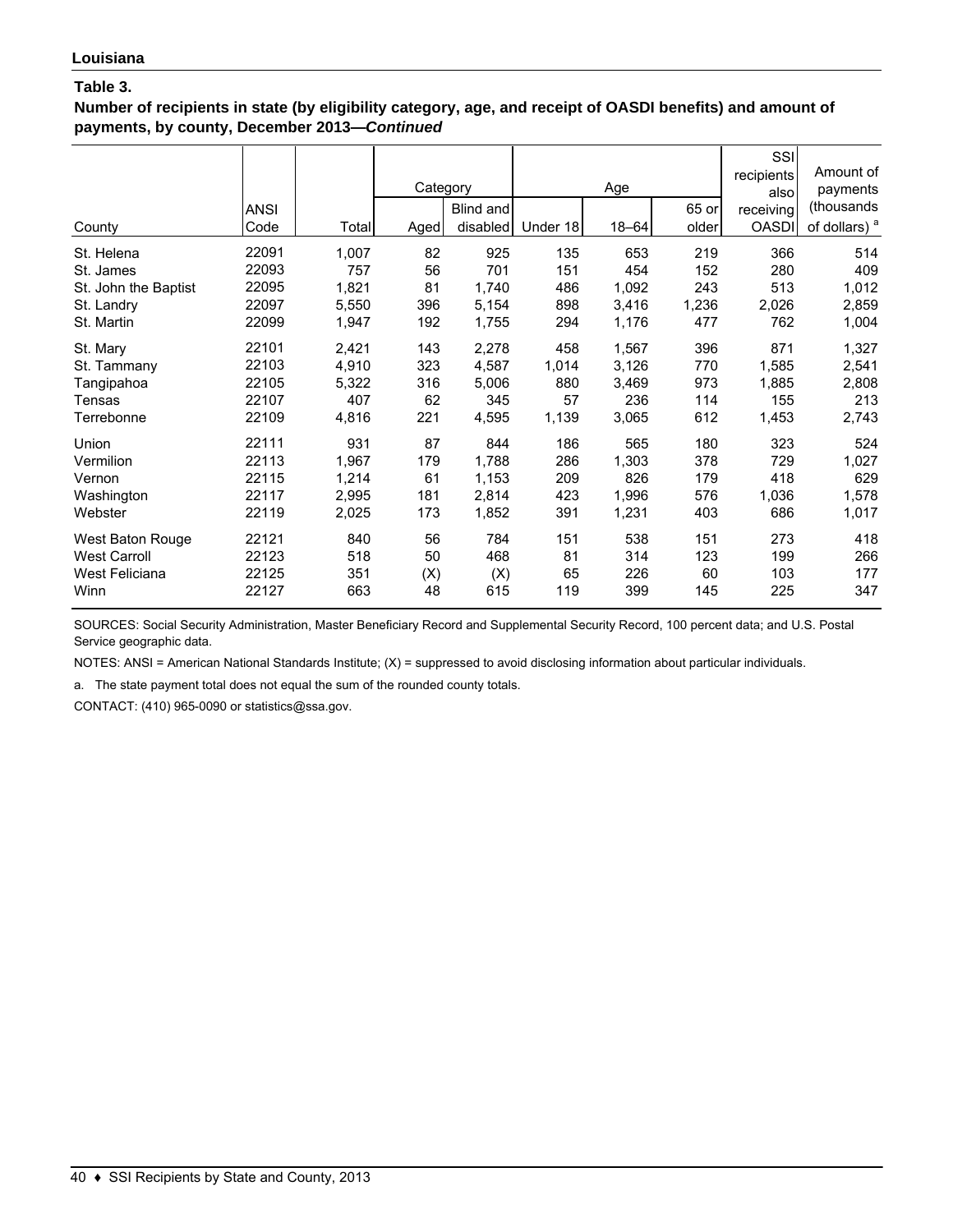**Number of recipients in state (by eligibility category, age, and receipt of OASDI benefits) and amount of payments, by county, December 2013**

| County       | <b>ANSI</b><br>Code | Total  | Category<br>Aged | Blind and<br>disabled | Under 18 | Age<br>$18 - 64$ | 65 or<br>older | SSI<br>recipients<br>alsol<br>receiving<br><b>OASDI</b> | Amount of<br>payments<br>(thousands<br>of dollars) <sup>a</sup> |
|--------------|---------------------|--------|------------------|-----------------------|----------|------------------|----------------|---------------------------------------------------------|-----------------------------------------------------------------|
| Total, Maine | 23                  | 37,428 | 1,796            | 35,632                | 4,270    | 27,838           | 5,320          | 15,342                                                  | 19,680                                                          |
| Androscoggin | 23001               | 4,011  | 145              | 3,866                 | 570      | 2,957            | 484            | 1,550                                                   | 2,188                                                           |
| Aroostook    | 23003               | 2,751  | 181              | 2,570                 | 286      | 1,931            | 534            | 1,316                                                   | 1,286                                                           |
| Cumberland   | 23005               | 5,610  | 394              | 5,216                 | 574      | 4,091            | 945            | 2,193                                                   | 3,085                                                           |
| Franklin     | 23007               | 933    | 34               | 899                   | 116      | 712              | 105            | 377                                                     | 493                                                             |
| Hancock      | 23009               | 1,033  | 64               | 969                   | 106      | 764              | 163            | 420                                                     | 505                                                             |
| Kennebec     | 23011               | 4,376  | 129              | 4,247                 | 513      | 3,387            | 476            | 1,843                                                   | 2,336                                                           |
| Knox         | 23013               | 896    | 47               | 849                   | 109      | 644              | 143            | 383                                                     | 448                                                             |
| Lincoln      | 23015               | 724    | 55               | 669                   | 96       | 499              | 129            | 298                                                     | 380                                                             |
| Oxford       | 23017               | 1,982  | 75               | 1,907                 | 250      | 1,466            | 266            | 851                                                     | 1,026                                                           |
| Penobscot    | 23019               | 5,507  | 169              | 5,338                 | 572      | 4,325            | 610            | 2,177                                                   | 2,930                                                           |
| Piscataquis  | 23021               | 722    | 34               | 688                   | 93       | 528              | 101            | 256                                                     | 418                                                             |
| Sagadahoc    | 23023               | 708    | 25               | 683                   | 73       | 545              | 90             | 324                                                     | 373                                                             |
| Somerset     | 23025               | 1,927  | 88               | 1,839                 | 182      | 1,438            | 307            | 816                                                     | 975                                                             |
| Waldo        | 23027               | 1,244  | 71               | 1,173                 | 160      | 876              | 208            | 476                                                     | 680                                                             |
| Washington   | 23029               | 1,376  | 98               | 1,278                 | 109      | 976              | 291            | 585                                                     | 683                                                             |
| York         | 23031               | 3,628  | 187              | 3,441                 | 461      | 2,699            | 468            | 1,477                                                   | 1,871                                                           |

SOURCES: Social Security Administration, Master Beneficiary Record and Supplemental Security Record, 100 percent data; and U.S. Postal Service geographic data.

NOTE: ANSI = American National Standards Institute.

a. The state payment total does not equal the sum of the rounded county totals.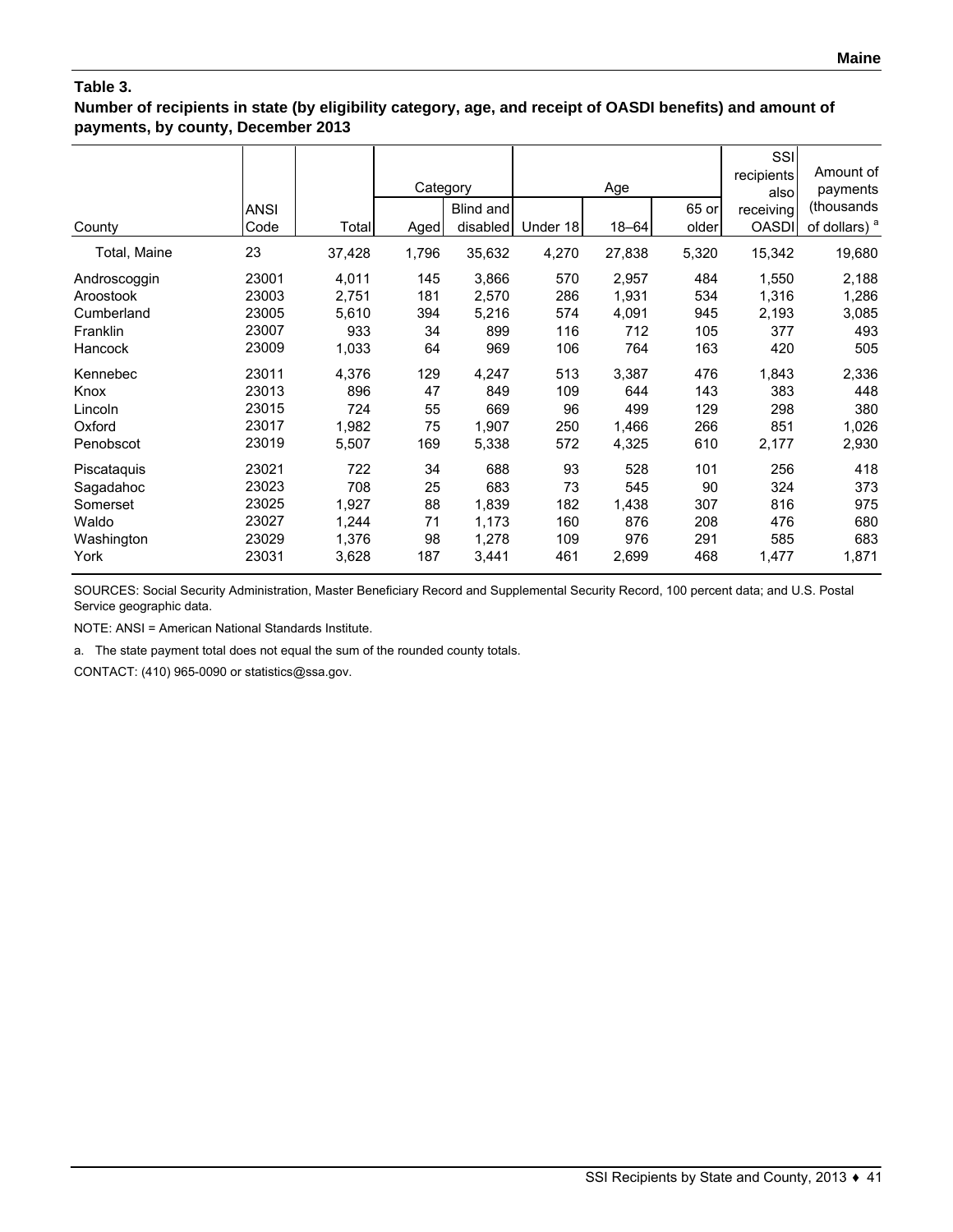**Number of recipients in state (by eligibility category, age, and receipt of OASDI benefits) and amount of payments, by county, December 2013**

| County<br>Total, Maryland           | <b>ANSI</b><br>Code<br>24 | Total<br>117,605      | Category<br>Aged<br>14,985 | <b>Blind and</b><br>disabled<br>102,620 | Under 18<br>18,922<br><b>Counties</b>        | Age<br>$18 - 64$<br>72,999 | 65 or<br>older<br>25,684 | SSI<br>recipients<br>also<br>receiving<br><b>OASDI</b><br>31,575 | Amount of<br>payments<br>(thousands<br>of dollars) <sup>a</sup><br>67,526 |
|-------------------------------------|---------------------------|-----------------------|----------------------------|-----------------------------------------|----------------------------------------------|----------------------------|--------------------------|------------------------------------------------------------------|---------------------------------------------------------------------------|
| Allegany                            | 24001                     | 2,253                 | 97                         | 2,156                                   | 304                                          | 1,635                      | 314                      | 719                                                              | 1,278                                                                     |
| Anne Arundel                        | 24003                     | 6,046                 | 541                        | 5,505                                   | 1,051                                        | 4,000                      | 995                      | 1,639                                                            | 3,453                                                                     |
| <b>Baltimore</b>                    | 24005                     | 15,506                | 1,902                      | 13,604                                  | 2,672                                        | 9,536                      | 3,298                    | 3,911                                                            | 9,091                                                                     |
| Calvert                             | 24009                     | 975                   | 76                         | 899                                     | 112                                          | 699                        | 164                      | 286                                                              | 534                                                                       |
| Caroline                            | 24011                     | 749                   | 43                         | 706                                     | 133                                          | 506                        | 110                      | 253                                                              | 390                                                                       |
| Carroll                             | 24013                     | 1,530                 | 95                         | 1,435                                   | 199                                          | 1,103                      | 228                      | 491                                                              | 793                                                                       |
| Cecil                               | 24015                     | 1,770                 | 81                         | 1,689                                   | 320                                          | 1,258                      | 192                      | 521                                                              | 980                                                                       |
| Charles                             | 24017                     | 2,075                 | 203                        | 1,872                                   | 348                                          | 1,328                      | 399                      | 579                                                              | 1,195                                                                     |
| Dorchester                          | 24019                     | 1,242                 | 96                         | 1,146                                   | 270                                          | 770                        | 202                      | 414                                                              | 677                                                                       |
| Frederick                           | 24021                     | 2,281                 | 264                        | 2,017                                   | 370                                          | 1,483                      | 428                      | 711                                                              | 1,238                                                                     |
| Garrett                             | 24023                     | 665                   | 47                         | 618                                     | 60                                           | 462                        | 143                      | 259                                                              | 326                                                                       |
| Harford                             | 24025                     | 3,145                 | 229                        | 2,916                                   | 580                                          | 2,115                      | 450                      | 904                                                              | 1,800                                                                     |
| Howard                              | 24027                     | 3,046                 | 936                        | 2,110                                   | 364                                          | 1,490                      | 1,192                    | 762                                                              | 1,645                                                                     |
| Kent                                | 24029                     | 333                   | 29                         | 304                                     | 48                                           | 229                        | 56                       | 128                                                              | 165                                                                       |
| Montgomery                          | 24031                     | 13,802                | 5,735                      | 8,067                                   | 1,368                                        | 5,376                      | 7,058                    | 3,631                                                            | 7,327                                                                     |
| Prince George's                     | 24033                     | 14,042                | 1,856                      | 12,186                                  | 2,769                                        | 8,396                      | 2,877                    | 3,383                                                            | 8,003                                                                     |
| Queen Anne's                        | 24035                     | 442                   | 41                         | 401                                     | 59                                           | 306                        | 77                       | 165                                                              | 218                                                                       |
| St. Mary's                          | 24037                     | 1,540                 | 144                        | 1,396                                   | 226                                          | 1,024                      | 290                      | 450                                                              | 882                                                                       |
| Somerset                            | 24039                     | 776                   | 66                         | 710                                     | 151                                          | 494                        | 131                      | 283                                                              | 428                                                                       |
| Talbot                              | 24041                     | 559                   | 63                         | 496                                     | 91                                           | 348                        | 120                      | 216                                                              | 302                                                                       |
| Washington<br>Wicomico<br>Worcester | 24043<br>24045<br>24047   | 3.378<br>2,520<br>854 | 209<br>180<br>66           | 3,169<br>2,340<br>788                   | 637<br>643<br>189<br><b>Independent city</b> | 2,268<br>1,492<br>535      | 473<br>385<br>130        | 1,125<br>804<br>303                                              | 1,821<br>1,408<br>466                                                     |
| <b>Baltimore</b>                    | 24510                     | 38,076                | 1,986                      | 36,090                                  | 5,958                                        | 26,146                     | 5,972                    | 9,638                                                            | 23,108                                                                    |

SOURCES: Social Security Administration, Master Beneficiary Record and Supplemental Security Record, 100 percent data; and U.S. Postal Service geographic data.

NOTE: ANSI = American National Standards Institute.

a. The state payment total does not equal the sum of the rounded county totals.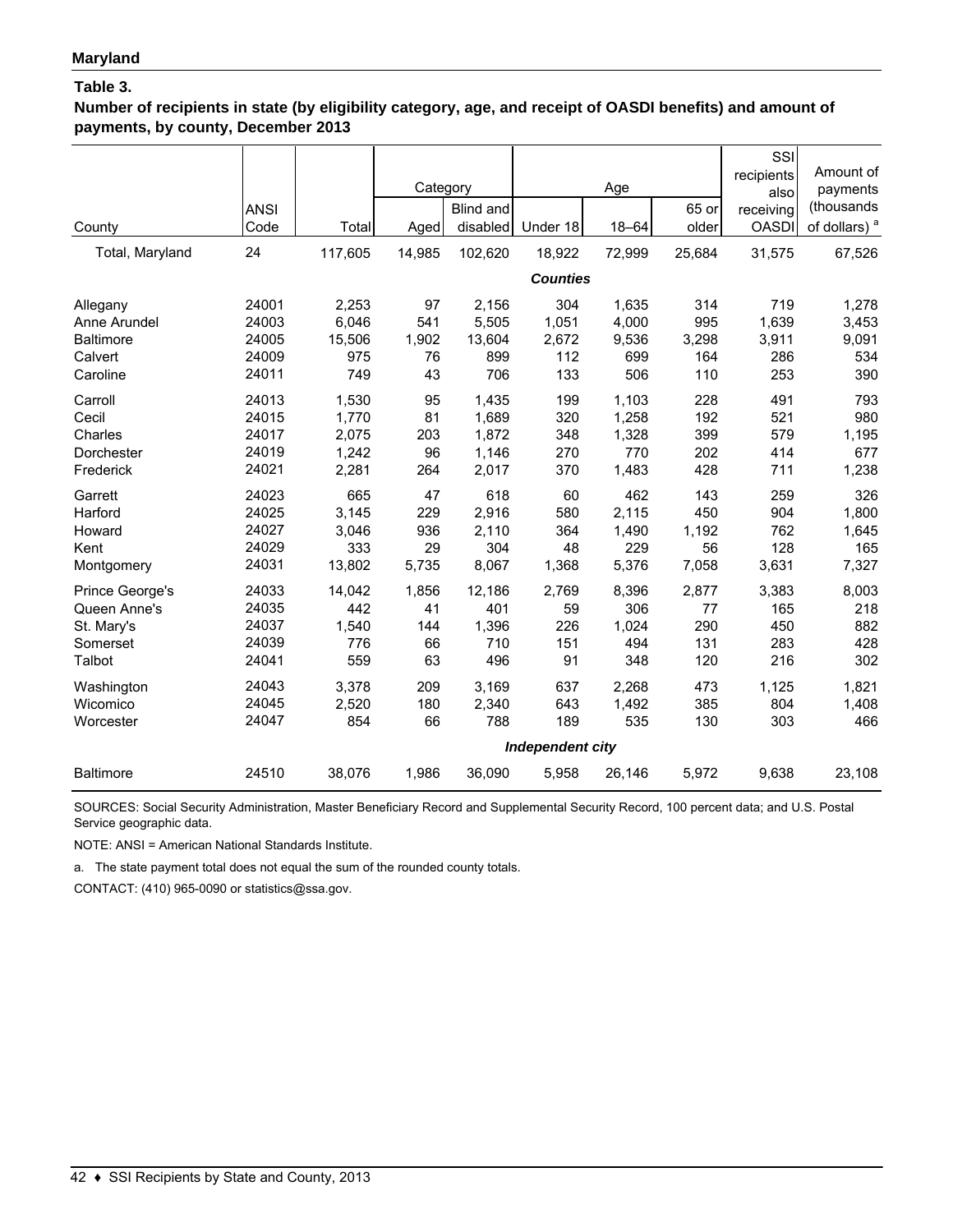### **Number of recipients in state (by eligibility category, age, and receipt of OASDI benefits) and amount of payments, by county, December 2013**

|                      | <b>ANSI</b> |         | Category | Blind and |          | Age       | 65 or  | SSI<br>recipients<br>alsol<br>receiving | Amount of<br>payments<br>(thousands |
|----------------------|-------------|---------|----------|-----------|----------|-----------|--------|-----------------------------------------|-------------------------------------|
| County               | Code        | Total   | Aged     | disabled  | Under 18 | $18 - 64$ | older  | <b>OASDI</b>                            | of dollars) <sup>a</sup>            |
| Total, Massachusetts | 25          | 188,015 | 22,049   | 165,966   | 24,183   | 116,928   | 46,904 | 56,920                                  | 101,211                             |
| <b>Barnstable</b>    | 25001       | 3,261   | 218      | 3,043     | 291      | 2,425     | 545    | 1,235                                   | 1,579                               |
| <b>Berkshire</b>     | 25003       | 3,940   | 217      | 3,723     | 496      | 2,868     | 576    | 1,442                                   | 2,006                               |
| <b>Bristol</b>       | 25005       | 18,805  | 1,196    | 17,609    | 2,412    | 13,037    | 3,356  | 6,465                                   | 10,145                              |
| <b>Dukes</b>         | 25007       | 138     | (X)      | (X)       | (X)      | 82        | (X)    | 55                                      | 59                                  |
| Essex                | 25009       | 22,860  | 2,873    | 19,987    | 2,798    | 13,785    | 6,277  | 7,065                                   | 12,177                              |
| Franklin             | 25011       | 2,095   | 92       | 2,003     | 257      | 1,556     | 282    | 740                                     | 1,118                               |
| Hampden              | 25013       | 30,064  | 1,565    | 28,499    | 5,661    | 19,586    | 4,817  | 8,876                                   | 17,183                              |
| Hampshire            | 25015       | 2,905   | 158      | 2,747     | 340      | 2,138     | 427    | 1,068                                   | 1,568                               |
| Middlesex            | 25017       | 25,768  | 4,406    | 21,362    | 2,561    | 15,029    | 8,178  | 7,426                                   | 13,444                              |
| Nantucket            | 25019       | 31      | (X)      | (X)       | (X)      | 20        | (X)    | 11                                      | 14                                  |
| <b>Norfolk</b>       | 25021       | 10,374  | 2,224    | 8,150     | 854      | 5,873     | 3,647  | 3,055                                   | 5,154                               |
| Plymouth             | 25023       | 9,281   | 929      | 8,352     | 1,152    | 6,196     | 1,933  | 2,985                                   | 4,873                               |
| Suffolk              | 25025       | 36,047  | 6,465    | 29,582    | 4,015    | 19,311    | 12,721 | 9,973                                   | 19,624                              |
| Worcester            | 25027       | 22,446  | 1,682    | 20,764    | 3,326    | 15,022    | 4,098  | 6,524                                   | 12,268                              |

SOURCES: Social Security Administration, Master Beneficiary Record and Supplemental Security Record, 100 percent data; and U.S. Postal Service geographic data.

NOTES: ANSI = American National Standards Institute; (X) = suppressed to avoid disclosing information about particular individuals.

a. The state payment total does not equal the sum of the rounded county totals.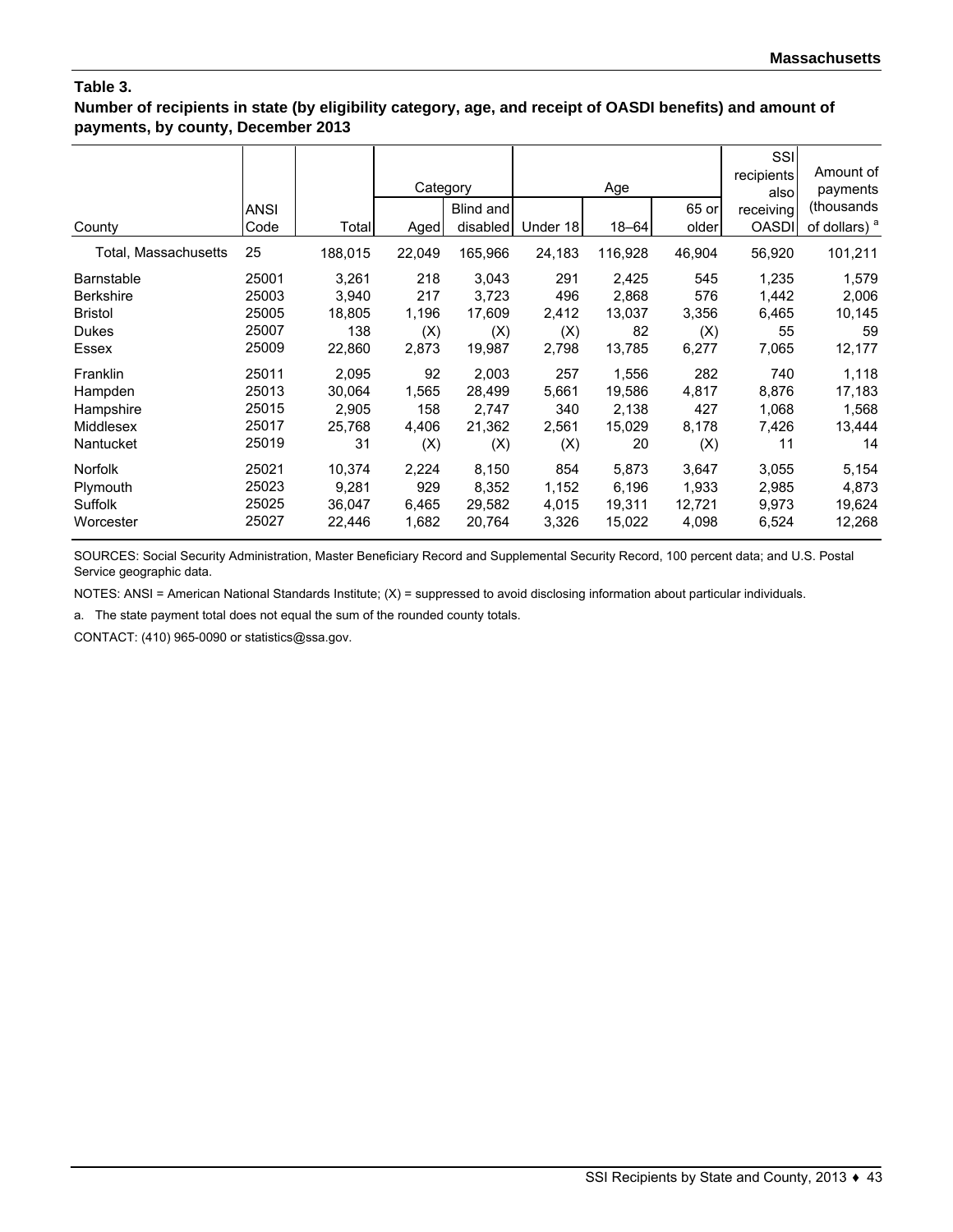**Number of recipients in state (by eligibility category, age, and receipt of OASDI benefits) and amount of payments, by county, December 2013**

|                       | <b>ANSI</b>    |                | Category | Blind and      |            | Age          | 65 or      | SSI<br>recipients<br>also<br>receiving | Amount of<br>payments<br>(thousands |
|-----------------------|----------------|----------------|----------|----------------|------------|--------------|------------|----------------------------------------|-------------------------------------|
| County                | Code           | Total          | Aged     | disabled       | Under 18   | $18 - 64$    | older      | <b>OASDI</b>                           | of dollars) <sup>a</sup>            |
| Total, Michigan       | 26             | 277,210        | 17,808   | 259,402        | 43,313     | 191,756      | 42,141     | 84,913                                 | 159,143                             |
| Alcona                | 26001          | 303            | 17       | 286            | 37         | 222          | 44         | 123                                    | 152                                 |
| Alger                 | 26003          | 201            | 12       | 189            | 18         | 136          | 47         | 98                                     | 100                                 |
| Allegan               | 26005<br>26007 | 1,817<br>1,190 | 61<br>39 | 1,756          | 290        | 1,311<br>908 | 216<br>122 | 679<br>496                             | 983<br>623                          |
| Alpena<br>Antrim      | 26009          | 512            | 18       | 1,151<br>494   | 160<br>94  | 377          | 41         | 178                                    | 288                                 |
| Arenac                | 26011          | 548            | 25       | 523            | 49         | 422          | 77         | 227                                    | 282                                 |
| Baraga                | 26013          | 182            | (X)      | (X)            | 26         | 129          | 27         | 83                                     | 93                                  |
| Barry                 | 26015          | 882            | 23       | 859            | 140        | 658          | 84         | 306                                    | 481                                 |
| Bay                   | 26017          | 3,299          | 81       | 3,218          | 546        | 2,404        | 349        | 1,215                                  | 1,808                               |
| Benzie                | 26019          | 351            | (X)      | (X)            | 50         | 258          | 43         | 142                                    | 199                                 |
| <b>Berrien</b>        | 26021          | 4,979          | 185      | 4,794          | 948        | 3,435        | 596        | 1,668                                  | 2,801                               |
| <b>Branch</b>         | 26023          | 986            | 36       | 950            | 151        | 707          | 128        | 358                                    | 526                                 |
| Calhoun               | 26025          | 4,996          | 132      | 4,864          | 757        | 3,708        | 531        | 1,701                                  | 2,750                               |
| Cass<br>Charlevoix    | 26027<br>26029 | 1,146<br>475   | 38<br>14 | 1,108<br>461   | 180<br>98  | 833<br>320   | 133<br>57  | 410<br>177                             | 637<br>253                          |
| Cheboygan             | 26031          | 748            | 48       | 700            | 114        | 518          | 116        | 338                                    | 355                                 |
| Chippewa              | 26033          | 910            | 44       | 866            | 165        | 626          | 119        | 349                                    | 470                                 |
| Clare                 | 26035          | 1,295          | 37       | 1,258          | 134        | 1,004        | 157        | 475                                    | 686                                 |
| Clinton               | 26037          | 819            | 22       | 797            | 147        | 606          | 66         | 228                                    | 460                                 |
| Crawford              | 26039          | 377            | 11       | 366            | 48         | 293          | 36         | 146                                    | 210                                 |
| Delta                 | 26041          | 1,038          | 59       | 979            | 149        | 723          | 166        | 458                                    | 534                                 |
| Dickinson             | 26043          | 550            | 36       | 514            | 74         | 401          | 75         | 223                                    | 276                                 |
| Eaton                 | 26045          | 1,683          | 90       | 1,593          | 285        | 1,179        | 219        | 575                                    | 905                                 |
| Emmet                 | 26047          | 531            | 33       | 498            | 102        | 346          | 83         | 199                                    | 288                                 |
| Genesee               | 26049          | 17,016         | 476      | 16,540         | 3,133      | 12,251       | 1,632      | 4,853                                  | 10,212                              |
| Gladwin               | 26051          | 887            | 29       | 858            | 123        | 669          | 95         | 316                                    | 474                                 |
| Gogebic               | 26053          | 441            | 17       | 424            | 43         | 339          | 59         | 183                                    | 218                                 |
| <b>Grand Traverse</b> | 26055          | 1,403          | 49       | 1,354          | 251        | 1,005        | 147        | 551                                    | 723                                 |
| Gratiot<br>Hillsdale  | 26057<br>26059 | 1,063<br>1,156 | 37<br>35 | 1,026<br>1,121 | 171<br>210 | 769<br>817   | 123<br>129 | 379<br>384                             | 579<br>641                          |
|                       | 26061          | 664            | 42       | 622            | 49         | 476          | 139        | 306                                    | 320                                 |
| Houghton<br>Huron     | 26063          | 744            | 41       | 703            | 87         | 527          | 130        | 291                                    | 404                                 |
| Ingham                | 26065          | 7,690          | 464      | 7,226          | 1,338      | 5,287        | 1,065      | 2,329                                  | 4,443                               |
| Ionia                 | 26067          | 1,374          | 40       | 1,334          | 190        | 1,028        | 156        | 460                                    | 768                                 |
| losco                 | 26069          | 820            | 26       | 794            | 116        | 605          | 99         | 323                                    | 447                                 |
| Iron                  | 26071          | 301            | 15       | 286            | 38         | 203          | 60         | 120                                    | 154                                 |
| Isabella              | 26073          | 1,339          | 39       | 1,300          | 192        | 982          | 165        | 509                                    | 701                                 |
| Jackson               | 26075          | 4,610          | 111      | 4,499          | 898        | 3,298        | 414        | 1,481                                  | 2,751                               |
| Kalamazoo             | 26077          | 6,342          | 195      | 6,147          | 1,111      | 4,604        | 627        | 2,166                                  | 3,614                               |
| Kalkaska              | 26079          | 468            | 22       | 446            | 46         | 348          | 74         | 189                                    | 239                                 |
| Kent                  | 26081          | 15,188         | 878      | 14,310         | 2,903      | 10,352       | 1,933      | 4,942                                  | 8,676                               |
| Keweenaw              | 26083          | 34             | 0        | 34             | 0          | (X)          | (X)        | 16                                     | 16                                  |
| Lake                  | 26085          | 613            | 23       | 590            | 79         | 450          | 84         | 236                                    | 338                                 |
| Lapeer                | 26087          | 1,292          | 45       | 1,247          | 198        | 950          | 144        | 405                                    | 737                                 |
| Leelanau              | 26089          | 208            | 11       | 197            | 42         | 139          | 27         | 87                                     | 107                                 |
|                       |                |                |          |                |            |              |            |                                        | (Continued)                         |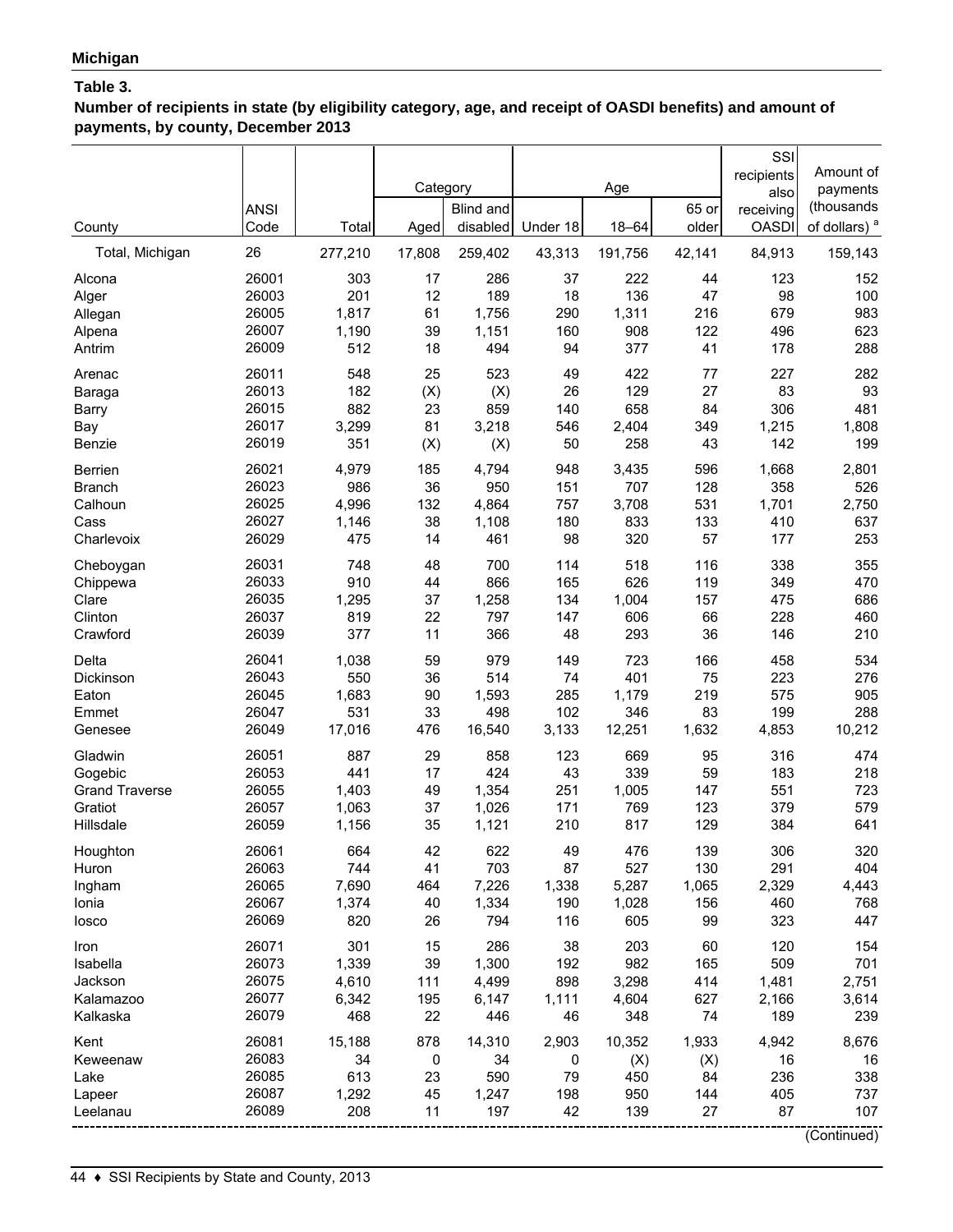**Number of recipients in state (by eligibility category, age, and receipt of OASDI benefits) and amount of payments, by county, December 2013—***Continued*

|              |             |        |          |           |          |           |        | SSI          |                          |
|--------------|-------------|--------|----------|-----------|----------|-----------|--------|--------------|--------------------------|
|              |             |        |          |           |          |           |        | recipients   | Amount of                |
|              |             |        | Category |           |          | Age       |        | also         | payments                 |
|              | <b>ANSI</b> |        |          | Blind and |          |           | 65 or  | receiving    | (thousands               |
| County       | Code        | Total  | Aged     | disabled  | Under 18 | $18 - 64$ | older  | <b>OASDI</b> | of dollars) <sup>a</sup> |
| Lenawee      | 26091       | 1,991  | 74       | 1,917     | 348      | 1,422     | 221    | 652          | 1,095                    |
| Livingston   | 26093       | 1,381  | 55       | 1,326     | 222      | 1,029     | 130    | 374          | 770                      |
| Luce         | 26095       | 204    | 16       | 188       | 27       | 134       | 43     | 88           | 96                       |
| Mackinac     | 26097       | 239    | 15       | 224       | 23       | 176       | 40     | 111          | 113                      |
| Macomb       | 26099       | 19,893 | 2,622    | 17,271    | 2,807    | 12,342    | 4,744  | 5,067        | 11,516                   |
| Manistee     | 26101       | 676    | 28       | 648       | 103      | 478       | 95     | 267          | 353                      |
| Marquette    | 26103       | 1,170  | 38       | 1,132     | 129      | 899       | 142    | 491          | 574                      |
| Mason        | 26105       | 767    | 36       | 731       | 112      | 556       | 99     | 321          | 409                      |
| Mecosta      | 26107       | 1,158  | 48       | 1,110     | 173      | 857       | 128    | 404          | 642                      |
| Menominee    | 26109       | 505    | 37       | 468       | 63       | 355       | 87     | 211          | 244                      |
| Midland      | 26111       | 1,672  | 66       | 1,606     | 241      | 1,228     | 203    | 577          | 889                      |
| Missaukee    | 26113       | 366    | 13       | 353       | 55       | 268       | 43     | 148          | 189                      |
| Monroe       | 26115       | 2,649  | 118      | 2,531     | 412      | 1,975     | 262    | 907          | 1,524                    |
| Montcalm     | 26117       | 1,831  | 48       | 1,783     | 303      | 1,354     | 174    | 633          | 1,013                    |
| Montmorency  | 26119       | 317    | 13       | 304       | 31       | 249       | 37     | 131          | 164                      |
| Muskegon     | 26121       | 6,426  | 130      | 6,296     | 1,219    | 4,589     | 618    | 2,100        | 3,624                    |
| Newaygo      | 26123       | 1,544  | 47       | 1,497     | 235      | 1,153     | 156    | 560          | 876                      |
| Oakland      | 26125       | 22,568 | 3,813    | 18,755    | 2,606    | 13,626    | 6,336  | 6,005        | 12,945                   |
| Oceana       | 26127       | 728    | 48       | 680       | 113      | 510       | 105    | 287          | 394                      |
| Ogemaw       | 26129       | 867    | 38       | 829       | 109      | 661       | 97     | 339          | 432                      |
| Ontonagon    | 26131       | 148    | (X)      | (X)       | 20       | (X)       | (X)    | 62           | 81                       |
| Osceola      | 26133       | 851    | 40       | 811       | 124      | 601       | 126    | 315          | 465                      |
| Oscoda       | 26135       | 304    | 14       | 290       | 27       | 243       | 34     | 127          | 194                      |
| Otsego       | 26137       | 571    | 21       | 550       | 91       | 416       | 64     | 210          | 322                      |
| Ottawa       | 26139       | 2,716  | 161      | 2,555     | 545      | 1,841     | 330    | 926          | 1,455                    |
| Presque Isle | 26141       | 372    | 29       | 343       | 56       | 251       | 65     | 169          | 182                      |
| Roscommon    | 26143       | 924    | 27       | 897       | 112      | 722       | 90     | 365          | 499                      |
| Saginaw      | 26145       | 8,669  | 237      | 8,432     | 1,578    | 6,256     | 835    | 2,565        | 5,095                    |
| St. Clair    | 26147       | 3,482  | 111      | 3,371     | 520      | 2,551     | 411    | 1,089        | 1,895                    |
| St. Joseph   | 26149       | 1,334  | 49       | 1,285     | 195      | 984       | 155    | 460          | 730                      |
| Sanilac      | 26151       | 950    | 38       | 912       | 105      | 715       | 130    | 347          | 495                      |
| Schoolcraft  | 26153       | 260    | 24       | 236       | 23       | 184       | 53     | 103          | 124                      |
| Shiawassee   | 26155       | 1,721  | 45       | 1,676     | 277      | 1,286     | 158    | 596          | 962                      |
| Tuscola      | 26157       | 1,321  | 37       | 1,284     | 207      | 983       | 131    | 451          | 756                      |
| Van Buren    | 26159       | 2,209  | 109      | 2,100     | 307      | 1,576     | 326    | 828          | 1,203                    |
| Washtenaw    | 26161       | 5,392  | 581      | 4,811     | 815      | 3,581     | 996    | 1,593        | 3,002                    |
| Wayne        | 26163       | 84,449 | 5,260    | 79,189    | 12,829   | 58,122    | 13,498 | 23,205       | 50,505                   |
| Wexford      | 26165       | 1,114  | 46       | 1,068     | 171      | 823       | 120    | 451          | 599                      |

SOURCES: Social Security Administration, Master Beneficiary Record and Supplemental Security Record, 100 percent data; and U.S. Postal Service geographic data.

NOTES: ANSI = American National Standards Institute; (X) = suppressed to avoid disclosing information about particular individuals.

a. The state payment total does not equal the sum of the rounded county totals.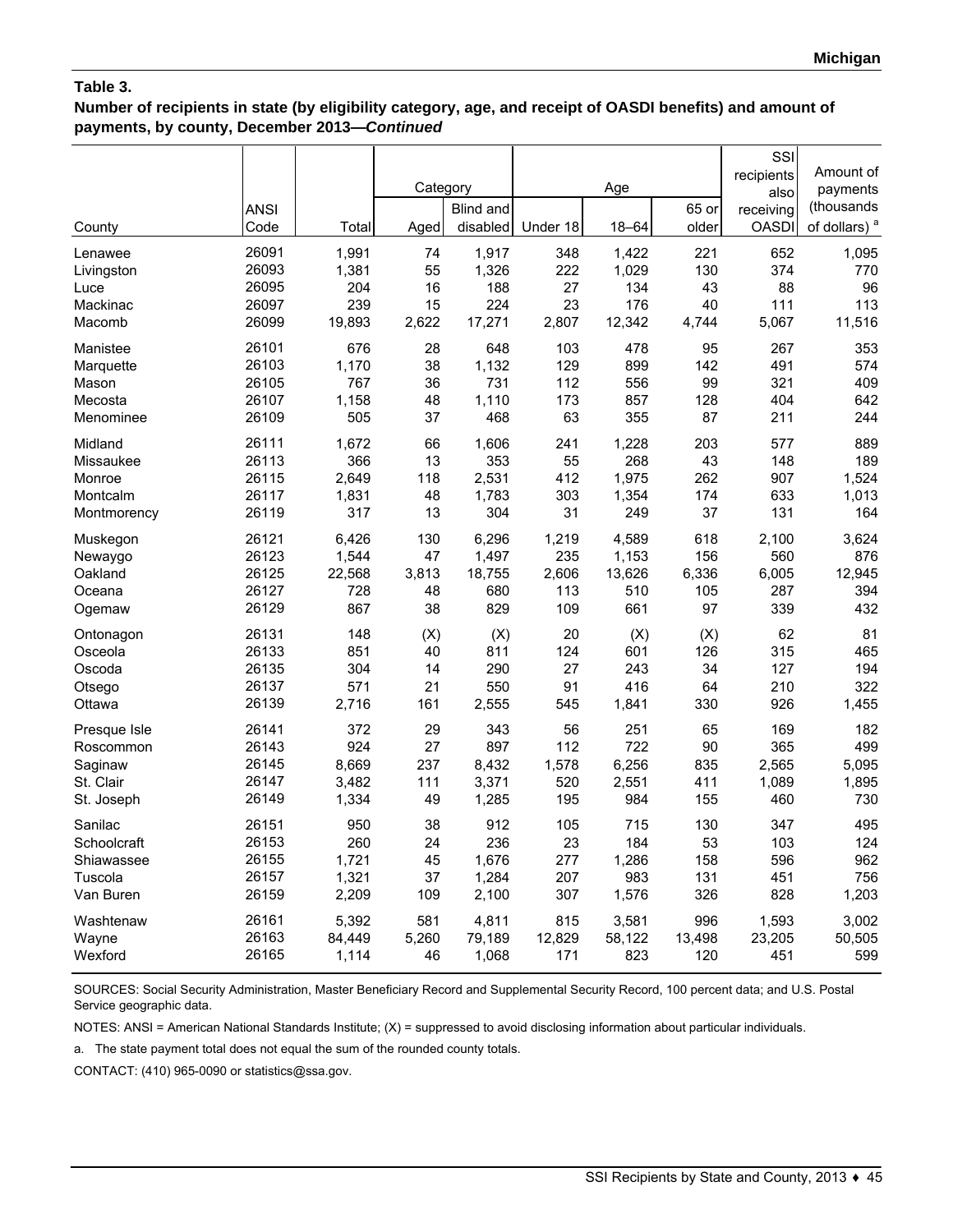**Number of recipients in state (by eligibility category, age, and receipt of OASDI benefits) and amount of payments, by county, December 2013**

| Blind and<br>65 or<br><b>ANSI</b><br>receiving<br>older<br>disabled<br>Under 18<br>$18 - 64$                                                    | (thousands                         |
|-------------------------------------------------------------------------------------------------------------------------------------------------|------------------------------------|
| <b>OASDI</b><br>Code<br>Total<br>County<br>Aged<br>27<br>93,748<br>83,334<br>28,115<br>Total, Minnesota<br>10,414<br>13,917<br>59,840<br>19,991 | of dollars) <sup>a</sup><br>52,385 |
| 27001<br>Aitkin<br>261<br>22<br>239<br>26<br>179<br>56<br>110                                                                                   | 132                                |
| 27003<br>4,399<br>776<br>1,168<br>451<br>3,948<br>754<br>2,869<br>Anoka                                                                         | 2,468                              |
| 718<br>62<br>656<br>461<br>271<br>Becker<br>27005<br>130<br>127                                                                                 | 393                                |
| 27007<br>1,316<br>1,232<br>243<br>857<br>516<br>84<br>216<br>Beltrami                                                                           | 689                                |
| 27009<br>662<br>623<br>461<br>254<br>Benton<br>39<br>105<br>96                                                                                  | 348                                |
| 96<br>76<br>15<br>38<br><b>Big Stone</b><br>27011<br>20<br>47<br>34                                                                             | 44                                 |
| 27013<br><b>Blue Earth</b><br>1,030<br>168<br>862<br>134<br>659<br>237<br>462                                                                   | 489                                |
| 27015<br>33<br>234<br>180<br>112<br>267<br>34<br>53<br><b>Brown</b>                                                                             | 131                                |
| 27017<br>591<br>36<br>555<br>93<br>416<br>82<br>205<br>Carlton                                                                                  | 324                                |
| 526<br>352<br>27019<br>60<br>466<br>80<br>94<br>149<br>Carver                                                                                   | 274                                |
| 27021<br>787<br>61<br>726<br>555<br>325<br>92<br>140<br>Cass                                                                                    | 387                                |
| 27023<br>180<br>17<br>163<br>28<br>119<br>33<br>67<br>Chippewa                                                                                  | 93                                 |
| 27025<br>553<br>26<br>527<br>183<br>65<br>424<br>64<br>Chisago                                                                                  | 297                                |
| 27027<br>63<br>1,000<br>362<br>1,063<br>171<br>754<br>138<br>Clay                                                                               | 578                                |
| 27029<br>223<br>31<br>192<br>29<br>135<br>93<br>59<br>Clearwater                                                                                | 108                                |
| 27031<br>52<br>36<br>20<br>Cook<br>(X)<br>(X)<br>(X)<br>(X)                                                                                     | 26                                 |
| 27033<br>227<br>15<br>212<br>147<br>39<br>83<br>Cottonwood<br>41                                                                                | 114                                |
| 27035<br>1,165<br>77<br>1,088<br>856<br>511<br>Crow Wing<br>146<br>163                                                                          | 597                                |
| 27037<br>4,320<br>3,777<br>2,617<br>1,138<br>Dakota<br>543<br>802<br>901                                                                        | 2,483                              |
| 27039<br>174<br>17<br>157<br>33<br>108<br>33<br>Dodge<br>70                                                                                     | 80                                 |
| 27041<br>484<br>46<br>438<br>319<br>88<br>221<br>77<br>Douglas                                                                                  | 230                                |
| 27043<br>239<br>30<br>209<br>145<br>50<br>98<br>Faribault<br>44                                                                                 | 114                                |
| 27045<br>40<br>157<br>26<br>115<br>56<br>101<br>Fillmore<br>197                                                                                 | 95                                 |
| 27047<br>30<br>454<br>82<br>318<br>84<br>188<br>Freeborn<br>484                                                                                 | 265                                |
| 27049<br>Goodhue<br>456<br>26<br>430<br>77<br>314<br>65<br>174                                                                                  | 227                                |
| 27051<br>78<br>(X)<br>(X)<br>15<br>53<br>10<br>27<br>Grant                                                                                      | 47                                 |
| 27053<br>15,676<br>6,873<br>6,071<br>26,444<br>3,852<br>22,592<br>3,895<br>Hennepin                                                             | 15,633                             |
| 27055<br>178<br>31<br>124<br>95<br>199<br>21<br>44<br>Houston                                                                                   | 81                                 |
| 27057<br>37<br>250<br>178<br>Hubbard<br>377<br>340<br>58<br>69                                                                                  | 180                                |
| 27059<br>428<br>26<br>68<br>138<br>402<br>319<br>41<br>Isanti                                                                                   | 237                                |
| 27061<br>1,002<br>67<br>935<br>141<br>703<br>158<br>401<br>Itasca                                                                               | 547                                |
| 27063<br>109<br>97<br>56<br>36<br>Jackson<br>12<br>29<br>24<br>27065<br>294<br>13<br>43<br>210<br>41<br>125                                     | 67<br>150                          |
| Kanabec<br>281<br>27067<br>750<br>57<br>693<br>97<br>516<br>306<br>137                                                                          | 391                                |
| Kandiyohi<br>27069<br>49<br>32<br>23<br>(X)<br>(X)<br>(X)<br>Kittson<br>(X)                                                                     | 21                                 |
|                                                                                                                                                 |                                    |
| 23<br>275<br>128<br>27071<br>298<br>27<br>224<br>47<br>Koochiching                                                                              | 143                                |
| 27073<br>(X)<br>17<br>62<br>40<br>96<br>(X)<br>17<br>Lac qui Parle                                                                              | 57                                 |
| 27075<br>109<br>Lake<br>160<br>(X)<br>(X)<br>31<br>20<br>67<br>27077                                                                            | 80                                 |
| 23<br>18<br>Lake of the Woods<br>38<br>(X)<br>(X)<br>(X)<br>(X)<br>27079<br>39<br>39<br>106<br>Le Sueur<br>243<br>23<br>220<br>165              | 18<br>129                          |
| 27081<br>12<br>52<br>32<br>19<br>30<br>64<br>13                                                                                                 | 25                                 |
| Lincoln<br>27083<br>35<br>376<br>67<br>411<br>54<br>290<br>171<br>Lyon                                                                          | 199                                |
| 27085<br>362<br>32<br>330<br>234<br>59<br>144<br>McLeod<br>69                                                                                   | 178                                |
| 27087<br>160<br>12<br>95<br>148<br>20<br>45<br>72<br>Mahnomen                                                                                   | 81                                 |
| 27089<br>17<br>93<br>68<br>57<br>Marshall<br>110<br>16<br>26                                                                                    | 52                                 |
|                                                                                                                                                 | (Continued)                        |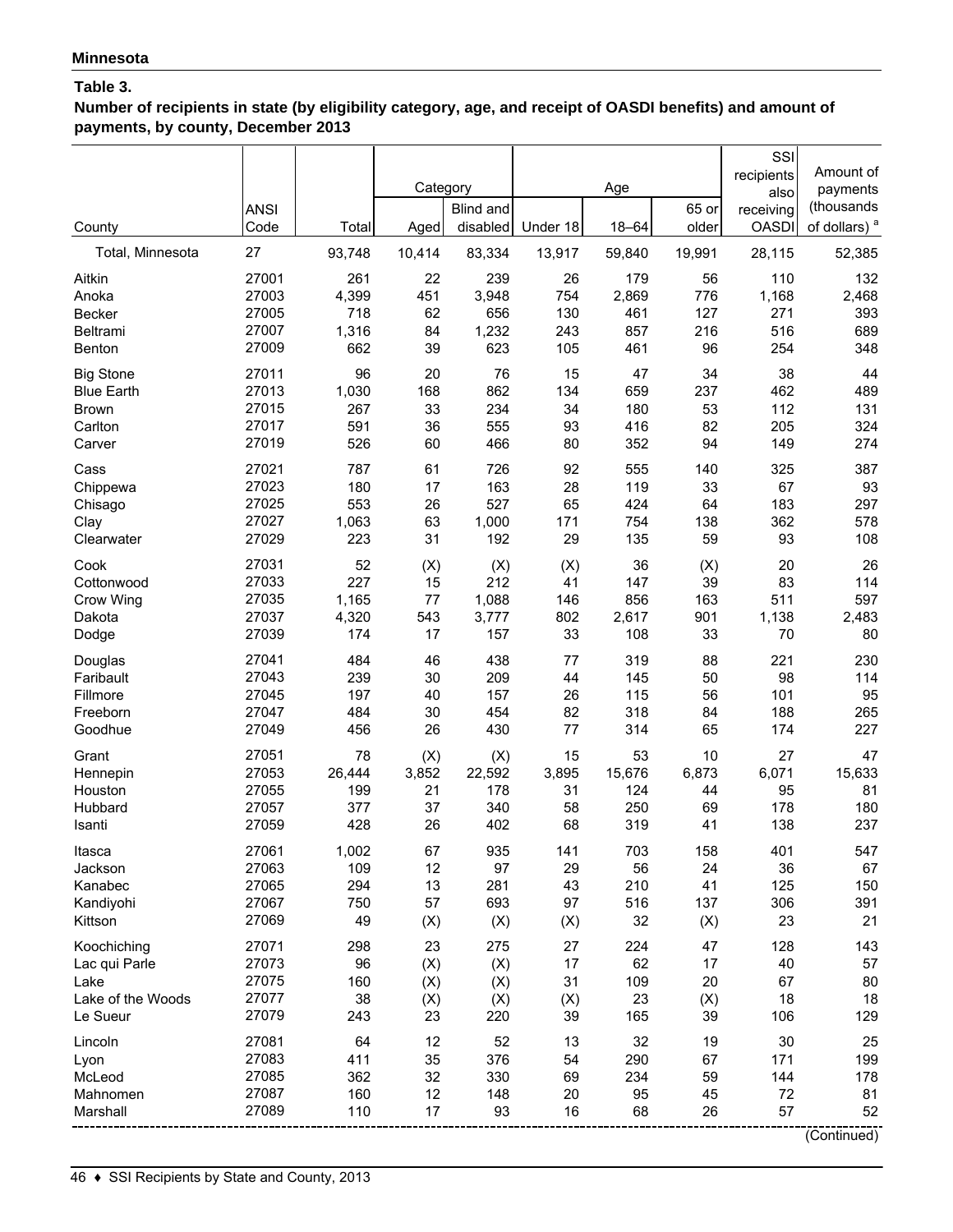**Number of recipients in state (by eligibility category, age, and receipt of OASDI benefits) and amount of payments, by county, December 2013—***Continued*

|            |             |        |          |           |           |           |       | SSI          |                          |
|------------|-------------|--------|----------|-----------|-----------|-----------|-------|--------------|--------------------------|
|            |             |        |          |           |           |           |       | recipients   | Amount of                |
|            |             |        | Category |           |           | Age       |       | also         | payments                 |
|            | <b>ANSI</b> |        |          | Blind and |           |           | 65 or | receiving    | (thousands               |
| County     | Code        | Total  | Aged     | disabled  | Under 18  | $18 - 64$ | older | <b>OASDI</b> | of dollars) <sup>a</sup> |
| Martin     | 27091       | 378    | 17       | 361       | 62        | 277       | 39    | 166          | 194                      |
| Meeker     | 27093       | 249    | 16       | 233       | 45        | 170       | 34    | 98           | 129                      |
| Mille Lacs | 27095       | 444    | 31       | 413       | 81        | 303       | 60    | 167          | 296                      |
| Morrison   | 27097       | 546    | 74       | 472       | 59        | 368       | 119   | 259          | 249                      |
| Mower      | 27099       | 738    | 55       | 683       | 130       | 478       | 130   | 284          | 370                      |
| Murray     | 27101       | 90     | (X)      | (X)       | 18        | 59        | 13    | 45           | 38                       |
| Nicollet   | 27103       | 319    | 29       | 290       | 61        | 214       | 44    | 113          | 176                      |
| Nobles     | 27105       | 308    | 51       | 257       | 51        | 168       | 89    | 115          | 163                      |
| Norman     | 27107       | 142    | 27       | 115       | 29        | 80        | 33    | 69           | 66                       |
| Olmsted    | 27109       | 2,205  | 324      | 1,881     | 284       | 1,333     | 588   | 653          | 1,231                    |
| Otter Tail | 27111       | 891    | 105      | 786       | 121       | 582       | 188   | 384          | 410                      |
| Pennington | 27113       | 197    | 32       | 165       | 23        | 120       | 54    | 108          | 89                       |
| Pine       | 27115       | 510    | 37       | 473       | 44        | 378       | 88    | 196          | 281                      |
| Pipestone  | 27117       | 143    | 13       | 130       | 23        | 93        | 27    | 67           | $77 \,$                  |
| Polk       | 27119       | 613    | 72       | 541       | 78        | 403       | 132   | 268          | 286                      |
| Pope       | 27121       | 132    | 10       | 122       | 13        | 101       | 18    | 64           | 62                       |
| Ramsey     | 27123       | 16,819 | 1,892    | 14,927    | 2,270     | 10,477    | 4,072 | 3,886        | 10,034                   |
| Red Lake   | 27125       | 44     | (X)      | (X)       |           | 31        | (X)   | 18           | 18                       |
|            | 27127       | 218    |          | 204       | (X)<br>20 | 158       | 40    | 80           | 104                      |
| Redwood    | 27129       | 210    | 14<br>15 |           | 40        | 133       | 37    | 70           | 102                      |
| Renville   |             |        |          | 195       |           |           |       |              |                          |
| Rice       | 27131       | 750    | 66       | 684       | 142       | 473       | 135   | 245          | 414                      |
| Rock       | 27133       | 111    | (X)      | (X)       | 21        | 71        | 19    | 53           | 49                       |
| Roseau     | 27135       | 161    | 12       | 149       | 25        | 104       | 32    | 67           | 74                       |
| St. Louis  | 27137       | 5,275  | 182      | 5,093     | 615       | 4,044     | 616   | 1,981        | 2,834                    |
| Scott      | 27139       | 1,129  | 225      | 904       | 183       | 584       | 362   | 260          | 634                      |
| Sherburne  | 27141       | 701    | 41       | 660       | 152       | 467       | 82    | 238          | 377                      |
| Sibley     | 27143       | 143    | 22       | 121       | 26        | 84        | 33    | 50           | 67                       |
| Stearns    | 27145       | 2,208  | 239      | 1,969     | 364       | 1,463     | 381   | 809          | 1,166                    |
| Steele     | 27147       | 527    | 60       | 467       | 89        | 345       | 93    | 182          | 262                      |
| Stevens    | 27149       | 119    | 12       | 107       | 14        | 79        | 26    | 64           | 50                       |
| Swift      | 27151       | 143    | 16       | 127       | 25        | 88        | 30    | 70           | 85                       |
| Todd       | 27153       | 406    | 50       | 356       | 45        | 273       | 88    | 207          | 190                      |
| Traverse   | 27155       | 59     | (X)      | (X)       | (X)       | 40        | (X)   | 29           | 29                       |
| Wabasha    | 27157       | 192    | 15       | 177       | 30        | 126       | 36    | 80           | $90\,$                   |
| Wadena     | 27159       | 410    | 38       | 372       | 34        | 293       | 83    | 193          | 190                      |
| Waseca     | 27161       | 225    | 11       | 214       | 50        | 152       | 23    | 74           | 122                      |
| Washington | 27163       | 1,957  | 189      | 1,768     | 303       | 1,277     | 377   | 524          | 1,116                    |
| Watonwan   | 27165       | 146    | 16       | 130       | 39        | 71        | 36    | 60           | 72                       |
| Wilkin     | 27167       | 89     | 11       | 78        | 17        | 54        | 18    | 37           | 38                       |
| Winona     | 27169       | 651    | 34       | 617       | 101       | 455       | 95    | 269          | 329                      |
|            |             |        |          |           |           |           |       |              | (Continued)              |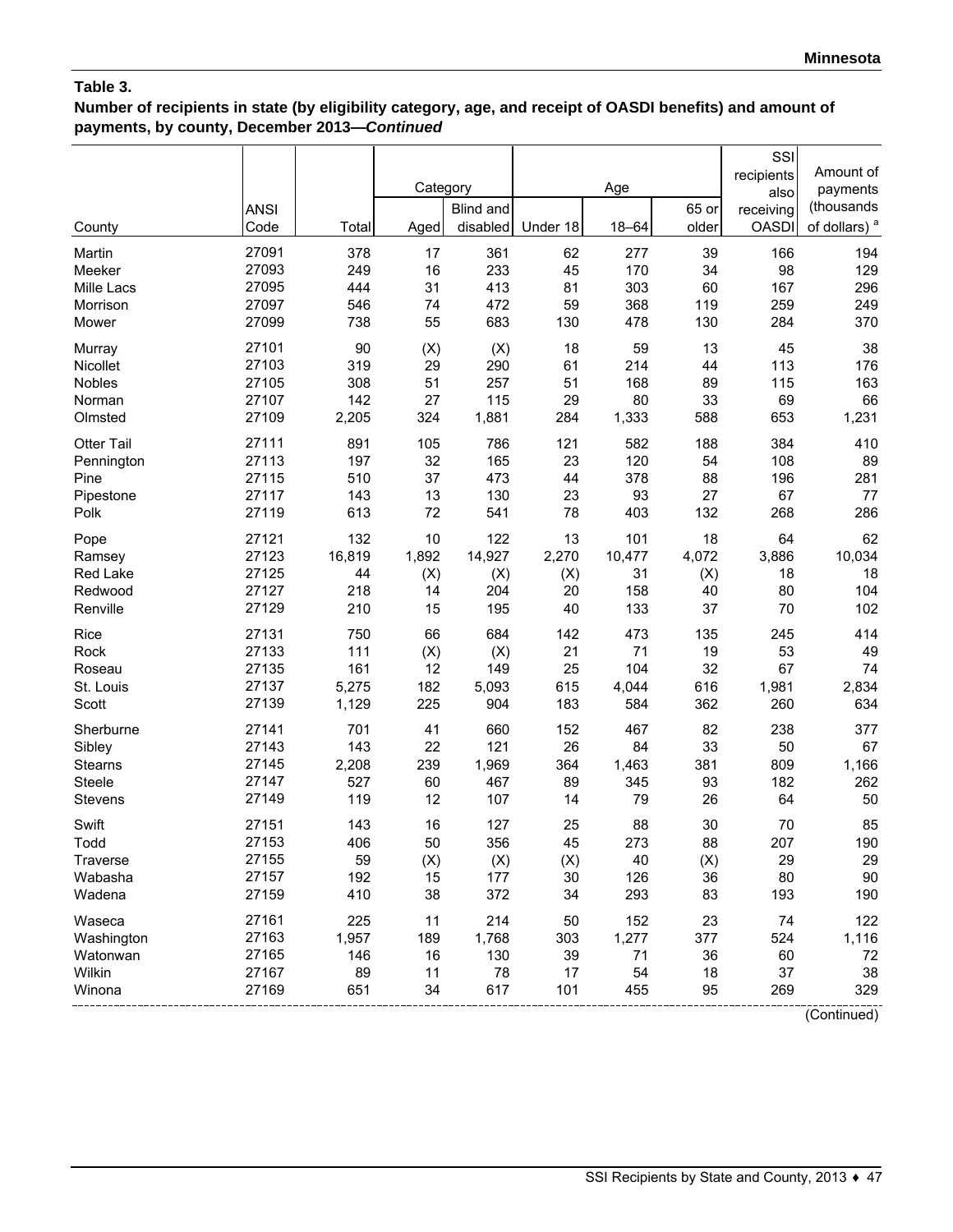**Number of recipients in state (by eligibility category, age, and receipt of OASDI benefits) and amount of payments, by county, December 2013—***Continued*

|                                  |                     |            | Category  |                       |           | Age       |                | SSI<br>recipients<br>alsol | Amount of<br>payments                   |
|----------------------------------|---------------------|------------|-----------|-----------------------|-----------|-----------|----------------|----------------------------|-----------------------------------------|
| County                           | <b>ANSI</b><br>Code | Total      | Aged      | Blind and<br>disabled | Under 18  | $18 - 64$ | 65 or<br>older | receiving<br><b>OASDI</b>  | (thousands)<br>of dollars) <sup>a</sup> |
| Wright<br><b>Yellow Medicine</b> | 27171<br>27173      | 874<br>134 | 67<br>(X) | 807<br>(X)            | 149<br>17 | 594<br>93 | 131<br>24      | 312<br>49                  | 455<br>67                               |

SOURCES: Social Security Administration, Master Beneficiary Record and Supplemental Security Record, 100 percent data; and U.S. Postal Service geographic data.

NOTES: ANSI = American National Standards Institute; (X) = suppressed to avoid disclosing information about particular individuals.

a. The state payment total does not equal the sum of the rounded county totals.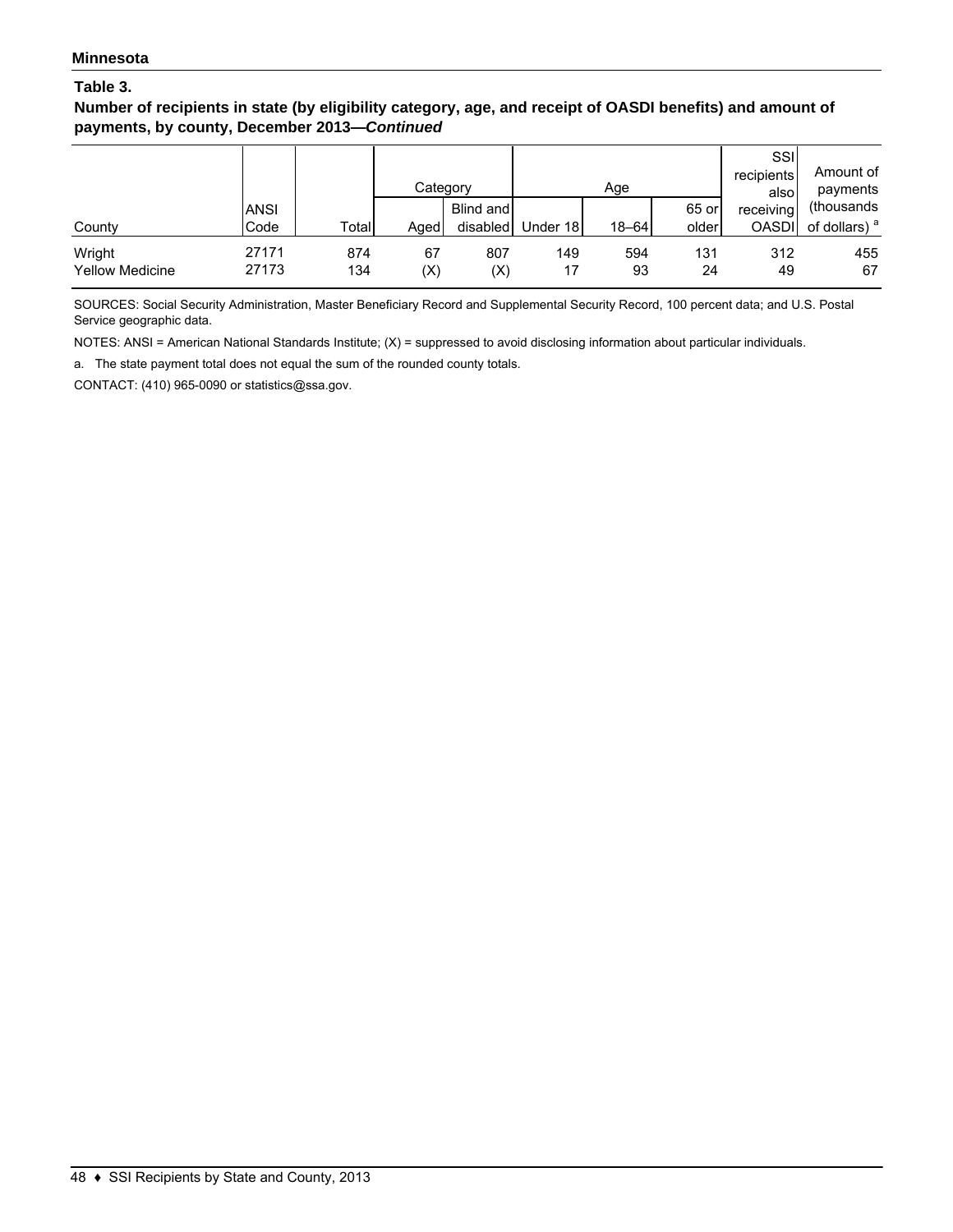**Number of recipients in state (by eligibility category, age, and receipt of OASDI benefits) and amount of payments, by county, December 2013**

|                     |                     |                | Category  |                              |            | Age          |                | SSI<br>recipients<br>also | Amount of<br>payments<br>(thousands |
|---------------------|---------------------|----------------|-----------|------------------------------|------------|--------------|----------------|---------------------------|-------------------------------------|
| County              | <b>ANSI</b><br>Code | Total          | Aged      | <b>Blind and</b><br>disabled | Under 18   | $18 - 64$    | 65 or<br>older | receiving<br><b>OASDI</b> | of dollars) <sup>a</sup>            |
| Total, Mississippi  | 28                  | 126,240        | 9,276     | 116,964                      | 24,062     | 78,388       | 23,790         | 46,136                    | 65,466                              |
| Adams               | 28001               | 1,902          | 176       | 1,726                        | 330        | 1,170        | 402            | 667                       | 998                                 |
| Alcorn              | 28003               | 1,786          | 82        | 1,704                        | 198        | 1,288        | 300            | 757                       | 892                                 |
| Amite               | 28005<br>28007      | 770<br>1,023   | 80<br>91  | 690<br>932                   | 110        | 475<br>586   | 185            | 306                       | 400<br>509                          |
| Attala<br>Benton    | 28009               | 517            | 45        | 472                          | 178<br>73  | 318          | 259<br>126     | 445<br>207                | 262                                 |
| <b>Bolivar</b>      | 28011               | 3,133          | 211       | 2,922                        | 609        | 1,950        | 574            | 1,147                     | 1,607                               |
| Calhoun             | 28013               | 784            | 54        | 730                          | 112        | 497          | 175            | 349                       | 381                                 |
| Carroll             | 28015               | 553            | 56        | 497                          | 97         | 325          | 131            | 209                       | 279                                 |
| Chickasaw           | 28017               | 904            | 66        | 838                          | 144        | 567          | 193            | 374                       | 463                                 |
| Choctaw             | 28019               | 411            | 25        | 386                          | (X)        | 278          | (X)            | 157                       | 214                                 |
| Claiborne           | 28021               | 731            | 54        | 677                          | 108        | 484          | 139            | 224                       | 391                                 |
| Clarke<br>Clay      | 28023<br>28025      | 789<br>1,132   | 82<br>78  | 707<br>1,054                 | 141<br>232 | 448<br>671   | 200<br>229     | 314<br>380                | 382<br>601                          |
| Coahoma             | 28027               | 2,227          | 209       | 2,018                        | 415        | 1,327        | 485            | 822                       | 1,143                               |
| Copiah              | 28029               | 1,516          | 117       | 1,399                        | 239        | 974          | 303            | 568                       | 791                                 |
| Covington           | 28031               | 1,011          | 76        | 935                          | 230        | 586          | 195            | 413                       | 477                                 |
| <b>DeSoto</b>       | 28033               | 2,721          | 183       | 2,538                        | 856        | 1,455        | 410            | 812                       | 1,467                               |
| Forrest             | 28035               | 2,944          | 153       | 2,791                        | 708        | 1,805        | 431            | 1,017                     | 1,569                               |
| Franklin            | 28037               | 373            | (X)       | (X)                          | 61         | 239          | 73             | 139                       | 182                                 |
| George              | 28039               | 681            | 35        | 646                          | 119        | 455          | 107            | 253                       | 348                                 |
| Greene              | 28041               | 454            | 46        | 408                          | 62         | 275          | 117            | 193                       | 214                                 |
| Grenada             | 28043<br>28045      | 1,394<br>1,309 | 93<br>91  | 1,301                        | 266<br>221 | 878<br>867   | 250<br>221     | 530<br>483                | 719<br>696                          |
| Hancock<br>Harrison | 28047               | 6,046          | 466       | 1,218<br>5,580               | 1,196      | 3,816        | 1,034          | 2,115                     | 3,154                               |
| Hinds               | 28049               | 11,133         | 699       | 10,434                       | 2,542      | 6,882        | 1,709          | 3,373                     | 6,231                               |
| Holmes              | 28051               | 2,036          | 170       | 1,866                        | 318        | 1,184        | 534            | 829                       | 1,030                               |
| Humphreys           | 28053               | 1,050          | 63        | 987                          | 241        | 622          | 187            | 367                       | 578                                 |
| Issaquena           | 28055               | 64             | (X)       | (X)                          | (X)        | 44           | (X)            | 28                        | 31                                  |
| Itawamba            | 28057               | 701            | 54        | 647                          | 87         | 488          | 126            | 298                       | 331                                 |
| Jackson             | 28059               | 3,434          | 203       | 3,231                        | 749        | 2,215        | 470            | 1,164                     | 1,854                               |
| Jasper              | 28061               | 909            | 87        | 822                          | 175        | 495          | 239            | 388                       | 437                                 |
| Jefferson           | 28063               | 717            | 45        | 672                          | 107        | 462          | 148            | 250                       | 366                                 |
| Jefferson Davis     | 28065<br>28067      | 640            | 64        | 576                          | 84         | 401          | 155            | 263<br>964                | 311                                 |
| Jones<br>Kemper     | 28069               | 2,793<br>583   | 179<br>65 | 2,614<br>518                 | 610<br>71  | 1,731<br>350 | 452<br>162     | 252                       | 1,328<br>293                        |
| Lafayette           | 28071               | 1,018          | 65        | 953                          | 199        | 665          | 154            | 356                       | 464                                 |
| Lamar               | 28073               | 1,151          | 66        | 1,085                        | 257        | 742          | 152            | 375                       | 623                                 |
| Lauderdale          | 28075               | 3,253          | 243       | 3,010                        | 633        | 1,965        | 655            | 1,223                     | 1,647                               |
| Lawrence            | 28077               | 575            | 39        | 536                          | 89         | 375          | 111            | 214                       | 307                                 |
| Leake               | 28079               | 987            | 111       | 876                          | 215        | 536          | 236            | 412                       | 475                                 |
| Lee                 | 28081               | 2,937          | 153       | 2,784                        | 679        | 1,827        | 431            | 1,088                     | 1,536                               |
| Leflore             | 28083               | 2,773          | 206       | 2,567                        | 576        | 1,695        | 502            | 960                       | 1,489                               |
| Lincoln             | 28085               | 1,488          | 93        | 1,395                        | 292        | 924          | 272            | 492                       | 746                                 |
| Lowndes             | 28087               | 2,442          | 202       | 2,240                        | 471        | 1,530        | 441            | 851                       | 1,262                               |
| Madison             | 28089               | 2,243          | 180       | 2,063                        | 456        | 1,320        | 467            | 757                       | 1,158                               |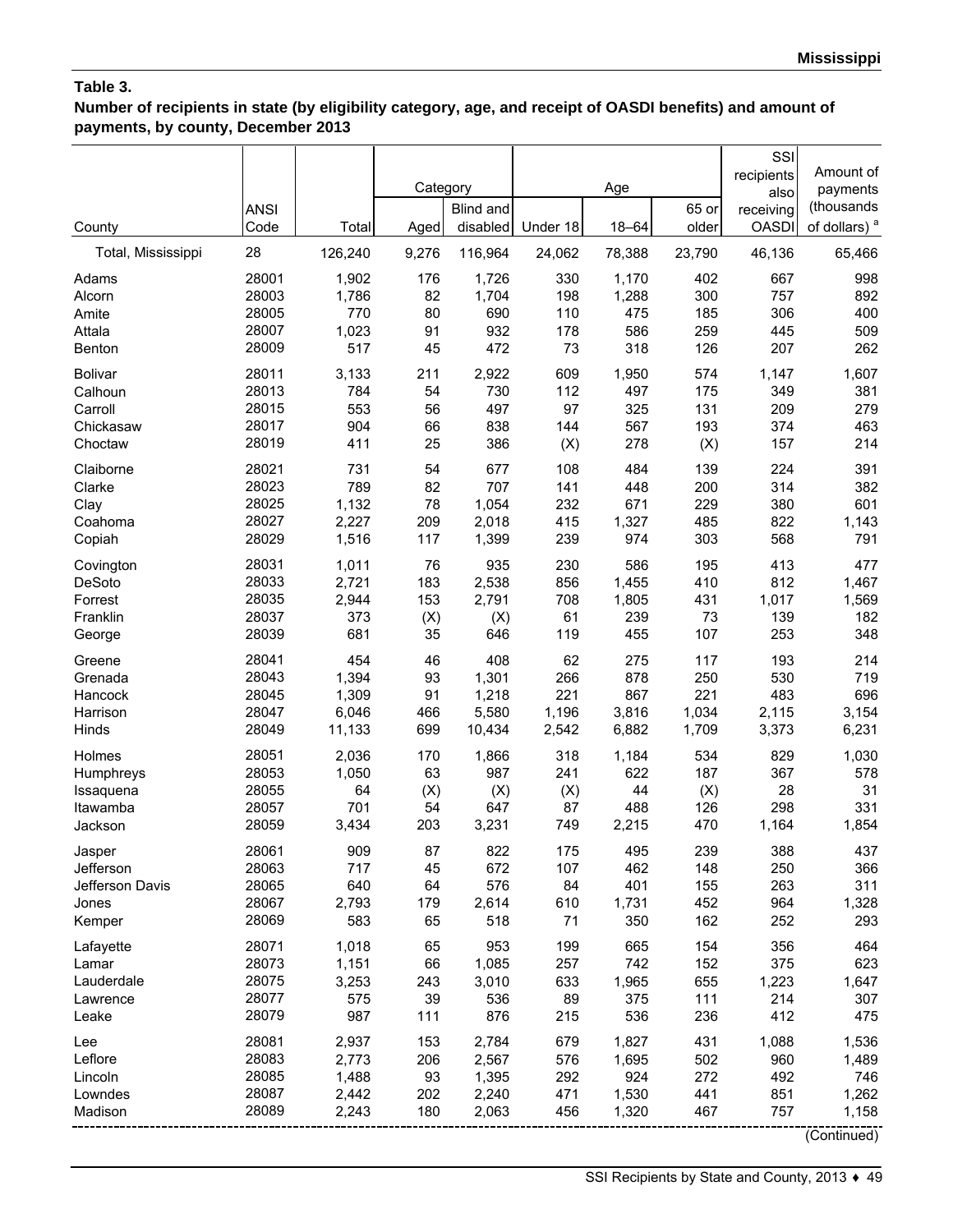**Number of recipients in state (by eligibility category, age, and receipt of OASDI benefits) and amount of payments, by county, December 2013—***Continued*

|                    |             |       |          |                  |          |       |       | SSI          |                          |
|--------------------|-------------|-------|----------|------------------|----------|-------|-------|--------------|--------------------------|
|                    |             |       |          |                  |          |       |       | recipients   | Amount of                |
|                    |             |       | Category |                  |          | Age   |       | also         | payments                 |
|                    | <b>ANSI</b> |       |          | <b>Blind and</b> |          |       | 65 or | receiving    | (thousands               |
| County             | Code        | Total | Aged     | disabled         | Under 18 | 18-64 | older | <b>OASDI</b> | of dollars) <sup>a</sup> |
| Marion             | 28091       | 1,274 | 82       | 1,192            | 184      | 817   | 273   | 479          | 646                      |
| Marshall           | 28093       | 1.747 | 164      | 1,583            | 282      | 1,061 | 404   | 704          | 895                      |
| Monroe             | 28095       | 1,486 | 121      | 1,365            | 241      | 920   | 325   | 596          | 745                      |
| Montgomery         | 28097       | 671   | 71       | 600              | 99       | 399   | 173   | 287          | 323                      |
| Neshoba            | 28099       | 1,187 | 82       | 1,105            | 257      | 718   | 212   | 410          | 605                      |
| Newton             | 28101       | 896   | 88       | 808              | 171      | 503   | 222   | 371          | 435                      |
| Noxubee            | 28103       | 1,002 | 92       | 910              | 146      | 616   | 240   | 398          | 523                      |
| Oktibbeha          | 28105       | 1,614 | 103      | 1,511            | 291      | 1,049 | 274   | 569          | 785                      |
| Panola             | 28107       | 2,156 | 161      | 1,995            | 442      | 1,299 | 415   | 854          | 1,163                    |
| <b>Pearl River</b> | 28109       | 1,968 | 137      | 1,831            | 280      | 1,348 | 340   | 706          | 998                      |
| Perry              | 28111       | 605   | 40       | 565              | 80       | 407   | 118   | 235          | 288                      |
| Pike               | 28113       | 2,322 | 185      | 2,137            | 396      | 1,440 | 486   | 916          | 1,236                    |
| Pontotoc           | 28115       | 972   | 87       | 885              | 174      | 614   | 184   | 422          | 472                      |
| Prentiss           | 28117       | 891   | 91       | 800              | 108      | 594   | 189   | 415          | 429                      |
| Quitman            | 28119       | 756   | 61       | 695              | 105      | 484   | 167   | 316          | 387                      |
| Rankin             | 28121       | 2,818 | 156      | 2,662            | 556      | 1,851 | 411   | 817          | 1,411                    |
| Scott              | 28123       | 1,388 | 145      | 1,243            | 291      | 795   | 302   | 574          | 736                      |
| Sharkey            | 28125       | 470   | 53       | 417              | 73       | 283   | 114   | 193          | 251                      |
| Simpson            | 28127       | 1,320 | 73       | 1,247            | 253      | 842   | 225   | 422          | 654                      |
| Smith              | 28129       | 694   | 52       | 642              | 150      | 405   | 139   | 261          | 350                      |
| Stone              | 28131       | 550   | 21       | 529              | 78       | 390   | 82    | 209          | 275                      |
| Sunflower          | 28133       | 2,042 | 158      | 1,884            | 449      | 1,195 | 398   | 750          | 1,062                    |
| Tallahatchie       | 28135       | 1,279 | 103      | 1,176            | 211      | 789   | 279   | 516          | 661                      |
| Tate               | 28137       | 929   | 91       | 838              | 178      | 522   | 229   | 397          | 474                      |
| Tippah             | 28139       | 1,071 | 49       | 1,022            | 127      | 732   | 212   | 457          | 511                      |
| Tishomingo         | 28141       | 742   | 49       | 693              | 82       | 520   | 140   | 344          | 374                      |
| Tunica             | 28143       | 814   | 64       | 750              | 169      | 490   | 155   | 340          | 414                      |
| Union              | 28145       | 914   | 74       | 840              | 132      | 594   | 188   | 400          | 460                      |
| Walthall           | 28147       | 820   | 73       | 747              | 119      | 511   | 190   | 340          | 419                      |
| Warren             | 28149       | 2,094 | 156      | 1,938            | 493      | 1,245 | 356   | 755          | 1,125                    |
| Washington         | 28151       | 4,603 | 301      | 4,302            | 921      | 2,951 | 731   | 1,485        | 2,570                    |
| Wayne              | 28153       | 1,094 | 62       | 1,032            | 195      | 683   | 216   | 436          | 536                      |
| Webster            | 28155       | 600   | 35       | 565              | 63       | 412   | 125   | 262          | 288                      |
| Wilkinson          | 28157       | 768   | 84       | 684              | 100      | 463   | 205   | 319          | 386                      |
| Winston            | 28159       | 973   | 90       | 883              | 134      | 610   | 229   | 382          | 489                      |
| Yalobusha          | 28161       | 854   | 75       | 779              | 94       | 572   | 188   | 366          | 440                      |
| Yazoo              | 28163       | 1,818 | 159      | 1,659            | 331      | 1,077 | 410   | 648          | 1,011                    |
|                    |             |       |          |                  |          |       |       |              |                          |

SOURCES: Social Security Administration, Master Beneficiary Record and Supplemental Security Record, 100 percent data; and U.S. Postal Service geographic data.

NOTES: ANSI = American National Standards Institute; (X) = suppressed to avoid disclosing information about particular individuals.

a. The state payment total does not equal the sum of the rounded county totals.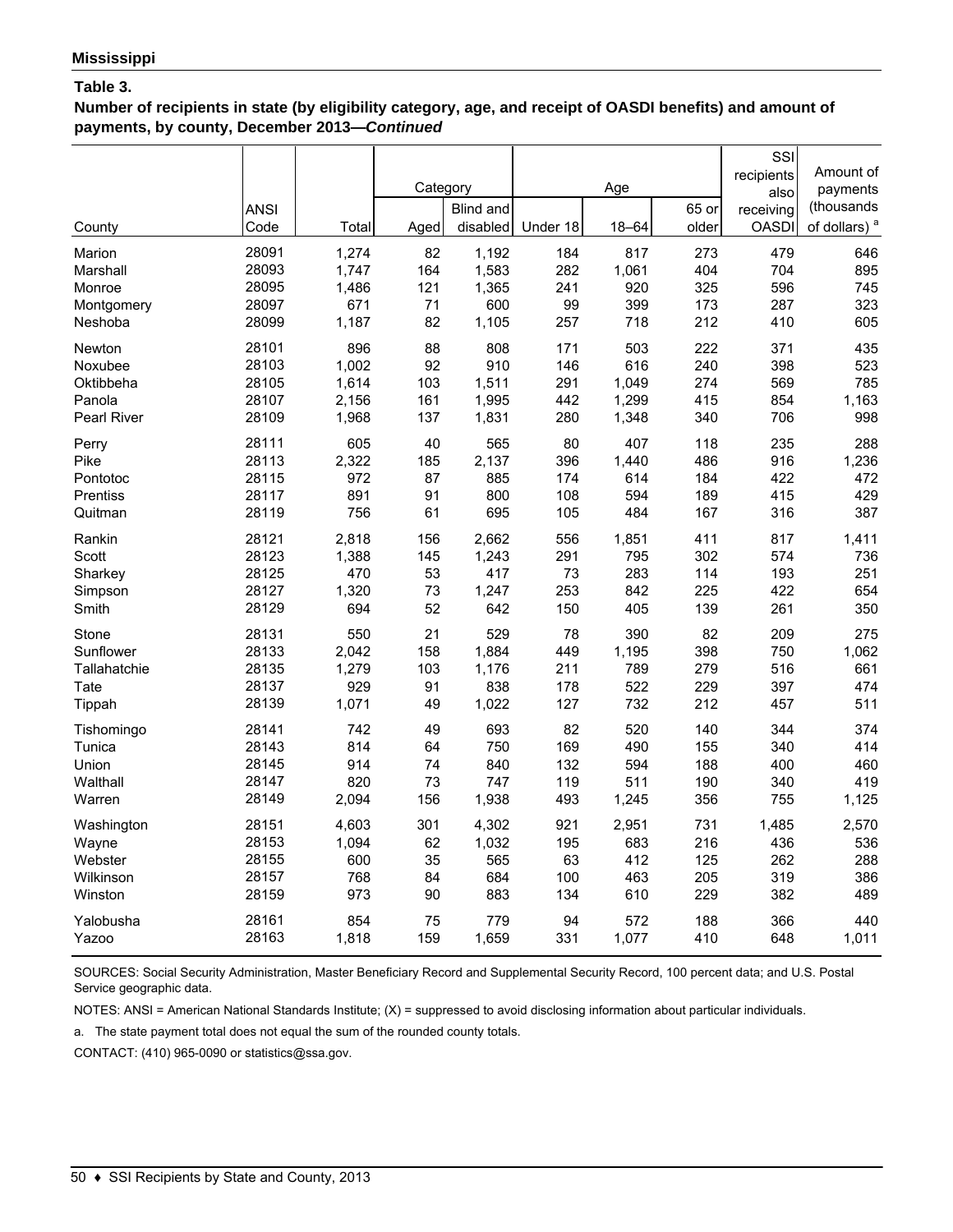# **Number of recipients in state (by eligibility category, age, and receipt of OASDI benefits) and amount of payments, by county, December 2013**

|                  |                |              | Category  |              |                 | Age          |           | SSI<br>recipients | Amount of                |
|------------------|----------------|--------------|-----------|--------------|-----------------|--------------|-----------|-------------------|--------------------------|
|                  | <b>ANSI</b>    |              |           | Blind and    |                 |              | 65 or     | also<br>receiving | payments<br>(thousands   |
| County           | Code           | Total        | Aged      | disabled     | Under 18        | $18 - 64$    | older     | <b>OASDI</b>      | of dollars) <sup>a</sup> |
| Total, Missouri  | 29             | 142,219      | 7,354     | 134,865      | 23,855          | 99,121       | 19,243    | 48,406            | 76,994                   |
|                  |                |              |           |              |                 |              |           |                   |                          |
|                  |                |              |           |              | <b>Counties</b> |              |           |                   |                          |
| Adair            | 29001          | 698          | 33        | 665          | 101             | 508          | 89        | 287               | 364                      |
| Andrew           | 29003          | 219          | 11        | 208          | 28              | 158          | 33        | 78                | 111                      |
| Atchison         | 29005          | 78           | (X)       | (X)          | 14              | 47           | 17        | 32                | 32                       |
| Audrain          | 29007          | 571          | 18        | 553          | 88              | 421          | 62        | 208               | 297                      |
| Barry            | 29009          | 960          | 54        | 906          | 108             | 688          | 164       | 360               | 497                      |
| Barton           | 29011          | 338          | 15        | 323          | 53              | 241          | 44        | 132               | 172                      |
| <b>Bates</b>     | 29013          | 415          | 10        | 405          | 59              | 303          | 53        | 152               | 250                      |
| Benton           | 29015          | 585          | 31        | 554          | 65              | 443          | 77        | 232               | 337                      |
| <b>Bollinger</b> | 29017          | 461          | 26        | 435          | 53              | 334          | 74        | 196               | 224                      |
| Boone            | 29019          | 2,676        | 119       | 2,557        | 546             | 1,865        | 265       | 923               | 1,488                    |
| Buchanan         | 29021          | 2,460        | 74        | 2,386        | 453             | 1,718        | 289       | 806               | 1,350                    |
| <b>Butler</b>    | 29023          | 2,501        | 90        | 2,411        | 321             | 1,819        | 361       | 982               | 1,298                    |
| Caldwell         | 29025          | 161          | (X)       | (X)          | 19              | 116          | 26        | 60                | 75                       |
| Callaway         | 29027          | 874          | 22        | 852          | 177             | 629          | 68        | 325               | 504                      |
| Camden           | 29029          | 655          | 27        | 628          | 106             | 467          | 82        | 238               | 351                      |
| Cape Girardeau   | 29031          | 1,604        | 68        | 1,536        | 266             | 1,153        | 185       | 638               | 839                      |
| Carroll          | 29033          | 217          | 14        | 203          | 21              | 159          | 37        | 94                | 101                      |
| Carter           | 29035          | 348          | 20        | 328          | 40              | 237          | 71        | 153               | 167                      |
| Cass             | 29037          | 1,033        | 27        | 1,006        | 213             | 731          | 89        | 335               | 556                      |
| Cedar            | 29039          | 453          | 31        | 422          | 62              | 322          | 69        | 173               | 225                      |
| Chariton         | 29041          | 147          | (X)       | (X)          | 18              | 109          | 20        | 53                | 67                       |
| Christian        | 29043          | 1,126        | 43        | 1,083        | 209             | 790          | 127       | 396               | 564                      |
| Clark            | 29045          | 136          | (X)       | (X)          | 17              | 99           | 20        | 50                | 75                       |
| Clay             | 29047          | 2,501        | 188       | 2,313        | 530             | 1,631        | 340       | 758               | 1,388                    |
| Clinton          | 29049          | 273          | (X)       | (X)          | 59              | 190          | 24        | 91                | 146                      |
| Cole             | 29051          | 1,789        | 34        | 1,755        | 699             | 986          | 104       | 511               | 1,067                    |
| Cooper           | 29053          | 317          | (X)       | (X)          | 46              | 240          | 31        | 142               | 155                      |
| Crawford         | 29055          | 800          | 31        | 769          | 121             | 582          | 97        | 294               | 411                      |
| Dade             | 29057          | 184          | 10        | 174          | 21              | 134          | 29        | 71                | 90                       |
| Dallas           | 29059          | 553          | 33        | 520          | 70              | 412          | 71        | 194               | 291                      |
| Daviess          | 29061          | 143          | (X)       | (X)          | 32              | 97           | 14        | 43                | 81                       |
| DeKalb           | 29063          | 174          | (X)       | (X)          | 30              | 117          | 27        | 57                | 98                       |
| Dent             | 29065          | 579          | 24        | 555          | 58              | 441          | 80        | 244               | 286                      |
| Douglas          | 29067          | 475          | 32        | 443          | 54              | 318          | 103       | 164               | 234                      |
| Dunklin          | 29069          | 2,468        | 115       | 2,353        | 351             | 1,672        | 445       | 969               | 1,268                    |
|                  |                |              |           |              |                 |              |           |                   |                          |
| Franklin         | 29071          | 1,711        | 52        | 1,659        | 277             | 1,273        | 161       | 602               | 916                      |
| Gasconade        | 29073          | 263          | 11        | 252          | 35              | 193          | 35        | 95                | 132                      |
| Gentry           | 29075<br>29077 | 166          | 11        | 155          | 24              | 119          | 23        | 76                | 74                       |
| Greene<br>Grundy | 29079          | 6,698<br>265 | 243<br>25 | 6,455<br>240 | 1,007<br>39     | 4,972<br>171 | 719<br>55 | 2,435<br>112      | 3,570<br>127             |
|                  |                |              |           |              |                 |              |           |                   |                          |
|                  |                |              |           |              |                 |              |           |                   | (Continued)              |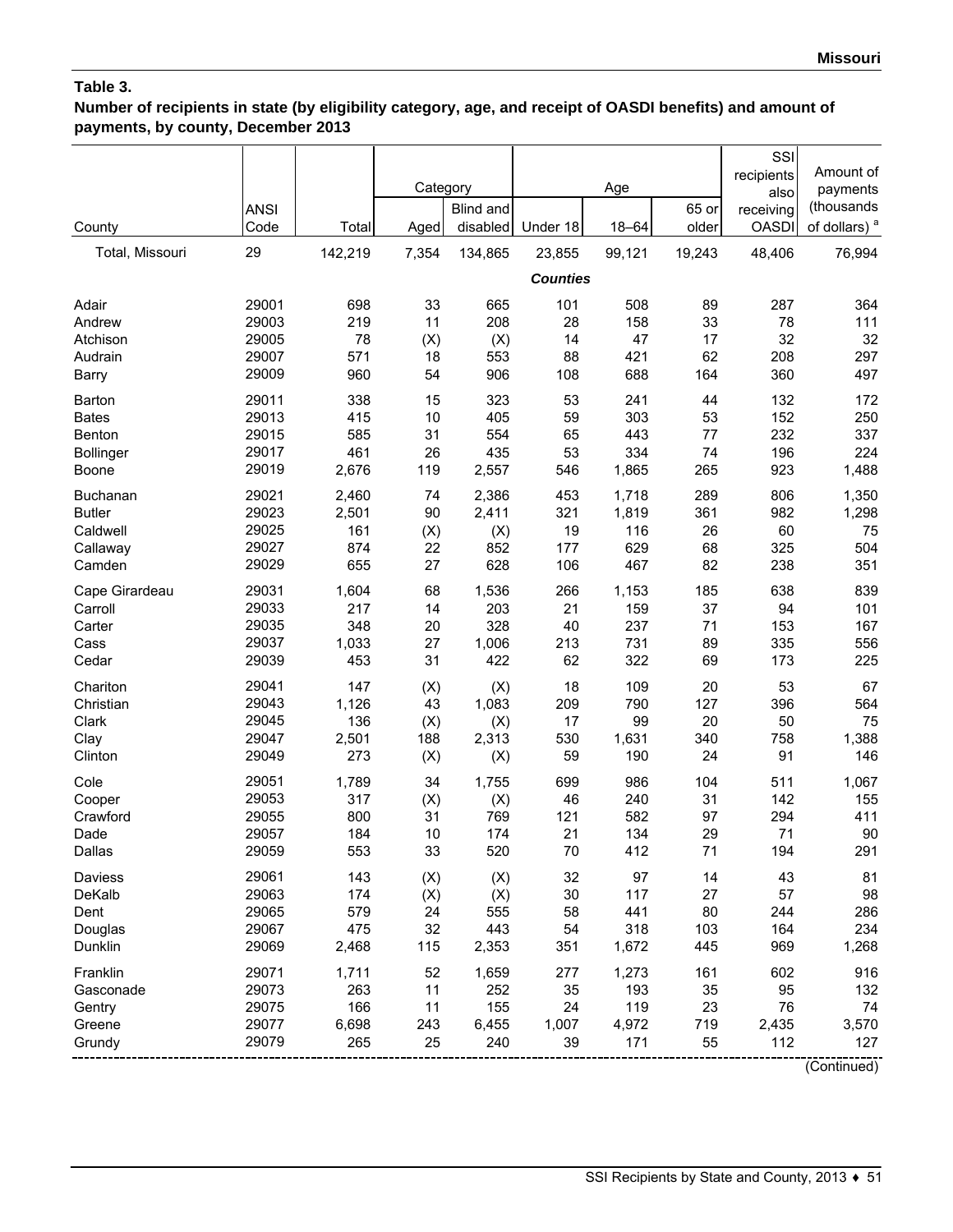# **Number of recipients in state (by eligibility category, age, and receipt of OASDI benefits) and amount of payments, by county, December 2013—***Continued*

|                         |                |              | Category  |              |                         | Age          |           | SSI<br>recipients<br>also | Amount of<br>payments    |
|-------------------------|----------------|--------------|-----------|--------------|-------------------------|--------------|-----------|---------------------------|--------------------------|
|                         | <b>ANSI</b>    |              |           | Blind and    |                         |              | 65 or     | receiving                 | (thousands               |
| County                  | Code           | Total        | Aged      | disabled     | Under 18                | $18 - 64$    | older     | <b>OASDI</b>              | of dollars) <sup>a</sup> |
|                         |                |              |           |              | <b>Counties (cont.)</b> |              |           |                           |                          |
| Harrison                | 29081          | 227          | 23        | 204          | 34                      | 149          | 44        | 96                        | 112                      |
| Henry                   | 29083          | 723          | 21        | 702          | 85                      | 547          | 91        | 269                       | 371                      |
| Hickory                 | 29085          | 286          | 15        | 271          | 25                      | 215          | 46        | 120                       | 144                      |
| Holt                    | 29087<br>29089 | 82<br>276    | (X)<br>13 | (X)          | 18                      | 50<br>188    | 14        | 29<br>118                 | 38                       |
| Howard                  |                |              |           | 263          | 40                      |              | 48        |                           | 138                      |
| Howell                  | 29091<br>29093 | 1,643<br>574 | 90<br>23  | 1,553<br>551 | 209<br>57               | 1,162<br>444 | 272<br>73 | 676<br>206                | 815<br>340               |
| Iron<br>Jackson         | 29095          | 17,339       | 987       | 16,352       | 3,350                   | 11,836       | 2,153     | 5,328                     | 9,690                    |
| Jasper                  | 29097          | 3,347        | 160       | 3,187        | 456                     | 2,450        | 441       | 1,233                     | 1,816                    |
| Jefferson               | 29099          | 3,225        | 92        | 3,133        | 523                     | 2,426        | 276       | 1,075                     | 1,734                    |
| Johnson                 | 29101          | 684          | 30        | 654          | 126                     | 481          | 77        | 234                       | 400                      |
| Knox                    | 29103          | 101          | (X)       | (X)          | (X)                     | 74           | (X)       | 44                        | 47                       |
| Laclede                 | 29105          | 1,184        | 42        | 1,142        | 169                     | 867          | 148       | 444                       | 619                      |
| Lafayette               | 29107          | 543          | 20        | 523          | 60                      | 435          | 48        | 202                       | 290                      |
| Lawrence                | 29109          | 955          | 51        | 904          | 133                     | 678          | 144       | 372                       | 482                      |
| Lewis                   | 29111          | 196          | 13        | 183          | 32                      | 134          | 30        | 83                        | 82                       |
| Lincoln                 | 29113          | 897          | 18        | 879          | 149                     | 681          | 67        | 310                       | 462                      |
| Linn                    | 29115          | 375          | 26        | 349          | 61                      | 261          | 53        | 148                       | 184                      |
| Livingston              | 29117          | 333          | 18        | 315          | 37                      | 242          | 54        | 147                       | 163                      |
| McDonald                | 29119          | 609          | 29        | 580          | 89                      | 435          | 85        | 200                       | 332                      |
| Macon                   | 29121          | 307          | 20        | 287          | 43                      | 204          | 60        | 112                       | 149                      |
| Madison                 | 29123          | 566          | 35        | 531          | 71                      | 409          | 86        | 207                       | 301                      |
| Maries                  | 29125          | 197          | (X)       | (X)          | 25                      | 150          | 22        | 77                        | 115                      |
| Marion<br>Mercer        | 29127<br>29129 | 980<br>87    | 21<br>(X) | 959<br>(X)   | 133<br>11               | 749<br>60    | 98<br>16  | 355<br>41                 | 524<br>38                |
|                         |                |              |           |              |                         |              |           |                           |                          |
| Miller                  | 29131          | 651<br>737   | 25<br>46  | 626          | 85                      | 484          | 82        | 268                       | 329                      |
| Mississippi<br>Moniteau | 29133<br>29135 | 225          | (X)       | 691<br>(X)   | 99<br>38                | 500<br>164   | 138<br>23 | 288<br>77                 | 366<br>126               |
| Monroe                  | 29137          | 194          | (X)       | (X)          | 28                      | 138          | 28        | 86                        | 89                       |
| Montgomery              | 29139          | 313          | 11        | 302          | 43                      | 227          | 43        | 142                       | 150                      |
| Morgan                  | 29141          | 600          | 22        | 578          | 71                      | 463          | 66        | 210                       | 316                      |
| New Madrid              | 29143          | 986          | 70        | 916          | 139                     | 648          | 199       | 426                       | 480                      |
| Newton                  | 29145          | 1,267        | 69        | 1,198        | 199                     | 896          | 172       | 449                       | 712                      |
| Nodaway                 | 29147          | 259          | 15        | 244          | 31                      | 179          | 49        | 110                       | 134                      |
| Oregon                  | 29149          | 610          | 38        | 572          | 58                      | 421          | 131       | 256                       | 294                      |
| Osage                   | 29151          | 164          | (X)       | (X)          | 27                      | 114          | 23        | 62                        | 83                       |
| Ozark                   | 29153          | 351          | 30        | 321          | 28                      | 251          | 72        | 142                       | 188                      |
| Pemiscot                | 29155          | 1,514        | 75        | 1,439        | 242                     | 1,028        | 244       | 614                       | 776                      |
| Perry                   | 29157          | 390          | 14        | 376          | 82                      | 260          | 48        | 140                       | 240                      |
| Pettis                  | 29159          | 1,164        | 63        | 1,101        | 144                     | 843          | 177       | 429                       | 584                      |
| Phelps                  | 29161          | 1,152        | 35        | 1,117        | 141                     | 889          | 122       | 442                       | 584                      |
| Pike                    | 29163          | 455          | 16        | 439          | 58                      | 333          | 64        | 187                       | 231                      |
| Platte                  | 29165          | 655          | 56        | 599          | 131                     | 431          | 93        | 186                       | 377                      |
| Polk                    | 29167          | 813          | 30        | 783          | 94                      | 611          | 108       | 315                       | 430                      |
| Pulaski                 | 29169          | 803          | 55        | 748          | 115                     | 562          | 126       | 280                       | 412                      |
|                         |                |              |           |              |                         |              |           |                           | (Continued)              |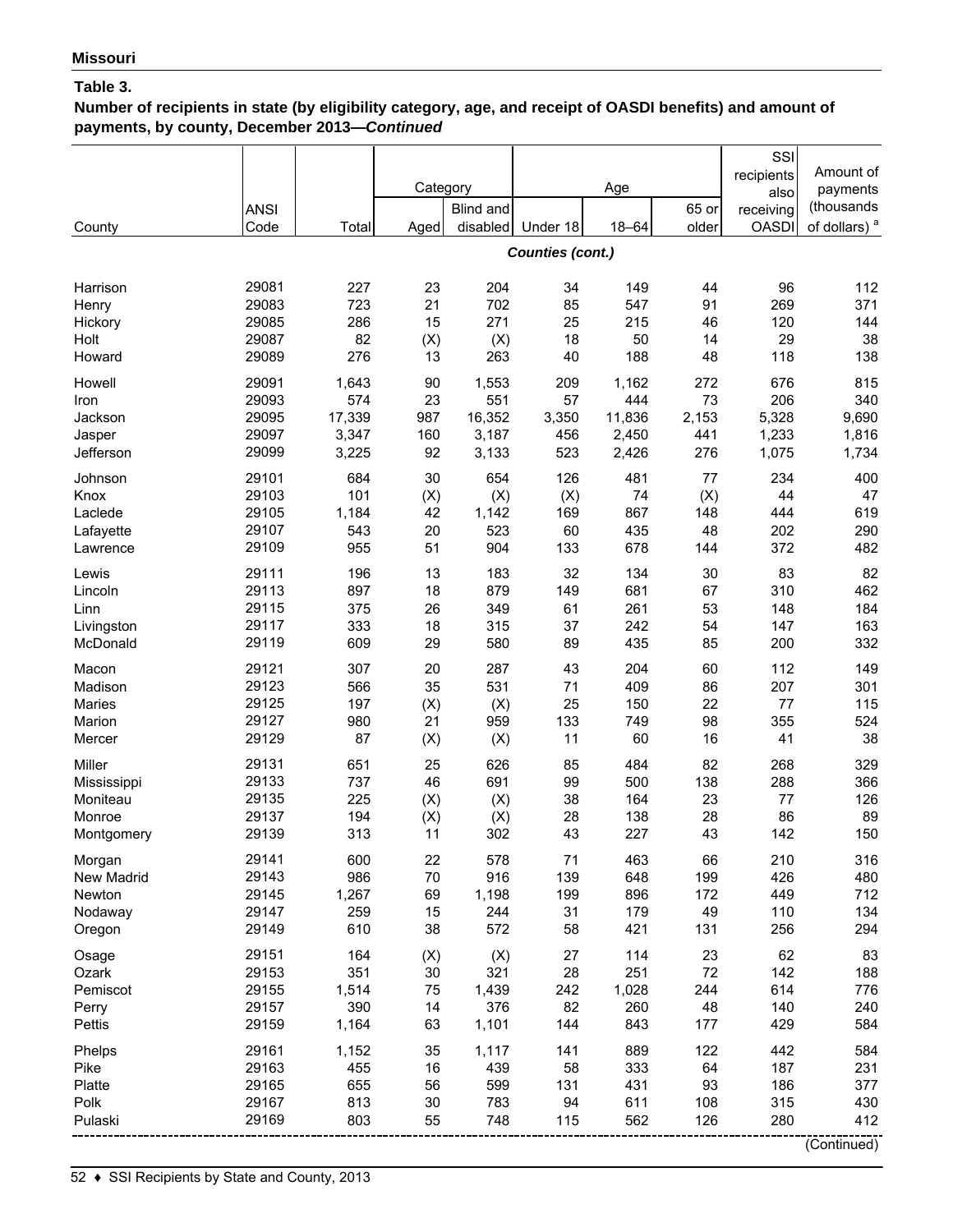### **Number of recipients in state (by eligibility category, age, and receipt of OASDI benefits) and amount of payments, by county, December 2013—***Continued*

|                                                                                  | <b>ANSI</b>                               |                                            | Category                          | <b>Blind and</b>                           |                                                   | Age                                        | 65 or                               | SSI<br>recipients<br>also<br>receiving | Amount of<br>payments<br>(thousands        |
|----------------------------------------------------------------------------------|-------------------------------------------|--------------------------------------------|-----------------------------------|--------------------------------------------|---------------------------------------------------|--------------------------------------------|-------------------------------------|----------------------------------------|--------------------------------------------|
| County                                                                           | Code                                      | Total                                      | Aged                              | disabled                                   | Under 18                                          | $18 - 64$                                  | older                               | <b>OASDI</b>                           | of dollars) <sup>a</sup>                   |
|                                                                                  |                                           |                                            |                                   |                                            | <b>Counties (cont.)</b>                           |                                            |                                     |                                        |                                            |
| Putnam<br>Ralls<br>Randolph<br>Ray                                               | 29171<br>29173<br>29175<br>29177<br>29179 | 138<br>181<br>797<br>329                   | 13<br>(X)<br>22<br>(X)            | 125<br>(X)<br>775<br>(X)                   | 16<br>22<br>138<br>50                             | 94<br>134<br>554<br>252                    | 28<br>25<br>105<br>27               | 48<br>80<br>306<br>119                 | 68<br>84<br>393<br>178                     |
| Reynolds<br>Ripley<br>St. Charles<br>St. Clair<br>Ste. Genevieve<br>St. Francois | 29181<br>29183<br>29185<br>29186<br>29187 | 301<br>858<br>2,644<br>315<br>342<br>2,625 | 19<br>53<br>204<br>12<br>10<br>64 | 282<br>805<br>2,440<br>303<br>332<br>2,561 | 20<br>78<br>566<br>32<br>51<br>337                | 223<br>609<br>1,764<br>242<br>260<br>2,030 | 58<br>171<br>314<br>41<br>31<br>258 | 120<br>363<br>818<br>119<br>124<br>908 | 147<br>436<br>1,470<br>166<br>193<br>1,462 |
| St. Louis<br>Saline<br>Schuyler<br>Scotland<br>Scott                             | 29189<br>29195<br>29197<br>29199<br>29201 | 17,340<br>615<br>125<br>66<br>1,852        | 1,350<br>23<br>14<br>(X)<br>69    | 15,990<br>592<br>111<br>(X)<br>1,783       | 3,946<br>90<br>16<br>12<br>313                    | 10,789<br>429<br>71<br>40<br>1,265         | 2,605<br>96<br>38<br>14<br>274      | 4,588<br>232<br>64<br>28<br>681        | 9,822<br>321<br>60<br>31<br>958            |
| Shannon<br>Shelby<br>Stoddard<br>Stone<br>Sullivan                               | 29203<br>29205<br>29207<br>29209<br>29211 | 376<br>128<br>1,187<br>559<br>202          | 29<br>(X)<br>56<br>31<br>12       | 347<br>(X)<br>1,131<br>528<br>190          | 29<br>26<br>110<br>90<br>23                       | 274<br>78<br>888<br>382<br>131             | 73<br>24<br>189<br>87<br>48         | 179<br>40<br>509<br>238<br>87          | 176<br>65<br>597<br>275<br>97              |
| Taney<br>Texas<br>Vernon<br>Warren<br>Washington                                 | 29213<br>29215<br>29217<br>29219<br>29221 | 1,063<br>817<br>699<br>507<br>1,246        | 53<br>33<br>13<br>11<br>32        | 1,010<br>784<br>686<br>496<br>1,214        | 158<br>87<br>94<br>101<br>148                     | 751<br>582<br>532<br>364<br>946            | 154<br>148<br>73<br>42<br>152       | 415<br>318<br>274<br>175<br>397        | 603<br>431<br>352<br>284<br>701            |
| Wayne<br>Webster<br>Worth<br>Wright                                              | 29223<br>29225<br>29227<br>29229          | 735<br>826<br>45<br>890                    | 25<br>42<br>(X)<br>53             | 710<br>784<br>(X)<br>837                   | 79<br>115<br>(X)<br>75<br><b>Independent city</b> | 540<br>590<br>30<br>662                    | 116<br>121<br>(X)<br>153            | 314<br>297<br>12<br>365                | 360<br>420<br>24<br>456                    |
| St. Louis                                                                        | 29510                                     | 17,297                                     | 1,031                             | 16,266                                     | 2,739                                             | 11,941                                     | 2,617                               | 5,192                                  | 9,799                                      |

SOURCES: Social Security Administration, Master Beneficiary Record and Supplemental Security Record, 100 percent data; and U.S. Postal Service geographic data.

NOTES: ANSI = American National Standards Institute; (X) = suppressed to avoid disclosing information about particular individuals.

a. The state payment total does not equal the sum of the rounded county totals.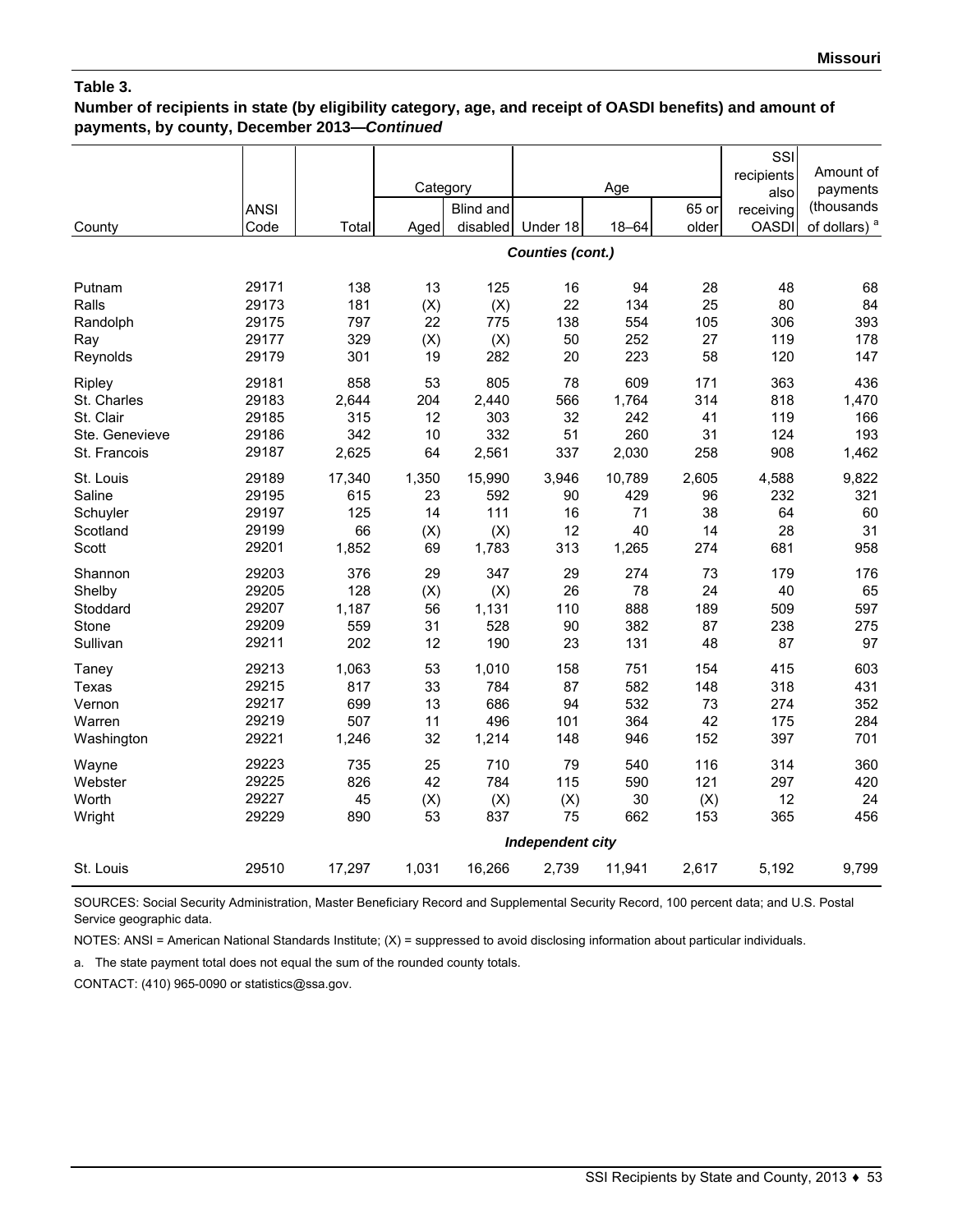**Number of recipients in state (by eligibility category, age, and receipt of OASDI benefits) and amount of payments, by county, December 2013**

|                                                        | <b>ANSI</b><br>Code                       | Total                           | Category                   | <b>Blind and</b><br>disabled    | Under 18                    | Age<br>$18 - 64$               | 65 or<br>older             | SSI<br>recipients<br>also<br>receiving<br><b>OASDI</b> | Amount of<br>payments<br>(thousands<br>of dollars) <sup>a</sup> |
|--------------------------------------------------------|-------------------------------------------|---------------------------------|----------------------------|---------------------------------|-----------------------------|--------------------------------|----------------------------|--------------------------------------------------------|-----------------------------------------------------------------|
| County<br>Total, Montana                               | 30                                        | 18,673                          | Aged<br>1,258              | 17,415                          | 2,607                       | 13,080                         | 2,986                      | 6,885                                                  | 9,735                                                           |
| Beaverhead                                             | 30001                                     | 122                             | (X)                        | (X)                             | 11                          | 88                             | 23                         | 50                                                     | 58                                                              |
| <b>Big Horn</b>                                        | 30003                                     | 354                             | 41                         | 313                             | 73                          | 204                            | 77                         | 116                                                    | 185                                                             |
| <b>Blaine</b>                                          | 30005                                     | 221                             | 19                         | 202                             | 41                          | 142                            | 38                         | 65                                                     | 118                                                             |
| <b>Broadwater</b>                                      | 30007                                     | 81                              | (X)                        | (X)                             | 10                          | 58                             | 13                         | 32                                                     | 61                                                              |
| Carbon                                                 | 30009                                     | 104                             | (X)                        | (X)                             | 13                          | 74                             | 17                         | 40                                                     | 53                                                              |
| Carter                                                 | 30011                                     | (X)                             | (X)                        | (X)                             | (X)                         | (X)                            | (X)                        | (X)                                                    | (X)                                                             |
| Cascade                                                | 30013                                     | 1,884                           | 118                        | 1,766                           | 242                         | 1,356                          | 286                        | 709                                                    | 969                                                             |
| Chouteau                                               | 30015                                     | 65                              | 16                         | 49                              | (X)                         | 35                             | (X)                        | 27                                                     | 33                                                              |
| Custer                                                 | 30017                                     | 251                             | 13                         | 238                             | 27                          | 191                            | 33                         | 111                                                    | 121                                                             |
| Daniels                                                | 30019                                     | 12                              | (X)                        | (X)                             | (X)                         | (X)                            | (X)                        | (X)                                                    | 7                                                               |
| Dawson                                                 | 30021                                     | 95                              | (X)                        | (X)                             | (X)                         | 66                             | (X)                        | 35                                                     | 47                                                              |
| Deer Lodge                                             | 30023                                     | 291                             | 10                         | 281                             | 33                          | 232                            | 26                         | 108                                                    | 158                                                             |
| Fallon                                                 | 30025                                     | 16                              | (X)                        | (X)                             | (X)                         | (X)                            | (X)                        | (X)                                                    | 8                                                               |
| Fergus                                                 | 30027                                     | 185                             | 24                         | 161                             | 22                          | 114                            | 49                         | 64                                                     | 87                                                              |
| Flathead                                               | 30029                                     | 1,362                           | 81                         | 1,281                           | 163                         | 998                            | 201                        | 557                                                    | 692                                                             |
| Gallatin                                               | 30031                                     | 631                             | 41                         | 590                             | 118                         | 433                            | 80                         | 243                                                    | 356                                                             |
| Garfield                                               | 30033                                     | 9                               | (X)                        | (X)                             | (X)                         | (X)                            | (X)                        | (X)                                                    | 5                                                               |
| Glacier                                                | 30035                                     | 585                             | 74                         | 511                             | 73                          | 373                            | 139                        | 155                                                    | 315                                                             |
| Golden Valley                                          | 30037                                     | 18                              | (X)                        | (X)                             | (X)                         | (X)                            | (X)                        | (X)                                                    | 6                                                               |
| Granite                                                | 30039                                     | 39                              | (X)                        | (X)                             | (X)                         | 31                             | (X)                        | 13                                                     | 22                                                              |
| Hill                                                   | 30041                                     | 431                             | 42                         | 389                             | 51                          | 297                            | 83                         | 140                                                    | 224                                                             |
| Jefferson                                              | 30043                                     | 158                             | (X)                        | (X)                             | 18                          | 122                            | 18                         | 64                                                     | 69                                                              |
| Judith Basin                                           | 30045                                     | 30                              | (X)                        | (X)                             | (X)                         | 17                             | (X)                        | 10                                                     | 13                                                              |
| Lake                                                   | 30047                                     | 733                             | 41                         | 692                             | 93                          | 515                            | 125                        | 298                                                    | 378                                                             |
| Lewis and Clark                                        | 30049                                     | 1,255                           | 51                         | 1,204                           | 304                         | 800                            | 151                        | 456                                                    | 678                                                             |
| Liberty                                                | 30051                                     | 51                              | 32                         | 19                              | (X)                         | (X)                            | 36                         | (X)                                                    | 22                                                              |
| Lincoln                                                | 30053                                     | 588                             | 18                         | 570                             | 49                          | 464                            | 75                         | 232                                                    | 308                                                             |
| McCone                                                 | 30055                                     | 11                              | (X)                        | (X)                             | (X)                         | (X)                            | (X)                        | (X)                                                    | 5                                                               |
| Madison                                                | 30057                                     | 60                              | (X)                        | (X)                             | (X)                         | 45                             | (X)                        | 29                                                     | 23                                                              |
| Meagher                                                | 30059                                     | 53                              | 18                         | 35                              | (X)                         | (X)                            | 26                         | 12                                                     | 25                                                              |
| Mineral                                                | 30061                                     | 159                             | (X)                        | (X)                             | 25                          | 111                            | 23                         | 61                                                     | 92                                                              |
| Missoula                                               | 30063                                     | 2,143                           | 79                         | 2,064                           | 267                         | 1,607                          | 269                        | 789                                                    | 1,127                                                           |
| Musselshell                                            | 30065                                     | 103                             | 13                         | 90                              | (X)                         | 79                             | (X)                        | 43                                                     | 64                                                              |
| Park                                                   | 30067                                     | 261                             | 19                         | 242                             | 33                          | 184                            | 44                         | 115                                                    | 119                                                             |
| Petroleum                                              | 30069                                     | (X)                             | (X)                        | (X)                             | (X)                         | (X)                            | (X)                        | (X)                                                    | (X)                                                             |
| Phillips                                               | 30071                                     | 80                              | (X)                        | (X)                             | (X)                         | 51                             | (X)                        | 26                                                     | 39                                                              |
| Pondera                                                | 30073                                     | 179                             | 56                         | 123                             | 22                          | 78                             | 79                         | 46                                                     | 99                                                              |
| Powder River                                           | 30075                                     | 10                              | (X)                        | (X)                             | (X)                         | (X)                            | (X)                        | (X)                                                    | 5                                                               |
| Powell                                                 | 30077                                     | 137                             | (X)                        | (X)                             | 16                          | 101                            | 20                         | 54                                                     | 61                                                              |
| Prairie                                                | 30079                                     | 19                              | (X)                        | (X)                             | (X)                         | 14                             | (X)                        | 11                                                     | $\,6$                                                           |
| Ravalli<br>Richland<br>Roosevelt<br>Rosebud<br>Sanders | 30081<br>30083<br>30085<br>30087<br>30089 | 740<br>113<br>436<br>246<br>313 | 27<br>10<br>20<br>20<br>26 | 713<br>103<br>416<br>226<br>287 | 109<br>13<br>73<br>52<br>17 | 532<br>75<br>293<br>140<br>236 | 99<br>25<br>70<br>54<br>60 | 268<br>40<br>107<br>75<br>122                          | 388<br>56<br>244<br>138<br>161<br>(Continued)                   |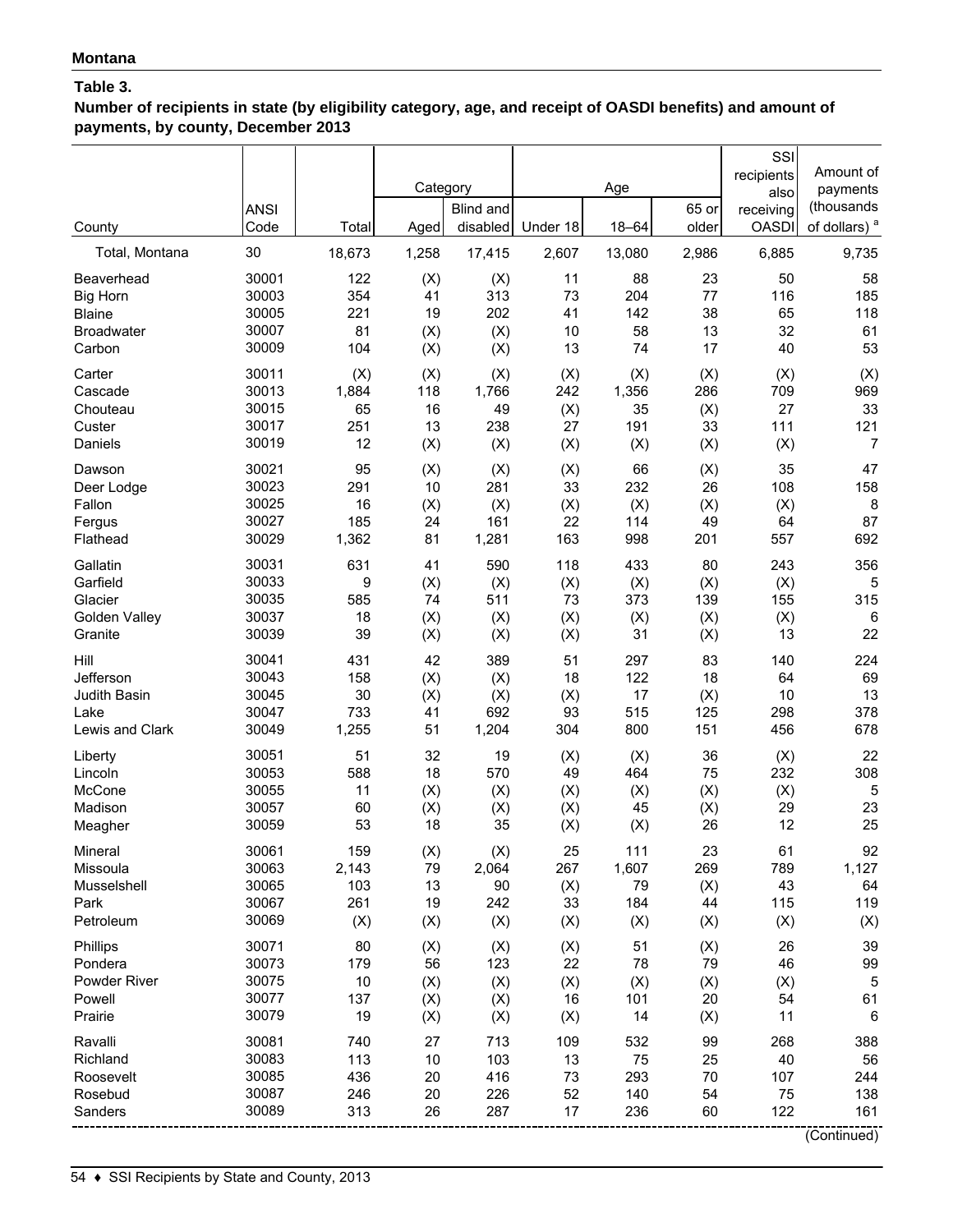### **Number of recipients in state (by eligibility category, age, and receipt of OASDI benefits) and amount of payments, by county, December 2013—***Continued*

| County             | ANSI<br>Code | Total | Category<br>Aged | Blind and<br>disabled | Under 18 | Age<br>$18 - 64$ | 65 or<br>older | SSI<br>recipients<br>alsol<br>receiving<br><b>OASDI</b> | Amount of<br>payments<br>(thousands<br>of dollars) <sup>a</sup> |
|--------------------|--------------|-------|------------------|-----------------------|----------|------------------|----------------|---------------------------------------------------------|-----------------------------------------------------------------|
| Sheridan           | 30091        | 35    | (X)              | (X)                   | (X)      | 27               | (X)            | 15                                                      | 16                                                              |
| Silver Bow         | 30093        | 964   | 33               | 931                   | 125      | 710              | 129            | 359                                                     | 500                                                             |
| Stillwater         | 30095        | 82    | (X)              | (X)                   | (X)      | 66               | (X)            | 39                                                      | 37                                                              |
| <b>Sweet Grass</b> | 30097        | 17    | (X)              | (X)                   | 0        | (X)              | (X)            | (X)                                                     | 8                                                               |
| Teton              | 30099        | 108   | 27               | 81                    | (X)      | 63               | (X)            | 31                                                      | 56                                                              |
| Toole              | 30101        | 102   | 33               | 69                    | (X)      | 56               | (X)            | 33                                                      | 56                                                              |
| Treasure           | 30103        | (X)   | (X)              | (X)                   | (X)      | (X)              | (X)            | (X)                                                     | (X)                                                             |
| Valley             | 30105        | 149   | 15               | 134                   | 18       | 104              | 27             | 62                                                      | 68                                                              |
| Wheatland          | 30107        | 53    | 28               | 25                    | (X)      | (X)              | 32             | 18                                                      | 25                                                              |
| Wibaux             | 30109        | 13    | (X)              | (X)                   | (X)      | (X)              | (X)            | (X)                                                     | 5                                                               |
| Yellowstone        | 30111        | 2,500 | 122              | 2,378                 | 403      | 1,769            | 328            | 950                                                     | 1,307                                                           |

SOURCES: Social Security Administration, Master Beneficiary Record and Supplemental Security Record, 100 percent data; and U.S. Postal Service geographic data.

NOTES: ANSI = American National Standards Institute; (X) = suppressed to avoid disclosing information about particular individuals.

a. The state payment total does not equal the sum of the rounded county totals.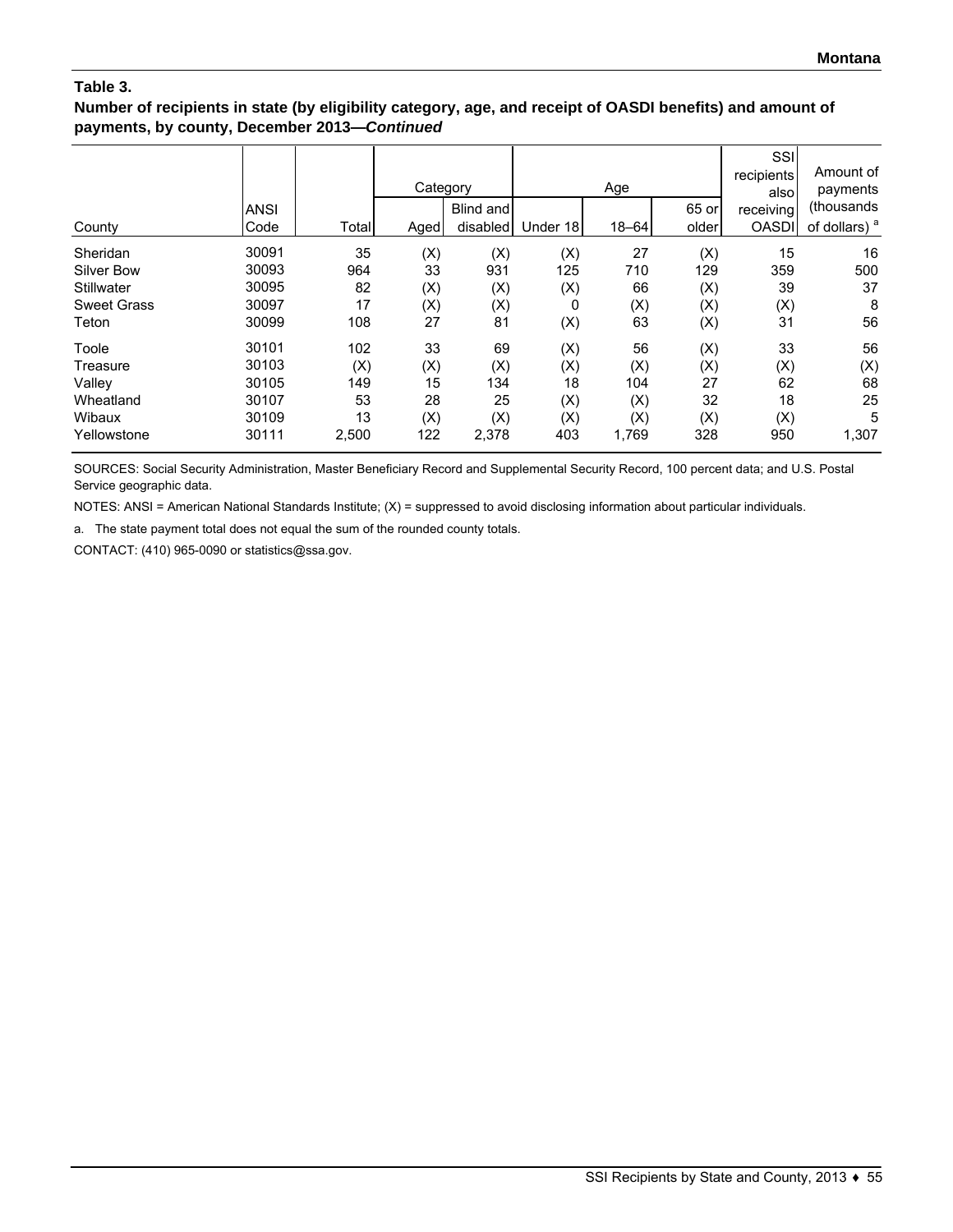**Number of recipients in state (by eligibility category, age, and receipt of OASDI benefits) and amount of payments, by county, December 2013**

| County                    | <b>ANSI</b><br>Code | Total     | Category<br>Aged | Blind and<br>disabled | Under 18   | Age<br>$18 - 64$ | 65 or<br>older | SSI<br>recipients<br>also<br>receiving<br><b>OASDI</b> | Amount of<br>payments<br>(thousands<br>of dollars) <sup>a</sup> |
|---------------------------|---------------------|-----------|------------------|-----------------------|------------|------------------|----------------|--------------------------------------------------------|-----------------------------------------------------------------|
| Total, Nebraska           | 31                  | 27,457    | 2,095            | 25,362                | 4,196      | 18,981           | 4,280          | 9,915                                                  | 14,372                                                          |
| Adams                     | 31001               | 545       | 45               | 500                   | 81         | 384              | 80             | 210                                                    | 257                                                             |
| Antelope                  | 31003               | 95        | (X)              | (X)                   | 15         | 66               | 14             | 35                                                     | 48                                                              |
| Arthur                    | 31005               | (X)       | (X)              | (X)                   | (X)        | (X)              | (X)            | (X)                                                    | (X)                                                             |
| <b>Banner</b>             | 31007               | 13        | (X)              | (X)                   | (X)        | (X)              | (X)            | (X)                                                    | $\overline{7}$                                                  |
| <b>Blaine</b>             | 31009               | (X)       | (X)              | (X)                   | (X)        | (X)              | (X)            | (X)                                                    | (X)                                                             |
| Boone<br><b>Box Butte</b> | 31011<br>31013      | 55        | (X)              | (X)                   | (X)        | 37               | (X)            | 19                                                     | 29                                                              |
|                           | 31015               | 188<br>28 | 24               | 164                   | 31         | 119<br>22        | 38             | 81<br>12                                               | 82<br>14                                                        |
| Boyd<br><b>Brown</b>      | 31017               | 49        | (X)<br>(X)       | (X)<br>(X)            | (X)<br>(X) | 30               | (X)<br>(X)     | 29                                                     | 18                                                              |
| <b>Buffalo</b>            | 31019               | 478       | 29               | 449                   | 92         | 319              | 67             | 193                                                    | 231                                                             |
| <b>Burt</b>               | 31021               | 102       | (X)              | (X)                   | 11         | 75               | 16             | 38                                                     | 60                                                              |
| <b>Butler</b>             | 31023               | 93        | 14               | 79                    | 12         | 56               | 25             | 43                                                     | 38                                                              |
| Cass                      | 31025               | 225       | 15               | 210                   | 52         | 146              | 27             | 76                                                     | 125                                                             |
| Cedar                     | 31027               | 60        | (X)              | (X)                   | (X)        | 44               | (X)            | 30                                                     | 25                                                              |
| Chase                     | 31029               | 39        | (X)              | (X)                   | (X)        | 25               | (X)            | 14                                                     | 20                                                              |
| Cherry                    | 31031               | 77        | (X)              | (X)                   | 13         | 47               | 17             | 42                                                     | 37                                                              |
| Cheyenne                  | 31033               | 123       | (X)              | (X)                   | 21         | 92               | 10             | 58                                                     | 53                                                              |
| Clay                      | 31035               | 62        | (X)              | (X)                   | (X)        | 38               | (X)            | 20                                                     | 29                                                              |
| Colfax                    | 31037               | 85        | (X)              | (X)                   | 24         | 47               | 14             | 30                                                     | 49                                                              |
| Cuming                    | 31039               | 79        | 13               | 66                    | (X)        | 50               | (X)            | 30                                                     | 35                                                              |
| Custer                    | 31041               | 128       | (X)              | (X)                   | 15         | 87               | 26             | 66                                                     | 56                                                              |
| Dakota                    | 31043               | 277       | 40               | 237                   | 43         | 165              | 69             | 115                                                    | 125                                                             |
| Dawes                     | 31045               | 118       | (X)              | (X)                   | 15         | 81               | 22             | 54                                                     | 56                                                              |
| Dawson                    | 31047               | 328       | 45               | 283                   | 52         | 198              | 78             | 127                                                    | 155                                                             |
| Deuel                     | 31049               | 23        | (X)              | (X)                   | (X)        | 11               | (X)            | 13                                                     | 9                                                               |
| Dixon                     | 31051               | 51        | (X)              | (X)                   | (X)        | 32               | (X)            | 23                                                     | 20                                                              |
| Dodge                     | 31053               | 503       | 28               | 475                   | 76         | 367              | 60             | 179                                                    | 263                                                             |
| Douglas                   | 31055               | 9,880     | 683              | 9,197                 | 1,524      | 6,944            | 1,412          | 3,201                                                  | 5,498                                                           |
| Dundy<br>Fillmore         | 31057<br>31059      | 25<br>60  | (X)<br>(X)       | (X)<br>(X)            | (X)<br>(X) | 17<br>41         | (X)<br>(X)     | 13<br>28                                               | 13<br>25                                                        |
|                           |                     |           |                  |                       |            |                  |                |                                                        |                                                                 |
| Franklin<br>Frontier      | 31061<br>31063      | 53<br>26  | (X)<br>(X)       | (X)<br>(X)            | (X)        | 36<br>16         | (X)<br>(X)     | 16<br>14                                               | 28<br>9                                                         |
| Furnas                    | 31065               | 78        | (X)              | (X)                   | (X)<br>(X) | 60               | (X)            | 31                                                     | 38                                                              |
| Gage                      | 31067               | 375       | 13               | 362                   | 55         | 277              | 43             | 143                                                    | 187                                                             |
| Garden                    | 31069               | 31        | (X)              | (X)                   | (X)        | 22               | (X)            | 15                                                     | 16                                                              |
| Garfield                  | 31071               | 19        | (X)              | (X)                   | (X)        | 14               | (X)            | 11                                                     | 6                                                               |
| Gosper                    | 31073               | 13        | (X)              | (X)                   | (X)        | (X)              | (X)            | (X)                                                    | $\,6\,$                                                         |
| Grant                     | 31075               | (X)       | (X)              | (X)                   | (X)        | (X)              | (X)            | (X)                                                    | (X)                                                             |
| Greeley                   | 31077               | 31        | (X)              | (X)                   | (X)        | 21               | (X)            | 10                                                     | 18                                                              |
| Hall                      | 31079               | 928       | 100              | 828                   | 167        | 596              | 165            | 362                                                    | 446                                                             |
| Hamilton                  | 31081               | 66        | (X)              | (X)                   | (X)        | 42               | (X)            | 23                                                     | 34                                                              |
| Harlan                    | 31083               | 43        | (X)              | (X)                   | (X)        | 33               | (X)            | 17                                                     | 19                                                              |
| Hayes                     | 31085               | 12        | (X)              | (X)                   | (X)        | (X)              | (X)            | (X)                                                    | $\,6\,$                                                         |
| Hitchcock                 | 31087               | 49        | (X)              | (X)                   | 10         | 29               | 10             | 19                                                     | 23                                                              |
| Holt                      | 31089               | 181       | 20               | 161                   | 12         | 137              | 32             | 98                                                     | 73                                                              |
|                           |                     |           |                  |                       |            |                  |                |                                                        | (Continued)                                                     |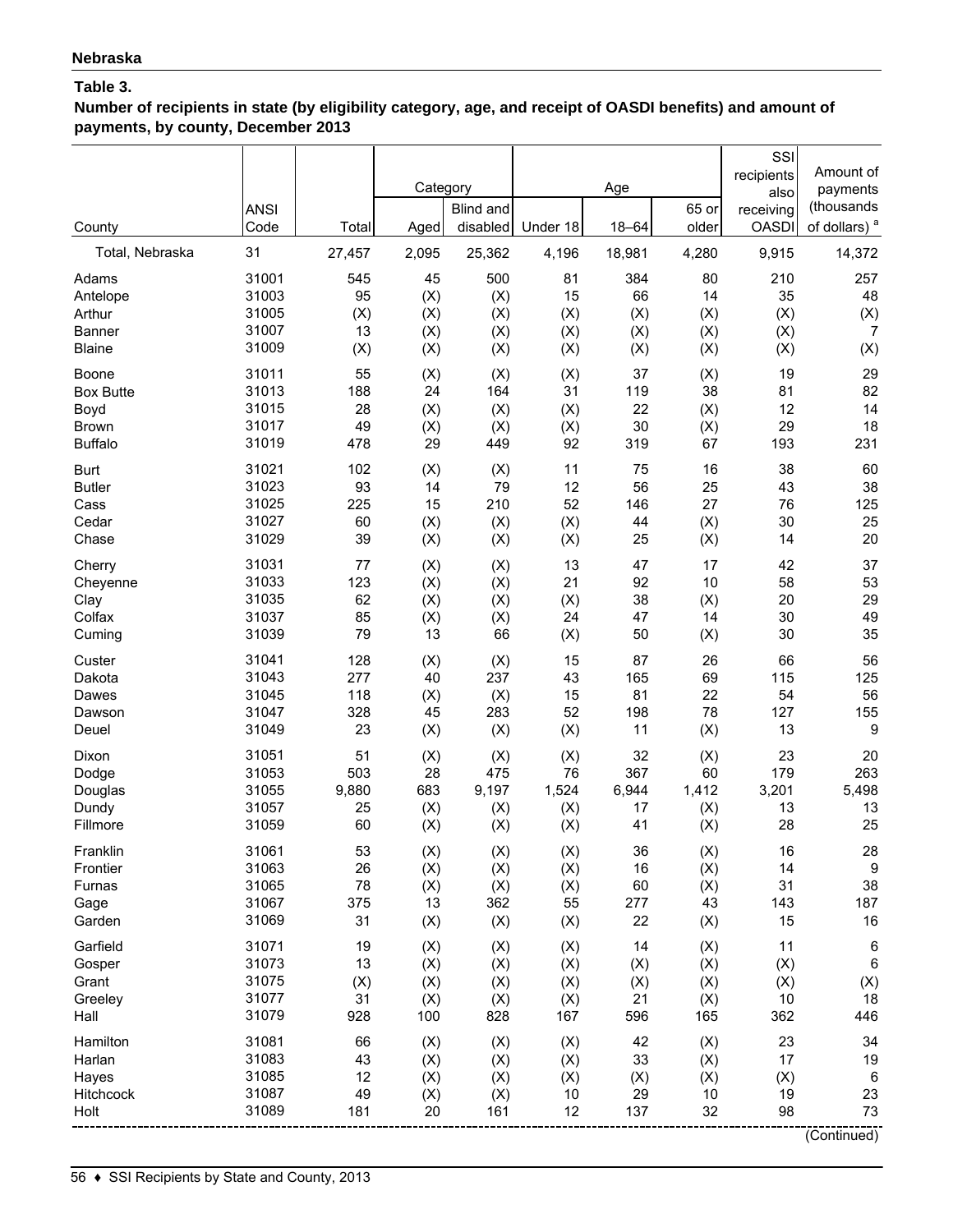**Number of recipients in state (by eligibility category, age, and receipt of OASDI benefits) and amount of payments, by county, December 2013—***Continued*

| County              | <b>ANSI</b><br>Code | Total | Category<br>Aged | <b>Blind and</b><br>disabled | Under 18 | Age<br>$18 - 64$ | 65 or<br>older | SSI<br>recipients<br>also<br>receiving<br><b>OASDI</b> | Amount of<br>payments<br>(thousands<br>of dollars) <sup>a</sup> |
|---------------------|---------------------|-------|------------------|------------------------------|----------|------------------|----------------|--------------------------------------------------------|-----------------------------------------------------------------|
| Hooker              | 31091               | (X)   | (X)              | (X)                          | (X)      | (X)              | (X)            | (X)                                                    | (X)                                                             |
| Howard              | 31093               | 64    | (X)              | (X)                          | 12       | 36               | 16             | 32                                                     | 36                                                              |
| Jefferson           | 31095               | 153   | (X)              | (X)                          | 21       | 115              | 17             | 56                                                     | 76                                                              |
| Johnson             | 31097               | 48    | (X)              | (X)                          | (X)      | 33               | (X)            | 18                                                     | 23                                                              |
| Kearney             | 31099               | 82    | (X)              | (X)                          | 11       | 55               | 16             | 30                                                     | 28                                                              |
| Keith               | 31101               | 112   | (X)              | (X)                          | 14       | 75               | 23             | 42                                                     | 56                                                              |
| Keya Paha           | 31103               | 12    | (X)              | (X)                          | (X)      | (X)              | (X)            | (X)                                                    | 5                                                               |
| Kimball             | 31105               | 45    | (X)              | (X)                          | (X)      | 31               | (X)            | 22                                                     | 19                                                              |
| Knox                | 31107               | 136   | 10               | 126                          | 20       | 79               | 37             | 63                                                     | 57                                                              |
| Lancaster           | 31109               | 4,717 | 441              | 4,276                        | 694      | 3,269            | 754            | 1,590                                                  | 2,620                                                           |
| Lincoln             | 31111               | 717   | 31               | 686                          | 80       | 537              | 100            | 316                                                    | 349                                                             |
| Logan               | 31113               | 11    | (X)              | (X)                          | (X)      | (X)              | (X)            | (X)                                                    | 4                                                               |
| Loup                | 31115               | (X)   | (X)              | (X)                          | (X)      | (X)              | (X)            | (X)                                                    | (X)                                                             |
| McPherson           | 31117               | (X)   | (X)              | (X)                          | (X)      | (X)              | (X)            | (X)                                                    | (X)                                                             |
| Madison             | 31119               | 548   | 58               | 490                          | 65       | 383              | 100            | 233                                                    | 275                                                             |
| Merrick             | 31121               | 146   | (X)              | (X)                          | 14       | 121              | 11             | 62                                                     | 68                                                              |
| Morrill             | 31123               | 89    | (X)              | (X)                          | (X)      | 65               | (X)            | 37                                                     | 42                                                              |
| Nance               | 31125               | 59    | (X)              | (X)                          | (X)      | 42               | (X)            | 21                                                     | 25                                                              |
| Nemaha              | 31127               | 136   | (X)              | (X)                          | 21       | 98               | 17             | 56                                                     | 70                                                              |
| Nuckolls            | 31129               | 67    | (X)              | (X)                          | (X)      | 43               | (X)            | 29                                                     | 40                                                              |
| Otoe                | 31131               | 215   | 13               | 202                          | 33       | 148              | 34             | 72                                                     | 111                                                             |
| Pawnee              | 31133               | 37    | (X)              | (X)                          | (X)      | 24               | (X)            | 13                                                     | 18                                                              |
| Perkins             | 31135               | 18    | (X)              | (X)                          | (X)      | 12               | (X)            | (X)                                                    | 9                                                               |
| Phelps              | 31137               | 115   | 10               | 105                          | 19       | 78               | 18             | 60                                                     | 49                                                              |
| Pierce              | 31139               | 62    | (X)              | (X)                          | (X)      | 40               | (X)            | 23                                                     | 37                                                              |
| Platte              | 31141               | 311   | 30               | 281                          | 54       | 205              | 52             | 114                                                    | 153                                                             |
| Polk                | 31143               | 51    | (X)              | (X)                          | (X)      | 34               | (X)            | 15                                                     | 24                                                              |
| Red Willow          | 31145               | 156   | (X)              | (X)                          | 19       | 118              | 19             | 63                                                     | 87                                                              |
| Richardson          | 31147               | 158   | 11               | 147                          | 21       | 112              | 25             | 75                                                     | 70                                                              |
| Rock                | 31149               | (X)   | (X)              | (X)                          | (X)      | (X)              | (X)            | (X)                                                    | (X)                                                             |
| Saline              | 31151               | 148   | (X)              | (X)                          | 34       | 89               | 25             | 51                                                     | 71                                                              |
| Sarpy               | 31153               | 1,205 | 79               | 1,126                        | 219      | 826              | 160            | 394                                                    | 641                                                             |
| Saunders            | 31155               | 202   | 10               | 192                          | 36       | 128              | 38             | 82                                                     | 101                                                             |
| <b>Scotts Bluff</b> | 31157               | 823   | 46               | 777                          | 113      | 573              | 137            | 343                                                    | 396                                                             |
| Seward              | 31159               | 137   | 14               | 123                          | 14       | 97               | 26             | 49                                                     | 54                                                              |
| Sheridan            | 31161               | 72    | (X)              | (X)                          | 16       | 42               | 14             | 24                                                     | 38                                                              |
| Sherman             | 31163               | 28    | (X)              | (X)                          | (X)      | 14               | (X)            | 14                                                     | 11                                                              |
| Sioux               | 31165               | (X)   | (X)              | (X)                          | (X)      | (X)              | (X)            | (X)                                                    | (X)                                                             |
| Stanton             | 31167               | 25    | (X)              | (X)                          | (X)      | 12               | (X)            | 10                                                     | 9                                                               |
| Thayer              | 31169               | 73    | 10               | 63                           | (X)      | 49               | (X)            | 30                                                     | 29                                                              |
| Thomas              | 31171               | (X)   | (X)              | (X)                          | (X)      | (X)              | (X)            | (X)                                                    | (X)                                                             |
| Thurston            | 31173               | 218   | 15               | 203                          | 59       | 125              | 34             | 67                                                     | 117                                                             |
| Valley              | 31175               | 59    | (X)              | (X)                          | (X)      | 40               | (X)            | 30                                                     | 28                                                              |
| Washington          | 31177               | 131   | 11               | 120                          | 15       | 94               | 22             | 49                                                     | 63                                                              |
| Wayne               | 31179               | 77    | (X)              | (X)                          | 10       | 53               | 14             | 28                                                     | 35                                                              |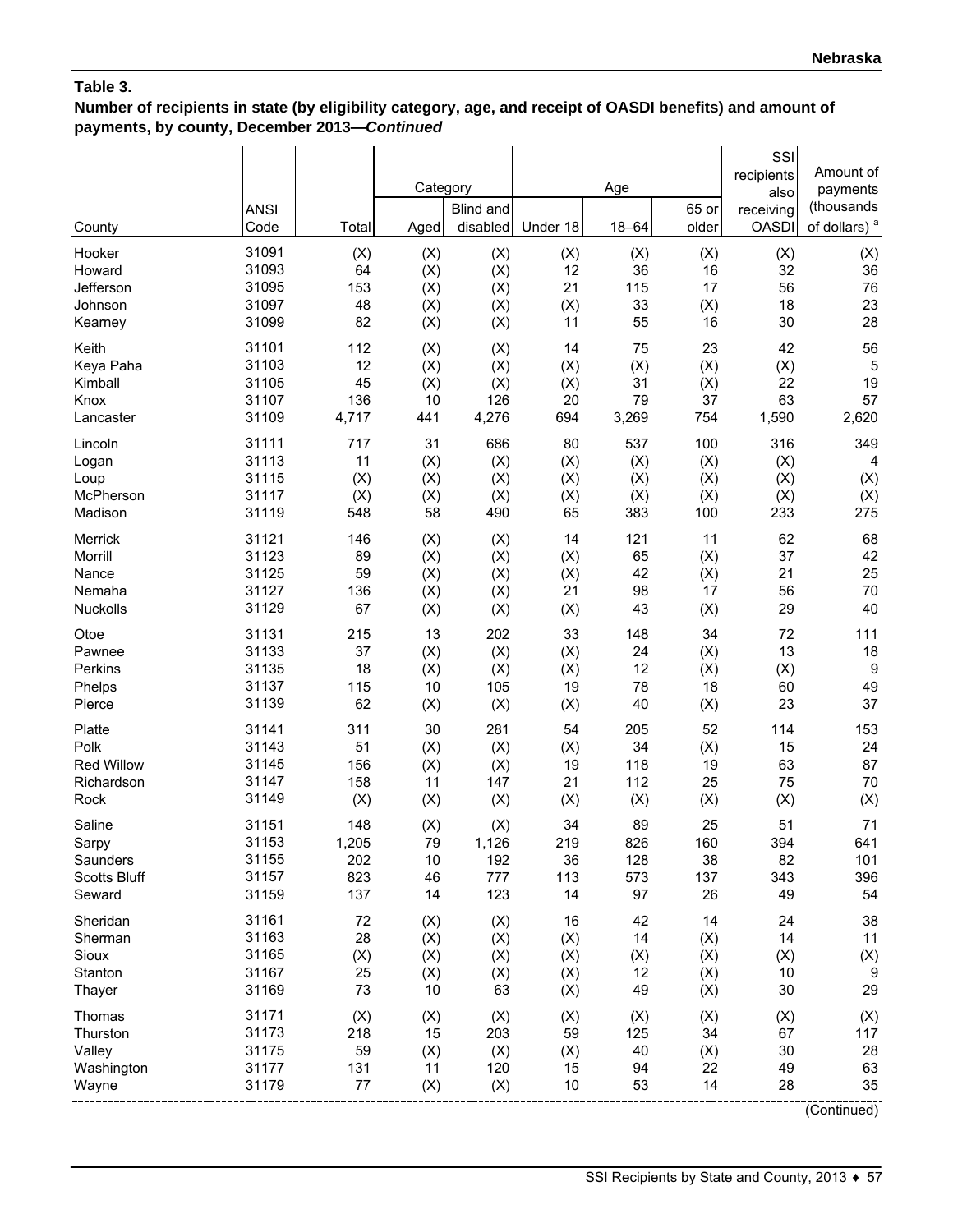**Number of recipients in state (by eligibility category, age, and receipt of OASDI benefits) and amount of payments, by county, December 2013—***Continued*

|         |             |       | Category |           |          | Age       |                | SSI<br>recipients<br>alsol | Amount of<br>payments    |
|---------|-------------|-------|----------|-----------|----------|-----------|----------------|----------------------------|--------------------------|
|         | <b>ANSI</b> |       |          | Blind and |          |           | 65 or          | receiving                  | (thousands)              |
| County  | Code        | Total | Aged     | disabled  | Under 18 | $18 - 64$ | older          | <b>OASDI</b>               | of dollars) <sup>a</sup> |
| Webster | 31181       | 92    | (X)      | (X)       | (X)      | 76        | $(\mathsf{X})$ | 45                         | 40                       |
| Wheeler | 31183       | (X)   | (X)      | (X)       | (X)      | (X)       | (X)            | (X)                        | (X)                      |
| York    | 31185       | 161   | 12       | 149       | 28       | 111       | 22             | 70                         | 77                       |

SOURCES: Social Security Administration, Master Beneficiary Record and Supplemental Security Record, 100 percent data; and U.S. Postal Service geographic data.

NOTES: ANSI = American National Standards Institute; (X) = suppressed to avoid disclosing information about particular individuals.

a. The state payment total does not equal the sum of the rounded county totals.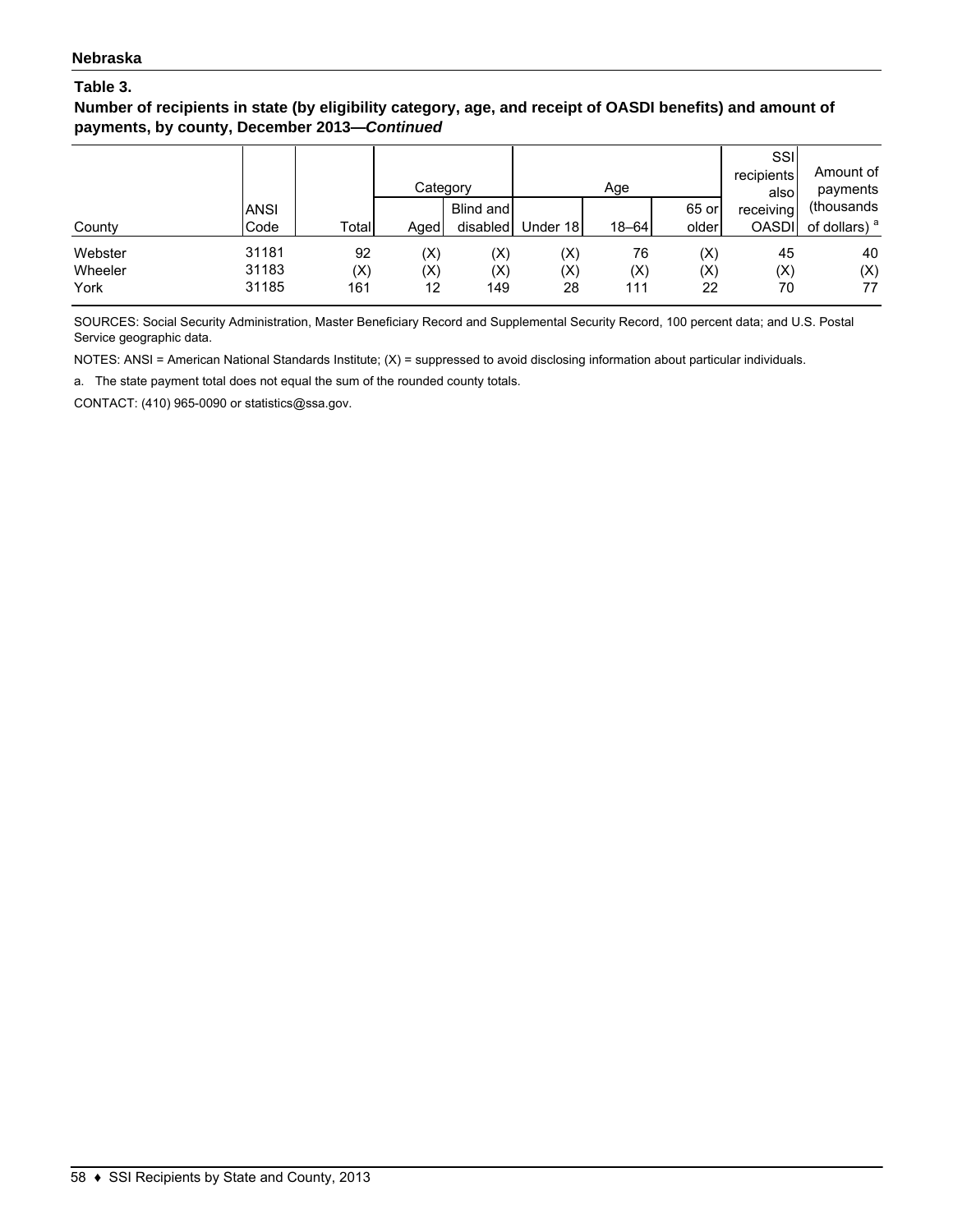### **Number of recipients in state (by eligibility category, age, and receipt of OASDI benefits) and amount of payments, by county, December 2013**

| County                                                              | <b>ANSI</b><br>Code                                | Total                                    | Category<br>Aged                      | Blind and<br>disabled                   | Under 18                                                           | Age<br>18-64                         | 65 or<br>older                          | SSI<br>recipients<br>alsol<br>receiving<br><b>OASDI</b> | Amount of<br>payments<br>(thousands<br>of dollars) <sup>a</sup> |
|---------------------------------------------------------------------|----------------------------------------------------|------------------------------------------|---------------------------------------|-----------------------------------------|--------------------------------------------------------------------|--------------------------------------|-----------------------------------------|---------------------------------------------------------|-----------------------------------------------------------------|
| Total, Nevada                                                       | 32                                                 | 48,817                                   | 11,591                                | 37,226                                  | 9,430                                                              | 26,951                               | 12,436                                  | 14,940                                                  | 27,242                                                          |
|                                                                     |                                                    |                                          |                                       |                                         | <b>Counties</b>                                                    |                                      |                                         |                                                         |                                                                 |
| Churchill<br>Clark<br>Douglas<br>Elko<br>Esmeralda                  | 32001<br>32003<br>32005<br>32007<br>32009          | 480<br>37,209<br>401<br>488<br>14        | 96<br>9,300<br>82<br>104<br>(X)       | 384<br>27,909<br>319<br>384<br>(X)      | 71<br>7,686<br>57<br>66<br>(X)                                     | 306<br>19,542<br>258<br>311<br>(X)   | 103<br>9,981<br>86<br>111<br>(X)        | 193<br>10,814<br>154<br>195<br>(X)                      | 257<br>20,982<br>220<br>240<br>7                                |
| Eureka<br>Humboldt<br>Lander<br>Lincoln<br>Lyon                     | 32011<br>32013<br>32015<br>32017<br>32019          | 17<br>215<br>77<br>71<br>880             | (X)<br>49<br>22<br>24<br>110          | (X)<br>166<br>55<br>47<br>770           | (X)<br>27<br>(X)<br>(X)<br>136                                     | (X)<br>133<br>48<br>44<br>628        | (X)<br>55<br>(X)<br>(X)<br>116          | (X)<br>83<br>34<br>36<br>293                            | 8<br>103<br>35<br>30<br>507                                     |
| Mineral<br>Nye<br>Pershing<br>Storey<br>Washoe<br><b>White Pine</b> | 32021<br>32023<br>32027<br>32029<br>32031<br>32033 | 129<br>1,027<br>71<br>34<br>6,646<br>140 | 27<br>169<br>15<br>(X)<br>1,395<br>21 | 102<br>858<br>56<br>(X)<br>5,251<br>119 | (X)<br>129<br>(X)<br>(X)<br>1,097<br>21<br><b>Independent city</b> | 96<br>702<br>49<br>27<br>4,070<br>94 | (X)<br>196<br>(X)<br>(X)<br>1,479<br>25 | 44<br>342<br>24<br>14<br>2,311<br>45                    | 72<br>568<br>36<br>17<br>3,582<br>87                            |
| Carson City                                                         | 32510                                              | 918                                      | 162                                   | 756                                     | 117                                                                | 627                                  | 174                                     | 343                                                     | 492                                                             |

SOURCES: Social Security Administration, Master Beneficiary Record and Supplemental Security Record, 100 percent data; and U.S. Postal Service geographic data.

NOTES: ANSI = American National Standards Institute; (X) = suppressed to avoid disclosing information about particular individuals.

a. The state payment total does not equal the sum of the rounded county totals.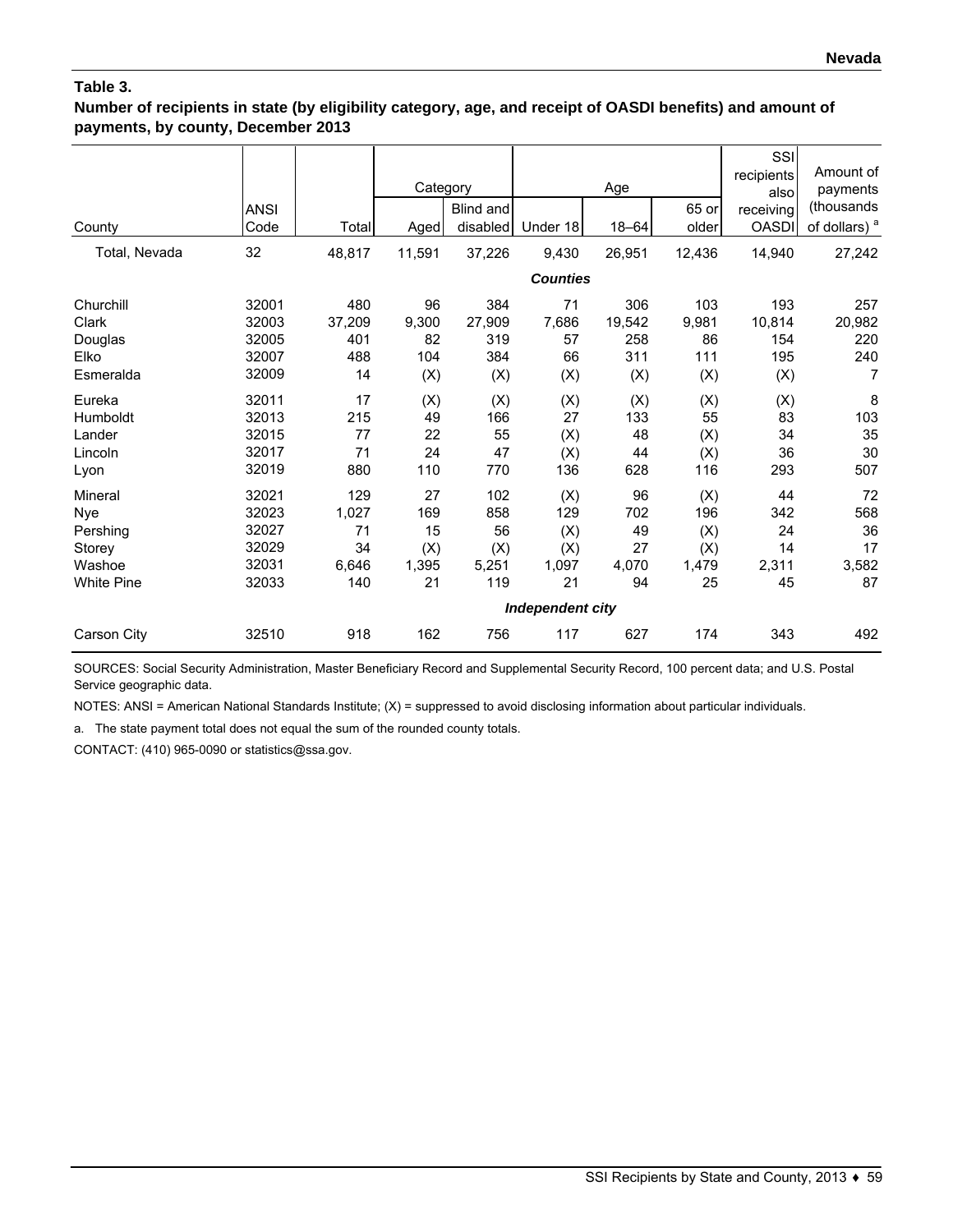### **Number of recipients in state (by eligibility category, age, and receipt of OASDI benefits) and amount of payments, by county, December 2013**

| County               | <b>ANSI</b><br>Code | Total  | Category<br>Aged | Blind and<br>disabled | Under 18 | Age<br>$18 - 64$ | 65 or<br>older | SSI<br>recipients<br>alsol<br>receiving<br><b>OASDI</b> | Amount of<br>payments<br>(thousands<br>of dollars) $a$ |
|----------------------|---------------------|--------|------------------|-----------------------|----------|------------------|----------------|---------------------------------------------------------|--------------------------------------------------------|
| Total, New Hampshire | 33                  | 19,507 | 832              | 18,675                | 2,603    | 14,905           | 1,999          | 6,641                                                   | 10,280                                                 |
| Belknap              | 33001               | 992    | 25               | 967                   | 124      | 789              | 79             | 341                                                     | 522                                                    |
| Carroll              | 33003               | 745    | 15               | 730                   | 82       | 610              | 53             | 243                                                     | 395                                                    |
| Cheshire             | 33005               | 1,186  | 34               | 1,152                 | 184      | 898              | 104            | 458                                                     | 599                                                    |
| Coos                 | 33007               | 982    | 23               | 959                   | 75       | 815              | 92             | 393                                                     | 501                                                    |
| Grafton              | 33009               | 1,058  | 37               | 1,021                 | 136      | 815              | 107            | 371                                                     | 543                                                    |
| Hillsborough         | 33011               | 6,876  | 417              | 6.459                 | 996      | 5,052            | 828            | 2,246                                                   | 3,759                                                  |
| Merrimack            | 33013               | 2,316  | 106              | 2,210                 | 317      | 1.764            | 235            | 744                                                     | 1,195                                                  |
| Rockingham           | 33015               | 2,406  | 101              | 2,305                 | 312      | 1,852            | 242            | 760                                                     | 1,259                                                  |
| Strafford            | 33017               | 2,084  | 63               | 2,021                 | 244      | 1,648            | 192            | 804                                                     | 1,044                                                  |
| Sullivan             | 33019               | 862    | 11               | 851                   | 133      | 662              | 67             | 281                                                     | 463                                                    |

SOURCES: Social Security Administration, Master Beneficiary Record and Supplemental Security Record, 100 percent data; and U.S. Postal Service geographic data.

NOTE: ANSI = American National Standards Institute.

a. The state payment total does not equal the sum of the rounded county totals.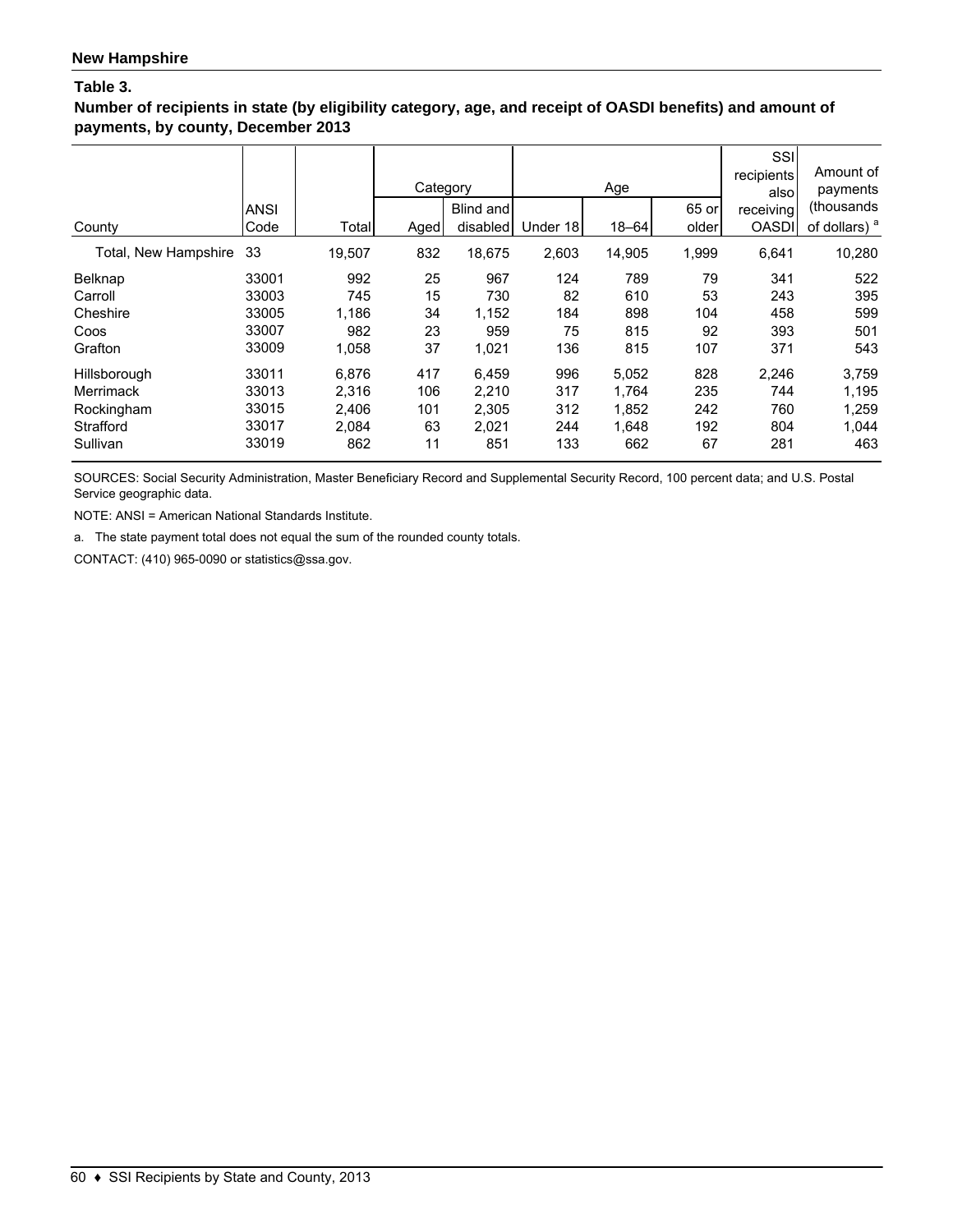**Number of recipients in state (by eligibility category, age, and receipt of OASDI benefits) and amount of payments, by county, December 2013**

|                   | <b>ANSI</b> |         | Category | Blind and |          | Age       | 65 or  | SSI<br>recipients<br>alsol<br>receiving | Amount of<br>payments<br>(thousands |
|-------------------|-------------|---------|----------|-----------|----------|-----------|--------|-----------------------------------------|-------------------------------------|
| County            | Code        | Total   | Aged     | disabled  | Under 18 | $18 - 64$ | older  | <b>OASDI</b>                            | of dollars) <sup>a</sup>            |
| Total, New Jersey | 34          | 180,354 | 35,237   | 145,117   | 26,353   | 97,792    | 56,209 | 56,680                                  | 98,142                              |
| Atlantic          | 34001       | 6,818   | 928      | 5,890     | 1,123    | 4,054     | 1,641  | 2,401                                   | 3,844                               |
| Bergen            | 34003       | 11,835  | 5,017    | 6,818     | 929      | 4,456     | 6,450  | 3,655                                   | 5,966                               |
| <b>Burlington</b> | 34005       | 5,821   | 603      | 5,218     | 894      | 3.854     | 1.073  | 1,841                                   | 3,238                               |
| Camden            | 34007       | 16,279  | 1,576    | 14,703    | 2,792    | 10,126    | 3,361  | 4,967                                   | 9,299                               |
| Cape May          | 34009       | 1,806   | 113      | 1,693     | 237      | 1,316     | 253    | 689                                     | 944                                 |
| Cumberland        | 34011       | 5,570   | 420      | 5,150     | 1,022    | 3,531     | 1,017  | 1,822                                   | 3,168                               |
| Essex             | 34013       | 28.839  | 3,961    | 24,878    | 4,870    | 16,414    | 7,555  | 8,217                                   | 16,599                              |
| Gloucester        | 34015       | 4.639   | 330      | 4,309     | 752      | 3,193     | 694    | 1,508                                   | 2,642                               |
| Hudson            | 34017       | 22,047  | 5.692    | 16,355    | 2,765    | 10.041    | 9,241  | 7,846                                   | 11,649                              |
| Hunterdon         | 34019       | 848     | 127      | 721       | 55       | 595       | 198    | 267                                     | 468                                 |
| Mercer            | 34021       | 9,992   | 1,217    | 8,775     | 2,067    | 5,852     | 2,073  | 2,937                                   | 5,880                               |
| Middlesex         | 34023       | 12,971  | 4,627    | 8,344     | 1,318    | 5,581     | 6,072  | 3,784                                   | 6,592                               |
| Monmouth          | 34025       | 7,933   | 1,358    | 6,575     | 898      | 4,838     | 2,197  | 2,626                                   | 4,210                               |
| <b>Morris</b>     | 34027       | 4,428   | 1,600    | 2,828     | 318      | 2,054     | 2,056  | 1,249                                   | 2,196                               |
| Ocean             | 34029       | 7,065   | 775      | 6,290     | 1,094    | 4,515     | 1,456  | 2,415                                   | 3,706                               |
| Passaic           | 34031       | 14,899  | 3,132    | 11,767    | 2,598    | 7,156     | 5,145  | 4,774                                   | 7,994                               |
| Salem             | 34033       | 1,642   | 86       | 1,556     | 263      | 1,137     | 242    | 558                                     | 930                                 |
| Somerset          | 34035       | 3,130   | 996      | 2,134     | 354      | 1,529     | 1,247  | 799                                     | 1,540                               |
| <b>Sussex</b>     | 34037       | 1,658   | 150      | 1,508     | 206      | 1,161     | 291    | 549                                     | 811                                 |
| Union             | 34039       | 10,744  | 2,374    | 8,370     | 1,605    | 5,471     | 3,668  | 3,307                                   | 5,705                               |
| Warren            | 34041       | 1,390   | 155      | 1,235     | 193      | 918       | 279    | 469                                     | 761                                 |

SOURCES: Social Security Administration, Master Beneficiary Record and Supplemental Security Record, 100 percent data; and U.S. Postal Service geographic data.

NOTE: ANSI = American National Standards Institute.

a. The state payment total does not equal the sum of the rounded county totals.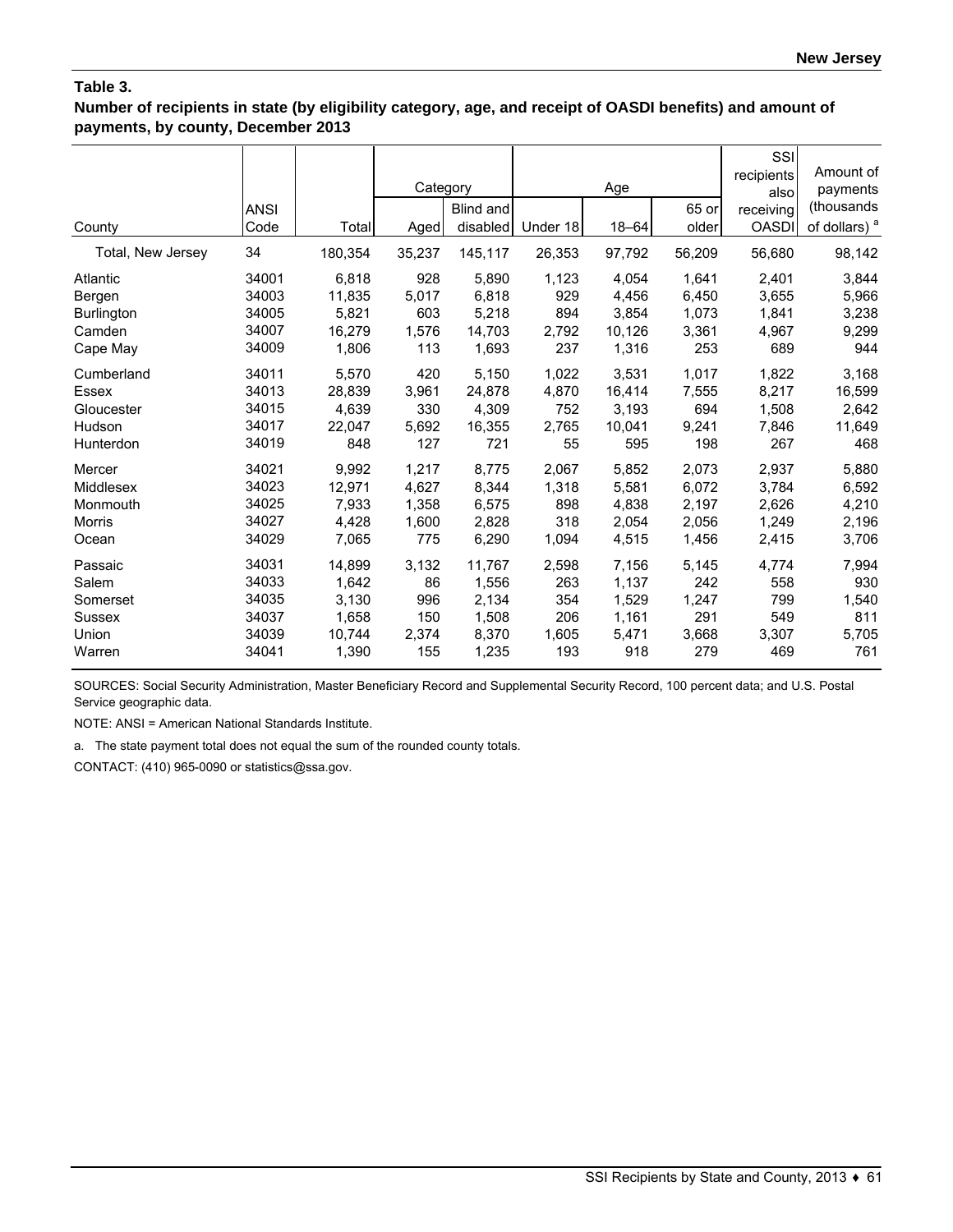**Number of recipients in state (by eligibility category, age, and receipt of OASDI benefits) and amount of payments, by county, December 2013**

| County            | <b>ANSI</b><br>Code | Total  | Category<br>Aged | <b>Blind and</b><br>disabled | Under 18 | Age<br>$18 - 64$ | 65 or<br>older | SSI<br>recipients<br>also<br>receiving<br><b>OASDI</b> | Amount of<br>payments<br>(thousands<br>of dollars) <sup>a</sup> |
|-------------------|---------------------|--------|------------------|------------------------------|----------|------------------|----------------|--------------------------------------------------------|-----------------------------------------------------------------|
| Total, New Mexico | 35                  | 64,300 | 8,549            | 55,751                       | 9,604    | 37,628           | 17,068         | 24,540                                                 | 33,625                                                          |
| Bernalillo        | 35001               | 17,471 | 1,991            | 15,480                       | 2,703    | 10,975           | 3,793          | 5,870                                                  | 9,767                                                           |
| Catron            | 35003               | 75     | 13               | 62                           | (X)      | 45               | (X)            | 32                                                     | 34                                                              |
| Chaves            | 35005               | 2,294  | 302              | 1,992                        | 325      | 1,391            | 578            | 924                                                    | 1,147                                                           |
| Cibola            | 35006               | 987    | 117              | 870                          | 148      | 583              | 256            | 341                                                    | 555                                                             |
| Colfax            | 35007               | 415    | 36               | 379                          | 50       | 281              | 84             | 172                                                    | 218                                                             |
| Curry             | 35009               | 1,638  | 104              | 1,534                        | 265      | 1,056            | 317            | 587                                                    | 872                                                             |
| De Baca           | 35011               | 81     | 10               | 71                           | (X)      | (X)              | (X)            | (X)                                                    | 38                                                              |
| Dona Ana          | 35013               | 7,772  | 1,615            | 6,157                        | 1,285    | 3,837            | 2,650          | 3,390                                                  | 3,799                                                           |
| Eddy              | 35015               | 1,426  | 157              | 1,269                        | 155      | 922              | 349            | 550                                                    | 717                                                             |
| Grant             | 35017               | 906    | 89               | 817                          | 100      | 606              | 200            | 340                                                    | 466                                                             |
| Guadalupe         | 35019               | 281    | 46               | 235                          | 20       | 153              | 108            | 145                                                    | 131                                                             |
| Harding           | 35021               | 13     | (X)              | (X)                          | (X)      | (X)              | (X)            | (X)                                                    | 5                                                               |
| Hidalgo           | 35023               | 175    | 23               | 152                          | 12       | 115              | 48             | 77                                                     | 93                                                              |
| Lea               | 35025               | 1,568  | 257              | 1,311                        | 201      | 855              | 512            | 676                                                    | 727                                                             |
| Lincoln           | 35027               | 401    | 45               | 356                          | 54       | 248              | 99             | 155                                                    | 183                                                             |
| Los Alamos        | 35028               | 96     | (X)              | (X)                          | (X)      | 76               | (X)            | 31                                                     | 46                                                              |
| Luna              | 35029               | 1,437  | 481              | 956                          | 154      | 613              | 670            | 782                                                    | 660                                                             |
| McKinley          | 35031               | 4,545  | 748              | 3,797                        | 806      | 2,106            | 1,633          | 1,695                                                  | 2,353                                                           |
| Mora              | 35033               | 352    | 45               | 307                          | 23       | 226              | 103            | 164                                                    | 163                                                             |
| Otero             | 35035               | 1,764  | 187              | 1,577                        | 254      | 1,124            | 386            | 675                                                    | 928                                                             |
| Quay              | 35037               | 432    | 36               | 396                          | 42       | 295              | 95             | 166                                                    | 220                                                             |
| Rio Arriba        | 35039               | 1,601  | 152              | 1,449                        | 155      | 1,059            | 387            | 668                                                    | 819                                                             |
| Roosevelt         | 35041               | 643    | 57               | 586                          | 98       | 377              | 168            | 248                                                    | 323                                                             |
| Sandoval          | 35043               | 2,785  | 412              | 2,373                        | 437      | 1,561            | 787            | 993                                                    | 1,476                                                           |
| San Juan          | 35045               | 4,197  | 445              | 3,752                        | 768      | 2,300            | 1,129          | 1,625                                                  | 2,159                                                           |
| San Miguel        | 35047               | 1,867  | 177              | 1,690                        | 196      | 1,183            | 488            | 706                                                    | 956                                                             |
| Santa Fe          | 35049               | 2,948  | 344              | 2,604                        | 567      | 1,732            | 649            | 1,073                                                  | 1,564                                                           |
| Sierra            | 35051               | 574    | 84               | 490                          | 31       | 356              | 187            | 271                                                    | 270                                                             |
| Socorro           | 35053               | 1,135  | 100              | 1,035                        | 151      | 702              | 282            | 422                                                    | 619                                                             |
| Taos              | 35055               | 1,163  | 179              | 984                          | 93       | 672              | 398            | 558                                                    | 582                                                             |
| Torrance          | 35057               | 616    | 49               | 567                          | 76       | 407              | 133            | 234                                                    | 319                                                             |
| Union             | 35059               | 114    | 17               | 97                           | 11       | 61               | 42             | 52                                                     | 53                                                              |
| Valencia          | 35061               | 2,528  | 218              | 2,310                        | 397      | 1,660            | 471            | 874                                                    | 1,363                                                           |

SOURCES: Social Security Administration, Master Beneficiary Record and Supplemental Security Record, 100 percent data; and U.S. Postal Service geographic data.

NOTES: ANSI = American National Standards Institute; (X) = suppressed to avoid disclosing information about particular individuals.

a. The state payment total does not equal the sum of the rounded county totals.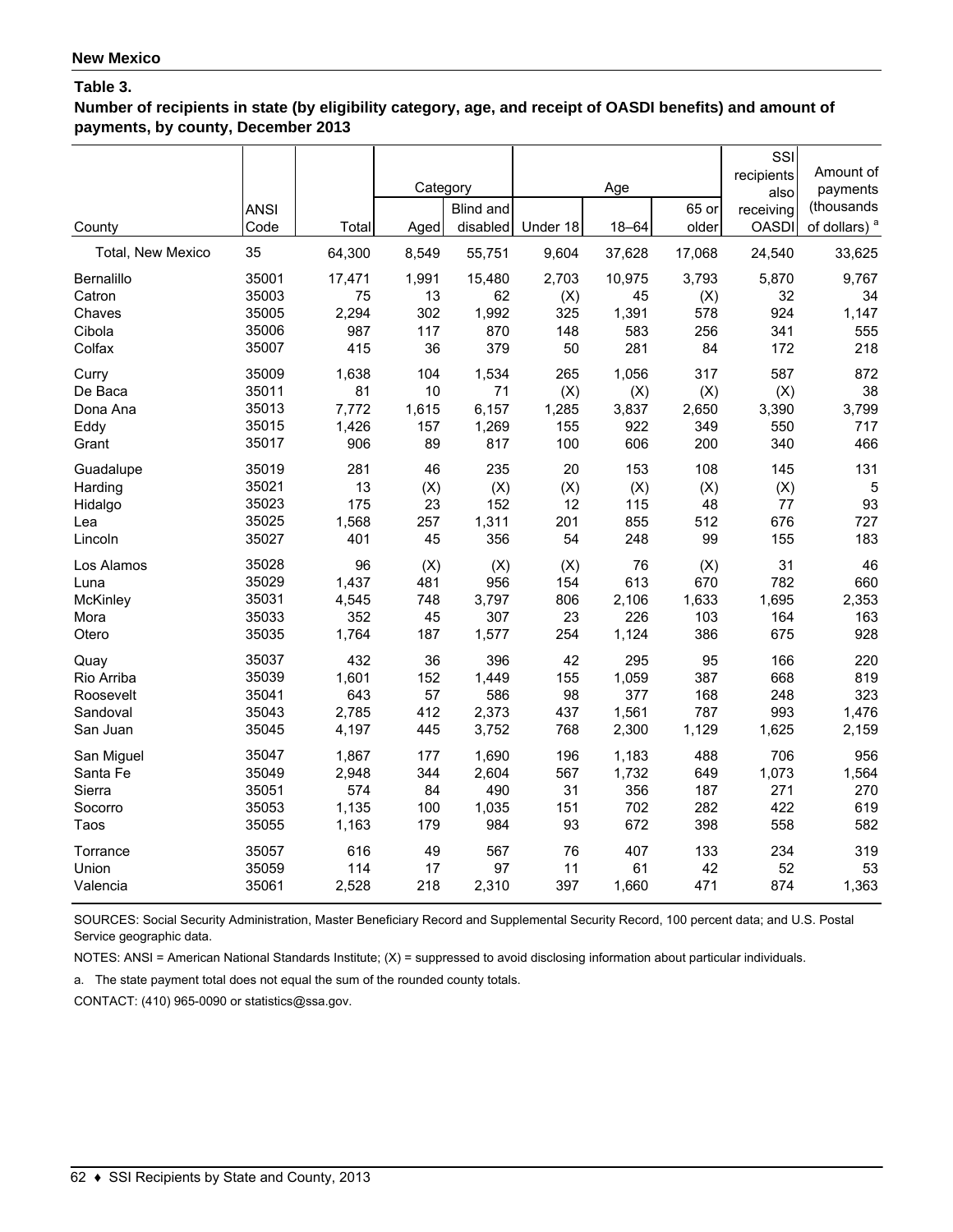# **Number of recipients in state (by eligibility category, age, and receipt of OASDI benefits) and amount of payments, by county, December 2013**

|                      | <b>ANSI</b>    |                 | Category   | <b>Blind and</b> |              | Age            | 65 or          | SSI<br>recipients<br>also<br>receiving | Amount of<br>payments<br>(thousands |
|----------------------|----------------|-----------------|------------|------------------|--------------|----------------|----------------|----------------------------------------|-------------------------------------|
| County               | Code           | Total           | Aged       | disabled         | Under 18     | $18 - 64$      | older          | <b>OASDI</b>                           | of dollars) <sup>a</sup>            |
| Total, New York      | 36             | 698,928         | 129,427    | 569,501          | 89,438       | 368,181        | 241,309        | 238,255                                | 409,399                             |
| Albany               | 36001          | 7,998           | 718        | 7,280            | 1,304        | 5,242          | 1,452          | 3,100                                  | 4,509                               |
| Allegany             | 36003          | 1,586           | 89         | 1,497            | 188          | 1,138          | 260            | 605                                    | 879                                 |
| <b>Bronx</b>         | 36005          | 110,002         | 15,161     | 94,841           | 18,527       | 57,223         | 34,252         | 31,331                                 | 67,384                              |
| <b>Broome</b>        | 36007          | 7,295           | 425        | 6,870            | 1,236        | 5,025          | 1,034          | 2,650                                  | 4,196                               |
| Cattaraugus          | 36009          | 2,729           | 141        | 2,588            | 345          | 1,990          | 394            | 1,121                                  | 1,528                               |
| Cayuga               | 36011          | 1,991           | 156        | 1,835            | 331          | 1,314          | 346            | 837                                    | 1,140                               |
| Chautauqua           | 36013          | 5,087           | 304        | 4,783            | 755          | 3,541          | 791            | 2,030                                  | 3,030                               |
| Chemung              | 36015          | 3,604           | 188        | 3,416            | 645          | 2,469          | 490            | 1,415                                  | 1,997                               |
| Chenango             | 36017<br>36019 | 1,758<br>3,166  | 97<br>174  | 1,661<br>2,992   | 241<br>379   | 1,227<br>2,294 | 290<br>493     | 725<br>1,352                           | 948<br>1,747                        |
| Clinton              |                |                 |            |                  |              |                |                |                                        |                                     |
| Columbia<br>Cortland | 36021<br>36023 | 1,729<br>1,338  | 115<br>85  | 1,614<br>1,253   | 224<br>200   | 1,171<br>929   | 334<br>209     | 764<br>569                             | 988<br>765                          |
| Delaware             | 36025          | 1,282           | 107        | 1,175            | 149          | 863            | 270            | 572                                    | 727                                 |
| <b>Dutchess</b>      | 36027          | 5,958           | 584        | 5,374            | 700          | 3,966          | 1,292          | 2,307                                  | 3,451                               |
| Erie                 | 36029          | 30,307          | 2,431      | 27,876           | 4,603        | 19,985         | 5,719          | 11,127                                 | 17,928                              |
| Essex                | 36031          | 1,102           | 80         | 1,022            | 122          | 754            | 226            | 532                                    | 645                                 |
| Franklin             | 36033          | 1,989           | 121        | 1,868            | 219          | 1,396          | 374            | 780                                    | 1,147                               |
| Fulton               | 36035          | 2,200           | 127        | 2,073            | 334          | 1,507          | 359            | 1,016                                  | 1,198                               |
| Genesee              | 36037          | 1,260           | 58         | 1,202            | 183          | 906            | 171            | 553                                    | 748                                 |
| Greene               | 36039          | 1,443           | 105        | 1,338            | 178          | 1,007          | 258            | 600                                    | 791                                 |
| Hamilton             | 36041          | 68              | (X)        | (X)              | (X)          | 45             | (X)            | 37                                     | 27                                  |
| Herkimer             | 36043          | 1,837           | 146        | 1,691            | 266          | 1,216          | 355            | 800                                    | 989                                 |
| Jefferson            | 36045          | 2,984           | 242        | 2,742            | 394          | 2,053          | 537            | 1,224                                  | 1,633                               |
| Kings                | 36047          | 143,614         | 37,086     | 106,528          | 15,173       | 60,091         | 68,350         | 41,932                                 | 86,613                              |
| Lewis                | 36049          | 656             | 43         | 613              | 99           | 453            | 104            | 292                                    | 342                                 |
| Livingston           | 36051          | 1,313           | 48         | 1,265            | 225          | 920            | 168            | 501                                    | 741                                 |
| Madison              | 36053          | 1,437           | 69         | 1,368            | 215          | 1,013          | 209            | 612                                    | 773                                 |
| Monroe               | 36055          | 26,928          | 1,904      | 25,024           | 4,577        | 17,880         | 4,471          | 8,728                                  | 16,427                              |
| Montgomery           | 36057          | 2,099           | 142        | 1,957            | 368          | 1,389          | 342            | 874                                    | 1,246                               |
| Nassau               | 36059          | 18,542          | 4,684      | 13,858           | 1,628        | 9,805          | 7,109          | 6,556                                  | 10,249                              |
| New York             | 36061          | 79,021          | 18,900     | 60,121           | 6,600        | 36,767         | 35,654         | 31,249                                 | 44,630                              |
| Niagara              | 36063<br>36065 | 6,304           | 391<br>692 | 5,913            | 896          | 4,469          | 939            | 2,486                                  | 3,673                               |
| Oneida               | 36067          | 8,925<br>14,990 | 1,280      | 8,233<br>13,710  | 1,346        | 5,834<br>9,605 | 1,745<br>2,526 | 3,168<br>5,006                         | 5,174                               |
| Onondaga<br>Ontario  | 36069          | 2,015           | 126        | 1,889            | 2,859<br>320 | 1,379          | 316            | 871                                    | 8,910<br>1,073                      |
|                      |                |                 |            |                  |              |                |                |                                        |                                     |
| Orange               | 36071          | 7,397           | 751        | 6,646            | 1,251        | 4,559          | 1,587          | 2,693                                  | 4,230                               |
| Orleans              | 36073<br>36075 | 1,018           | 58         | 960              | 148          | 713            | 157<br>392     | 404                                    | 604                                 |
| Oswego               | 36077          | 3,477<br>1,548  | 120<br>124 | 3,357            | 595<br>216   | 2,490<br>1,038 | 294            | 1,220<br>684                           | 2,016<br>827                        |
| Otsego<br>Putnam     | 36079          | 940             | 157        | 1,424<br>783     | 75           | 590            | 275            | 408                                    | 505                                 |
| Queens               | 36081          | 76,853          | 26,946     | 49,907           | 7,511        | 28,828         | 40,514         | 25,235                                 | 44,064                              |
| Rensselaer           | 36083          | 4,430           | 300        | 4,130            | 819          | 2,940          | 671            | 1,723                                  | 2,572                               |
| Richmond             | 36085          | 15,544          | 2,957      | 12,587           | 2,128        | 8,266          | 5,150          | 4,824                                  | 9,532                               |
| Rockland             | 36087          | 5,936           | 1,464      | 4,472            | 663          | 3,053          | 2,220          | 2,351                                  | 3,511                               |
| St. Lawrence         | 36089          | 4,105           | 246        | 3,859            | 483          | 2,920          | 702            | 1,614                                  | 2,281                               |
|                      |                |                 |            |                  |              |                |                |                                        | (Continued)                         |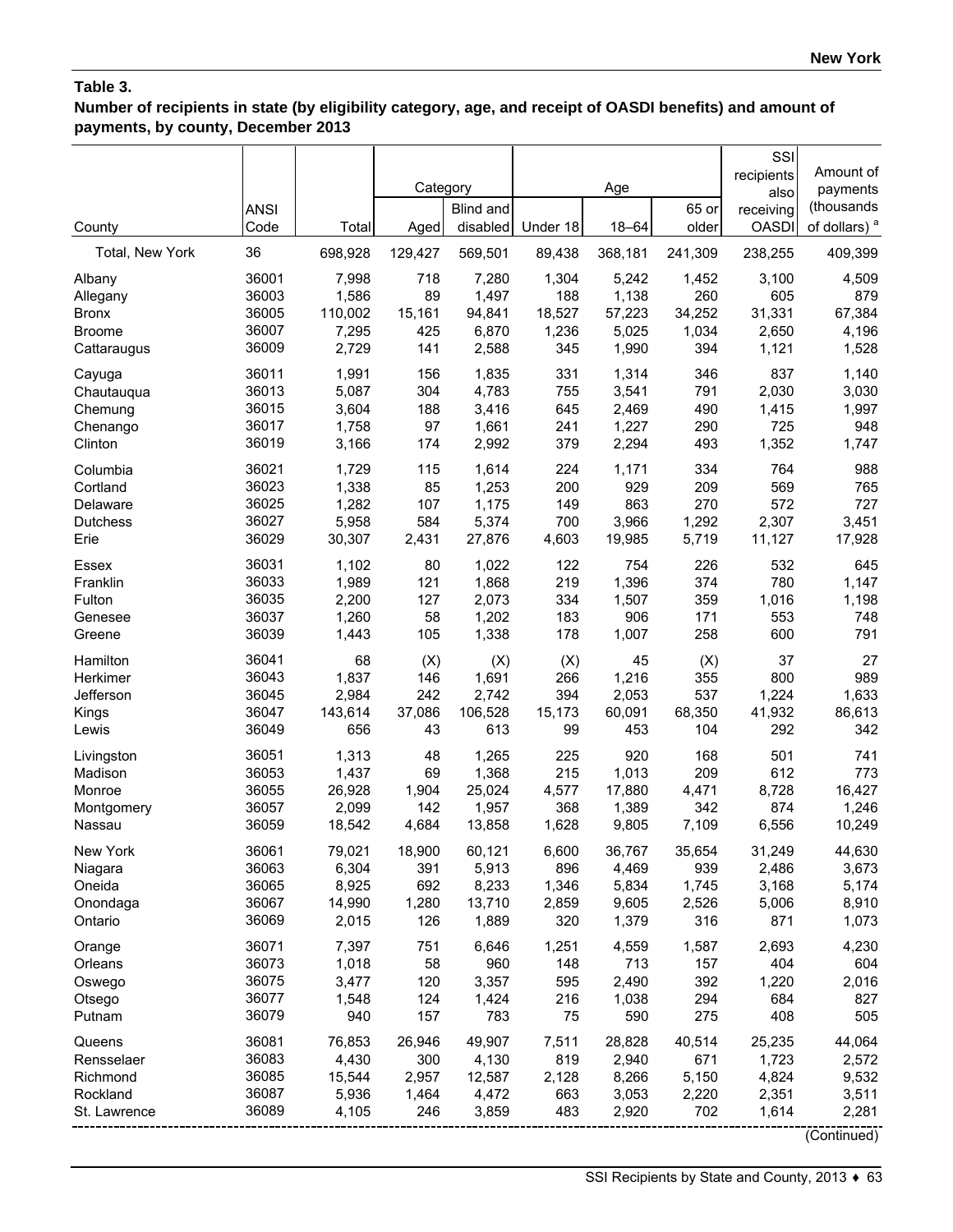**Number of recipients in state (by eligibility category, age, and receipt of OASDI benefits) and amount of payments, by county, December 2013—***Continued*

| County      | <b>ANSI</b><br>Code | Total  | Category<br>Aged | Blind and<br>disabled | Under 18 | Age<br>$18 - 64$ | 65 or<br>older | SSI<br>recipients<br>also<br>receiving<br><b>OASDI</b> | Amount of<br>payments<br>(thousands<br>of dollars) <sup>a</sup> |
|-------------|---------------------|--------|------------------|-----------------------|----------|------------------|----------------|--------------------------------------------------------|-----------------------------------------------------------------|
| Saratoga    | 36091               | 3,101  | 210              | 2,891                 | 460      | 2,116            | 525            | 1,337                                                  | 1,703                                                           |
| Schenectady | 36093               | 5,415  | 367              | 5,048                 | 1,003    | 3,544            | 868            | 1,965                                                  | 3,326                                                           |
| Schoharie   | 36095               | 714    | 65               | 649                   | 59       | 475              | 180            | 355                                                    | 378                                                             |
| Schuyler    | 36097               | 484    | (X)              | (X)                   | (X)      | 323              | (X)            | 225                                                    | 279                                                             |
| Seneca      | 36099               | 842    | 34               | 808                   | 138      | 598              | 106            | 347                                                    | 454                                                             |
| Steuben     | 36101               | 3,247  | 143              | 3,104                 | 499      | 2,301            | 447            | 1,239                                                  | 1,830                                                           |
| Suffolk     | 36103               | 23,244 | 3,188            | 20.056                | 2,620    | 14.885           | 5,739          | 9,136                                                  | 13,085                                                          |
| Sullivan    | 36105               | 2,973  | 250              | 2,723                 | 408      | 1,957            | 608            | 1,179                                                  | 1,618                                                           |
| Tioga       | 36107               | 1,216  | 60               | 1,156                 | 206      | 834              | 176            | 463                                                    | 667                                                             |
| Tompkins    | 36109               | 1,723  | 128              | 1,595                 | 223      | 1,198            | 302            | 715                                                    | 963                                                             |
| Ulster      | 36111               | 4,673  | 475              | 4,198                 | 522      | 3,159            | 992            | 1,953                                                  | 2,666                                                           |
| Warren      | 36113               | 1,771  | 100              | 1,671                 | 232      | 1,269            | 270            | 878                                                    | 923                                                             |
| Washington  | 36115               | 1,702  | 75               | 1,627                 | 279      | 1,185            | 238            | 808                                                    | 914                                                             |
| Wayne       | 36117               | 2,407  | 92               | 2,315                 | 447      | 1,603            | 357            | 938                                                    | 1,339                                                           |
| Westchester | 36119               | 18,322 | 3,974            | 14,348                | 2,348    | 9,577            | 6,397          | 6,693                                                  | 10,164                                                          |
| Wyoming     | 36121               | 722    | 37               | 685                   | 90       | 537              | 95             | 302                                                    | 392                                                             |
| Yates       | 36123               | 567    | 42               | 525                   | 112      | 357              | 98             | 244                                                    | 313                                                             |

SOURCES: Social Security Administration, Master Beneficiary Record and Supplemental Security Record, 100 percent data; and U.S. Postal Service geographic data.

NOTES: ANSI = American National Standards Institute; (X) = suppressed to avoid disclosing information about particular individuals.

a. The state payment total does not equal the sum of the rounded county totals.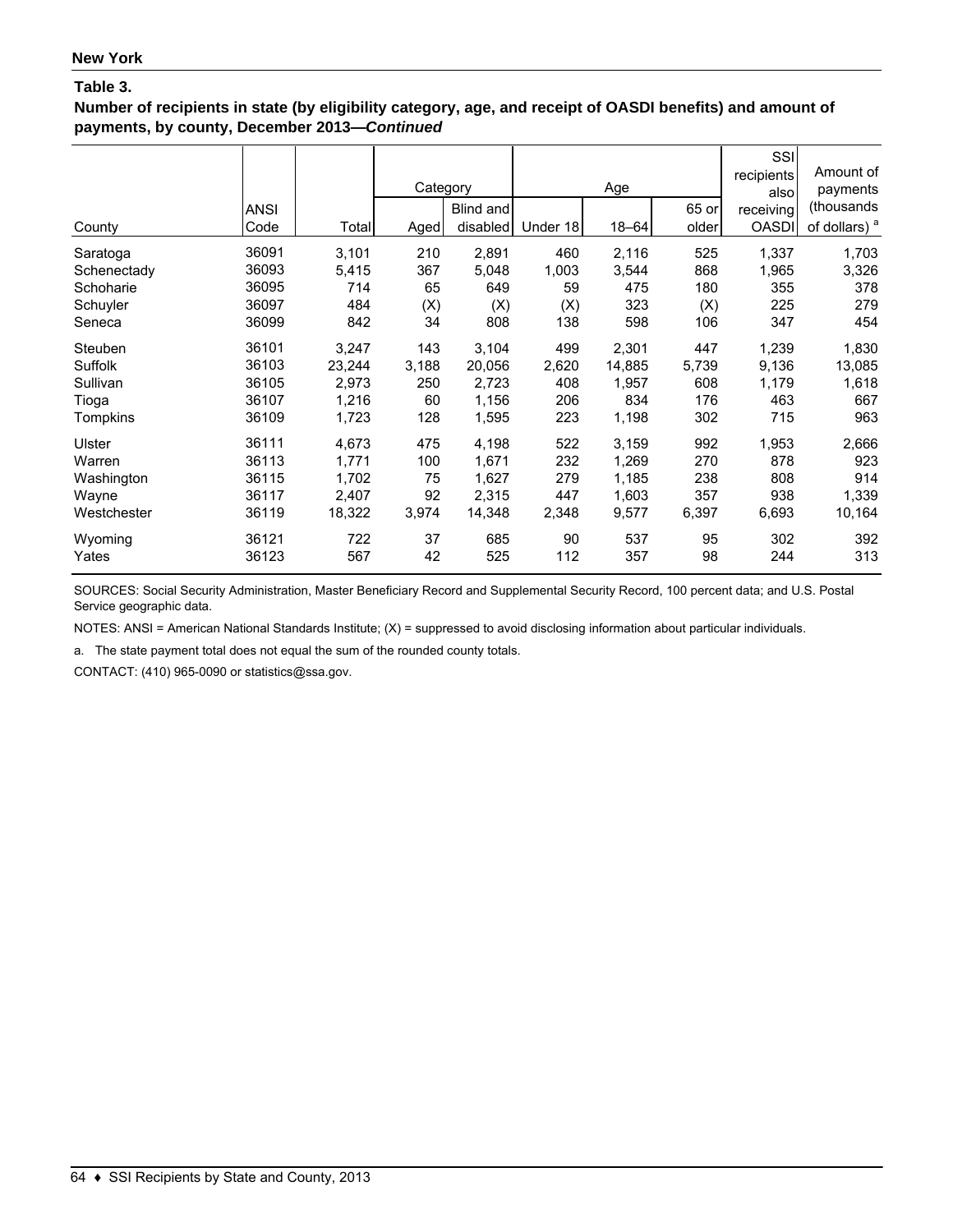**Number of recipients in state (by eligibility category, age, and receipt of OASDI benefits) and amount of payments, by county, December 2013**

| County                | <b>ANSI</b><br>Code | Total   | Category<br>Aged | <b>Blind and</b><br>disabled | Under 18 | Age<br>$18 - 64$ | 65 or<br>older | SSI<br>recipients<br>also<br>receiving<br><b>OASDI</b> | Amount of<br>payments<br>(thousands<br>of dollars) <sup>a</sup> |
|-----------------------|---------------------|---------|------------------|------------------------------|----------|------------------|----------------|--------------------------------------------------------|-----------------------------------------------------------------|
| Total, North Carolina | 37                  | 234,362 | 19,050           | 215,312                      | 43,946   | 146,804          | 43,612         | 82,096                                                 | 124,027                                                         |
| Alamance              | 37001               | 3,233   | 261              | 2,972                        | 655      | 2,045            | 533            | 1,140                                                  | 1,721                                                           |
| Alexander             | 37003               | 665     | 50               | 615                          | 104      | 445              | 116            | 255                                                    | 328                                                             |
| Alleghany             | 37005               | 337     | 41               | 296                          | 48       | 212              | 77             | 138                                                    | 163                                                             |
| Anson                 | 37007               | 1,121   | 61               | 1,060                        | 245      | 683              | 193            | 369                                                    | 584                                                             |
| Ashe                  | 37009               | 832     | 125              | 707                          | 81       | 486              | 265            | 394                                                    | 391                                                             |
| Avery                 | 37011               | 368     | 50               | 318                          | 25       | 222              | 121            | 153                                                    | 166                                                             |
| <b>Beaufort</b>       | 37013               | 1,941   | 154              | 1,787                        | 344      | 1,203            | 394            | 775                                                    | 985                                                             |
| <b>Bertie</b>         | 37015               | 1,331   | 133              | 1,198                        | 202      | 782              | 347            | 645                                                    | 631                                                             |
| Bladen                | 37017               | 1,799   | 130              | 1,669                        | 268      | 1,125            | 406            | 734                                                    | 894                                                             |
| <b>Brunswick</b>      | 37019               | 2,331   | 132              | 2,199                        | 385      | 1,572            | 374            | 831                                                    | 1,192                                                           |
| <b>Buncombe</b>       | 37021               | 5,863   | 489              | 5,374                        | 779      | 4,022            | 1,062          | 2,223                                                  | 3,259                                                           |
| <b>Burke</b>          | 37023               | 2,116   | 121              | 1,995                        | 287      | 1,517            | 312            | 687                                                    | 1,102                                                           |
| Cabarrus              | 37025               | 2,707   | 221              | 2,486                        | 684      | 1,595            | 428            | 805                                                    | 1,505                                                           |
| Caldwell              | 37027               | 1,816   | 100              | 1,716                        | 276      | 1,310            | 230            | 586                                                    | 998                                                             |
| Camden                | 37029               | 145     | 19               | 126                          | 23       | 88               | 34             | 63                                                     | 67                                                              |
| Carteret              | 37031               | 1,287   | 111              | 1,176                        | 175      | 882              | 230            | 512                                                    | 669                                                             |
| Caswell               | 37033               | 828     | 97               | 731                          | 102      | 510              | 216            | 359                                                    | 414                                                             |
| Catawba               | 37035               | 3,010   | 247              | 2,763                        | 481      | 1,998            | 531            | 1,041                                                  | 1,620                                                           |
| Chatham               | 37037               | 814     | 74               | 740                          | 134      | 535              | 145            | 291                                                    | 403                                                             |
| Cherokee              | 37039               | 858     | 67               | 791                          | 83       | 572              | 203            | 394                                                    | 386                                                             |
| Chowan                | 37041               | 597     | 62               | 535                          | 100      | 357              | 140            | 279                                                    | 277                                                             |
| Clay                  | 37043               | 315     | 35               | 280                          | 29       | 207              | 79             | 136                                                    | 138                                                             |
| Cleveland             | 37045               | 3,271   | 194              | 3,077                        | 541      | 2,238            | 492            | 1,144                                                  | 1,789                                                           |
| Columbus              | 37047               | 3,163   | 207              | 2,956                        | 488      | 2,003            | 672            | 1,235                                                  | 1,678                                                           |
| Craven                | 37049               | 2,453   | 185              | 2,268                        | 440      | 1,575            | 438            | 880                                                    | 1,236                                                           |
| Cumberland            | 37051               | 9,894   | 529              | 9,365                        | 2,246    | 6,235            | 1,413          | 3,021                                                  | 5,561                                                           |
| Currituck             | 37053               | 296     | 20               | 276                          | 50       | 207              | 39             | 106                                                    | 161                                                             |
| Dare                  | 37055               | 296     | 29               | 267                          | 46       | 194              | 56             | 108                                                    | 149                                                             |
| Davidson              | 37057               | 3,336   | 187              | 3,149                        | 610      | 2,245            | 481            | 1,097                                                  | 1,848                                                           |
| Davie                 | 37059               | 601     | 49               | 552                          | 115      | 380              | 106            | 217                                                    | 310                                                             |
| Duplin                | 37061               | 1,896   | 177              | 1,719                        | 313      | 1,144            | 439            | 761                                                    | 931                                                             |
| Durham                | 37063               | 6,122   | 408              | 5,714                        | 1,482    | 3,720            | 920            | 1,827                                                  | 3,447                                                           |
| Edgecombe             | 37065               | 2,925   | 191              | 2,734                        | 511      | 1,857            | 557            | 1,067                                                  | 1,565                                                           |
| Forsyth               | 37067               | 7,927   | 545              | 7,382                        | 1,691    | 5,007            | 1,229          | 2,525                                                  | 4,331                                                           |
| Franklin              | 37069               | 1,524   | 126              | 1,398                        | 243      | 933              | 348            | 605                                                    | 754                                                             |
| Gaston                | 37071               | 5,496   | 316              | 5,180                        | 992      | 3,775            | 729            | 1,757                                                  | 3,088                                                           |
| Gates                 | 37073               | 324     | 37               | 287                          | 53       | 192              | 79             | 132                                                    | 157                                                             |
| Graham                | 37075               | 299     | 29               | 270                          | 20       | 193              | 86             | 145                                                    | 132                                                             |
| Granville             | 37077               | 1,479   | 148              | 1,331                        | 196      | 935              | 348            | 554                                                    | 698                                                             |
| Greene                | 37079               | 737     | 88               | 649                          | 149      | 424              | 164            | 308                                                    | 463                                                             |
| Guilford              | 37081               | 11,336  | 1,018            | 10,318                       | 2,515    | 6,913            | 1,908          | 3,554                                                  | 6,186                                                           |
| Halifax               | 37083               | 3,983   | 292              | 3,691                        | 508      | 2,560            | 915            | 1,651                                                  | 2,067                                                           |
| Harnett               | 37085               | 2,997   | 198              | 2,799                        | 609      | 1,856            | 532            | 1,069                                                  | 1,644                                                           |
| Haywood               | 37087               | 1,681   | 128              | 1,553                        | 215      | 1,123            | 343            | 675                                                    | 899                                                             |
| Henderson             | 37089               | 1,832   | 153              | 1,679                        | 266      | 1,225            | 341            | 739                                                    | 897                                                             |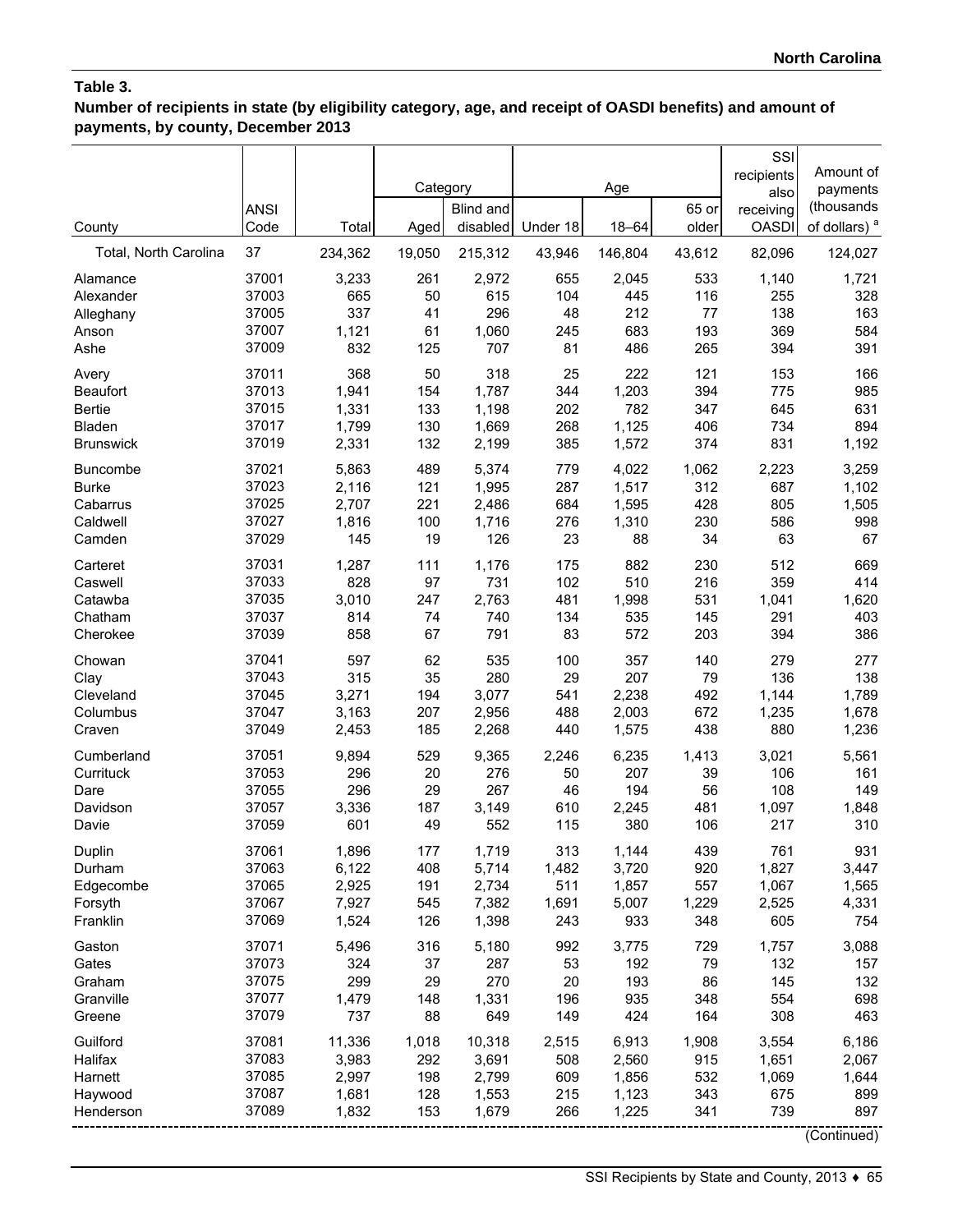**Number of recipients in state (by eligibility category, age, and receipt of OASDI benefits) and amount of payments, by county, December 2013—***Continued*

| County        | <b>ANSI</b><br>Code | Total  | Category<br>Aged | Blind and<br>disabled | Under 18 | Age<br>$18 - 64$ | 65 or<br>older | SSI<br>recipients<br>also<br>receiving<br><b>OASDI</b> | Amount of<br>payments<br>(thousands<br>of dollars) <sup>a</sup> |
|---------------|---------------------|--------|------------------|-----------------------|----------|------------------|----------------|--------------------------------------------------------|-----------------------------------------------------------------|
|               |                     |        |                  |                       |          |                  |                |                                                        |                                                                 |
| Hertford      | 37091               | 1,295  | 134              | 1,161                 | 179      | 764              | 352            | 561                                                    | 636                                                             |
| Hoke          | 37093               | 1,457  | 102              | 1,355                 | 334      | 860              | 263            | 503                                                    | 796                                                             |
| Hyde          | 37095               | 178    | 31               | 147                   | 22       | 95               | 61             | 86                                                     | 74                                                              |
| Iredell       | 37097<br>37099      | 2,539  | 174<br>84        | 2,365                 | 478      | 1,671            | 390            | 848                                                    | 1,292                                                           |
| Jackson       |                     | 690    |                  | 606                   | 83       | 436              | 171            | 304                                                    | 313                                                             |
| Johnston      | 37101               | 4,170  | 368              | 3,802                 | 863      | 2,524            | 783            | 1,571                                                  | 2,162                                                           |
| Jones         | 37103               | 343    | 36               | 307                   | 63       | 188              | 92             | 146                                                    | 169                                                             |
| Lee           | 37105               | 1,391  | 121              | 1,270                 | 261      | 862              | 268            | 484                                                    | 731                                                             |
| Lenoir        | 37107               | 2,706  | 236              | 2,470                 | 477      | 1,649            | 580            | 1,045                                                  | 1,356                                                           |
| Lincoln       | 37109               | 1,450  | 110              | 1,340                 | 247      | 958              | 245            | 528                                                    | 757                                                             |
| McDowell      | 37111               | 1,374  | 83               | 1,291                 | 180      | 952              | 242            | 518                                                    | 745                                                             |
| Macon         | 37113               | 814    | 98               | 716                   | 108      | 508              | 198            | 371                                                    | 367                                                             |
| Madison       | 37115               | 817    | 96               | 721                   | 79       | 474              | 264            | 359                                                    | 431                                                             |
| Martin        | 37117               | 1,065  | 110              | 955                   | 198      | 596              | 271            | 469                                                    | 511                                                             |
| Mecklenburg   | 37119               | 17,458 | 1,964            | 15,494                | 3,860    | 10,165           | 3,433          | 4,825                                                  | 9,834                                                           |
| Mitchell      | 37121               | 464    | 60               | 404                   | 45       | 269              | 150            | 218                                                    | 205                                                             |
| Montgomery    | 37123               | 726    | 61               | 665                   | 119      | 443              | 164            | 300                                                    | 360                                                             |
| Moore         | 37125               | 1,542  | 132              | 1,410                 | 282      | 958              | 302            | 561                                                    | 772                                                             |
| Nash          | 37127               | 3,490  | 319              | 3,171                 | 619      | 2,092            | 779            | 1,404                                                  | 1,750                                                           |
| New Hanover   | 37129               | 4,326  | 246              | 4,080                 | 757      | 2,943            | 626            | 1,520                                                  | 2,371                                                           |
| Northampton   | 37131               | 1,270  | 108              | 1,162                 | 197      | 775              | 298            | 490                                                    | 638                                                             |
| Onslow        | 37133               | 2,909  | 176              | 2,733                 | 612      | 1,863            | 434            | 929                                                    | 1,549                                                           |
| Orange        | 37135               | 1,684  | 156              | 1,528                 | 276      | 1,111            | 297            | 520                                                    | 882                                                             |
| Pamlico       | 37137               | 319    | 30               | 289                   | 50       | 197              | 72             | 129                                                    | 157                                                             |
| Pasquotank    | 37139               | 1,247  | 126              | 1,121                 | 227      | 742              | 278            | 499                                                    | 605                                                             |
| Pender        | 37141               | 1,187  | 89               | 1,098                 | 194      | 774              | 219            | 447                                                    | 579                                                             |
| Perquimans    | 37143               | 383    | 32               | 351                   | 69       | 238              | 76             | 150                                                    | 188                                                             |
| Person        | 37145               | 1,094  | 104              | 990                   | 158      | 669              | 267            | 463                                                    | 540                                                             |
| Pitt          | 37147               | 5,849  | 447              | 5,402                 | 1,439    | 3,346            | 1,064          | 2,118                                                  | 3,093                                                           |
| Polk          | 37149               | 319    | 20               | 299                   | 50       | 213              | 56             | 134                                                    | 141                                                             |
| Randolph      | 37151               | 3,162  | 225              | 2,937                 | 648      | 2,052            | 462            | 1,068                                                  | 1,759                                                           |
| Richmond      | 37153               | 2,212  | 110              | 2,102                 | 414      | 1,460            | 338            | 815                                                    | 1,186                                                           |
| Robeson       | 37155               | 7,441  | 517              | 6,924                 | 1,440    | 4,527            | 1,474          | 2,678                                                  | 4,011                                                           |
| Rockingham    | 37157               | 3,104  | 217              | 2,887                 | 466      | 2,057            | 581            | 1,218                                                  | 1,630                                                           |
| Rowan         | 37159               | 3,225  | 166              | 3,059                 | 724      | 2,086            | 415            | 960                                                    | 1,791                                                           |
| Rutherford    | 37161               | 2,060  | 129              | 1,931                 | 256      | 1,461            | 343            | 728                                                    | 1,098                                                           |
| Sampson       | 37163               | 2,298  | 248              | 2,050                 | 399      | 1,300            | 599            | 917                                                    | 1,139                                                           |
| Scotland      | 37165               | 2,004  | 90               | 1,914                 | 407      | 1,258            | 339            | 708                                                    | 1,045                                                           |
| Stanly        | 37167               | 1,409  | 83               | 1,326                 | 281      | 936              | 192            | 478                                                    | 772                                                             |
| <b>Stokes</b> | 37169               | 994    | 104              | 890                   | 155      | 626              | 213            | 375                                                    | 476                                                             |
| Surry         | 37171               | 2,050  | 185              | 1,865                 | 233      | 1,365            | 452            | 869                                                    | 995                                                             |
| Swain         | 37173               | 348    | 29               | 319                   | 51       | 228              | 69             | 138                                                    | 166                                                             |
| Transylvania  | 37175               | 606    | 41               | 565                   | 85       | 410              | 111            | 246                                                    | 295                                                             |
| Tyrrell       | 37177               | 140    | 21               | 119                   | 14       | 78               | 48             | 78                                                     | 58                                                              |
| Union         | 37179               | 2,333  | 262              | 2,071                 | 526      | 1,335            | 472            | 684                                                    | 1,227                                                           |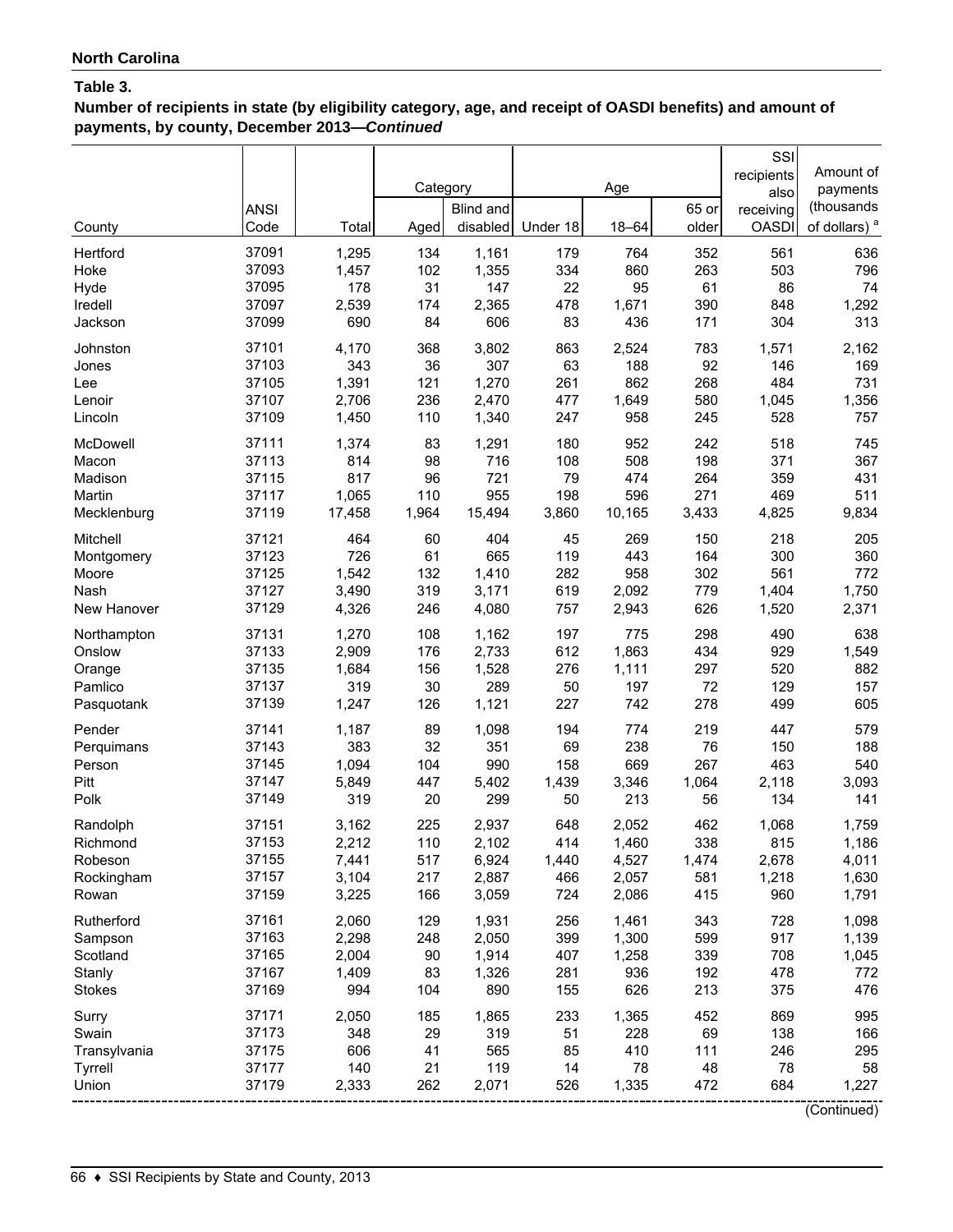### **Number of recipients in state (by eligibility category, age, and receipt of OASDI benefits) and amount of payments, by county, December 2013—***Continued*

|            |             |        | Category |           |          | Age       |       | SSI<br>recipients<br>alsol | Amount of<br>payments    |
|------------|-------------|--------|----------|-----------|----------|-----------|-------|----------------------------|--------------------------|
|            | <b>ANSI</b> |        |          | Blind and |          |           | 65 or | receiving                  | (thousands               |
| County     | Code        | Total  | Aged     | disabled  | Under 18 | $18 - 64$ | older | <b>OASDI</b>               | of dollars) <sup>a</sup> |
| Vance      | 37181       | 2.307  | 132      | 2.175     | 383      | 1,544     | 380   | 858                        | 1,189                    |
| Wake       | 37183       | 12,161 | 1,382    | 10,779    | 2,799    | 6,894     | 2,468 | 3,576                      | 6,510                    |
| Warren     | 37185       | 953    | 96       | 857       | 125      | 568       | 260   | 412                        | 485                      |
| Washington | 37187       | 674    | 35       | 639       | 87       | 450       | 137   | 253                        | 344                      |
| Watauga    | 37189       | 658    | 81       | 577       | 59       | 426       | 173   | 262                        | 344                      |
| Wayne      | 37191       | 4,691  | 329      | 4,362     | 981      | 2,909     | 801   | 1,531                      | 2,291                    |
| Wilkes     | 37193       | 2,178  | 192      | 1,986     | 258      | 1,472     | 448   | 900                        | 1,098                    |
| Wilson     | 37195       | 3,156  | 298      | 2,858     | 649      | 1,832     | 675   | 1,225                      | 1,537                    |
| Yadkin     | 37197       | 795    | 87       | 708       | 116      | 495       | 184   | 324                        | 391                      |
| Yancey     | 37199       | 665    | 104      | 561       | 55       | 398       | 212   | 308                        | 303                      |

SOURCES: Social Security Administration, Master Beneficiary Record and Supplemental Security Record, 100 percent data; and U.S. Postal Service geographic data.

NOTE: ANSI = American National Standards Institute.

a. The state payment total does not equal the sum of the rounded county totals.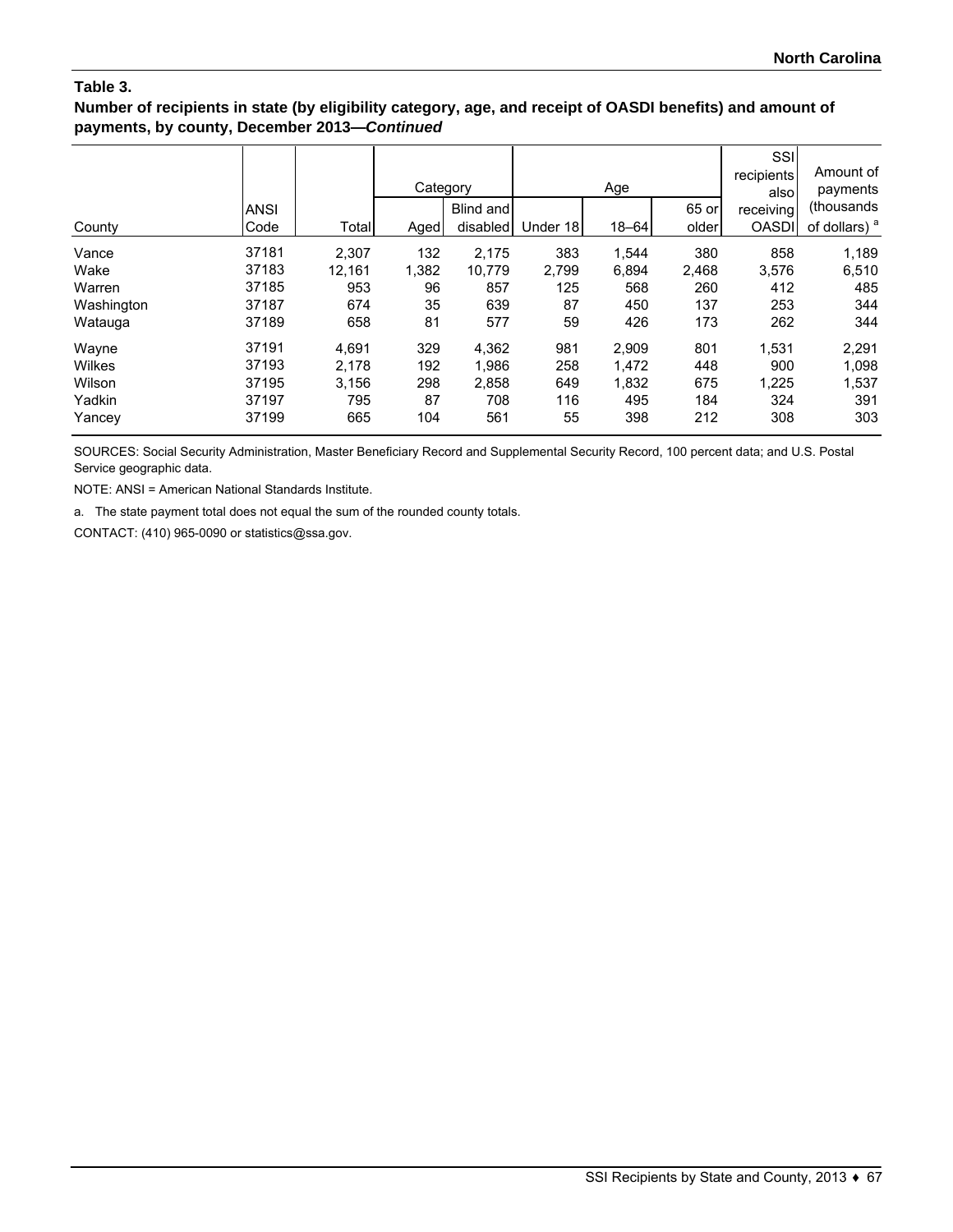**Number of recipients in state (by eligibility category, age, and receipt of OASDI benefits) and amount of payments, by county, December 2013**

|                                                       | <b>ANSI</b>                               |                               | Category                       | Blind and                       |                               | Age                           | 65 or                         | SSI<br>recipients<br>also<br>receiving | Amount of<br>payments<br>(thousands          |
|-------------------------------------------------------|-------------------------------------------|-------------------------------|--------------------------------|---------------------------------|-------------------------------|-------------------------------|-------------------------------|----------------------------------------|----------------------------------------------|
| County                                                | Code                                      | Total                         | Aged                           | disabled                        | Under 18                      | $18 - 64$                     | older                         | <b>OASDI</b>                           | of dollars) <sup>a</sup>                     |
| Total, North Dakota                                   | 38                                        | 8,350                         | 700                            | 7,650                           | 1,037                         | 5,755                         | 1,558                         | 3,257                                  | 4,007                                        |
| Adams                                                 | 38001                                     | 16                            | 0                              | 16                              | 0                             | (X)                           | (X)                           | (X)                                    | 8                                            |
| <b>Barnes</b>                                         | 38003                                     | 150                           | 10                             | 140                             | 13                            | 112                           | 25                            | 64                                     | 72                                           |
| Benson                                                | 38005                                     | 195                           | 16                             | 179                             | 27                            | 128                           | 40                            | 69                                     | 117                                          |
| <b>Billings</b>                                       | 38007                                     | (X)                           | (X)                            | (X)                             | (X)                           | (X)                           | (X)                           | (X)                                    | (X)                                          |
| <b>Bottineau</b>                                      | 38009                                     | 52                            | (X)                            | (X)                             | (X)                           | 34                            | (X)                           | 18                                     | 26                                           |
| Bowman                                                | 38011                                     | 23                            | (X)                            | (X)                             | (X)                           | 18                            | (X)                           | 13                                     | 11                                           |
| <b>Burke</b>                                          | 38013                                     | 13                            | (X)                            | (X)                             | 0                             | (X)                           | (X)                           | (X)                                    | $\overline{7}$                               |
| Burleigh                                              | 38015                                     | 862                           | 60                             | 802                             | 129                           | 601                           | 132                           | 396                                    | 391                                          |
| Cass                                                  | 38017                                     | 1,770                         | 167                            | 1,603                           | 213                           | 1,266                         | 291                           | 592                                    | 913                                          |
| Cavalier                                              | 38019                                     | 36                            | (X)                            | (X)                             | (X)                           | 18                            | (X)                           | 18                                     | 16                                           |
| <b>Dickey</b>                                         | 38021                                     | 56                            | 12                             | 44                              | (X)                           | 33                            | (X)                           | 26                                     | 24                                           |
| Divide                                                | 38023                                     | 19                            | (X)                            | (X)                             | (X)                           | (X)                           | (X)                           | 11                                     | 9                                            |
| Dunn                                                  | 38025                                     | 32                            | (X)                            | (X)                             | (X)                           | 19                            | (X)                           | 12                                     | 13                                           |
| Eddy                                                  | 38027                                     | 34                            | $\pmb{0}$                      | 34                              | (X)                           | 27                            | (X)                           | 15                                     | 13                                           |
| Emmons                                                | 38029                                     | 33                            | (X)                            | (X)                             | (X)                           | 23                            | (X)                           | 20                                     | 12                                           |
| Foster                                                | 38031                                     | 30                            | (X)                            | (X)                             | (X)                           | (X)                           | (X)                           | 15                                     | 13                                           |
| Golden Valley                                         | 38033                                     | 14                            | (X)                            | (X)                             | (X)                           | (X)                           | (X)                           | (X)                                    | 7                                            |
| <b>Grand Forks</b>                                    | 38035                                     | 746                           | 72                             | 674                             | 87                            | 512                           | 147                           | 273                                    | 356                                          |
| Grant                                                 | 38037                                     | 27                            | (X)                            | (X)                             | (X)                           | 14                            | (X)                           | 14                                     | 13                                           |
| Griggs                                                | 38039                                     | 23                            | (X)                            | (X)                             | (X)                           | 16                            | (X)                           | 12                                     | 9                                            |
| Hettinger                                             | 38041                                     | 18                            | (X)                            | (X)                             | (X)                           | 11                            | (X)                           | 11                                     | 8                                            |
| Kidder                                                | 38043                                     | 31                            | (X)                            | (X)                             | (X)                           | 18                            | (X)                           | 17                                     | 11                                           |
| LaMoure                                               | 38045                                     | 49                            | 22                             | 27                              | (X)                           | (X)                           | 24                            | 15                                     | 22                                           |
| Logan                                                 | 38047                                     | 17                            | (X)                            | (X)                             | 0                             | (X)                           | (X)                           | 11                                     | 6                                            |
| McHenry                                               | 38049                                     | 56                            | (X)                            | (X)                             | (X)                           | 42                            | (X)                           | 17                                     | 27                                           |
| McIntosh                                              | 38051                                     | 42                            | 12                             | 30                              | (X)                           | 23                            | (X)                           | 28                                     | 14                                           |
| McKenzie                                              | 38053                                     | 47                            | (X)                            | (X)                             | (X)                           | 29                            | (X)                           | 20                                     | 21                                           |
| McLean                                                | 38055                                     | 101                           | 10                             | 91                              | (X)                           | 68                            | (X)                           | 44                                     | 42                                           |
| Mercer                                                | 38057                                     | 64                            | (X)                            | (X)                             | (X)                           | 42                            | (X)                           | 29                                     | 27                                           |
| Morton                                                | 38059                                     | 316                           | 20                             | 296                             | 46                            | 218                           | 52                            | 144                                    | 134                                          |
| Mountrail                                             | 38061                                     | 88                            | (X)                            | (X)                             | (X)                           | 71                            | (X)                           | 28                                     | 45                                           |
| Nelson                                                | 38063                                     | 31                            | (X)                            | (X)                             | (X)                           | 16                            | (X)                           | 16                                     | 12                                           |
| Oliver                                                | 38065                                     | 18                            | (X)                            | (X)                             | (X)                           | 10                            | (X)                           | (X)                                    | 8                                            |
| Pembina                                               | 38067                                     | 78                            | 11                             | 67                              | 10                            | 48                            | 20                            | 41                                     | 27                                           |
| Pierce                                                | 38069                                     | 44                            | (X)                            | (X)                             | (X)                           | 28                            | (X)                           | 19                                     | 18                                           |
| Ramsey                                                | 38071                                     | 202                           | 16                             | 186                             | 19                            | 145                           | 38                            | 81                                     | 94                                           |
| Ransom                                                | 38073                                     | 58                            | (X)                            | (X)                             | (X)                           | 39                            | (X)                           | 22                                     | 26                                           |
| Renville                                              | 38075                                     | 14                            | (X)                            | (X)                             | (X)                           | (X)                           | (X)                           | (X)                                    | 5                                            |
| Richland                                              | 38077                                     | 156                           | 22                             | 134                             | 22                            | 91                            | 43                            | 55                                     | 75                                           |
| Rolette                                               | 38079                                     | 841                           | 35                             | 806                             | 117                           | 583                           | 141                           | 248                                    | 474                                          |
| Sargent<br>Sheridan<br>Sioux<br>Slope<br><b>Stark</b> | 38081<br>38083<br>38085<br>38087<br>38089 | 26<br>22<br>231<br>(X)<br>244 | (X)<br>(X)<br>(X)<br>(X)<br>34 | (X)<br>(X)<br>(X)<br>(X)<br>210 | (X)<br>(X)<br>53<br>(X)<br>14 | 16<br>14<br>151<br>(X)<br>162 | (X)<br>(X)<br>27<br>(X)<br>68 | 10<br>10<br>50<br>(X)<br>131           | 10<br>10<br>144<br>(X)<br>101<br>(Continued) |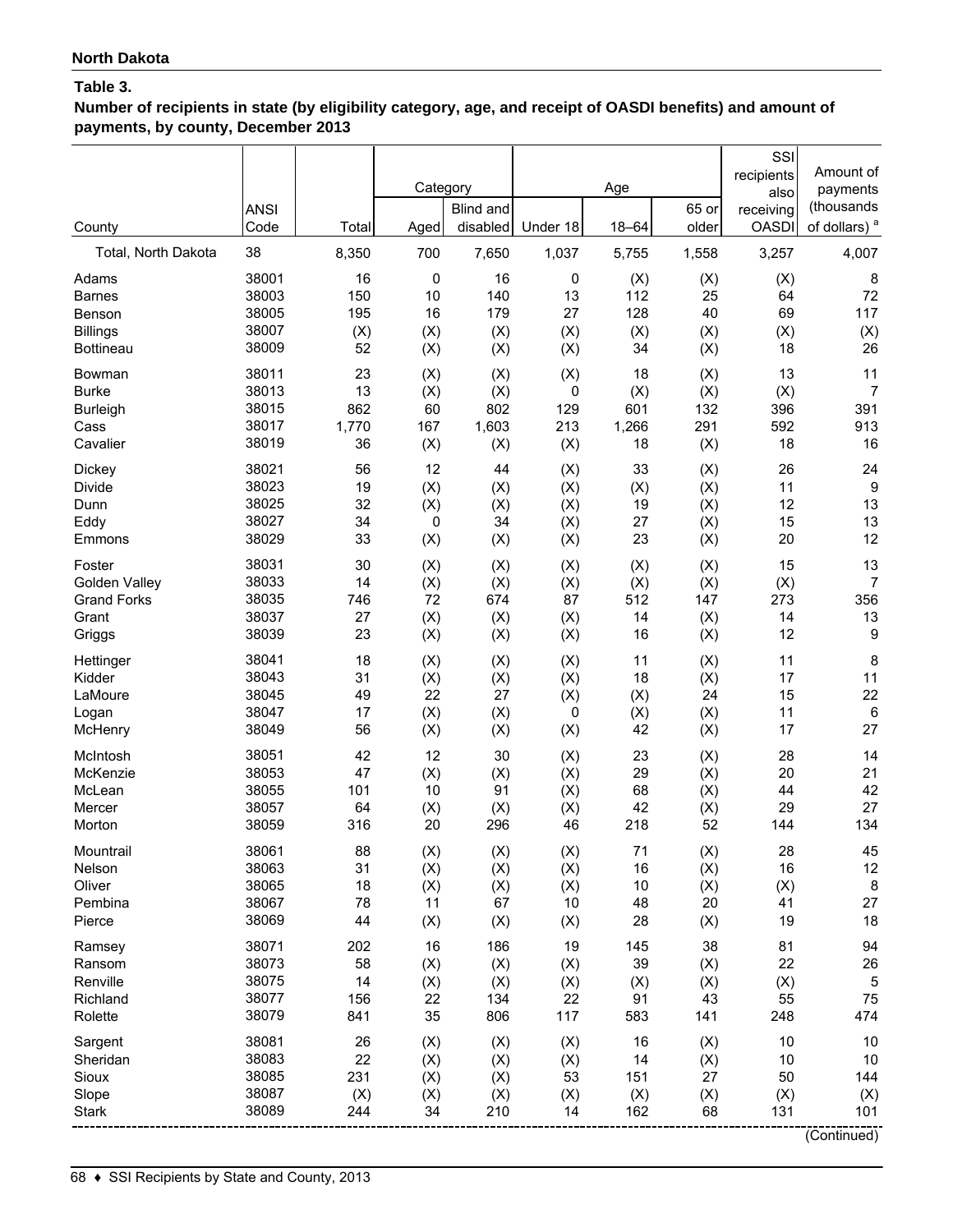### **Number of recipients in state (by eligibility category, age, and receipt of OASDI benefits) and amount of payments, by county, December 2013—***Continued*

| County        | <b>ANSI</b><br>Code | Total | Category<br>Aged | Blind and<br>disabled | Under 18 | Age<br>$18 - 64$ | 65 or<br>older | SSI<br>recipients<br>alsol<br>receiving<br><b>OASDI</b> | Amount of<br>payments<br>(thousands<br>of dollars) <sup>a</sup> |
|---------------|---------------------|-------|------------------|-----------------------|----------|------------------|----------------|---------------------------------------------------------|-----------------------------------------------------------------|
| <b>Steele</b> | 38091               | (X)   | (X)              | (X)                   | (X)      | (X)              | (X)            | (X)                                                     | (X)                                                             |
| Stutsman      | 38093               | 404   | 20               | 384                   | 64       | 276              | 64             | 177                                                     | 164                                                             |
| Towner        | 38095               | 19    | (X)              | (X)                   | (X)      | 12               | (X)            | (X)                                                     | 9                                                               |
| Traill        | 38097               | 51    | (X)              | (X)                   | (X)      | 24               | (X)            | 24                                                      | 21                                                              |
| Walsh         | 38099               | 123   | 13               | 110                   | 26       | 76               | 21             | 38                                                      | 52                                                              |
| Ward          | 38101               | 560   | 20               | 540                   | 72       | 420              | 68             | 231                                                     | 254                                                             |
| Wells         | 38103               | 52    | (X)              | (X)                   | 0        | 36               | 16             | 33                                                      | 23                                                              |
| Williams      | 38105               | 209   | (X)              | (X)                   | 19       | 156              | 34             | 94                                                      | 86                                                              |

SOURCES: Social Security Administration, Master Beneficiary Record and Supplemental Security Record, 100 percent data; and U.S. Postal Service geographic data.

NOTES: ANSI = American National Standards Institute; (X) = suppressed to avoid disclosing information about particular individuals.

a. The state payment total does not equal the sum of the rounded county totals.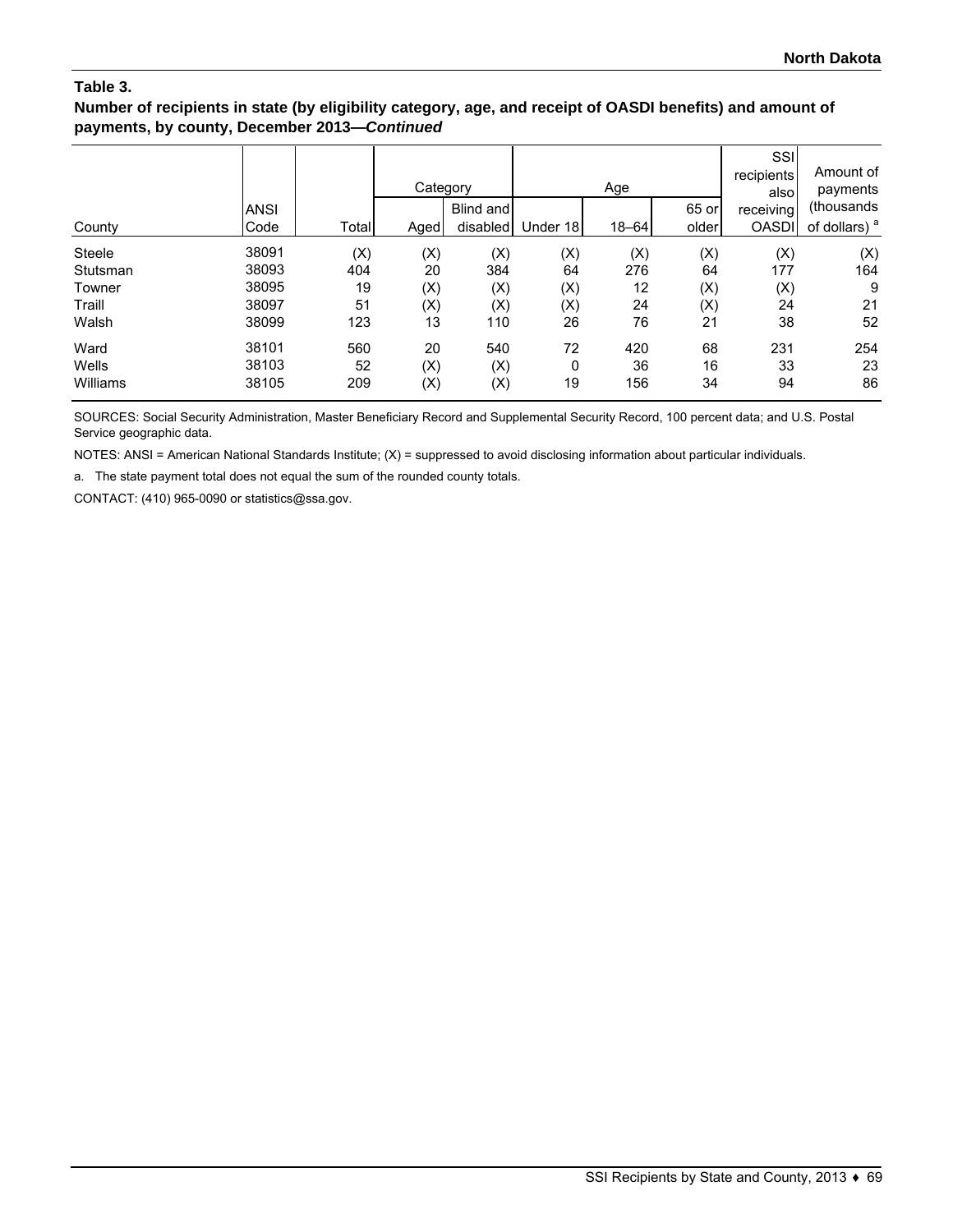**Number of recipients in state (by eligibility category, age, and receipt of OASDI benefits) and amount of payments, by county, December 2013**

| County                                           | <b>ANSI</b><br>Code                       | Total                                     | Category<br>Aged             | <b>Blind and</b><br>disabled              | Under 18                        | Age<br>$18 - 64$                        | 65 or<br>older                  | SSI<br>recipients<br>also<br>receiving<br><b>OASDI</b> | Amount of<br>payments<br>(thousands<br>of dollars) <sup>a</sup> |
|--------------------------------------------------|-------------------------------------------|-------------------------------------------|------------------------------|-------------------------------------------|---------------------------------|-----------------------------------------|---------------------------------|--------------------------------------------------------|-----------------------------------------------------------------|
| Total, Ohio                                      | 39                                        | 311,195                                   | 14,945                       | 296,250                                   | 51,460                          | 217,535                                 | 42,200                          | 88,896                                                 | 177,273                                                         |
| Adams                                            | 39001                                     | 1,737                                     | 68                           | 1,669                                     | 179                             | 1,245                                   | 313                             | 525                                                    | 970                                                             |
| Allen                                            | 39003                                     | 3,104                                     | 85                           | 3,019                                     | 503                             | 2,309                                   | 292                             | 906                                                    | 1,858                                                           |
| Ashland                                          | 39005                                     | 782                                       | 28                           | 754                                       | 151                             | 557                                     | 74                              | 252                                                    | 437                                                             |
| Ashtabula                                        | 39007                                     | 3,237                                     | 72                           | 3,165                                     | 472                             | 2,445                                   | 320                             | 938                                                    | 1,844                                                           |
| Athens                                           | 39009                                     | 2,519                                     | 62                           | 2,457                                     | 254                             | 1,952                                   | 313                             | 736                                                    | 1,463                                                           |
| Auglaize                                         | 39011                                     | 518                                       | 15                           | 503                                       | 97                              | 366                                     | 55                              | 172                                                    | 274                                                             |
| <b>Belmont</b>                                   | 39013                                     | 2,230                                     | 103                          | 2,127                                     | 211                             | 1,675                                   | 344                             | 702                                                    | 1,206                                                           |
| <b>Brown</b>                                     | 39015                                     | 1,257                                     | 55                           | 1,202                                     | 172                             | 916                                     | 169                             | 435                                                    | 688                                                             |
| <b>Butler</b>                                    | 39017                                     | 7,304                                     | 319                          | 6,985                                     | 1,343                           | 5,117                                   | 844                             | 1,951                                                  | 4,158                                                           |
| Carroll                                          | 39019                                     | 615                                       | 21                           | 594                                       | 79                              | 461                                     | 75                              | 198                                                    | 323                                                             |
| Champaign                                        | 39021                                     | 624                                       | 12                           | 612                                       | 99                              | 466                                     | 59                              | 177                                                    | 356                                                             |
| Clark                                            | 39023                                     | 3,993                                     | 112                          | 3,881                                     | 651                             | 2,894                                   | 448                             | 1,188                                                  | 2,245                                                           |
| Clermont                                         | 39025                                     | 3,214                                     | 99                           | 3,115                                     | 559                             | 2,331                                   | 324                             | 984                                                    | 1,773                                                           |
| Clinton                                          | 39027                                     | 977                                       | 34                           | 943                                       | 134                             | 725                                     | 118                             | 311                                                    | 550                                                             |
| Columbiana                                       | 39029                                     | 3,202                                     | 90                           | 3,112                                     | 453                             | 2,401                                   | 348                             | 963                                                    | 1,772                                                           |
| Coshocton                                        | 39031                                     | 948                                       | 30                           | 918                                       | 142                             | 688                                     | 118                             | 335                                                    | 484                                                             |
| Crawford                                         | 39033                                     | 1,175                                     | 26                           | 1,149                                     | 181                             | 868                                     | 126                             | 405                                                    | 654                                                             |
| Cuyahoga                                         | 39035                                     | 51,173                                    | 3,754                        | 47,419                                    | 9,097                           | 33,110                                  | 8,966                           | 13,325                                                 | 29,616                                                          |
| Darke                                            | 39037                                     | 870                                       | 26                           | 844                                       | 149                             | 630                                     | 91                              | 268                                                    | 469                                                             |
| Defiance                                         | 39039                                     | 771                                       | 13                           | 758                                       | 136                             | 576                                     | 59                              | 257                                                    | 418                                                             |
| Delaware                                         | 39041                                     | 1,186                                     | 126                          | 1,060                                     | 183                             | 786                                     | 217                             | 352                                                    | 636                                                             |
| Erie                                             | 39043                                     | 1,599                                     | 43                           | 1,556                                     | 297                             | 1,147                                   | 155                             | 529                                                    | 898                                                             |
| Fairfield                                        | 39045                                     | 2,546                                     | 88                           | 2,458                                     | 417                             | 1,880                                   | 249                             | 804                                                    | 1,406                                                           |
| Fayette                                          | 39047                                     | 1,003                                     | 37                           | 966                                       | 174                             | 683                                     | 146                             | 337                                                    | 499                                                             |
| Franklin                                         | 39049                                     | 32,444                                    | 2,460                        | 29,984                                    | 5,801                           | 21,218                                  | 5,425                           | 8,057                                                  | 19,014                                                          |
| Fulton                                           | 39051                                     | 483                                       | (X)                          | (X)                                       | 82                              | 358                                     | 43                              | 163                                                    | 269                                                             |
| Gallia                                           | 39053                                     | 1,610                                     | 56                           | 1,554                                     | 176                             | 1,179                                   | 255                             | 462                                                    | 888                                                             |
| Geauga                                           | 39055                                     | 815                                       | 251                          | 564                                       | 73                              | 444                                     | 298                             | 387                                                    | 356                                                             |
| Greene                                           | 39057                                     | 2,179                                     | 101                          | 2,078                                     | 352                             | 1,543                                   | 284                             | 641                                                    | 1,160                                                           |
| Guernsey                                         | 39059                                     | 1,555                                     | 69                           | 1,486                                     | 167                             | 1,171                                   | 217                             | 585                                                    | 824                                                             |
| Hamilton                                         | 39061                                     | 24,211                                    | 1,101                        | 23,110                                    | 4,805                           | 16,317                                  | 3,089                           | 6,898                                                  | 13,808                                                          |
| Hancock                                          | 39063                                     | 1,106                                     | 24                           | 1,082                                     | 219                             | 783                                     | 104                             | 364                                                    | 604                                                             |
| Hardin                                           | 39065                                     | 683                                       | 24                           | 659                                       | 92                              | 513                                     | 78                              | 223                                                    | 386                                                             |
| Harrison                                         | 39067                                     | 527                                       | 11                           | 516                                       | 44                              | 411                                     | 72                              | 151                                                    | 292                                                             |
| Henry                                            | 39069                                     | 360                                       | 14                           | 346                                       | 56                              | 267                                     | 37                              | 128                                                    | 189                                                             |
| Highland                                         | 39071                                     | 1,432                                     | 51                           | 1,381                                     | 199                             | 1,039                                   | 194                             | 492                                                    | 820                                                             |
| Hocking                                          | 39073                                     | 1,029                                     | 26                           | 1,003                                     | 134                             | 774                                     | 121                             | 333                                                    | 586                                                             |
| Holmes                                           | 39075                                     | 402                                       | 29                           | 373                                       | 41                              | 295                                     | 66                              | 115                                                    | 213                                                             |
| Huron                                            | 39077                                     | 1,189                                     | 41                           | 1,148                                     | 213                             | 837                                     | 139                             | 407                                                    | 657                                                             |
| Jackson                                          | 39079                                     | 1,652                                     | 45                           | 1,607                                     | 156                             | 1,224                                   | 272                             | 491                                                    | 917                                                             |
| Jefferson<br>Knox<br>Lake<br>Lawrence<br>Licking | 39081<br>39083<br>39085<br>39087<br>39089 | 2,653<br>1,225<br>2,738<br>3,706<br>3,271 | 83<br>29<br>120<br>62<br>110 | 2,570<br>1,196<br>2,618<br>3,644<br>3,161 | 312<br>170<br>438<br>395<br>551 | 1,980<br>914<br>2,009<br>2,846<br>2,379 | 361<br>141<br>291<br>465<br>341 | 751<br>412<br>717<br>1,098<br>1,000                    | 1,528<br>626<br>1,463<br>2,033<br>1,866<br>(Continued)          |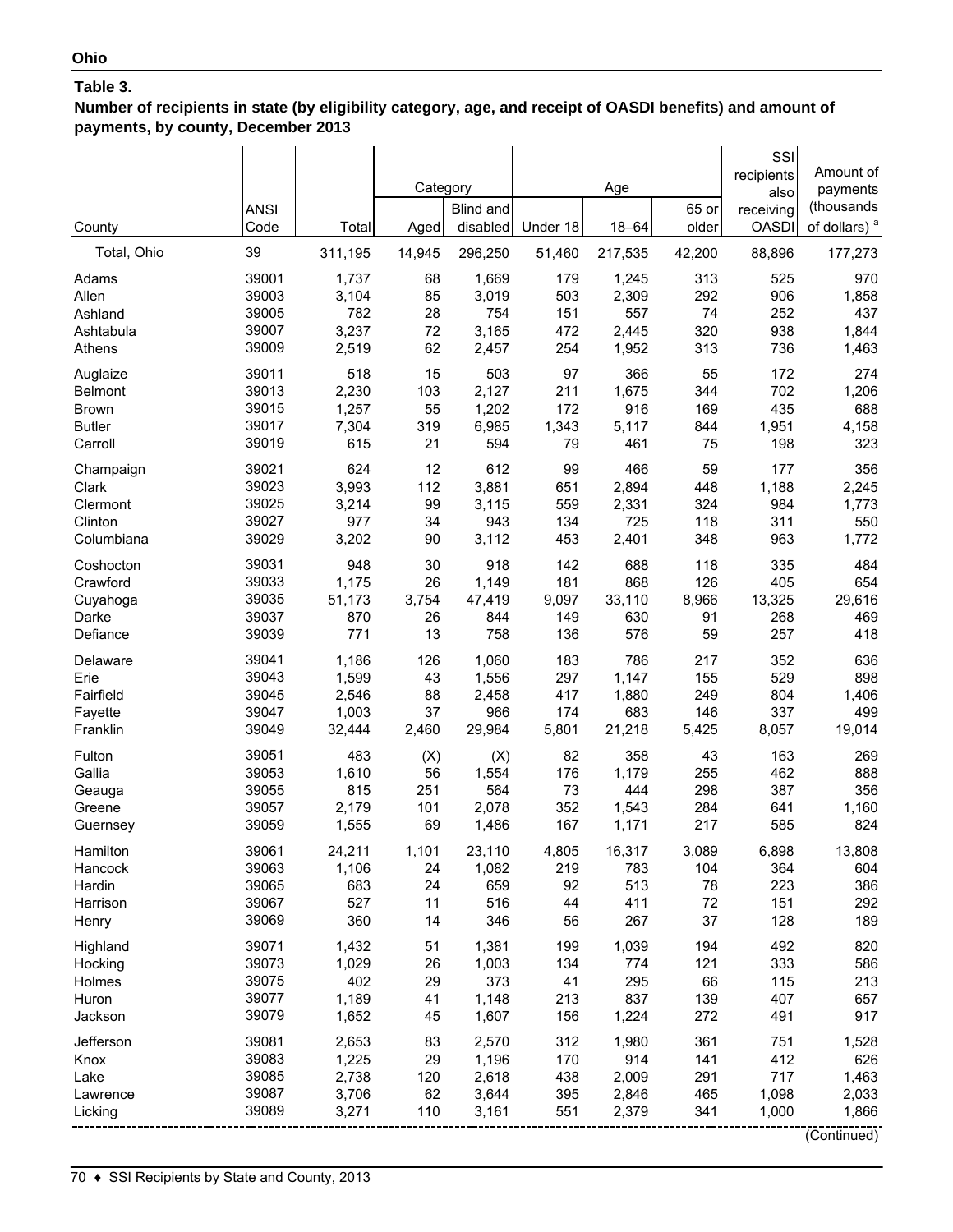## **Number of recipients in state (by eligibility category, age, and receipt of OASDI benefits) and amount of payments, by county, December 2013—***Continued*

|              |             |        |          |           |          |           |       | SSI          |                          |
|--------------|-------------|--------|----------|-----------|----------|-----------|-------|--------------|--------------------------|
|              |             |        |          |           |          |           |       | recipients   | Amount of                |
|              |             |        | Category |           |          | Age       |       | also         | payments                 |
|              | <b>ANSI</b> |        |          | Blind and |          |           | 65 or | receiving    | (thousands               |
| County       | Code        | Total  | Aged     | disabled  | Under 18 | $18 - 64$ | older | <b>OASDI</b> | of dollars) <sup>a</sup> |
| Logan        | 39091       | 823    | 32       | 791       | 131      | 597       | 95    | 247          | 478                      |
| Lorain       | 39093       | 7,158  | 296      | 6,862     | 1,365    | 4,969     | 824   | 2,119        | 4,081                    |
| Lucas        | 39095       | 17,791 | 722      | 17,069    | 3,212    | 12,566    | 2,013 | 4,959        | 10,402                   |
| Madison      | 39097       | 647    | 15       | 632       | 103      | 471       | 73    | 213          | 355                      |
| Mahoning     | 39099       | 8,716  | 319      | 8,397     | 1,444    | 6,146     | 1,126 | 2,492        | 5,130                    |
| Marion       | 39101       | 2,270  | 50       | 2,220     | 347      | 1,709     | 214   | 690          | 1,270                    |
| Medina       | 39103       | 1,493  | 82       | 1,411     | 240      | 1,085     | 168   | 426          | 821                      |
| Meigs        | 39105       | 1,288  | 35       | 1,253     | 122      | 963       | 203   | 392          | 732                      |
| Mercer       | 39107       | 456    | 14       | 442       | 75       | 335       | 46    | 155          | 247                      |
| Miami        | 39109       | 1,709  | 43       | 1,666     | 299      | 1,256     | 154   | 550          | 933                      |
| Monroe       | 39111       | 562    | 18       | 544       | 58       | 403       | 101   | 176          | 313                      |
| Montgomery   | 39113       | 16,362 | 611      | 15,751    | 2,627    | 11,669    | 2,066 | 4,522        | 9,459                    |
| Morgan       | 39115       | 543    | 17       | 526       | 51       | 408       | 84    | 186          | 306                      |
| Morrow       | 39117       | 675    | 22       | 653       | 104      | 493       | 78    | 208          | 357                      |
| Muskingum    | 39119       | 3,317  | 80       | 3,237     | 499      | 2,473     | 345   | 1,096        | 1,918                    |
| Noble        | 39121       | 306    | 12       | 294       | 37       | 230       | 39    | 116          | 189                      |
| Ottawa       | 39123       | 513    | 10       | 503       | 80       | 388       | 45    | 170          | 272                      |
| Paulding     | 39125       | 391    | 10       | 381       | 69       | 295       | 27    | 136          | 277                      |
| Perry        | 39127       | 1,326  | 28       | 1,298     | 147      | 1,022     | 157   | 423          | 751                      |
| Pickaway     | 39129       | 1,290  | 33       | 1,257     | 180      | 963       | 147   | 420          | 723                      |
| Pike         | 39131       | 1,893  | 54       | 1,839     | 206      | 1,392     | 295   | 552          | 1,075                    |
| Portage      | 39133       | 2,384  | 76       | 2,308     | 441      | 1,702     | 241   | 684          | 1,287                    |
| Preble       | 39135       | 700    | 24       | 676       | 126      | 494       | 80    | 182          | 400                      |
| Putnam       | 39137       | 329    | (X)      | (X)       | 57       | 238       | 34    | 108          | 161                      |
| Richland     | 39139       | 3,368  | 100      | 3,268     | 567      | 2,446     | 355   | 1,113        | 1,796                    |
| Ross         | 39141       | 2,945  | 80       | 2,865     | 338      | 2,230     | 377   | 880          | 1,703                    |
| Sandusky     | 39143       | 1,167  | 19       | 1,148     | 203      | 863       | 101   | 365          | 628                      |
| Scioto       | 39145       | 5,346  | 146      | 5,200     | 503      | 4,064     | 779   | 1,461        | 3,114                    |
| Seneca       | 39147       | 1,063  | 59       | 1,004     | 198      | 749       | 116   | 327          | 554                      |
| Shelby       | 39149       | 828    | 12       | 816       | 167      | 593       | 68    | 222          | 468                      |
| <b>Stark</b> | 39151       | 9,325  | 313      | 9,012     | 1,606    | 6,702     | 1,017 | 2,820        | 5,238                    |
| Summit       | 39153       | 14,301 | 871      | 13,430    | 2,317    | 9,901     | 2,083 | 4,035        | 8,305                    |
| Trumbull     | 39155       | 6,244  | 194      | 6,050     | 1,044    | 4,555     | 645   | 1,769        | 3,625                    |
| Tuscarawas   | 39157       | 1,972  | 79       | 1,893     | 289      | 1,416     | 267   | 666          | 1,068                    |
| Union        | 39159       | 507    | 17       | 490       | 104      | 340       | 63    | 153          | 268                      |
| Van Wert     | 39161       | 508    | 27       | 481       | 66       | 389       | 53    | 179          | 264                      |
| Vinton       | 39163       | 641    | 10       | 631       | 80       | 477       | 84    | 179          | 359                      |
| Warren       | 39165       | 1,952  | 179      | 1,773     | 314      | 1,271     | 367   | 539          | 988                      |
| Washington   | 39167       | 1,926  | 52       | 1,874     | 285      | 1,420     | 221   | 650          | 1,060                    |
| Wayne        | 39169       | 1,884  | 63       | 1,821     | 286      | 1,392     | 206   | 630          | 1,075                    |
|              |             |        |          |           |          |           |       |              | (Continued)              |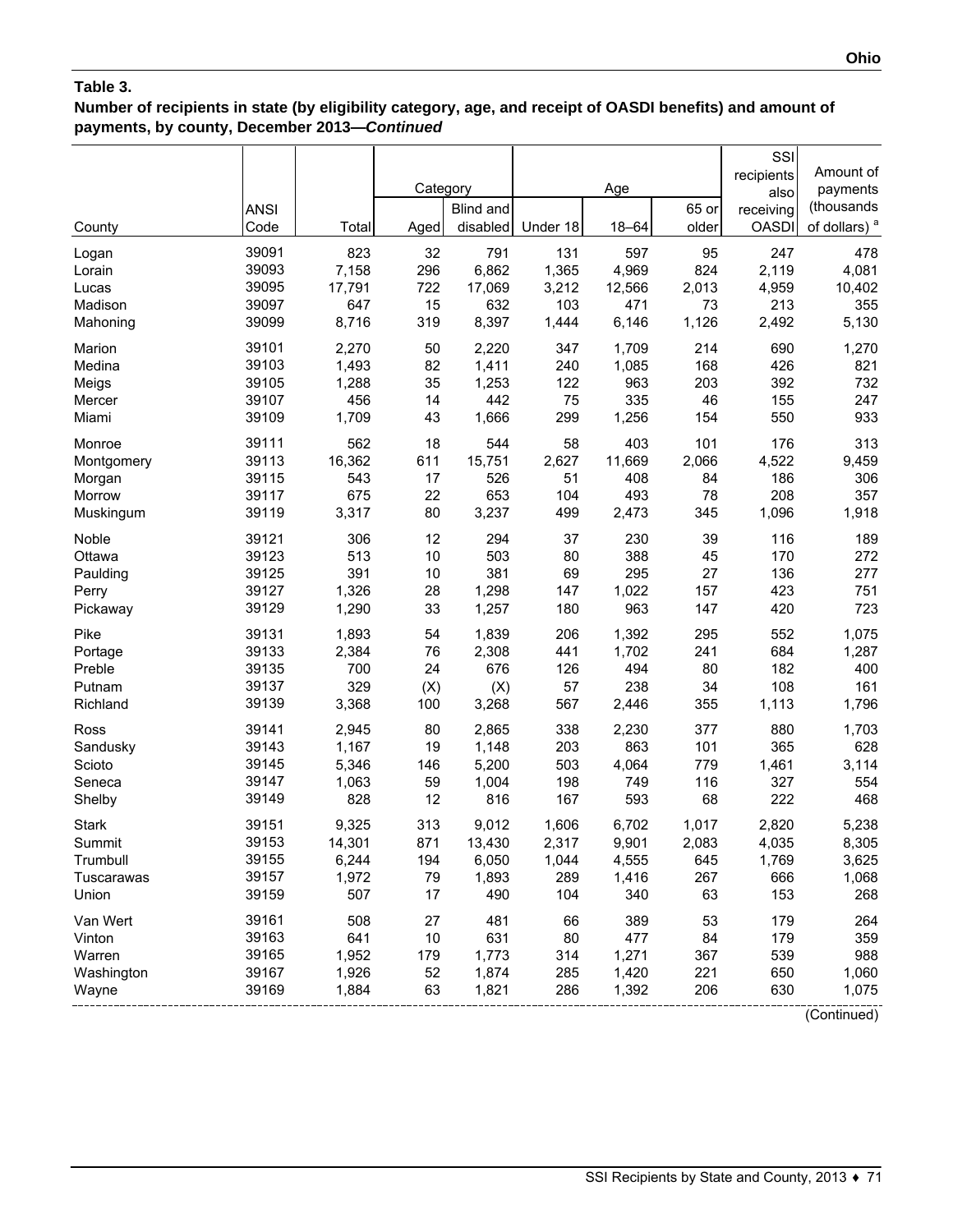**Number of recipients in state (by eligibility category, age, and receipt of OASDI benefits) and amount of payments, by county, December 2013—***Continued*

|          |             |       | Category |           |          | Age       |       | SSII<br>recipients<br>alsol | Amount of<br>payments    |
|----------|-------------|-------|----------|-----------|----------|-----------|-------|-----------------------------|--------------------------|
|          | <b>ANSI</b> |       |          | Blind and |          |           | 65 or | receiving                   | (thousands)              |
| County   | Code        | Total | Aged     | disabled  | Under 18 | $18 - 64$ | older | <b>OASDI</b>                | of dollars) <sup>a</sup> |
| Williams | 39171       | 588   | 10       | 578       | 113      | 434       | 41    | 183                         | 343                      |
| Wood     | 39173       | 1,518 | 59       | 1,459     | 298      | 1,065     | 155   | 460                         | 822                      |
| Wyandot  | 39175       | 316   | 10       | 306       | 53       | 232       | 31    | 118                         | 161                      |

SOURCES: Social Security Administration, Master Beneficiary Record and Supplemental Security Record, 100 percent data; and U.S. Postal Service geographic data.

NOTES: ANSI = American National Standards Institute; (X) = suppressed to avoid disclosing information about particular individuals.

a. The state payment total does not equal the sum of the rounded county totals.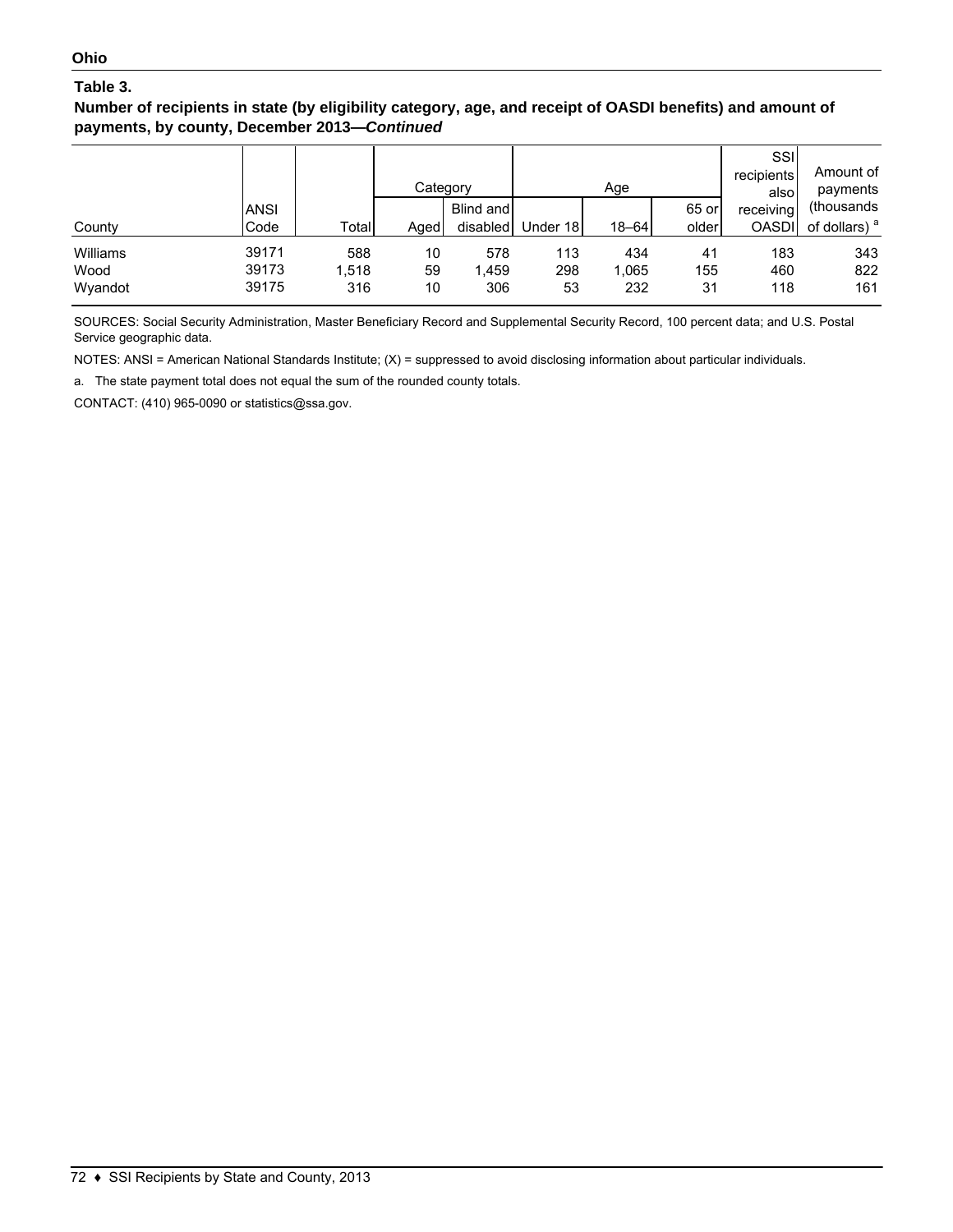**Number of recipients in state (by eligibility category, age, and receipt of OASDI benefits) and amount of payments, by county, December 2013**

|                   | <b>ANSI</b>    |           | Category  | Blind and  |          | Age       | 65 or     | SSI<br>recipients<br>also<br>receiving | Amount of<br>payments<br>(thousands |
|-------------------|----------------|-----------|-----------|------------|----------|-----------|-----------|----------------------------------------|-------------------------------------|
| County            | Code           | Total     | Aged      | disabled   | Under 18 | $18 - 64$ | older     | <b>OASDI</b>                           | of dollars) <sup>a</sup>            |
| Total, Oklahoma   | 40             | 97,616    | 6,171     | 91,445     | 18,193   | 64,955    | 14,468    | 31,845                                 | 52,879                              |
| Adair             | 40001          | 937       | 72        | 865        | 136      | 591       | 210       | 359                                    | 486                                 |
| Alfalfa           | 40003          | 88        | (X)       | (X)        | (X)      | 66        | (X)       | 31                                     | 40                                  |
| Atoka             | 40005          | 573       | 50        | 523        | 79       | 388       | 106       | 223                                    | 299                                 |
| Beaver<br>Beckham | 40007<br>40009 | 58<br>599 | (X)<br>51 | (X)<br>548 | 12<br>87 | 33<br>407 | 13<br>105 | 21<br>237                              | 27<br>295                           |
| <b>Blaine</b>     | 40011          | 258       | 14        | 244        | 28       | 188       | 42        | 82                                     | 128                                 |
| Bryan             | 40013          | 1,645     | 130       | 1,515      | 283      | 1,066     | 296       | 625                                    | 898                                 |
| Caddo             | 40015          | 984       | 100       | 884        | 134      | 641       | 209       | 365                                    | 536                                 |
| Canadian          | 40017          | 1,249     | 108       | 1,141      | 276      | 778       | 195       | 342                                    | 668                                 |
| Carter            | 40019          | 1,632     | 94        | 1,538      | 279      | 1,120     | 233       | 573                                    | 866                                 |
| Cherokee          | 40021          | 1,587     | 88        | 1,499      | 234      | 1,109     | 244       | 552                                    | 828                                 |
| Choctaw           | 40023          | 911       | 91        | 820        | 111      | 577       | 223       | 383                                    | 451                                 |
| Cimarron          | 40025          | 36        | (X)       | (X)        | (X)      | 24        | (X)       | 20                                     | 17                                  |
| Cleveland         | 40027          | 3,522     | 248       | 3,274      | 796      | 2,286     | 440       | 961                                    | 1,945                               |
| Coal              | 40029          | 244       | 27        | 217        | 30       | 153       | 61        | 102                                    | 123                                 |
| Comanche          | 40031          | 3,173     | 138       | 3,035      | 712      | 2,084     | 377       | 939                                    | 1,791                               |
| Cotton            | 40033          | 136       | 12        | 124        | 19       | 89        | 28        | 47                                     | 71                                  |
| Craig             | 40035          | 629       | 27        | 602        | 93       | 459       | 77        | 202                                    | 351                                 |
| Creek             | 40037          | 1,762     | 78        | 1,684      | 294      | 1,262     | 206       | 575                                    | 940                                 |
| Custer            | 40039          | 542       | 47        | 495        | 88       | 353       | 101       | 196                                    | 265                                 |
| Delaware          | 40041          | 1,312     | 100       | 1,212      | 211      | 881       | 220       | 482                                    | 702                                 |
| Dewey             | 40043          | 65        | (X)       | (X)        | (X)      | 45        | (X)       | 25                                     | 31                                  |
| Ellis             | 40045          | 40        | (X)       | (X)        | (X)      | 29        | (X)       | 16                                     | 14                                  |
| Garfield          | 40047          | 1,339     | 76        | 1,263      | 247      | 923       | 169       | 463                                    | 676                                 |
| Garvin            | 40049          | 847       | 57        | 790        | 118      | 574       | 155       | 311                                    | 434                                 |
| Grady             | 40051          | 1,320     | 77        | 1,243      | 228      | 908       | 184       | 489                                    | 681                                 |
| Grant             | 40053          | 62        | (X)       | (X)        | (X)      | 41        | (X)       | 21                                     | 28                                  |
| Greer             | 40055          | 207       | 13        | 194        | 32       | 128       | 47        | 83                                     | 104                                 |
| Harmon            | 40057          | 155       | 10        | 145        | 22       | 102       | 31        | 65                                     | 90                                  |
| Harper            | 40059          | 48        | (X)       | (X)        | (X)      | 31        | (X)       | 12                                     | 27                                  |
| Haskell           | 40061          | 554       | 36        | 518        | 75       | 375       | 104       | 200                                    | 275                                 |
| Hughes            | 40063          | 485       | 40        | 445        | 57       | 321       | 107       | 174                                    | 266                                 |
| Jackson           | 40065          | 742       | 51        | 691        | 145      | 468       | 129       | 251                                    | 408                                 |
| Jefferson         | 40067          | 215       | 23        | 192        | 23       | 147       | 45        | 86                                     | 110                                 |
| Johnston          | 40069          | 460       | 33        | 427        | 55       | 313       | 92        | 189                                    | 233                                 |
| Kay               | 40071          | 1,067     | 39        | 1,028      | 167      | 783       | 117       | 393                                    | 563                                 |
| Kingfisher        | 40073          | 184       | 20        | 164        | 31       | 120       | 33        | 62                                     | 81                                  |
| Kiowa             | 40075          | 355       | 22        | 333        | 33       | 255       | 67        | 149                                    | 180                                 |
| Latimer           | 40077          | 375       | 32        | 343        | 53       | 236       | 86        | 153                                    | 180                                 |
| Le Flore          | 40079          | 2,092     | 119       | 1,973      | 299      | 1,413     | 380       | 726                                    | 1,069                               |
| Lincoln           | 40081          | 803       | 49        | 754        | 112      | 570       | 121       | 283                                    | 417                                 |
| Logan             | 40083          | 763       | 51        | 712        | 127      | 524       | 112       | 246                                    | 407                                 |
| Love              | 40085          | 243       | 20        | 223        | 45       | 159       | 39        | 82                                     | 139                                 |
| McClain           | 40087          | 559       | 29        | 530        | 101      | 386       | 72        | 177                                    | 299                                 |
| McCurtain         | 40089          | 1,622     | 98        | 1,524      | 191      | 1,080     | 351       | 633                                    | 809                                 |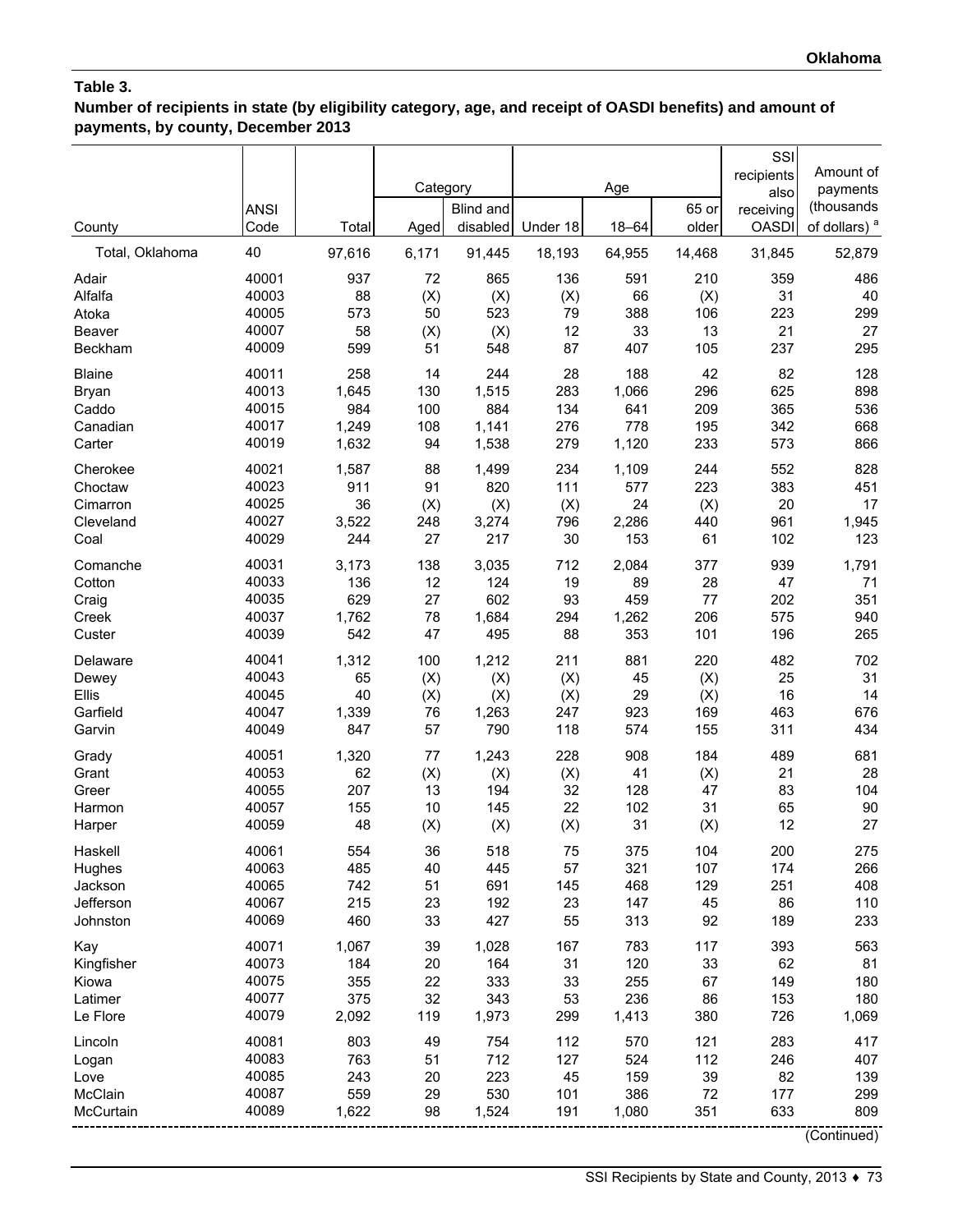**Number of recipients in state (by eligibility category, age, and receipt of OASDI benefits) and amount of payments, by county, December 2013—***Continued*

| County<br>McIntosh<br>Major<br>Marshall<br>Mayes<br>Murray | <b>ANSI</b><br>Code<br>40091<br>40093<br>40095<br>40097<br>40099 | Total<br>784<br>101<br>454<br>1,212<br>343 | Category<br>Aged<br>53<br>(X)<br>43<br>77<br>(X) | <b>Blind and</b><br>disabled<br>731<br>(X)<br>411<br>1,135<br>(X) | Under 18<br>91<br>16<br>77<br>207<br>46 | Age<br>$18 - 64$<br>563<br>71<br>277<br>846<br>258 | 65 or<br>older<br>130<br>14<br>100<br>159<br>39 | SSI<br>recipients<br>also<br>receiving<br><b>OASDI</b><br>290<br>37<br>183<br>394<br>109 | Amount of<br>payments<br>(thousands<br>of dollars) <sup>a</sup><br>412<br>57<br>219<br>683<br>166 |
|------------------------------------------------------------|------------------------------------------------------------------|--------------------------------------------|--------------------------------------------------|-------------------------------------------------------------------|-----------------------------------------|----------------------------------------------------|-------------------------------------------------|------------------------------------------------------------------------------------------|---------------------------------------------------------------------------------------------------|
| Muskogee                                                   | 40101                                                            | 2,929                                      | 137                                              | 2,792                                                             | 546                                     | 1,977                                              | 406                                             | 960                                                                                      | 1,567                                                                                             |
| Noble                                                      | 40103                                                            | 243                                        | 10                                               | 233                                                               | 36                                      | 174                                                | 33                                              | 78                                                                                       | 133                                                                                               |
| Nowata                                                     | 40105                                                            | 266                                        | (X)                                              | (X)                                                               | 50                                      | 182                                                | 34                                              | 90                                                                                       | 135                                                                                               |
| Okfuskee                                                   | 40107                                                            | 574                                        | 46                                               | 528                                                               | 54                                      | 403                                                | 117                                             | 235                                                                                      | 280                                                                                               |
| Oklahoma                                                   | 40109                                                            | 19,465                                     | 1,275                                            | 18,190                                                            | 4,318                                   | 12,518                                             | 2,629                                           | 5,462                                                                                    | 10,877                                                                                            |
| Okmulgee                                                   | 40111                                                            | 1,636                                      | 90                                               | 1,546                                                             | 233                                     | 1,136                                              | 267                                             | 542                                                                                      | 828                                                                                               |
| Osage                                                      | 40113                                                            | 1,141                                      | 72                                               | 1,069                                                             | 207                                     | 769                                                | 165                                             | 396                                                                                      | 626                                                                                               |
| Ottawa                                                     | 40115                                                            | 1,383                                      | 87                                               | 1,296                                                             | 269                                     | 895                                                | 219                                             | 521                                                                                      | 759                                                                                               |
| Pawnee                                                     | 40117                                                            | 433                                        | 22                                               | 411                                                               | 75                                      | 292                                                | 66                                              | 148                                                                                      | 233                                                                                               |
| Payne                                                      | 40119                                                            | 1,284                                      | 60                                               | 1,224                                                             | 234                                     | 885                                                | 165                                             | 454                                                                                      | 689                                                                                               |
| Pittsburg                                                  | 40121                                                            | 1,508                                      | 107                                              | 1,401                                                             | 232                                     | 1,014                                              | 262                                             | 572                                                                                      | 796                                                                                               |
| Pontotoc                                                   | 40123                                                            | 1,261                                      | 95                                               | 1,166                                                             | 217                                     | 839                                                | 205                                             | 456                                                                                      | 639                                                                                               |
| Pottawatomie                                               | 40125                                                            | 2,013                                      | 86                                               | 1,927                                                             | 330                                     | 1,438                                              | 245                                             | 695                                                                                      | 1,060                                                                                             |
| Pushmataha                                                 | 40127                                                            | 600                                        | 52                                               | 548                                                               | 52                                      | 417                                                | 131                                             | 256                                                                                      | 296                                                                                               |
| <b>Roger Mills</b>                                         | 40129                                                            | 80                                         | 10                                               | 70                                                                | (X)                                     | 58                                                 | (X)                                             | 28                                                                                       | 36                                                                                                |
| Rogers                                                     | 40131                                                            | 1,344                                      | 69                                               | 1,275                                                             | 270                                     | 910                                                | 164                                             | 413                                                                                      | 756                                                                                               |
| Seminole                                                   | 40133                                                            | 1,099                                      | 68                                               | 1,031                                                             | 149                                     | 773                                                | 177                                             | 383                                                                                      | 592                                                                                               |
| Sequoyah                                                   | 40135                                                            | 1,991                                      | 81                                               | 1,910                                                             | 347                                     | 1,338                                              | 306                                             | 658                                                                                      | 1,045                                                                                             |
| Stephens                                                   | 40137                                                            | 1,093                                      | 58                                               | 1,035                                                             | 140                                     | 795                                                | 158                                             | 393                                                                                      | 605                                                                                               |
| Texas                                                      | 40139                                                            | 184                                        | 32                                               | 152                                                               | 33                                      | 102                                                | 49                                              | 70                                                                                       | 87                                                                                                |
| Tillman                                                    | 40141                                                            | 316                                        | 38                                               | 278                                                               | 45                                      | 189                                                | 82                                              | 146                                                                                      | 154                                                                                               |
| Tulsa                                                      | 40143                                                            | 14,454                                     | 936                                              | 13,518                                                            | 3,202                                   | 9,374                                              | 1,878                                           | 4,334                                                                                    | 8,271                                                                                             |
| Wagoner                                                    | 40145                                                            | 1,250                                      | 67                                               | 1,183                                                             | 294                                     | 794                                                | 162                                             | 355                                                                                      | 722                                                                                               |
| Washington                                                 | 40147                                                            | 1,080                                      | 45                                               | 1,035                                                             | 208                                     | 747                                                | 125                                             | 376                                                                                      | 588                                                                                               |
| Washita                                                    | 40149                                                            | 220                                        | 15                                               | 205                                                               | 30                                      | 154                                                | 36                                              | 78                                                                                       | 112                                                                                               |
| Woods                                                      | 40151                                                            | 104                                        | (X)                                              | (X)                                                               | 21                                      | 72                                                 | 11                                              | 28                                                                                       | 53                                                                                                |
| Woodward                                                   | 40153                                                            | 292                                        | 14                                               | 278                                                               | 47                                      | 209                                                | 36                                              | 99                                                                                       | 153                                                                                               |

SOURCES: Social Security Administration, Master Beneficiary Record and Supplemental Security Record, 100 percent data; and U.S. Postal Service geographic data.

NOTES: ANSI = American National Standards Institute; (X) = suppressed to avoid disclosing information about particular individuals.

a. The state payment total does not equal the sum of the rounded county totals.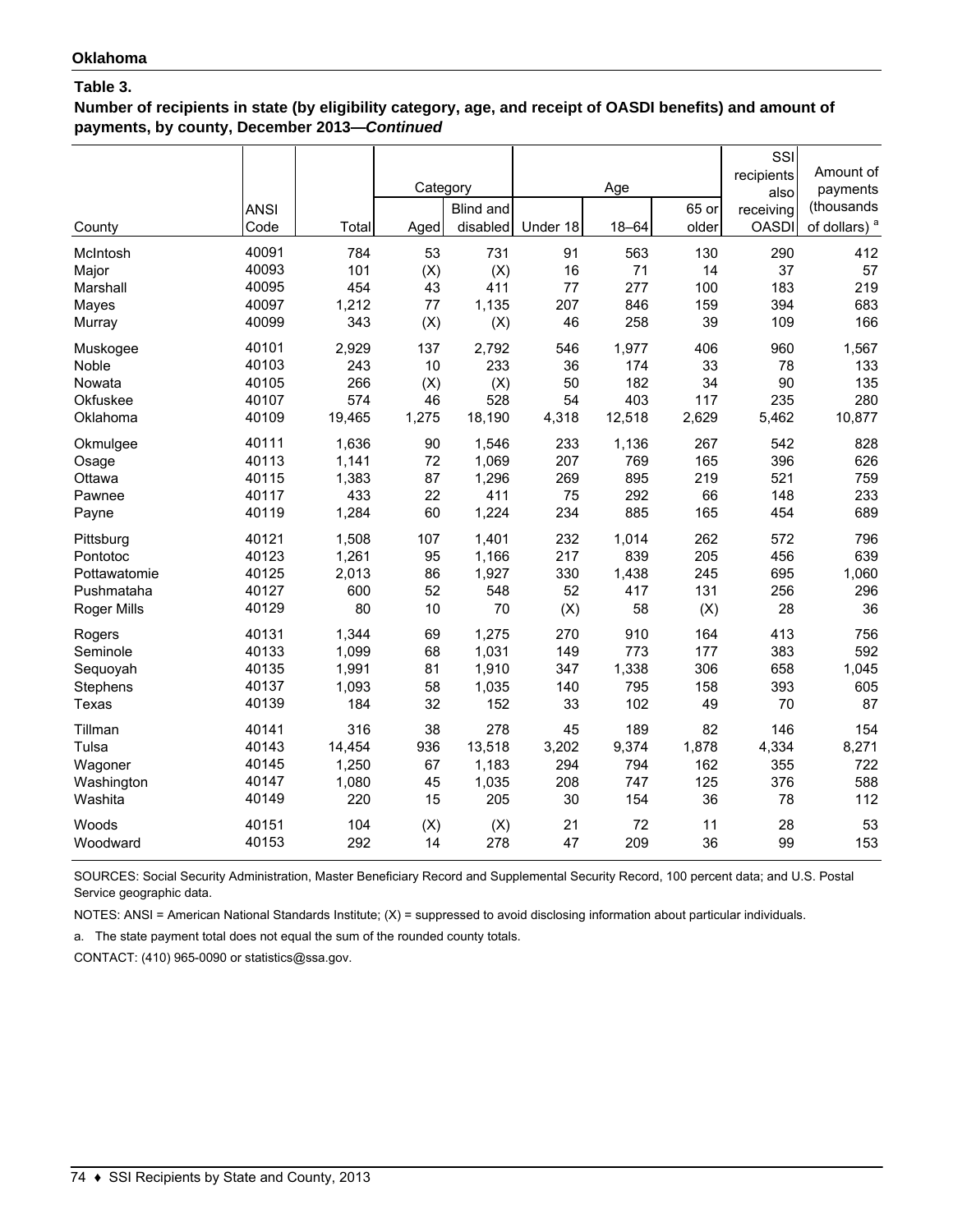**Number of recipients in state (by eligibility category, age, and receipt of OASDI benefits) and amount of payments, by county, December 2013**

|                   |             |        |             |                  |          |        |        | SSI          |                          |
|-------------------|-------------|--------|-------------|------------------|----------|--------|--------|--------------|--------------------------|
|                   |             |        |             |                  |          |        |        | recipients   | Amount of                |
|                   |             |        | Category    |                  |          | Age    |        | also         | payments                 |
|                   | <b>ANSI</b> |        |             | <b>Blind and</b> |          |        | 65 or  | receiving    | (thousands               |
| County            | Code        | Total  | Aged        | disabled         | Under 18 | 18-64  | older  | <b>OASDI</b> | of dollars) <sup>a</sup> |
| Total, Oregon     | 41          | 83,264 | 8,998       | 74,266           | 10,748   | 55,786 | 16,730 | 27,188       | 46,770                   |
| <b>Baker</b>      | 41001       | 449    | 29          | 420              | 50       | 331    | 68     | 176          | 247                      |
| Benton            | 41003       | 961    | 65          | 896              | 130      | 704    | 127    | 279          | 568                      |
| Clackamas         | 41005       | 5,152  | 677         | 4,475            | 650      | 3,414  | 1,088  | 1,584        | 3,005                    |
| Clatsop           | 41007       | 774    | 69          | 705              | 73       | 573    | 128    | 283          | 392                      |
| Columbia          | 41009       | 957    | 38          | 919              | 140      | 706    | 111    | 285          | 543                      |
| Coos              | 41011       | 2,240  | 139         | 2,101            | 235      | 1,616  | 389    | 761          | 1,202                    |
| Crook             | 41013       | 452    | 21          | 431              | 45       | 343    | 64     | 173          | 238                      |
| Curry             | 41015       | 583    | 52          | 531              | 31       | 437    | 115    | 227          | 290                      |
| <b>Deschutes</b>  | 41017       | 2,213  | 148         | 2,065            | 329      | 1,579  | 305    | 746          | 1,279                    |
| Douglas           | 41019       | 3,107  | 187         | 2,920            | 303      | 2,369  | 435    | 1,120        | 1,690                    |
| Gilliam           | 41021       | 32     | (X)         | (X)              | (X)      | 20     | (X)    | 10           | 15                       |
| Grant             | 41023       | 167    | 18          | 149              | 20       | 103    | 44     | 77           | 76                       |
| Harney            | 41025       | 217    | 11          | 206              | 17       | 162    | 38     | 93           | 117                      |
| <b>Hood River</b> | 41027       | 264    | 31          | 233              | 51       | 164    | 49     | 103          | 130                      |
| Jackson           | 41029       | 4,590  | 387         | 4,203            | 630      | 3,183  | 777    | 1,744        | 2,547                    |
| Jefferson         | 41031       | 548    | 29          | 519              | 92       | 368    | 88     | 173          | 336                      |
| Josephine         | 41033       | 2,623  | 181         | 2,442            | 246      | 1,972  | 405    | 903          | 1,492                    |
| Klamath           | 41035       | 1,968  | 119         | 1,849            | 223      | 1,443  | 302    | 702          | 1,069                    |
| Lake              | 41037       | 248    | 19          | 229              | 24       | 179    | 45     | 95           | 135                      |
| Lane              | 41039       | 8,769  | 532         | 8,237            | 1,003    | 6,557  | 1,209  | 2,962        | 4,923                    |
| Lincoln           | 41041       | 1,308  | 105         | 1,203            | 121      | 976    | 211    | 499          | 702                      |
| Linn              | 41043       | 3,253  | 172         | 3,081            | 381      | 2,445  | 427    | 1,034        | 1,932                    |
| Malheur           | 41045       | 912    | 83          | 829              | 157      | 569    | 186    | 363          | 489                      |
| Marion            | 41047       | 7,816  | 667         | 7,149            | 1,911    | 4,581  | 1,324  | 2,347        | 4,363                    |
| Morrow            | 41049       | 212    | 13          | 199              | 30       | 153    | 29     | 79           | 109                      |
| Multnomah         | 41051       | 20,121 | 3,262       | 16,859           | 1,987    | 12,532 | 5,602  | 6,016        | 11,514                   |
| Polk              | 41053       | 1,385  | 87          | 1,298            | 217      | 973    | 195    | 436          | 754                      |
| Sherman           | 41055       | 31     | $\mathbf 0$ | 31               | (X)      | (X)    | (X)    | 11           | 18                       |
| Tillamook         | 41057       | 508    | 35          | 473              | 57       | 379    | 72     | 174          | 265                      |
| Umatilla          | 41059       | 1,693  | 145         | 1,548            | 263      | 1,101  | 329    | 580          | 975                      |
| Union             | 41061       | 598    | 36          | 562              | 69       | 430    | 99     | 230          | 304                      |
| Wallowa           | 41063       | 156    | 11          | 145              | 12       | 120    | 24     | 65           | 84                       |
| Wasco             | 41065       | 644    | 44          | 600              | 74       | 461    | 109    | 255          | 338                      |
| Washington        | 41067       | 6,785  | 1,465       | 5,320            | 946      | 3,761  | 2,078  | 2,091        | 3,760                    |
| Wheeler           | 41069       | 30     | (X)         | (X)              | (X)      | (X)    | (X)    | 10           | 16                       |
| Yamhill           | 41071       | 1,498  | 110         | 1,388            | 222      | 1,038  | 238    | 502          | 852                      |

SOURCES: Social Security Administration, Master Beneficiary Record and Supplemental Security Record, 100 percent data; and U.S. Postal Service geographic data.

NOTES: ANSI = American National Standards Institute; (X) = suppressed to avoid disclosing information about particular individuals.

a. The state payment total does not equal the sum of the rounded county totals.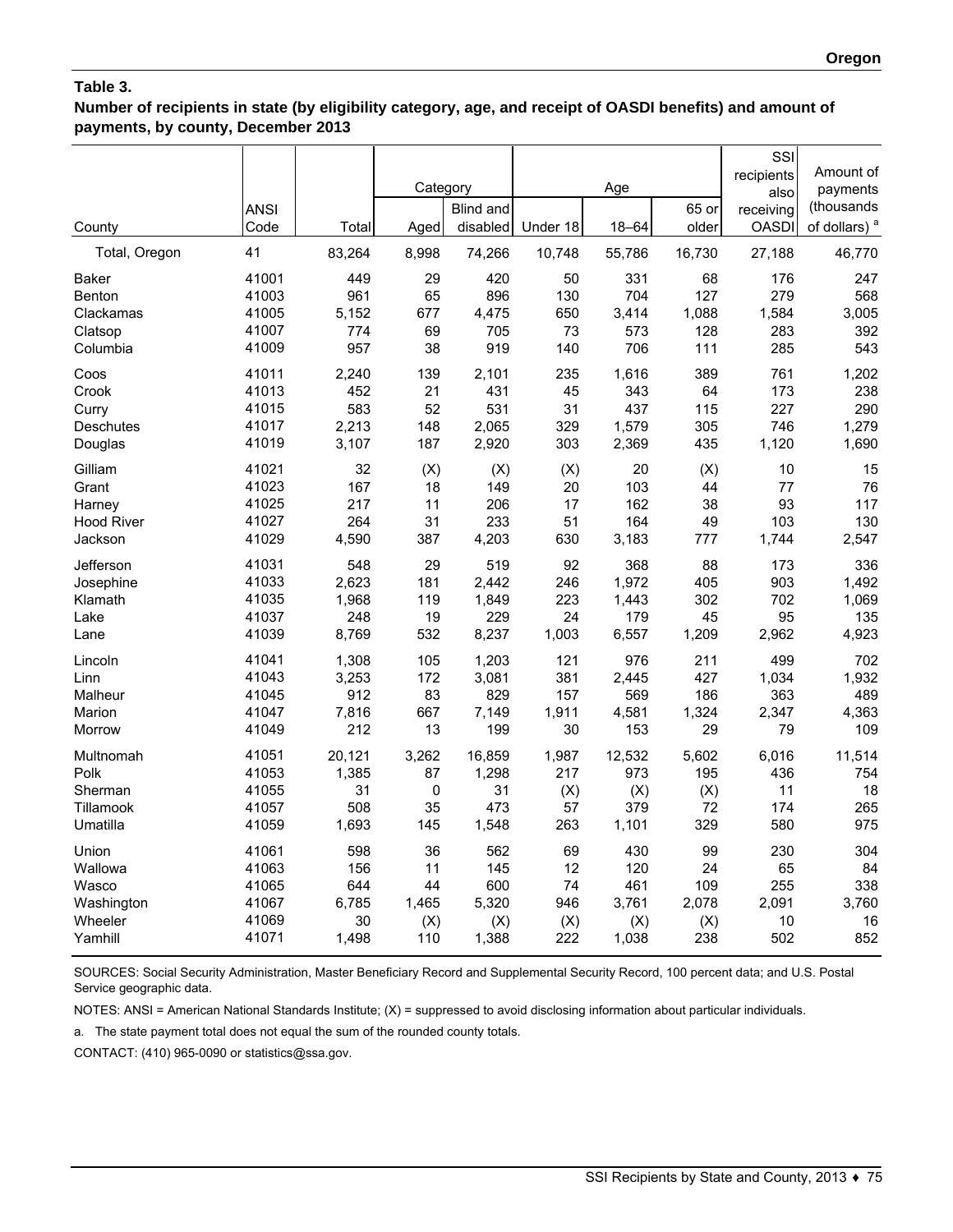**Number of recipients in state (by eligibility category, age, and receipt of OASDI benefits) and amount of payments, by county, December 2013**

| County                                            | <b>ANSI</b><br>Code                       | Total                                     | Category<br>Aged              | Blind and<br>disabled                     | Under 18                        | Age<br>$18 - 64$                          | 65 or<br>older                  | SSI<br>recipients<br>also<br>receiving<br><b>OASDI</b> | Amount of<br>payments<br>(thousands<br>of dollars) <sup>a</sup> |
|---------------------------------------------------|-------------------------------------------|-------------------------------------------|-------------------------------|-------------------------------------------|---------------------------------|-------------------------------------------|---------------------------------|--------------------------------------------------------|-----------------------------------------------------------------|
| Total, Pennsylvania                               | 42                                        | 379,194                                   | 24,571                        | 354,623                                   | 76,358                          | 238,702                                   | 64,134                          | 106,193                                                | 215,247                                                         |
| Adams                                             | 42001                                     | 1,177                                     | 64                            | 1,113                                     | 289                             | 742                                       | 146                             | 378                                                    | 651                                                             |
| Allegheny                                         | 42003                                     | 36,537                                    | 2,027                         | 34,510                                    | 7,345                           | 23,466                                    | 5,726                           | 10,184                                                 | 20,747                                                          |
| Armstrong                                         | 42005                                     | 2,230                                     | 82                            | 2,148                                     | 346                             | 1,569                                     | 315                             | 754                                                    | 1,183                                                           |
| Beaver                                            | 42007                                     | 5,058                                     | 210                           | 4,848                                     | 1,056                           | 3,397                                     | 605                             | 1,553                                                  | 2,816                                                           |
| Bedford                                           | 42009                                     | 1,375                                     | 88                            | 1,287                                     | 250                             | 896                                       | 229                             | 526                                                    | 720                                                             |
| <b>Berks</b>                                      | 42011                                     | 10,609                                    | 809                           | 9,800                                     | 2,579                           | 6,283                                     | 1,747                           | 3,155                                                  | 6,027                                                           |
| <b>Blair</b>                                      | 42013                                     | 4,916                                     | 169                           | 4,747                                     | 950                             | 3,353                                     | 613                             | 1,544                                                  | 2,728                                                           |
| <b>Bradford</b>                                   | 42015                                     | 1,906                                     | 86                            | 1,820                                     | 362                             | 1,246                                     | 298                             | 636                                                    | 1,022                                                           |
| <b>Bucks</b>                                      | 42017                                     | 7,259                                     | 959                           | 6,300                                     | 970                             | 4,310                                     | 1,979                           | 1,837                                                  | 3,902                                                           |
| <b>Butler</b>                                     | 42019                                     | 3,406                                     | 128                           | 3,278                                     | 623                             | 2,382                                     | 401                             | 1,127                                                  | 1,837                                                           |
| Cambria                                           | 42021                                     | 5,171                                     | 214                           | 4,957                                     | 926                             | 3,522                                     | 723                             | 1,677                                                  | 2,803                                                           |
| Cameron                                           | 42023                                     | 142                                       | (X)                           | (X)                                       | (X)                             | 101                                       | (X)                             | 56                                                     | 79                                                              |
| Carbon                                            | 42025                                     | 1,393                                     | 45                            | 1,348                                     | 323                             | 920                                       | 150                             | 458                                                    | 764                                                             |
| Centre                                            | 42027                                     | 1,514                                     | 118                           | 1,396                                     | 266                             | 981                                       | 267                             | 487                                                    | 793                                                             |
| Chester                                           | 42029                                     | 4,241                                     | 440                           | 3,801                                     | 804                             | 2,638                                     | 799                             | 1,236                                                  | 2,233                                                           |
| Clarion                                           | 42031                                     | 1,272                                     | 49                            | 1,223                                     | 195                             | 894                                       | 183                             | 487                                                    | 686                                                             |
| Clearfield                                        | 42033                                     | 2,720                                     | 119                           | 2,601                                     | 569                             | 1,793                                     | 358                             | 899                                                    | 1,468                                                           |
| Clinton                                           | 42035                                     | 1,116                                     | 44                            | 1,072                                     | 192                             | 762                                       | 162                             | 353                                                    | 598                                                             |
| Columbia                                          | 42037                                     | 1,478                                     | 48                            | 1,430                                     | 294                             | 1,013                                     | 171                             | 483                                                    | 787                                                             |
| Crawford                                          | 42039                                     | 3,115                                     | 65                            | 3,050                                     | 628                             | 2,155                                     | 332                             | 1,041                                                  | 1,680                                                           |
| Cumberland                                        | 42041                                     | 2,641                                     | 210                           | 2,431                                     | 604                             | 1,644                                     | 393                             | 849                                                    | 1,430                                                           |
| Dauphin                                           | 42043                                     | 7,623                                     | 517                           | 7,106                                     | 1,970                           | 4,537                                     | 1,116                           | 2,081                                                  | 4,416                                                           |
| Delaware                                          | 42045                                     | 12,612                                    | 1,128                         | 11,484                                    | 2,635                           | 7,750                                     | 2,227                           | 3,202                                                  | 7,156                                                           |
| Elk                                               | 42047                                     | 750                                       | 26                            | 724                                       | 170                             | 504                                       | 76                              | 265                                                    | 393                                                             |
| Erie                                              | 42049                                     | 11,500                                    | 516                           | 10,984                                    | 2,720                           | 7,450                                     | 1,330                           | 3,173                                                  | 6,625                                                           |
| Fayette                                           | 42051                                     | 8,823                                     | 378                           | 8,445                                     | 1,418                           | 6,005                                     | 1,400                           | 2,530                                                  | 4,953                                                           |
| Forest                                            | 42053                                     | 167                                       | (X)                           | (X)                                       | 30                              | 105                                       | 32                              | 72                                                     | 77                                                              |
| Franklin                                          | 42055                                     | 2,729                                     | 131                           | 2,598                                     | 637                             | 1,745                                     | 347                             | 943                                                    | 1,441                                                           |
| Fulton                                            | 42057                                     | 389                                       | 22                            | 367                                       | 74                              | 236                                       | 79                              | 156                                                    | 197                                                             |
| Greene                                            | 42059                                     | 1,863                                     | 53                            | 1,810                                     | 309                             | 1,262                                     | 292                             | 551                                                    | 1,046                                                           |
| Huntingdon                                        | 42061                                     | 1,248                                     | 54                            | 1,194                                     | 274                             | 796                                       | 178                             | 416                                                    | 653                                                             |
| Indiana                                           | 42063                                     | 2,549                                     | 97                            | 2,452                                     | 390                             | 1,782                                     | 377                             | 850                                                    | 1,395                                                           |
| Jefferson                                         | 42065                                     | 1,477                                     | 77                            | 1,400                                     | 276                             | 970                                       | 231                             | 525                                                    | 821                                                             |
| Juniata                                           | 42067                                     | 498                                       | 29                            | 469                                       | 96                              | 309                                       | 93                              | 185                                                    | 256                                                             |
| Lackawanna                                        | 42069                                     | 6,787                                     | 476                           | 6,311                                     | 1,395                           | 4,260                                     | 1,132                           | 2,262                                                  | 3,593                                                           |
| Lancaster                                         | 42071                                     | 10,166                                    | 730                           | 9,436                                     | 2,372                           | 6,168                                     | 1,626                           | 3,225                                                  | 5,649                                                           |
| Lawrence                                          | 42073                                     | 3,549                                     | 154                           | 3,395                                     | 673                             | 2,388                                     | 488                             | 1,129                                                  | 2,095                                                           |
| Lebanon                                           | 42075                                     | 2,490                                     | 151                           | 2,339                                     | 618                             | 1,493                                     | 379                             | 757                                                    | 1,347                                                           |
| Lehigh                                            | 42077                                     | 10,716                                    | 882                           | 9,834                                     | 2,687                           | 6,133                                     | 1,896                           | 3,243                                                  | 5,968                                                           |
| Luzerne                                           | 42079                                     | 10,227                                    | 770                           | 9,457                                     | 2,369                           | 6,160                                     | 1,698                           | 3,442                                                  | 5,556                                                           |
| Lycoming<br>McKean<br>Mercer<br>Mifflin<br>Monroe | 42081<br>42083<br>42085<br>42087<br>42089 | 3,407<br>1,748<br>4,272<br>1,644<br>3,019 | 110<br>55<br>108<br>60<br>207 | 3,297<br>1,693<br>4,164<br>1,584<br>2,812 | 798<br>314<br>881<br>285<br>754 | 2,207<br>1,266<br>2,938<br>1,141<br>1,848 | 402<br>168<br>453<br>218<br>417 | 1,100<br>577<br>1,345<br>565<br>841                    | 1,858<br>984<br>2,406<br>873<br>1,648<br>(Continued)            |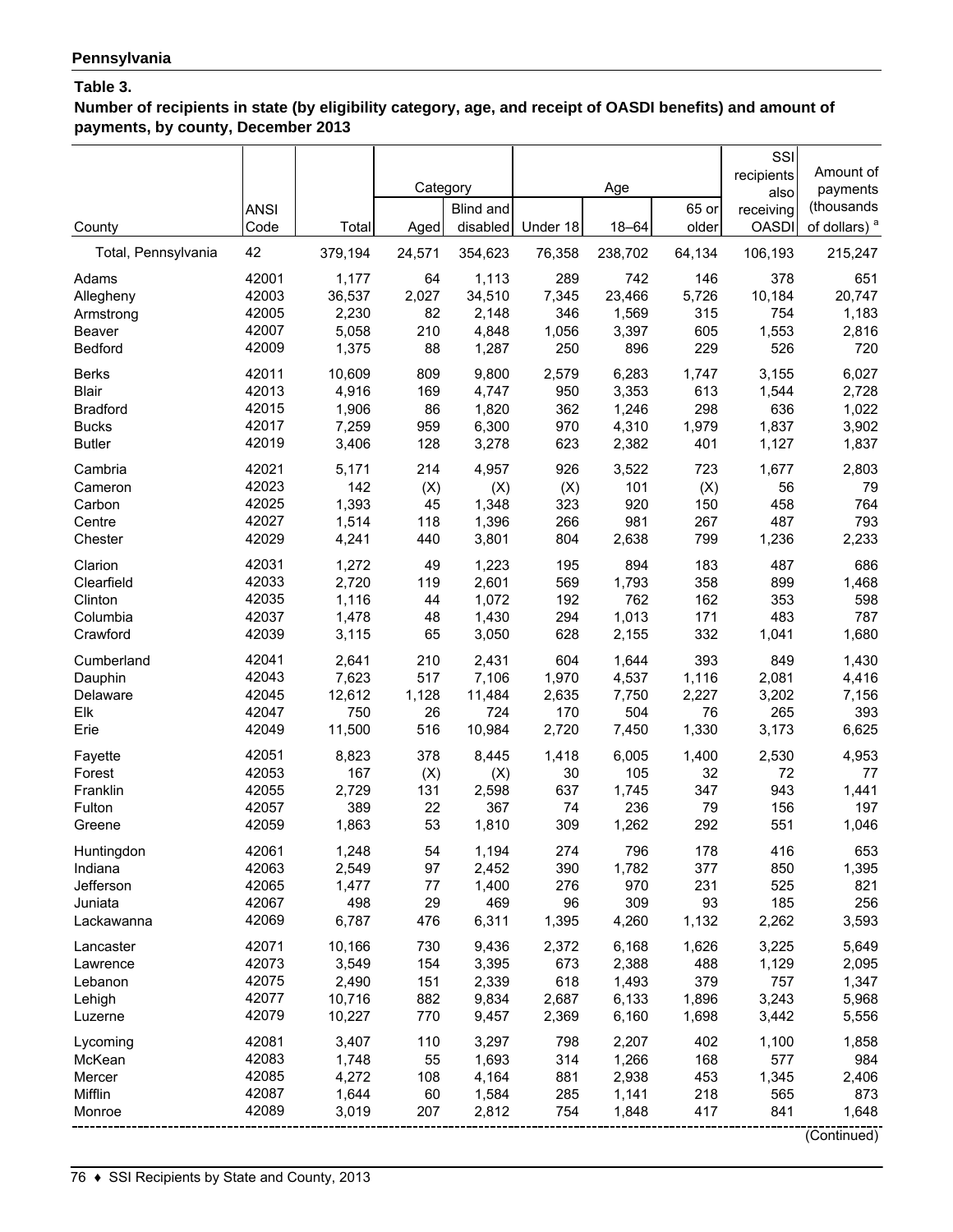**Number of recipients in state (by eligibility category, age, and receipt of OASDI benefits) and amount of payments, by county, December 2013—***Continued*

|                | <b>ANSI</b> |         | Category | Blind and |          | Age       | 65 or  | SSI<br>recipients<br>alsol<br>receiving | Amount of<br>payments<br>(thousands) |
|----------------|-------------|---------|----------|-----------|----------|-----------|--------|-----------------------------------------|--------------------------------------|
| County         | Code        | Total   | Aged     | disabled  | Under 18 | $18 - 64$ | older  | <b>OASDI</b>                            | of dollars) <sup>a</sup>             |
| Montgomery     | 42091       | 8,387   | 1,085    | 7,302     | 1,452    | 5,085     | 1,850  | 2,247                                   | 4,628                                |
| Montour        | 42093       | 474     | 91       | 383       | 85       | 267       | 122    | 184                                     | 232                                  |
| Northampton    | 42095       | 6,048   | 432      | 5,616     | 1,359    | 3.710     | 979    | 1,925                                   | 3,295                                |
| Northumberland | 42097       | 2,962   | 131      | 2,831     | 576      | 1,964     | 422    | 1,084                                   | 1,506                                |
| Perry          | 42099       | 777     | 24       | 753       | 174      | 515       | 88     | 272                                     | 403                                  |
| Philadelphia   | 42101       | 112,075 | 8,462    | 103,613   | 21,015   | 67,860    | 23,200 | 24,742                                  | 67,729                               |
| Pike           | 42103       | 757     | 30       | 727       | 218      | 448       | 91     | 191                                     | 397                                  |
| Potter         | 42105       | 501     | 20       | 481       | 87       | 337       | 77     | 173                                     | 254                                  |
| Schuylkill     | 42107       | 3.919   | 185      | 3,734     | 718      | 2.651     | 550    | 1,390                                   | 2,112                                |
| Snyder         | 42109       | 640     | 27       | 613       | 144      | 425       | 71     | 218                                     | 316                                  |
| Somerset       | 42111       | 2,386   | 118      | 2,268     | 427      | 1,543     | 416    | 904                                     | 1,287                                |
| Sullivan       | 42113       | 130     | (X)      | (X)       | (X)      | 107       | (X)    | 36                                      | 63                                   |
| Susquehanna    | 42115       | 915     | 47       | 868       | 158      | 631       | 126    | 284                                     | 484                                  |
| Tioga          | 42117       | 1,154   | 57       | 1,097     | 183      | 782       | 189    | 403                                     | 615                                  |
| Union          | 42119       | 531     | 32       | 499       | 107      | 337       | 87     | 184                                     | 261                                  |
| Venango        | 42121       | 2,203   | 50       | 2,153     | 395      | 1,584     | 224    | 777                                     | 1,173                                |
| Warren         | 42123       | 1,025   | 26       | 999       | 219      | 702       | 104    | 364                                     | 536                                  |
| Washington     | 42125       | 5,489   | 216      | 5,273     | 937      | 3,699     | 853    | 1,770                                   | 3,033                                |
| Wayne          | 42127       | 1,065   | 61       | 1,004     | 204      | 713       | 148    | 349                                     | 563                                  |
| Westmoreland   | 42129       | 8,918   | 363      | 8,555     | 1,625    | 6,089     | 1,204  | 2,857                                   | 4,840                                |
| Wyoming        | 42131       | 636     | 43       | 593       | 111      | 421       | 104    | 216                                     | 323                                  |
| York           | 42133       | 8,673   | 350      | 8,323     | 2,415    | 5,312     | 946    | 2,468                                   | 4,839                                |

SOURCES: Social Security Administration, Master Beneficiary Record and Supplemental Security Record, 100 percent data; and U.S. Postal Service geographic data.

NOTES: ANSI = American National Standards Institute; (X) = suppressed to avoid disclosing information about particular individuals.

a. The state payment total does not equal the sum of the rounded county totals.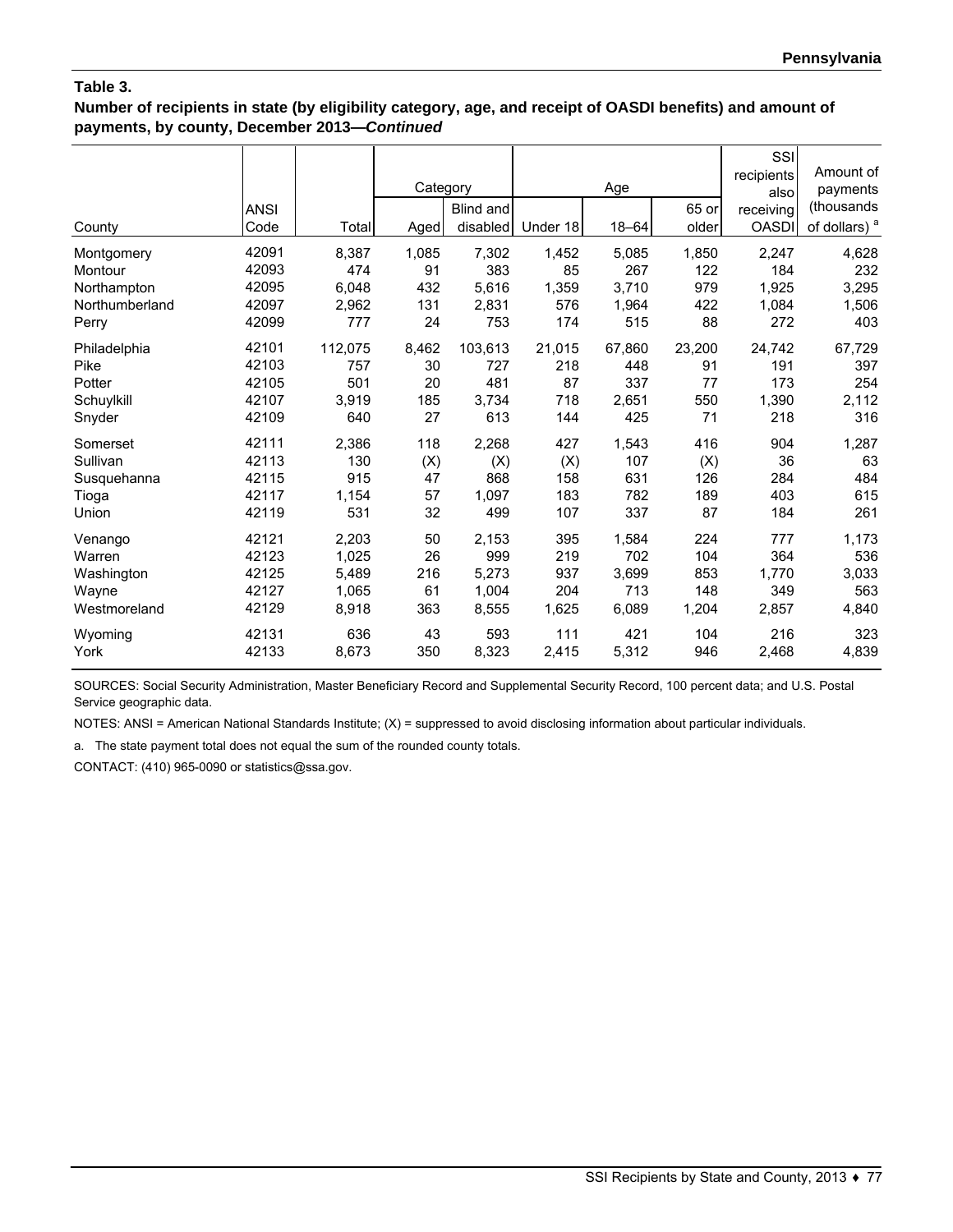**Number of recipients in state (by eligibility category, age, and receipt of OASDI benefits) and amount of payments, by county, December 2013**

|                     |             |        | Category |           |          | Age       | 65 or | SSI<br>recipients<br>alsol | Amount of<br>payments<br>(thousands) |
|---------------------|-------------|--------|----------|-----------|----------|-----------|-------|----------------------------|--------------------------------------|
|                     | <b>ANSI</b> |        |          | Blind and |          |           |       | receiving                  |                                      |
| County              | Code        | Total  | Aged     | disabled  | Under 18 | $18 - 64$ | older | <b>OASDI</b>               | of dollars) <sup>a</sup>             |
| Total, Rhode Island | 44          | 33,133 | 3,281    | 29,852    | 4,750    | 21,375    | 7,008 | 11,175                     | 17,989                               |
| <b>Bristol</b>      | 44001       | 700    | 85       | 615       | 64       | 475       | 161   | 279                        | 352                                  |
| Kent                | 44003       | 3.494  | 224      | 3.270     | 369      | 2.584     | 541   | 1,285                      | 1,865                                |
| Newport             | 44005       | 1,396  | 79       | 1.317     | 194      | 973       | 229   | 519                        | 689                                  |
| Providence          | 44007       | 26,017 | 2,805    | 23,212    | 3,906    | 16,263    | 5,848 | 8,508                      | 14,282                               |
| Washington          | 44009       | 1,526  | 88       | 1,438     | 217      | 1,080     | 229   | 584                        | 800                                  |

SOURCES: Social Security Administration, Master Beneficiary Record and Supplemental Security Record, 100 percent data; and U.S. Postal Service geographic data.

NOTE: ANSI = American National Standards Institute.

a. The state payment total does not equal the sum of the rounded county totals.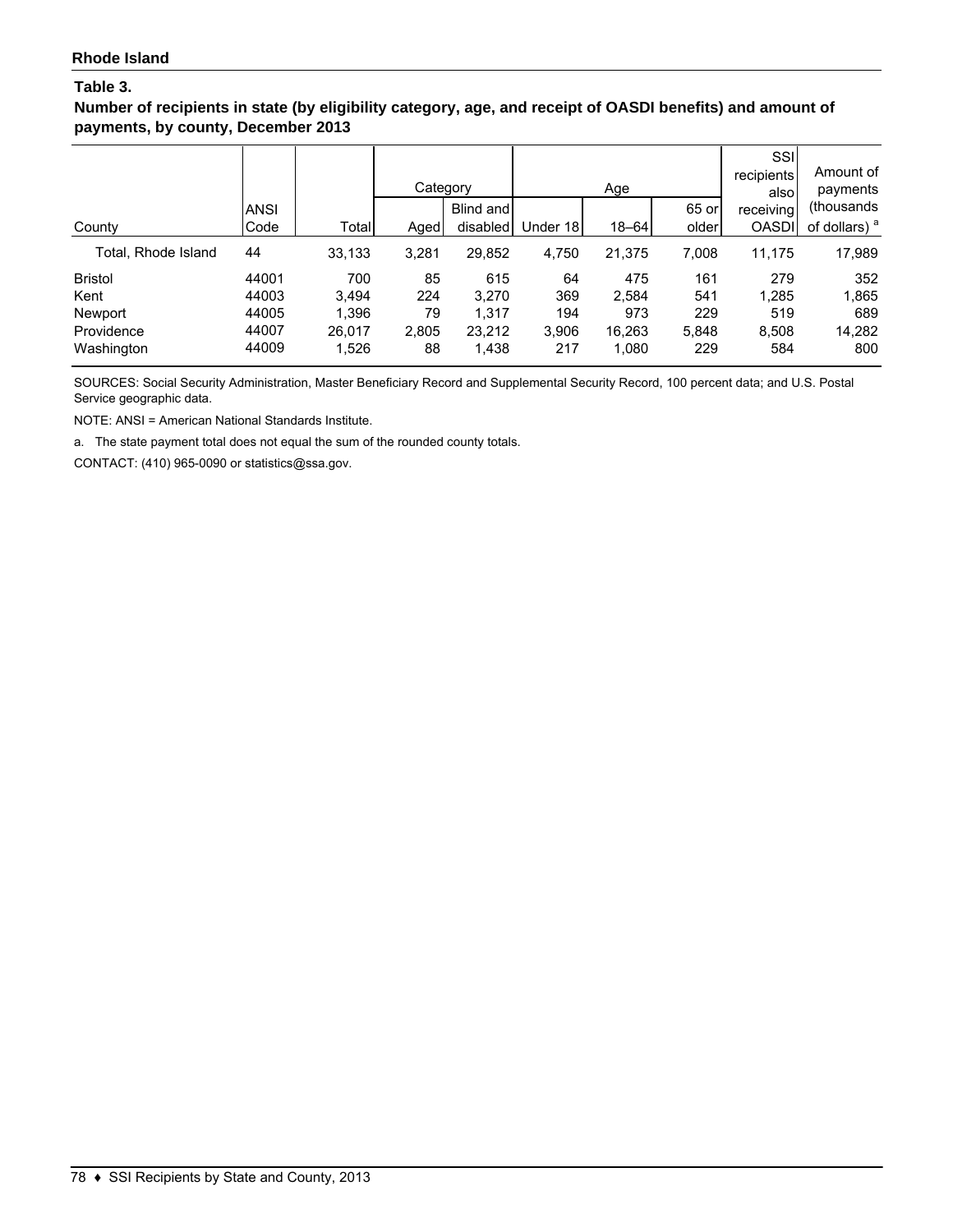**Number of recipients in state (by eligibility category, age, and receipt of OASDI benefits) and amount of payments, by county, December 2013**

|                       | <b>ANSI</b> |         | Category | Blind and |          | Age       | 65 or  | SSI<br>recipients<br>also<br>receiving | Amount of<br>payments<br>(thousands |
|-----------------------|-------------|---------|----------|-----------|----------|-----------|--------|----------------------------------------|-------------------------------------|
| County                | Code        | Total   | Aged     | disabled  | Under 18 | $18 - 64$ | older  | <b>OASDI</b>                           | of dollars) <sup>a</sup>            |
| Total, South Carolina | 45          | 118,384 | 8,607    | 109,777   | 20,743   | 75,845    | 21,796 | 40,914                                 | 63,097                              |
| Abbeville             | 45001       | 750     | 59       | 691       | 109      | 469       | 172    | 258                                    | 421                                 |
| Aiken                 | 45003       | 4,228   | 255      | 3,973     | 780      | 2,764     | 684    | 1,315                                  | 2,404                               |
| Allendale             | 45005       | 642     | 64       | 578       | 98       | 386       | 158    | 232                                    | 332                                 |
| Anderson              | 45007       | 4,313   | 233      | 4,080     | 734      | 2,997     | 582    | 1,443                                  | 2,272                               |
| Bamberg               | 45009       | 752     | 69       | 683       | 77       | 492       | 183    | 293                                    | 384                                 |
| <b>Barnwell</b>       | 45011       | 1,082   | 69       | 1,013     | 179      | 684       | 219    | 397                                    | 574                                 |
| <b>Beaufort</b>       | 45013       | 2,056   | 165      | 1,891     | 387      | 1,289     | 380    | 704                                    | 1,115                               |
| Berkeley              | 45015       | 3,348   | 227      | 3,121     | 635      | 2,133     | 580    | 1,083                                  | 1,798                               |
| Calhoun               | 45017       | 492     | 55       | 437       | 67       | 298       | 127    | 218                                    | 243                                 |
| Charleston            | 45019       | 7,654   | 622      | 7,032     | 1,215    | 4,815     | 1,624  | 2,759                                  | 3,975                               |
| Cherokee              | 45021       | 1,668   | 80       | 1,588     | 300      | 1,121     | 247    | 565                                    | 896                                 |
| Chester               | 45023       | 1,157   | 64       | 1,093     | 226      | 746       | 185    | 374                                    | 665                                 |
| Chesterfield          | 45025       | 1,692   | 116      | 1,576     | 234      | 1,106     | 352    | 620                                    | 888                                 |
| Clarendon             | 45027       | 1,738   | 181      | 1,557     | 221      | 1,040     | 477    | 715                                    | 882                                 |
| Colleton              | 45029       | 1,771   | 111      | 1,660     | 242      | 1,162     | 367    | 659                                    | 880                                 |
| Darlington            | 45031       | 2,995   | 264      | 2,731     | 480      | 1,879     | 636    | 1,069                                  | 1,644                               |
| Dillon                | 45033       | 1,713   | 131      | 1,582     | 249      | 1,074     | 390    | 629                                    | 929                                 |
| Dorchester            | 45035       | 2,531   | 164      | 2,367     | 507      | 1,612     | 412    | 810                                    | 1,308                               |
| Edgefield             | 45037       | 677     | 61       | 616       | 93       | 430       | 154    | 257                                    | 348                                 |
| Fairfield             | 45039       | 908     | 94       | 814       | 145      | 551       | 212    | 333                                    | 467                                 |
| Florence              | 45041       | 5,719   | 448      | 5,271     | 924      | 3,563     | 1,232  | 2,146                                  | 2,979                               |
| Georgetown            | 45043       | 1,675   | 132      | 1,543     | 293      | 1,034     | 348    | 594                                    | 866                                 |
| Greenville            | 45045       | 9,149   | 687      | 8,462     | 1,684    | 6,058     | 1,407  | 3,089                                  | 4,998                               |
| Greenwood             | 45047       | 1,838   | 123      | 1,715     | 332      | 1,206     | 300    | 614                                    | 995                                 |
| Hampton               | 45049       | 861     | 63       | 798       | 132      | 538       | 191    | 320                                    | 429                                 |
| Horry                 | 45051       | 5,800   | 399      | 5,401     | 1,028    | 3,768     | 1,004  | 2,136                                  | 3,102                               |
| Jasper                | 45053       | 692     | 62       | 630       | 123      | 437       | 132    | 237                                    | 368                                 |
| Kershaw               | 45055       | 1,540   | 101      | 1,439     | 289      | 988       | 263    | 526                                    | 840                                 |
| Lancaster             | 45057       | 1,657   | 95       | 1,562     | 344      | 1,071     | 242    | 524                                    | 919                                 |
| Laurens               | 45059       | 2,199   | 115      | 2,084     | 406      | 1,494     | 299    | 757                                    | 1,142                               |
| Lee                   | 45061       | 1,032   | 115      | 917       | 142      | 599       | 291    | 439                                    | 538                                 |
| Lexington             | 45063       | 4,445   | 254      | 4,191     | 903      | 2,894     | 648    | 1,347                                  | 2,403                               |
| McCormick             | 45065       | 315     | 44       | 271       | 39       | 184       | 92     | 126                                    | 169                                 |
| Marion                | 45067       | 1,778   | 166      | 1,612     | 292      | 1,071     | 415    | 692                                    | 958                                 |
| Marlboro              | 45069       | 1,523   | 126      | 1,397     | 227      | 960       | 336    | 617                                    | 827                                 |
| Newberry              | 45071       | 997     | 66       | 931       | 172      | 655       | 170    | 389                                    | 517                                 |
| Oconee                | 45073       | 1,514   | 76       | 1,438     | 232      | 1,040     | 242    | 553                                    | 768                                 |
| Orangeburg            | 45075       | 4,036   | 396      | 3,640     | 628      | 2,441     | 967    | 1,492                                  | 2,129                               |
| Pickens               | 45077       | 2,134   | 106      | 2,028     | 321      | 1,532     | 281    | 750                                    | 1,120                               |
| Richland              | 45079       | 8,414   | 519      | 7,895     | 1,897    | 5,165     | 1,352  | 2,431                                  | 4,585                               |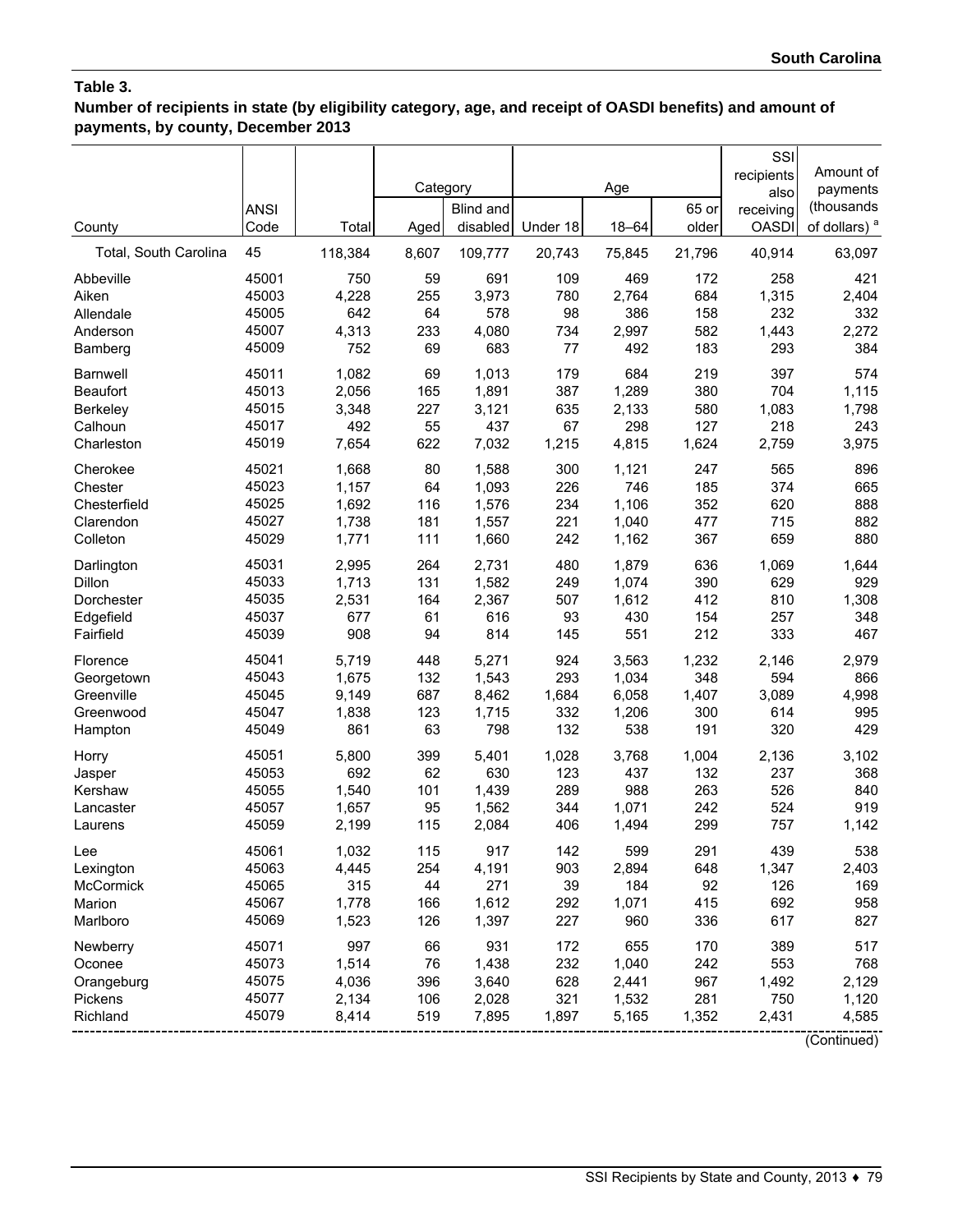**Number of recipients in state (by eligibility category, age, and receipt of OASDI benefits) and amount of payments, by county, December 2013—***Continued*

|              |             |       | Category |           |          | Age       |       | SSI<br>recipients<br>alsol | Amount of<br>payments    |
|--------------|-------------|-------|----------|-----------|----------|-----------|-------|----------------------------|--------------------------|
|              | <b>ANSI</b> |       |          | Blind and |          |           | 65 or | receiving                  | (thousands               |
| County       | Code        | Total | Aged     | disabled  | Under 18 | $18 - 64$ | older | <b>OASDI</b>               | of dollars) <sup>a</sup> |
| Saluda       | 45081       | 529   | 30       | 499       | 91       | 344       | 94    | 174                        | 298                      |
| Spartanburg  | 45083       | 7,390 | 477      | 6.913     | 1,303    | 4,862     | 1,225 | 2,427                      | 3,855                    |
| Sumter       | 45085       | 4,195 | 398      | 3.797     | 718      | 2.571     | 906   | 1,526                      | 2,261                    |
| Union        | 45087       | 1,028 | 55       | 973       | 170      | 699       | 159   | 342                        | 538                      |
| Williamsburg | 45089       | 2,034 | 223      | 1.811     | 259      | 1,257     | 518   | 790                        | 1,018                    |
| York         | 45091       | 3,723 | 247      | 3,476     | 816      | 2,366     | 541   | 1,143                      | 2,048                    |

SOURCES: Social Security Administration, Master Beneficiary Record and Supplemental Security Record, 100 percent data; and U.S. Postal Service geographic data.

NOTE: ANSI = American National Standards Institute.

a. The state payment total does not equal the sum of the rounded county totals.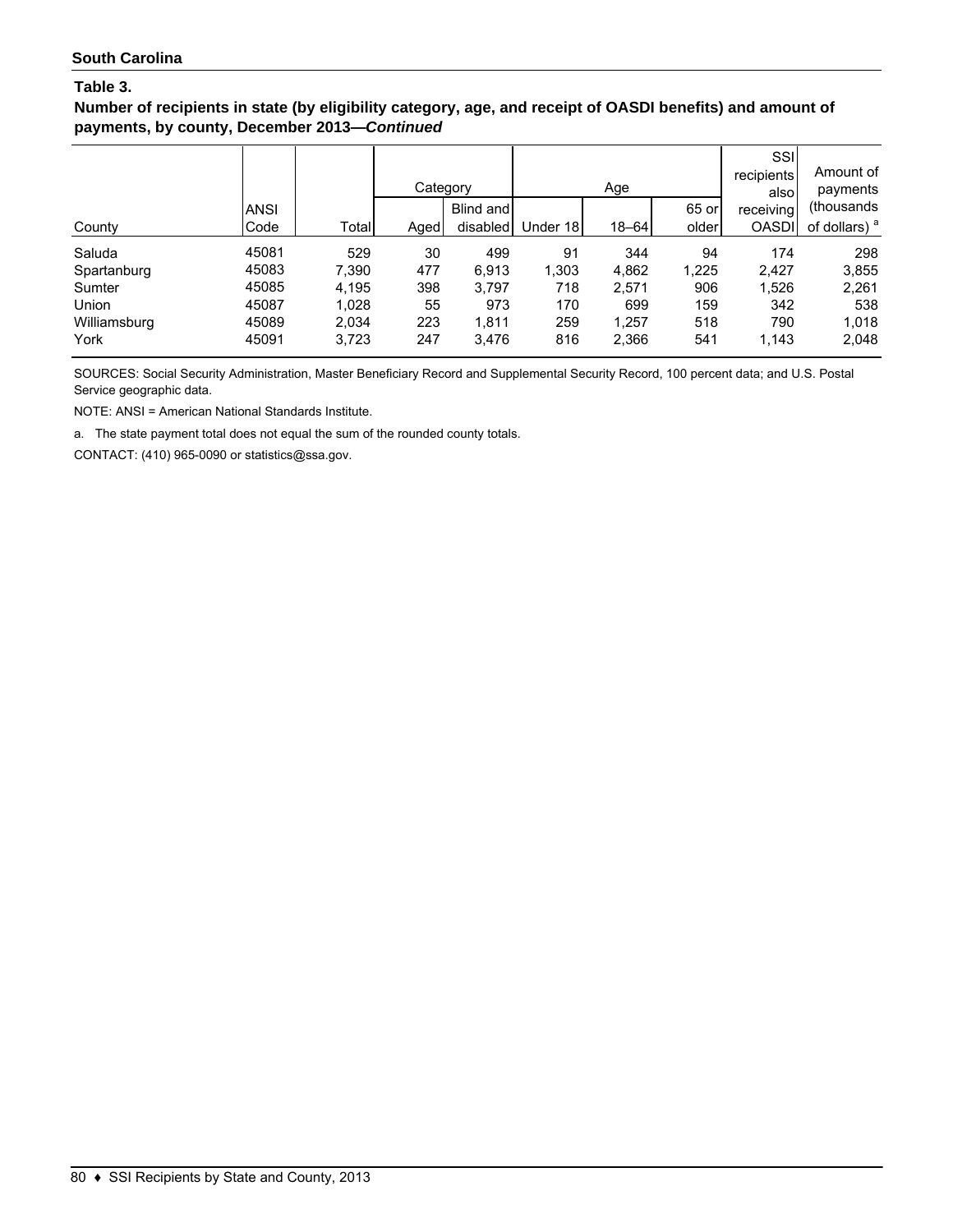**Number of recipients in state (by eligibility category, age, and receipt of OASDI benefits) and amount of payments, by county, December 2013**

| County              | <b>ANSI</b><br>Code | Total  | Category<br>Aged | <b>Blind and</b><br>disabled | Under 18 | Age<br>$18 - 64$ | 65 or<br>older | SSI<br>recipients<br>also<br>receiving<br><b>OASDI</b> | Amount of<br>payments<br>(thousands<br>of dollars) <sup>a</sup> |
|---------------------|---------------------|--------|------------------|------------------------------|----------|------------------|----------------|--------------------------------------------------------|-----------------------------------------------------------------|
| Total, South Dakota | 46                  | 14,833 | 1,449            | 13,384                       | 2,550    | 9,242            | 3,041          | 5,274                                                  | 7,616                                                           |
| Aurora              | 46003               | 20     | (X)              | (X)                          | (X)      | (X)              | 10             | (X)                                                    | 8                                                               |
| Beadle              | 46005               | 402    | 68               | 334                          | 44       | 252              | 106            | 144                                                    | 197                                                             |
| <b>Bennett</b>      | 46007               | 167    | (X)              | (X)                          | 29       | 100              | 38             | 50                                                     | 88                                                              |
| Bon Homme           | 46009               | 78     | (X)              | (X)                          | 14       | 41               | 23             | 31                                                     | 36                                                              |
| <b>Brookings</b>    | 46011               | 252    | 15               | 237                          | 35       | 184              | 33             | 99                                                     | 122                                                             |
| <b>Brown</b>        | 46013               | 508    | 32               | 476                          | 95       | 336              | 77             | 200                                                    | 242                                                             |
| <b>Brule</b>        | 46015               | 90     | (X)              | (X)                          | 18       | 56               | 16             | 45                                                     | 35                                                              |
| <b>Buffalo</b>      | 46017               | 119    | 10               | 109                          | 34       | 60               | 25             | 38                                                     | 64                                                              |
| <b>Butte</b>        | 46019               | 198    | 15               | 183                          | 33       | 132              | 33             | 81                                                     | 96                                                              |
| Campbell            | 46021               | 19     | (X)              | (X)                          | 0        | (X)              | (X)            | 14                                                     | 6                                                               |
| <b>Charles Mix</b>  | 46023               | 284    | 53               | 231                          | 52       | 139              | 93             | 96                                                     | 137                                                             |
| Clark               | 46025               | 67     | 27               | 40                           | 12       | 23               | 32             | 16                                                     | 29                                                              |
| Clay                | 46027               | 164    | (X)              | (X)                          | 19       | 125              | 20             | 62                                                     | 83                                                              |
| Codington           | 46029               | 357    | 19               | 338                          | 54       | 251              | 52             | 171                                                    | 186                                                             |
| Corson              | 46031               | 238    | 22               | 216                          | 61       | 126              | 51             | 64                                                     | 140                                                             |
| Custer              | 46033               | 113    | 12               | 101                          | 17       | 69               | 27             | 49                                                     | 58                                                              |
| Davison             | 46035               | 349    | 26               | 323                          | 47       | 228              | 74             | 186                                                    | 148                                                             |
| Day                 | 46037               | 90     | 17               | 73                           | 18       | 43               | 29             | 44                                                     | 43                                                              |
| Deuel               | 46039               | 36     | (X)              | (X)                          | (X)      | 19               | (X)            | 21                                                     | 12                                                              |
| Dewey               | 46041               | 389    | 26               | 363                          | 81       | 238              | 70             | 98                                                     | 230                                                             |
| Douglas             | 46043               | 37     | 11               | 26                           | (X)      | (X)              | 20             | 15                                                     | 13                                                              |
| Edmunds             | 46045               | 37     | 18               | 19                           | (X)      | (X)              | 19             | (X)                                                    | 15                                                              |
| <b>Fall River</b>   | 46047               | 177    | 14               | 163                          | 20       | 112              | 45             | 80                                                     | 81                                                              |
| Faulk               | 46049               | 52     | 31               | 21                           | (X)      | (X)              | 35             | (X)                                                    | 20                                                              |
| Grant               | 46051               | 89     | 20               | 69                           | 14       | 49               | 26             | 39                                                     | 39                                                              |
| Gregory             | 46053               | 98     | 15               | 83                           | 18       | 52               | 28             | 40                                                     | 49                                                              |
| Haakon              | 46055               | (X)    | (X)              | (X)                          | (X)      | (X)              | (X)            | (X)                                                    | (X)                                                             |
| Hamlin              | 46057               | 62     | 16               | 46                           | 11       | 30               | 21             | 20                                                     | 25                                                              |
| Hand                | 46059               | 47     | 20               | 27                           | (X)      | 23               | (X)            | 15                                                     | 19                                                              |
| Hanson              | 46061               | 57     | 33               | 24                           | (X)      | (X)              | 38             | (X)                                                    | 24                                                              |
| Harding             | 46063               | (X)    | (X)              | (X)                          | (X)      | (X)              | (X)            | (X)                                                    | (X)                                                             |
| Hughes              | 46065               | 329    | 13               | 316                          | 116      | 176              | 37             | 110                                                    | 178                                                             |
| Hutchinson          | 46067               | 114    | 45               | 69                           | 10       | 45               | 59             | 39                                                     | 48                                                              |
| Hyde                | 46069               | 19     | (X)              | (X)                          | (X)      | (X)              | (X)            | 11                                                     | $\overline{7}$                                                  |
| Jackson             | 46071               | 139    | (X)              | (X)                          | 27       | 90               | 22             | 33                                                     | 79                                                              |
| Jerauld             | 46073               | 46     | 19               | 27                           | (X)      | (X)              | 21             | (X)                                                    | 19                                                              |
| Jones               | 46075               | 11     | (X)              | (X)                          | (X)      | (X)              | (X)            | (X)                                                    | 4                                                               |
| Kingsbury           | 46077               | 63     | 16               | 47                           | (X)      | 37               | (X)            | 26                                                     | 29                                                              |
| Lake                | 46079               | 138    | 18               | 120                          | 16       | 88               | 34             | 58                                                     | 67                                                              |
| Lawrence            | 46081               | 332    | 17               | 315                          | 26       | 245              | 61             | 162                                                    | 151                                                             |
| Lincoln             | 46083               | 194    | 20               | 174                          | 45       | 112              | 37             | 73                                                     | 96                                                              |
| Lyman               | 46085               | 82     | 10               | 72                           | 19       | 42               | 21             | 33                                                     | 38                                                              |
| McCook              | 46087               | 65     | 16               | 49                           | 11       | 33               | 21             | 16                                                     | 27                                                              |
| McPherson           | 46089               | 64     | 28               | 36                           | (X)      | (X)              | 38             | 20                                                     | 24                                                              |
| Marshall            | 46091               | 84     | 29               | 55                           | 12       | 35               | 37             | 23                                                     | 38                                                              |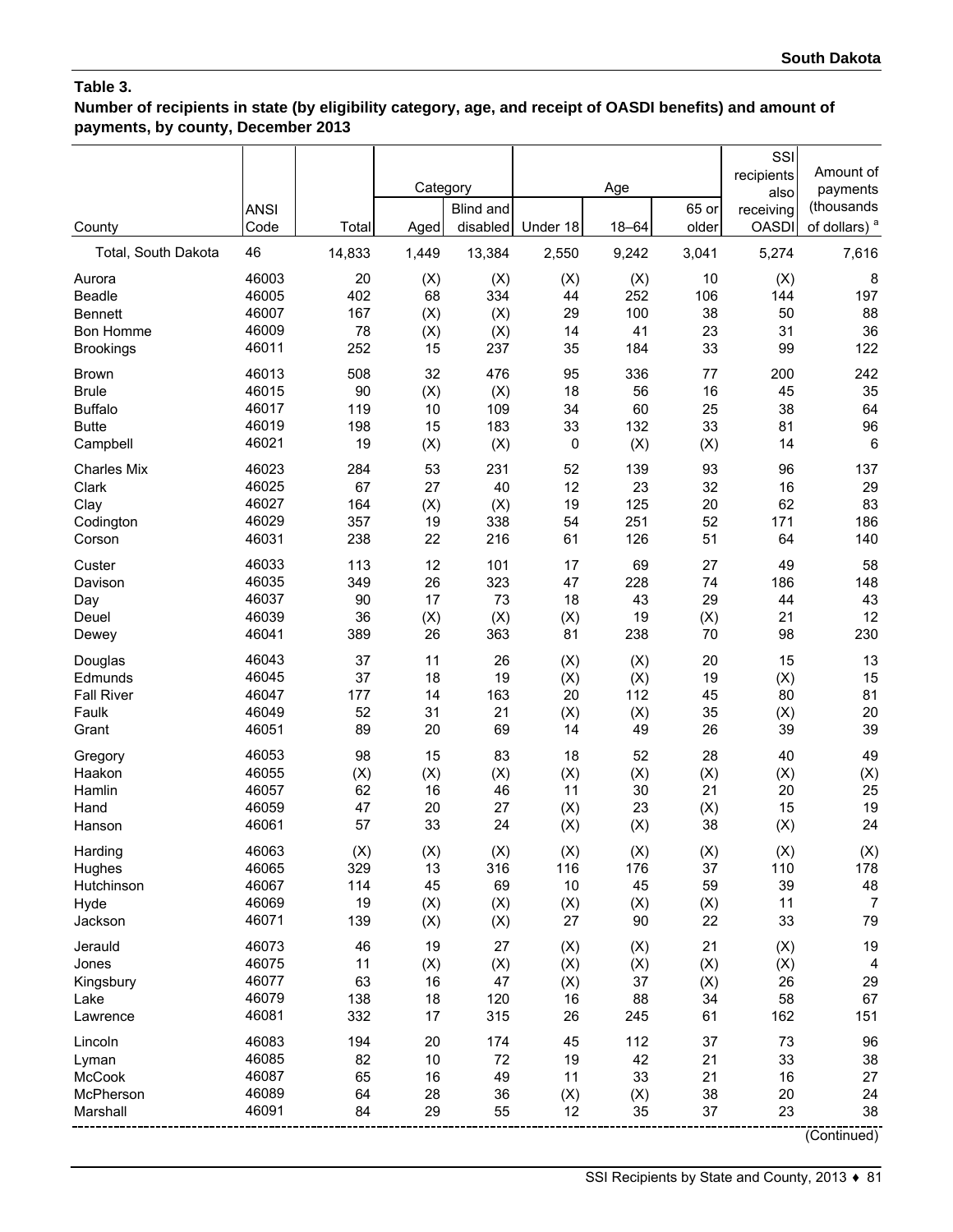**Number of recipients in state (by eligibility category, age, and receipt of OASDI benefits) and amount of payments, by county, December 2013—***Continued*

| County     | <b>ANSI</b><br>Code | Total | Category<br>Aged | Blind and<br>disabled | Under 18 | Age<br>$18 - 64$ | 65 or<br>older | SSI<br>recipients<br>also<br>receiving<br><b>OASDI</b> | Amount of<br>payments<br>(thousands<br>of dollars) <sup>a</sup> |
|------------|---------------------|-------|------------------|-----------------------|----------|------------------|----------------|--------------------------------------------------------|-----------------------------------------------------------------|
| Meade      | 46093               | 329   | 17               | 312                   | 50       | 228              | 51             | 128                                                    | 174                                                             |
| Mellette   | 46095               | 119   | (X)              | (X)                   | 15       | 62               | 42             | $30\,$                                                 | 59                                                              |
| Miner      | 46097               | 35    | (X)              | (X)                   | (X)      | 21               | (X)            | 12                                                     | 15                                                              |
| Minnehaha  | 46099               | 2,840 | 269              | 2,571                 | 456      | 1,873            | 511            | 979                                                    | 1,508                                                           |
| Moody      | 46101               | 57    | 12               | 45                    | (X)      | 29               | (X)            | 14                                                     | 32                                                              |
| Pennington | 46103               | 1,999 | 79               | 1,920                 | 367      | 1,393            | 239            | 771                                                    | 1,058                                                           |
| Perkins    | 46105               | 56    | (X)              | (X)                   | (X)      | 32               | (X)            | 32                                                     | 22                                                              |
| Potter     | 46107               | 18    | (X)              | (X)                   | (X)      | 10               | (X)            | (X)                                                    | 11                                                              |
| Roberts    | 46109               | 229   | 34               | 195                   | 37       | 126              | 66             | 85                                                     | 104                                                             |
| Sanborn    | 46111               | 26    | (X)              | (X)                   | (X)      | 12               | (X)            | 14                                                     | 10                                                              |
| Shannon    | 46113               | 1,133 | 46               | 1,087                 | 262      | 677              | 194            | 250                                                    | 678                                                             |
| Spink      | 46115               | 186   | 45               | 141                   | 25       | 103              | 58             | 44                                                     | 62                                                              |
| Stanley    | 46117               | 19    | (X)              | (X)                   | (X)      | 13               | (X)            | (X)                                                    | 8                                                               |
| Sully      | 46119               | (X)   | (X)              | (X)                   | (X)      | (X)              | (X)            | (X)                                                    | (X)                                                             |
| Todd       | 46121               | 595   | 27               | 568                   | 132      | 353              | 110            | 154                                                    | 376                                                             |
| Tripp      | 46123               | 152   | 20               | 132                   | 17       | 95               | 40             | 79                                                     | 77                                                              |
| Turner     | 46125               | 76    | 15               | 61                    | (X)      | 46               | (X)            | 33                                                     | 37                                                              |
| Union      | 46127               | 98    | 10               | 88                    | 15       | 63               | 20             | 37                                                     | 43                                                              |
| Walworth   | 46129               | 125   | 12               | 113                   | 15       | 72               | 38             | 49                                                     | 51                                                              |
| Yankton    | 46135               | 373   | 23               | 350                   | 51       | 262              | 60             | 159                                                    | 180                                                             |
| Ziebach    | 46137               | 78    | (X)              | (X)                   | 19       | 42               | 17             | 13                                                     | 50                                                              |

SOURCES: Social Security Administration, Master Beneficiary Record and Supplemental Security Record, 100 percent data; and U.S. Postal Service geographic data.

NOTES: ANSI = American National Standards Institute; (X) = suppressed to avoid disclosing information about particular individuals.

a. The state payment total does not equal the sum of the rounded county totals.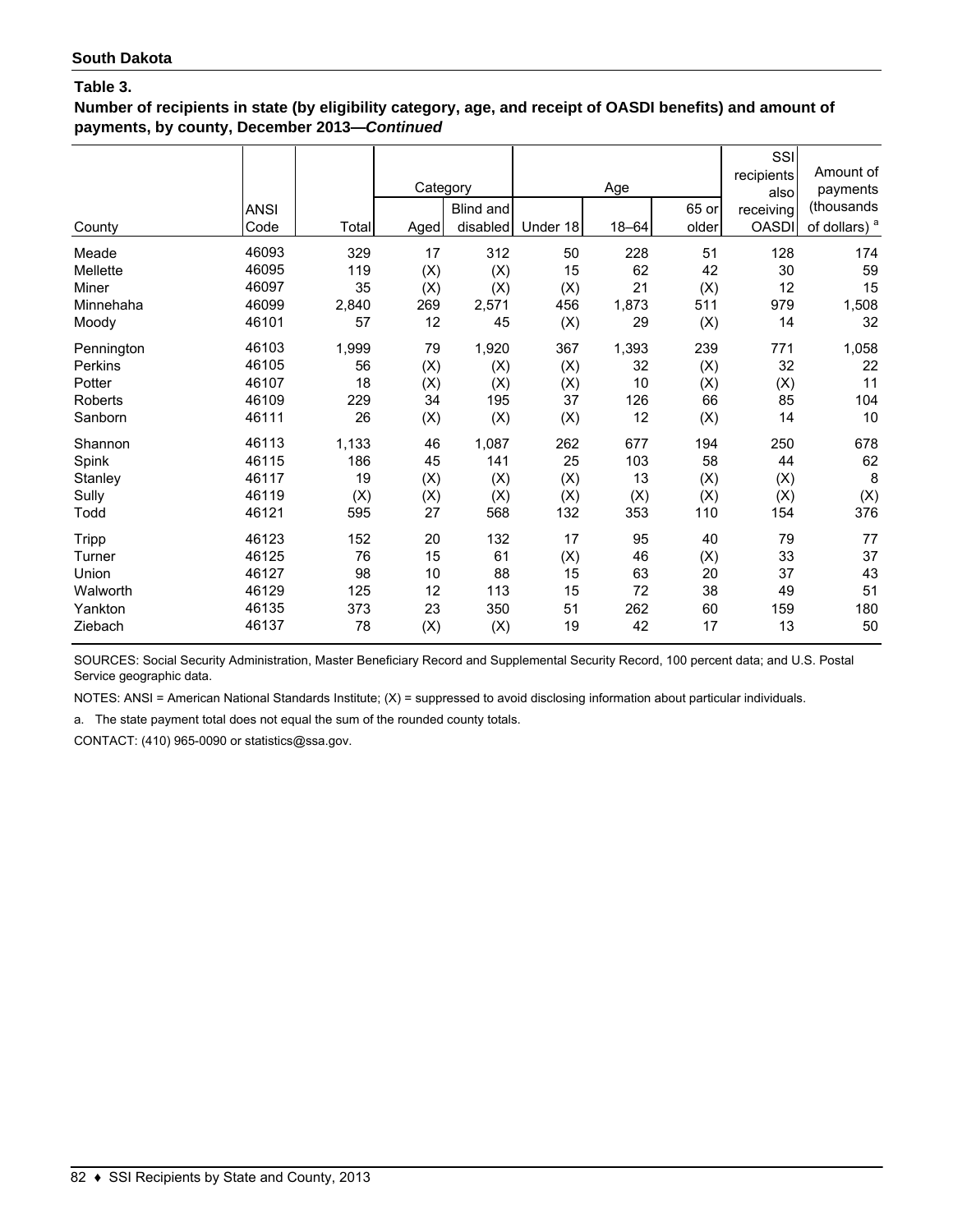**Number of recipients in state (by eligibility category, age, and receipt of OASDI benefits) and amount of payments, by county, December 2013**

| County           | <b>ANSI</b><br>Code | Total   | Category<br>Aged | <b>Blind and</b><br>disabled | Under 18 | Age<br>$18 - 64$ | 65 or<br>older | SSI<br>recipients<br>also<br>receiving<br><b>OASDI</b> | Amount of<br>payments<br>(thousands<br>of dollars) <sup>a</sup> |
|------------------|---------------------|---------|------------------|------------------------------|----------|------------------|----------------|--------------------------------------------------------|-----------------------------------------------------------------|
| Total, Tennessee | 47                  | 183,784 | 12,243           | 171,541                      | 25,373   | 126,405          | 32,006         | 64,235                                                 | 99,164                                                          |
| Anderson         | 47001               | 2,330   | 92               | 2,238                        | 232      | 1,716            | 382            | 801                                                    | 1,198                                                           |
| Bedford          | 47003               | 1,077   | 52               | 1,025                        | 168      | 759              | 150            | 358                                                    | 586                                                             |
| Benton           | 47005               | 592     | 31               | 561                          | 50       | 436              | 106            | 236                                                    | 318                                                             |
| <b>Bledsoe</b>   | 47007               | 451     | 45               | 406                          | 29       | 314              | 108            | 168                                                    | 237                                                             |
| <b>Blount</b>    | 47009               | 2,819   | 159              | 2,660                        | 325      | 2,020            | 474            | 1,041                                                  | 1,432                                                           |
| <b>Bradley</b>   | 47011               | 2,677   | 188              | 2,489                        | 275      | 1,978            | 424            | 1,025                                                  | 1,359                                                           |
| Campbell         | 47013               | 2,770   | 111              | 2,659                        | 216      | 2,033            | 521            | 980                                                    | 1,457                                                           |
| Cannon           | 47015               | 443     | 31               | 412                          | 50       | 313              | 80             | 176                                                    | 218                                                             |
| Carroll          | 47017               | 987     | 53               | 934                          | 114      | 696              | 177            | 374                                                    | 513                                                             |
| Carter           | 47019               | 2,334   | 158              | 2,176                        | 221      | 1,646            | 467            | 912                                                    | 1,208                                                           |
| Cheatham         | 47021               | 732     | 41               | 691                          | 120      | 495              | 117            | 231                                                    | 429                                                             |
| Chester          | 47023               | 495     | 32               | 463                          | 57       | 350              | 88             | 185                                                    | 268                                                             |
| Claiborne        | 47025               | 1,960   | 118              | 1,842                        | 162      | 1,340            | 458            | 761                                                    | 973                                                             |
| Clay             | 47027               | 385     | 41               | 344                          | 19       | 252              | 114            | 182                                                    | 185                                                             |
| Cocke            | 47029               | 2,067   | 149              | 1,918                        | 188      | 1,440            | 439            | 835                                                    | 1,077                                                           |
| Coffee           | 47031               | 1,587   | 78               | 1,509                        | 237      | 1,119            | 231            | 624                                                    | 788                                                             |
| Crockett         | 47033               | 433     | 41               | 392                          | 48       | 277              | 108            | 190                                                    | 225                                                             |
| Cumberland       | 47035               | 1,755   | 112              | 1,643                        | 172      | 1,233            | 350            | 757                                                    | 894                                                             |
| Davidson         | 47037               | 15,595  | 1,304            | 14,291                       | 2,611    | 10,493           | 2,491          | 4,479                                                  | 8,906                                                           |
| Decatur          | 47039               | 495     | 34               | 461                          | 50       | 356              | 89             | 185                                                    | 258                                                             |
| DeKalb           | 47041               | 682     | 47               | 635                          | 64       | 491              | 127            | 270                                                    | 382                                                             |
| Dickson          | 47043               | 1,158   | 63               | 1,095                        | 168      | 803              | 187            | 396                                                    | 682                                                             |
| Dyer             | 47045               | 1,572   | 74               | 1,498                        | 229      | 1,120            | 223            | 582                                                    | 908                                                             |
| Fayette          | 47047               | 1,310   | 111              | 1,199                        | 154      | 869              | 287            | 488                                                    | 649                                                             |
| Fentress         | 47049               | 1,151   | 112              | 1,039                        | 64       | 783              | 304            | 513                                                    | 593                                                             |
| Franklin         | 47051               | 1,027   | 56               | 971                          | 142      | 713              | 172            | 387                                                    | 515                                                             |
| Gibson           | 47053               | 1,642   | 100              | 1,542                        | 224      | 1,152            | 266            | 640                                                    | 849                                                             |
| Giles            | 47055               | 833     | 78               | 755                          | 88       | 582              | 163            | 300                                                    | 449                                                             |
| Grainger         | 47057               | 1,063   | 85               | 978                          | 89       | 733              | 241            | 414                                                    | 515                                                             |
| Greene           | 47059               | 2,584   | 174              | 2,410                        | 239      | 1,820            | 525            | 1,128                                                  | 1,290                                                           |
| Grundy           | 47061               | 831     | 81               | 750                          | 69       | 556              | 206            | 334                                                    | 444                                                             |
| Hamblen          | 47063               | 1,986   | 114              | 1,872                        | 258      | 1,414            | 314            | 714                                                    | 1,071                                                           |
| Hamilton         | 47065               | 8,590   | 636              | 7,954                        | 1,106    | 6,009            | 1,475          | 2,955                                                  | 4,632                                                           |
| Hancock          | 47067               | 467     | 69               | 398                          | 14       | 285              | 168            | 204                                                    | 239                                                             |
| Hardeman         | 47069               | 1,375   | 90               | 1,285                        | 188      | 935              | 252            | 476                                                    | 790                                                             |
| Hardin           | 47071               | 1,268   | 114              | 1,154                        | 122      | 859              | 287            | 552                                                    | 672                                                             |
| <b>Hawkins</b>   | 47073               | 2,214   | 144              | 2,070                        | 161      | 1,607            | 446            | 880                                                    | 1,156                                                           |
| Haywood          | 47075               | 1,022   | 114              | 908                          | 138      | 630              | 254            | 429                                                    | 526                                                             |
| Henderson        | 47077               | 924     | 46               | 878                          | 129      | 657              | 138            | 326                                                    | 501                                                             |
| Henry            | 47079               | 960     | 53               | 907                          | 118      | 703              | 139            | 356                                                    | 518                                                             |
| Hickman          | 47081               | 712     | 32               | 680                          | 66       | 523              | 123            | 265                                                    | 385                                                             |
| Houston          | 47083               | 273     | 27               | 246                          | 23       | 187              | 63             | 113                                                    | 136                                                             |
| Humphreys        | 47085               | 502     | 22               | 480                          | 79       | 337              | 86             | 171                                                    | 262                                                             |
| Jackson          | 47087               | 533     | 46               | 487                          | 43       | 364              | 126            | 225                                                    | 270                                                             |
| Jefferson        | 47089               | 1,416   | 75               | 1,341                        | 182      | 984              | 250            | 555                                                    | 739                                                             |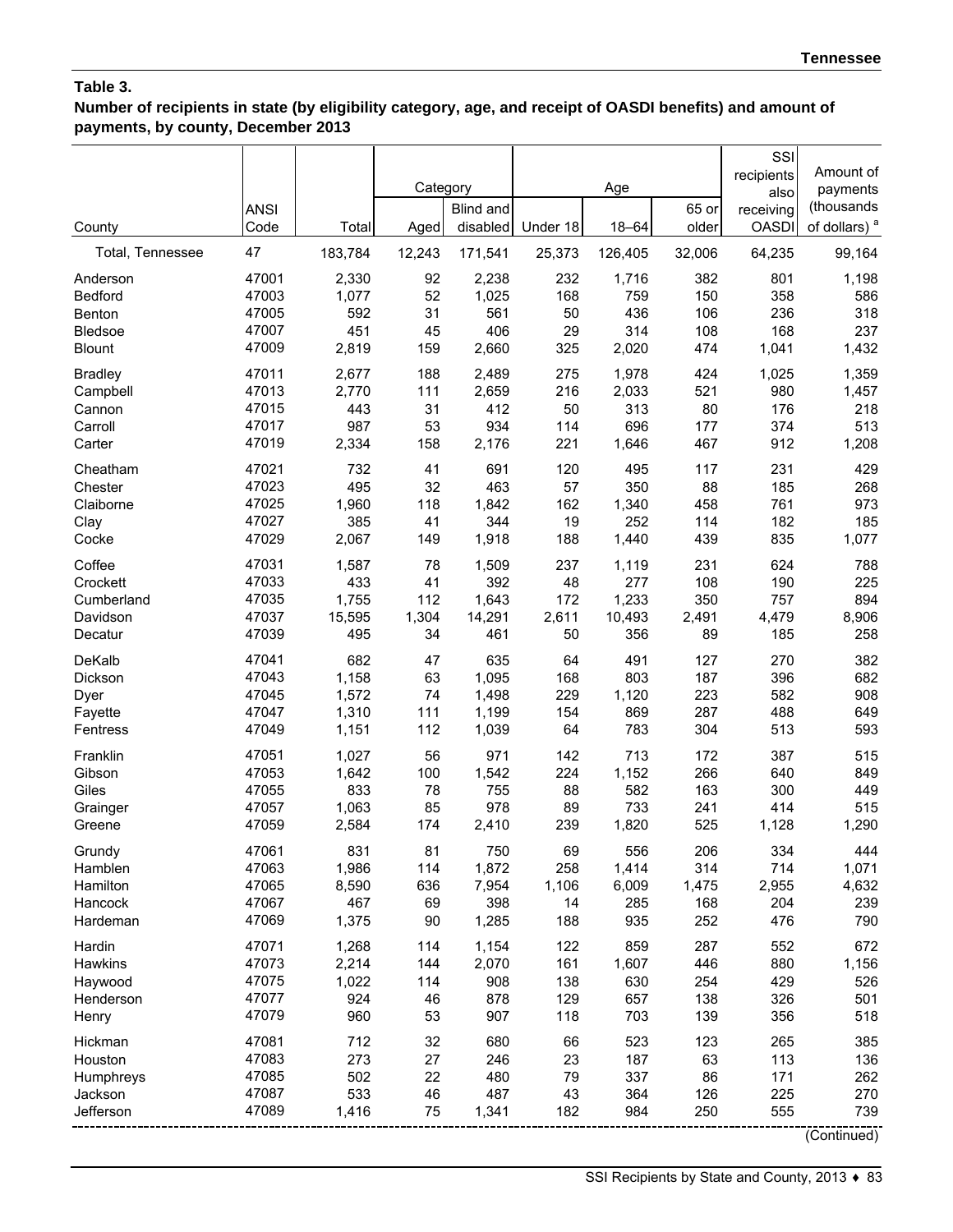**Number of recipients in state (by eligibility category, age, and receipt of OASDI benefits) and amount of payments, by county, December 2013—***Continued*

|            | <b>ANSI</b> |        | Category | Blind and |          | Age       | 65 or | SSI<br>recipients<br>also<br>receiving | Amount of<br>payments<br>(thousands |
|------------|-------------|--------|----------|-----------|----------|-----------|-------|----------------------------------------|-------------------------------------|
| County     | Code        | Total  | Aged     | disabled  | Under 18 | $18 - 64$ | older | <b>OASDI</b>                           | of dollars) <sup>a</sup>            |
| Johnson    | 47091       | 879    | 88       | 791       | 60       | 590       | 229   | 367                                    | 445                                 |
| Knox       | 47093       | 10,068 | 611      | 9,457     | 1,129    | 7,296     | 1,643 | 3,374                                  | 5,439                               |
| Lake       | 47095       | 340    | 24       | 316       | 32       | 224       | 84    | 136                                    | 162                                 |
| Lauderdale | 47097       | 1,259  | 65       | 1,194     | 187      | 864       | 208   | 444                                    | 733                                 |
| Lawrence   | 47099       | 1,294  | 80       | 1,214     | 116      | 951       | 227   | 525                                    | 652                                 |
| Lewis      | 47101       | 358    | 23       | 335       | 35       | 257       | 66    | 148                                    | 184                                 |
| Lincoln    | 47103       | 834    | 78       | 756       | 89       | 561       | 184   | 317                                    | 419                                 |
| Loudon     | 47105       | 899    | 56       | 843       | 129      | 610       | 160   | 326                                    | 458                                 |
| McMinn     | 47107       | 1,723  | 118      | 1,605     | 163      | 1,230     | 330   | 704                                    | 860                                 |
| McNairy    | 47109       | 1,178  | 92       | 1,086     | 104      | 828       | 246   | 471                                    | 643                                 |
| Macon      | 47111       | 834    | 57       | 777       | 87       | 580       | 167   | 319                                    | 418                                 |
| Madison    | 47113       | 3,344  | 192      | 3,152     | 532      | 2,322     | 490   | 1,120                                  | 1,850                               |
| Marion     | 47115       | 1,087  | 57       | 1,030     | 80       | 786       | 221   | 401                                    | 559                                 |
| Marshall   | 47117       | 714    | 41       | 673       | 88       | 519       | 107   | 257                                    | 379                                 |
| Maury      | 47119       | 1,777  | 123      | 1,654     | 268      | 1,239     | 270   | 605                                    | 938                                 |
| Meigs      | 47121       | 482    | 25       | 457       | 43       | 361       | 78    | 183                                    | 248                                 |
| Monroe     | 47123       | 1,770  | 162      | 1,608     | 180      | 1,178     | 412   | 763                                    | 845                                 |
| Montgomery | 47125       | 3,258  | 173      | 3,085     | 679      | 2,117     | 462   | 1,040                                  | 1,878                               |
| Moore      | 47127       | 85     | 10       | 75        | 12       | 50        | 23    | 39                                     | 35                                  |
| Morgan     | 47129       | 866    | 46       | 820       | 68       | 632       | 166   | 302                                    | 444                                 |
| Obion      | 47131       | 1,038  | 70       | 968       | 140      | 725       | 173   | 382                                    | 527                                 |
| Overton    | 47133       | 812    | 72       | 740       | 88       | 527       | 197   | 356                                    | 392                                 |
| Perry      | 47135       | 252    | 12       | 240       | 40       | 172       | 40    | 89                                     | 127                                 |
| Pickett    | 47137       | 211    | 26       | 185       | 15       | 129       | 67    | 113                                    | 85                                  |
| Polk       | 47139       | 578    | 51       | 527       | 37       | 420       | 121   | 231                                    | 284                                 |
| Putnam     | 47141       | 1,928  | 123      | 1,805     | 236      | 1,366     | 326   | 778                                    | 1,113                               |
| Rhea       | 47143       | 1,163  | 56       | 1,107     | 130      | 816       | 217   | 397                                    | 605                                 |
| Roane      | 47145       | 1,783  | 85       | 1,698     | 155      | 1,288     | 340   | 681                                    | 952                                 |
| Robertson  | 47147       | 1,318  | 86       | 1,232     | 227      | 864       | 227   | 450                                    | 710                                 |
| Rutherford | 47149       | 3,804  | 317      | 3,487     | 738      | 2,436     | 630   | 1,234                                  | 2,040                               |
| Scott      | 47151       | 1,494  | 58       | 1,436     | 121      | 1,065     | 308   | 583                                    | 799                                 |
| Sequatchie | 47153       | 590    | 47       | 543       | 53       | 407       | 130   | 233                                    | 288                                 |
| Sevier     | 47155       | 1,998  | 142      | 1,856     | 292      | 1,377     | 329   | 746                                    | 1,057                               |
| Shelby     | 47157       | 33,650 | 2,028    | 31,622    | 6,926    | 21,690    | 5,034 | 9,596                                  | 19,187                              |
| Smith      | 47159       | 548    | 43       | 505       | 59       | 398       | 91    | 215                                    | 283                                 |
| Stewart    | 47161       | 441    | 59       | 382       | 53       | 288       | 100   | 178                                    | 220                                 |
| Sullivan   | 47163       | 4,831  | 257      | 4,574     | 484      | 3,525     | 822   | 1,857                                  | 2,484                               |
| Sumner     | 47165       | 2,629  | 189      | 2,440     | 440      | 1,768     | 421   | 974                                    | 1,470                               |
| Tipton     | 47167       | 1,693  | 111      | 1,582     | 258      | 1,135     | 300   | 562                                    | 924                                 |
| Trousdale  | 47169       | 272    | 21       | 251       | 22       | 198       | 52    | 111                                    | 136                                 |
| Unicoi     | 47171       | 626    | 52       | 574       | 45       | 439       | 142   | 303                                    | 287                                 |
| Union      | 47173       | 897    | 36       | 861       | 72       | 661       | 164   | 298                                    | 493                                 |
| Van Buren  | 47175       | 236    | 23       | 213       | 18       | 151       | 67    | 91                                     | 103                                 |
| Warren     | 47177       | 1,539  | 116      | 1,423     | 137      | 1,119     | 283   | 622                                    | 840                                 |
| Washington | 47179       | 3,093  | 230      | 2,863     | 347      | 2,165     | 581   | 1,306                                  | 1,595                               |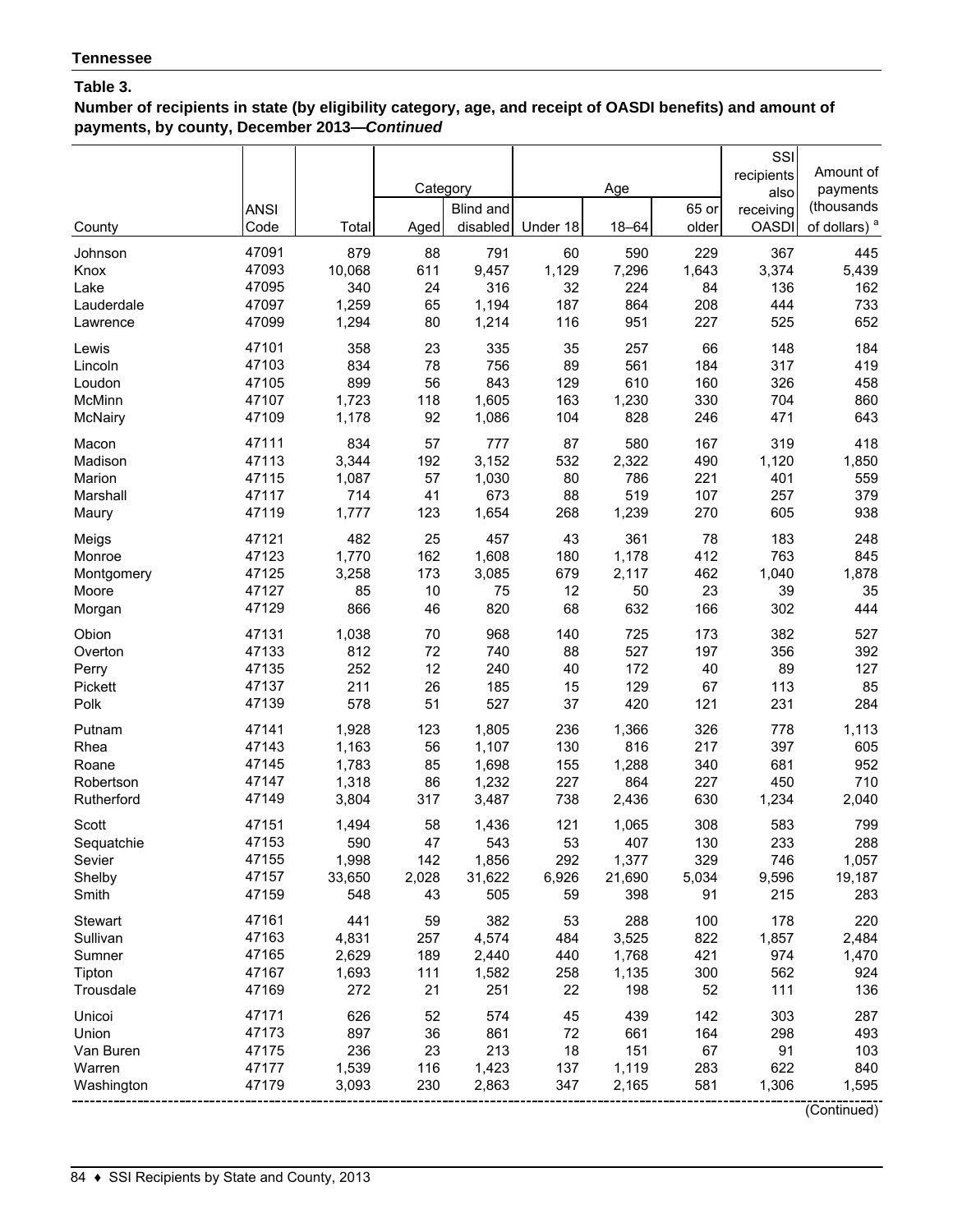### **Number of recipients in state (by eligibility category, age, and receipt of OASDI benefits) and amount of payments, by county, December 2013—***Continued*

|            |             |       | Category |           |          | Age       |       | SSI<br>recipients<br>alsol | Amount of<br>payments    |
|------------|-------------|-------|----------|-----------|----------|-----------|-------|----------------------------|--------------------------|
|            | <b>ANSI</b> |       |          | Blind and |          |           | 65 or | receiving                  | (thousands)              |
| County     | Code        | Total | Aged     | disabled  | Under 18 | $18 - 64$ | older | <b>OASDI</b>               | of dollars) <sup>a</sup> |
| Wayne      | 47181       | 499   | 35       | 464       | 32       | 364       | 103   | 205                        | 242                      |
| Weakley    | 47183       | 964   | 48       | 916       | 105      | 713       | 146   | 360                        | 513                      |
| White      | 47185       | 941   | 67       | 874       | 94       | 692       | 155   | 371                        | 506                      |
| Williamson | 47187       | 1.074 | 133      | 941       | 176      | 664       | 234   | 314                        | 576                      |
| Wilson     | 47189       | 1,754 | 96       | 1,658     | 251      | 1,266     | 237   | 585                        | 1,038                    |

SOURCES: Social Security Administration, Master Beneficiary Record and Supplemental Security Record, 100 percent data; and U.S. Postal Service geographic data.

NOTE: ANSI = American National Standards Institute.

a. The state payment total does not equal the sum of the rounded county totals.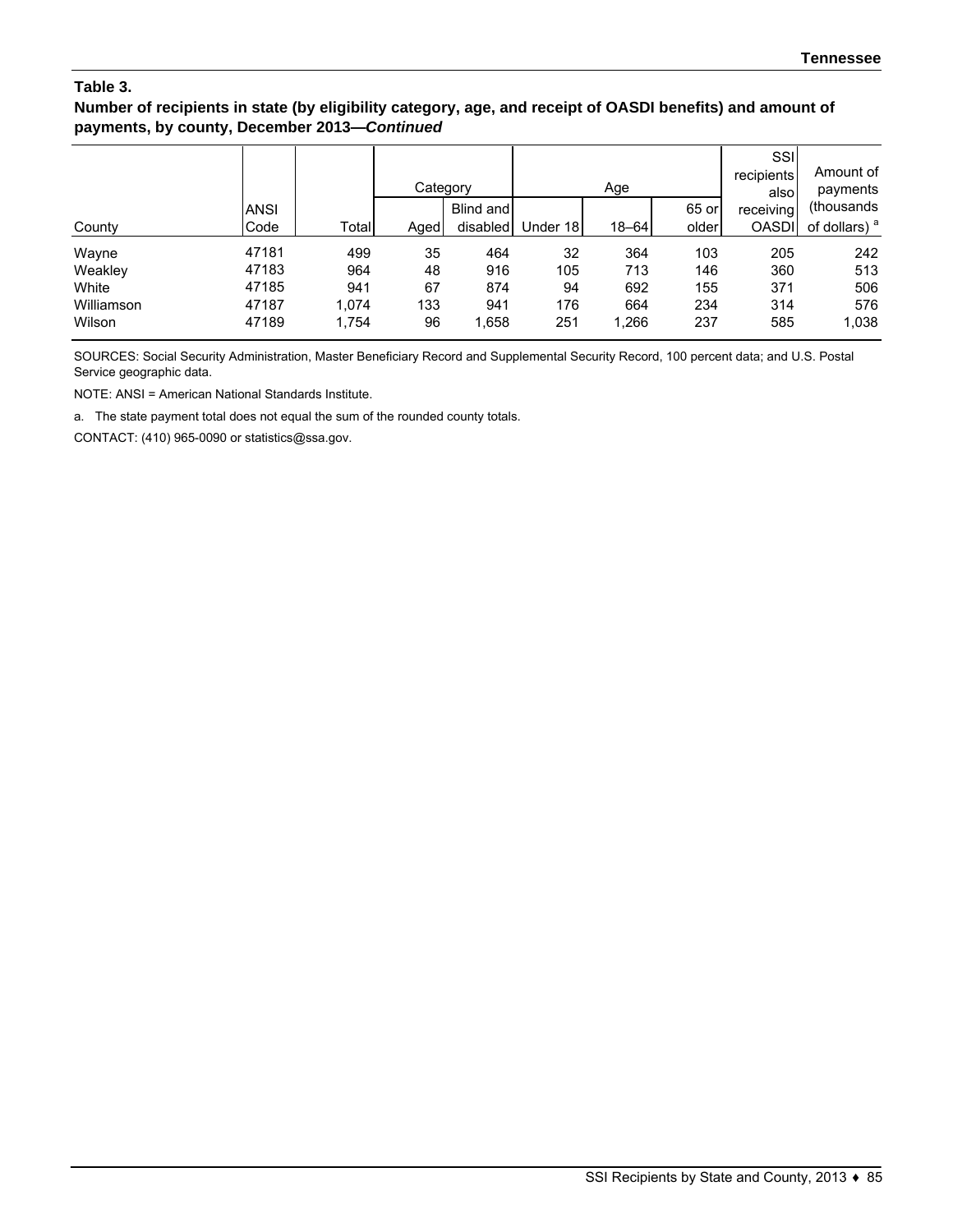**Number of recipients in state (by eligibility category, age, and receipt of OASDI benefits) and amount of payments, by county, December 2013**

|                                 | <b>ANSI</b>    |                 | Category     | Blind and       |                 | Age             | 65 or      | SSI<br>recipients<br>also<br>receiving | Amount of<br>payments<br>(thousands |
|---------------------------------|----------------|-----------------|--------------|-----------------|-----------------|-----------------|------------|----------------------------------------|-------------------------------------|
| County                          | Code           | Total           | Aged         | disabled        | Under 18        | $18 - 64$       | older      | <b>OASDI</b>                           | of dollars) <sup>a</sup>            |
| Total, Texas                    | 48             | 666,258         | 105,506      | 560,752         | 147,086         | 346,185         | 172,987    | 223,890                                | 341,395                             |
| Anderson                        | 48001          | 1,376           | 126          | 1,250           | 248             | 866             | 262        | 483                                    | 683                                 |
| Andrews                         | 48003          | 278             | 48           | 230             | 41              | 138             | 99         | 105                                    | 134                                 |
| Angelina                        | 48005          | 3,187           | 217          | 2,970           | 733             | 1,963           | 491        | 1,027                                  | 1,639                               |
| Aransas                         | 48007          | 758             | 77           | 681             | 108             | 489             | 161        | 261                                    | 395                                 |
| Archer                          | 48009          | 148             | (X)          | (X)             | 28              | 99              | 21         | 56                                     | 78                                  |
| Armstrong                       | 48011          | 22              | (X)          | (X)             | (X)             | 15              | (X)        | (X)                                    | 8                                   |
| Atascosa                        | 48013          | 1,658           | 211          | 1,447           | 291             | 934             | 433        | 666                                    | 786                                 |
| Austin                          | 48015          | 526             | 79           | 447             | 110             | 290             | 126        | 220                                    | 246                                 |
| <b>Bailey</b><br><b>Bandera</b> | 48017<br>48019 | 165<br>360      | 45<br>27     | 120<br>333      | 26<br>50        | 65<br>254       | 74<br>56   | 89<br>133                              | 63<br>172                           |
|                                 |                |                 |              |                 |                 |                 |            |                                        |                                     |
| Bastrop                         | 48021          | 1,747           | 151          | 1,596           | 384             | 1,042           | 321        | 561                                    | 904                                 |
| Baylor                          | 48023          | 126             | 14           | 112             | 19              | 74              | 33         | 52                                     | 60                                  |
| Bee                             | 48025<br>48027 | 1,059           | 136          | 923             | 193             | 584             | 282<br>979 | 432                                    | 487                                 |
| Bell<br>Bexar                   | 48029          | 7,415<br>56,062 | 484<br>6,938 | 6,931<br>49,124 | 2,133<br>12,790 | 4,303<br>30,916 | 12,356     | 2,105<br>18,634                        | 4,047<br>29,009                     |
| Blanco                          | 48031          | 144             | 27           | 117             | 21              | 84              | 39         | 65                                     | 61                                  |
| Borden                          | 48033          | 6               | (X)          | (X)             | 0               | (X)             | (X)        | (X)                                    | $\overline{2}$                      |
| <b>Bosque</b>                   | 48035          | 407             | 47           | 360             | 65              | 245             | 97         | 157                                    | 189                                 |
| <b>Bowie</b>                    | 48037          | 4,194           | 166          | 4,028           | 1,274           | 2,429           | 491        | 1,237                                  | 2,292                               |
| <b>Brazoria</b>                 | 48039          | 5,361           | 731          | 4,630           | 1,171           | 3,053           | 1,137      | 1,515                                  | 2,759                               |
| <b>Brazos</b>                   | 48041          | 3,467           | 267          | 3,200           | 1,099           | 1,893           | 475        | 1,021                                  | 1,897                               |
| <b>Brewster</b>                 | 48043          | 208             | 40           | 168             | 18              | 113             | 77         | 100                                    | 91                                  |
| <b>Briscoe</b>                  | 48045          | 43              | 16           | 27              | (X)             | (X)             | 21         | 28                                     | 15                                  |
| <b>Brooks</b>                   | 48047          | 585             | 98           | 487             | 79              | 299             | 207        | 289                                    | 265                                 |
| <b>Brown</b>                    | 48049          | 1,282           | 118          | 1,164           | 152             | 853             | 277        | 533                                    | 612                                 |
| <b>Burleson</b>                 | 48051          | 520             | 39           | 481             | 96              | 336             | 88         | 182                                    | 270                                 |
| <b>Burnet</b>                   | 48053          | 722             | 86           | 636             | 124             | 429             | 169        | 277                                    | 332                                 |
| Caldwell                        | 48055          | 1,034           | 134          | 900             | 200             | 583             | 251        | 377                                    | 518                                 |
| Calhoun                         | 48057          | 596             | 72           | 524             | 130             | 322             | 144        | 210                                    | 285                                 |
| Callahan                        | 48059          | 341             | 26           | 315             | 53              | 225             | 63         | 123                                    | 168                                 |
| Cameron                         | 48061          | 23,153          | 6,124        | 17,029          | 5,540           | 8,248           | 9,365      | 9,923                                  | 10,956                              |
| Camp                            | 48063          | 427             | 23           | 404             | 88              | 279             | 60         | 144                                    | 217                                 |
| Carson                          | 48065          | 60              | 14           | 46              | 12              | 30              | 18         | 20                                     | 28                                  |
| Cass                            | 48067          | 1,135           | 65           | 1,070           | 224             | 744             | 167        | 380                                    | 587                                 |
| Castro                          | 48069          | 159             | 43           | 116             | 29              | 73              | 57         | 75                                     | 62                                  |
| Chambers                        | 48071          | 587             | 53           | 534             | 94              | 393             | 100        | 191                                    | 307                                 |
| Cherokee                        | 48073          | 1,594           | 130          | 1,464           | 331             | 977             | 286        | 534                                    | 831                                 |
| Childress                       | 48075          | 171             | 20           | 151             | 28              | 100             | 43         | 73                                     | 76                                  |
| Clay                            | 48077          | 199             | (X)          | (X)             | 26              | 149             | 24         | 82                                     | 98                                  |
| Cochran                         | 48079          | 116             | 17           | 99              | 11              | 63              | 42         | 56                                     | 55                                  |
| Coke                            | 48081          | 64              | 10           | 54              | 12              | 37              | 15         | 30                                     | 27                                  |
| Coleman                         | 48083          | 283             | 32           | 251             | 30              | 172             | 81         | 140                                    | 127                                 |
| Collin                          | 48085          | 7,495           | 2,193        | 5,302           | 1,439           | 3,168           | 2,888      | 1,835                                  | 3,911                               |
| Collingsworth                   | 48087          | 89              | 10           | 79              | 15              | 52              | 22         | 40                                     | 39                                  |
| Colorado                        | 48089          | 515             | 60           | 455             | 89              | 297             | 129        | 201                                    | 246                                 |
|                                 |                |                 |              |                 |                 |                 |            |                                        | (Continued)                         |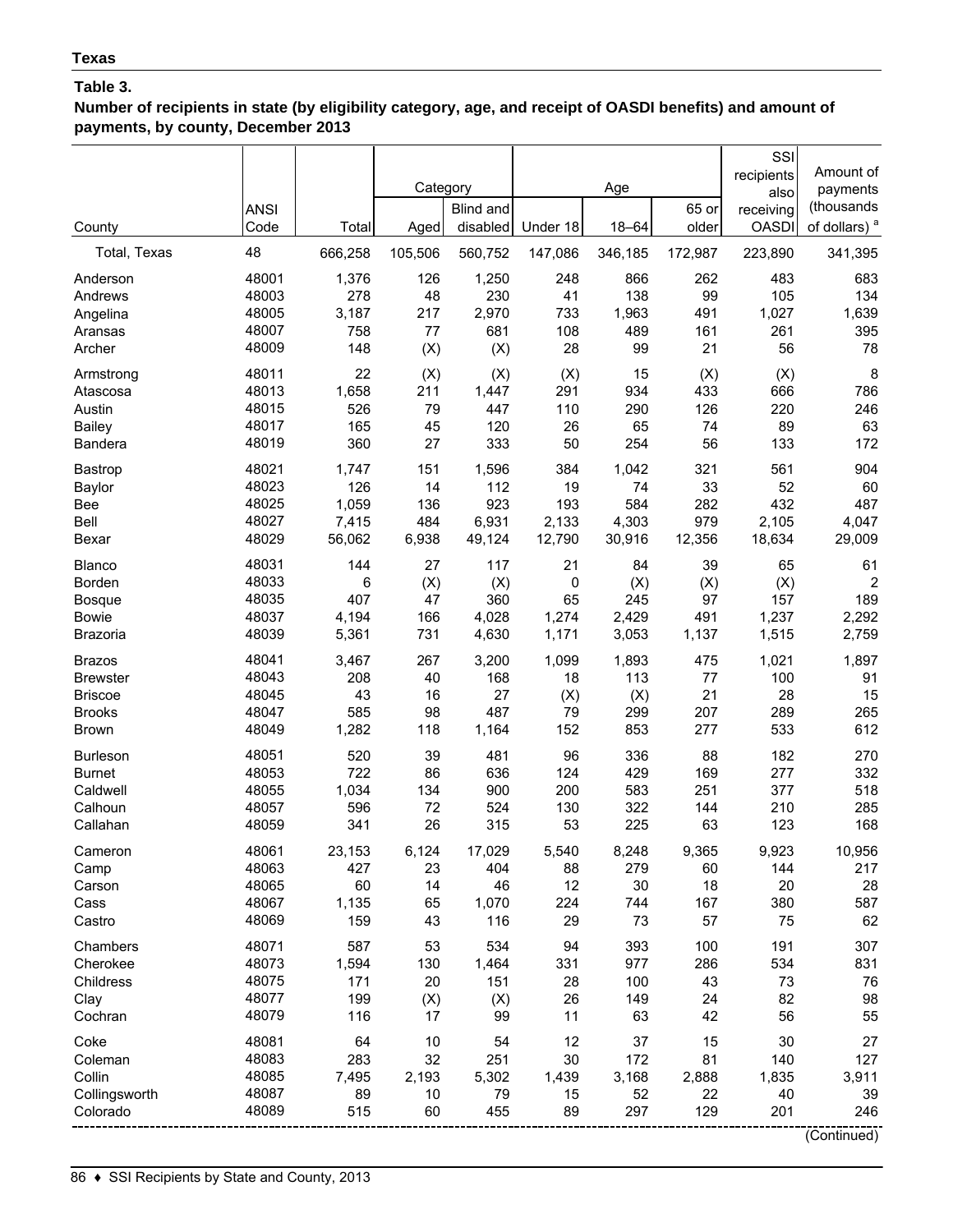## **Number of recipients in state (by eligibility category, age, and receipt of OASDI benefits) and amount of payments, by county, December 2013—***Continued*

|                | <b>ANSI</b> |        | Category | Blind and |          | Age       | 65 or  | SSI<br>recipients<br>also<br>receiving | Amount of<br>payments<br>(thousands |
|----------------|-------------|--------|----------|-----------|----------|-----------|--------|----------------------------------------|-------------------------------------|
| County         | Code        | Total  | Aged     | disabled  | Under 18 | $18 - 64$ | older  | <b>OASDI</b>                           | of dollars) <sup>a</sup>            |
| Comal          | 48091       | 1,396  | 135      | 1,261     | 282      | 877       | 237    | 418                                    | 653                                 |
| Comanche       | 48093       | 375    | 49       | 326       | 46       | 222       | 107    | 175                                    | 174                                 |
| Concho         | 48095       | 75     | 11       | 64        | 12       | 47        | 16     | 27                                     | 44                                  |
| Cooke          | 48097       | 700    | 60       | 640       | 140      | 439       | 121    | 240                                    | 349                                 |
| Coryell        | 48099       | 1,211  | 73       | 1,138     | 310      | 725       | 176    | 350                                    | 630                                 |
| Cottle         | 48101       | 53     | (X)      | (X)       | (X)      | 30        | (X)    | 26                                     | 37                                  |
| Crane          | 48103       | 109    | 19       | 90        | 17       | 53        | 39     | 46                                     | 48                                  |
| Crockett       | 48105       | 54     | 19       | 35        | (X)      | (X)       | 26     | 29                                     | 21                                  |
| Crosby         | 48107       | 199    | 22       | 177       | 46       | 102       | 51     | 79                                     | 92                                  |
| Culberson      | 48109       | 121    | 25       | 96        | (X)      | 61        | (X)    | 70                                     | 44                                  |
| Dallam         | 48111       | 86     | 13       | 73        | 15       | 47        | 24     | 38                                     | 36                                  |
| Dallas         | 48113       | 64,439 | 7,908    | 56,531    | 15,804   | 35,816    | 12,819 | 16,878                                 | 36,289                              |
| Dawson         | 48115       | 451    | 69       | 382       | 47       | 247       | 157    | 216                                    | 212                                 |
| Deaf Smith     | 48117       | 440    | 76       | 364       | 68       | 222       | 150    | 219                                    | 202                                 |
| Delta          | 48119       | 186    | 17       | 169       | 28       | 114       | 44     | 68                                     | 102                                 |
| Denton         | 48121       | 6,046  | 1,087    | 4,959     | 1,396    | 3,080     | 1,570  | 1,599                                  | 3,094                               |
| <b>DeWitt</b>  | 48123       | 602    | 62       | 540       | 114      | 338       | 150    | 240                                    | 286                                 |
| <b>Dickens</b> | 48125       | 62     | 13       | 49        | (X)      | 35        | (X)    | 30                                     | 26                                  |
| Dimmit         | 48127       | 673    | 172      | 501       | 87       | 295       | 291    | 365                                    | 270                                 |
| Donley         | 48129       | 69     | (X)      | (X)       | (X)      | 39        | (X)    | 28                                     | 29                                  |
| Duval          | 48131       | 672    | 133      | 539       | 83       | 329       | 260    | 328                                    | 294                                 |
| Eastland       | 48133       | 569    | 69       | 500       | 72       | 361       | 136    | 253                                    | 289                                 |
| Ector          | 48135       | 3,680  | 652      | 3,028     | 560      | 1,955     | 1,165  | 1,432                                  | 1,761                               |
| Edwards        | 48137       | 94     | 26       | 68        | (X)      | (X)       | 51     | 60                                     | 35                                  |
| Ellis          | 48139       | 2,674  | 225      | 2,449     | 642      | 1,603     | 429    | 761                                    | 1,421                               |
| El Paso        | 48141       | 30,044 | 8,807    | 21,237    | 4,509    | 12,328    | 13,207 | 13,586                                 | 13,913                              |
| Erath          | 48143       | 660    | 54       | 606       | 70       | 475       | 115    | 225                                    | 295                                 |
| Falls          | 48145       | 785    | 82       | 703       | 139      | 481       | 165    | 308                                    | 386                                 |
| Fannin         | 48147       | 871    | 60       | 811       | 157      | 563       | 151    | 316                                    | 432                                 |
| Fayette        | 48149       | 455    | 71       | 384       | 78       | 265       | 112    | 158                                    | 203                                 |
| Fisher         | 48151       | 100    | 19       | 81        | 13       | 57        | 30     | 40                                     | 41                                  |
| Floyd          | 48153       | 172    | 31       | 141       | 31       | 89        | 52     | 81                                     | 75                                  |
| Foard          | 48155       | 36     | (X)      | (X)       | (X)      | 19        | (X)    | 13                                     | 18                                  |
| Fort Bend      | 48157       | 10,460 | 3,213    | 7,247     | 2,070    | 4,324     | 4,066  | 2,692                                  | 5,392                               |
| Franklin       | 48159       | 271    | 20       | 251       | 48       | 181       | 42     | 95                                     | 147                                 |
| Freestone      | 48161       | 401    | 46       | 355       | 63       | 245       | 93     | 166                                    | 180                                 |
| Frio           | 48163       | 739    | 153      | 586       | 108      | 347       | 284    | 351                                    | 325                                 |
| Gaines         | 48165       | 344    | 90       | 254       | 29       | 150       | 165    | 181                                    | 133                                 |
| Galveston      | 48167       | 6,625  | 665      | 5,960     | 1,414    | 4,026     | 1,185  | 2,002                                  | 3,485                               |
| Garza          | 48169       | 120    | 14       | 106       | 22       | 69        | 29     | 39                                     | 67                                  |
| Gillespie      | 48171       | 291    | 37       | 254       | 56       | 164       | 71     | 100                                    | 135                                 |
| Glasscock      | 48173       | 11     | (X)      | (X)       | (X)      | (X)       | (X)    | (X)                                    | 4                                   |
| Goliad         | 48175       | 205    | 28       | 177       | 38       | 108       | 59     | 86                                     | 93                                  |
| Gonzales       | 48177       | 572    | 84       | 488       | 99       | 318       | 155    | 243                                    | 268                                 |
| Gray           | 48179       | 383    | 30       | 353       | 67       | 236       | 80     | 152                                    | 188                                 |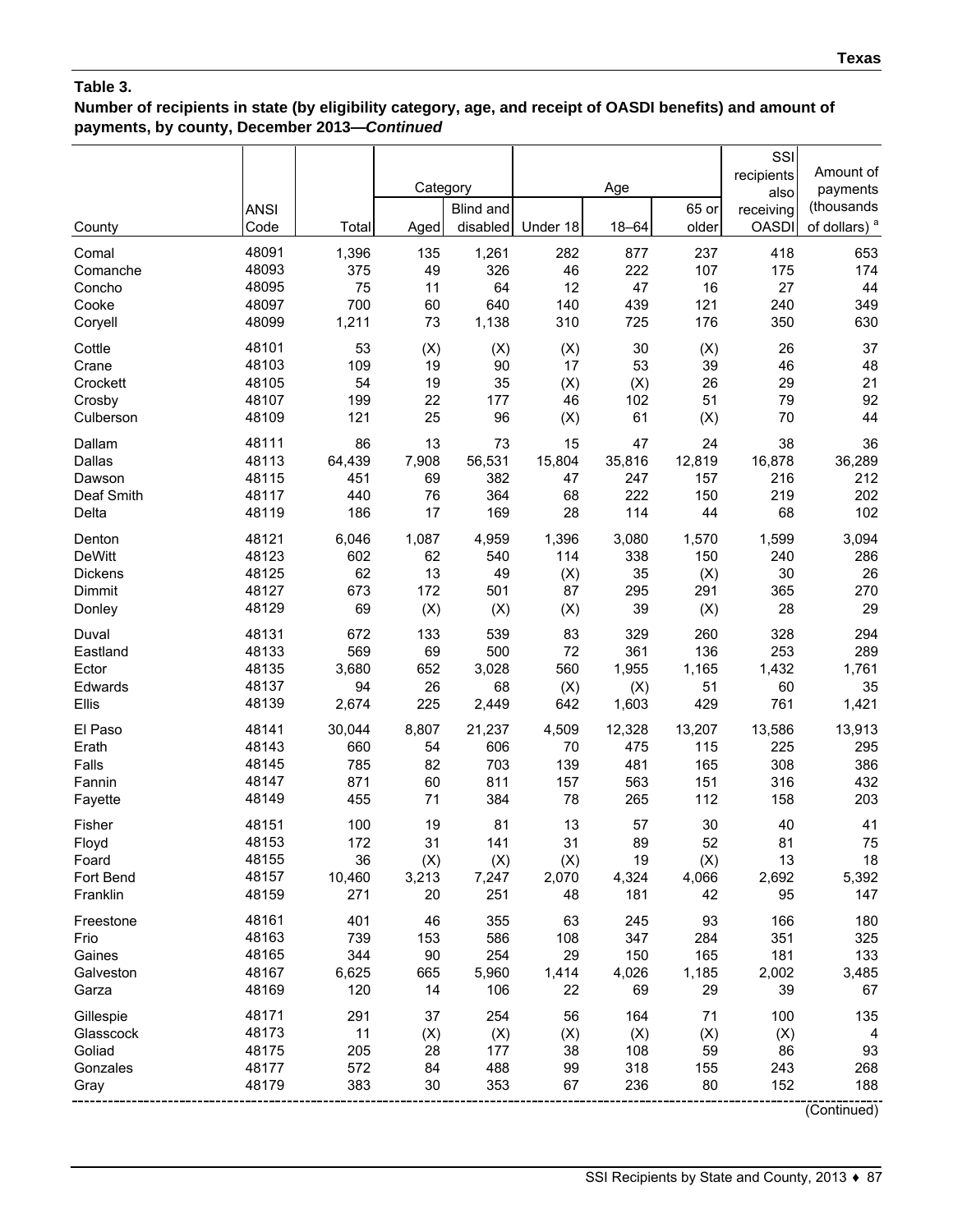**Number of recipients in state (by eligibility category, age, and receipt of OASDI benefits) and amount of payments, by county, December 2013—***Continued*

|            | <b>ANSI</b> |         | Category | Blind and |          | Age       | 65 or  | SSI<br>recipients<br>also<br>receiving | Amount of<br>payments<br>(thousands |
|------------|-------------|---------|----------|-----------|----------|-----------|--------|----------------------------------------|-------------------------------------|
| County     | Code        | Total   | Aged     | disabled  | Under 18 | $18 - 64$ | older  | <b>OASDI</b>                           | of dollars) <sup>a</sup>            |
| Grayson    | 48181       | 2,986   | 153      | 2,833     | 697      | 1,889     | 400    | 992                                    | 1,570                               |
| Gregg      | 48183       | 4,128   | 199      | 3,929     | 960      | 2,658     | 510    | 1,162                                  | 2,272                               |
| Grimes     | 48185       | 743     | 80       | 663       | 128      | 446       | 169    | 261                                    | 385                                 |
| Guadalupe  | 48187       | 2,185   | 272      | 1,913     | 451      | 1,235     | 499    | 735                                    | 1,037                               |
| Hale       | 48189       | 937     | 147      | 790       | 180      | 476       | 281    | 394                                    | 413                                 |
| Hall       | 48191       | 88      | 14       | 74        | 13       | 45        | 30     | 40                                     | 40                                  |
| Hamilton   | 48193       | 176     | 23       | 153       | 12       | 123       | 41     | 74                                     | 86                                  |
| Hansford   | 48195       | 57      | 11       | 46        | (X)      | 30        | (X)    | 24                                     | 24                                  |
| Hardeman   | 48197       | 131     | 17       | 114       | 12       | 86        | 33     | 56                                     | 74                                  |
| Hardin     | 48199       | 1,242   | 61       | 1,181     | 210      | 855       | 177    | 417                                    | 658                                 |
| Harris     | 48201       | 105,122 | 19,265   | 85,857    | 25,380   | 51,756    | 27,986 | 29,034                                 | 56,547                              |
| Harrison   | 48203       | 2,203   | 137      | 2,066     | 477      | 1,380     | 346    | 699                                    | 1,172                               |
| Hartley    | 48205       | 29      | (X)      | (X)       | (X)      | 18        | (X)    | 12                                     | 12                                  |
| Haskell    | 48207       | 180     | 32       | 148       | 24       | 95        | 61     | 91                                     | 80                                  |
| Hays       | 48209       | 1,894   | 225      | 1,669     | 429      | 1,081     | 384    | 609                                    | 976                                 |
| Hemphill   | 48211       | 27      | (X)      | (X)       | (X)      | 17        | (X)    | (X)                                    | 12                                  |
| Henderson  | 48213       | 2,500   | 135      | 2,365     | 412      | 1,747     | 341    | 829                                    | 1,331                               |
| Hidalgo    | 48215       | 42,920  | 11,334   | 31,586    | 10,487   | 14,166    | 18,267 | 20,063                                 | 19,621                              |
| Hill       | 48217       | 997     | 76       | 921       | 191      | 633       | 173    | 332                                    | 517                                 |
| Hockley    | 48219       | 573     | 58       | 515       | 100      | 360       | 113    | 206                                    | 268                                 |
| Hood       | 48221       | 762     | 45       | 717       | 147      | 501       | 114    | 243                                    | 384                                 |
| Hopkins    | 48223       | 1,000   | 76       | 924       | 199      | 630       | 171    | 361                                    | 497                                 |
| Houston    | 48225       | 885     | 83       | 802       | 139      | 562       | 184    | 329                                    | 444                                 |
| Howard     | 48227       | 885     | 85       | 800       | 124      | 571       | 190    | 339                                    | 437                                 |
| Hudspeth   | 48229       | 188     | 83       | 105       | 12       | 57        | 119    | 107                                    | 78                                  |
| Hunt       | 48231       | 2,597   | 169      | 2,428     | 476      | 1,738     | 383    | 871                                    | 1,372                               |
| Hutchinson | 48233       | 404     | 35       | 369       | 69       | 257       | 78     | 140                                    | 201                                 |
| Irion      | 48235       | 24      | (X)      | (X)       | (X)      | 11        | (X)    | 13                                     | 9                                   |
| Jack       | 48237       | 149     | 15       | 134       | 27       | 91        | 31     | 58                                     | 84                                  |
| Jackson    | 48239       | 324     | 35       | 289       | 63       | 192       | 69     | 120                                    | 148                                 |
| Jasper     | 48241       | 1,344   | 88       | 1,256     | 260      | 849       | 235    | 473                                    | 679                                 |
| Jeff Davis | 48243       | 37      | 12       | 25        | (X)      | (X)       | 19     | 26                                     | 11                                  |
| Jefferson  | 48245       | 9,256   | 719      | 8,537     | 2,169    | 5,592     | 1,495  | 2,897                                  | 4,942                               |
| Jim Hogg   | 48247       | 300     | 61       | 239       | 64       | 125       | 111    | 128                                    | 135                                 |
| Jim Wells  | 48249       | 1,900   | 273      | 1,627     | 387      | 961       | 552    | 818                                    | 883                                 |
| Johnson    | 48251       | 3,123   | 194      | 2,929     | 613      | 2,084     | 426    | 945                                    | 1,626                               |
| Jones      | 48253       | 435     | 49       | 386       | 70       | 249       | 116    | 180                                    | 210                                 |
| Karnes     | 48255       | 443     | 83       | 360       | 57       | 217       | 169    | 191                                    | 190                                 |
| Kaufman    | 48257       | 2,182   | 149      | 2,033     | 458      | 1,396     | 328    | 624                                    | 1,165                               |
| Kendall    | 48259       | 324     | 54       | 270       | 63       | 176       | 85     | 128                                    | 139                                 |
| Kenedy     | 48261       | 10      | (X)      | (X)       | (X)      | (X)       | (X)    | (X)                                    | 4                                   |
| Kent       | 48263       | 17      | (X)      | (X)       | (X)      | 11        | (X)    | (X)                                    | $\overline{7}$                      |
| Kerr       | 48265       | 1,004   | 94       | 910       | 223      | 594       | 187    | 391                                    | 508                                 |
| Kimble     | 48267       | 132     | 23       | 109       | 22       | 66        | 44     | 65                                     | 55                                  |
| King       | 48269       | 0       | 0        | 0         | 0        | 0         | 0      | 0                                      | 0                                   |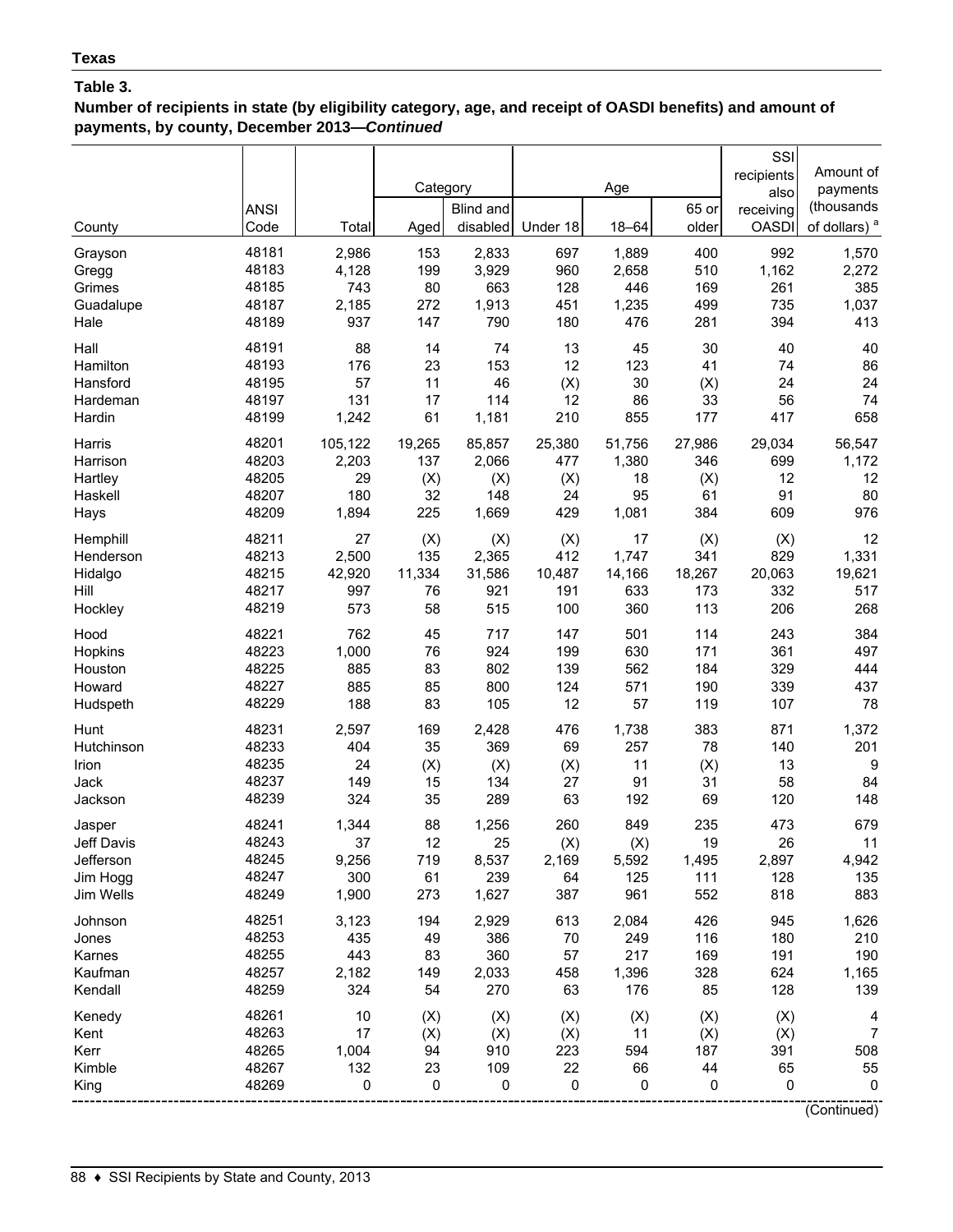## **Number of recipients in state (by eligibility category, age, and receipt of OASDI benefits) and amount of payments, by county, December 2013—***Continued*

|             | <b>ANSI</b> |        | Category | Blind and |          | Age       | 65 or | SSI<br>recipients<br>also<br>receiving | Amount of<br>payments<br>(thousands |
|-------------|-------------|--------|----------|-----------|----------|-----------|-------|----------------------------------------|-------------------------------------|
| County      | Code        | Total  | Aged     | disabled  | Under 18 | $18 - 64$ | older | <b>OASDI</b>                           | of dollars) <sup>a</sup>            |
| Kinney      | 48271       | 125    | 34       | 91        | 12       | 56        | 57    | 78                                     | 49                                  |
| Kleberg     | 48273       | 1,179  | 168      | 1,011     | 233      | 633       | 313   | 465                                    | 585                                 |
| Knox        | 48275       | 135    | 17       | 118       | 15       | 87        | 33    | 53                                     | 58                                  |
| Lamar       | 48277       | 2,004  | 163      | 1,841     | 366      | 1,279     | 359   | 767                                    | 999                                 |
| Lamb        | 48279       | 445    | 70       | 375       | 63       | 244       | 138   | 188                                    | 199                                 |
| Lampasas    | 48281       | 433    | 40       | 393       | 77       | 276       | 80    | 171                                    | 202                                 |
| La Salle    | 48283       | 335    | 78       | 257       | 36       | 153       | 146   | 172                                    | 147                                 |
| Lavaca      | 48285       | 405    | 59       | 346       | 73       | 222       | 110   | 152                                    | 184                                 |
| Lee         | 48287       | 330    | 45       | 285       | 43       | 200       | 87    | 137                                    | 155                                 |
| Leon        | 48289       | 445    | 59       | 386       | 68       | 270       | 107   | 183                                    | 216                                 |
| Liberty     | 48291       | 2,225  | 166      | 2,059     | 343      | 1,514     | 368   | 700                                    | 1,186                               |
| Limestone   | 48293       | 914    | 74       | 840       | 179      | 578       | 157   | 295                                    | 384                                 |
| Lipscomb    | 48295       | 29     | (X)      | (X)       | (X)      | 13        | (X)   | 10                                     | 13                                  |
| Live Oak    | 48297       | 254    | 47       | 207       | 36       | 129       | 89    | 122                                    | 106                                 |
| Llano       | 48299       | 373    | 28       | 345       | 55       | 253       | 65    | 140                                    | 176                                 |
| Loving      | 48301       | (X)    | (X)      | (X)       | (X)      | (X)       | (X)   | (X)                                    | (X)                                 |
| Lubbock     | 48303       | 6,608  | 499      | 6,109     | 1,578    | 3,920     | 1,110 | 2,221                                  | 3,326                               |
| Lynn        | 48305       | 160    | 23       | 137       | 25       | 89        | 46    | 60                                     | 80                                  |
| McCulloch   | 48307       | 331    | 52       | 279       | 43       | 188       | 100   | 160                                    | 140                                 |
| McLennan    | 48309       | 7,220  | 465      | 6,755     | 1,836    | 4,292     | 1,092 | 2,381                                  | 3,807                               |
| McMullen    | 48311       | 9      | (X)      | (X)       | 0        | (X)       | (X)   | (X)                                    | 3                                   |
| Madison     | 48313       | 307    | 48       | 259       | 52       | 176       | 79    | 109                                    | 158                                 |
| Marion      | 48315       | 513    | 46       | 467       | 57       | 326       | 130   | 202                                    | 260                                 |
| Martin      | 48317       | 109    | 17       | 92        | 14       | 60        | 35    | 46                                     | 55                                  |
| Mason       | 48319       | 83     | 23       | 60        | 10       | 33        | 40    | 48                                     | 33                                  |
| Matagorda   | 48321       | 1,156  | 177      | 979       | 221      | 646       | 289   | 424                                    | 586                                 |
| Maverick    | 48323       | 3,838  | 1,435    | 2,403     | 450      | 1,272     | 2,116 | 2,165                                  | 1,527                               |
| Medina      | 48325       | 1,212  | 155      | 1,057     | 167      | 705       | 340   | 496                                    | 588                                 |
| Menard      | 48327       | 65     | 18       | 47        | (X)      | (X)       | 33    | 43                                     | 21                                  |
| Midland     | 48329       | 2,271  | 365      | 1,906     | 416      | 1,205     | 650   | 861                                    | 1,057                               |
| Milam       | 48331       | 854    | 112      | 742       | 141      | 514       | 199   | 313                                    | 444                                 |
| Mills       | 48333       | 126    | 20       | 106       | 19       | 77        | 30    | 55                                     | 58                                  |
| Mitchell    | 48335       | 224    | 23       | 201       | 37       | 137       | 50    | 84                                     | 103                                 |
| Montague    | 48337       | 442    | 34       | 408       | 51       | 304       | 87    | 184                                    | 204                                 |
| Montgomery  | 48339       | 7,416  | 803      | 6,613     | 1,516    | 4,559     | 1,341 | 2,220                                  | 4,009                               |
| Moore       | 48341       | 308    | 78       | 230       | 58       | 141       | 109   | 87                                     | 164                                 |
| Morris      | 48343       | 544    | 41       | 503       | 90       | 353       | 101   | 195                                    | 278                                 |
| Motley      | 48345       | 30     | (X)      | (X)       | (X)      | 14        | (X)   | 14                                     | 12                                  |
| Nacogdoches | 48347       | 2,008  | 118      | 1,890     | 498      | 1,236     | 274   | 608                                    | 1,096                               |
| Navarro     | 48349       | 1,735  | 142      | 1,593     | 344      | 1,092     | 299   | 659                                    | 847                                 |
| Newton      | 48351       | 601    | 50       | 551       | 101      | 379       | 121   | 230                                    | 302                                 |
| Nolan       | 48353       | 548    | 56       | 492       | 104      | 315       | 129   | 215                                    | 257                                 |
| Nueces      | 48355       | 13,275 | 1,363    | 11,912    | 3,160    | 7,471     | 2,644 | 4,410                                  | 6,900                               |
| Ochiltree   | 48357       | 121    | 23       | 98        | 17       | 64        | 40    | 40                                     | 58                                  |
| Oldham      | 48359       | 28     | (X)      | (X)       | (X)      | 18        | (X)   | 18                                     | 10                                  |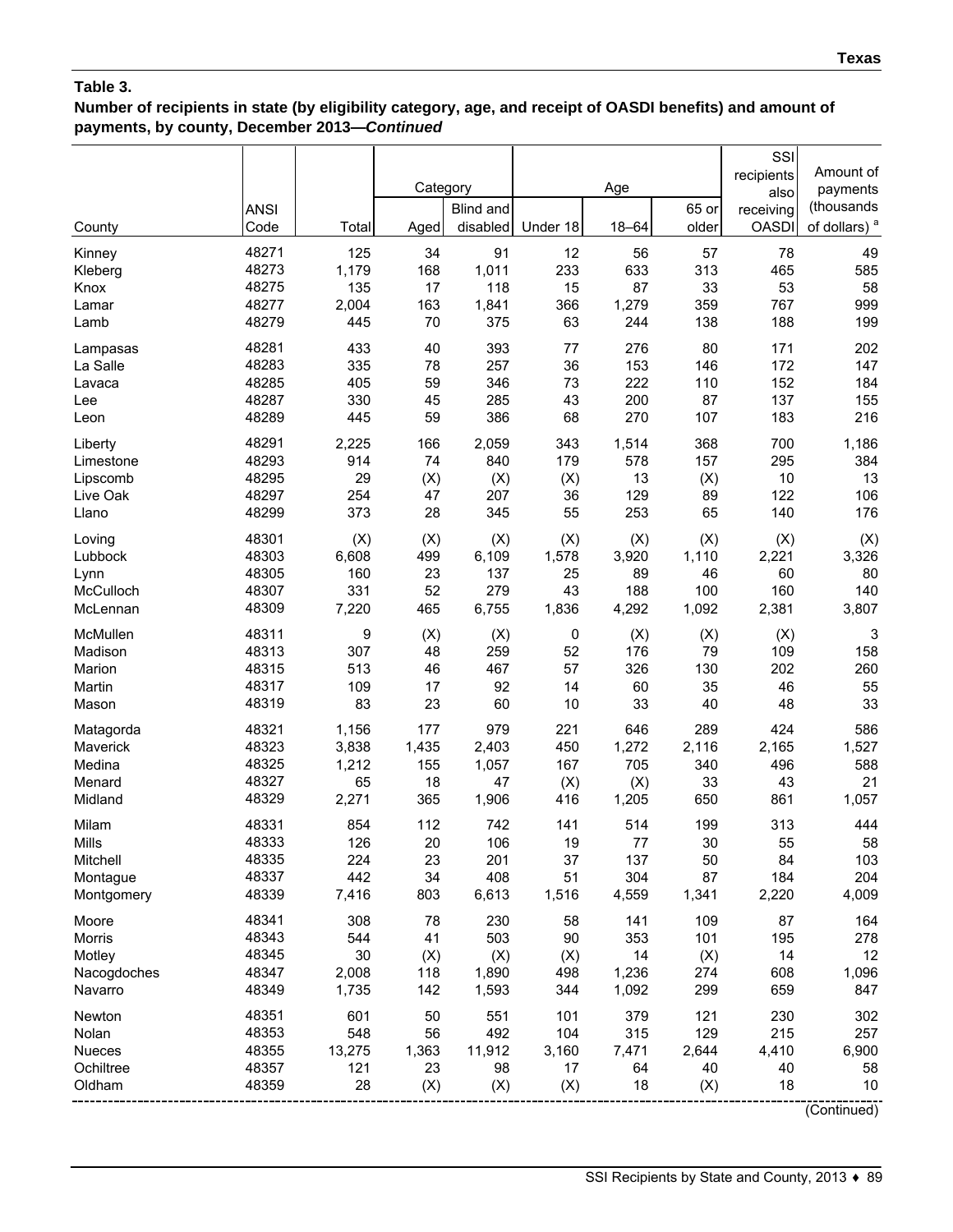**Number of recipients in state (by eligibility category, age, and receipt of OASDI benefits) and amount of payments, by county, December 2013—***Continued*

|                  | <b>ANSI</b> |        | Category | Blind and |          | Age       | 65 or | SSI<br>recipients<br>also<br>receiving | Amount of<br>payments<br>(thousands |
|------------------|-------------|--------|----------|-----------|----------|-----------|-------|----------------------------------------|-------------------------------------|
| County           | Code        | Total  | Aged     | disabled  | Under 18 | $18 - 64$ | older | <b>OASDI</b>                           | of dollars) <sup>a</sup>            |
| Orange           | 48361       | 2,548  | 115      | 2,433     | 532      | 1,745     | 271   | 765                                    | 1,408                               |
| Palo Pinto       | 48363       | 768    | 61       | 707       | 126      | 509       | 133   | 252                                    | 389                                 |
| Panola           | 48365       | 689    | 61       | 628       | 134      | 399       | 156   | 252                                    | 343                                 |
| Parker           | 48367       | 1,529  | 90       | 1,439     | 322      | 1,009     | 198   | 441                                    | 795                                 |
| Parmer           | 48369       | 142    | 28       | 114       | 28       | 66        | 48    | 52                                     | 63                                  |
| Pecos            | 48371       | 412    | 129      | 283       | 29       | 160       | 223   | 247                                    | 159                                 |
| Polk             | 48373       | 1,718  | 107      | 1,611     | 319      | 1,109     | 290   | 612                                    | 938                                 |
| Potter           | 48375       | 3,313  | 408      | 2,905     | 590      | 2,026     | 697   | 1,127                                  | 1,660                               |
| Presidio         | 48377       | 708    | 359      | 349       | 28       | 144       | 536   | 412                                    | 291                                 |
| Rains            | 48379       | 264    | 15       | 249       | 35       | 187       | 42    | 96                                     | 141                                 |
| Randall          | 48381       | 1,182  | 86       | 1,096     | 240      | 778       | 164   | 351                                    | 582                                 |
| Reagan           | 48383       | 52     | 16       | 36        | (X)      | 24        | (X)   | 29                                     | 19                                  |
| Real             | 48385       | 144    | 27       | 117       | (X)      | 80        | (X)   | 55                                     | 54                                  |
| <b>Red River</b> | 48387       | 540    | 66       | 474       | 75       | 327       | 138   | 246                                    | 235                                 |
| Reeves           | 48389       | 488    | 126      | 362       | 39       | 230       | 219   | 251                                    | 203                                 |
| Refugio          | 48391       | 238    | 41       | 197       | 42       | 123       | 73    | 97                                     | 97                                  |
| Roberts          | 48393       | (X)    | (X)      | (X)       | (X)      | (X)       | (X)   | (X)                                    | (X)                                 |
| Robertson        | 48395       | 686    | 65       | 621       | 142      | 400       | 144   | 221                                    | 358                                 |
| Rockwall         | 48397       | 717    | 105      | 612       | 156      | 413       | 148   | 206                                    | 361                                 |
| Runnels          | 48399       | 332    | 48       | 284       | 48       | 191       | 93    | 146                                    | 157                                 |
| Rusk             | 48401       | 1,374  | 104      | 1,270     | 256      | 859       | 259   | 479                                    | 682                                 |
| Sabine           | 48403       | 360    | 26       | 334       | 53       | 246       | 61    | 128                                    | 185                                 |
| San Augustine    | 48405       | 441    | 41       | 400       | 65       | 269       | 107   | 169                                    | 209                                 |
| San Jacinto      | 48407       | 933    | 69       | 864       | 129      | 616       | 188   | 334                                    | 509                                 |
| San Patricio     | 48409       | 2,371  | 278      | 2,093     | 508      | 1,274     | 589   | 870                                    | 1,148                               |
| San Saba         | 48411       | 161    | 33       | 128       | 13       | 88        | 60    | 79                                     | 67                                  |
| Schleicher       | 48413       | 64     | 25       | 39        | (X)      | (X)       | 34    | 34                                     | 25                                  |
| Scurry           | 48415       | 345    | 50       | 295       | 55       | 196       | 94    | 138                                    | 171                                 |
| Shackelford      | 48417       | 64     | (X)      | (X)       | 11       | 34        | 19    | 23                                     | 30                                  |
| Shelby           | 48419       | 1,022  | 70       | 952       | 194      | 640       | 188   | 361                                    | 526                                 |
| Sherman          | 48421       | 19     | (X)      | (X)       | (X)      | 12        | (X)   | (X)                                    | 9                                   |
| Smith            | 48423       | 5,406  | 481      | 4,925     | 1,284    | 3,172     | 950   | 1,730                                  | 2,774                               |
| Somervell        | 48425       | 126    | 13       | 113       | 24       | 70        | 32    | 45                                     | 67                                  |
| Starr            | 48427       | 5,073  | 1,661    | 3,412     | 627      | 1,677     | 2,769 | 2,956                                  | 2,012                               |
| Stephens         | 48429       | 244    | 19       | 225       | 43       | 152       | 49    | 88                                     | 126                                 |
| Sterling         | 48431       | 28     | (X)      | (X)       | (X)      | 14        | (X)   | (X)                                    | 11                                  |
| Stonewall        | 48433       | 19     | (X)      | (X)       | (X)      | 11        | (X)   | 13                                     | $\overline{7}$                      |
| Sutton           | 48435       | 71     | 28       | 43        | (X)      | (X)       | 35    | 40                                     | 31                                  |
| Swisher          | 48437       | 165    | 37       | 128       | 25       | 75        | 65    | 80                                     | 67                                  |
| Tarrant          | 48439       | 35,947 | 4,624    | 31,323    | 8,822    | 19,757    | 7,368 | 9,448                                  | 19,398                              |
| Taylor           | 48441       | 3,799  | 295      | 3,504     | 866      | 2,338     | 595   | 1,279                                  | 1,917                               |
| Terrell          | 48443       | 22     | (X)      | (X)       | (X)      | 13        | (X)   | 13                                     | 8                                   |
| Terry            | 48445       | 390    | 60       | 330       | 47       | 201       | 142   | 179                                    | 161                                 |
| Throckmorton     | 48447       | 29     | (X)      | (X)       | (X)      | 15        | (X)   | 12                                     | 14                                  |
| Titus            | 48449       | 775    | 64       | 711       | 168      | 476       | 131   | 283                                    | 380                                 |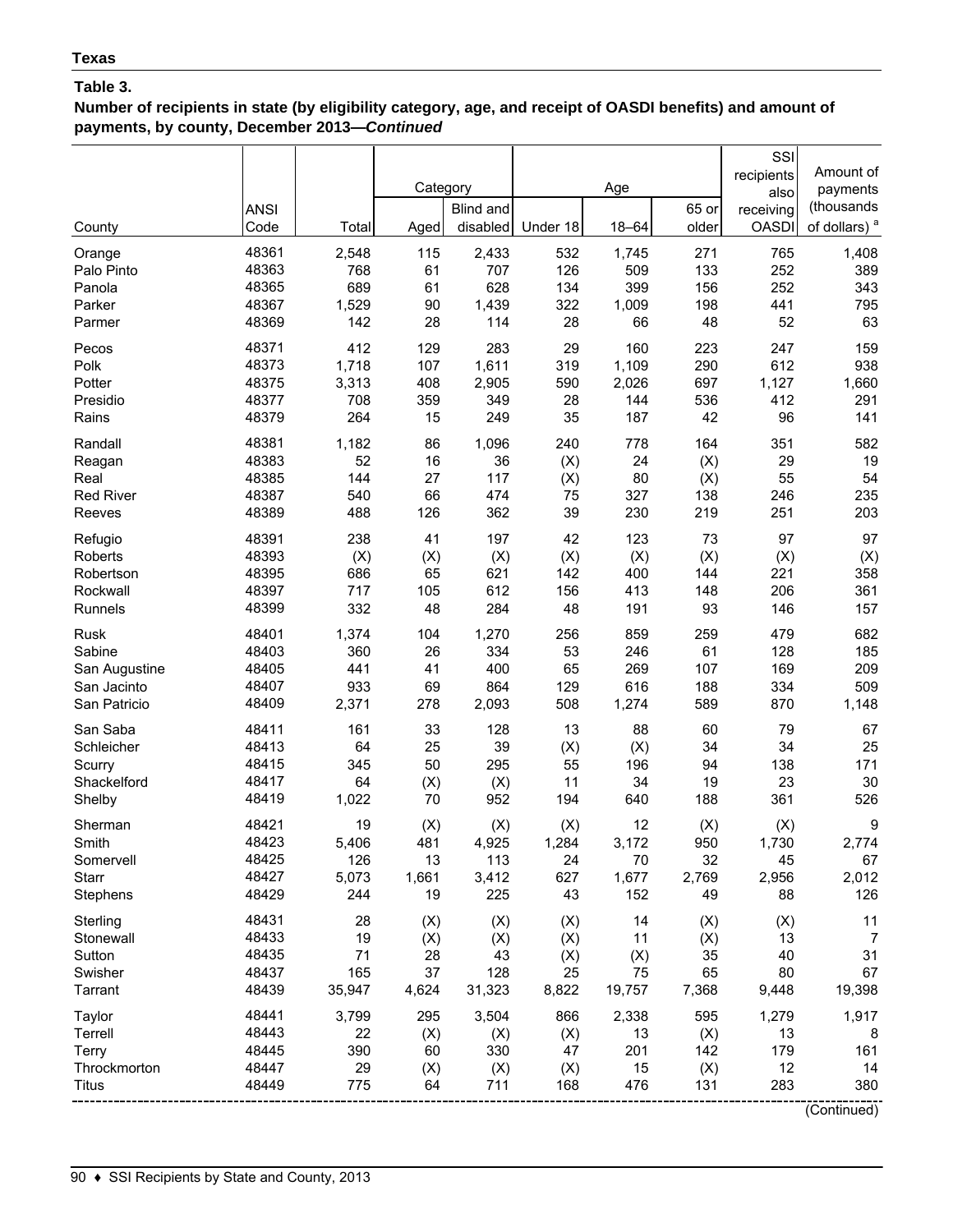### **Number of recipients in state (by eligibility category, age, and receipt of OASDI benefits) and amount of payments, by county, December 2013—***Continued*

| County<br>Tom Green<br>Travis                         | <b>ANSI</b><br>Code<br>48451<br>48453     | Total<br>2,957<br>18,409               | Category<br>Aged<br>360<br>2,251 | Blind and<br>disabled<br>2,597<br>16,158 | Under 18<br>506<br>4,017        | Age<br>18-64<br>1,755<br>10,727  | 65 or<br>older<br>696<br>3,665   | SSI<br>recipients<br>also<br>receiving<br><b>OASDI</b><br>1,108<br>5,147 | Amount of<br>payments<br>(thousands<br>of dollars) <sup>a</sup><br>1,371<br>9,829 |
|-------------------------------------------------------|-------------------------------------------|----------------------------------------|----------------------------------|------------------------------------------|---------------------------------|----------------------------------|----------------------------------|--------------------------------------------------------------------------|-----------------------------------------------------------------------------------|
| Trinity<br>Tyler                                      | 48455<br>48457                            | 642<br>705                             | 45<br>45                         | 597<br>660                               | 104<br>126                      | 422<br>461                       | 116<br>118                       | 209<br>246                                                               | 338<br>373                                                                        |
| Upshur                                                | 48459                                     | 1,178                                  | 65                               | 1,113                                    | 224                             | 772                              | 182                              | 388                                                                      | 591                                                                               |
| Upton<br>Uvalde<br>Val Verde<br>Van Zandt<br>Victoria | 48461<br>48463<br>48465<br>48467<br>48469 | 79<br>1,188<br>2,415<br>1,230<br>2,684 | (X)<br>225<br>974<br>133<br>224  | (X)<br>963<br>1,441<br>1,097<br>2,460    | 15<br>216<br>294<br>195<br>724  | 49<br>570<br>790<br>802<br>1,518 | 15<br>402<br>1,331<br>233<br>442 | 25<br>536<br>1,340<br>435<br>866                                         | 39<br>565<br>977<br>662<br>1,353                                                  |
| Walker                                                | 48471                                     | 1,291                                  | 132                              | 1,159                                    | 271                             | 771                              | 249                              | 409                                                                      | 688                                                                               |
| Waller                                                | 48473<br>48475                            | 862                                    | 98                               | 764                                      | 215                             | 466                              | 181                              | 261                                                                      | 450                                                                               |
| Ward<br>Washington                                    | 48477                                     | 307<br>913                             | 45<br>73                         | 262<br>840                               | 44<br>238                       | 177<br>512                       | 86<br>163                        | 112<br>284                                                               | 147<br>452                                                                        |
| Webb                                                  | 48479                                     | 12,604                                 | 3,223                            | 9,381                                    | 3,529                           | 4,307                            | 4,768                            | 4,954                                                                    | 6,232                                                                             |
| Wharton<br>Wheeler<br>Wichita<br>Wilbarger<br>Willacy | 48481<br>48483<br>48485<br>48487<br>48489 | 1,148<br>87<br>3,958<br>418<br>1,411   | 139<br>(X)<br>198<br>37<br>368   | 1,009<br>(X)<br>3,760<br>381<br>1,043    | 226<br>17<br>1,014<br>79<br>257 | 651<br>50<br>2,475<br>260<br>561 | 271<br>20<br>469<br>79<br>593    | 434<br>33<br>1,288<br>163<br>712                                         | 533<br>37<br>2,094<br>213<br>643                                                  |
| Williamson                                            | 48491                                     | 4,114                                  | 600                              | 3,514                                    | 1,011                           | 2,204                            | 899                              | 1,190                                                                    | 2,078                                                                             |
| Wilson                                                | 48493                                     | 745                                    | 79                               | 666                                      | 145                             | 435                              | 165                              | 248                                                                      | 345                                                                               |
| Winkler                                               | 48495                                     | 240                                    | 43                               | 197                                      | 30                              | 114                              | 96                               | 96                                                                       | 119                                                                               |
| Wise                                                  | 48497                                     | 793                                    | 69                               | 724                                      | 135                             | 537                              | 121                              | 238                                                                      | 415                                                                               |
| Wood                                                  | 48499                                     | 986                                    | 82                               | 904                                      | 133                             | 676                              | 177                              | 373                                                                      | 491                                                                               |
| Yoakum                                                | 48501                                     | 145                                    | 29                               | 116                                      | 17                              | 84                               | 44                               | 59                                                                       | 63                                                                                |
| Young                                                 | 48503                                     | 520                                    | 36                               | 484                                      | 82                              | 360                              | 78                               | 184                                                                      | 263                                                                               |
| Zapata                                                | 48505                                     | 623                                    | 171                              | 452                                      | 87                              | 248                              | 288                              | 294                                                                      | 274                                                                               |
| Zavala                                                | 48507                                     | 844                                    | 164                              | 680                                      | 131                             | 422                              | 291                              | 435                                                                      | 377                                                                               |

SOURCES: Social Security Administration, Master Beneficiary Record and Supplemental Security Record, 100 percent data; and U.S. Postal Service geographic data.

NOTES: ANSI = American National Standards Institute; (X) = suppressed to avoid disclosing information about particular individuals.

a. The state payment total does not equal the sum of the rounded county totals.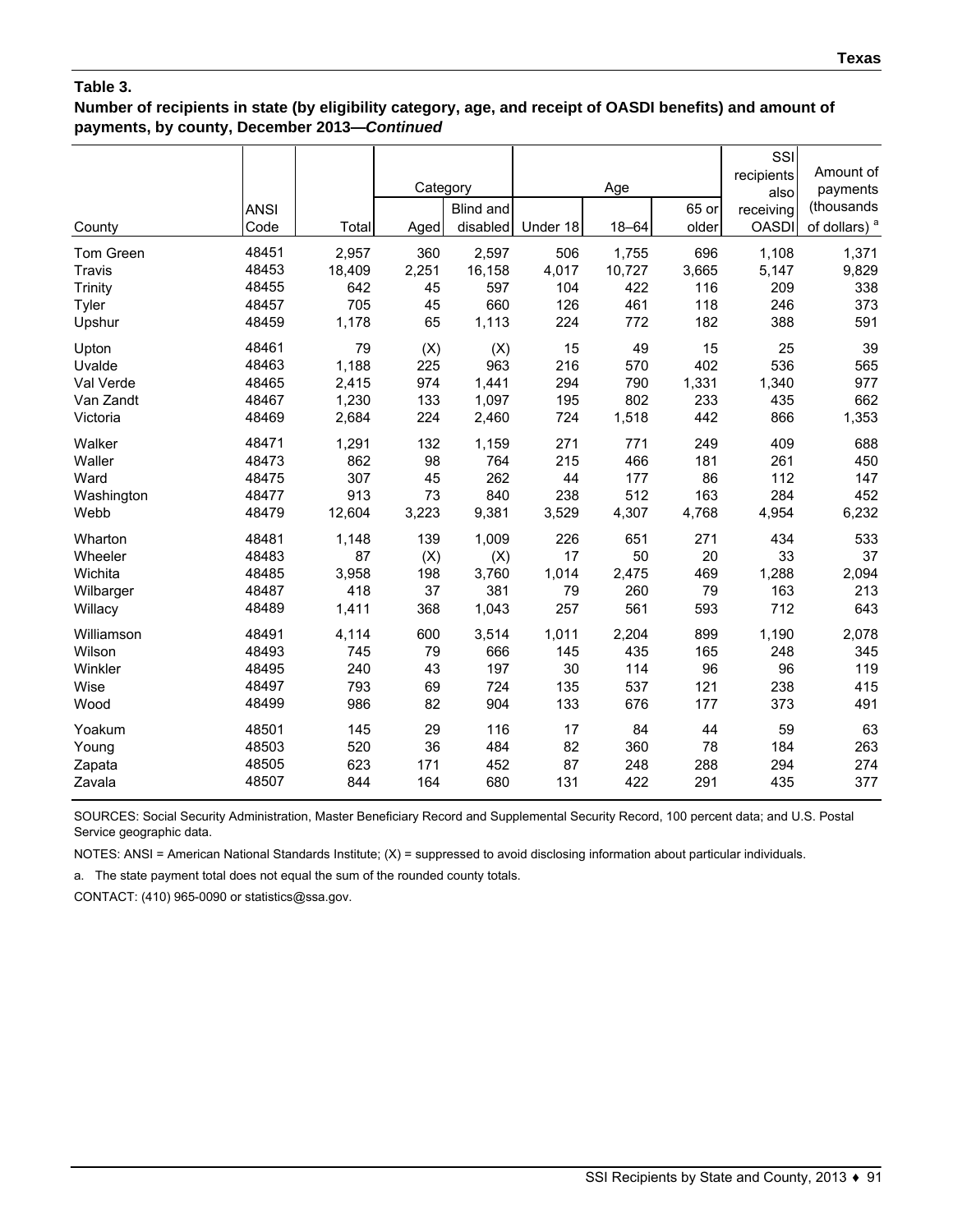**Number of recipients in state (by eligibility category, age, and receipt of OASDI benefits) and amount of payments, by county, December 2013**

| County<br>Total, Utah | <b>ANSI</b><br>Code<br>49 | Total<br>31,093 | Category<br>Aged<br>2,655 | Blind and<br>disabled<br>28,438 | Under 18<br>5,557 | Age<br>$18 - 64$<br>20,572 | 65 or<br>older<br>4,964 | SSI<br>recipients<br>also<br>receiving<br><b>OASDI</b><br>9,243 | Amount of<br>payments<br>(thousands<br>of dollars) <sup>a</sup><br>17,411 |
|-----------------------|---------------------------|-----------------|---------------------------|---------------------------------|-------------------|----------------------------|-------------------------|-----------------------------------------------------------------|---------------------------------------------------------------------------|
| Beaver                | 49001                     | 78              | (X)                       | (X)                             | 14                | 54                         | 10                      | 31                                                              | 37                                                                        |
| <b>Box Elder</b>      | 49003                     | 516             | 13                        | 503                             | 94                | 385                        | 37                      | 161                                                             | 297                                                                       |
| Cache                 | 49005                     | 833             | 40                        | 793                             | 183               | 566                        | 84                      | 244                                                             | 478                                                                       |
| Carbon                | 49007                     | 482             | 15                        | 467                             | 61                | 367                        | 54                      | 167                                                             | 260                                                                       |
| Daggett               | 49009                     | (X)             | (X)                       | (X)                             | (X)               | (X)                        | (X)                     | (X)                                                             | (X)                                                                       |
| Davis                 | 49011                     | 2,441           | 123                       | 2,318                           | 544               | 1,664                      | 233                     | 673                                                             | 1,376                                                                     |
| Duchesne              | 49013                     | 307             | (X)                       | (X)                             | 48                | 237                        | 22                      | 87                                                              | 158                                                                       |
| Emery                 | 49015                     | 134             | (X)                       | (X)                             | (X)               | 104                        | (X)                     | 37                                                              | 68                                                                        |
| Garfield              | 49017                     | 44              | (X)                       | (X)                             | (X)               | 31                         | (X)                     | 18                                                              | 23                                                                        |
| Grand                 | 49019                     | 139             | 12                        | 127                             | 24                | 92                         | 23                      | 52                                                              | 71                                                                        |
| Iron                  | 49021                     | 601             | 22                        | 579                             | 97                | 443                        | 61                      | 202                                                             | 321                                                                       |
| Juab                  | 49023                     | 108             | (X)                       | (X)                             | (X)               | 80                         | (X)                     | 35                                                              | 72                                                                        |
| Kane                  | 49025                     | 68              | (X)                       | (X)                             | (X)               | 55                         | (X)                     | 23                                                              | 31                                                                        |
| Millard               | 49027                     | 127             | (X)                       | (X)                             | 21                | 84                         | 22                      | 44                                                              | 64                                                                        |
| Morgan                | 49029                     | 45              | (X)                       | (X)                             | (X)               | 29                         | (X)                     | (X)                                                             | 23                                                                        |
| Piute                 | 49031                     | 22              | (X)                       | (X)                             | (X)               | 15                         | (X)                     | (X)                                                             | 11                                                                        |
| Rich                  | 49033                     | (X)             | (X)                       | (X)                             | (X)               | (X)                        | (X)                     | (X)                                                             | (X)                                                                       |
| Salt Lake             | 49035                     | 13,389          | 1,734                     | 11,655                          | 2,206             | 8,296                      | 2,887                   | 3,875                                                           | 7,737                                                                     |
| San Juan              | 49037                     | 576             | 75                        | 501                             | 55                | 248                        | 273                     | 245                                                             | 274                                                                       |
| Sanpete               | 49039                     | 321             | 15                        | 306                             | 71                | 212                        | 38                      | 109                                                             | 171                                                                       |
| Sevier                | 49041                     | 308             | 11                        | 297                             | 59                | 225                        | 24                      | 108                                                             | 164                                                                       |
| Summit                | 49043                     | 109             | 11                        | 98                              | 18                | 71                         | 20                      | 37                                                              | 66                                                                        |
| Tooele                | 49045                     | 683             | 30                        | 653                             | 148               | 473                        | 62                      | 195                                                             | 391                                                                       |
| Uintah                | 49047                     | 338             | 11                        | 327                             | 44                | 255                        | 39                      | 109                                                             | 179                                                                       |
| Utah                  | 49049                     | 4,416           | 257                       | 4,159                           | 912               | 3,064                      | 440                     | 1,160                                                           | 2,340                                                                     |
| Wasatch               | 49051                     | 113             | (X)                       | (X)                             | 23                | 79                         | 11                      | 27                                                              | 59                                                                        |
| Washington            | 49053                     | 1,244           | 80                        | 1,164                           | 276               | 814                        | 154                     | 408                                                             | 731                                                                       |
| Wayne                 | 49055                     | 27              | (X)                       | (X)                             | (X)               | 15                         | (X)                     | 10                                                              | 16                                                                        |
| Weber                 | 49057                     | 3,608           | 172                       | 3,436                           | 578               | 2,602                      | 428                     | 1,169                                                           | 1,979                                                                     |

SOURCES: Social Security Administration, Master Beneficiary Record and Supplemental Security Record, 100 percent data; and U.S. Postal Service geographic data.

NOTES: ANSI = American National Standards Institute; (X) = suppressed to avoid disclosing information about particular individuals.

a. The state payment total does not equal the sum of the rounded county totals.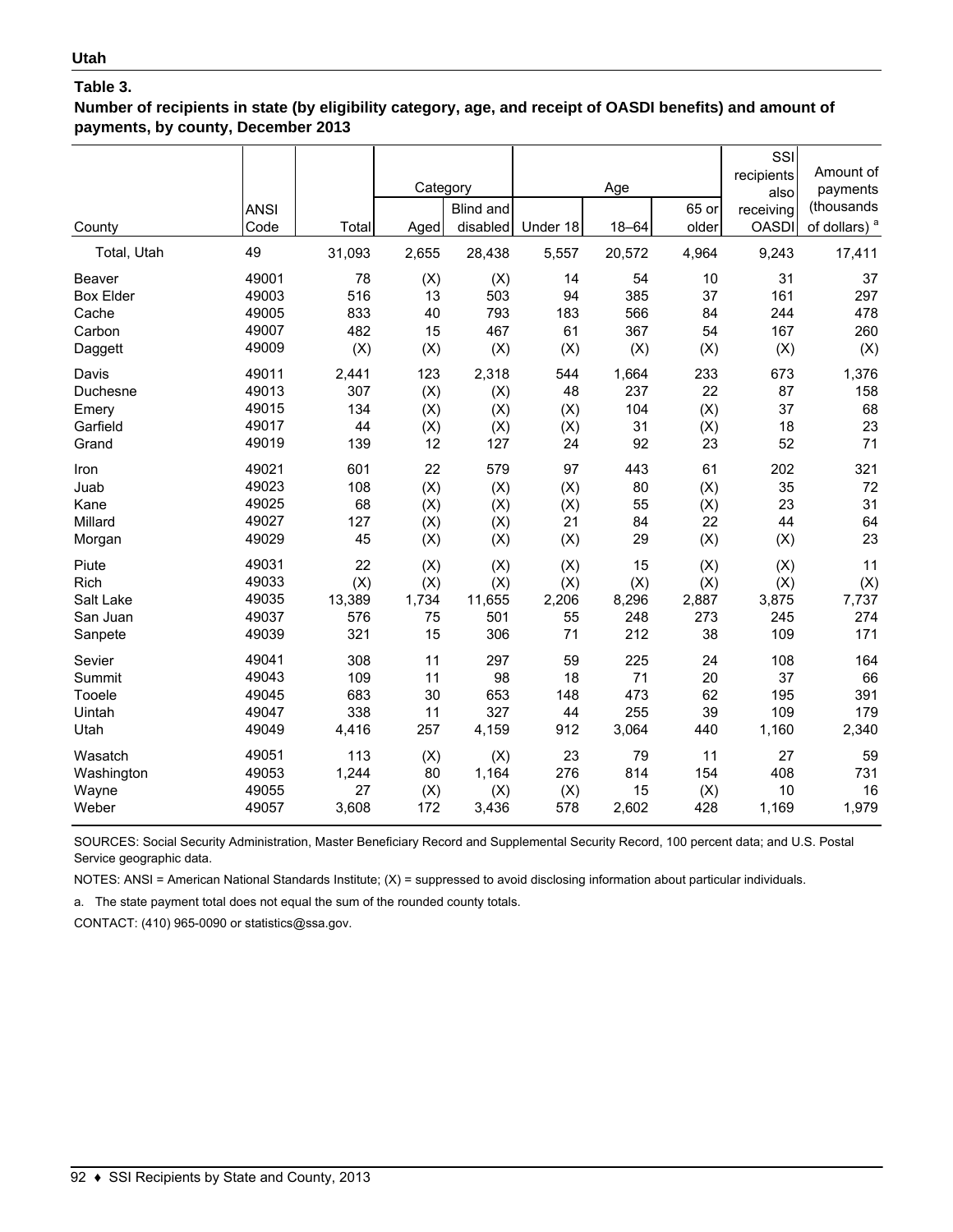**Number of recipients in state (by eligibility category, age, and receipt of OASDI benefits) and amount of payments, by county, December 2013**

| County         | <b>ANSI</b><br>Code | Total  | Category<br>Aged | Blind and<br>disabled | Under 18 | Age<br>$18 - 64$ | 65 or<br>older | SSI<br>recipients<br>alsol<br>receiving<br><b>OASDI</b> | Amount of<br>payments<br>(thousands<br>of dollars) <sup>a</sup> |
|----------------|---------------------|--------|------------------|-----------------------|----------|------------------|----------------|---------------------------------------------------------|-----------------------------------------------------------------|
| Total, Vermont | 50                  | 15,741 | 976              | 14,765                | 1,739    | 11,487           | 2,515          | 6,861                                                   | 8,322                                                           |
| Addison        | 50001               | 610    | 37               | 573                   | 59       | 450              | 101            | 292                                                     | 306                                                             |
| Bennington     | 50003               | 1,204  | 48               | 1,156                 | 143      | 904              | 157            | 488                                                     | 643                                                             |
| Caledonia      | 50005               | 998    | 55               | 943                   | 100      | 737              | 161            | 440                                                     | 531                                                             |
| Chittenden     | 50007               | 2,999  | 310              | 2,689                 | 324      | 2,103            | 572            | 1,132                                                   | 1,632                                                           |
| Essex          | 50009               | 226    | 17               | 209                   | 22       | 167              | 37             | 117                                                     | 109                                                             |
| Franklin       | 50011               | 1,248  | 75               | 1,173                 | 128      | 896              | 224            | 558                                                     | 660                                                             |
| Grand Isle     | 50013               | 145    | 10               | 135                   | 18       | 107              | 20             | 63                                                      | 84                                                              |
| Lamoille       | 50015               | 501    | 38               | 463                   | 57       | 354              | 90             | 247                                                     | 249                                                             |
| Orange         | 50017               | 682    | 46               | 636                   | 72       | 478              | 132            | 343                                                     | 354                                                             |
| Orleans        | 50019               | 1,059  | 71               | 988                   | 96       | 773              | 190            | 505                                                     | 536                                                             |
| Rutland        | 50021               | 2,072  | 83               | 1,989                 | 257      | 1,518            | 297            | 959                                                     | 1,082                                                           |
| Washington     | 50023               | 1,526  | 75               | 1,451                 | 169      | 1,155            | 202            | 706                                                     | 823                                                             |
| Windham        | 50025               | 1,188  | 56               | 1,132                 | 128      | 910              | 150            | 478                                                     | 640                                                             |
| Windsor        | 50027               | 1,283  | 55               | 1,228                 | 166      | 935              | 182            | 533                                                     | 674                                                             |

SOURCES: Social Security Administration, Master Beneficiary Record and Supplemental Security Record, 100 percent data; and U.S. Postal Service geographic data.

NOTE: ANSI = American National Standards Institute.

a. The state payment total does not equal the sum of the rounded county totals.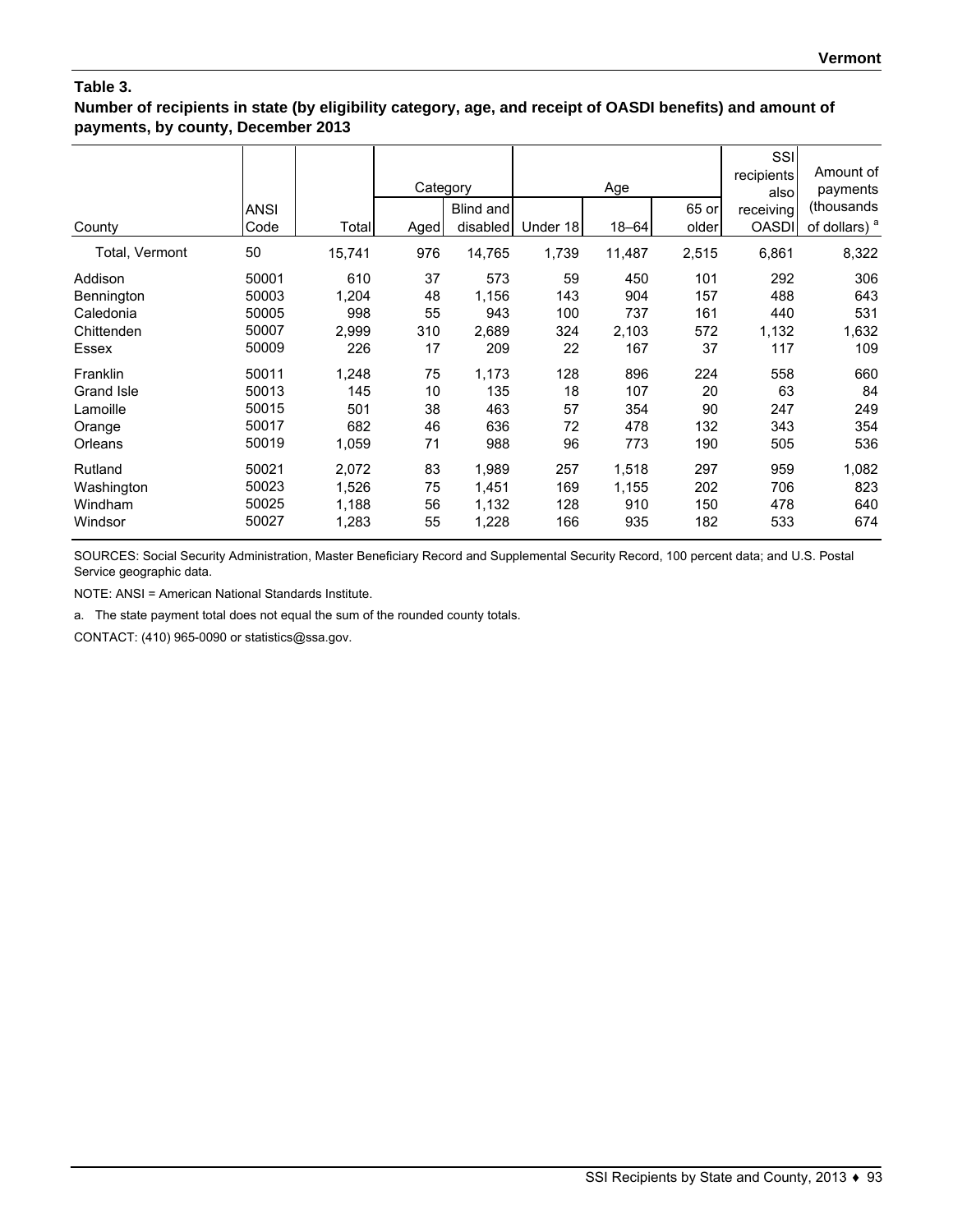**Number of recipients in state (by eligibility category, age, and receipt of OASDI benefits) and amount of payments, by county, December 2013**

|                                                             | <b>ANSI</b>                               |                                 | Category                   | <b>Blind and</b>                |                            | Age                             | 65 or                       | SSI<br>recipients<br>also<br>receiving | Amount of<br>payments<br>(thousands            |
|-------------------------------------------------------------|-------------------------------------------|---------------------------------|----------------------------|---------------------------------|----------------------------|---------------------------------|-----------------------------|----------------------------------------|------------------------------------------------|
| County                                                      | Code                                      | Total                           | Aged                       | disabled                        | Under 18                   | $18 - 64$                       | older                       | <b>OASDI</b>                           | of dollars) <sup>a</sup>                       |
| Total, Virginia                                             | 51                                        | 153,632                         | 18,394                     | 135,238                         | 23,864                     | 95,804                          | 33,964                      | 51,003                                 | 81,733                                         |
|                                                             |                                           |                                 |                            |                                 | <b>Counties</b>            |                                 |                             |                                        |                                                |
| Accomack                                                    | 51001                                     | 1,107                           | 137                        | 970                             | 201                        | 652                             | 254                         | 456                                    | 558                                            |
| Albemarle                                                   | 51003                                     | 860                             | 102                        | 758                             | 118                        | 544                             | 198                         | 282                                    | 433                                            |
| Alleghany                                                   | 51005                                     | 485                             | 28                         | 457                             | 71                         | 325                             | 89                          | 198                                    | 238                                            |
| Amelia                                                      | 51007                                     | 314                             | 34                         | 280                             | 52                         | 200                             | 62                          | 101                                    | 176                                            |
| Amherst                                                     | 51009                                     | 828                             | 60                         | 768                             | 129                        | 543                             | 156                         | 288                                    | 448                                            |
| Appomattox                                                  | 51011                                     | 554                             | 48                         | 506                             | 83                         | 352                             | 119                         | 223                                    | 270                                            |
| Arlington                                                   | 51013                                     | 2,109                           | 866                        | 1,243                           | 115                        | 872                             | 1,122                       | 664                                    | 1,062                                          |
| Augusta                                                     | 51015                                     | 956                             | 65                         | 891                             | 121                        | 672                             | 163                         | 350                                    | 495                                            |
| <b>Bath</b>                                                 | 51017                                     | 90                              | (X)                        | (X)                             | (X)                        | 58                              | (X)                         | 42                                     | 30                                             |
| Bedford                                                     | 51019                                     | 1,074                           | 64                         | 1,010                           | 194                        | 745                             | 135                         | 371                                    | 574                                            |
| Bland                                                       | 51021                                     | 131                             | (X)                        | (X)                             | 11                         | 100                             | 20                          | 46                                     | 88                                             |
| <b>Botetourt</b>                                            | 51023                                     | 450                             | 30                         | 420                             | 60                         | 310                             | 80                          | 176                                    | 223                                            |
| <b>Brunswick</b>                                            | 51025                                     | 694                             | 72                         | 622                             | 108                        | 434                             | 152                         | 274                                    | 382                                            |
| <b>Buchanan</b>                                             | 51027                                     | 1,751                           | 38                         | 1,713                           | 105                        | 1,416                           | 230                         | 538                                    | 969                                            |
| Buckingham                                                  | 51029                                     | 523                             | 66                         | 457                             | 67                         | 339                             | 117                         | 225                                    | 265                                            |
| Campbell                                                    | 51031                                     | 1,311                           | 60                         | 1,251                           | 254                        | 857                             | 200                         | 471                                    | 678                                            |
| Caroline                                                    | 51033                                     | 491                             | 42                         | 449                             | 93                         | 309                             | 89                          | 169                                    | 259                                            |
| Carroll                                                     | 51035                                     | 804                             | 64                         | 740                             | 89                         | 540                             | 175                         | 323                                    | 378                                            |
| <b>Charles City</b>                                         | 51036                                     | 133                             | 14                         | 119                             | 17                         | 86                              | 30                          | 51                                     | 66                                             |
| Charlotte                                                   | 51037                                     | 554                             | 67                         | 487                             | 85                         | 324                             | 145                         | 264                                    | 270                                            |
| Chesterfield                                                | 51041                                     | 4,099                           | 325                        | 3,774                           | 936                        | 2,601                           | 562                         | 1,050                                  | 2,313                                          |
| Clarke                                                      | 51043                                     | 125                             | 26                         | 99                              | 11                         | 77                              | 37                          | 64                                     | 56                                             |
| Craig                                                       | 51045                                     | 128                             | 10                         | 118                             | 17                         | 84                              | 27                          | 58                                     | 58                                             |
| Culpeper                                                    | 51047                                     | 799                             | 84                         | 715                             | 106                        | 525                             | 168                         | 298                                    | 406                                            |
| Cumberland                                                  | 51049                                     | 307                             | 38                         | 269                             | 45                         | 193                             | 69                          | 115                                    | 155                                            |
| Dickenson                                                   | 51051                                     | 1,038                           | 26                         | 1,012                           | 55                         | 820                             | 163                         | 367                                    | 538                                            |
| Dinwiddie                                                   | 51053                                     | 810                             | 57                         | 753                             | 127                        | 564                             | 119                         | 236                                    | 442                                            |
| Essex                                                       | 51057                                     | 335                             | 24                         | 311                             | 72                         | 210                             | 53                          | 111                                    | 177                                            |
| Fairfax                                                     | 51059                                     | 10,888                          | 5,193                      | 5,695                           | 771                        | 3,709                           | 6,408                       | 2,717                                  | 5,666                                          |
| Fauquier                                                    | 51061                                     | 562                             | 72                         | 490                             | 62                         | 380                             | 120                         | 203                                    | 322                                            |
| Floyd                                                       | 51063                                     | 328                             | 26                         | 302                             | 37                         | 231                             | 60                          | 134                                    | 165                                            |
| Fluvanna                                                    | 51065                                     | 267                             | 31                         | 236                             | 47                         | 164                             | 56                          | 106                                    | 128                                            |
| Franklin                                                    | 51067                                     | 1,226                           | 72                         | 1,154                           | 249                        | 781                             | 196                         | 459                                    | 666                                            |
| Frederick                                                   | 51069                                     | 874                             | 80                         | 794                             | 155                        | 566                             | 153                         | 316                                    | 444                                            |
| Giles                                                       | 51071                                     | 562                             | 35                         | 527                             | 54                         | 393                             | 115                         | 233                                    | 271                                            |
| Gloucester<br>Goochland<br>Grayson<br>Greene<br>Greensville | 51073<br>51075<br>51077<br>51079<br>51081 | 628<br>222<br>488<br>252<br>408 | 39<br>24<br>41<br>21<br>36 | 589<br>198<br>447<br>231<br>372 | 89<br>29<br>53<br>38<br>67 | 443<br>148<br>321<br>165<br>255 | 96<br>45<br>114<br>49<br>86 | 218<br>83<br>212<br>97<br>153          | 326<br>107<br>227<br>127<br>234<br>(Continued) |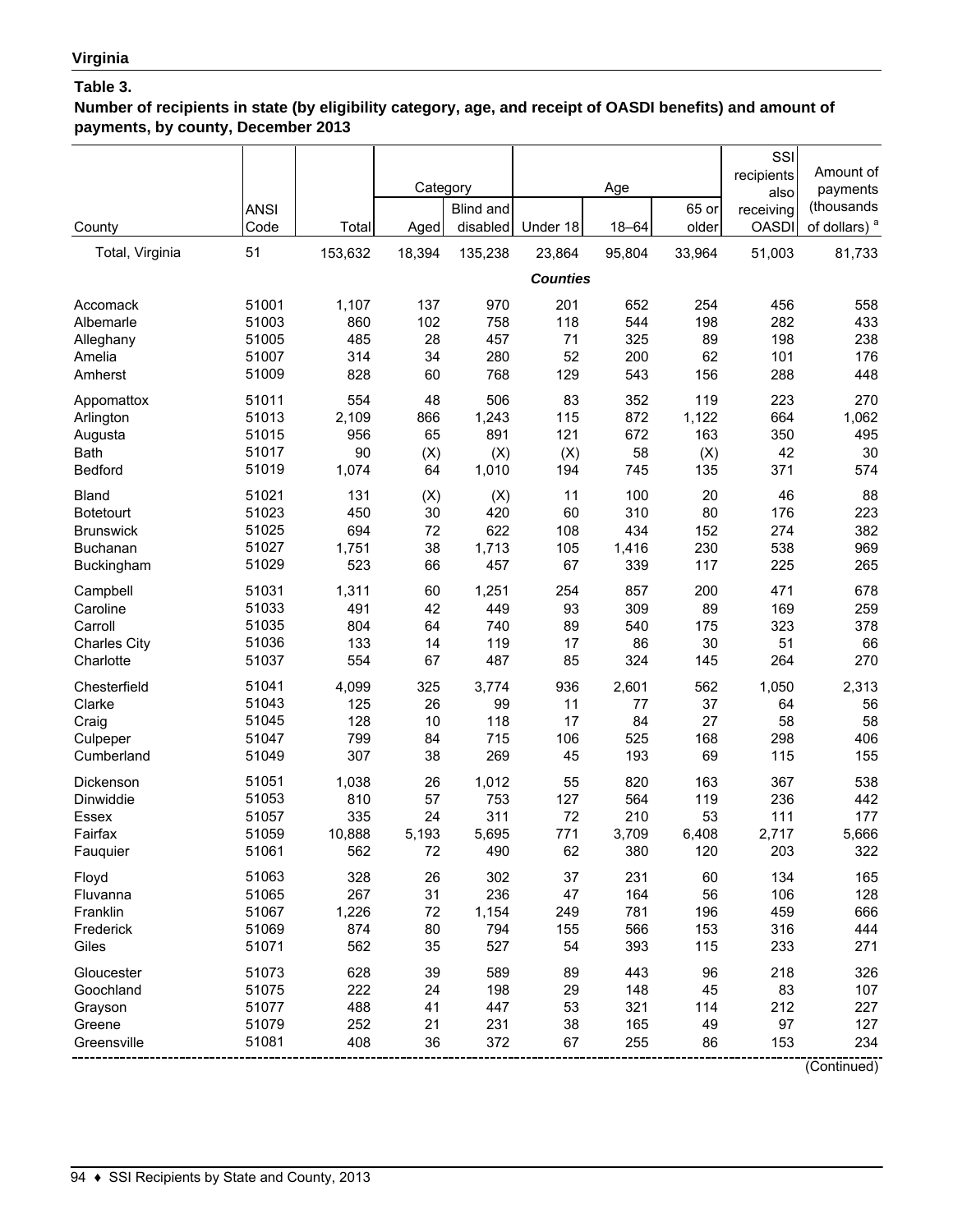# **Number of recipients in state (by eligibility category, age, and receipt of OASDI benefits) and amount of payments, by county, December 2013—***Continued*

| County               | <b>ANSI</b><br>Code | Total | Category<br>Aged | <b>Blind and</b><br>disabled | Under 18                | Age<br>$18 - 64$ | 65 or<br>older | SSI<br>recipients<br>also<br>receiving<br><b>OASDI</b> | Amount of<br>payments<br>(thousands<br>of dollars) <sup>a</sup> |
|----------------------|---------------------|-------|------------------|------------------------------|-------------------------|------------------|----------------|--------------------------------------------------------|-----------------------------------------------------------------|
|                      |                     |       |                  |                              | <b>Counties (cont.)</b> |                  |                |                                                        |                                                                 |
| Halifax              | 51083               | 1,649 | 169              | 1,480                        | 280                     | 967              | 402            | 642                                                    | 862                                                             |
| Hanover              | 51085               | 830   | 59               | 771                          | 145                     | 564              | 121            | 244                                                    | 449                                                             |
| Henrico              | 51087               | 5,058 | 605              | 4,453                        | 1,189                   | 2,919            | 950            | 1,334                                                  | 2,787                                                           |
| Henry                | 51089               | 1,564 | 94               | 1,470                        | 252                     | 1,093            | 219            | 597                                                    | 850                                                             |
| Highland             | 51091               | 24    | (X)              | (X)                          | (X)                     | (X)              | (X)            | 13                                                     | 9                                                               |
| Isle of Wight        | 51093               | 553   | 46               | 507                          | 92                      | 347              | 114            | 221                                                    | 274                                                             |
| James City           | 51095               | 552   | 51               | 501                          | 109                     | 351              | 92             | 174                                                    | 275                                                             |
| King and Queen       | 51097               | 145   | 15               | 130                          | 24                      | 87               | 34             | 63                                                     | 74                                                              |
| King George          | 51099               | 258   | 11               | 247                          | 61                      | 156              | 41             | 71                                                     | 132                                                             |
| King William         | 51101               | 216   | 13               | 203                          | 42                      | 140              | 34             | 58                                                     | 122                                                             |
| Lancaster            | 51103               | 275   | 45               | 230                          | 43                      | 156              | 76             | 120                                                    | 131                                                             |
| Lee                  | 51105               | 1,848 | 83               | 1,765                        | 123                     | 1,309            | 416            | 716                                                    | 963                                                             |
| Loudoun              | 51107               | 1,793 | 851              | 942                          | 140                     | 597              | 1,056          | 418                                                    | 917                                                             |
| Louisa               | 51109               | 669   | 54               | 615                          | 88                      | 444              | 137            | 249                                                    | 351                                                             |
| Lunenburg            | 51111               | 451   | 52               | 399                          | 72                      | 272              | 107            | 176                                                    | 235                                                             |
| Madison              | 51113               | 221   | 32               | 189                          | 27                      | 115              | 79             | 104                                                    | 99                                                              |
| Mathews              | 51115               | 138   | 13               | 125                          | 16                      | 88               | 34             | 60                                                     | 71                                                              |
| Mecklenburg          | 51117               | 1,293 | 126              | 1,167                        | 225                     | 805              | 263            | 539                                                    | 639                                                             |
| Middlesex            | 51119               | 223   | 19               | 204                          | 24                      | 142              | 57             | 91                                                     | 116                                                             |
| Montgomery           | 51121               | 1,235 | 64               | 1,171                        | 172                     | 886              | 177            | 448                                                    | 658                                                             |
| Nelson               | 51125               | 356   | 42               | 314                          | 42                      | 211              | 103            | 151                                                    | 177                                                             |
| New Kent             | 51127               | 176   | 15               | 161                          | 35                      | 114              | 27             | 61                                                     | 88                                                              |
| Northampton          | 51131               | 644   | 119              | 525                          | 94                      | 332              | 218            | 289                                                    | 301                                                             |
| Northumberland       | 51133               | 256   | 39               | 217                          | 39                      | 154              | 63             | 113                                                    | 126                                                             |
| Nottoway             | 51135               | 600   | 57               | 543                          | 84                      | 391              | 125            | 233                                                    | 321                                                             |
| Orange               | 51137               | 542   | 38               | 504                          | 82                      | 346              | 114            | 208                                                    | 268                                                             |
| Page                 | 51139               | 584   | 50               | 534                          | 60                      | 404              | 120            | 263                                                    | 311                                                             |
| Patrick              | 51141               | 536   | 52               | 484                          | 79                      | 340              | 117            | 197                                                    | 284                                                             |
| Pittsylvania         | 51143               | 2,019 | 220              | 1,799                        | 339                     | 1,230            | 450            | 812                                                    | 1,037                                                           |
| Powhatan             | 51145               | 251   | 14               | 237                          | 29                      | 175              | 47             | 88                                                     | 138                                                             |
| <b>Prince Edward</b> | 51147               | 888   | 55               | 833                          | 139                     | 609              | 140            | 311                                                    | 453                                                             |
| Prince George        | 51149               | 490   | 24               | 466                          | 121                     | 318              | 51             | 145                                                    | 281                                                             |
| Prince William       | 51153               | 3,698 | 935              | 2,763                        | 561                     | 1,900            | 1,237          | 957                                                    | 1,978                                                           |
| Pulaski              | 51155               | 953   | 47               | 906                          | 104                     | 706              | 143            | 368                                                    | 505                                                             |
| Rappahannock         | 51157               | 75    | 14               | 61                           | (X)                     | 43               | (X)            | 35                                                     | 39                                                              |
| Richmond             | 51159               | 229   | 22               | 207                          | 27                      | 155              | 47             | 91                                                     | 115                                                             |
| Roanoke              | 51161               | 1,198 | 80               | 1,118                        | 243                     | 760              | 195            | 404                                                    | 628                                                             |
| Rockbridge           | 51163               | 493   | 37               | 456                          | 79                      | 315              | 99             | 215                                                    | 248                                                             |
| Rockingham           | 51165               | 959   | 97               | 862                          | 154                     | 606              | 199            | 387                                                    | 458                                                             |
| Russell              | 51167               | 1,457 | 71               | 1,386                        | 117                     | 1,071            | 269            | 524                                                    | 744                                                             |
| Scott                | 51169               | 1,212 | 97               | 1,115                        | 71                      | 813              | 328            | 544                                                    | 558                                                             |
| Shenandoah           | 51171               | 652   | 51               | 601                          | 102                     | 434              | 116            | 293                                                    | 312                                                             |
| Smyth                | 51173               | 1,311 | 58               | 1,253                        | 147                     | 933              | 231            | 558                                                    | 648                                                             |
| Southampton          | 51175               | 476   | 59               | 417                          | 70                      | 285              | 121            | 195                                                    | 298                                                             |
| Spotsylvania         | 51177               | 1,255 | 92               | 1,163                        | 228                     | 819              | 208            | 353                                                    | 659                                                             |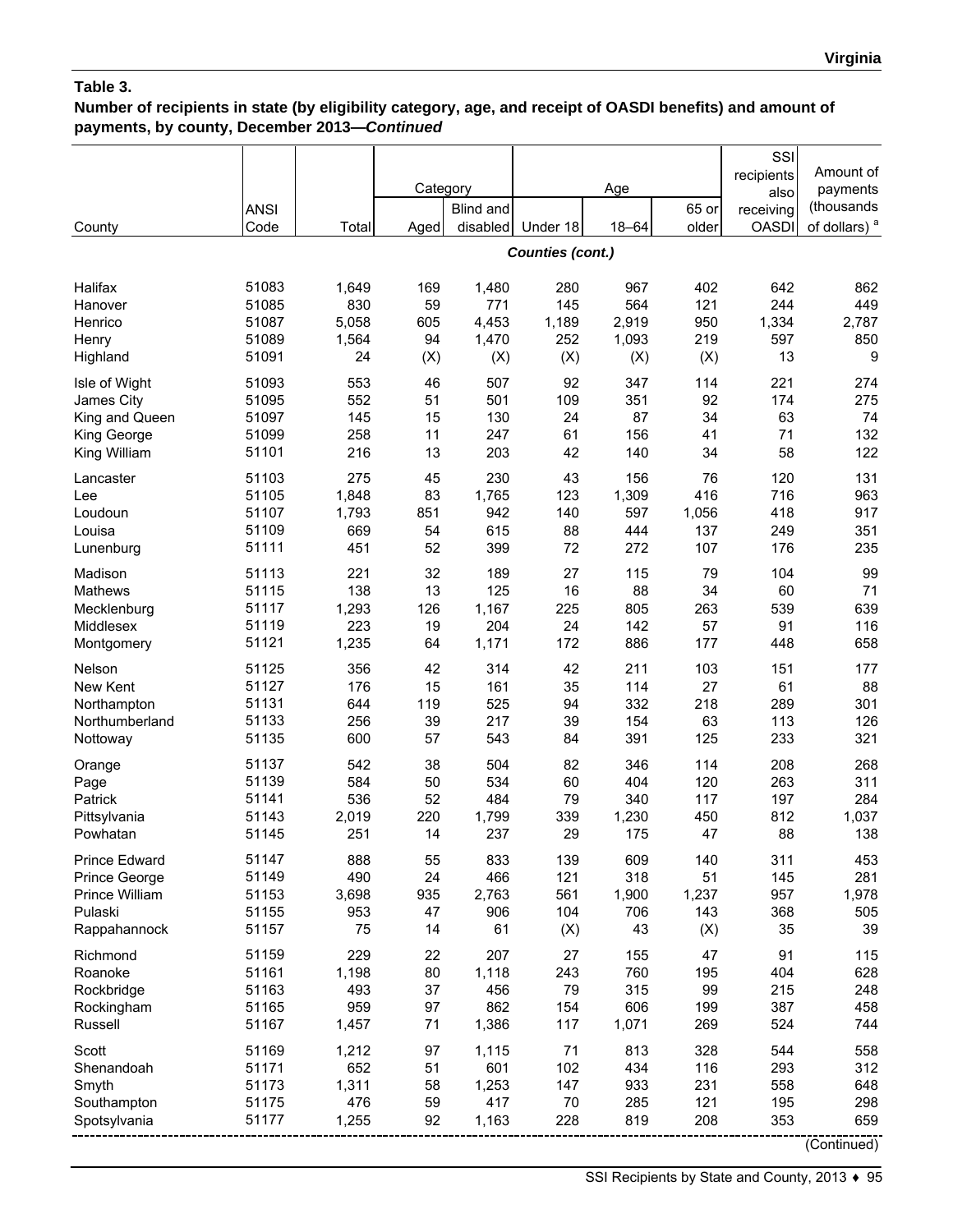## **Number of recipients in state (by eligibility category, age, and receipt of OASDI benefits) and amount of payments, by county, December 2013—***Continued*

|                         |             |       |          |           |                           |           |       | SSI          |                          |
|-------------------------|-------------|-------|----------|-----------|---------------------------|-----------|-------|--------------|--------------------------|
|                         |             |       |          |           |                           |           |       | recipients   | Amount of                |
|                         |             |       | Category |           |                           | Age       |       | also         | payments                 |
|                         | <b>ANSI</b> |       |          | Blind and |                           |           | 65 or | receiving    | (thousands               |
| County                  | Code        | Total | Aged     | disabled  | Under 18                  | $18 - 64$ | older | <b>OASDI</b> | of dollars) <sup>a</sup> |
|                         |             |       |          |           | Counties (cont.)          |           |       |              |                          |
|                         |             |       |          |           |                           |           |       |              |                          |
| Stafford                | 51179       | 955   | 112      | 843       | 173                       | 596       | 186   | 247          | 523                      |
| Surry                   | 51181       | 165   | 20       | 145       | 19                        | 107       | 39    | 63           | 93                       |
| Sussex                  | 51183       | 442   | 26       | 416       | 82                        | 279       | 81    | 166          | 229                      |
| Tazewell                | 51185       | 1,948 | 84       | 1,864     | 175                       | 1,452     | 321   | 731          | 1,015                    |
| Warren                  | 51187       | 624   | 47       | 577       | 104                       | 417       | 103   | 213          | 347                      |
| Washington              | 51191       | 1,594 | 119      | 1,475     | 143                       | 1,101     | 350   | 693          | 766                      |
| Westmoreland            | 51193       | 434   | 68       | 366       | 71                        | 237       | 126   | 187          | 201                      |
| Wise                    | 51195       | 2,460 | 54       | 2,406     | 203                       | 1,930     | 327   | 888          | 1,342                    |
| Wythe                   | 51197       | 773   | 46       | 727       | 85                        | 553       | 135   | 332          | 382                      |
| York                    | 51199       | 423   | 58       | 365       | 79                        | 262       | 82    | 115          | 227                      |
|                         |             |       |          |           | <b>Independent cities</b> |           |       |              |                          |
| Alexandria              | 51510       | 1,566 | 480      | 1,086     | 147                       | 718       | 701   | 452          | 841                      |
| <b>Bedford</b>          | 51515       | 247   | (X)      | (X)       | 49                        | 158       | 40    | 108          | 120                      |
| <b>Bristol</b>          | 51520       | 851   | 39       | 812       | 89                        | 615       | 147   | 374          | 455                      |
| <b>Buena Vista</b>      | 51530       | 198   | 11       | 187       | 32                        | 133       | 33    | 83           | 100                      |
| Charlottesville         | 51540       | 971   | 82       | 889       | 87                        | 712       | 172   | 370          | 521                      |
| Chesapeake              | 51550       | 3,401 | 252      | 3,149     | 752                       | 2,129     | 520   | 946          | 1,863                    |
| <b>Colonial Heights</b> | 51570       | 342   | 18       | 324       | 65                        | 231       | 46    | 107          | 189                      |
| Covington               | 51580       | 273   | 13       | 260       | 46                        | 187       | 40    | 108          | 147                      |
| Danville                | 51590       | 2,520 | 186      | 2,334     | 462                       | 1,633     | 425   | 957          | 1,312                    |
| Emporia                 | 51595       | 387   | 39       | 348       | 72                        | 231       | 84    | 150          | 187                      |
| Fairfax                 | 51600       | 238   | 66       | 172       | 45                        | 110       | 83    | 57           | 132                      |
| <b>Falls Church</b>     | 51610       | 97    | 53       | 44        | (X)                       | (X)       | 66    | 37           | 50                       |
| Franklin                | 51620       | 478   | 14       | 464       | 76                        | 321       | 81    | 150          | 275                      |
| Fredericksburg          | 51630       | 520   | 31       | 489       | 76                        | 373       | 71    | 170          | 291                      |
| Galax                   | 51640       | 343   | 26       | 317       | 33                        | 238       | 72    | 165          | 150                      |
| Hampton                 | 51650       | 3,246 | 184      | 3,062     | 627                       | 2,164     | 455   | 1,051        | 1,806                    |
| Harrisonburg            | 51660       | 747   | 91       | 656       | 113                       | 471       | 163   | 258          | 374                      |
| Hopewell                | 51670       | 975   | 28       | 947       | 218                       | 650       | 107   | 274          | 555                      |
| Lexington               | 51678       | 99    | (X)      | (X)       | (X)                       | 59        | (X)   | 46           | 57                       |
| Lynchburg               | 51680       | 2,474 | 128      | 2,346     | 451                       | 1,661     | 362   | 910          | 1,303                    |
| Manassas                | 51683       | 402   | 80       | 322       | 84                        | 199       | 119   | 98           | 218                      |
| Manassas Park           | 51685       | 142   | 36       | 106       | 27                        | 63        | 52    | 43           | 78                       |
| Martinsville            | 51690       | 737   | 35       | 702       | 98                        | 532       | 107   | 285          | 411                      |
| <b>Newport News</b>     | 51700       | 4,610 | 359      | 4,251     | 911                       | 2,947     | 752   | 1,416        | 2,594                    |
| Norfolk                 | 51710       | 7,302 | 473      | 6,829     | 1,301                     | 4,780     | 1,221 | 2,308        | 3,973                    |
| Norton                  | 51720       | 323   | 11       | 312       | 16                        | 260       | 47    | 140          | 164                      |
| Petersburg              | 51730       | 2,303 | 103      | 2,200     | 335                       | 1,594     | 374   | 705          | 1,272                    |
| Poquoson                | 51735       | 67    | (X)      | (X)       | (X)                       | 40        | (X)   | 17           | 33                       |
| Portsmouth              | 51740       | 3,861 | 223      | 3,638     | 725                       | 2,566     | 570   | 1,163        | 2,162                    |
| Radford                 | 51750       | 269   | (X)      | (X)       | 43                        | 204       | 22    | 102          | 142                      |
|                         |             |       |          |           |                           |           |       |              | (Continued)              |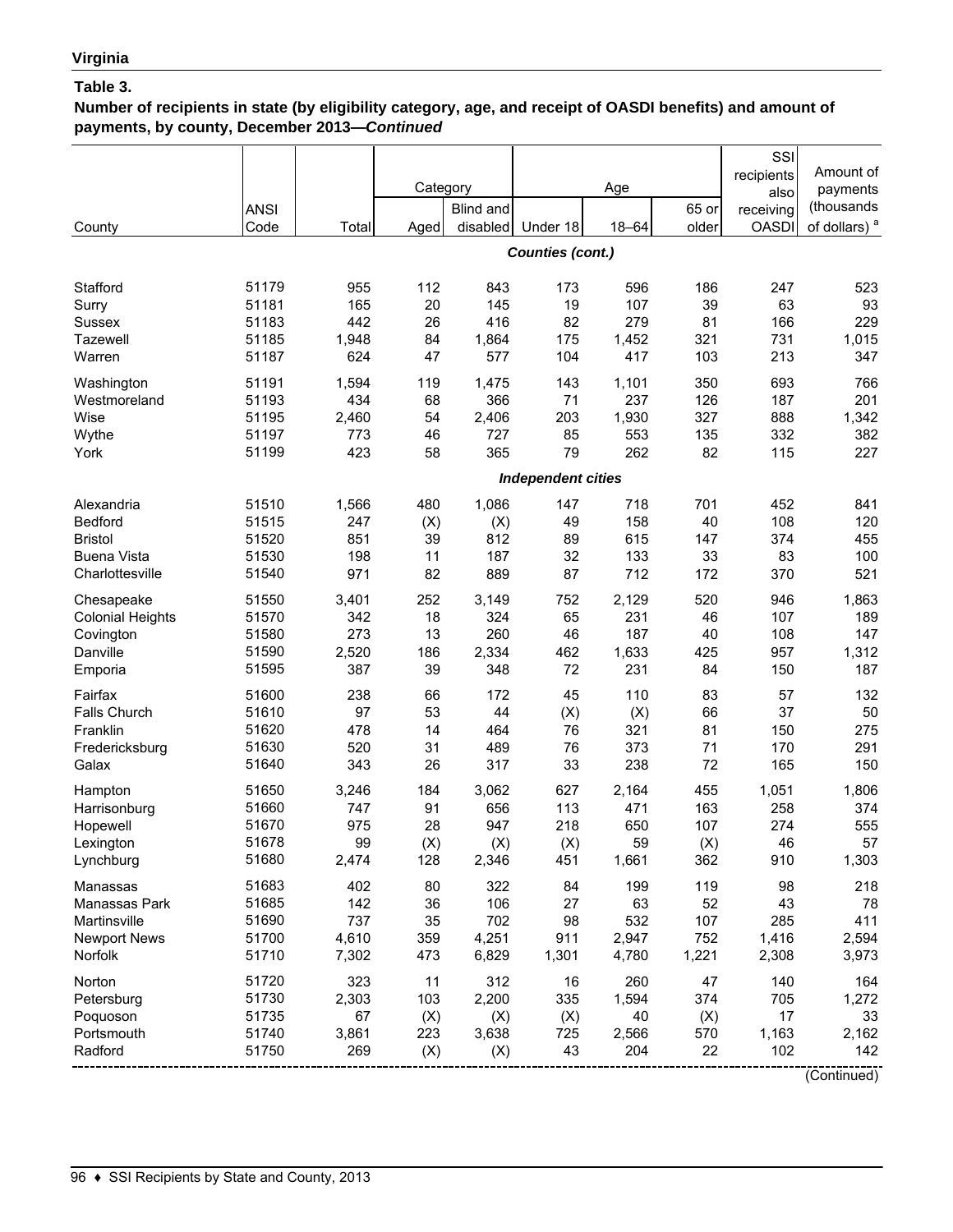### **Number of recipients in state (by eligibility category, age, and receipt of OASDI benefits) and amount of payments, by county, December 2013—***Continued*

|                | <b>ANSI</b> |       | Category | Blind and<br>disabled | Under 18                   | Age<br>$18 - 64$ | 65 or<br>older | SSI<br>recipients<br>alsol<br>receiving<br><b>OASDI</b> | Amount of<br>payments<br>(thousands)<br>of dollars) <sup>a</sup> |
|----------------|-------------|-------|----------|-----------------------|----------------------------|------------------|----------------|---------------------------------------------------------|------------------------------------------------------------------|
| County         | Code        | Total | Aged     |                       |                            |                  |                |                                                         |                                                                  |
|                |             |       |          |                       | Independent cities (cont.) |                  |                |                                                         |                                                                  |
| Richmond       | 51760       | 9,503 | 572      | 8,931                 | 1,988                      | 6,142            | 1,373          | 2,777                                                   | 5,418                                                            |
| Roanoke        | 51770       | 4,492 | 225      | 4,267                 | 835                        | 3,061            | 596            | 1,525                                                   | 2,504                                                            |
| Salem          | 51775       | 449   | 22       | 427                   | 86                         | 299              | 64             | 147                                                     | 229                                                              |
| Staunton       | 51790       | 580   | 28       | 552                   | 87                         | 400              | 93             | 231                                                     | 282                                                              |
| Suffolk        | 51800       | 2,296 | 131      | 2,165                 | 377                        | 1,552            | 367            | 788                                                     | 1,255                                                            |
| Virginia Beach | 51810       | 5.279 | 680      | 4,599                 | 954                        | 3,251            | 1.074          | 1,463                                                   | 2,765                                                            |
| Waynesboro     | 51820       | 556   | 26       | 530                   | 69                         | 408              | 79             | 210                                                     | 283                                                              |
| Williamsburg   | 51830       | 146   | 16       | 130                   | 19                         | 93               | 34             | 65                                                      | 60                                                               |
| Winchester     | 51840       | 654   | 46       | 608                   | 123                        | 433              | 98             | 237                                                     | 360                                                              |

SOURCES: Social Security Administration, Master Beneficiary Record and Supplemental Security Record, 100 percent data; and U.S. Postal Service geographic data.

NOTES: ANSI = American National Standards Institute; (X) = suppressed to avoid disclosing information about particular individuals.

a. The state payment total does not equal the sum of the rounded county totals.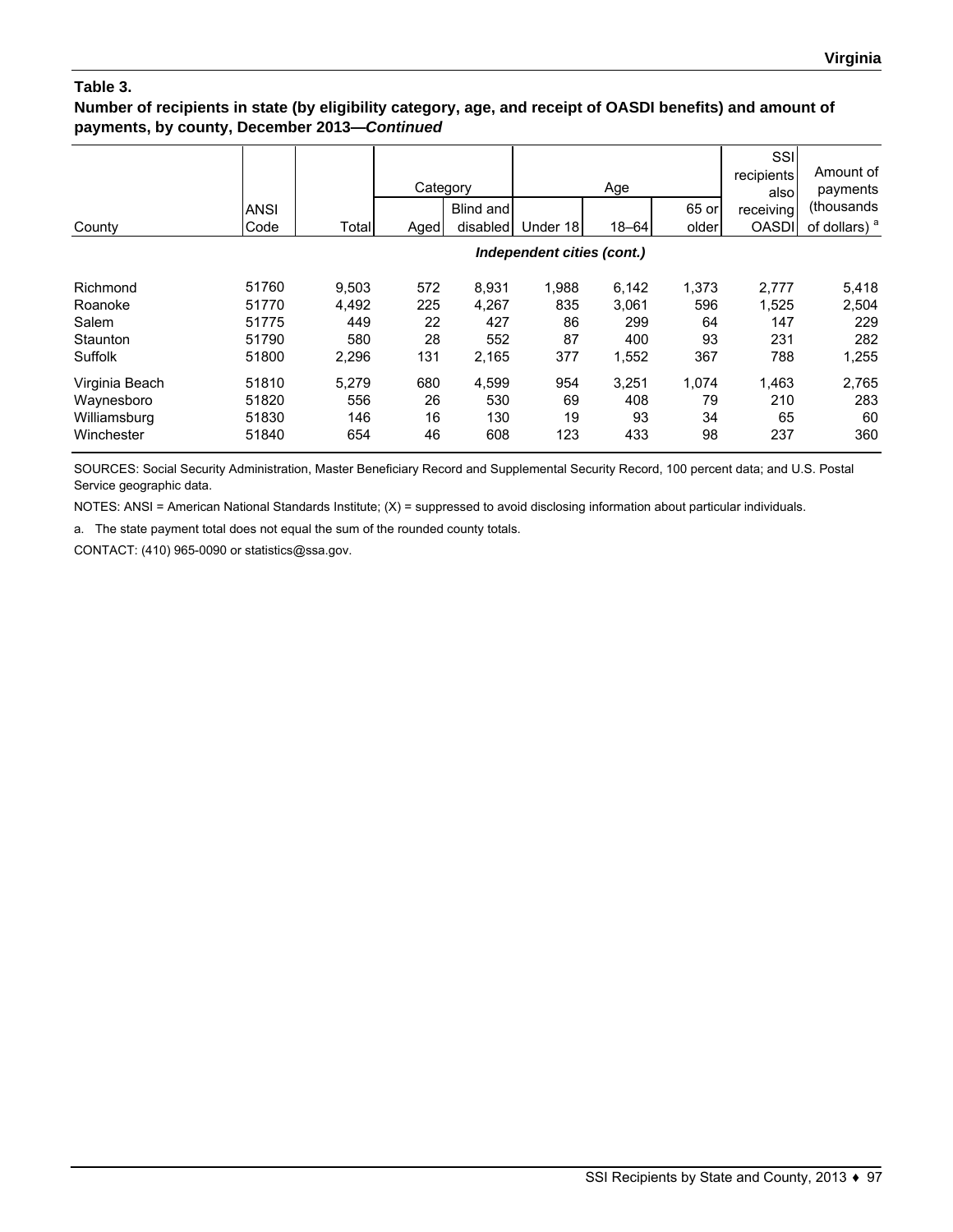**Number of recipients in state (by eligibility category, age, and receipt of OASDI benefits) and amount of payments, by county, December 2013**

|                             |             |                  | Category       |                     |                    | Age                 |                | SSI<br>recipients<br>also | Amount of<br>payments              |
|-----------------------------|-------------|------------------|----------------|---------------------|--------------------|---------------------|----------------|---------------------------|------------------------------------|
|                             | <b>ANSI</b> |                  |                | Blind and           |                    |                     | 65 or<br>older | receiving                 | (thousands                         |
| County<br>Total, Washington | Code<br>53  | Total<br>150,239 | Aged<br>17,004 | disabled<br>133,235 | Under 18<br>18,347 | $18 - 64$<br>98,699 | 33,193         | <b>OASDI</b><br>41,608    | of dollars) <sup>a</sup><br>85,869 |
| Adams                       | 53001       | 320              | 24             | 296                 | 88                 | 172                 | 60             | 105                       | 169                                |
| Asotin                      | 53003       | 723              | 24             | 699                 | 108                | 521                 | 94             | 282                       | 372                                |
| Benton                      | 53005       | 3,613            | 266            | 3,347               | 670                | 2,415               | 528            | 1,036                     | 2,112                              |
| Chelan                      | 53007       | 1,519            | 116            | 1,403               | 215                | 1,068               | 236            | 548                       | 812                                |
| Clallam                     | 53009       | 1,932            | 66             | 1,866               | 185                | 1,494               | 253            | 617                       | 1,090                              |
| Clark                       | 53011       | 8,396            | 1,042          | 7,354               | 1,272              | 5,165               | 1,959          | 2,205                     | 4,796                              |
| Columbia                    | 53013       | 153              | (X)            | (X)                 | 15                 | 117                 | 21             | 63                        | 78                                 |
| Cowlitz                     | 53015       | 3,732            | 108            | 3,624               | 548                | 2,800               | 384            | 1,005                     | 2,227                              |
| Douglas                     | 53017       | 568              | 53             | 515                 | 104                | 361                 | 103            | 202                       | 289                                |
| Ferry                       | 53019       | 296              | 15             | 281                 | 17                 | 242                 | 37             | 99                        | 180                                |
| Franklin                    | 53021       | 1,800            | 209            | 1,591               | 536                | 917                 | 347            | 495                       | 1,042                              |
| Garfield                    | 53023       | 42               | (X)            | (X)                 | (X)                | 30                  | (X)            | 11                        | 26                                 |
| Grant                       | 53025       | 2,180            | 128            | 2,052               | 386                | 1,468               | 326            | 664                       | 1,237                              |
| Grays Harbor                | 53027       | 2,910            | 62             | 2,848               | 256                | 2,314               | 340            | 908                       | 1,668                              |
| Island                      | 53029       | 1,031            | 80             | 951                 | 110                | 775                 | 146            | 314                       | 576                                |
| Jefferson                   | 53031       | 625              | 42             | 583                 | 41                 | 483                 | 101            | 211                       | 344                                |
| King                        | 53033       | 38,309           | 8,330          | 29,979              | 3,053              | 21,421              | 13,835         | 9,065                     | 22,126                             |
| Kitsap                      | 53035       | 5,227            | 309            | 4,918               | 563                | 3,996               | 668            | 1,487                     | 2,976                              |
| Kittitas                    | 53037       | 531              | 17             | 514                 | 77                 | 397                 | 57             | 179                       | 290                                |
| Klickitat                   | 53039       | 592              | 23             | 569                 | 48                 | 455                 | 89             | 214                       | 358                                |
| Lewis                       | 53041       | 2,547            | 65             | 2,482               | 361                | 1,943               | 243            | 819                       | 1,478                              |
| Lincoln                     | 53043       | 222              | (X)            | (X)                 | 26                 | 168                 | 28             | 74                        | 126                                |
| Mason                       | 53045       | 1,588            | 56             | 1,532               | 176                | 1,232               | 180            | 485                       | 930                                |
| Okanogan                    | 53047       | 1,325            | 53             | 1,272               | 132                | 990                 | 203            | 450                       | 728                                |
| Pacific                     | 53049       | 696              | 36             | 660                 | 52                 | 536                 | 108            | 255                       | 392                                |
| Pend Oreille                | 53051       | 521              | 14             | 507                 | 31                 | 422                 | 68             | 148                       | 300                                |
| Pierce                      | 53053       | 19,514           | 1,571          | 17,943              | 2,543              | 13,258              | 3,713          | 5,056                     | 11,252                             |
| San Juan                    | 53055       | 141              | 18             | 123                 | 15                 | 97                  | 29             | 53                        | 69                                 |
| Skagit                      | 53057       | 2,460            | 144            | 2,316               | 313                | 1,777               | 370            | 739                       | 1,387                              |
| Skamania                    | 53059       | 251              | 11             | 240                 | 30                 | 194                 | 27             | 75                        | 132                                |
| Snohomish                   | 53061       | 12,218           | 1,754          | 10,464              | 1,278              | 7,812               | 3,128          | 3,109                     | 6,948                              |
| Spokane                     | 53063       | 13,866           | 758            | 13,108              | 2,014              | 9,850               | 2,002          | 4,116                     | 8,061                              |
| Stevens                     | 53065       | 1,322            | 61             | 1,261               | 136                | 1,001               | 185            | 430                       | 728                                |
| Thurston                    | 53067       | 5,286            | 345            | 4,941               | 650                | 3,825               | 811            | 1,608                     | 3,077                              |
| Wahkiakum                   | 53069       | 92               | (X)            | (X)                 | (X)                | 76                  | (X)            | 35                        | 51                                 |
| Walla Walla                 | 53071       | 1,383            | 130            | 1,253               | 203                | 926                 | 254            | 495                       | 741                                |
| Whatcom                     | 53073       | 4,369            | 405            | 3,964               | 461                | 3,082               | 826            | 1,359                     | 2,413                              |
| Whitman                     | 53075       | 418              | 24             | 394                 | 50                 | 307                 | 61             | 156                       | 225                                |
| Yakima                      | 53077       | 7,521            | 628            | 6,893               | 1,571              | 4,592               | 1,358          | 2,436                     | 4,065                              |

SOURCES: Social Security Administration, Master Beneficiary Record and Supplemental Security Record, 100 percent data; and U.S. Postal Service geographic data.

NOTES: ANSI = American National Standards Institute; (X) = suppressed to avoid disclosing information about particular individuals.

a. The state payment total does not equal the sum of the rounded county totals.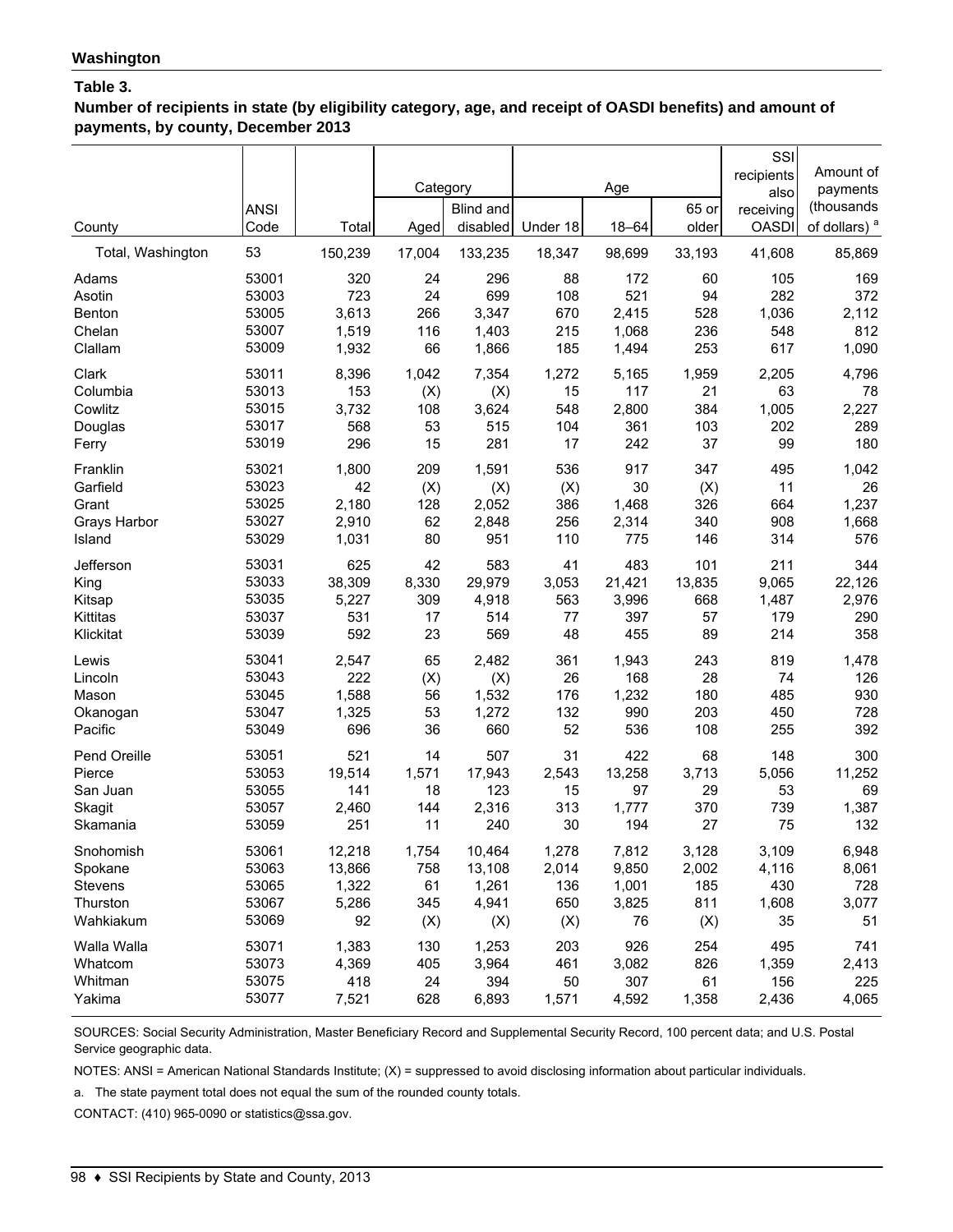**Number of recipients in state (by eligibility category, age, and receipt of OASDI benefits) and amount of payments, by county, December 2013**

| County               | <b>ANSI</b><br>Code | Total  | Category<br>Aged | <b>Blind and</b><br>disabled | Under 18 | Age<br>$18 - 64$ | 65 or<br>older | SSI<br>recipients<br>also<br>receiving<br><b>OASDI</b> | Amount of<br>payments<br>(thousands<br>of dollars) <sup>a</sup> |
|----------------------|---------------------|--------|------------------|------------------------------|----------|------------------|----------------|--------------------------------------------------------|-----------------------------------------------------------------|
| Total, West Virginia | 54                  | 79,136 | 2,693            | 76,443                       | 8,440    | 58,874           | 11,822         | 25,381                                                 | 42,077                                                          |
| <b>Barbour</b>       | 54001               | 875    | 32               | 843                          | 82       | 636              | 157            | 320                                                    | 454                                                             |
| <b>Berkeley</b>      | 54003               | 2,209  | 109              | 2,100                        | 419      | 1,497            | 293            | 733                                                    | 1,221                                                           |
| Boone                | 54005               | 1,438  | 20               | 1,418                        | 107      | 1,146            | 185            | 391                                                    | 795                                                             |
| <b>Braxton</b>       | 54007               | 780    | 42               | 738                          | 65       | 555              | 160            | 252                                                    | 408                                                             |
| <b>Brooke</b>        | 54009               | 623    | 19               | 604                          | 90       | 465              | 68             | 191                                                    | 344                                                             |
| Cabell               | 54011               | 4,312  | 120              | 4,192                        | 459      | 3,282            | 571            | 1,395                                                  | 2,318                                                           |
| Calhoun              | 54013               | 617    | 31               | 586                          | 36       | 458              | 123            | 210                                                    | 344                                                             |
| Clay                 | 54015               | 749    | 31               | 718                          | 51       | 535              | 163            | 268                                                    | 374                                                             |
| Doddridge            | 54017               | 256    | 19               | 237                          | 29       | 176              | 51             | 90                                                     | 133                                                             |
| Fayette              | 54019               | 2,612  | 87               | 2,525                        | 246      | 1,961            | 405            | 819                                                    | 1,371                                                           |
| Gilmer               | 54021               | 321    | 14               | 307                          | 23       | 237              | 61             | 108                                                    | 161                                                             |
| Grant                | 54023               | 401    | 40               | 361                          | 62       | 250              | 89             | 158                                                    | 190                                                             |
| Greenbrier           | 54025               | 1,405  | 60               | 1,345                        | 130      | 1,015            | 260            | 537                                                    | 718                                                             |
| Hampshire            | 54027               | 758    | 54               | 704                          | 111      | 495              | 152            | 279                                                    | 373                                                             |
| Hancock              | 54029               | 835    | 18               | 817                          | 151      | 624              | 60             | 241                                                    | 458                                                             |
| Hardy                | 54031               | 452    | 34               | 418                          | 75       | 285              | 92             | 179                                                    | 223                                                             |
| Harrison             | 54033               | 2,918  | 76               | 2,842                        | 371      | 2,168            | 379            | 916                                                    | 1,505                                                           |
| Jackson              | 54035               | 1,304  | 51               | 1,253                        | 155      | 949              | 200            | 418                                                    | 699                                                             |
| Jefferson            | 54037               | 831    | 52               | 779                          | 124      | 578              | 129            | 311                                                    | 438                                                             |
| Kanawha              | 54039               | 7,462  | 268              | 7,194                        | 984      | 5,488            | 990            | 2,496                                                  | 3,966                                                           |
| Lewis                | 54041               | 939    | 31               | 908                          | 108      | 679              | 152            | 323                                                    | 478                                                             |
| Lincoln              | 54043               | 1,784  | 47               | 1,737                        | 118      | 1,362            | 304            | 534                                                    | 940                                                             |
| Logan                | 54045               | 2,457  | 48               | 2,409                        | 183      | 1,941            | 333            | 656                                                    | 1,345                                                           |
| McDowell             | 54047               | 2,936  | 37               | 2,899                        | 184      | 2,374            | 378            | 688                                                    | 1,636                                                           |
| Marion               | 54049               | 2,033  | 73               | 1,960                        | 259      | 1,484            | 290            | 628                                                    | 1,085                                                           |
| Marshall             | 54051               | 941    | 33               | 908                          | 101      | 705              | 135            | 295                                                    | 484                                                             |
| Mason                | 54053               | 1,290  | 52               | 1,238                        | 125      | 948              | 217            | 412                                                    | 666                                                             |
| Mercer               | 54055               | 3,768  | 99               | 3,669                        | 389      | 2,843            | 536            | 1,242                                                  | 2,073                                                           |
| Mineral              | 54057               | 763    | 25               | 738                          | 99       | 537              | 127            | 242                                                    | 401                                                             |
| Mingo                | 54059               | 2,813  | 47               | 2,766                        | 177      | 2,244            | 392            | 717                                                    | 1,552                                                           |
| Monongalia           | 54061               | 1,733  | 59               | 1,674                        | 335      | 1,178            | 220            | 514                                                    | 958                                                             |
| Monroe               | 54063               | 502    | 28               | 474                          | 32       | 369              | 101            | 181                                                    | 256                                                             |
| Morgan               | 54065               | 348    | 26               | 322                          | 50       | 237              | 61             | 131                                                    | 166                                                             |
| Nicholas             | 54067               | 1,332  | 39               | 1,293                        | 94       | 1,012            | 226            | 463                                                    | 662                                                             |
| Ohio                 | 54069               | 1,410  | 98               | 1,312                        | 133      | 1,031            | 246            | 464                                                    | 729                                                             |
| Pendleton            | 54071               | 219    | 36               | 183                          | 20       | 120              | 79             | 102                                                    | 90                                                              |
| Pleasants            | 54073               | 269    | (X)              | (X)                          | 31       | 197              | 41             | 89                                                     | 140                                                             |
| Pocahontas           | 54075               | 309    | 25               | 284                          | 18       | 225              | 66             | 130                                                    | 143                                                             |
| Preston              | 54077               | 1,199  | 54               | 1,145                        | 128      | 860              | 211            | 378                                                    | 634                                                             |
| Putnam               | 54079               | 1,282  | 49               | 1,233                        | 173      | 927              | 182            | 400                                                    | 676                                                             |
| Raleigh              | 54081               | 3,644  | 96               | 3,548                        | 373      | 2,789            | 482            | 1,156                                                  | 1,996                                                           |
| Randolph             | 54083               | 1,312  | 70               | 1,242                        | 127      | 924              | 261            | 526                                                    | 677                                                             |
| Ritchie              | 54085               | 534    | 25               | 509                          | 57       | 386              | 91             | 199                                                    | 270                                                             |
| Roane                | 54087               | 1,056  | 30               | 1,026                        | 74       | 826              | 156            | 364                                                    | 524                                                             |
| Summers              | 54089               | 831    | 30               | 801                          | 56       | 612              | 163            | 283                                                    | 426                                                             |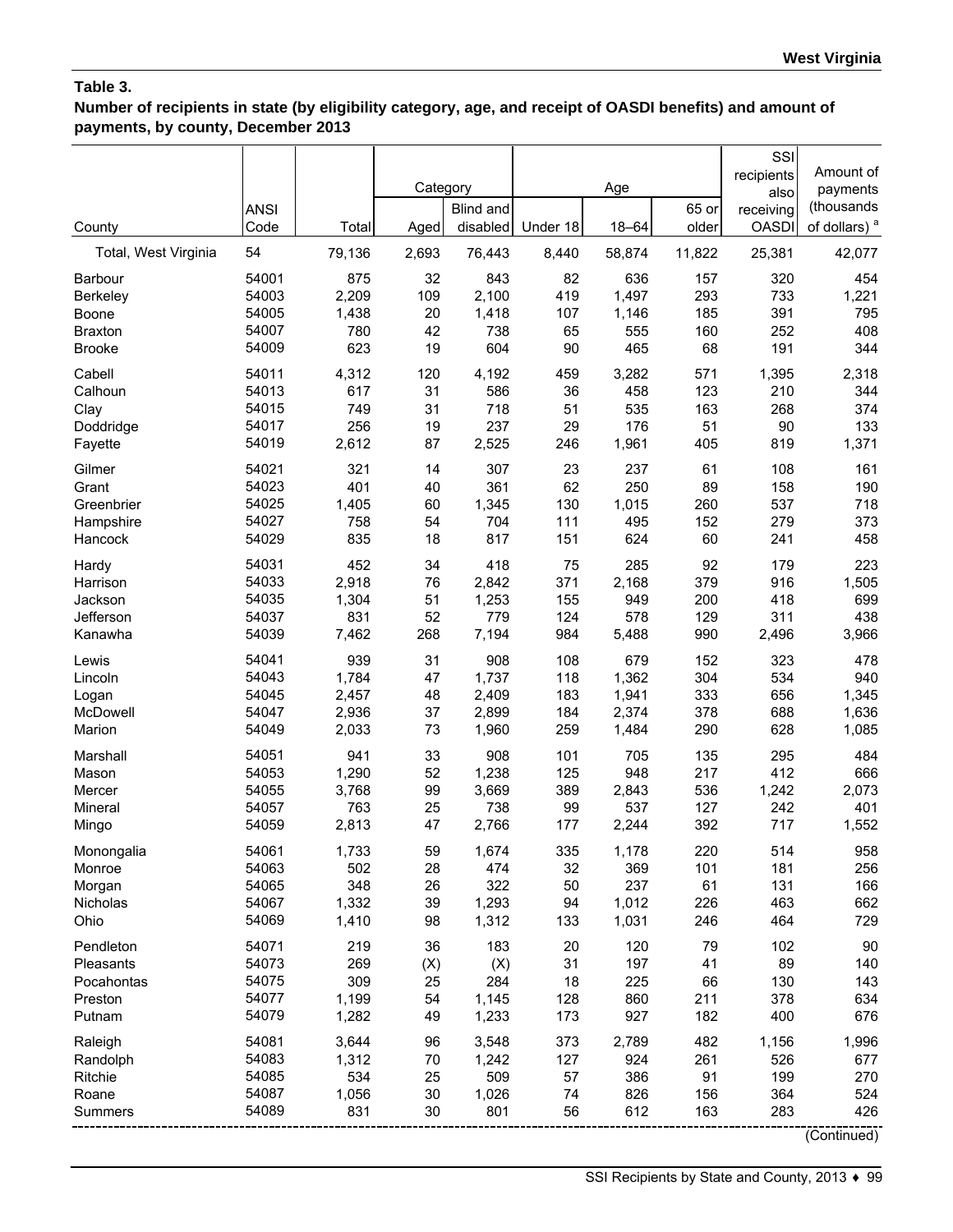**Number of recipients in state (by eligibility category, age, and receipt of OASDI benefits) and amount of payments, by county, December 2013—***Continued*

|         |             |       | Category |           |          | Age       |       | SSI<br>recipients<br>also | Amount of<br>payments    |
|---------|-------------|-------|----------|-----------|----------|-----------|-------|---------------------------|--------------------------|
|         | <b>ANSI</b> |       |          | Blind and |          |           | 65 or | receiving                 | (thousands               |
| County  | Code        | Total | Aged     | disabled  | Under 18 | $18 - 64$ | older | <b>OASDI</b>              | of dollars) <sup>a</sup> |
| Taylor  | 54091       | 705   | 22       | 683       | 70       | 522       | 113   | 240                       | 371                      |
| Tucker  | 54093       | 212   | (X)      | (X)       | 19       | 141       | 52    | 97                        | 87                       |
| Tyler   | 54095       | 359   | 13       | 346       | 25       | 282       | 52    | 125                       | 174                      |
| Upshur  | 54097       | 1,091 | 58       | 1,033     | 101      | 789       | 201   | 400                       | 558                      |
| Wayne   | 54099       | 2,473 | 63       | 2,410     | 202      | 1,860     | 411   | 771                       | 1,365                    |
| Webster | 54101       | 764   | 31       | 733       | 41       | 549       | 174   | 265                       | 400                      |
| Wetzel  | 54103       | 803   | 27       | 776       | 78       | 612       | 113   | 207                       | 442                      |
| Wirt    | 54105       | 386   | 15       | 371       | 44       | 278       | 64    | 124                       | 207                      |
| Wood    | 54107       | 3,740 | 80       | 3,660     | 542      | 2,823     | 375   | 1,255                     | 1,998                    |
| Wyoming | 54109       | 1,741 | 31       | 1,710     | 104      | 1,408     | 229   | 468                       | 975                      |

SOURCES: Social Security Administration, Master Beneficiary Record and Supplemental Security Record, 100 percent data; and U.S. Postal Service geographic data.

NOTES: ANSI = American National Standards Institute; (X) = suppressed to avoid disclosing information about particular individuals.

a. The state payment total does not equal the sum of the rounded county totals.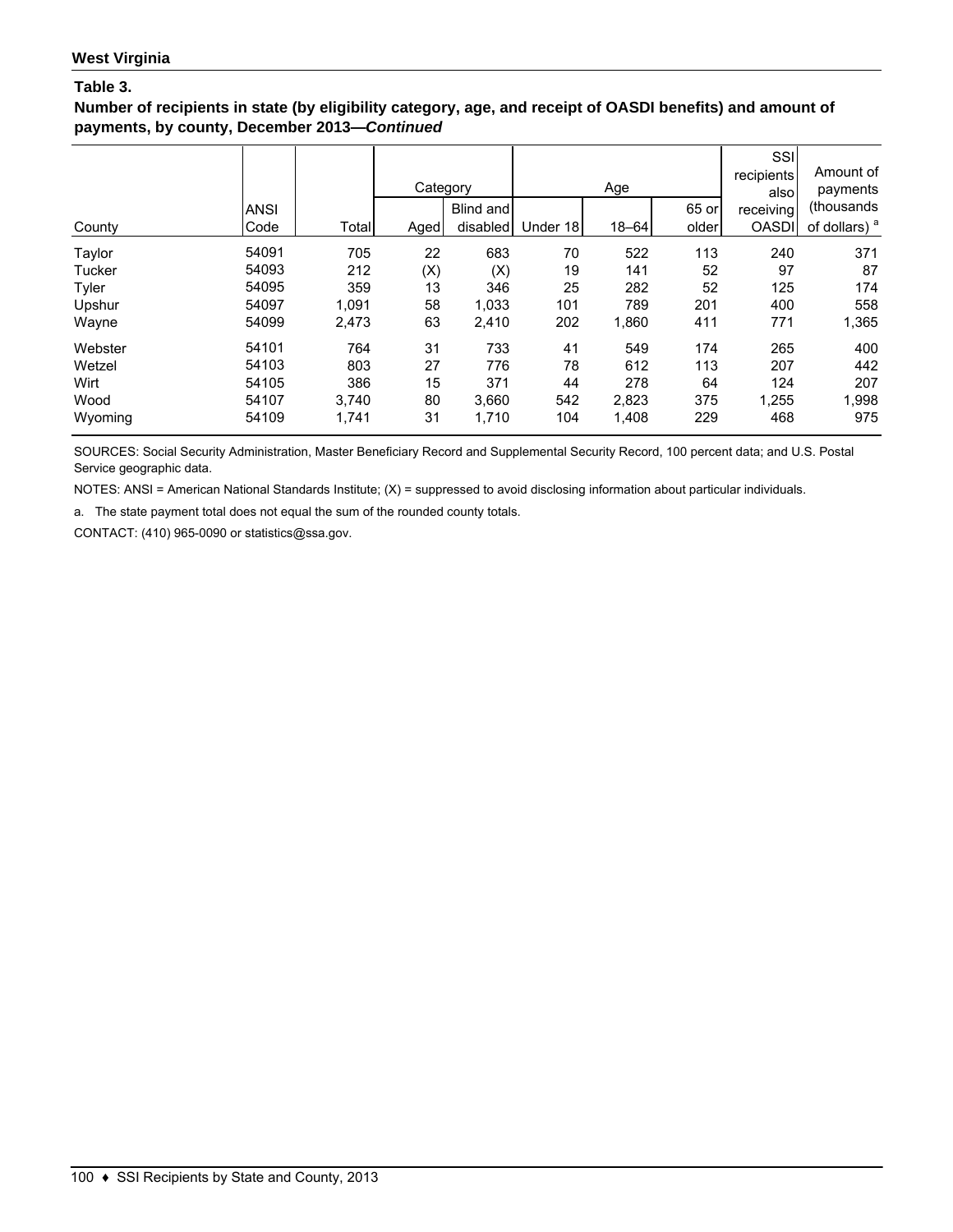**Number of recipients in state (by eligibility category, age, and receipt of OASDI benefits) and amount of payments, by county, December 2013**

|                          | <b>ANSI</b>    |              | Category  | <b>Blind and</b> |            | Age          | 65 or     | SSI<br>recipients<br>also<br>receiving | Amount of<br>payments<br>(thousands |
|--------------------------|----------------|--------------|-----------|------------------|------------|--------------|-----------|----------------------------------------|-------------------------------------|
| County                   | Code           | Total        | Aged      | disabled         | Under 18   | $18 - 64$    | older     | <b>OASDI</b>                           | of dollars) <sup>a</sup>            |
| Total, Wisconsin         | 55             | 116,715      | 6,949     | 109,766          | 22,763     | 77,380       | 16,572    | 38,849                                 | 63,701                              |
| Adams                    | 55001          | 518          | 27        | 491              | 79         | 376          | 63        | 226                                    | 251                                 |
| Ashland                  | 55003          | 417          | 18        | 399              | 45         | 319          | 53        | 179                                    | 203                                 |
| Barron                   | 55005          | 958          | 64        | 894              | 131        | 665          | 162       | 419                                    | 485                                 |
| Bayfield<br><b>Brown</b> | 55007<br>55009 | 301<br>4,615 | 24<br>254 | 277<br>4,361     | 38<br>949  | 213<br>3,062 | 50<br>604 | 117<br>1,514                           | 167<br>2,524                        |
| <b>Buffalo</b>           | 55011          | 197          | 17        | 180              | 30         | 124          | 43        | 92                                     | 88                                  |
| <b>Burnett</b>           | 55013          | 284          | 22        | 262              | 40         | 190          | 54        | 127                                    | 148                                 |
| Calumet                  | 55015          | 422          | 32        | 390              | 68         | 285          | 69        | 146                                    | 209                                 |
| Chippewa                 | 55017          | 1,147        | 80        | 1,067            | 182        | 772          | 193       | 488                                    | 579                                 |
| Clark                    | 55019          | 495          | 50        | 445              | 56         | 317          | 122       | 238                                    | 221                                 |
| Columbia                 | 55021          | 609          | 33        | 576              | 97         | 437          | 75        | 224                                    | 313                                 |
| Crawford                 | 55023          | 323          | 36        | 287              | 49         | 199          | 75        | 157                                    | 155                                 |
| Dane                     | 55025          | 7,394        | 432       | 6,962            | 1,512      | 4,875        | 1,007     | 2,391                                  | 4,058                               |
| Dodge<br>Door            | 55027<br>55029 | 873<br>277   | 40<br>29  | 833<br>248       | 170<br>49  | 613<br>180   | 90<br>48  | 335<br>132                             | 426<br>138                          |
| Douglas                  | 55031          | 1,199        | 48        | 1,151            | 146        | 897          | 156       | 455                                    | 610                                 |
| Dunn                     | 55033          | 744          | 39        | 705              | 91         | 524          | 129       | 317                                    | 393                                 |
| Eau Claire               | 55035          | 1,974        | 111       | 1,863            | 291        | 1,375        | 308       | 796                                    | 1,025                               |
| Florence                 | 55037          | 111          | 11        | 100              | 10         | 74           | 27        | 44                                     | 76                                  |
| Fond du Lac              | 55039          | 1,377        | 56        | 1,321            | 303        | 930          | 144       | 501                                    | 697                                 |
| Forest                   | 55041          | 234          | 16        | 218              | 39         | 153          | 42        | 105                                    | 114                                 |
| Grant                    | 55043          | 761          | 89        | 672              | 110        | 493          | 158       | 357                                    | 346                                 |
| Green                    | 55045          | 425          | 26        | 399              | 82         | 283          | 60        | 156                                    | 237                                 |
| Green Lake               | 55047          | 297          | 22        | 275              | 53         | 200          | 44        | 123                                    | 144                                 |
| lowa                     | 55049          | 336          | 21        | 315              | 53         | 232          | 51        | 141                                    | 173                                 |
| Iron                     | 55051          | 146          | 15        | 131              | 18         | 105          | 23        | 53                                     | 72                                  |
| Jackson                  | 55053<br>55055 | 431          | 30        | 401              | 69         | 280          | 82        | 184                                    | 213                                 |
| Jefferson<br>Juneau      | 55057          | 994<br>616   | 43<br>34  | 951<br>582       | 168<br>97  | 720<br>440   | 106<br>79 | 386<br>274                             | 501<br>314                          |
| Kenosha                  | 55059          | 3,738        | 173       | 3,565            | 829        | 2,530        | 379       | 1,166                                  | 2,090                               |
| Kewaunee                 | 55061          | 208          | (X)       | (X)              | 30         | 155          | 23        | 84                                     | 100                                 |
| La Crosse                | 55063          | 2,144        | 190       | 1,954            | 257        | 1,490        | 397       | 891                                    | 1,092                               |
| Lafayette                | 55065          | 243          | 14        | 229              | 30         | 180          | 33        | 111                                    | 131                                 |
| Langlade                 | 55067          | 448          | 42        | 406              | 44         | 315          | 89        | 223                                    | 201                                 |
| Lincoln                  | 55069          | 443          | 21        | 422              | 68         | 324          | 51        | 201                                    | 222                                 |
| Manitowoc                | 55071          | 1,388        | 78        | 1,310            | 264        | 937          | 187       | 500                                    | 737                                 |
| Marathon                 | 55073          | 2,160        | 170       | 1,990            | 305        | 1,419        | 436       | 795                                    | 1,140                               |
| Marinette                | 55075          | 815          | 59        | 756              | 109        | 563          | 143       | 352                                    | 383                                 |
| Marquette                | 55077          | 260          | 18        | 242              | 41         | 176          | 43        | 108                                    | 131                                 |
| Menominee                | 55078          | 262          | 12        | 250              | 53         | 173          | 36        | 73                                     | 158                                 |
| Milwaukee                | 55079          | 42,664       | 2,386     | 40,278           | 9,665      | 27,009       | 5,990     | 11,323                                 | 24,794                              |
| Monroe                   | 55081          | 844          | 42        | 802              | 148        | 566          | 130       | 340                                    | 422                                 |
| Oconto                   | 55083          | 599          | 40        | 559              | 120        | 392          | 87        | 257                                    | 289                                 |
| Oneida<br>Outagamie      | 55085<br>55087 | 619<br>2,249 | 34<br>134 | 585<br>2,115     | 100<br>468 | 436<br>1,458 | 83<br>323 | 281<br>762                             | 320<br>1,229                        |
|                          |                |              |           |                  |            |              |           |                                        | (0.1)                               |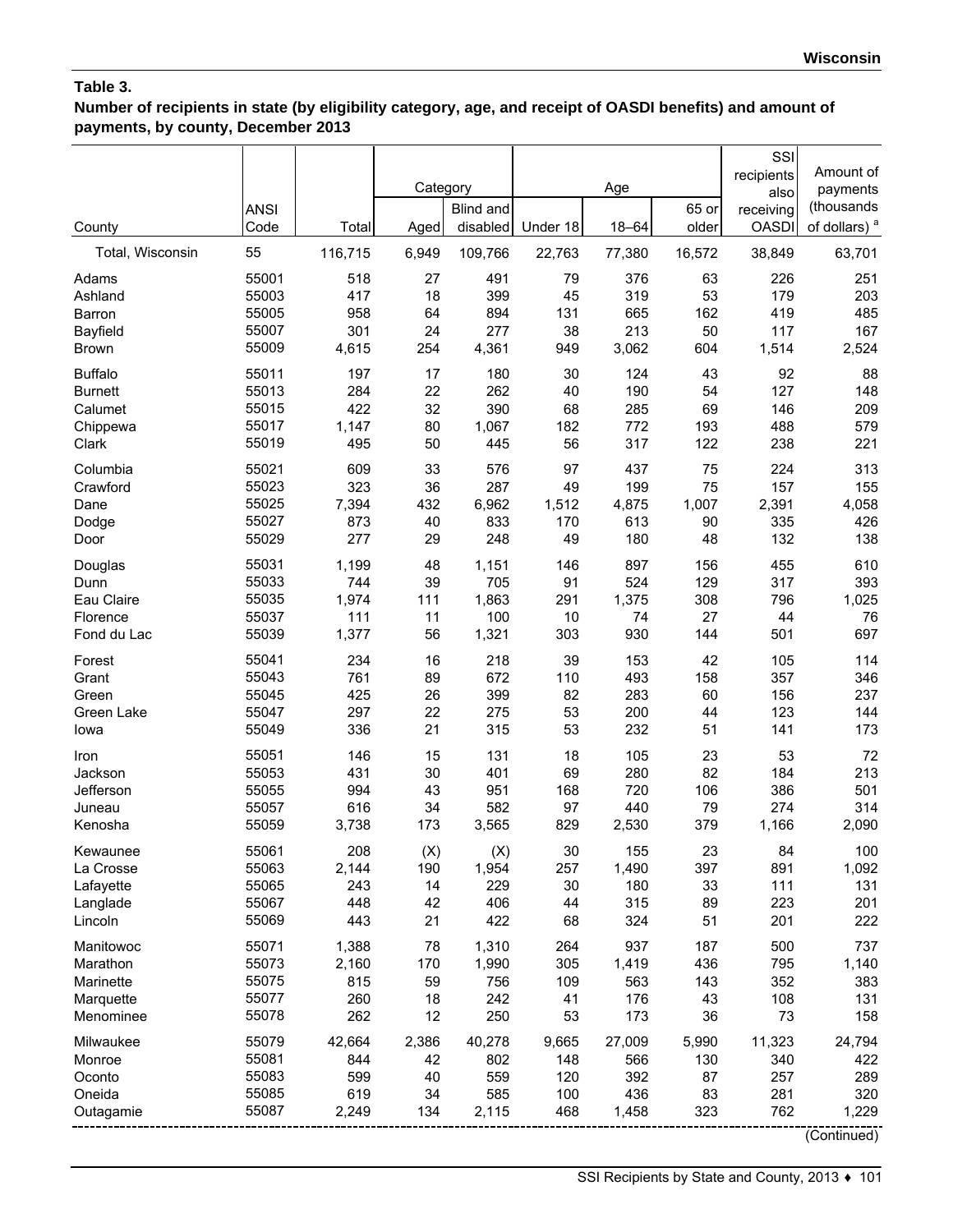**Number of recipients in state (by eligibility category, age, and receipt of OASDI benefits) and amount of payments, by county, December 2013—***Continued*

| County<br>Ozaukee<br>Pepin | <b>ANSI</b><br>Code<br>55089<br>55091 | Total<br>530<br>105 | Category<br>Aged<br>71<br>(X) | Blind and<br>disabled<br>459<br>(X) | Under 18<br>68<br>14 | Age<br>$18 - 64$<br>343<br>69 | 65 or<br>older<br>119<br>22 | SSI<br>recipients<br>also<br>receiving<br><b>OASDI</b><br>172<br>48 | Amount of<br>payments<br>(thousands<br>of dollars) <sup>a</sup><br>272<br>52 |
|----------------------------|---------------------------------------|---------------------|-------------------------------|-------------------------------------|----------------------|-------------------------------|-----------------------------|---------------------------------------------------------------------|------------------------------------------------------------------------------|
| Pierce                     | 55093                                 | 318                 | 20                            | 298                                 | 39                   | 226                           | 53                          | 137                                                                 | 159                                                                          |
| Polk                       | 55095                                 | 630                 | 44                            | 586                                 | 83                   | 458                           | 89                          | 270                                                                 | 332                                                                          |
| Portage                    | 55097                                 | 927                 | 99                            | 828                                 | 128                  | 581                           | 218                         | 386                                                                 | 466                                                                          |
| Price                      | 55099                                 | 300                 | 18                            | 282                                 | 31                   | 222                           | 47                          | 147                                                                 | 156                                                                          |
| Racine                     | 55101                                 | 5,181               | 170                           | 5,011                               | 1,288                | 3,408                         | 485                         | 1,575                                                               | 2,933                                                                        |
| Richland                   | 55103                                 | 414                 | 30                            | 384                                 | 46                   | 306                           | 62                          | 192                                                                 | 202                                                                          |
| Rock                       | 55105                                 | 3,826               | 129                           | 3,697                               | 780                  | 2,646                         | 400                         | 1,275                                                               | 2,033                                                                        |
| <b>Rusk</b>                | 55107                                 | 393                 | 28                            | 365                                 | 46                   | 275                           | 72                          | 166                                                                 | 210                                                                          |
| St. Croix                  | 55109                                 | 680                 | 31                            | 649                                 | 121                  | 486                           | 73                          | 251                                                                 | 344                                                                          |
| Sauk                       | 55111                                 | 884                 | 72                            | 812                                 | 139                  | 595                           | 150                         | 381                                                                 | 435                                                                          |
| Sawyer                     | 55113                                 | 377                 | 25                            | 352                                 | 41                   | 274                           | 62                          | 157                                                                 | 195                                                                          |
| Shawano                    | 55115                                 | 664                 | 51                            | 613                                 | 96                   | 456                           | 112                         | 273                                                                 | 334                                                                          |
| Sheboygan                  | 55117                                 | 1,819               | 120                           | 1,699                               | 321                  | 1,187                         | 311                         | 615                                                                 | 1,024                                                                        |
| Taylor                     | 55119                                 | 271                 | 26                            | 245                                 | 32                   | 182                           | 57                          | 135                                                                 | 122                                                                          |
| Trempealeau                | 55121                                 | 421                 | 42                            | 379                                 | 83                   | 263                           | 75                          | 189                                                                 | 199                                                                          |
| Vernon                     | 55123                                 | 599                 | 65                            | 534                                 | 65                   | 393                           | 141                         | 278                                                                 | 279                                                                          |
| Vilas                      | 55125                                 | 369                 | 27                            | 342                                 | 71                   | 242                           | 56                          | 138                                                                 | 237                                                                          |
| Walworth                   | 55127                                 | 1,180               | 63                            | 1,117                               | 211                  | 824                           | 145                         | 430                                                                 | 618                                                                          |
| Washburn                   | 55129                                 | 377                 | 24                            | 353                                 | 61                   | 252                           | 64                          | 176                                                                 | 185                                                                          |
| Washington                 | 55131                                 | 903                 | 47                            | 856                                 | 150                  | 648                           | 105                         | 312                                                                 | 493                                                                          |
| Waukesha                   | 55133                                 | 2,828               | 321                           | 2,507                               | 437                  | 1,936                         | 455                         | 963                                                                 | 1,417                                                                        |
| Waupaca                    | 55135                                 | 779                 | 60                            | 719                                 | 115                  | 538                           | 126                         | 347                                                                 | 361                                                                          |
| Waushara                   | 55137                                 | 444                 | 22                            | 422                                 | 58                   | 341                           | 45                          | 188                                                                 | 216                                                                          |
| Winnebago                  | 55139                                 | 2,562               | 113                           | 2,449                               | 500                  | 1,759                         | 303                         | 923                                                                 | 1,429                                                                        |
| Wood                       | 55141                                 | 1,375               | 80                            | 1,295                               | 183                  | 1,014                         | 178                         | 581                                                                 | 678                                                                          |

SOURCES: Social Security Administration, Master Beneficiary Record and Supplemental Security Record, 100 percent data; and U.S. Postal Service geographic data.

NOTES: ANSI = American National Standards Institute; (X) = suppressed to avoid disclosing information about particular individuals.

a. The state payment total does not equal the sum of the rounded county totals.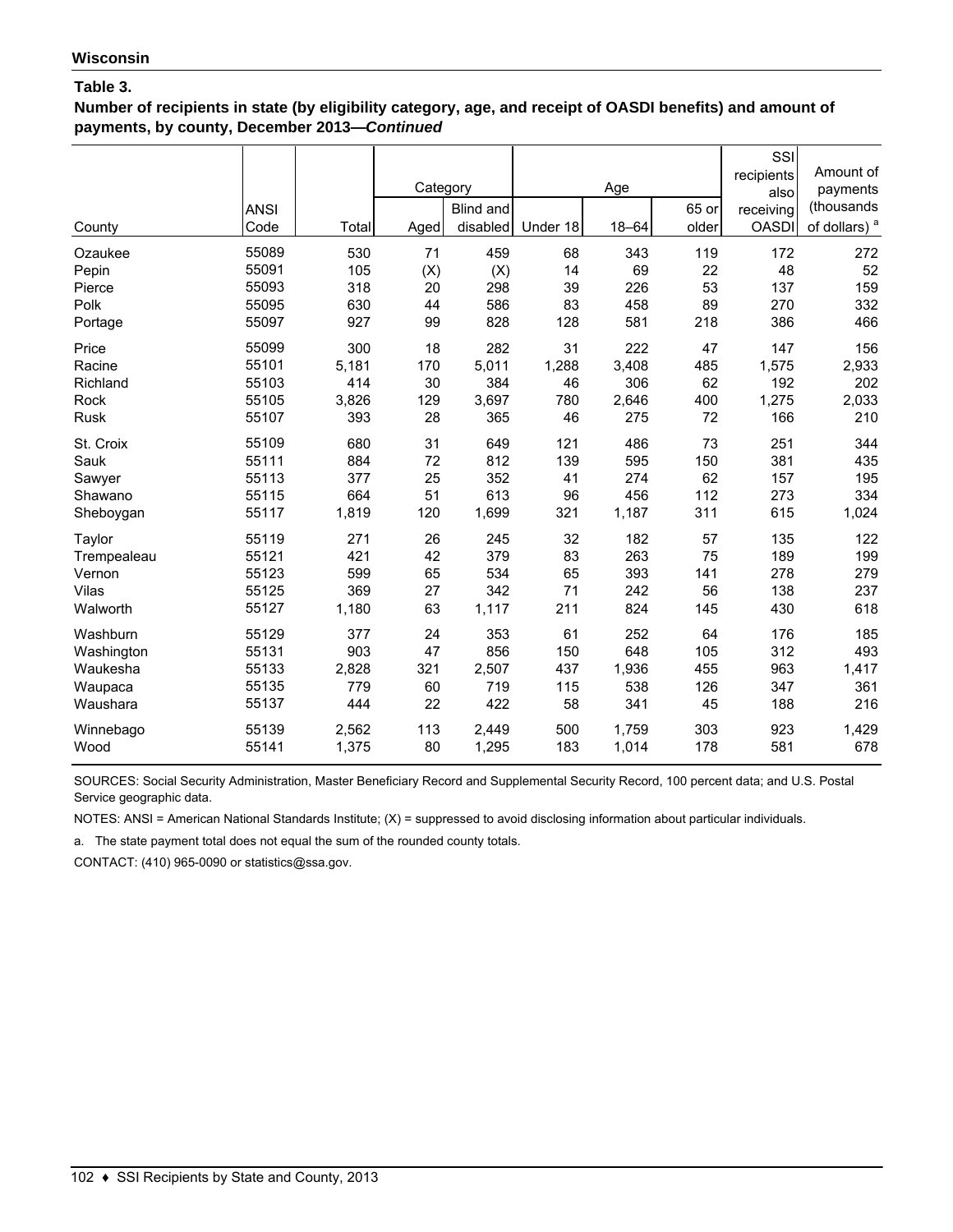# **Table 3.**

**Number of recipients in state (by eligibility category, age, and receipt of OASDI benefits) and amount of payments, by county, December 2013**

| County             | <b>ANSI</b><br>Code | Total | Category<br>Aged | Blind and<br>disabled | Under 18 | Age<br>$18 - 64$ | 65 or<br>older | SSI<br>recipients<br>also<br>receiving<br><b>OASDI</b> | Amount of<br>payments<br>(thousands<br>of dollars) <sup>a</sup> |
|--------------------|---------------------|-------|------------------|-----------------------|----------|------------------|----------------|--------------------------------------------------------|-----------------------------------------------------------------|
| Total, Wyoming     | 56                  | 6,888 | 334              | 6,554                 | 1,069    | 4,953            | 866            | 2,550                                                  | 3,528                                                           |
| Albany             | 56001               | 298   | 10               | 288                   | 37       | 237              | 24             | 109                                                    | 153                                                             |
| <b>Big Horn</b>    | 56003               | 149   | (X)              | (X)                   | 18       | 94               | 37             | 56                                                     | 66                                                              |
| Campbell           | 56005               | 291   | (X)              | (X)                   | 49       | 216              | 26             | 101                                                    | 153                                                             |
| Carbon             | 56007               | 159   | (X)              | (X)                   | 27       | 117              | 15             | 57                                                     | 88                                                              |
| Converse           | 56009               | 150   | 12               | 138                   | 31       | 97               | 22             | 58                                                     | 76                                                              |
| Crook              | 56011               | 46    | (X)              | (X)                   | (X)      | 33               | (X)            | 16                                                     | 25                                                              |
| Fremont            | 56013               | 874   | 57               | 817                   | 156      | 571              | 147            | 298                                                    | 441                                                             |
| Goshen             | 56015               | 229   | 17               | 212                   | 24       | 155              | 50             | 99                                                     | 119                                                             |
| <b>Hot Springs</b> | 56017               | 83    | (X)              | (X)                   | (X)      | 68               | (X)            | 38                                                     | 38                                                              |
| Johnson            | 56019               | 48    | (X)              | (X)                   | (X)      | 31               | (X)            | 17                                                     | 25                                                              |
| Laramie            | 56021               | 1,579 | 55               | 1,524                 | 259      | 1,146            | 174            | 552                                                    | 839                                                             |
| Lincoln            | 56023               | 144   | (X)              | (X)                   | 24       | 109              | 11             | 48                                                     | 84                                                              |
| Natrona            | 56025               | 1,202 | 51               | 1,151                 | 210      | 861              | 131            | 450                                                    | 621                                                             |
| Niobrara           | 56027               | 34    | (X)              | (X)                   | (X)      | 24               | (X)            | 14                                                     | 16                                                              |
| Park               | 56029               | 279   | 15               | 264                   | 33       | 204              | 42             | 122                                                    | 127                                                             |
| Platte             | 56031               | 106   | 16               | 90                    | 10       | 70               | 26             | 55                                                     | 46                                                              |
| Sheridan           | 56033               | 294   | 19               | 275                   | 26       | 223              | 45             | 130                                                    | 129                                                             |
| Sublette           | 56035               | 49    | (X)              | (X)                   | (X)      | 36               | (X)            | 19                                                     | 23                                                              |
| Sweetwater         | 56037               | 373   | 16               | 357                   | 70       | 269              | 34             | 131                                                    | 186                                                             |
| Teton              | 56039               | 54    | (X)              | (X)                   | (X)      | 35               | (X)            | 25                                                     | 30                                                              |
| Uinta              | 56041               | 278   | (X)              | (X)                   | 34       | 228              | 16             | 90                                                     | 153                                                             |
| Washakie           | 56043               | 108   | (X)              | (X)                   | 10       | 87               | 11             | 43                                                     | 58                                                              |
| Weston             | 56045               | 61    | (X)              | (X)                   | (X)      | 42               | (X)            | 22                                                     | 33                                                              |

SOURCES: Social Security Administration, Master Beneficiary Record and Supplemental Security Record, 100 percent data; and U.S. Postal Service geographic data.

NOTES: ANSI = American National Standards Institute; (X) = suppressed to avoid disclosing information about particular individuals.

a. The state payment total does not equal the sum of the rounded county totals.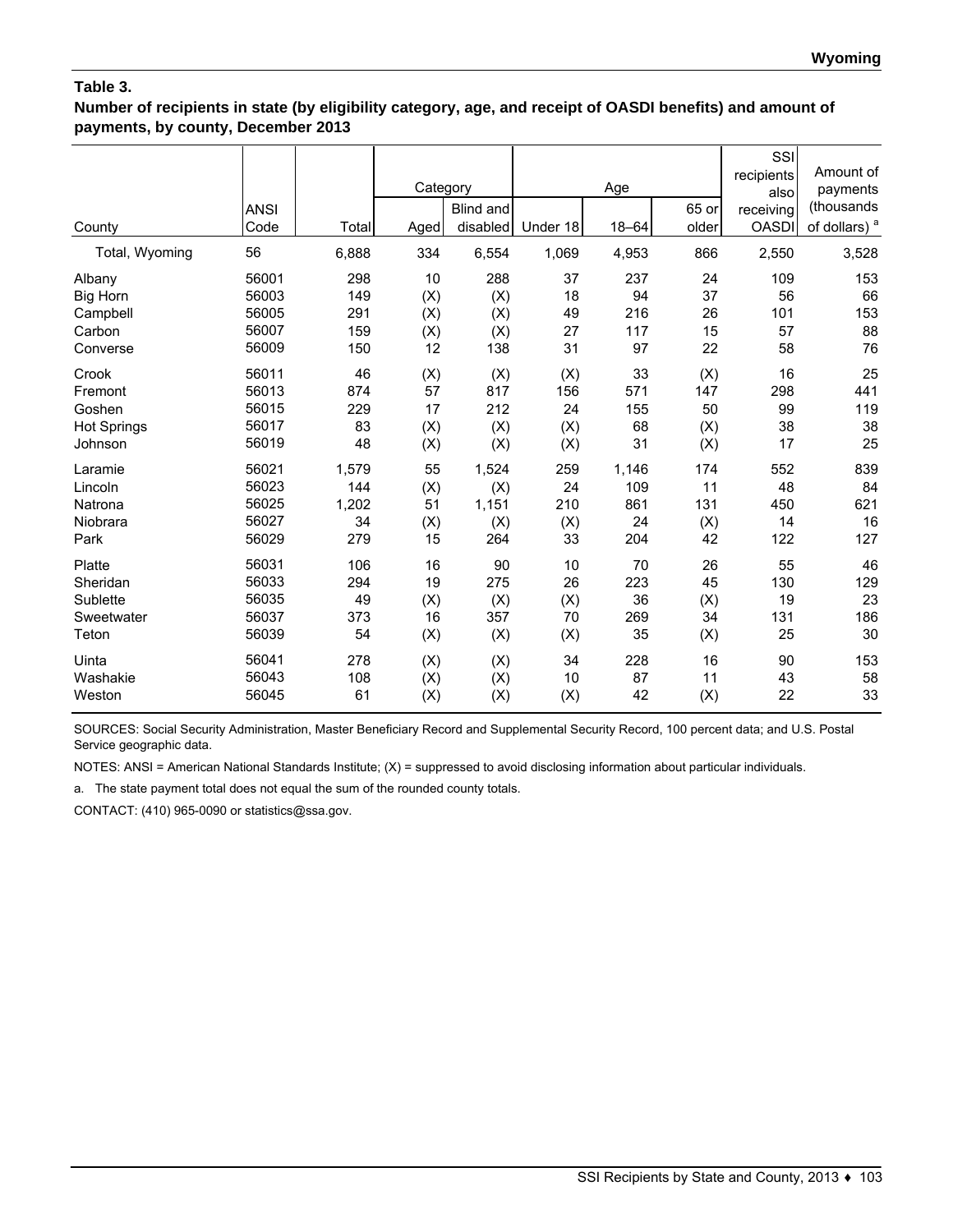## **Number of persons receiving federally administered optional state supplementation, December 2013**

|                                                 | <b>State</b> |           |                         |              | Disabled                |         |
|-------------------------------------------------|--------------|-----------|-------------------------|--------------|-------------------------|---------|
| Living arrangement                              | code         | Total     | Aged                    | <b>Blind</b> | Adult                   | Child   |
| All recipients, California                      |              | 1,298,732 | 357.654                 | 18.857       | 803,820                 | 118,401 |
| Living independently with cooking facilities    | A            | 993.593   | 304.363                 | 17.077       | 671,209                 | 944     |
| Non-medical out-of-home care                    | B            | 49.821    | 4.077                   | 530          | 43.700                  | 1.514   |
| Living independently without cooking facilities | С            | 39.104    | 2.993                   | (X)          | 36,083                  | (X)     |
| Living in the household of another              | D            | 84.599    | 41.435                  | 979          | 41,808                  | 377     |
| Disabled minor in home of parent or relative by |              |           |                         |              |                         |         |
| blood or marriage                               | Е            | (X)       | $\cdot$ $\cdot$ $\cdot$ | .            | $\cdot$ $\cdot$ $\cdot$ | 110,918 |
| Nonmedical out-of-home care, living in the      |              |           |                         |              |                         |         |
| household of another                            | F            | 915       | 178                     | 21           | 684                     | 32      |
| Disabled minor in the household of another      | G            | (X)       | $\cdot$ $\cdot$ $\cdot$ | .            | $\cdot$ $\cdot$ $\cdot$ | 3,837   |
| Medicaid facility                               | J            | 15,945    | (X)                     | (X)          | (X)                     | (X)     |

SOURCE: Social Security Administration, Supplemental Security Record, 100 percent data.

NOTES: The Social Security Administration reported expenditures of \$2,462,155,000 for calendar year 2013 in federally administered payments to SSI recipients.

#### $\ldots$  = not applicable.

 $(X)$  = suppressed to avoid disclosing information about particular individuals.

DEFINITIONS:

#### **A: Living independently with cooking facilities.** Includes recipients who:

- Live in their own household and have cooking and food storage facilities or are provided with meals as part of the living arrangement;
- Are patients in private medical facilities licensed by the state but not certified under Title XIX;
- Are blind children under age 18 who live with parents, or disabled children age 18 or older who live with parents or meet the shared living criteria;
- Are blind and live independently with or without cooking and food storage facilities; or
- Are patients in a private medical licensed facility where Title XIX does not pay more than 50 percent of the cost of care.

**B: Nonmedical out-of-home care (NMOHC).** Includes adult recipients who reside in a federal Code A living arrangement and who receive care and supervision while residing either in the home of a relative, legal guardian, or conservator or in a state-licensed NMOHC facility. Includes children who are:

- Blind and residing in a state-licensed NMOHC facility,
- Blind and residing in the home of a relative who is not a parent or legal guardian,
- Disabled and residing in a state-licensed NMOHC facility,
- Disabled and residing in the home of a legal guardian who is not a relative,
- Disabled and residing in the home of a relative who is not a parent, or
- Blind or disabled and residing in a "certified family home" approved by a licensed home finding agency ("certified family home placement").

**C: Living independently without cooking facilities (aged and disabled).** Includes aged or disabled recipients or couples who are not provided with meals and do not have access to adequate cooking and food storage facilities as part of their living arrangement, including transients.

**D: Living in the household of another.** Includes recipients residing in a federal Code B living arrangement who do not qualify for any other state living arrangement.

**E: Disabled minor in home of parent or relative by blood or marriage.** Includes disabled children under age 18 who reside with a parent.

**F: Nonmedical out-of-home care, living in the household of another.** Includes recipients who meet the state criteria for nonmedical out-ofhome care payments and are in a federal Code B living arrangement.

**G: Disabled minor in the household of another.** Includes disabled children under age 18 who reside with a parent or relative by blood or marriage but are in a federal Code B living arrangement.

**J: Medicaid facility.** Includes recipients who reside in a federal Code D living arrangement, and is also used to supplement Section 1619 cases.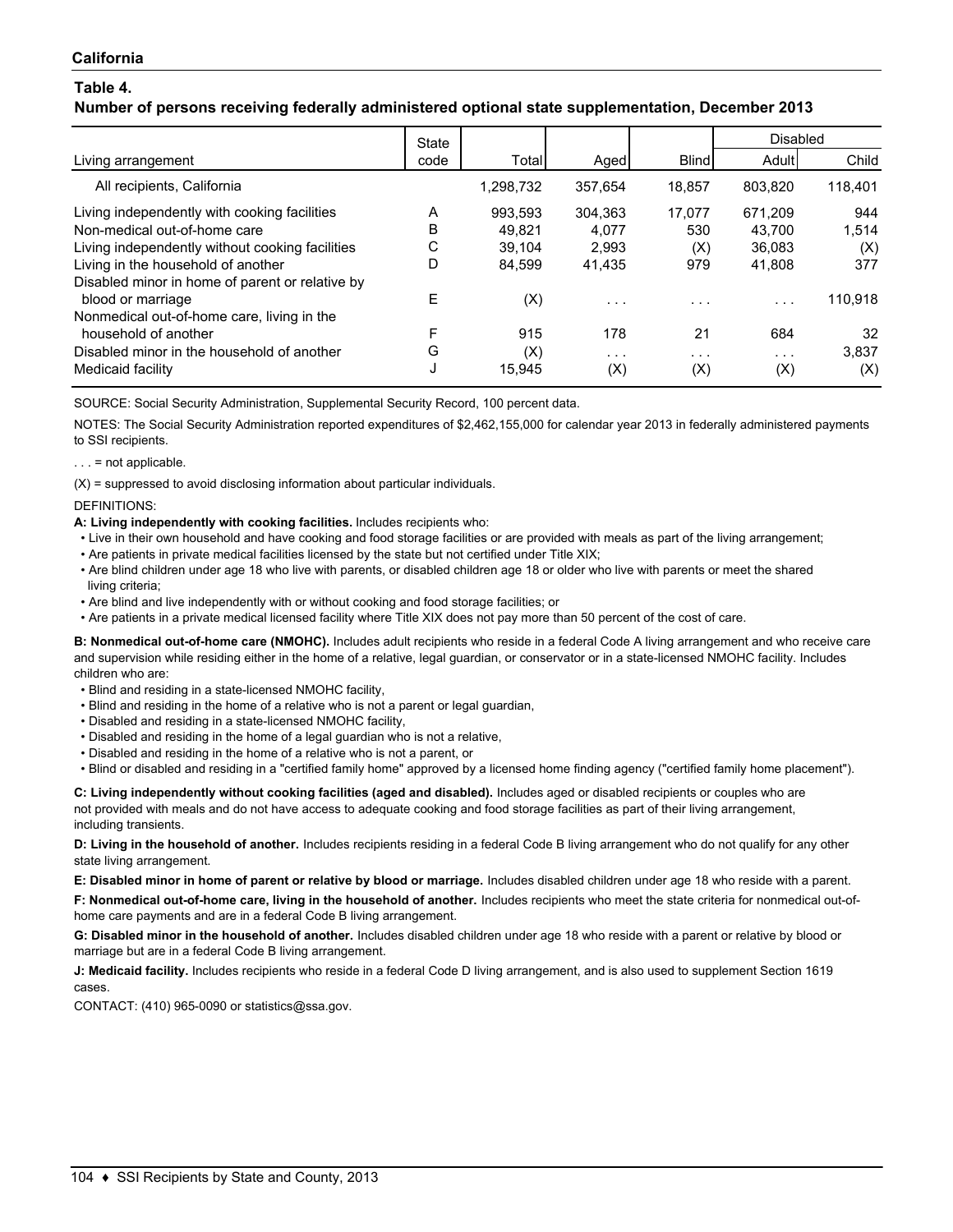# **Table 4. Number of persons receiving federally administered optional state supplementation, December 2013**

|                                           | State |       |       |                | Disabled |       |
|-------------------------------------------|-------|-------|-------|----------------|----------|-------|
| Living arrangement                        | code  | Total | Aqedl | <b>Blind</b>   | Adult    | Child |
| All recipients, Delaware                  |       | 602   | 21    | (X)            | 568      | (X)   |
| Certified adult residential care facility |       | 602   | 21    | $(\mathsf{X})$ | 568      | (X)   |

SOURCE: Social Security Administration, Supplemental Security Record, 100 percent data.

NOTES: The Social Security Administration reported expenditures of \$920,000 for calendar year 2013 in federally administered payments to SSI recipients.

(X) = suppressed to avoid disclosing information about particular individuals.

#### DEFINITION:

**A: Certified adult residential care facility.** Includes recipients who are certified by the Delaware Department of Health and Social Services as residents of an adult residential care home or an assisted living facility.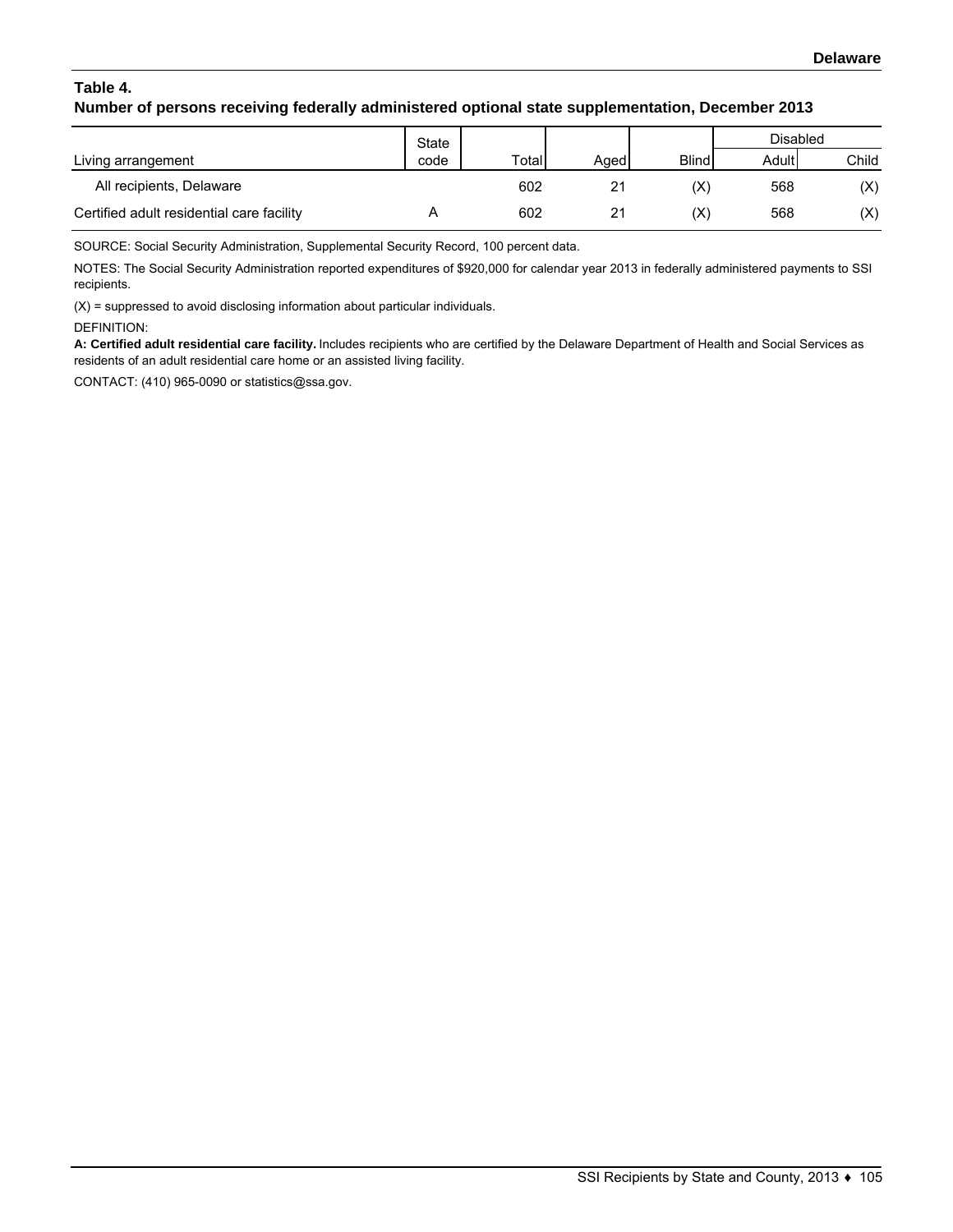## **Number of persons receiving federally administered optional state supplementation, December 2013**

|                                          | State |             |                |                | Disabled       |       |
|------------------------------------------|-------|-------------|----------------|----------------|----------------|-------|
| Living arrangement                       | code  | Total       | Aged           | <b>Blind</b>   | Adult          | Child |
| All recipients, District of Columbia     |       | 1.256       | 88             |                | 1.128          | 33    |
| Adult foster care home (50 beds or less) |       | 668         | $(\mathsf{X})$ | (X)            | 622            | (X)   |
| Adult foster care home (over 50 beds)    | в     | (X)         | $(\mathsf{X})$ | (X)            | (X)            | (X)   |
| Medicaid facility                        | G     | $({\sf X})$ | (X)            | $(\mathsf{X})$ | $(\mathsf{X})$ | (X)   |

SOURCE: Social Security Administration, Supplemental Security Record, 100 percent data.

NOTES: The Social Security Administration reported expenditures of \$5,086,000 for calendar year 2013 in federally administered payments to SSI recipients.

(X) = suppressed to avoid disclosing information about particular individuals.

DEFINITIONS:

**A and B: Adult foster care home.** Includes recipients who are certified by the District of Columbia Department of Health Care Finance or the Commission on Mental Health Services as residents of an adult foster care home.

**G: Medicaid facility.** Includes recipients residing in a federal Code D living arrangement.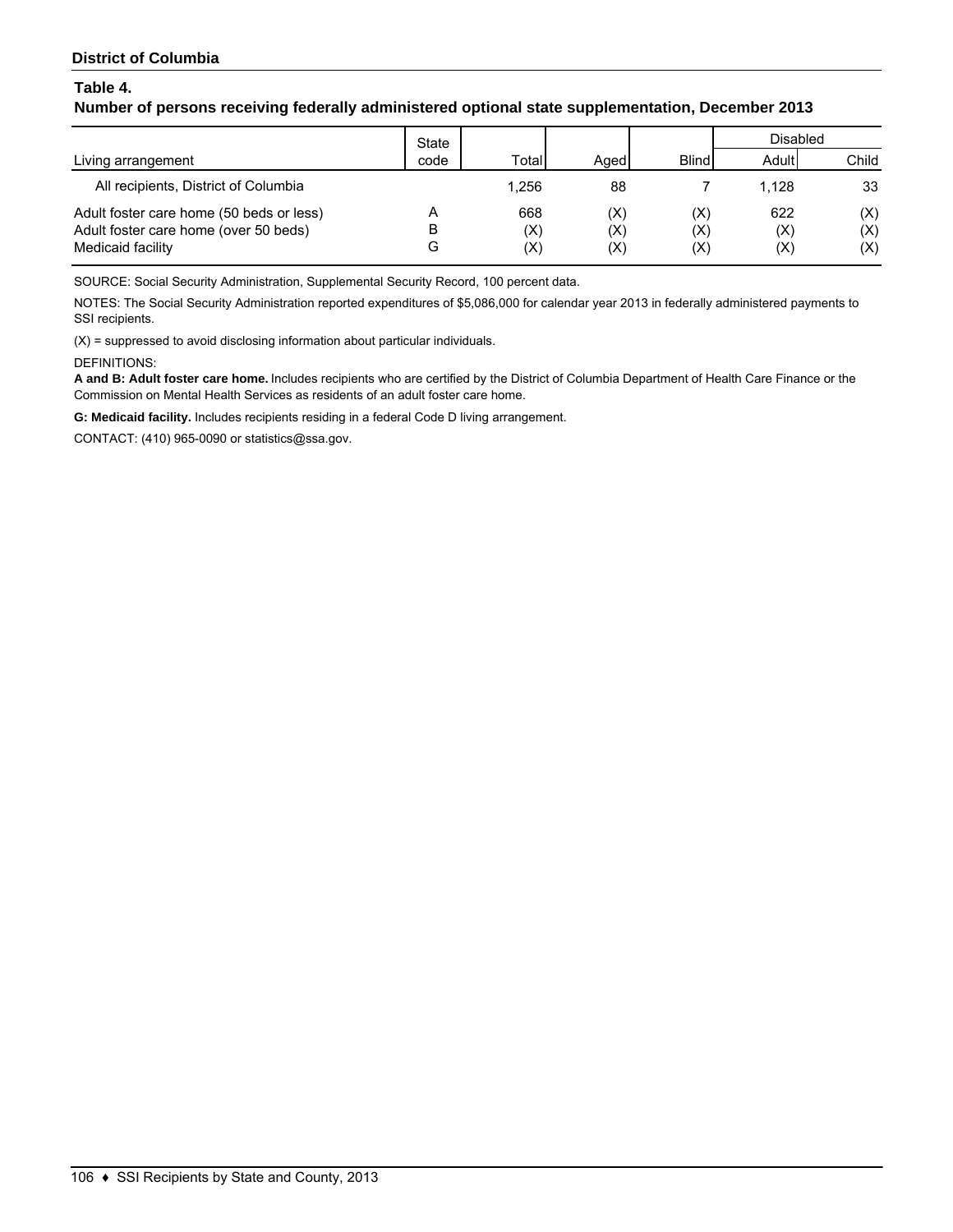# **Table 4. Number of persons receiving federally administered optional state supplementation, December 2013**

|                                     | State |       |      |              | <b>Disabled</b> |       |
|-------------------------------------|-------|-------|------|--------------|-----------------|-------|
| Living arrangement                  | code  | Total | Aged | <b>Blind</b> | Adult           | Child |
| All recipients, Hawaii              |       | 2.824 | 878  | 32           | 1.900           | 14    |
| Foster care home                    | B     | 1.361 | 684  | (X)          | 670             | (X)   |
| Medicaid facility                   |       | 181   | (X)  | (X)          | 111             | (X)   |
| Domiciliary care facility, Level I  | н     | 1.249 | 128  | 22           | 1,099           | 0     |
| Domiciliary care facility, Level II |       | 33    | (X)  | (X)          | 20              | 0     |

SOURCE: Social Security Administration, Supplemental Security Record, 100 percent data.

NOTES: The Social Security Administration reported expenditures of \$16,804,000 for calendar year 2013 in federally administered payments to SSI recipients.

 $(X)$  = suppressed to avoid disclosing information about particular individuals.

DEFINITIONS:

**B: Foster care home.** Includes recipients who are certified by the state as residents of a foster care home.

**D: Medicaid facility.** Includes recipients residing in a federal Code D living arrangement.

**H and I: Domiciliary care facility.** Includes recipients (including children) living in a private, nonmedical facility (established and maintained for the purpose of providing personal care and services to aged, infirm, or handicapped persons) and certified by the state. Level I is licensed by the state for fewer than six residents, and Level II is licensed for six or more residents.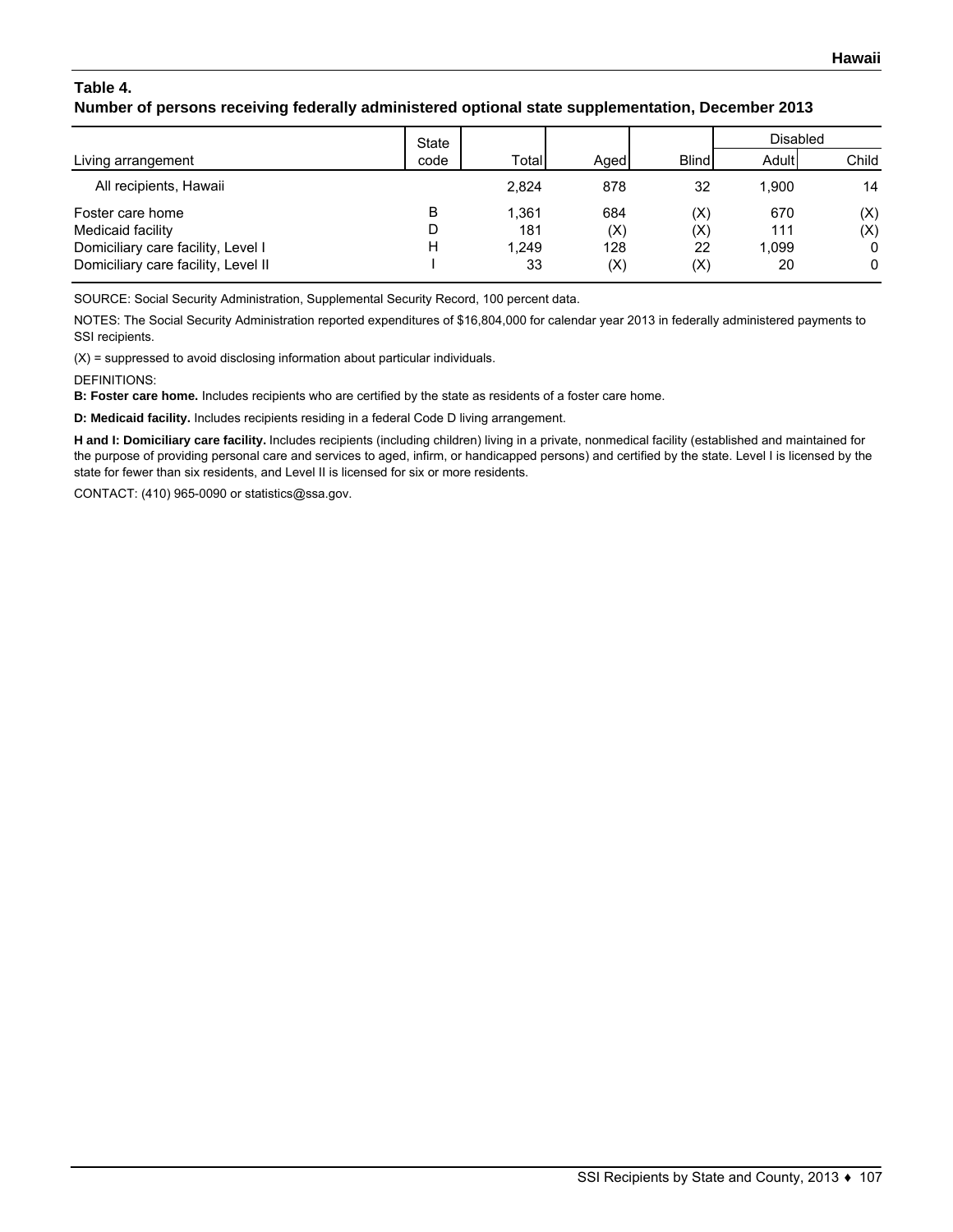## **Number of persons receiving federally administered optional state supplementation, December 2013**

|                                            | <b>State</b> |       |             |              | Disabled |              |
|--------------------------------------------|--------------|-------|-------------|--------------|----------|--------------|
| Living arrangement                         | code         | Total | Aaed        | <b>Blind</b> | Adult    | Child        |
| All recipients, lowa                       |              | 2,099 | 104         | 542          | 1.362    | 91           |
| Living independently (blind)               |              | 514   |             | 514          |          | 0            |
| Living in the household of another (blind) | В            | 10    |             | 10           |          | $\mathbf{0}$ |
| Living with a dependent person             | C            | (X)   | $({\sf X})$ | 18           | 1.359    | 91           |
| Family life or boarding home               | D and I      | (X)   | (X)         | 0            |          | $\mathbf{0}$ |

SOURCE: Social Security Administration, Supplemental Security Record, 100 percent data.

NOTES: The Social Security Administration reported expenditures of \$6,267,000 for calendar year 2013 in federally administered payments to SSI recipients.

 $(X)$  = suppressed to avoid disclosing information about particular individuals.

#### DEFINITIONS:

**A: Living independently (blind).** Includes all blind recipients who are not included under another arrangement, do not have an essential person, and are not otherwise ineligible for supplementation.

**B: Living in the household of another (blind).** Includes all blind recipients who are residing in a federal Code B living arrangement, are not included under another state arrangement, do not have an essential person, and are not otherwise ineligible for supplementation.

**C: Living with a dependent person.** Includes a recipient residing in a federal Code A, B, or C living arrangement. The recipient has an ineligible spouse, parent, child, or adult child living in the home who is financially dependent on him or her as defined by the Iowa Department of Human Services.

**D and I: Family life or boarding home.** Includes recipients residing in a federal Code A living arrangement who reside in a family life home or boarding home licensed by the Iowa Department of Health or certified by the Iowa Department of Human Services.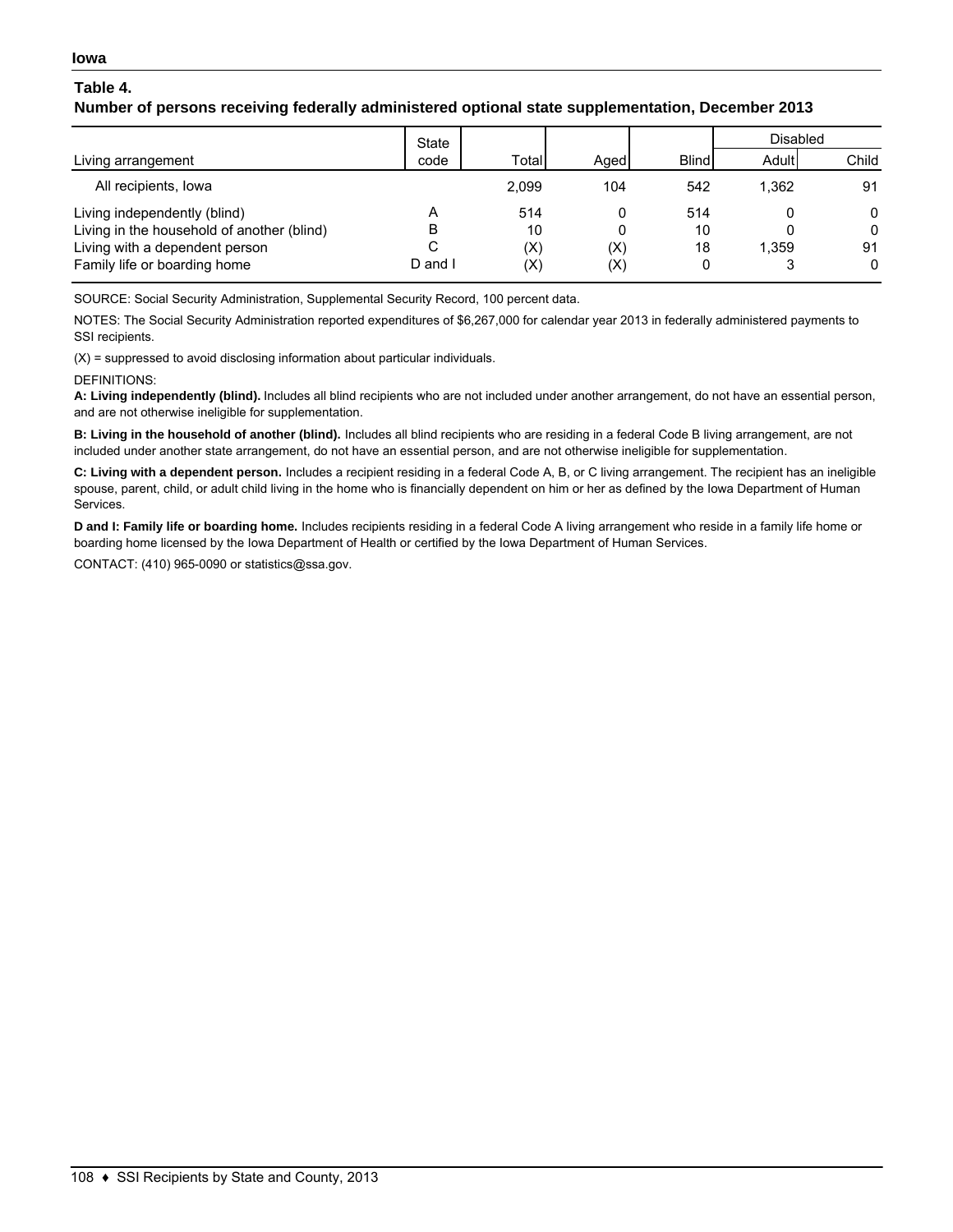# **Number of persons receiving federally administered optional state supplementation, December 2013**

|                                               | State |        |      |              | <b>Disabled</b> |              |
|-----------------------------------------------|-------|--------|------|--------------|-----------------|--------------|
| Living arrangement                            | code  | Total  | Aged | <b>Blind</b> | Adult           | Child        |
| All recipients, Michigan                      |       | 12,749 | 649  | 70           | 11.794          | 236          |
| Domiciliary care                              |       | 38     | 3    | 0            | 35              | $\mathbf{0}$ |
| Personal care facility                        |       | 10.536 | 323  | 57           | 10.139          | 17           |
| Home for the aged                             |       | 226    | (X)  | (X)          | 132             | 0            |
| Living independently with an essential person | G     | 0      | 0    | 0            | 0               | $\Omega$     |
| Living in the household of another with an    |       |        |      |              |                 |              |
| essential person                              | Н     |        | 0    | 0            | 0               | $\Omega$     |
| Medicaid facility                             |       | 1.949  | (X)  | (X)          | 1,488           | 219          |

SOURCE: Social Security Administration, Supplemental Security Record, 100 percent data.

NOTES: The Social Security Administration reported expenditures of \$18,844,000 for calendar year 2013 in federally administered payments to SSI recipients.

(X) = suppressed to avoid disclosing information about particular individuals.

DEFINITIONS:

**D: Domiciliary care.** Includes recipients residing in licensed nonmedical facilities that provide room, board, and supervision. The state certifies which recipients are residents requiring this level of care.

**E: Personal care facility.** Includes recipients residing in licensed nonmedical facilities that provide general supervision, physical care, and assistance in carrying out the basic activities of daily living. The state certifies which recipients are residents requiring this level of care.

**F: Home for the aged.** Includes recipients residing in nonmedical facilities for the aged. The state certifies which recipients are residents requiring this level of care. Such care situations include, but are not limited to, licensed homes for the aged.

**G: Living independently with an essential person.** Includes recipients with an essential person who are not living in the household of another. Children under age 18 are excluded. Payment levels for essential person apply only to cases converted from the state rolls in 1974.

**H: Living in the household of another with an essential person.** Includes recipients converted from the 1973 state rolls who reside in another's household and it is determined that they need assistance from someone considered essential to their well-being.

**I: Medicaid facility.** Includes recipients residing in a federal Code D living arrangement.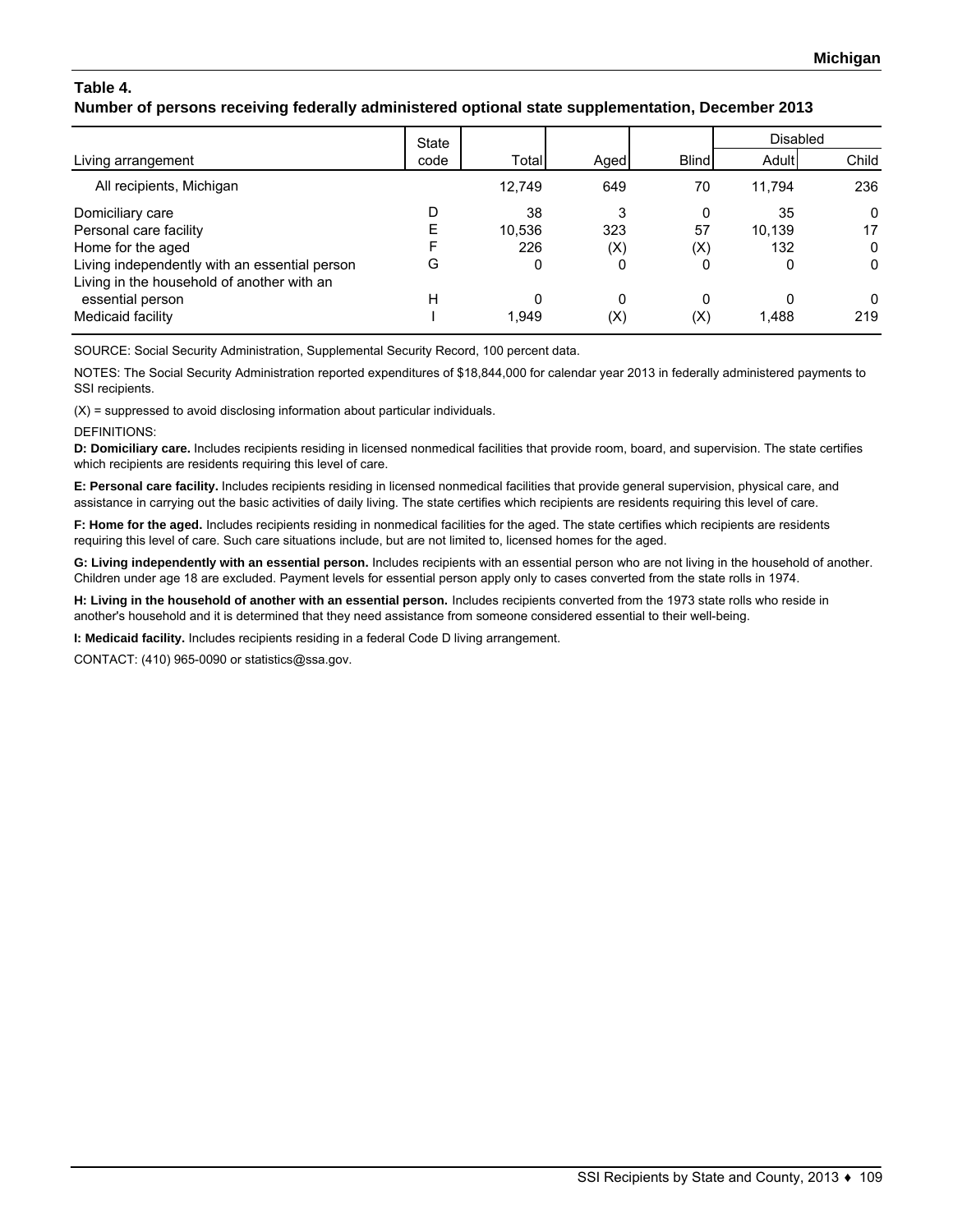#### **Montana**

### **Table 4.**

### **Number of persons receiving federally administered optional state supplementation, December 2013**

|                                             | State |       |                |              | <b>Disabled</b> |              |
|---------------------------------------------|-------|-------|----------------|--------------|-----------------|--------------|
| Living arrangement                          | code  | Total | Aged           | <b>Blind</b> | Adult           | Child        |
| All recipients, Montana                     |       | 963   | 26             | 13           | 787             | 137          |
| Assisted living facility                    | G     | 139   | (X)            | (X)          | 114             | (X)          |
| Group home for the mentally ill or disabled | н     | 114   | 0              | 0            | (X)             | (X)          |
| Community home for the physically or        |       |       |                |              |                 |              |
| developmentally disabled                    |       | 512   | $(\mathsf{X})$ | (X)          | 491             | (X)          |
| Child and adult foster care home            |       | 164   | 0              | $({\sf X})$  | (X)             | 90           |
| Transitional living services for the        |       |       |                |              |                 |              |
| developmentally disabled                    | κ     | 34    | 0              | 0            | 34              | $\mathbf{0}$ |

SOURCE: Social Security Administration, Supplemental Security Record, 100 percent data.

NOTES: The Social Security Administration reported expenditures of \$996,000 for calendar year 2013 in federally administered payments to SSI recipients.

(X) = suppressed to avoid disclosing information about particular individuals.

#### DEFINITIONS:

**G: Assisted living facility.** A facility that provides 24-hour personal care services to five or more persons who do not need skilled nursing care. Personal care services include help with eating, walking, dressing, bathing, etc., as well as supervision, local transportation, and protective oversight. These facilities must be licensed by the Department of Public Health and Human Services. Residents must:

- Be 18 years of age or older,
- Be ambulatory,
- Not be incontinent, and
- Not need chemical or physical restraints.

**H: Group home for the mentally ill or disabled.** Provides residential services to mentally ill persons in the community. Must have current license from the Department of Public Health and Human Services.

**I: Community home for the physically or developmentally disabled.** Homes for the developmentally disabled provide a family-type residence and related residential services to persons with developmental disabilities. Children can be residents of these homes. Homes for the severely disabled provide a home-like residence for two to eight severely disabled persons. Persons with a primary diagnosis of mental illness are not included in the latter homes. These homes must be licensed by the Department of Public Health and Human Services.

**J: Child and adult foster care home.** A children's foster home is a licensed home that provides care to a child. An adult foster home is a home licensed by the Department of Public Health and Human Services that provides personal and custodial care to disabled adults or aged persons.

**K: Transitional living services for the developmentally disabled.** This program provides an intermediate step between the group home and independent living. It consists of persons living in congregate apartments with some staff supervision. Staff provide assistance in such areas of daily living as cooking, shopping, and cleaning.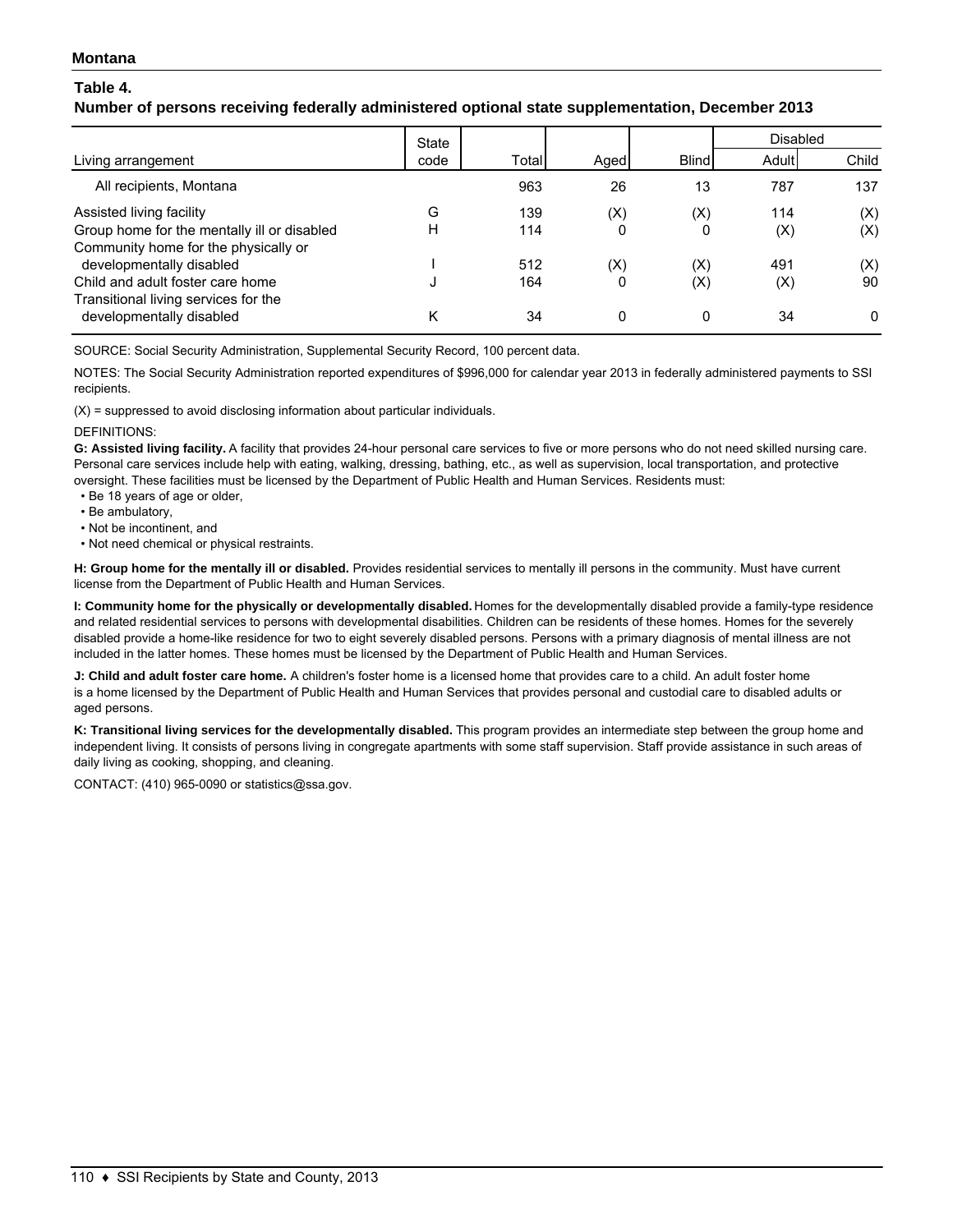## **Number of persons receiving federally administered optional state supplementation, December 2013**

|                                                                                | State       |                      |                      | <b>Blind</b>      |                 |                   |
|--------------------------------------------------------------------------------|-------------|----------------------|----------------------|-------------------|-----------------|-------------------|
| Living arrangement                                                             | code        | Totall               | Aged                 | Adult             | Child           | Other             |
| All recipients, Nevada                                                         |             | 12.072               | 11.378               | 538               | 71              | 85                |
| Living independently<br>Living in the household of another<br>Domiciliary care | Α<br>в<br>С | 11.109<br>632<br>331 | 10.461<br>596<br>321 | 497<br>(X)<br>(X) | (X)<br>(X)<br>0 | (X)<br>(X)<br>(X) |

SOURCE: Social Security Administration, Supplemental Security Record, 100 percent data.

NOTES: The Social Security Administration reported expenditures of \$6,833,000 for calendar year 2013 in federally administered payments to SSI recipients.

(X) = suppressed to avoid disclosing information about particular individuals.

#### DEFINITIONS:

**A: Living independently.** Includes aged and blind recipients who live in their own household or are in certified private medical facilities where Medicaid does not pay more than 50 percent of the cost of care. Also includes blind children under age 18 living in their parents' household.

**B: Living in the household of another.** Includes aged and blind recipients residing in a federal Code B living arrangement.

**C: Domiciliary care (aged and blind).** Includes aged and blind recipients who live in private nonmedical facilities or in residential facilities serving 16 or fewer persons that provide personal care and services and who are unrelated to the proprietor.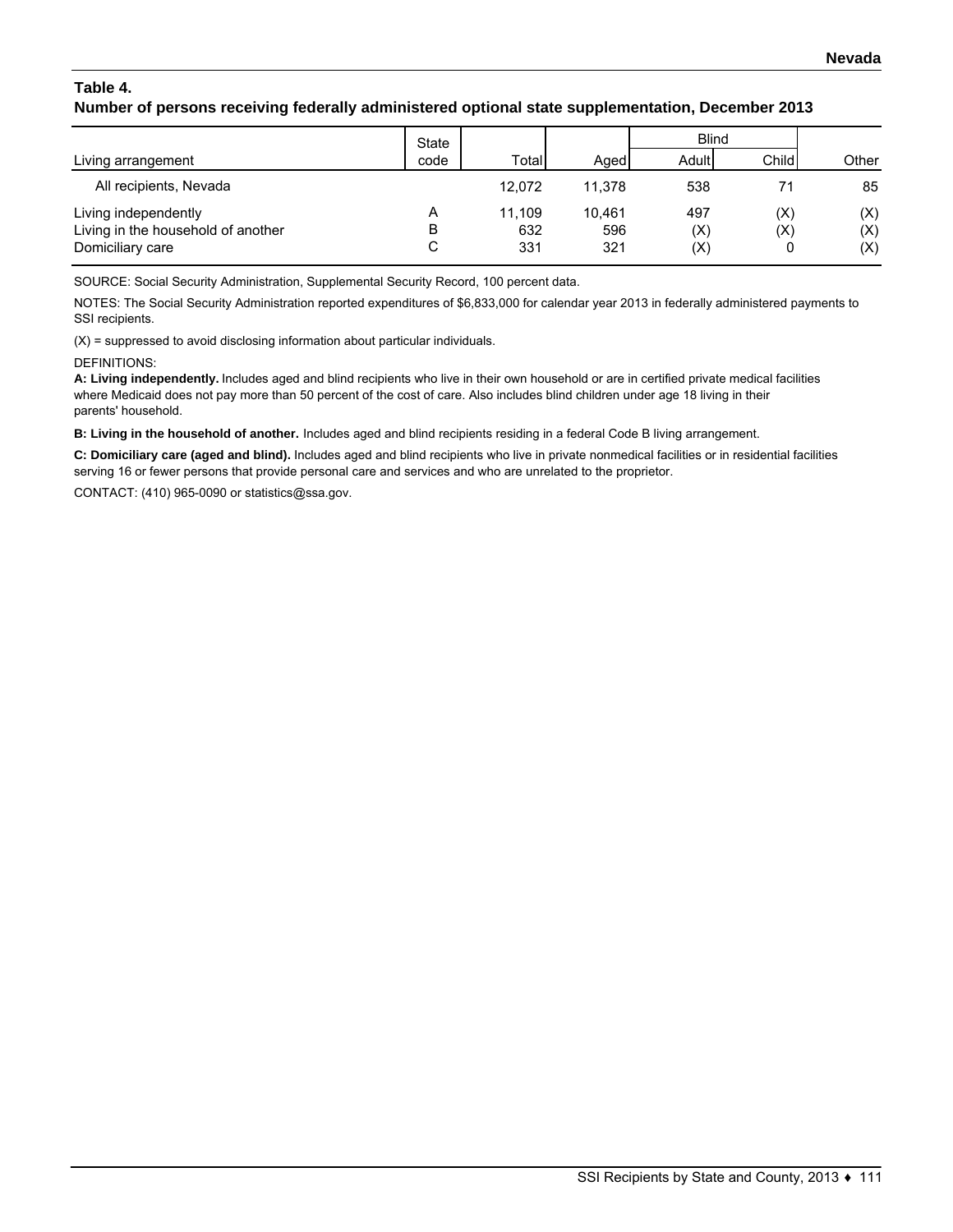## **Number of persons receiving federally administered optional state supplementation, December 2013**

|                                           | State |         |        |              | <b>Disabled</b> |          |
|-------------------------------------------|-------|---------|--------|--------------|-----------------|----------|
| Living arrangement                        | code  | Total   | Aged   | <b>Blind</b> | Adult           | Child    |
| All recipients, New Jersey                |       | 179.062 | 34.894 | 764          | 117.248         | 26,156   |
| Congregate care facility                  | A     | 4.638   | 366    | 27           | 4.127           | 118      |
| Living alone or with others               | B     | 142.482 | 23.984 | 601          | 93,733          | 24,164   |
| Living alone with an ineligible spouse or |       |         |        |              |                 |          |
| essential person                          | С     | 4.534   | 2.291  | 15           | 2.228           | 0        |
| Living in the household of another        | D     | 21.615  | 7.191  | 99           | 12,843          | 1,482    |
| Medicaid facility                         | G     | 4.367   | 994    | 22           | 2,959           | 392      |
| Residential health care facility          |       | 1,426   | 68     | 0            | 1,358           | $\Omega$ |

SOURCE: Social Security Administration, Supplemental Security Record, 100 percent data.

NOTE: The Social Security Administration reported expenditures of \$83,185,000 for calendar year 2013 in federally administered payments to SSI recipients.

#### DEFINITIONS:

**A: Congregate care facility.** Includes recipients in:

- Residential heath care facilities who are under the supervision of the Department of Human Services,
- Residential facilities for children and adults under the supervision of or placement by the Division of Developmental Disabilities or the Division of Youth and Family Services and supervised or placed by the Department of Human Services, and
- Assisted living residences and in comprehensive personal care homes licensed by the New Jersey Department of Health and Senior Services.

**B: Living alone or with others.** Includes recipients residing in a federal Code A or C living arrangement who do not meet the definitions of other state living arrangements. Includes persons in:

- The Transitional Residency Program when their placement is through the Division of Mental Health and Hospitals, Department of Human Services;
- Room and board facilities licensed by the Department of Community Affairs; and
- Persons in medical facilities who reside in a federal Code A living arrangement on the basis of their eligibility under section 1611(e)(1)(E) of the Social Security Act.

#### **C: Living alone with an ineligible spouse or essential person.**

• Applies to recipients who live only with their ineligible spouse or their ineligible spouse and foster children.

 • Uses federal criteria. Recipient currently has an essential person living in the household and in December 1973 was receiving assistance under an approved state plan that covered the needs of an essential person.

**D: Living in the household of another.** Includes recipients residing in a federal Code B living arrangement.

**G: Medicaid facility.** Includes recipients residing in a federal Code D living arrangement.

**I: Residential health care facility.** Includes facilities that have been approved by the New Jersey Department of Community Affairs (DCA) and are either free-standing or attached to a nursing home, an assisted living residence, or a comprehensive personal care home approved by DCA.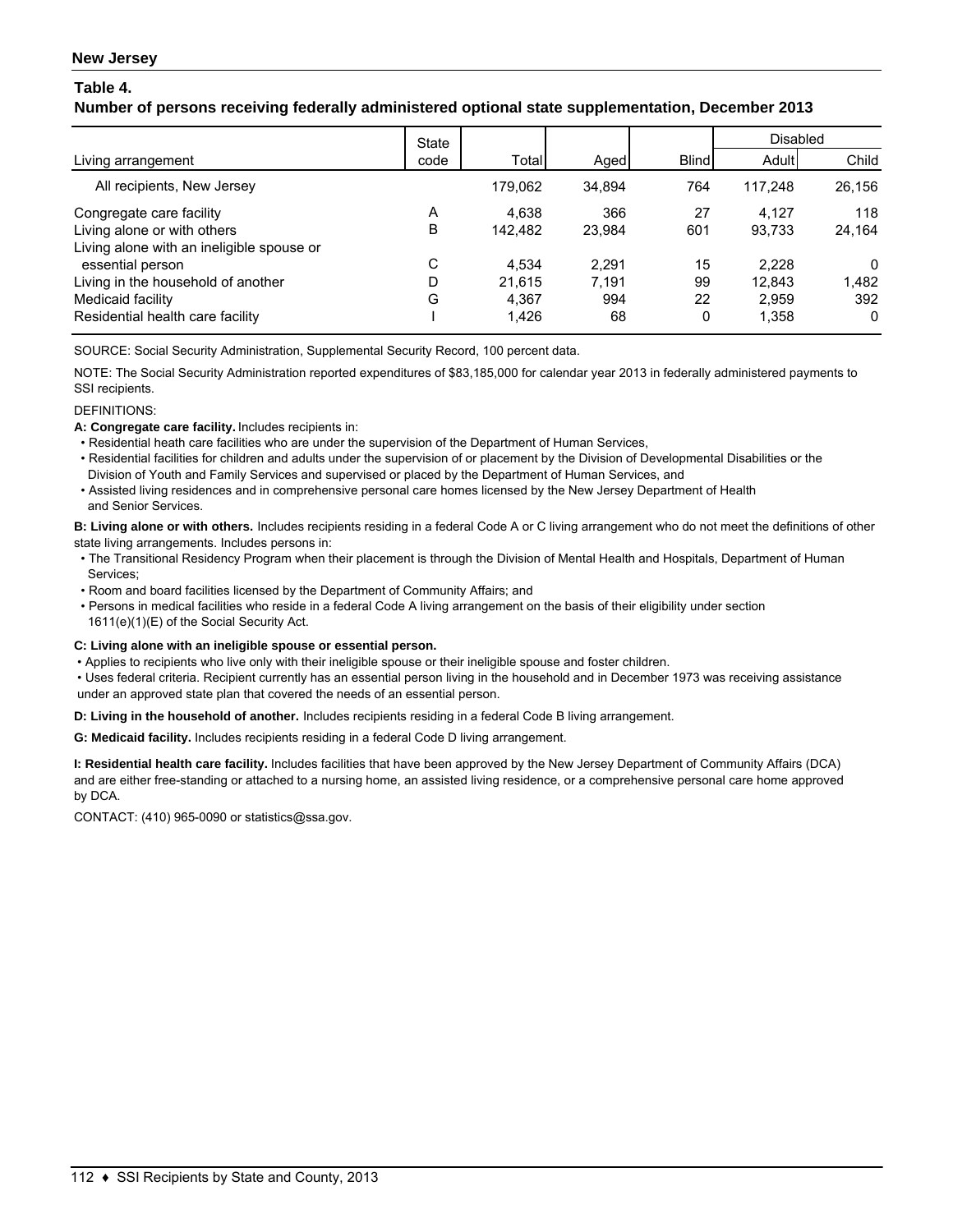## **Number of persons receiving federally administered optional state supplementation, December 2013**

|                                                                                           | State |         |         |              | <b>Disabled</b> |        |
|-------------------------------------------------------------------------------------------|-------|---------|---------|--------------|-----------------|--------|
| Living arrangement                                                                        | code  | Total   | Aged    | <b>Blind</b> | Adult           | Child  |
| All recipients, New York                                                                  |       | 683,150 | 127,187 | 2,922        | 464.949         | 88,092 |
| Living alone                                                                              | A     | 352.064 | 95.295  | 1,435        | 255,243         | 91     |
| Living with others                                                                        | в     | 258,601 | 19.110  | 1,092        | 154,358         | 84,041 |
| Congregate care facility, Level 1                                                         | С     | 2.796   | 89      | 17           | 2.556           | 134    |
| Congregate care facility, Level 2                                                         |       | 26.736  | 371     | 156          | 25,905          | 304    |
| Congregate care facility, Level 3                                                         | F     | 12.516  | 3,686   | (X)          | 8.790           | (X)    |
| Living in the household of another                                                        | F     | 27.421  | 7.994   | 173          | 15.994          | 3,260  |
| Medical facility, publicly operated residential facility,<br>and public emergency shelter |       | 3.016   | 642     | (X)          | 2,103           | (X)    |

SOURCE: Social Security Administration, Supplemental Security Record, 100 percent data.

NOTES: The Social Security Administration reported expenditures of \$629,293,000 for calendar year 2013 in federally administered payments to SSI recipients.

(X) = suppressed to avoid disclosing information about particular individuals.

**DEFINITIONS:** 

**A: Living alone.** Includes recipients living alone, with foster children, with an authorized homemaker, or in a family care home placed by an authorized agency. Also includes recipients living with others but either paying a flat fee for both room and board or preparing their meals separately.

**B: Living with others.** Includes recipients who reside in a dwelling with others and:

- Prepare food in common with at least one other person in the dwelling,
- Are members of a religious community,
- Are children who have not been included in state living arrangement C or D, or

 • Whose federal benefit rate has been reduced by one-third because of the federal determination that the recipient is both living in someone else's household and receiving some amount of free or subsidized food and shelter.

**C: Congregate care facility, Level 1.** Includes recipients in family-type homes and family care homes. These homes serve persons who are unable to function completely independently. Family-type homes are facilities certified by New York State, supervised by local departments of social services, and operated for the purpose of providing long-term residential care for adults. Family care homes are private households that provide care for mentally disabled persons. Eligibility for care in these homes is based on certification of placement by the local Department of Social Services or an office of the state Department of Mental Hygiene.

**D: Congregate care facility, Level 2.** Includes recipients in residential facilities who are aged or have mental or physical disabilities. Facilities at this level provide residential care for adults (and some children) and are certified by the New York State Department of Health.

**E: Congregate care facility, Level 3.** Includes recipients in nonmedical privately operated, state-certified, residential facilities that are operated for the purpose of providing treatment, training, and education for mentally retarded or developmentally disabled individuals.

**F: Living in the household of another.** Includes recipients residing in a federal Code B living arrangement and for New York State purposes is considered part of the living-with-others living arrangement.

**Z: Medical facility, publicly operated residential facility, and public emergency shelter.** Includes recipients in publicly operated residential facilities and public emergency shelters. This arrangement applies:

- When an SSI recipient is residing in a medical facility and is not expected to return home within 90 days and Medicaid is paying for at least 50 percent of the cost of care;
- When an SSI recipient is residing in a private medical facility and Medicaid is paying for less than 50 percent of the cost of care;
- When a recipient resides in a publicly operated residential facility serving 76 or fewer residents; or
- While a recipient resides in a public emergency shelter for 6 calendar months during a 9-month period.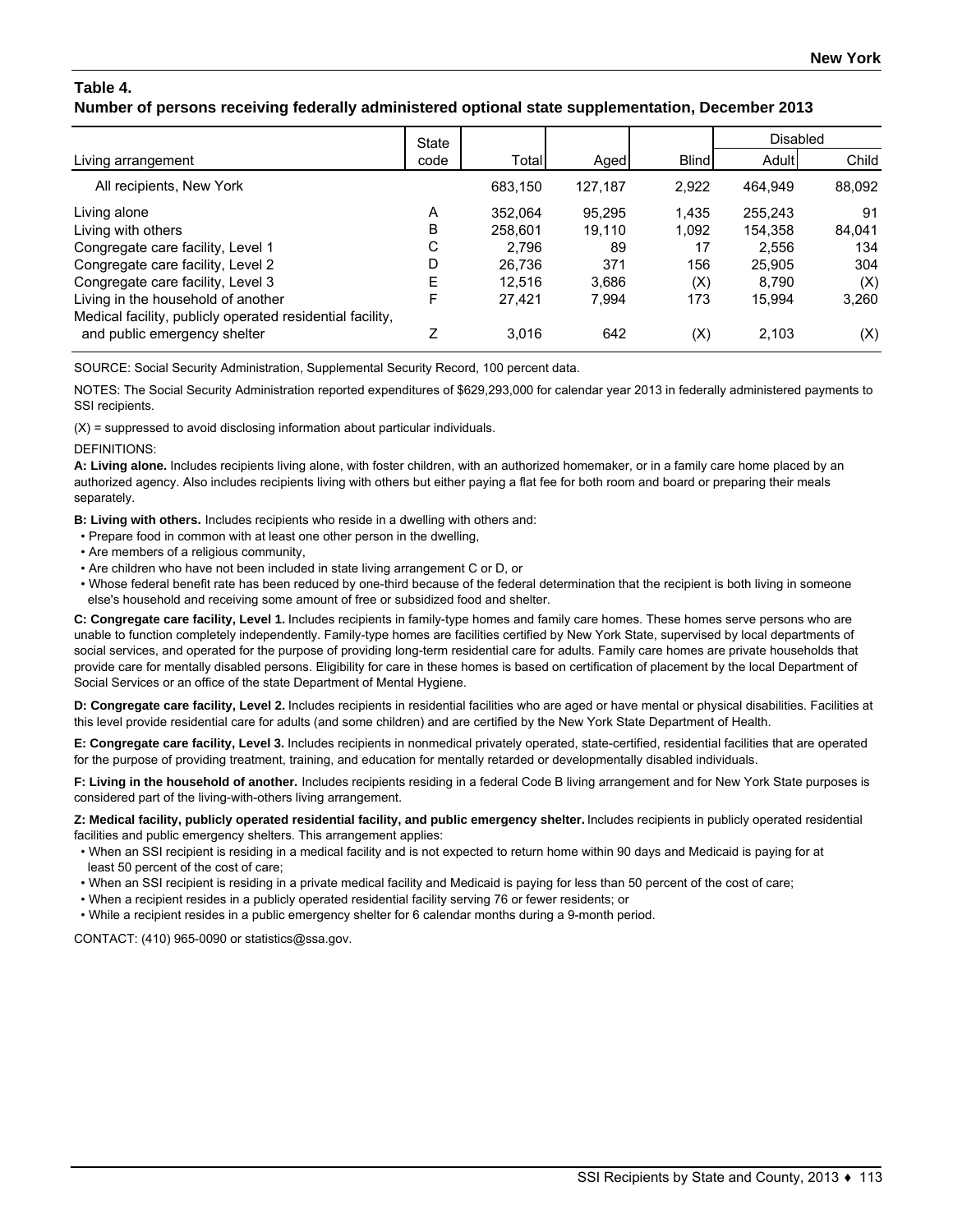### **Pennsylvania**

### **Table 4.**

## **Number of persons receiving federally administered optional state supplementation, December 2013**

|                                                                                     | <b>State</b> |       |                |              | Disabled       |       |
|-------------------------------------------------------------------------------------|--------------|-------|----------------|--------------|----------------|-------|
| Living arrangement                                                                  | code         | Total | Aged           | <b>Blind</b> | Adult          | Child |
| All recipients, Pennsylvania                                                        |              | 7.293 | 1.400          | 34           | 5.858          | (X)   |
| Living with an essential person<br>Living with an essential person in the household | С            | (X)   | $(\mathsf{X})$ | (X)          | (X)            | (X)   |
| of another                                                                          |              | (X)   | $(\mathsf{X})$ | (X)          | $(\mathsf{X})$ | (X)   |
| Domiciliary care facility for adults                                                | G            | 743   | 41             | (X)          | 695            | (X)   |
| Personal care boarding home                                                         | н            | (X)   | (X)            | (X)          | (X)            | (X)   |

SOURCE: Social Security Administration, Supplemental Security Record, 100 percent data.

NOTES: The Social Security Administration reported expenditures of \$33,189,000 for calendar year 2013 in federally administered payments to SSI recipients.

 $(X)$  = suppressed to avoid disclosing information about particular individuals.

DEFINITIONS:

**C: Living with an essential person.** Includes recipients who are not living in the household of another or in a foster care home for adults and who have one or more essential persons.

**D: Living with an essential person in the household of another.** Includes recipients who live in the household of another and have one or more essential persons.

**G: Domiciliary care facility for adults.** Includes adult recipients (aged 18 or older) certified by the state to be residing in nonmedical residential care facilities.

**H: Personal care boarding home.** Includes adult recipients (aged 18 or older) certified by the state to be residing in nonmedical residential care facilities licensed by the Department of Welfare as a personal care boarding home. The facility offers supervision in personal care matters. It can be a for-profit facility.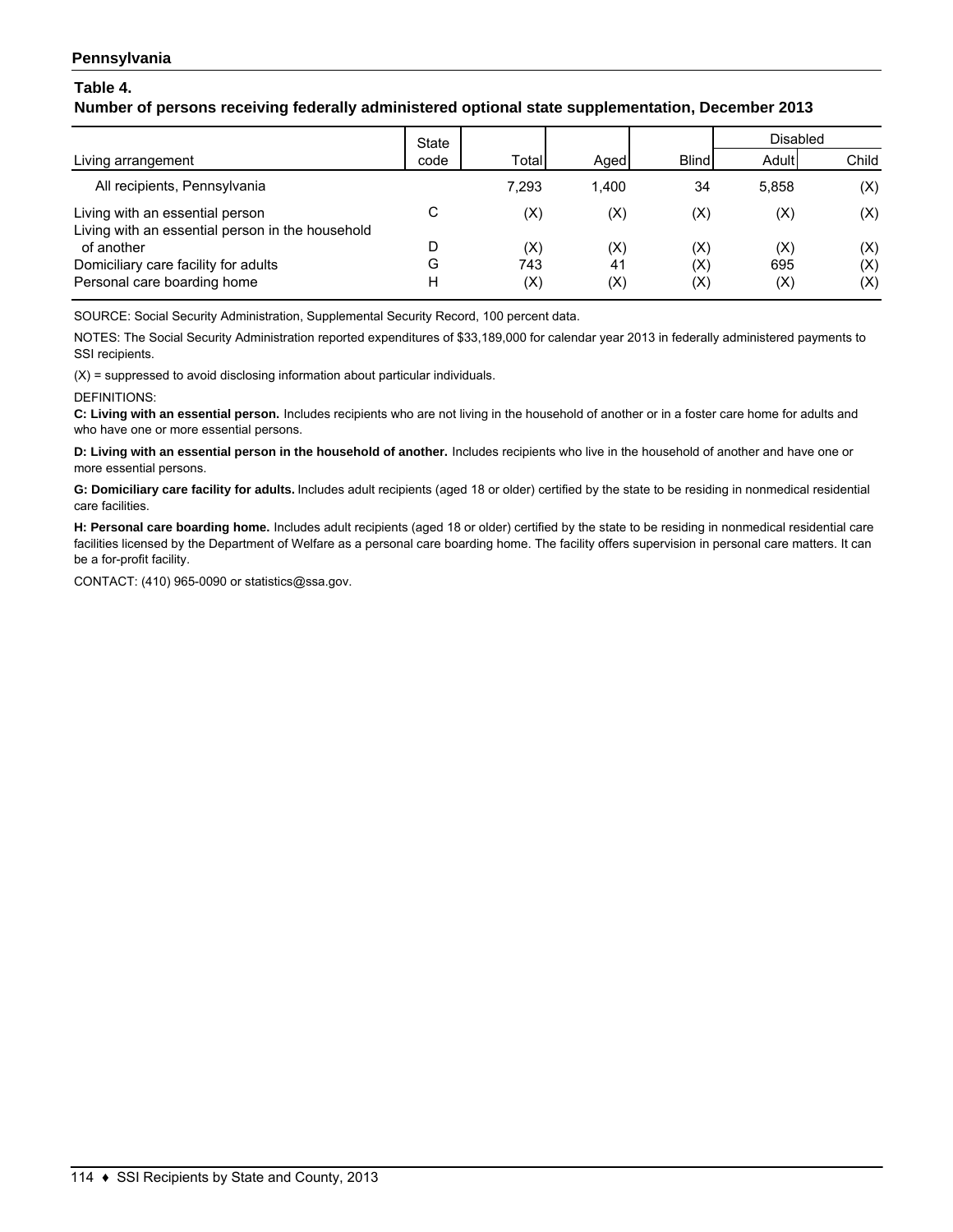# **Table 4. Number of persons receiving federally administered optional state supplementation, December 2013**

|                                                    | State<br>code | Total | Agedl          |                | Disabled |       |
|----------------------------------------------------|---------------|-------|----------------|----------------|----------|-------|
| Living arrangement                                 |               |       |                | <b>Blind</b>   | Adult    | Child |
| All recipients, Rhode Island                       |               | 376   | $(\mathsf{X})$ | $(\mathsf{X})$ | 208      | 0     |
| Adult residential care or assisted living facility |               | 376   | $(\mathsf{X})$ | $(\mathsf{X})$ | 208      |       |

SOURCE: Social Security Administration, Supplemental Security Record, 100 percent data.

NOTES: The Social Security Administration reported expenditures of \$1,070,000 for calendar year 2013 in federally administered payments to SSI recipients.

(X) = suppressed to avoid disclosing information about particular individuals.

DEFINITION:

**D: Adult residential care or assisted living facility.** Includes adult recipients who reside in a federal Code A living arrangement and live in a licensed shelter care facility.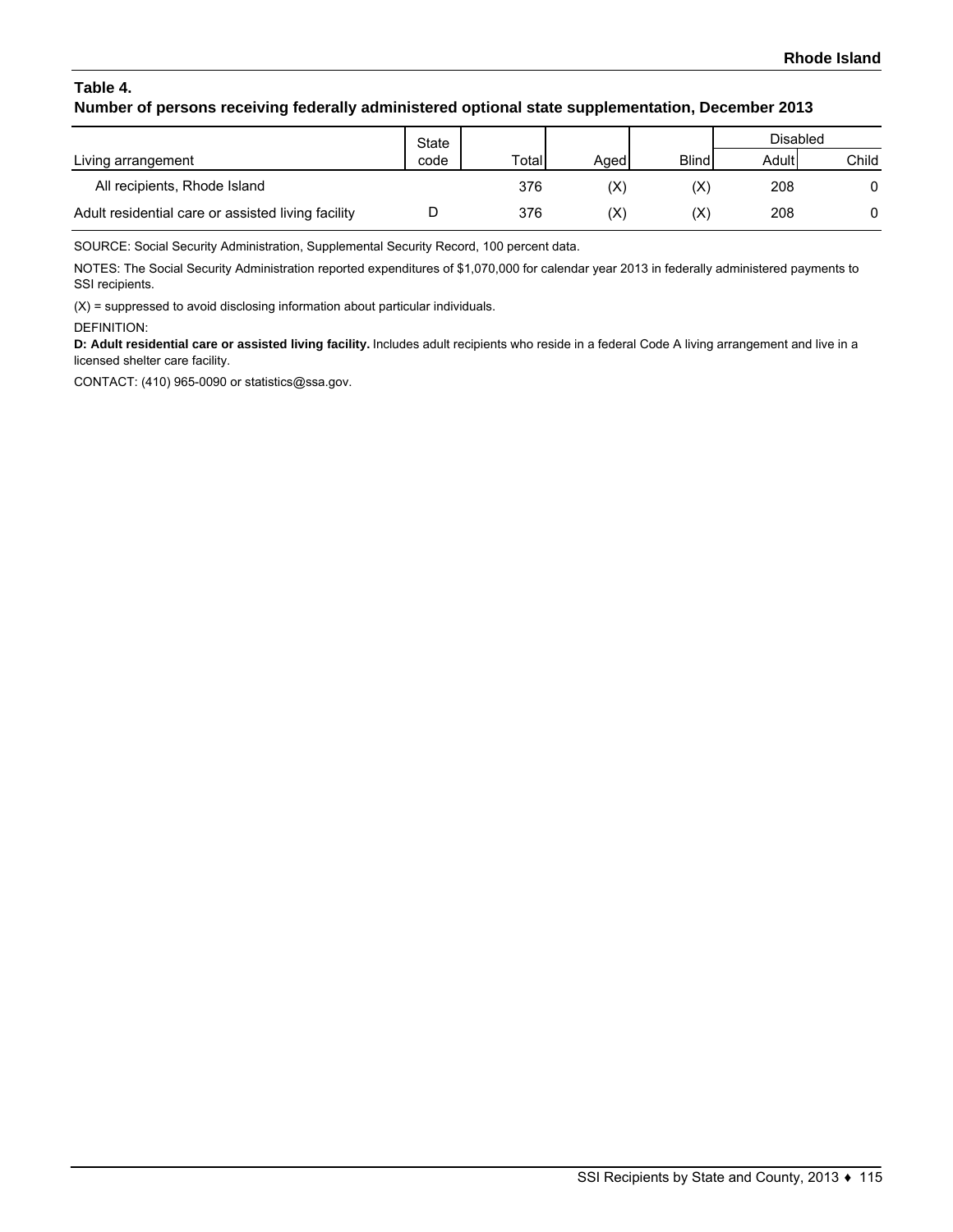### **Utah**

# **Table 4.**

## **Number of persons receiving federally administered optional state supplementation, December 2013**

|                                                                   | State |              |            |              | <b>Disabled</b> |                     |
|-------------------------------------------------------------------|-------|--------------|------------|--------------|-----------------|---------------------|
| Living arrangement                                                | code  | Total        | Aged       | <b>Blind</b> | Adult           | Child               |
| All recipients, Utah                                              |       | 2.671        | 575        | 16           | 1.892           | 188                 |
| Living alone or with others<br>Living in the household of another | В     | .066<br>.605 | 404<br>171 | 9            | 653<br>1,239    | $\mathbf{0}$<br>188 |

SOURCE: Social Security Administration, Supplemental Security Record, 100 percent data.

NOTE: The Social Security Administration reported expenditures of \$101,000 for calendar year 2013 in federally administered payments to SSI recipients.

DEFINITIONS:

**A: Living alone or with others.** Includes recipients residing in a federal Code A living arrangement.

**B: Living in the household of another.** Includes recipients residing in a federal Code B living arrangement.